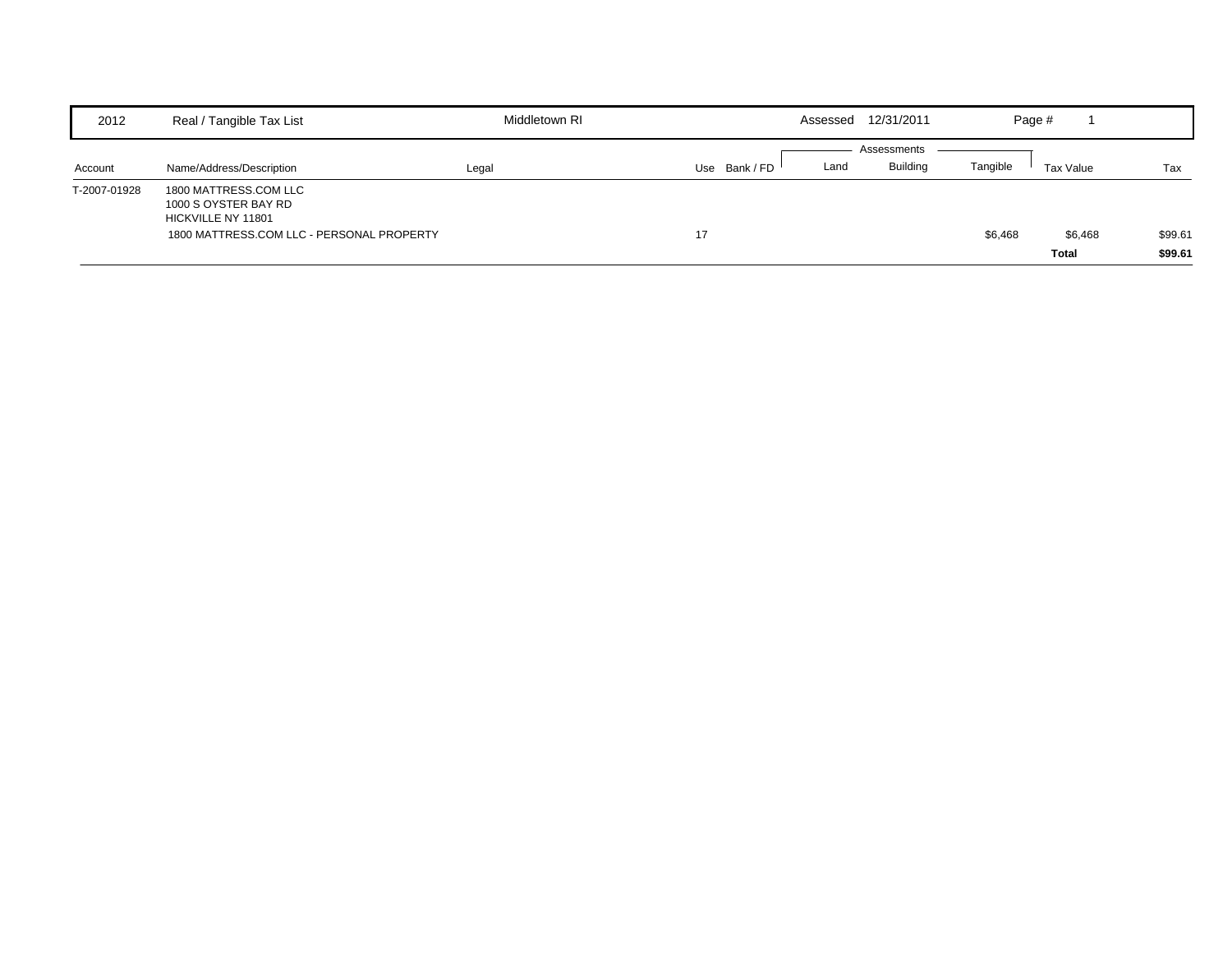| 2012         | Real / Tangible Tax List                                                                                | Middletown RI | Assessed              | 12/31/2011                     |           | 2<br>Page #  |            |
|--------------|---------------------------------------------------------------------------------------------------------|---------------|-----------------------|--------------------------------|-----------|--------------|------------|
| Account      | Name/Address/Description                                                                                | Legal         | Use Bank / FD<br>Land | Assessments<br><b>Building</b> | Tangible  | Tax Value    | Tax        |
| T-2001-00661 | 21ST CENTURY MUSIC INC<br>41 ELMWOOD AVE<br>MIDDLETOWN RI 02842<br>- PERSONAL PROPERTY                  |               | 17                    |                                | \$550     | \$550        | \$8.47     |
|              |                                                                                                         |               |                       |                                |           | Total        | \$8.47     |
| T-1993-00461 | 285 EAST MAIN ROAD INC<br>D/B/A PREMIER TOYOTA OF NEWPOR<br>285-295 EAST MAIN RD<br>MIDDLETOWN RI 02842 |               |                       |                                |           |              |            |
|              | PREMIER TOYOTA OF NEWPORT - PERSONAL                                                                    |               | 18                    |                                | \$270,768 | \$270,768    | \$4,169.83 |
|              |                                                                                                         |               |                       |                                |           | <b>Total</b> | \$4,169.83 |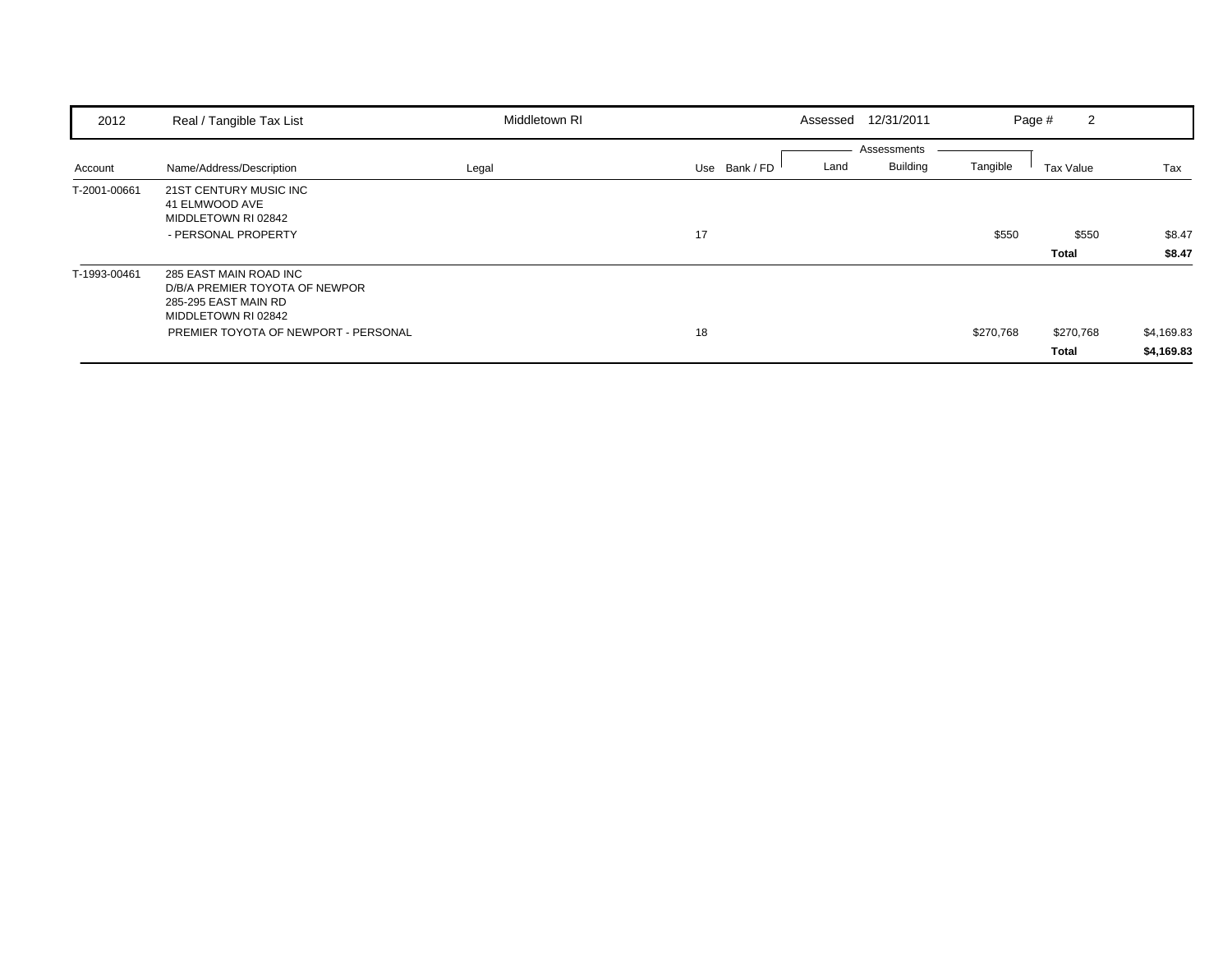| 2012         | Real / Tangible Tax List                                                                                                                           | Middletown RI | Assessed              | 12/31/2011                                 | 3<br>Page #           |                          |
|--------------|----------------------------------------------------------------------------------------------------------------------------------------------------|---------------|-----------------------|--------------------------------------------|-----------------------|--------------------------|
| Account      | Name/Address/Description                                                                                                                           | Legal         | Use Bank / FD<br>Land | Assessments<br><b>Building</b><br>Tangible | Tax Value             | Tax                      |
| T-2012-00044 | 333 GREEN END AVE OPER LLC<br>C/O GENESIS TAX DEPT<br>101 EAST STATE ST<br>KENNETT SQ PA 19348<br><b>GRAND ISLANDER CENTER - PERSONAL PROPERTY</b> |               | 18                    | \$87,697                                   | \$87,697<br>Total     | \$1,350.53<br>\$1,350.53 |
| T-2004-00525 | 3NXT INC<br>73 DEXTER ST<br>MIDDLETOWN RI 02842<br>3NXT INC - PERSONAL PROPERTY                                                                    |               | 17                    | \$574                                      | \$574<br><b>Total</b> | \$8.84<br>\$8.84         |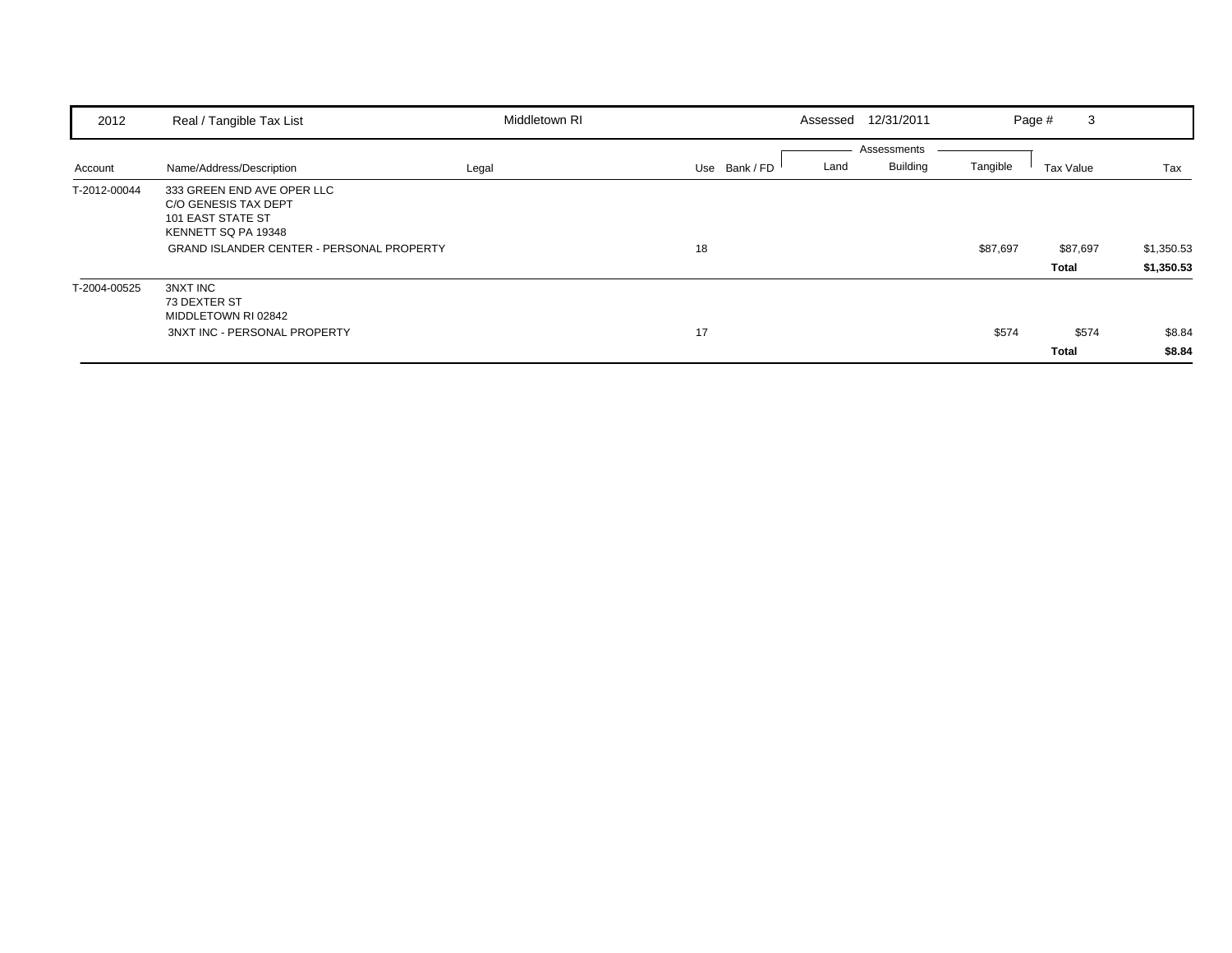| 2012         | Real / Tangible Tax List                                       | Middletown RI |             | Assessed | 12/31/2011      |          | Page #<br>4              |                      |
|--------------|----------------------------------------------------------------|---------------|-------------|----------|-----------------|----------|--------------------------|----------------------|
|              |                                                                |               |             |          | Assessments     |          |                          |                      |
| Account      | Name/Address/Description                                       | Legal         | Use Bank/FD | Land     | <b>Building</b> | Tangible | Tax Value                | Tax                  |
| T-1992-00005 | 485 ENTERPRISES INC<br>485 PARADISE AVE<br>MIDDLETOWN RI 02842 |               |             |          |                 |          |                          |                      |
|              | 485 ENTERPRISES INC - PERSONAL PROPERTY                        |               | 18          |          |                 | \$10,450 | \$10,450<br><b>Total</b> | \$160.93<br>\$160.93 |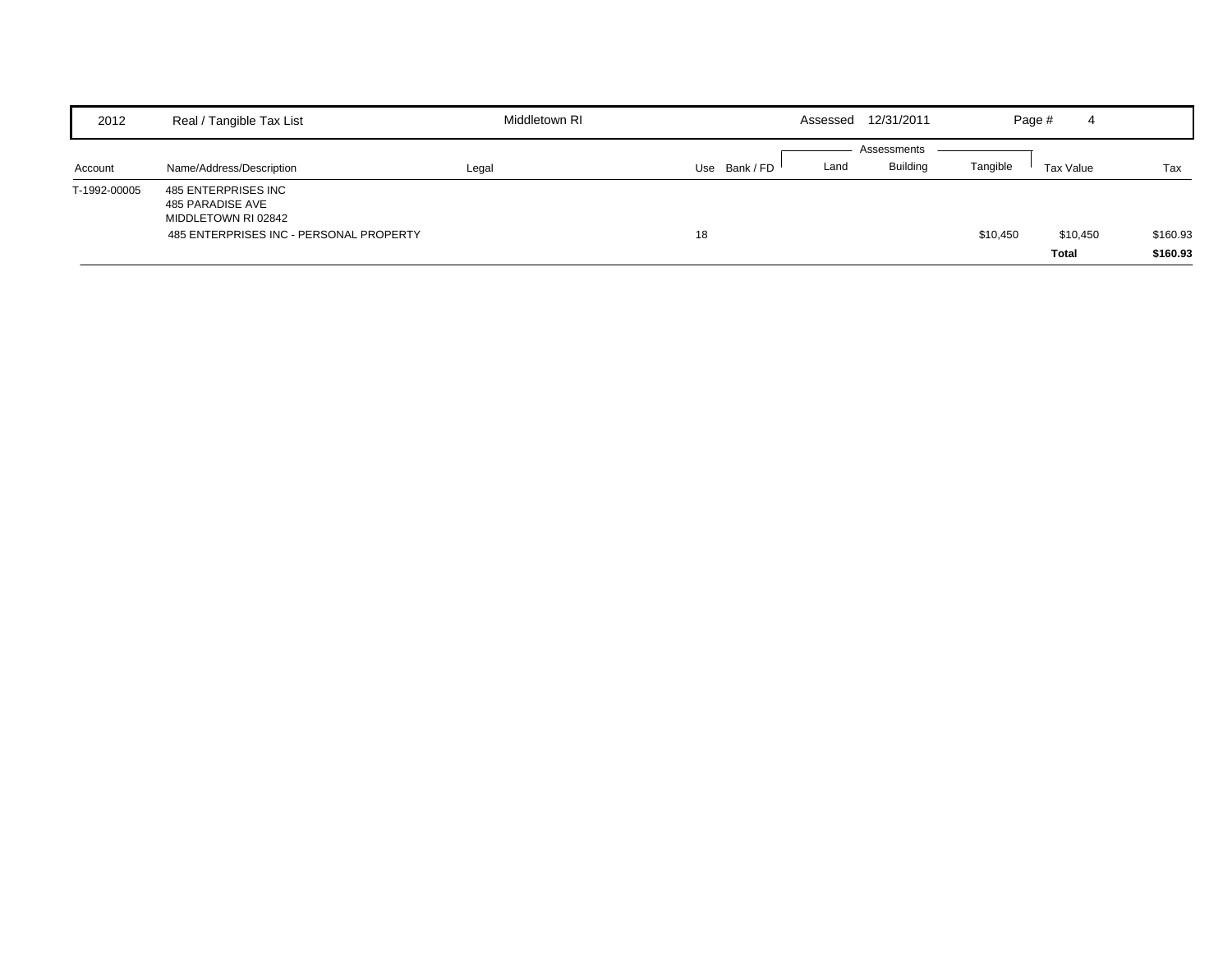| 2012         | Real / Tangible Tax List                                                                                   | Middletown RI |               | Assessed | 12/31/2011                     |          | Page #<br>5       |                      |
|--------------|------------------------------------------------------------------------------------------------------------|---------------|---------------|----------|--------------------------------|----------|-------------------|----------------------|
| Account      | Name/Address/Description                                                                                   | Legal         | Use Bank / FD | Land     | Assessments<br><b>Building</b> | Tangible | Tax Value         | Tax                  |
| T-1992-03950 | 985 EAST MAIN RD CO<br>985 EAST MAIN RD<br>MIDDLETOWN RI 02842<br>SANDPIPER COTTAGES MOTOR CORT - PERSONAL |               | 18            |          |                                | \$18,747 | \$18,747<br>Total | \$288.70<br>\$288.70 |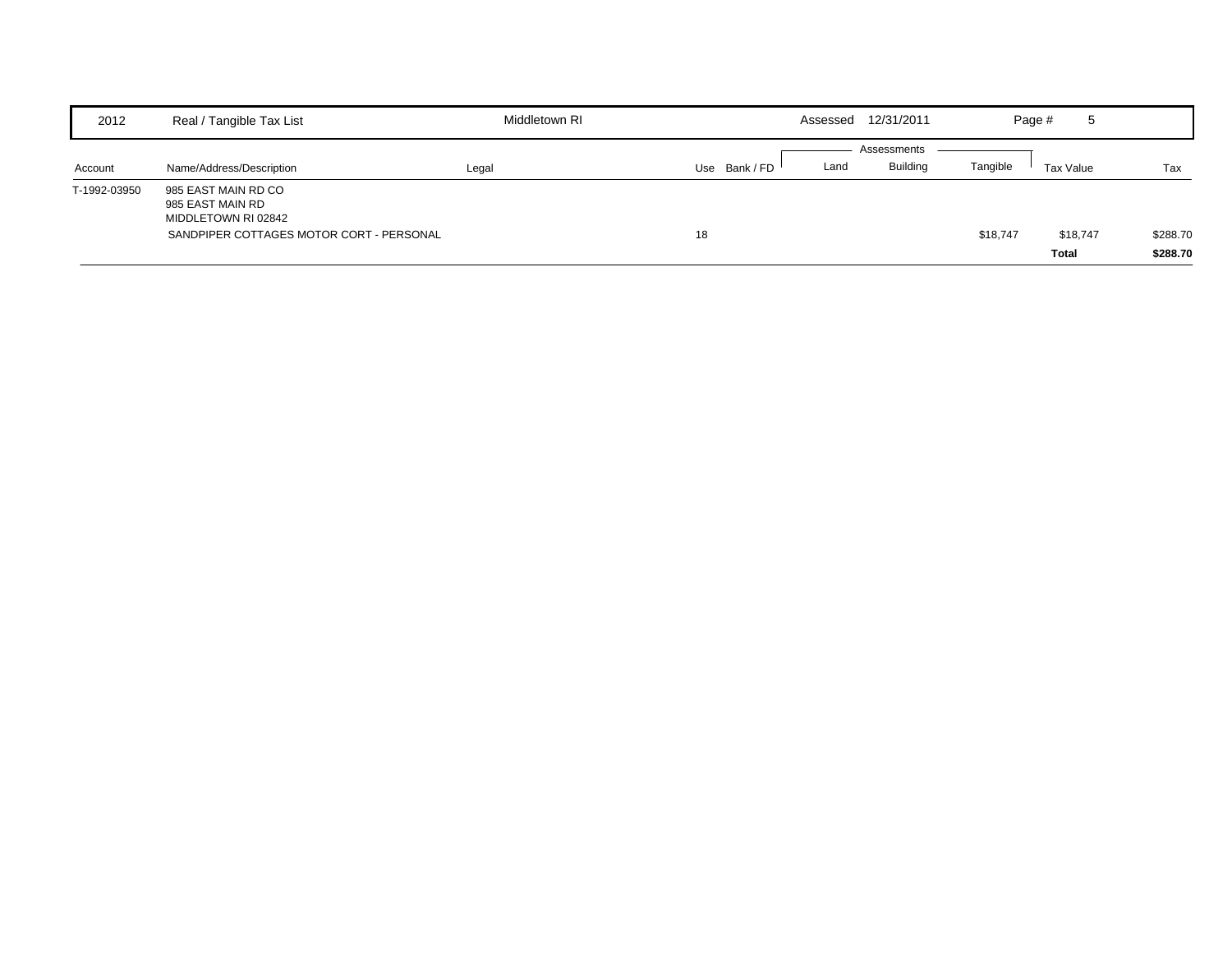| 2012         | Real / Tangible Tax List                                                 | Middletown RI |               | Assessed 12/31/2011 |                         |           | Page #<br>6               |                          |
|--------------|--------------------------------------------------------------------------|---------------|---------------|---------------------|-------------------------|-----------|---------------------------|--------------------------|
|              |                                                                          |               |               | Land                | Assessments<br>Building | Tangible  |                           |                          |
| Account      | Name/Address/Description                                                 | Legal         | Use Bank / FD |                     |                         |           | Tax Value                 | Tax                      |
| T-1995-00515 | A B MARINE<br>747 AQUIDNECK AVE STE 21<br>MIDDLETOWN RI 02842            |               |               |                     |                         |           |                           |                          |
|              | A B MARINE INC - PERSONAL PROPERTY                                       |               | 17            |                     |                         | \$1,392   | \$1,392<br><b>Total</b>   | \$21.44<br>\$21.44       |
| T-1992-00015 | A. V. TECH INC<br>99 EAST MAIN RD<br>MIDDLETOWN RI 02842                 |               |               |                     |                         |           |                           |                          |
|              | FLINT AUDIO VIDEO - PERSONAL PROPERTY                                    |               | 18            |                     |                         | \$28,738  | \$28,738                  | \$442.57                 |
|              |                                                                          |               |               |                     |                         |           | <b>Total</b>              | \$442.57                 |
| T-1992-00016 | AAA SOUTHERN NEW ENGLAND<br>ACCOUNTS PAYABLE DEPT<br>110 ROYAL LITTLE DR |               |               |                     |                         |           |                           |                          |
|              | PROVIDENCE RI 02904<br>AAA - PERSONAL PROPERTY                           |               | 18            |                     |                         | \$21,738  | \$21,738                  | \$334.77                 |
|              |                                                                          |               |               |                     |                         |           | <b>Total</b>              | \$334.77                 |
| T-2012-00095 | AAG HOLDING I LLC                                                        |               |               |                     |                         |           |                           |                          |
|              | 6200 OAK TREE BLVD #250<br>CLEVELAND OH 44131                            |               |               |                     |                         |           |                           |                          |
|              | - PERSONAL PROPERTY                                                      |               | 18            |                     |                         | \$129,269 | \$129,269<br><b>Total</b> | \$1,990.74<br>\$1,990.74 |
| T-1992-00017 | ABANCO MANAGEMENT CORPORATION<br>PO BOX 4098<br>MIDDLETOWN RI 02842      |               |               |                     |                         |           |                           |                          |
|              | ABANCO MANAGEMENT CORPORATION - PERSONAL                                 |               | 17            |                     |                         | \$4,813   | \$4,813<br><b>Total</b>   | \$74.12<br>\$74.12       |
| T-2005-00663 | ABR TRANSPORT LLC<br>C/O CAROLYN G ALLEN<br>140 GREENE LN                |               |               |                     |                         |           |                           |                          |
|              | MIDDLETOWN RI 02842<br>ABR TRANSPORT LLC - PERSONAL PROPERTY             |               | 17            |                     |                         | \$574     | \$574                     | \$8.84                   |
|              |                                                                          |               |               |                     |                         |           | <b>Total</b>              | \$8.84                   |
|              |                                                                          |               |               |                     |                         |           |                           |                          |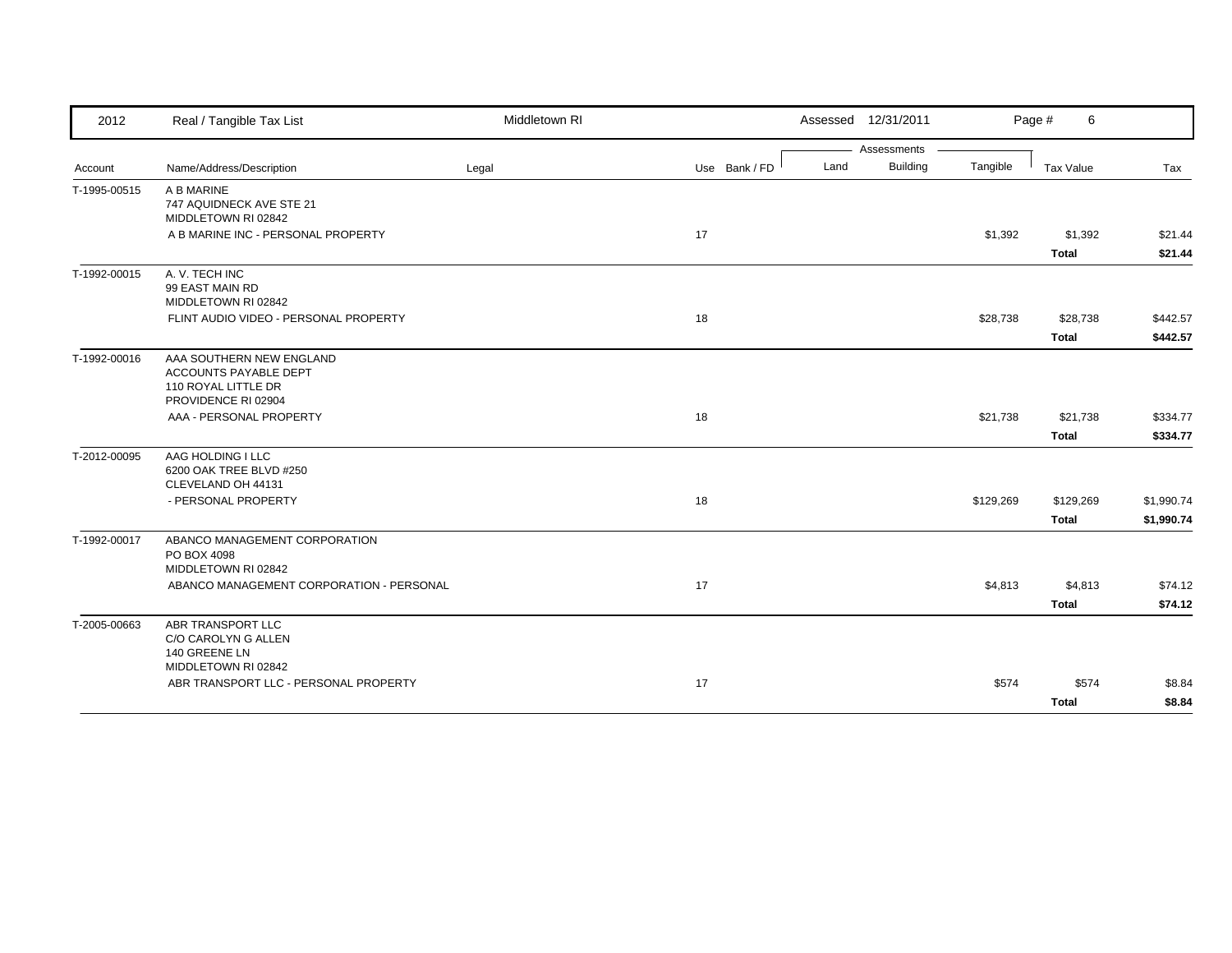| Assessments<br><b>Building</b><br>Use Bank / FD<br>Land<br>Tangible<br>Name/Address/Description<br>Tax Value<br>Tax<br>Legal<br>Account<br><b>ABSTRAX LLC</b><br>127 JOHN CLARKE RD<br>MIDDLETOWN RI 02842<br>ABSTRAX LLC - PERSONAL PROPERTY<br>18<br>\$77,437<br>\$77,437<br><b>Total</b><br>T-2009-01040<br>ACCELERATED CARE PLUS CORP<br>4850 JOULE ST<br>SUITE A1<br><b>RENO NV 89502</b><br>94<br>\$4,925<br>\$4,925<br><b>GRAND ISLANDER - PERSONAL PROPERTY</b><br>Total<br>ACCENT HEALTH LLC<br>5440 BEAUMONT CTR BLVD STE 400<br><b>TAMPA FL 33634</b><br>- PERSONAL PROPERTY<br>94<br>\$115<br>\$115<br>\$0<br>Insuffient Tax<br><b>Total</b><br>ACOASTAL TREE & LANDSCAPE<br>T-2003-00553<br>POB 2486<br>NEWPORT RI 02840<br>ACOASTAL TREE & LANDSCAPE - PERSONAL<br>17<br>\$1,838<br>\$1,838<br>Total<br>ACS A XEROX COMPANY<br>T-2006-00286<br>TAX DEPT XRX2-040A<br><b>PO BOX 474</b><br>WEBSTER NY 14580-0474<br>- PERSONAL PROPERTY<br>94<br>\$14,885<br>\$14,885<br>Total<br><b>ACV INDUSTRIES</b><br>C/O ANTONE VIVEIROS<br>110 INDIAN HILL RD<br>MIDDLETOWN RI 02842<br>- PERSONAL PROPERTY<br>17<br>\$53<br>\$53<br>\$0<br><b>Insuffient Tax</b><br><b>Total</b> | 2012         | Real / Tangible Tax List | Middletown RI | Assessed 12/31/2011 | Page #<br>$\overline{7}$ |  |
|---------------------------------------------------------------------------------------------------------------------------------------------------------------------------------------------------------------------------------------------------------------------------------------------------------------------------------------------------------------------------------------------------------------------------------------------------------------------------------------------------------------------------------------------------------------------------------------------------------------------------------------------------------------------------------------------------------------------------------------------------------------------------------------------------------------------------------------------------------------------------------------------------------------------------------------------------------------------------------------------------------------------------------------------------------------------------------------------------------------------------------------------------------------------------------------|--------------|--------------------------|---------------|---------------------|--------------------------|--|
|                                                                                                                                                                                                                                                                                                                                                                                                                                                                                                                                                                                                                                                                                                                                                                                                                                                                                                                                                                                                                                                                                                                                                                                       |              |                          |               |                     |                          |  |
|                                                                                                                                                                                                                                                                                                                                                                                                                                                                                                                                                                                                                                                                                                                                                                                                                                                                                                                                                                                                                                                                                                                                                                                       |              |                          |               |                     |                          |  |
| \$1,192.53<br>\$1,192.53<br>\$75.85<br>\$75.85                                                                                                                                                                                                                                                                                                                                                                                                                                                                                                                                                                                                                                                                                                                                                                                                                                                                                                                                                                                                                                                                                                                                        | T-2012-00008 |                          |               |                     |                          |  |
|                                                                                                                                                                                                                                                                                                                                                                                                                                                                                                                                                                                                                                                                                                                                                                                                                                                                                                                                                                                                                                                                                                                                                                                       |              |                          |               |                     |                          |  |
|                                                                                                                                                                                                                                                                                                                                                                                                                                                                                                                                                                                                                                                                                                                                                                                                                                                                                                                                                                                                                                                                                                                                                                                       |              |                          |               |                     |                          |  |
|                                                                                                                                                                                                                                                                                                                                                                                                                                                                                                                                                                                                                                                                                                                                                                                                                                                                                                                                                                                                                                                                                                                                                                                       |              |                          |               |                     |                          |  |
|                                                                                                                                                                                                                                                                                                                                                                                                                                                                                                                                                                                                                                                                                                                                                                                                                                                                                                                                                                                                                                                                                                                                                                                       |              |                          |               |                     |                          |  |
|                                                                                                                                                                                                                                                                                                                                                                                                                                                                                                                                                                                                                                                                                                                                                                                                                                                                                                                                                                                                                                                                                                                                                                                       |              |                          |               |                     |                          |  |
|                                                                                                                                                                                                                                                                                                                                                                                                                                                                                                                                                                                                                                                                                                                                                                                                                                                                                                                                                                                                                                                                                                                                                                                       |              |                          |               |                     |                          |  |
|                                                                                                                                                                                                                                                                                                                                                                                                                                                                                                                                                                                                                                                                                                                                                                                                                                                                                                                                                                                                                                                                                                                                                                                       |              |                          |               |                     |                          |  |
|                                                                                                                                                                                                                                                                                                                                                                                                                                                                                                                                                                                                                                                                                                                                                                                                                                                                                                                                                                                                                                                                                                                                                                                       |              |                          |               |                     |                          |  |
|                                                                                                                                                                                                                                                                                                                                                                                                                                                                                                                                                                                                                                                                                                                                                                                                                                                                                                                                                                                                                                                                                                                                                                                       |              |                          |               |                     |                          |  |
| \$1.77<br>$$-1.77$<br>\$0.00<br>\$28.31<br>\$28.31<br>\$229.23<br>\$229.23<br>\$0.82<br>$$-0.82$<br>\$0.00                                                                                                                                                                                                                                                                                                                                                                                                                                                                                                                                                                                                                                                                                                                                                                                                                                                                                                                                                                                                                                                                            | T-2001-00621 |                          |               |                     |                          |  |
|                                                                                                                                                                                                                                                                                                                                                                                                                                                                                                                                                                                                                                                                                                                                                                                                                                                                                                                                                                                                                                                                                                                                                                                       |              |                          |               |                     |                          |  |
|                                                                                                                                                                                                                                                                                                                                                                                                                                                                                                                                                                                                                                                                                                                                                                                                                                                                                                                                                                                                                                                                                                                                                                                       |              |                          |               |                     |                          |  |
|                                                                                                                                                                                                                                                                                                                                                                                                                                                                                                                                                                                                                                                                                                                                                                                                                                                                                                                                                                                                                                                                                                                                                                                       |              |                          |               |                     |                          |  |
|                                                                                                                                                                                                                                                                                                                                                                                                                                                                                                                                                                                                                                                                                                                                                                                                                                                                                                                                                                                                                                                                                                                                                                                       |              |                          |               |                     |                          |  |
|                                                                                                                                                                                                                                                                                                                                                                                                                                                                                                                                                                                                                                                                                                                                                                                                                                                                                                                                                                                                                                                                                                                                                                                       |              |                          |               |                     |                          |  |
|                                                                                                                                                                                                                                                                                                                                                                                                                                                                                                                                                                                                                                                                                                                                                                                                                                                                                                                                                                                                                                                                                                                                                                                       |              |                          |               |                     |                          |  |
|                                                                                                                                                                                                                                                                                                                                                                                                                                                                                                                                                                                                                                                                                                                                                                                                                                                                                                                                                                                                                                                                                                                                                                                       |              |                          |               |                     |                          |  |
|                                                                                                                                                                                                                                                                                                                                                                                                                                                                                                                                                                                                                                                                                                                                                                                                                                                                                                                                                                                                                                                                                                                                                                                       |              |                          |               |                     |                          |  |
|                                                                                                                                                                                                                                                                                                                                                                                                                                                                                                                                                                                                                                                                                                                                                                                                                                                                                                                                                                                                                                                                                                                                                                                       |              |                          |               |                     |                          |  |
|                                                                                                                                                                                                                                                                                                                                                                                                                                                                                                                                                                                                                                                                                                                                                                                                                                                                                                                                                                                                                                                                                                                                                                                       |              |                          |               |                     |                          |  |
|                                                                                                                                                                                                                                                                                                                                                                                                                                                                                                                                                                                                                                                                                                                                                                                                                                                                                                                                                                                                                                                                                                                                                                                       |              |                          |               |                     |                          |  |
|                                                                                                                                                                                                                                                                                                                                                                                                                                                                                                                                                                                                                                                                                                                                                                                                                                                                                                                                                                                                                                                                                                                                                                                       |              |                          |               |                     |                          |  |
|                                                                                                                                                                                                                                                                                                                                                                                                                                                                                                                                                                                                                                                                                                                                                                                                                                                                                                                                                                                                                                                                                                                                                                                       |              |                          |               |                     |                          |  |
|                                                                                                                                                                                                                                                                                                                                                                                                                                                                                                                                                                                                                                                                                                                                                                                                                                                                                                                                                                                                                                                                                                                                                                                       |              |                          |               |                     |                          |  |
|                                                                                                                                                                                                                                                                                                                                                                                                                                                                                                                                                                                                                                                                                                                                                                                                                                                                                                                                                                                                                                                                                                                                                                                       |              |                          |               |                     |                          |  |
|                                                                                                                                                                                                                                                                                                                                                                                                                                                                                                                                                                                                                                                                                                                                                                                                                                                                                                                                                                                                                                                                                                                                                                                       | T-2004-00526 |                          |               |                     |                          |  |
|                                                                                                                                                                                                                                                                                                                                                                                                                                                                                                                                                                                                                                                                                                                                                                                                                                                                                                                                                                                                                                                                                                                                                                                       |              |                          |               |                     |                          |  |
|                                                                                                                                                                                                                                                                                                                                                                                                                                                                                                                                                                                                                                                                                                                                                                                                                                                                                                                                                                                                                                                                                                                                                                                       |              |                          |               |                     |                          |  |
|                                                                                                                                                                                                                                                                                                                                                                                                                                                                                                                                                                                                                                                                                                                                                                                                                                                                                                                                                                                                                                                                                                                                                                                       |              |                          |               |                     |                          |  |
|                                                                                                                                                                                                                                                                                                                                                                                                                                                                                                                                                                                                                                                                                                                                                                                                                                                                                                                                                                                                                                                                                                                                                                                       |              |                          |               |                     |                          |  |
|                                                                                                                                                                                                                                                                                                                                                                                                                                                                                                                                                                                                                                                                                                                                                                                                                                                                                                                                                                                                                                                                                                                                                                                       |              |                          |               |                     |                          |  |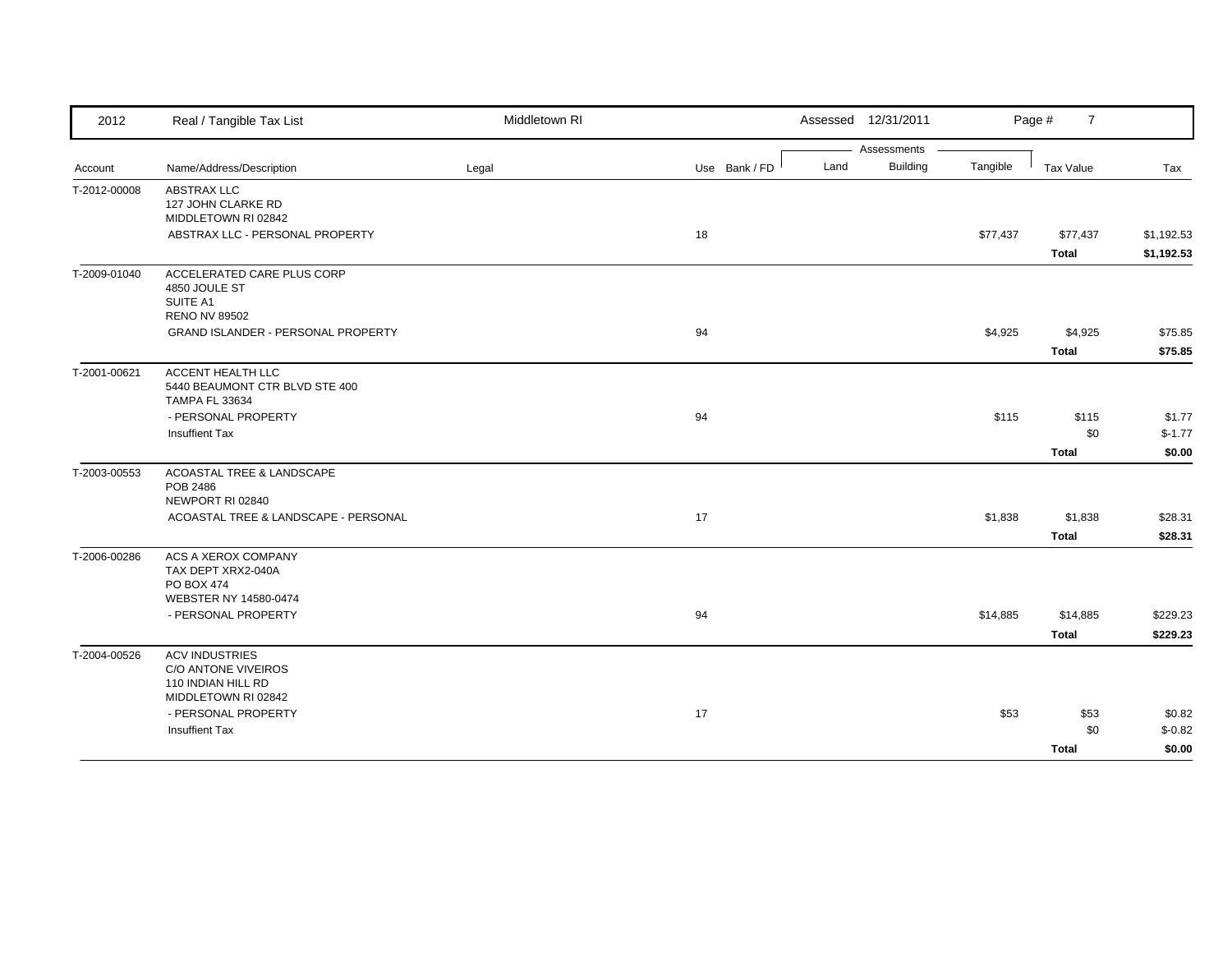| 2012         | Real / Tangible Tax List                                                                          | Middletown RI |               | Assessed 12/31/2011 |                 |          | Page #<br>8  |          |
|--------------|---------------------------------------------------------------------------------------------------|---------------|---------------|---------------------|-----------------|----------|--------------|----------|
|              |                                                                                                   |               |               |                     | Assessments     |          |              |          |
| Account      | Name/Address/Description                                                                          | Legal         | Use Bank / FD | Land                | <b>Building</b> | Tangible | Tax Value    | Tax      |
| T-2011-00099 | <b>ADAM JEFFREY</b><br>127 JOHN CLARKE RD<br>MIDDLETOWN RI 02842                                  |               |               |                     |                 |          |              |          |
|              | NEXGEN COMPLIANCE SOLUTIONS - PERSONAL                                                            |               | 17            |                     |                 | \$1,800  | \$1,800      | \$27.72  |
|              |                                                                                                   |               |               |                     |                 |          | Total        | \$27.72  |
| T-2012-00083 | ADAPTIVE METHODS INC<br>LLEWELLYN WOOD PRESIDENT<br>2 CORPORATE PL STE 203<br>MIDDLETOWN RI 02842 |               |               |                     |                 |          |              |          |
|              | ADAPTIVE METHODS INC - PERSONAL PROPERTY                                                          |               | 18            |                     |                 | \$20,160 | \$20,160     | \$310.46 |
|              |                                                                                                   |               |               |                     |                 |          | <b>Total</b> | \$310.46 |
| T-2005-00596 | ADP COMMERCIAL LEASING LLC<br><b>TAX DEPARTMENT</b><br>ONE ADP BLVD MS 433<br>ROSELAND NJ 07068   |               |               |                     |                 |          |              |          |
|              | ADP COMMERCIAL LEASING LLC - PERSONAL                                                             |               | 94            |                     |                 | \$27,874 | \$27,874     | \$429.26 |
|              |                                                                                                   |               |               |                     |                 |          | Total        | \$429.26 |
|              | ADP INC                                                                                           |               |               |                     |                 |          |              |          |
| T-2001-00616 | <b>TAX DEPARTMENT</b><br>1 ADP BLVD MS # 433<br>ROSELAND NJ 07068                                 |               |               |                     |                 |          |              |          |
|              | ADP INC - PERSONAL PROPERTY                                                                       |               | 94            |                     |                 | \$10,346 | \$10,346     | \$159.33 |
|              |                                                                                                   |               |               |                     |                 |          | <b>Total</b> | \$159.33 |
| T-1992-12417 | ADT SECURITY SERVICES INC<br>PO BOX 5006<br>BOCA RATON FL 33431-0806                              |               |               |                     |                 |          |              |          |
|              | - PERSONAL PROPERTY                                                                               |               | 94            |                     |                 | \$5,925  | \$5,925      | \$91.25  |
|              |                                                                                                   |               |               |                     |                 |          | <b>Total</b> | \$91.25  |
| T-1999-09200 | ADVANCED PROP TECH LLC<br>DBA OCEAN PROPS<br>307 OLIPHANT LN #17<br>MIDDLETOWN RI 02842           |               |               |                     |                 |          |              |          |
|              | OCEAN PROPS - PERSONAL PROPERTY                                                                   |               | 17            |                     |                 | \$8,544  | \$8,544      | \$131.58 |
|              |                                                                                                   |               |               |                     |                 |          | <b>Total</b> | \$131.58 |
|              |                                                                                                   |               |               |                     |                 |          |              |          |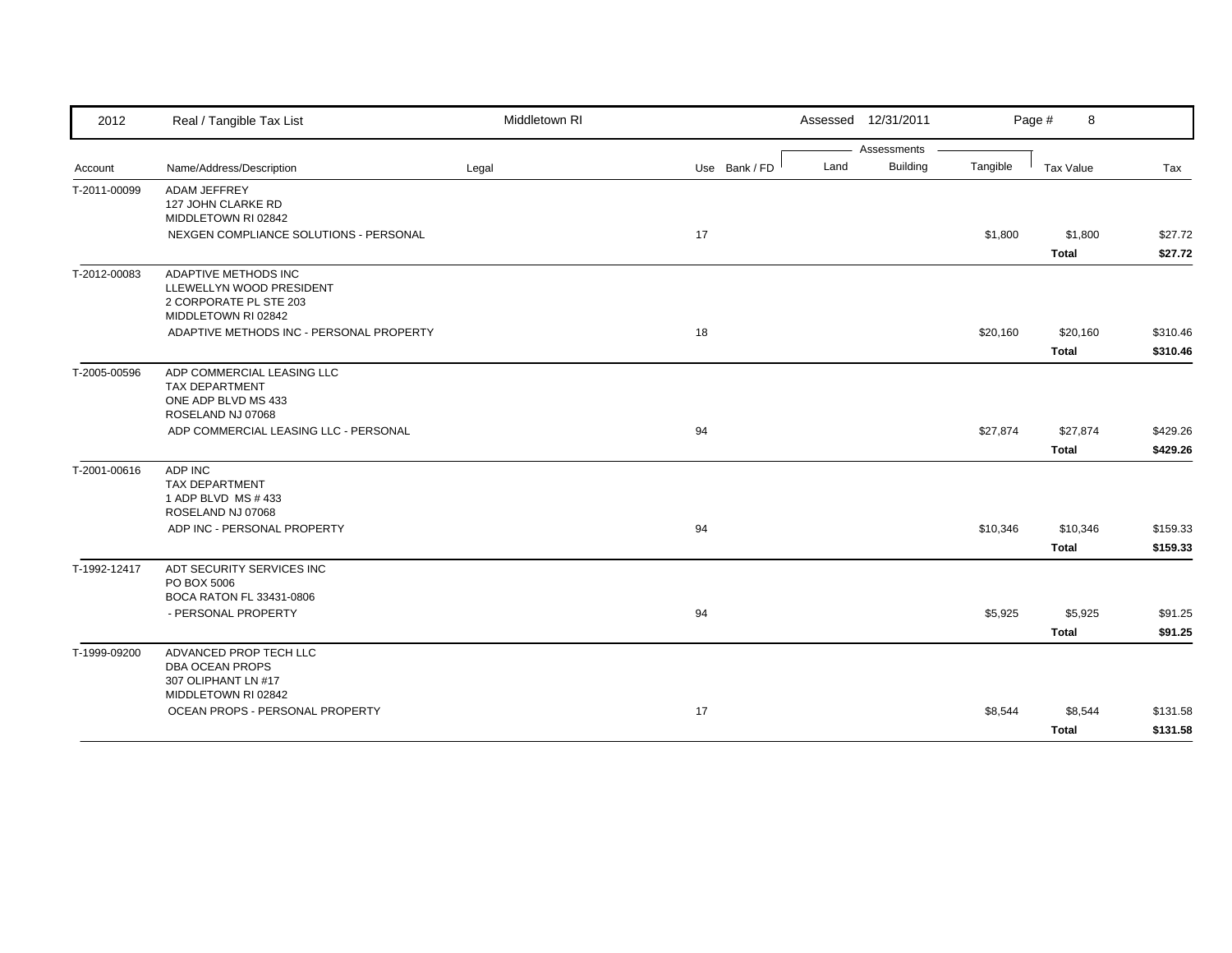| 2012         | Real / Tangible Tax List                                                                              | Middletown RI |               | Assessed 12/31/2011     |           | Page #<br>9      |            |
|--------------|-------------------------------------------------------------------------------------------------------|---------------|---------------|-------------------------|-----------|------------------|------------|
|              |                                                                                                       |               |               | Assessments             |           |                  |            |
| Account      | Name/Address/Description                                                                              | Legal         | Use Bank / FD | <b>Building</b><br>Land | Tangible  | <b>Tax Value</b> | Tax        |
| T-2010-02084 | AGRICREDIT ACCEPTANCE LLC<br>8001 BIRCHWOOD CT STE C<br>PO BOX 2000<br>JOHNSTON IA 50131              |               |               |                         |           |                  |            |
|              | - PERSONAL PROPERTY                                                                                   |               | 94            |                         | \$219,709 | \$219,709        | \$3,383.52 |
|              |                                                                                                       |               |               |                         |           | <b>Total</b>     | \$3,383.52 |
| T-1995-00094 | AGUIAR JOSEPH F & DALINDA L<br>614 MITHCELL'S LN<br>MIDDLETOWN RI 02842                               |               |               |                         |           |                  |            |
|              | AGUIAR JOSEPH F & DALINDA L - PERSONAL                                                                |               | 18            |                         | \$5,355   | \$5,355          | \$82.47    |
|              |                                                                                                       |               |               |                         |           | <b>Total</b>     | \$82.47    |
| T-2012-00006 | AL CAR CAB VAN<br>190 EAST MAIN RD<br>MIDDLETOWN RI 02842                                             |               |               |                         |           |                  |            |
|              | AL CAR CAB VAN - PERSONAL PROPERTY                                                                    |               | 17            |                         | \$4,271   | \$4,271          | \$65.77    |
|              |                                                                                                       |               |               |                         |           | <b>Total</b>     | \$65.77    |
| T-2008-02040 | ALAGRIA SALON & SPA<br>C/O CATHERINE FAY OWNER<br>390 WEST MAIN RD<br>MIDDLETOWN RI 02842             |               |               |                         |           |                  |            |
|              | ALAGRIA SALON & SPA - PERSONAL PROPERTY                                                               |               | 18            |                         | \$12,540  | \$12,540         | \$193.12   |
|              |                                                                                                       |               |               |                         |           | <b>Total</b>     | \$193.12   |
| T-2008-02025 | ALASKA NATIVE GOVT SERVICES LL<br>D/B/A ALASKA NATIVE TECH<br>PO BOX 241085<br>ANCHORAGE AK 99524-108 |               |               |                         |           |                  |            |
|              | ALASKA NATIVE TECH - PERSONAL PROPERTY                                                                |               | 73            |                         | \$2,981   | \$2,981          | \$45.91    |
|              |                                                                                                       |               |               |                         |           | <b>Total</b>     | \$45.91    |
| T-2008-02045 | ALEXANDER CONTRACTING CORP<br>PATRICIA SCHEINDER<br>88 FORGE HILL RD<br>VOLUNTOWN CT 06384            |               |               |                         |           |                  |            |
|              | ALEXANDER CONTRACTING CORP - PERSONAL                                                                 |               | 17            |                         | \$2,090   | \$2,090          | \$32.19    |
|              |                                                                                                       |               |               |                         |           | <b>Total</b>     | \$32.19    |
|              |                                                                                                       |               |               |                         |           |                  |            |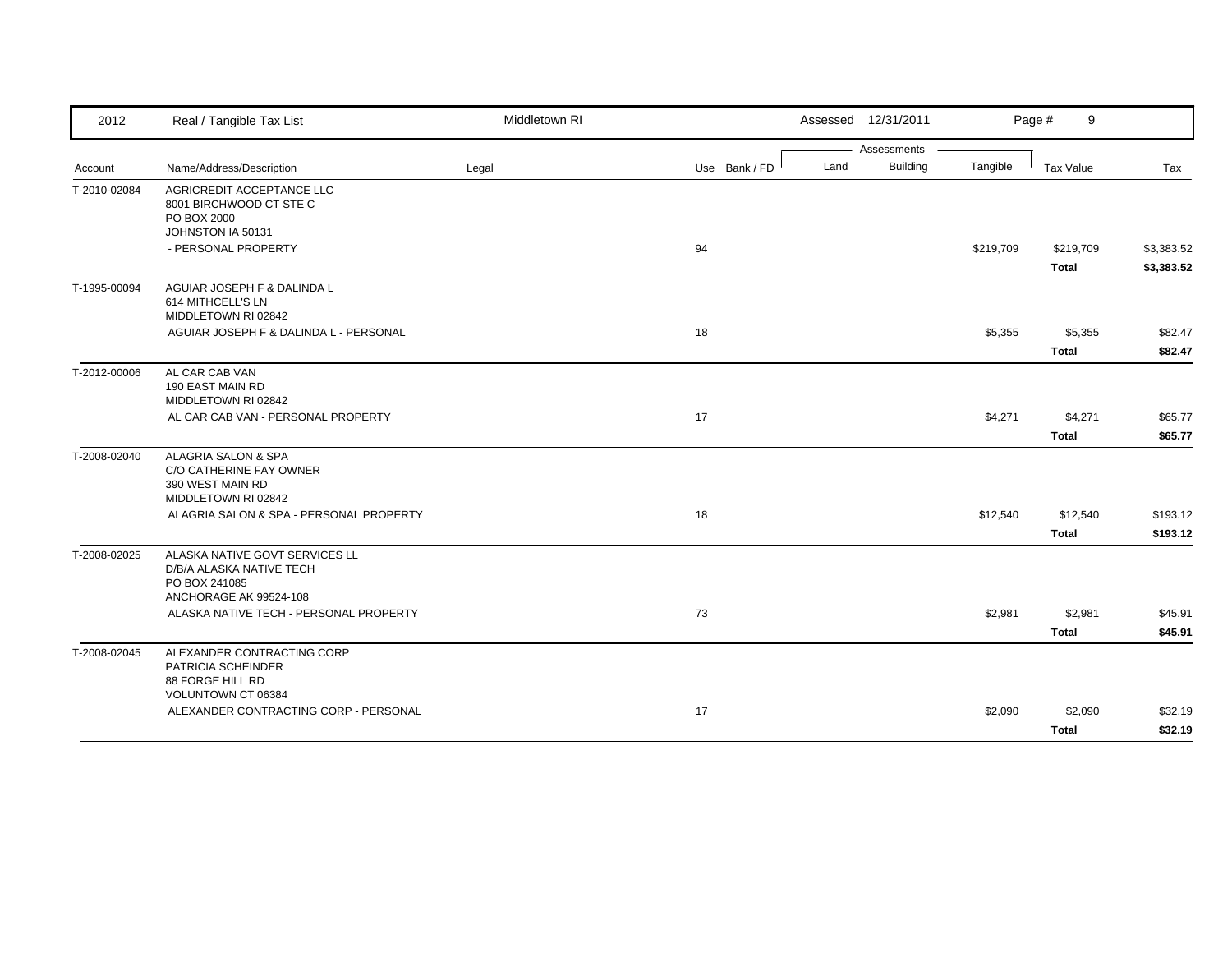| 2012         | Real / Tangible Tax List                                                                                                                                          | Middletown RI |               |      | Assessed 12/31/2011            |           | Page #<br>10             |                          |
|--------------|-------------------------------------------------------------------------------------------------------------------------------------------------------------------|---------------|---------------|------|--------------------------------|-----------|--------------------------|--------------------------|
| Account      | Name/Address/Description                                                                                                                                          | Legal         | Use Bank / FD | Land | Assessments<br><b>Building</b> | Tangible  | <b>Tax Value</b>         | Tax                      |
| T-2008-02033 | ALION SCIENCE & TECHNOLOGY COR<br><b>ATTN MIKE ABLES</b><br>1000 BURR RIDGE PKWY SUITE 202<br><b>BURR RIDGE IL 605270849</b><br>ALION SCIENCE - PERSONAL PROPERTY |               | 18            |      |                                | \$77,463  | \$77,463                 | \$1,192.93               |
|              |                                                                                                                                                                   |               |               |      |                                |           | <b>Total</b>             | \$1,192.93               |
| T-2008-02041 | ALL ABOUT HOME CARE LLC<br>C/O KATHLEEN S DEVLIN<br>438 EAST MAIN RD STE 202<br>MIDDLETOWN RI 02842                                                               |               |               |      |                                |           |                          |                          |
|              | ALL ABOUT HOME CARE LLC - PERSONAL PROPERTY                                                                                                                       |               | 18            |      |                                | \$41,069  | \$41,069<br><b>Total</b> | \$632.46<br>\$632.46     |
| T-2006-00033 | ALL AMERICAN BARBER SHOP<br><b>CHIN WHITE</b><br>957 WEST MAIN RD<br>MIDDLETOWN RI 02842                                                                          |               |               |      |                                |           |                          |                          |
|              | ALL AMERICAN BARBER SHOP - PERSONAL PROPERTY                                                                                                                      |               | 17            |      |                                | \$5,957   | \$5,957<br><b>Total</b>  | \$91.74<br>\$91.74       |
| T-2008-02051 | ALL STAR DANCE ACADEMY<br>KELLEY PAKENHAM DIRECTOR<br>1341 WEST MAIN RD STE 19<br>MIDDLETOWN RI 02842                                                             |               |               |      |                                |           |                          |                          |
|              | ALL STAR DANCE ACADEMY - PERSONAL PROPERTY                                                                                                                        |               | 17            |      |                                | \$2,090   | \$2,090<br><b>Total</b>  | \$32.19<br>\$32.19       |
| T-1999-09126 | ALLIED WASTE NORTH AMERICA INC<br>REPUBLIC SERVICES PROP.<br>PO BOX 29246<br>PHOENIX AZ 85038                                                                     |               |               |      |                                |           |                          |                          |
|              | - PERSONAL PROPERTY                                                                                                                                               |               | 94            |      |                                | \$176,217 | \$176,217<br>Total       | \$2,713.74<br>\$2,713.74 |
| T-2001-00603 | <b>ALLSTATE AGENT(S)</b><br>OR CURRENT BUSINESS OWNER<br>190 EAST MAIN RD<br>MIDDLETOWN RI 02842                                                                  |               |               |      |                                |           |                          |                          |
|              | ALLSTATE INSURANCE AGENT - PERSONAL PROPERTY                                                                                                                      |               | 17            |      |                                | \$7,644   | \$7,644<br><b>Total</b>  | \$117.72<br>\$117.72     |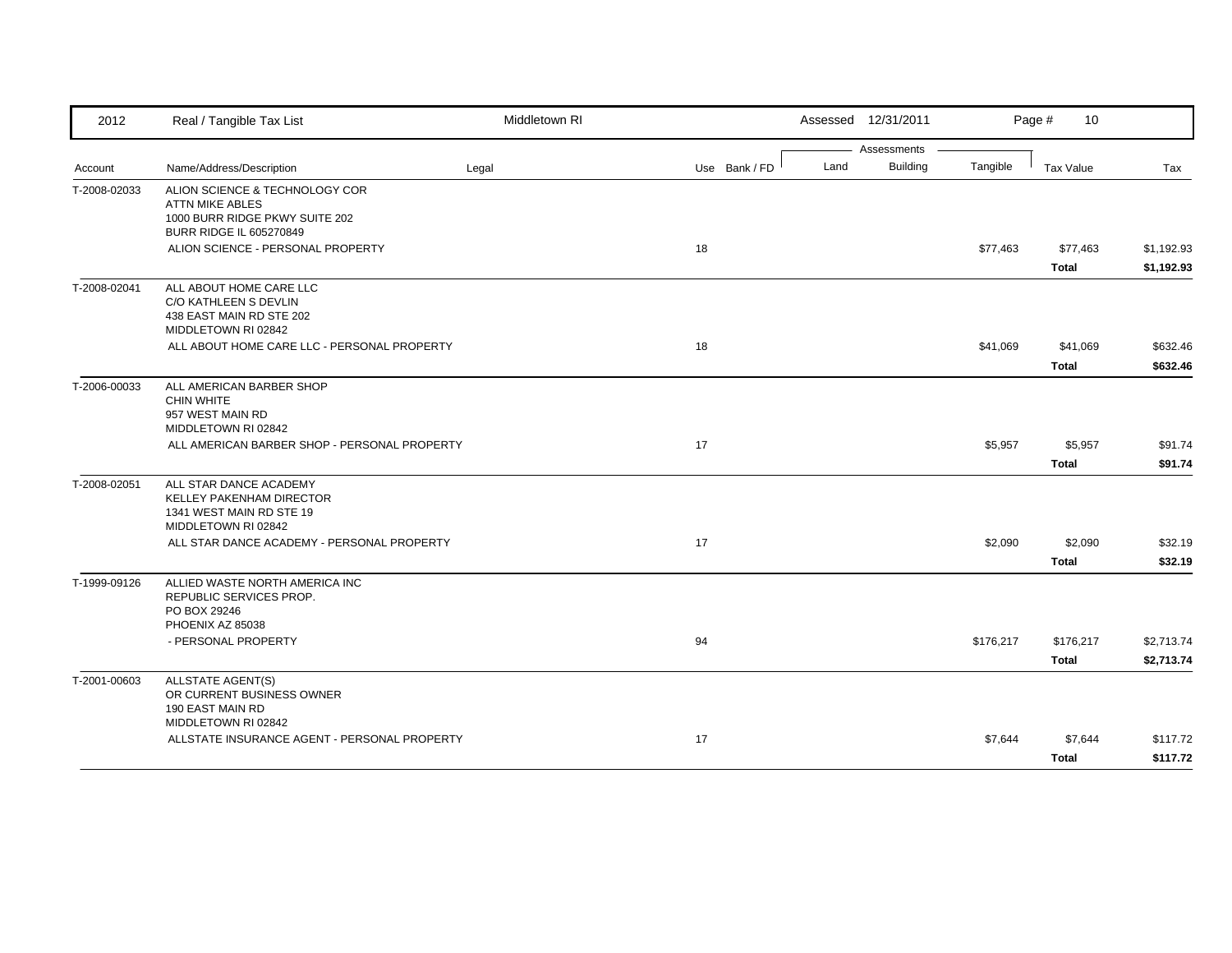| 2012         | Real / Tangible Tax List                                                                            | Middletown RI |               | Assessed 12/31/2011     |          | Page #<br>11     |          |
|--------------|-----------------------------------------------------------------------------------------------------|---------------|---------------|-------------------------|----------|------------------|----------|
|              |                                                                                                     |               |               | Assessments             |          |                  |          |
| Account      | Name/Address/Description                                                                            | Legal         | Use Bank / FD | <b>Building</b><br>Land | Tangible | <b>Tax Value</b> | Tax      |
| T-1992-00181 | ALLSTATE INSURANCE COMPANY<br>10815 DAVID TAYLOR DR<br>STE 400, 3 RESOURCE SQ<br>CHARLOTE NC 28262  |               |               |                         |          |                  |          |
|              | ALLSTATE INSURANCE CO #70568 - PERSONAL                                                             |               | 17            |                         | \$1,430  | \$1,430          | \$22.02  |
|              |                                                                                                     |               |               |                         |          | <b>Total</b>     | \$22.02  |
| T-1992-00182 | ALLSTATE INSURANCE COMPANY<br>10815 DAVID TAYLOR DR<br>STE 400, 3 RESOURCE SQ<br>CHARLOTTE NC 28262 |               |               |                         |          |                  |          |
|              | ALLSTATE INSURANCE CO #49809 - PERSONAL                                                             |               | 17            |                         | \$1,328  | \$1,328          | \$20.45  |
|              |                                                                                                     |               |               |                         |          | <b>Total</b>     | \$20.45  |
| T-2002-00597 | ALLSTATE INSURANCE COMPANY<br>10815 DAVID TAYLOR DR<br>STE 400, 3 RESOURCE SQ<br>CHARLOTTE NC 28262 |               |               |                         |          |                  |          |
|              | ALLSTATE INSURANCE CO #50714 - PERSONAL                                                             |               | 17            |                         | \$3,670  | \$3,670          | \$56.52  |
|              |                                                                                                     |               |               |                         |          | <b>Total</b>     | \$56.52  |
| T-2002-00545 | <b>ALOSE RON</b><br>936 AQUIDNECK AVE<br>MIDDLETOWN RI 02842                                        |               |               |                         |          |                  |          |
|              | DESIGN GROUP LTD - PERSONAL PROPERTY                                                                |               | 18            |                         | \$23,789 | \$23,789         | \$366.35 |
|              |                                                                                                     |               |               |                         |          | <b>Total</b>     | \$366.35 |
| T-1992-00273 | AMARANT TELLY & ELIZABETH<br>10 WEDGEWOOD DRIVE<br>MIDDLETOWN RI 02842                              |               |               |                         |          |                  |          |
|              | SEA BREEZE INN TELLYS - PERSONAL PROPERTY                                                           |               | 18            |                         | \$49,993 | \$49,993         | \$769.89 |
|              |                                                                                                     |               |               |                         |          | <b>Total</b>     | \$769.89 |
| T-2007-01885 | AMARANT TELLY ET AL<br>D/B/A AQUIDNECK PIZZA<br>27 AQUIDNECK AVE<br>MIDDLETOWN RI 02842             |               |               |                         |          |                  |          |
|              | AQUIDNECK PIZZA - PERSONAL PROPERTY                                                                 |               | 18            |                         | \$54,418 | \$54,418         | \$838.04 |
|              |                                                                                                     |               |               |                         |          | <b>Total</b>     | \$838.04 |
|              |                                                                                                     |               |               |                         |          |                  |          |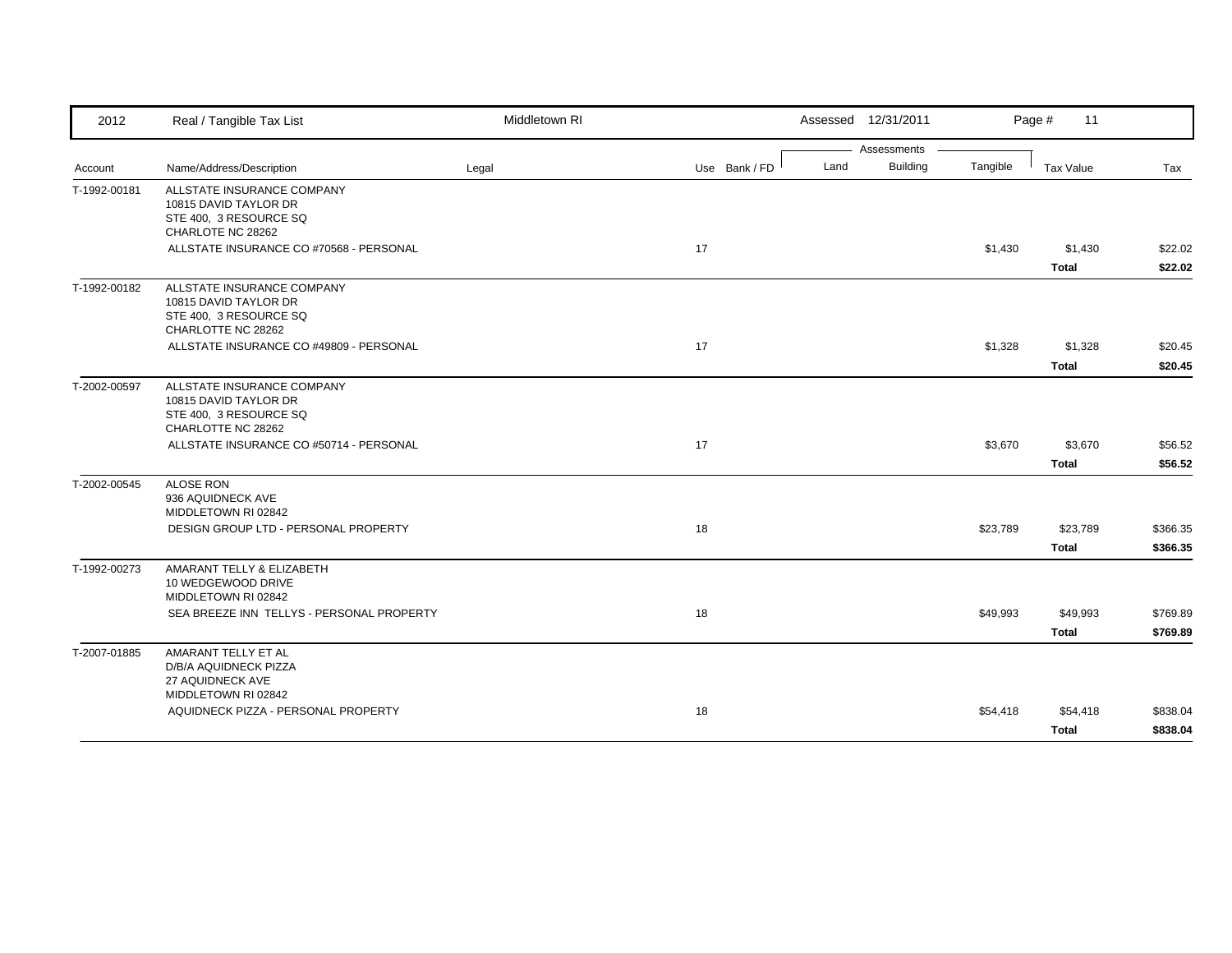| 2012         | Real / Tangible Tax List                                                                        | Middletown RI |               |      | Assessed 12/31/2011 |          | Page #<br>12             |                          |
|--------------|-------------------------------------------------------------------------------------------------|---------------|---------------|------|---------------------|----------|--------------------------|--------------------------|
|              |                                                                                                 |               |               |      | Assessments         |          |                          |                          |
| Account      | Name/Address/Description                                                                        | Legal         | Use Bank / FD | Land | <b>Building</b>     | Tangible | Tax Value                | Tax                      |
| T-2012-00078 | AMERICAN CAPITAL CORPORATION<br>NANCY WADDELL PRESIDENT<br>272 VALLEY RD<br>MIDDLETOWN RI 02842 |               |               |      |                     |          |                          |                          |
|              | AMERICAN CAPITAL CORPORATION - PERSONAL                                                         |               | 18            |      |                     | \$11,381 | \$11,381                 | \$175.27                 |
|              |                                                                                                 |               |               |      |                     |          | <b>Total</b>             | \$175.27                 |
| T-2012-00096 | AMERICAN GREETINGS CORPORATION<br>ONE AMERICAN RD<br>CLEVELAND OH 44144                         |               |               |      |                     |          |                          |                          |
|              | - PERSONAL PROPERTY                                                                             |               | 94            |      |                     | \$2,454  | \$2,454                  | \$37.79                  |
|              |                                                                                                 |               |               |      |                     |          | <b>Total</b>             | \$37.79                  |
| T-2000-00669 | AMERICAN HONDA MOTOR CO<br>1919 TORRRANCE BLVD<br>TORRANCE CA 90501                             |               |               |      |                     |          |                          |                          |
|              | - PERSONAL PROPERTY                                                                             |               | 94            |      |                     | \$3,009  | \$3,009                  | \$46.34                  |
|              |                                                                                                 |               |               |      |                     |          | <b>Total</b>             | \$46.34                  |
| T-1992-00287 | AMERICAN SYSTEMS CORP<br>14151 PARK MEADOW DR<br><b>SUITE 500</b>                               |               |               |      |                     |          |                          |                          |
|              | CHANTILLY VA 20151-2218                                                                         |               |               |      |                     |          |                          |                          |
|              | - PERSONAL PROPERTY                                                                             |               | 18            |      |                     | \$90,487 | \$90,487<br><b>Total</b> | \$1,393.50<br>\$1,393.50 |
| T-2010-02054 | AMERIGAS PROPANE LP<br><b>PO BOX 798</b>                                                        |               |               |      |                     |          |                          |                          |
|              | VALLEY FORGE PA 19482<br>- PERSONAL PROPERTY                                                    |               |               |      |                     |          |                          |                          |
|              |                                                                                                 |               | 94            |      |                     | \$333    | \$333<br><b>Total</b>    | \$5.13<br>\$5.13         |
| T-2006-03146 | ANCHOR FUEL INC                                                                                 |               |               |      |                     |          |                          |                          |
|              | 55 JOHN CLARKE RD<br>MIDDLETOWN RI 02842                                                        |               |               |      |                     |          |                          |                          |
|              | ANCHOR FUEL INC - PERSONAL PROPERTY                                                             |               | 18            |      |                     | \$15,244 | \$15,244                 | \$234.76                 |
|              |                                                                                                 |               |               |      |                     |          | <b>Total</b>             | \$234.76                 |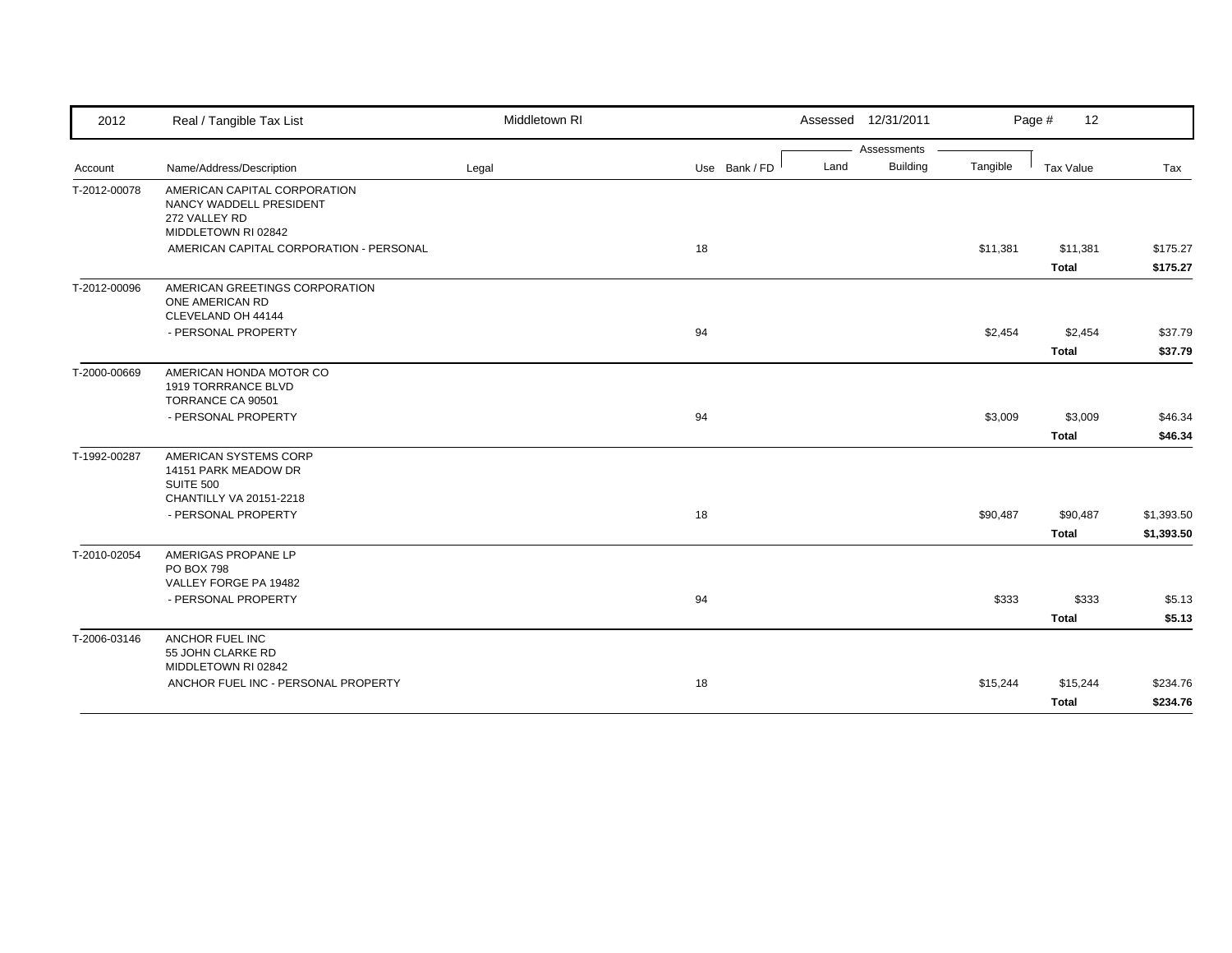| 2012         | Real / Tangible Tax List                                                         | Middletown RI |               | Assessed 12/31/2011     |           | Page #<br>13              |                          |
|--------------|----------------------------------------------------------------------------------|---------------|---------------|-------------------------|-----------|---------------------------|--------------------------|
|              |                                                                                  |               |               | Assessments             |           |                           |                          |
| Account      | Name/Address/Description                                                         | Legal         | Use Bank / FD | <b>Building</b><br>Land | Tangible  | Tax Value                 | Tax                      |
| T-2012-00085 | <b>ANDRADE CHRIS</b><br>DBA DUNKIN DONUTS<br>159 EAST MAIN RD                    |               |               |                         |           |                           |                          |
|              | MIDDLETOWN RI 02842                                                              |               |               |                         |           |                           |                          |
|              | DUNKIN DONUTS - PERSONAL PROPERTY                                                |               | 18            |                         | \$292,345 | \$292,345<br><b>Total</b> | \$4,502.11<br>\$4,502.11 |
| T-2007-01966 | ANGEL CLEANING CO<br>C/O RAKESH INTWALA<br>58 ALLSTON AVE<br>MIDDLETOWN RI 02842 |               |               |                         |           |                           |                          |
|              | ANGEL CLEANING CO - PERSONAL PROPERTY                                            |               | 17            |                         | \$5,225   | \$5,225                   | \$80.47                  |
|              |                                                                                  |               |               |                         |           | <b>Total</b>              | \$80.47                  |
| T-2003-00610 | ANGELA MOORE INC<br>2 CORPORATE PLACE STE 301<br>MIDDLETOWN RI 02842             |               |               |                         |           |                           |                          |
|              | ANGELA MOORE INC - PERSONAL PROPERTY                                             |               | 18            |                         | \$23,863  | \$23,863                  | \$367.49                 |
|              |                                                                                  |               |               |                         |           | <b>Total</b>              | \$367.49                 |
| T-2010-02108 | AP CLEANING<br>C/O A PEREIRA<br>103 WOLCOTT AVE<br>MIDDLETOWN RI 02842           |               |               |                         |           |                           |                          |
|              | AP CLEANING - PERSONAL PROPERTY                                                  |               | 17            |                         | \$808     | \$808                     | \$12.44                  |
|              |                                                                                  |               |               |                         |           | <b>Total</b>              | \$12.44                  |
| T-2012-00090 | APACHE OIL CO INC<br>261 LEDYARD ST<br>NEW LONDON CT 063202                      |               |               |                         |           |                           |                          |
|              | SAMS FOOD MART - PERSONAL PROPERTY                                               |               | 18            |                         | \$47,500  | \$47,500                  | \$731.50                 |
|              |                                                                                  |               |               |                         |           | <b>Total</b>              | \$731.50                 |
| T-1994-00007 | APEX KITCHEN & BATHS INC<br>767 EAST MAIN ROAD<br>MIDDLETOWN RI 02842            |               |               |                         |           |                           |                          |
|              | APEX KITCHEN & BATHS - PERSONAL PROPERTY                                         |               | 17            |                         | \$9,339   | \$9,339                   | \$143.82                 |
|              |                                                                                  |               |               |                         |           | <b>Total</b>              | \$143.82                 |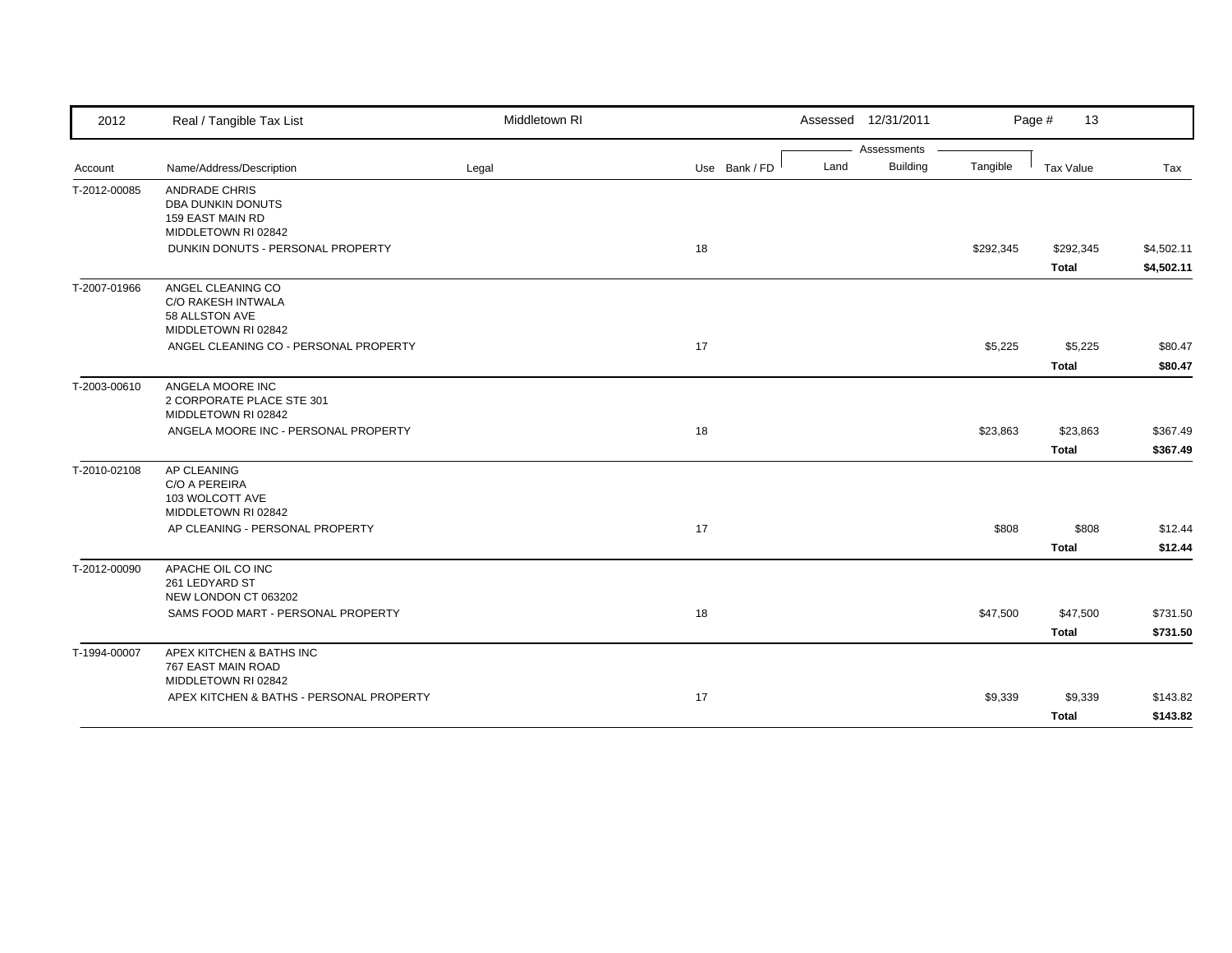| Assessments<br><b>Building</b><br>Land<br>Tangible<br>Name/Address/Description<br>Use Bank / FD<br><b>Tax Value</b><br>Legal<br>Tax<br>Account<br>T-1992-08025<br>AQUIDNECK AUTOCENTER INC<br><b>BMW OF NEWPORT</b><br>1215 WEST MAIN RD<br>MIDDLETOWN RI 02842<br>BMW OF NEWPORT - PERSONAL PROPERTY<br>18<br>\$259,500<br>\$259,500<br>Total<br>AQUIDNECK BOUNCE & SLIDES LLC<br>T-2010-02100<br>C/O JENNIFER CHRISTY PRES<br>286 BOULEVARD<br>MIDDLETOWN RI 02842<br>AQUIDNECK BOUNCE & SLIDES - PERSONAL<br>17<br>\$6,660<br>\$6,660<br><b>Total</b><br>AQUIDNECK CHIROPRACTIC<br>T-2008-02029<br>C/O DR C KEVIN DONOVAN<br>1272 WEST MAIN RD BLDG II<br>MIDDLETOWN RI 02842<br>AQUIDNECK CHIROPRACTIC - PERSONAL PROPERTY<br>18<br>\$18,462<br>\$18,462<br><b>Total</b><br>T-2011-00050<br><b>AQUIDNECK CLEANERS</b><br>238 EAST MAIN RD UNIT 6<br>MIDDLETOWN RI 02842<br>AQUIDNECK CLEANERS - PERSONAL PROPERTY<br>17<br>\$6,300<br>\$6,300<br><b>Total</b><br>T-2004-00529<br>AQUIDNECK CONSULTING ENGRS LLC<br>221 THIRD ST<br>3RD FL UNITS B & C<br>NEWPORT RI 02840<br>AQUIDNECK CONSULTING ENGRS LLC - PERSONAL<br>17<br>\$1,253<br>\$1,253<br><b>Total</b><br>AQUIDNECK DONUTS INC-SAT #1<br>T-1999-00728 | 2012 | Real / Tangible Tax List | Middletown RI |  | Assessed 12/31/2011 | Page #<br>14 |            |
|-----------------------------------------------------------------------------------------------------------------------------------------------------------------------------------------------------------------------------------------------------------------------------------------------------------------------------------------------------------------------------------------------------------------------------------------------------------------------------------------------------------------------------------------------------------------------------------------------------------------------------------------------------------------------------------------------------------------------------------------------------------------------------------------------------------------------------------------------------------------------------------------------------------------------------------------------------------------------------------------------------------------------------------------------------------------------------------------------------------------------------------------------------------------------------------------------------------------------|------|--------------------------|---------------|--|---------------------|--------------|------------|
|                                                                                                                                                                                                                                                                                                                                                                                                                                                                                                                                                                                                                                                                                                                                                                                                                                                                                                                                                                                                                                                                                                                                                                                                                       |      |                          |               |  |                     |              |            |
|                                                                                                                                                                                                                                                                                                                                                                                                                                                                                                                                                                                                                                                                                                                                                                                                                                                                                                                                                                                                                                                                                                                                                                                                                       |      |                          |               |  |                     |              |            |
|                                                                                                                                                                                                                                                                                                                                                                                                                                                                                                                                                                                                                                                                                                                                                                                                                                                                                                                                                                                                                                                                                                                                                                                                                       |      |                          |               |  |                     |              |            |
|                                                                                                                                                                                                                                                                                                                                                                                                                                                                                                                                                                                                                                                                                                                                                                                                                                                                                                                                                                                                                                                                                                                                                                                                                       |      |                          |               |  |                     |              | \$3,996.30 |
|                                                                                                                                                                                                                                                                                                                                                                                                                                                                                                                                                                                                                                                                                                                                                                                                                                                                                                                                                                                                                                                                                                                                                                                                                       |      |                          |               |  |                     |              | \$3,996.30 |
|                                                                                                                                                                                                                                                                                                                                                                                                                                                                                                                                                                                                                                                                                                                                                                                                                                                                                                                                                                                                                                                                                                                                                                                                                       |      |                          |               |  |                     |              |            |
|                                                                                                                                                                                                                                                                                                                                                                                                                                                                                                                                                                                                                                                                                                                                                                                                                                                                                                                                                                                                                                                                                                                                                                                                                       |      |                          |               |  |                     |              | \$102.56   |
|                                                                                                                                                                                                                                                                                                                                                                                                                                                                                                                                                                                                                                                                                                                                                                                                                                                                                                                                                                                                                                                                                                                                                                                                                       |      |                          |               |  |                     |              | \$102.56   |
|                                                                                                                                                                                                                                                                                                                                                                                                                                                                                                                                                                                                                                                                                                                                                                                                                                                                                                                                                                                                                                                                                                                                                                                                                       |      |                          |               |  |                     |              |            |
|                                                                                                                                                                                                                                                                                                                                                                                                                                                                                                                                                                                                                                                                                                                                                                                                                                                                                                                                                                                                                                                                                                                                                                                                                       |      |                          |               |  |                     |              | \$284.31   |
|                                                                                                                                                                                                                                                                                                                                                                                                                                                                                                                                                                                                                                                                                                                                                                                                                                                                                                                                                                                                                                                                                                                                                                                                                       |      |                          |               |  |                     |              | \$284.31   |
|                                                                                                                                                                                                                                                                                                                                                                                                                                                                                                                                                                                                                                                                                                                                                                                                                                                                                                                                                                                                                                                                                                                                                                                                                       |      |                          |               |  |                     |              |            |
|                                                                                                                                                                                                                                                                                                                                                                                                                                                                                                                                                                                                                                                                                                                                                                                                                                                                                                                                                                                                                                                                                                                                                                                                                       |      |                          |               |  |                     |              | \$97.02    |
|                                                                                                                                                                                                                                                                                                                                                                                                                                                                                                                                                                                                                                                                                                                                                                                                                                                                                                                                                                                                                                                                                                                                                                                                                       |      |                          |               |  |                     |              | \$97.02    |
|                                                                                                                                                                                                                                                                                                                                                                                                                                                                                                                                                                                                                                                                                                                                                                                                                                                                                                                                                                                                                                                                                                                                                                                                                       |      |                          |               |  |                     |              |            |
|                                                                                                                                                                                                                                                                                                                                                                                                                                                                                                                                                                                                                                                                                                                                                                                                                                                                                                                                                                                                                                                                                                                                                                                                                       |      |                          |               |  |                     |              | \$19.30    |
|                                                                                                                                                                                                                                                                                                                                                                                                                                                                                                                                                                                                                                                                                                                                                                                                                                                                                                                                                                                                                                                                                                                                                                                                                       |      |                          |               |  |                     |              | \$19.30    |
| MIDDLETOWN RI 02842                                                                                                                                                                                                                                                                                                                                                                                                                                                                                                                                                                                                                                                                                                                                                                                                                                                                                                                                                                                                                                                                                                                                                                                                   |      | 536 EAST MAIN RD         |               |  |                     |              |            |
| DUNKIN DONUTS - PERSONAL PROPERTY<br>18<br>\$262,001<br>\$262,001                                                                                                                                                                                                                                                                                                                                                                                                                                                                                                                                                                                                                                                                                                                                                                                                                                                                                                                                                                                                                                                                                                                                                     |      |                          |               |  |                     |              | \$4,034.82 |
| Total                                                                                                                                                                                                                                                                                                                                                                                                                                                                                                                                                                                                                                                                                                                                                                                                                                                                                                                                                                                                                                                                                                                                                                                                                 |      |                          |               |  |                     |              | \$4,034.82 |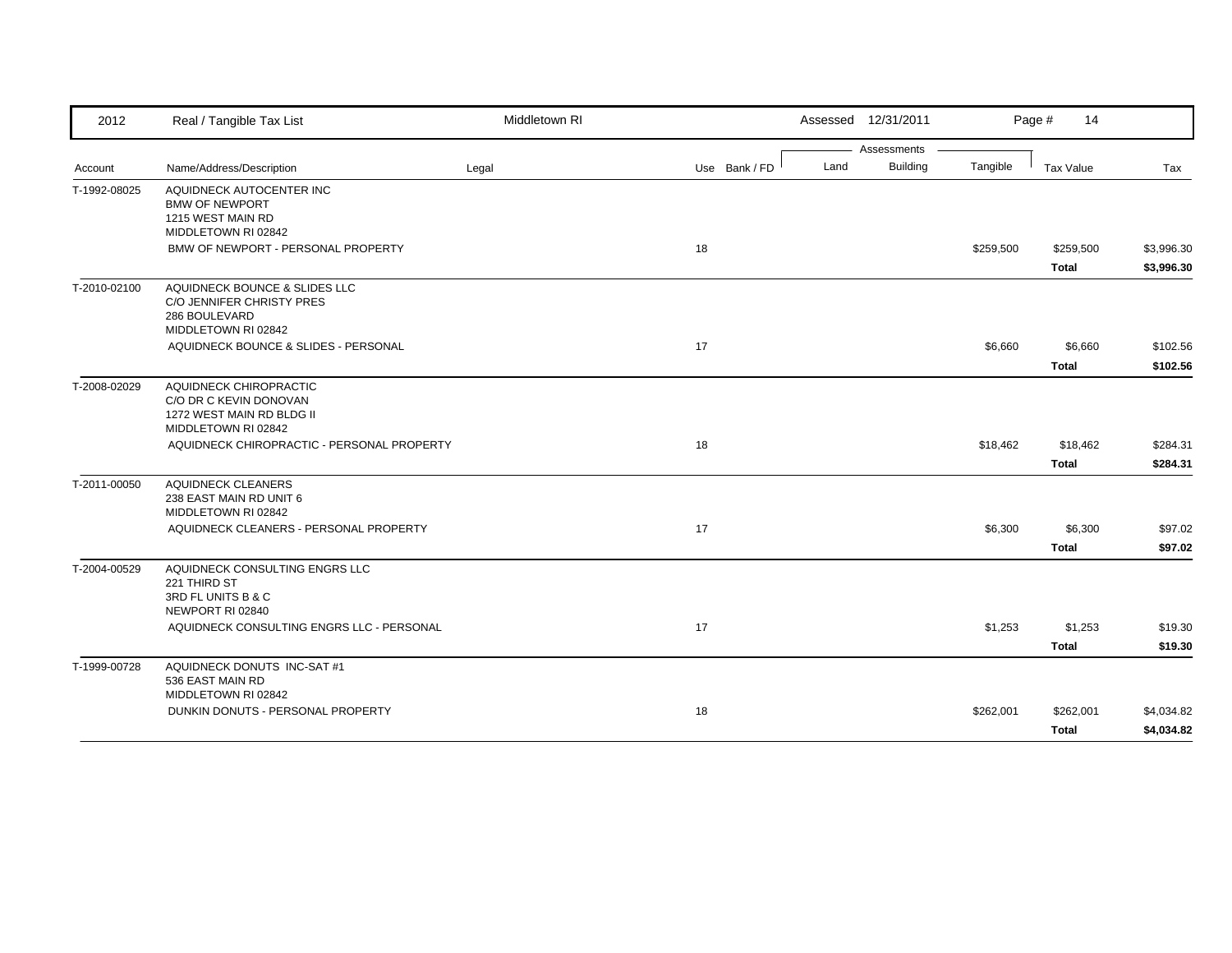| 2012         | Real / Tangible Tax List                                                                | Middletown RI |               | Assessed 12/31/2011 |                 |           | Page #<br>15              |                          |
|--------------|-----------------------------------------------------------------------------------------|---------------|---------------|---------------------|-----------------|-----------|---------------------------|--------------------------|
|              |                                                                                         |               |               |                     | Assessments     |           |                           |                          |
| Account      | Name/Address/Description                                                                | Legal         | Use Bank / FD | Land                | <b>Building</b> | Tangible  | <b>Tax Value</b>          | Tax                      |
| T-1999-00727 | AQUIDNECK DONUTS INC-MAIN<br>811 WEST MAIN RD<br>MIDDLETOWN RI 02842                    |               |               |                     |                 |           |                           |                          |
|              | DUNKIN DONUTS - PERSONAL PROPERTY                                                       |               | 18            |                     |                 | \$408,503 | \$408,503<br><b>Total</b> | \$6,290.95<br>\$6,290.95 |
| T-1992-00390 | AQUIDNECK EMPLOYMENT SERVICES<br>170 AQUIDNECK AVE<br>MIDDLETOWN RI 02842               |               |               |                     |                 |           |                           |                          |
|              | AQUIDNECK EMPLOYMENT SERVICES - PERSONAL                                                |               | 17            |                     |                 | \$5,370   | \$5,370<br><b>Total</b>   | \$82.70<br>\$82.70       |
| T-1992-00393 | <b>AQUIDNECK GROUP</b><br>CROSSPOINT ASSOC.<br>217 WEST CENTRAL ST.<br>NATICK MA 01760  |               |               |                     |                 |           |                           |                          |
|              | AQUIDNECK GROUP - PERSONAL PROPERTY                                                     |               | 18            |                     |                 | \$18,789  | \$18,789<br><b>Total</b>  | \$289.35<br>\$289.35     |
| T-1999-09102 | <b>AQUIDNECK GROUP</b><br>CROSOSPOINT ASSOC.<br>217 WEST CENTRAL ST.<br>NATICK MA 07160 |               |               |                     |                 |           |                           |                          |
|              | AQUIDNECK GROUP - PERSONAL PROPERTY                                                     |               | 17            |                     |                 | \$6,253   | \$6,253<br><b>Total</b>   | \$96.30<br>\$96.30       |
| T-1992-07981 | AQUIDNECK HEALTH LLC<br>DBA NEWPORT AC KEVIN BUC<br>66 VALLEY RD<br>MIDDLETOWN RI 02842 |               |               |                     |                 |           |                           |                          |
|              | NEWPORT ATHLETIC CLUB - PERSONAL PROPERTY                                               |               | 18            |                     |                 | \$112,865 | \$112,865<br><b>Total</b> | \$1,738.12<br>\$1,738.12 |
| T-1994-00011 | AQUIDNECK ISLAND ALL VETS CLUB<br>985 AQUIDNECK AVENUE<br>MIDDLETOWN RI 02842           |               |               |                     |                 |           |                           |                          |
|              | AQUIDNECK ISLAND ALL VETS CLUB - PERSONAL                                               |               | 73            |                     |                 | \$8,885   | \$8,885<br><b>Total</b>   | \$136.83<br>\$136.83     |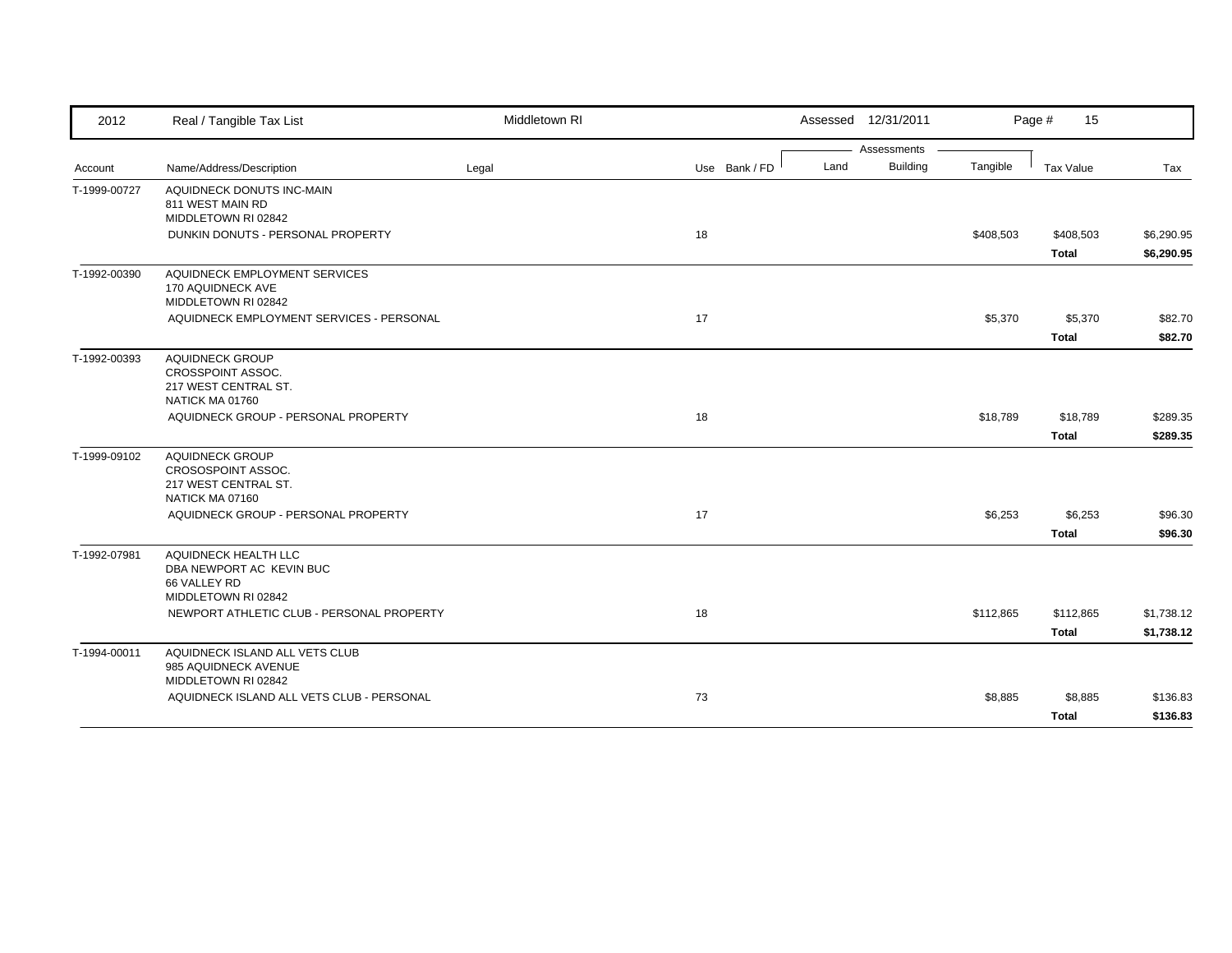| 2012         | Real / Tangible Tax List                                                                                 | Middletown RI |               |      | Assessed 12/31/2011 |          | Page #<br>16      |                      |
|--------------|----------------------------------------------------------------------------------------------------------|---------------|---------------|------|---------------------|----------|-------------------|----------------------|
|              |                                                                                                          |               |               |      | Assessments         |          |                   |                      |
| Account      | Name/Address/Description                                                                                 | Legal         | Use Bank / FD | Land | <b>Building</b>     | Tangible | Tax Value         | Tax                  |
| T-1995-00511 | AQUIDNECK ISLAND BOOKS<br>575 EAST MAIN RD UNIT 1<br>MIDDLETOWN RI 02842                                 |               |               |      |                     |          |                   |                      |
|              | ISLAND BOOKS - PERSONAL PROPERTY                                                                         |               | 18            |      |                     | \$12,630 | \$12,630<br>Total | \$194.50<br>\$194.50 |
| T-2003-00555 | AQUIDNECK ISLAND INSURANCE<br>700 AQUIDNECK AVE<br>MIDDLETOWN RI 02842                                   |               |               |      |                     |          |                   |                      |
|              | AQUIDNECK ISLAND INSURANCE - PERSONAL                                                                    |               | 17            |      |                     | \$2,299  | \$2,299           | \$35.40              |
|              |                                                                                                          |               |               |      |                     |          | <b>Total</b>      | \$35.40              |
| T-2006-03111 | AQUIDNECK LEGAL CENTER LLC<br>C/O JOSEPH P CASALE ESQ<br>438 EAST MAIN RD STE 201<br>MIDDLETOWN RI 02842 |               |               |      |                     |          |                   |                      |
|              | AQUIDNECK LEGAL CTR - PERSONAL PROPERTY                                                                  |               | 17            |      |                     | \$2,700  | \$2,700           | \$41.58              |
|              |                                                                                                          |               |               |      |                     |          | <b>Total</b>      | \$41.58              |
| T-2006-03190 | AQUIDNECK LOCK & SECURITY SYST<br><b>ALSS</b><br>594 AQUIDNECK AVE<br>MIDDLETOWN RI 02842                |               |               |      |                     |          |                   |                      |
|              | AQUIDNECK LOCK & SECURITY - PERSONAL PROPERTY                                                            |               | 18            |      |                     | \$17,817 | \$17,817          | \$274.38             |
|              |                                                                                                          |               |               |      |                     |          | Total             | \$274.38             |
| T-1993-00464 | AQUIDNECK MEAT MARKET INC<br>800 AQUIDNECK AVE<br>MIDDLETOWN RI 02842                                    |               |               |      |                     |          |                   |                      |
|              | AQUIDNECK MARKETPLACE - PERSONAL PROPERTY                                                                |               | 18            |      |                     | \$78,258 | \$78,258          | \$1,205.17           |
|              |                                                                                                          |               |               |      |                     |          | Total             | \$1,205.17           |
| T-1992-00402 | AQUIDNECK MOTORS INC<br>360 WEST MAIN RD<br>MIDDLETOWN RI 02842                                          |               |               |      |                     |          |                   |                      |
|              | AQUIDNECK MOTORS - PERSONAL PROPERTY                                                                     |               | 18            |      |                     | \$24,358 | \$24,358          | \$375.11             |
|              |                                                                                                          |               |               |      |                     |          | <b>Total</b>      | \$375.11             |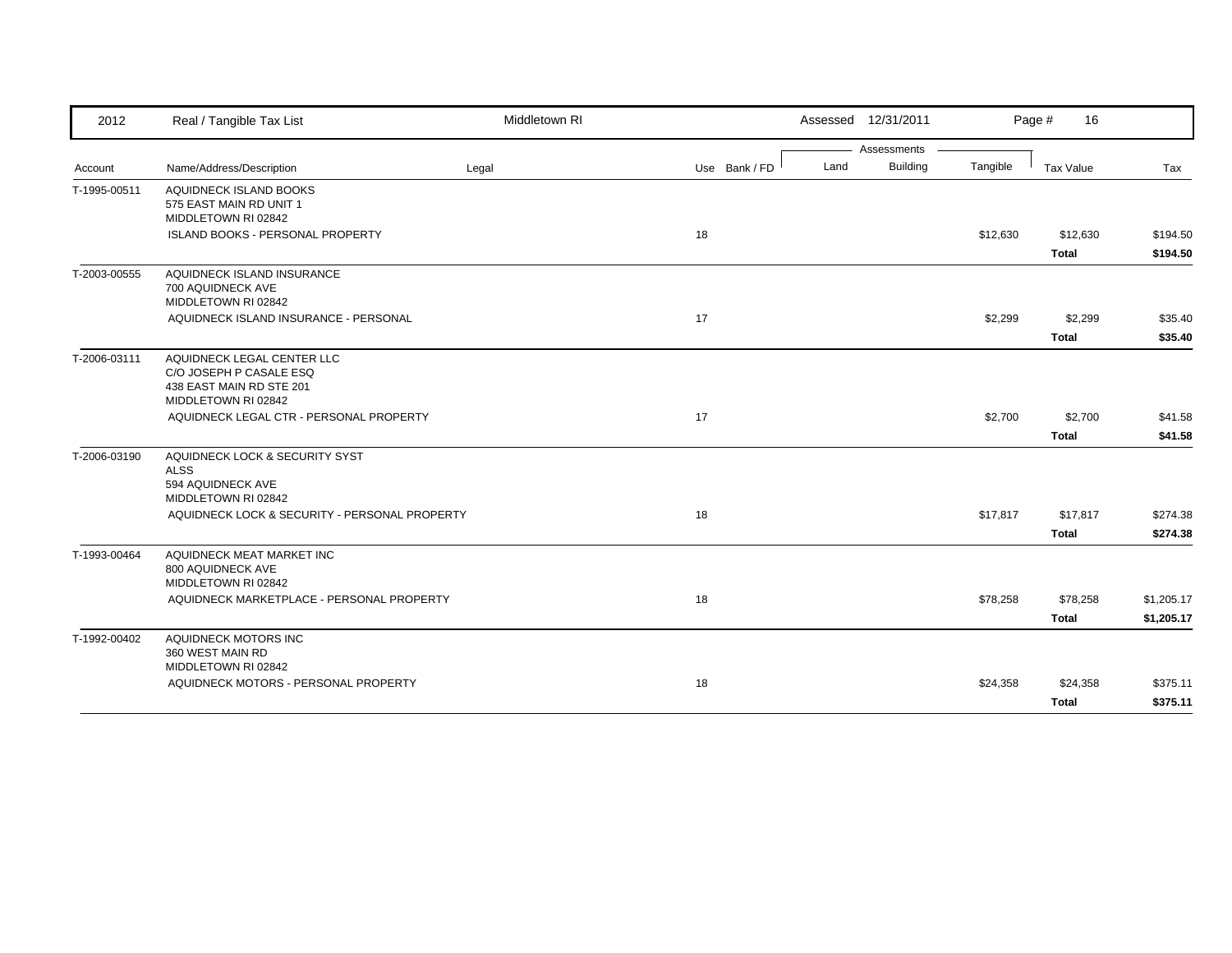| 2012         | Real / Tangible Tax List                                                                                              | Middletown RI |               |      | Assessed 12/31/2011            |          | Page #<br>17             |                      |
|--------------|-----------------------------------------------------------------------------------------------------------------------|---------------|---------------|------|--------------------------------|----------|--------------------------|----------------------|
| Account      | Name/Address/Description                                                                                              | Legal         | Use Bank / FD | Land | Assessments<br><b>Building</b> | Tangible | <b>Tax Value</b>         | Tax                  |
| T-1992-00403 | AQUIDNECK PACKAGE STORE INC<br><b>15 EAST MAIN RD</b><br>MIDDLETOWN RI 02842<br>AQUIDNECK LIQUORS - PERSONAL PROPERTY |               | 18            |      |                                | \$13,242 | \$13,242<br><b>Total</b> | \$203.93<br>\$203.93 |
| T-2002-00548 | AQUIDNECK SHEET METAL<br>134 AQUIDNECK AVE<br>MIDDLETOWN RI 02842<br>AQUIDNECK SHEET METAL - PERSONAL PROPERTY        |               | 17            |      |                                | \$8,633  | \$8,633<br><b>Total</b>  | \$132.95<br>\$132.95 |
| T-2003-00556 | AQUIDNECK WELLNESS CTR<br>790 AQUIDNECK AVE<br>MIDDLETOWN RI 02842<br>AQUIDNECK WELLNESS CTR - PERSONAL PROPERTY      |               | 17            |      |                                | \$7,999  | \$7,999<br><b>Total</b>  | \$123.18<br>\$123.18 |
| T-1999-09135 | ARABAN COFFEE CO INC<br>2 KEITH WAY<br>HINGHAM MA 02043-4204<br>ARABAN COFFEE CO INC - PERSONAL PROPERTY              |               | 94            |      |                                | \$574    | \$574<br><b>Total</b>    | \$8.84<br>\$8.84     |
| T-1992-00406 | ARAMARK REFRESHMENT SRVS<br>234 BALLARDVALE ST<br>WILMINGTON MA 01887<br>- PERSONAL PROPERTY                          |               | 94            |      |                                | \$16,930 | \$16,930<br><b>Total</b> | \$260.72<br>\$260.72 |
| T-2011-00021 | ARCE ARMAND<br><b>PO BOX 774</b><br>ENFIELD CT 06083<br>1995 36' FLEETWOOD - PERSONAL PROPERTY                        |               | 45            |      |                                | \$3,100  | \$3,100<br>Total         | \$47.74<br>\$47.74   |
| T-1994-00014 | ARMSTRONG WILLIAM F & RICH<br>91 AQUIDNECK AVENUE<br>MIDDLETOWN RI 02842<br>ATLANTIC GRILLE - PERSONAL PROPERTY       |               | 18            |      |                                | \$55,357 | \$55,357<br><b>Total</b> | \$852.50<br>\$852.50 |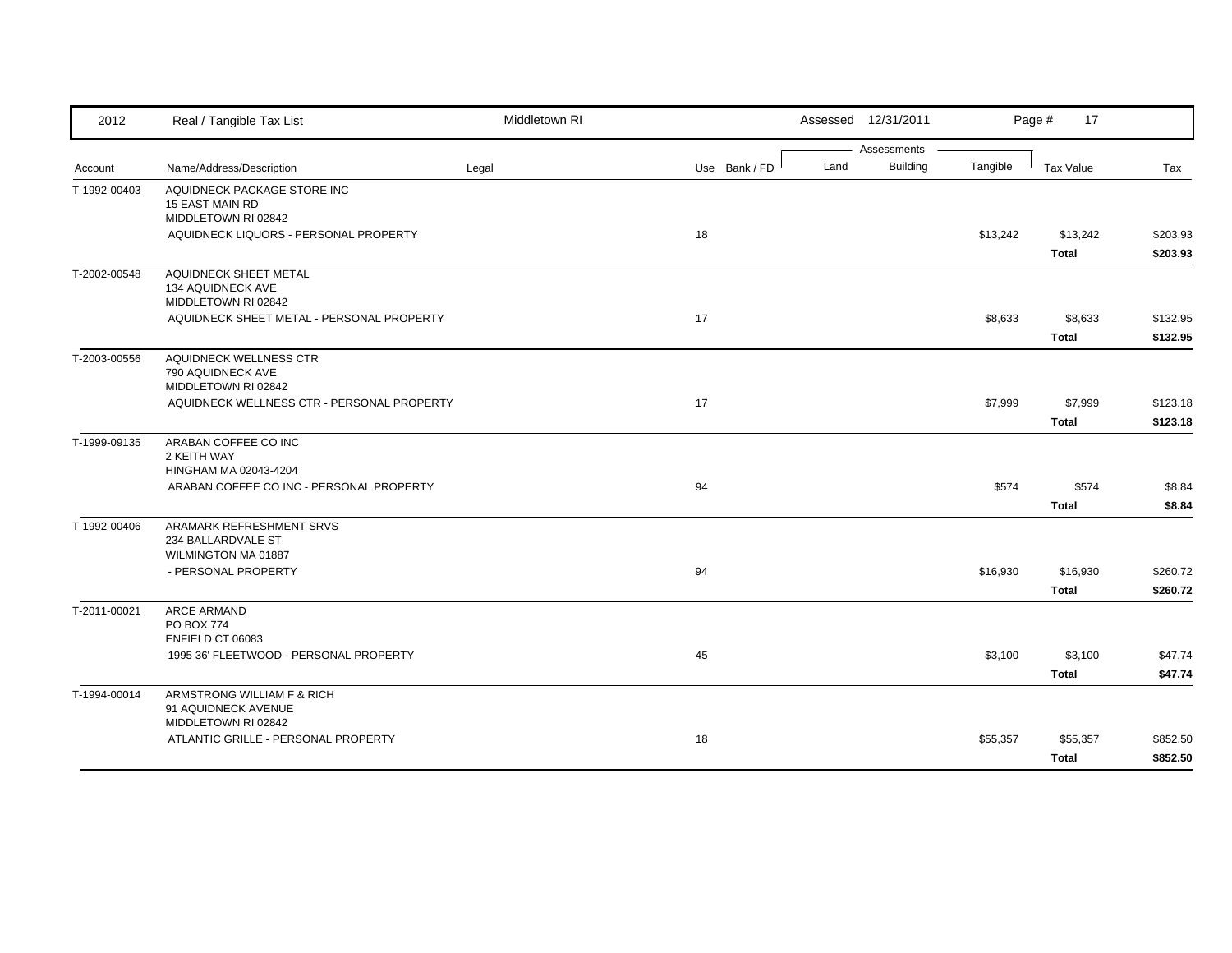| 2012         | Real / Tangible Tax List                                          | Middletown RI |               |      | Assessed 12/31/2011 |          | Page #<br>18 |          |
|--------------|-------------------------------------------------------------------|---------------|---------------|------|---------------------|----------|--------------|----------|
|              |                                                                   |               |               |      | Assessments         |          |              |          |
| Account      | Name/Address/Description                                          | Legal         | Use Bank / FD | Land | <b>Building</b>     | Tangible | Tax Value    | Tax      |
| T-1992-00441 | ARNOLD ART CENTRE                                                 |               |               |      |                     |          |              |          |
|              | 700 AQUIDNECK AVE                                                 |               |               |      |                     |          |              |          |
|              | MIDDLETOWN RI 02842                                               |               |               |      |                     |          |              |          |
|              | ARNOLD ART INC - PERSONAL PROPERTY                                |               | 18            |      |                     | \$10,414 | \$10,414     | \$160.38 |
|              |                                                                   |               |               |      |                     |          | <b>Total</b> | \$160.38 |
| T-2011-00030 | ASCO HEALTHCARE OF NEW ENGLAND                                    |               |               |      |                     |          |              |          |
|              | ATTN: GENERAL FINANCIAL & TAX                                     |               |               |      |                     |          |              |          |
|              | 1004 SEABROOK WAY                                                 |               |               |      |                     |          |              |          |
|              | CINCINNATI OH 45245<br>GRAND ISLANDER - PERSONAL PROPERTY         |               | 94            |      |                     | \$9,607  | \$9,607      | \$147.95 |
|              |                                                                   |               |               |      |                     |          |              |          |
|              |                                                                   |               |               |      |                     |          | <b>Total</b> | \$147.95 |
| T-2004-00590 | ASH AWAY HEARTH                                                   |               |               |      |                     |          |              |          |
|              | <b>ROBERT CABRAL</b>                                              |               |               |      |                     |          |              |          |
|              | 703 STATE ROAD<br>NORTH DARTMOUTH MA 02747                        |               |               |      |                     |          |              |          |
|              | ASH AWAY HEARTH & PATIO - PERSONAL PROPERTY                       |               | 18            |      |                     | \$25,616 | \$25,616     | \$394.49 |
|              |                                                                   |               |               |      |                     |          |              |          |
|              |                                                                   |               |               |      |                     |          | <b>Total</b> | \$394.49 |
| T-2003-00628 | ATC-TECH INC                                                      |               |               |      |                     |          |              |          |
|              | 55 JOHN CLARKE RD                                                 |               |               |      |                     |          |              |          |
|              | MIDDLETOWN RI 02842<br>ATC TECHNOLOGY CONSULT - PERSONAL PROPERTY |               | 18            |      |                     | \$13,460 | \$13,460     | \$207.28 |
|              |                                                                   |               |               |      |                     |          |              |          |
|              |                                                                   |               |               |      |                     |          | <b>Total</b> | \$207.28 |
| T-2010-02118 | ATLANTIC BUILDING & REMODELING                                    |               |               |      |                     |          |              |          |
|              | C/O RALPH PLUMB III<br>855 AQUIDNECK AVE UNIT 1                   |               |               |      |                     |          |              |          |
|              | MIDDLETOWN RI 02842                                               |               |               |      |                     |          |              |          |
|              | ATLANTIC BUILDING & REMODELING - PERSONAL                         |               | 17            |      |                     | \$9,397  | \$9,397      | \$144.71 |
|              |                                                                   |               |               |      |                     |          |              |          |
|              |                                                                   |               |               |      |                     |          | <b>Total</b> | \$144.71 |
| T-1992-02685 | ATLANTIC COFFEE & PROVISION LTD                                   |               |               |      |                     |          |              |          |
|              | 267 LIBBEY PARKWAY<br>WEYMOUTH MA 02189                           |               |               |      |                     |          |              |          |
|              | ATLANTIC COFFEE - PERSONAL PROPERTY                               |               | 94            |      |                     | \$3,438  | \$3,438      | \$52.95  |
|              |                                                                   |               |               |      |                     |          |              |          |
|              |                                                                   |               |               |      |                     |          | Total        | \$52.95  |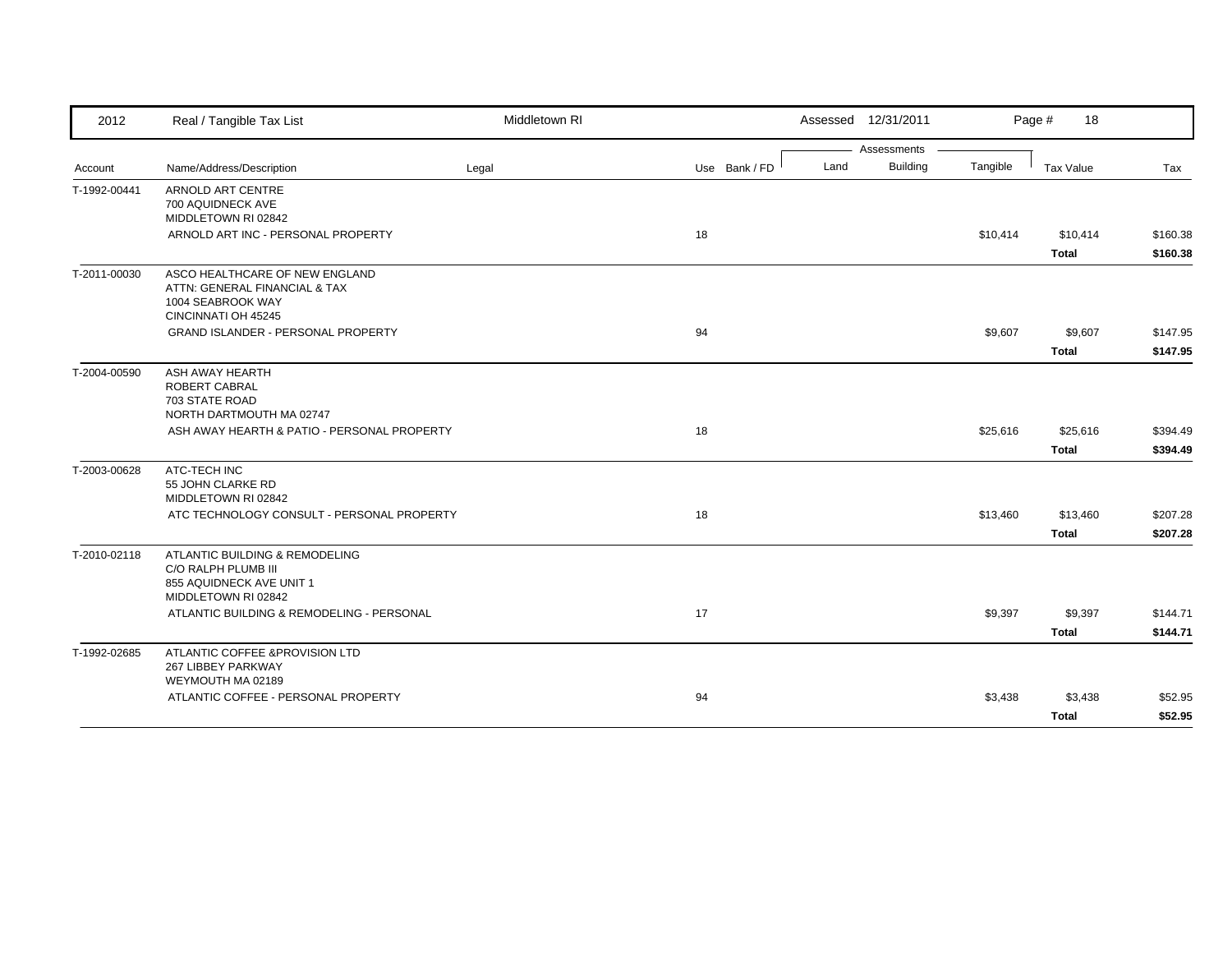| Assessments<br>Building<br>Land<br>Tangible<br>Name/Address/Description<br>Use Bank / FD<br><b>Tax Value</b><br>Legal<br>Tax<br>Account<br>T-2011-00096<br><b>ATLAS ATM</b><br>747 AQUIDNECK AVE<br>MIDDLETOWN RI 02842<br>ATLAS ATM - PERSONAL PROPERTY<br>17<br>\$1,800<br>\$1,800<br><b>Total</b><br><b>AUDIO DEZIGN</b><br>T-2006-03171<br>360 WEST MAIN RD<br>MIDDLETOWN RI 02842<br>AUDIO DEZIGN - PERSONAL PROPERTY<br>18<br>\$20,900<br>\$20,900<br><b>Total</b><br><b>AULL PILATES</b><br>T-2011-00067<br>1077 AQUIDNECK AVE<br>MIDDLETOWN RI 02842<br>AULL PILATES - PERSONAL PROPERTY<br>\$900<br>\$900<br>17<br><b>Total</b><br>T-2010-02160<br><b>AUTO DYNAMICS</b><br>305 A OLIPHANT LN<br>MIDDLETOWN RI 02842<br>AUTO DYNAMICS - PERSONAL PROPERTY<br>18<br>\$28,816<br>\$28,816<br><b>Total</b><br>AUTOCRAT LLC<br>T-1992-00527<br>10 BLACKSTONE VALLEY PL<br>LINCOLN RI 02865<br>AUTOCRAT INC - PERSONAL PROPERTY<br>94<br>\$10,123<br>\$10,123<br><b>Total</b><br>AUTOMATED VENDING SERVICES<br>T-1999-09142<br>849 UNION ST<br>PORTSMOUTH RI 02871<br>AUTOMATED VENDING SERVICES - PERSONAL<br>94<br>\$2,850<br>\$2,850<br><b>Total</b><br>AUTOZONE NORTHEAST INC<br>T-1997-00202<br><b>C/O EQUITAX</b><br>811 RUSK STE 101<br>HOUSTON TX 77002<br>AUTO ZONE #5083 - PERSONAL PROPERTY<br>\$38,252<br>18<br>\$38,252<br><b>Total</b> | 2012 | Real / Tangible Tax List | Middletown RI | Assessed 12/31/2011 | Page #<br>19 |  |
|---------------------------------------------------------------------------------------------------------------------------------------------------------------------------------------------------------------------------------------------------------------------------------------------------------------------------------------------------------------------------------------------------------------------------------------------------------------------------------------------------------------------------------------------------------------------------------------------------------------------------------------------------------------------------------------------------------------------------------------------------------------------------------------------------------------------------------------------------------------------------------------------------------------------------------------------------------------------------------------------------------------------------------------------------------------------------------------------------------------------------------------------------------------------------------------------------------------------------------------------------------------------------------------------------------------------------------------------------------|------|--------------------------|---------------|---------------------|--------------|--|
|                                                                                                                                                                                                                                                                                                                                                                                                                                                                                                                                                                                                                                                                                                                                                                                                                                                                                                                                                                                                                                                                                                                                                                                                                                                                                                                                                         |      |                          |               |                     |              |  |
|                                                                                                                                                                                                                                                                                                                                                                                                                                                                                                                                                                                                                                                                                                                                                                                                                                                                                                                                                                                                                                                                                                                                                                                                                                                                                                                                                         |      |                          |               |                     |              |  |
| \$27.72<br>\$27.72<br>\$321.86                                                                                                                                                                                                                                                                                                                                                                                                                                                                                                                                                                                                                                                                                                                                                                                                                                                                                                                                                                                                                                                                                                                                                                                                                                                                                                                          |      |                          |               |                     |              |  |
|                                                                                                                                                                                                                                                                                                                                                                                                                                                                                                                                                                                                                                                                                                                                                                                                                                                                                                                                                                                                                                                                                                                                                                                                                                                                                                                                                         |      |                          |               |                     |              |  |
|                                                                                                                                                                                                                                                                                                                                                                                                                                                                                                                                                                                                                                                                                                                                                                                                                                                                                                                                                                                                                                                                                                                                                                                                                                                                                                                                                         |      |                          |               |                     |              |  |
|                                                                                                                                                                                                                                                                                                                                                                                                                                                                                                                                                                                                                                                                                                                                                                                                                                                                                                                                                                                                                                                                                                                                                                                                                                                                                                                                                         |      |                          |               |                     |              |  |
|                                                                                                                                                                                                                                                                                                                                                                                                                                                                                                                                                                                                                                                                                                                                                                                                                                                                                                                                                                                                                                                                                                                                                                                                                                                                                                                                                         |      |                          |               |                     |              |  |
|                                                                                                                                                                                                                                                                                                                                                                                                                                                                                                                                                                                                                                                                                                                                                                                                                                                                                                                                                                                                                                                                                                                                                                                                                                                                                                                                                         |      |                          |               |                     |              |  |
|                                                                                                                                                                                                                                                                                                                                                                                                                                                                                                                                                                                                                                                                                                                                                                                                                                                                                                                                                                                                                                                                                                                                                                                                                                                                                                                                                         |      |                          |               |                     |              |  |
| \$321.86<br>\$13.86<br>\$13.86<br>\$443.77<br>\$443.77<br>\$155.89<br>\$155.89<br>\$43.89<br>\$43.89<br>\$589.08<br>\$589.08                                                                                                                                                                                                                                                                                                                                                                                                                                                                                                                                                                                                                                                                                                                                                                                                                                                                                                                                                                                                                                                                                                                                                                                                                            |      |                          |               |                     |              |  |
|                                                                                                                                                                                                                                                                                                                                                                                                                                                                                                                                                                                                                                                                                                                                                                                                                                                                                                                                                                                                                                                                                                                                                                                                                                                                                                                                                         |      |                          |               |                     |              |  |
|                                                                                                                                                                                                                                                                                                                                                                                                                                                                                                                                                                                                                                                                                                                                                                                                                                                                                                                                                                                                                                                                                                                                                                                                                                                                                                                                                         |      |                          |               |                     |              |  |
|                                                                                                                                                                                                                                                                                                                                                                                                                                                                                                                                                                                                                                                                                                                                                                                                                                                                                                                                                                                                                                                                                                                                                                                                                                                                                                                                                         |      |                          |               |                     |              |  |
|                                                                                                                                                                                                                                                                                                                                                                                                                                                                                                                                                                                                                                                                                                                                                                                                                                                                                                                                                                                                                                                                                                                                                                                                                                                                                                                                                         |      |                          |               |                     |              |  |
|                                                                                                                                                                                                                                                                                                                                                                                                                                                                                                                                                                                                                                                                                                                                                                                                                                                                                                                                                                                                                                                                                                                                                                                                                                                                                                                                                         |      |                          |               |                     |              |  |
|                                                                                                                                                                                                                                                                                                                                                                                                                                                                                                                                                                                                                                                                                                                                                                                                                                                                                                                                                                                                                                                                                                                                                                                                                                                                                                                                                         |      |                          |               |                     |              |  |
|                                                                                                                                                                                                                                                                                                                                                                                                                                                                                                                                                                                                                                                                                                                                                                                                                                                                                                                                                                                                                                                                                                                                                                                                                                                                                                                                                         |      |                          |               |                     |              |  |
|                                                                                                                                                                                                                                                                                                                                                                                                                                                                                                                                                                                                                                                                                                                                                                                                                                                                                                                                                                                                                                                                                                                                                                                                                                                                                                                                                         |      |                          |               |                     |              |  |
|                                                                                                                                                                                                                                                                                                                                                                                                                                                                                                                                                                                                                                                                                                                                                                                                                                                                                                                                                                                                                                                                                                                                                                                                                                                                                                                                                         |      |                          |               |                     |              |  |
|                                                                                                                                                                                                                                                                                                                                                                                                                                                                                                                                                                                                                                                                                                                                                                                                                                                                                                                                                                                                                                                                                                                                                                                                                                                                                                                                                         |      |                          |               |                     |              |  |
|                                                                                                                                                                                                                                                                                                                                                                                                                                                                                                                                                                                                                                                                                                                                                                                                                                                                                                                                                                                                                                                                                                                                                                                                                                                                                                                                                         |      |                          |               |                     |              |  |
|                                                                                                                                                                                                                                                                                                                                                                                                                                                                                                                                                                                                                                                                                                                                                                                                                                                                                                                                                                                                                                                                                                                                                                                                                                                                                                                                                         |      |                          |               |                     |              |  |
|                                                                                                                                                                                                                                                                                                                                                                                                                                                                                                                                                                                                                                                                                                                                                                                                                                                                                                                                                                                                                                                                                                                                                                                                                                                                                                                                                         |      |                          |               |                     |              |  |
|                                                                                                                                                                                                                                                                                                                                                                                                                                                                                                                                                                                                                                                                                                                                                                                                                                                                                                                                                                                                                                                                                                                                                                                                                                                                                                                                                         |      |                          |               |                     |              |  |
|                                                                                                                                                                                                                                                                                                                                                                                                                                                                                                                                                                                                                                                                                                                                                                                                                                                                                                                                                                                                                                                                                                                                                                                                                                                                                                                                                         |      |                          |               |                     |              |  |
|                                                                                                                                                                                                                                                                                                                                                                                                                                                                                                                                                                                                                                                                                                                                                                                                                                                                                                                                                                                                                                                                                                                                                                                                                                                                                                                                                         |      |                          |               |                     |              |  |
|                                                                                                                                                                                                                                                                                                                                                                                                                                                                                                                                                                                                                                                                                                                                                                                                                                                                                                                                                                                                                                                                                                                                                                                                                                                                                                                                                         |      |                          |               |                     |              |  |
|                                                                                                                                                                                                                                                                                                                                                                                                                                                                                                                                                                                                                                                                                                                                                                                                                                                                                                                                                                                                                                                                                                                                                                                                                                                                                                                                                         |      |                          |               |                     |              |  |
|                                                                                                                                                                                                                                                                                                                                                                                                                                                                                                                                                                                                                                                                                                                                                                                                                                                                                                                                                                                                                                                                                                                                                                                                                                                                                                                                                         |      |                          |               |                     |              |  |
|                                                                                                                                                                                                                                                                                                                                                                                                                                                                                                                                                                                                                                                                                                                                                                                                                                                                                                                                                                                                                                                                                                                                                                                                                                                                                                                                                         |      |                          |               |                     |              |  |
|                                                                                                                                                                                                                                                                                                                                                                                                                                                                                                                                                                                                                                                                                                                                                                                                                                                                                                                                                                                                                                                                                                                                                                                                                                                                                                                                                         |      |                          |               |                     |              |  |
|                                                                                                                                                                                                                                                                                                                                                                                                                                                                                                                                                                                                                                                                                                                                                                                                                                                                                                                                                                                                                                                                                                                                                                                                                                                                                                                                                         |      |                          |               |                     |              |  |
|                                                                                                                                                                                                                                                                                                                                                                                                                                                                                                                                                                                                                                                                                                                                                                                                                                                                                                                                                                                                                                                                                                                                                                                                                                                                                                                                                         |      |                          |               |                     |              |  |
|                                                                                                                                                                                                                                                                                                                                                                                                                                                                                                                                                                                                                                                                                                                                                                                                                                                                                                                                                                                                                                                                                                                                                                                                                                                                                                                                                         |      |                          |               |                     |              |  |
|                                                                                                                                                                                                                                                                                                                                                                                                                                                                                                                                                                                                                                                                                                                                                                                                                                                                                                                                                                                                                                                                                                                                                                                                                                                                                                                                                         |      |                          |               |                     |              |  |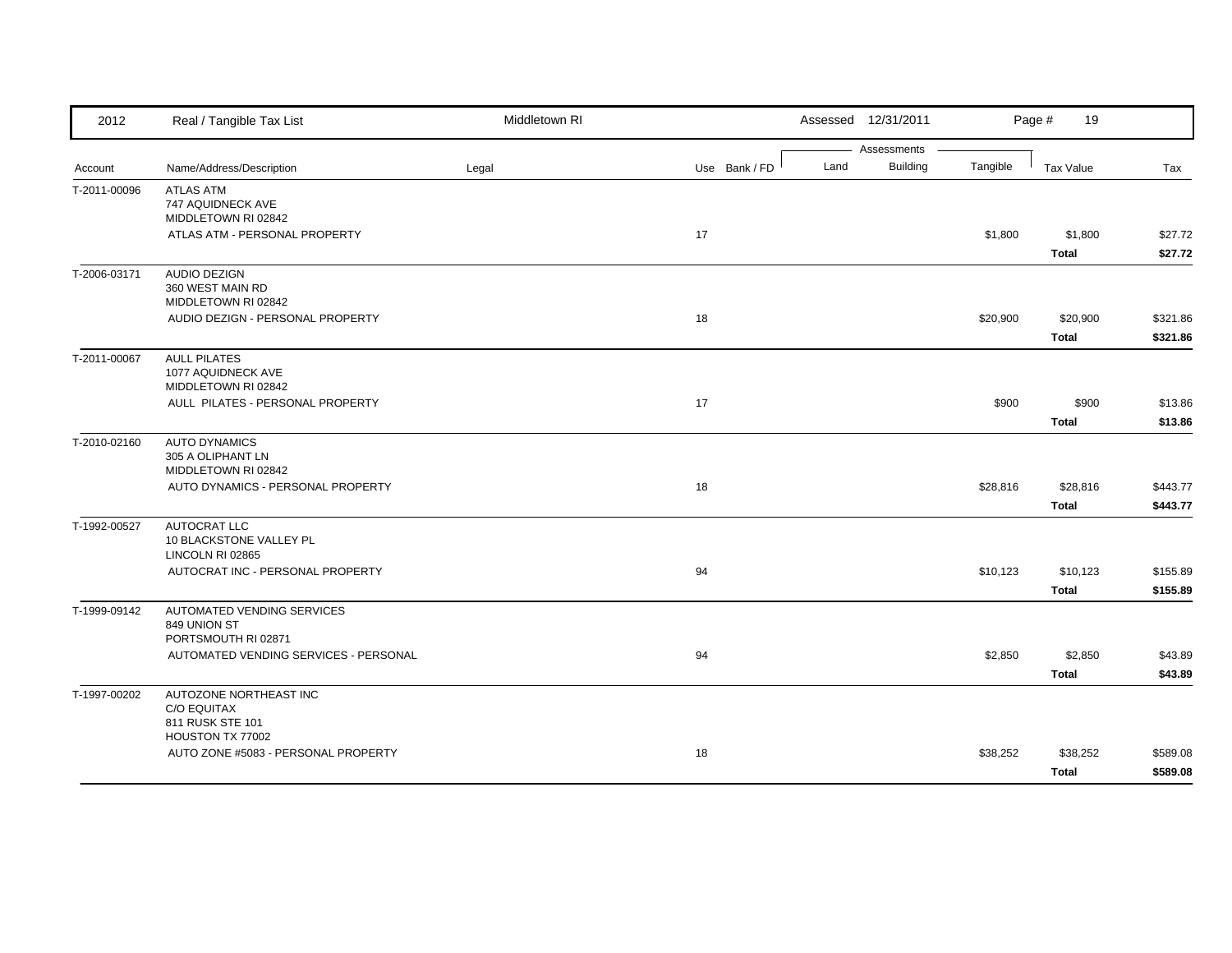| 2012         | Real / Tangible Tax List                                                                                   | Middletown RI | 12/31/2011<br>Assessed                                  |          | 20<br>Page # |          |
|--------------|------------------------------------------------------------------------------------------------------------|---------------|---------------------------------------------------------|----------|--------------|----------|
| Account      | Name/Address/Description                                                                                   | Legal         | Assessments<br><b>Building</b><br>Use Bank / FD<br>Land | Tangible | Tax Value    | Tax      |
| T-2002-00550 | AVENUE SALON INC<br>710 AQUIDNECK AVE<br>MIDDLETOWN RI 02842                                               |               |                                                         |          |              |          |
|              | AVENUE SALON INC - PERSONAL PROPERTY                                                                       |               | 18                                                      | \$14,254 | \$14,254     | \$219.51 |
|              |                                                                                                            |               |                                                         |          | Total        | \$219.51 |
| T-1995-00281 | AVID AIRLINE PRODUCTS<br>72 JOHNNYCAKE HILL RD<br>MIDDLETOWN RI 02842                                      |               |                                                         |          |              |          |
|              | AVID AIRLINE PRODUCTS - PERSONAL PROPERTY                                                                  |               | 18                                                      | \$36,466 | \$36,466     | \$561.58 |
|              |                                                                                                            |               |                                                         |          | <b>Total</b> | \$561.58 |
| T-2009-01053 | AVIS RENT A CAR SYSTEM INC<br>THOMSON REUTERS PROP TX<br>DEPT 152 - PO BOX 4900<br>SCOTTSDALE AZ 852614900 |               |                                                         |          |              |          |
|              | AVIS - PERSONAL PROPERTY                                                                                   |               | 18                                                      | \$17,699 | \$17,699     | \$272.56 |
|              |                                                                                                            |               |                                                         |          | Total        | \$272.56 |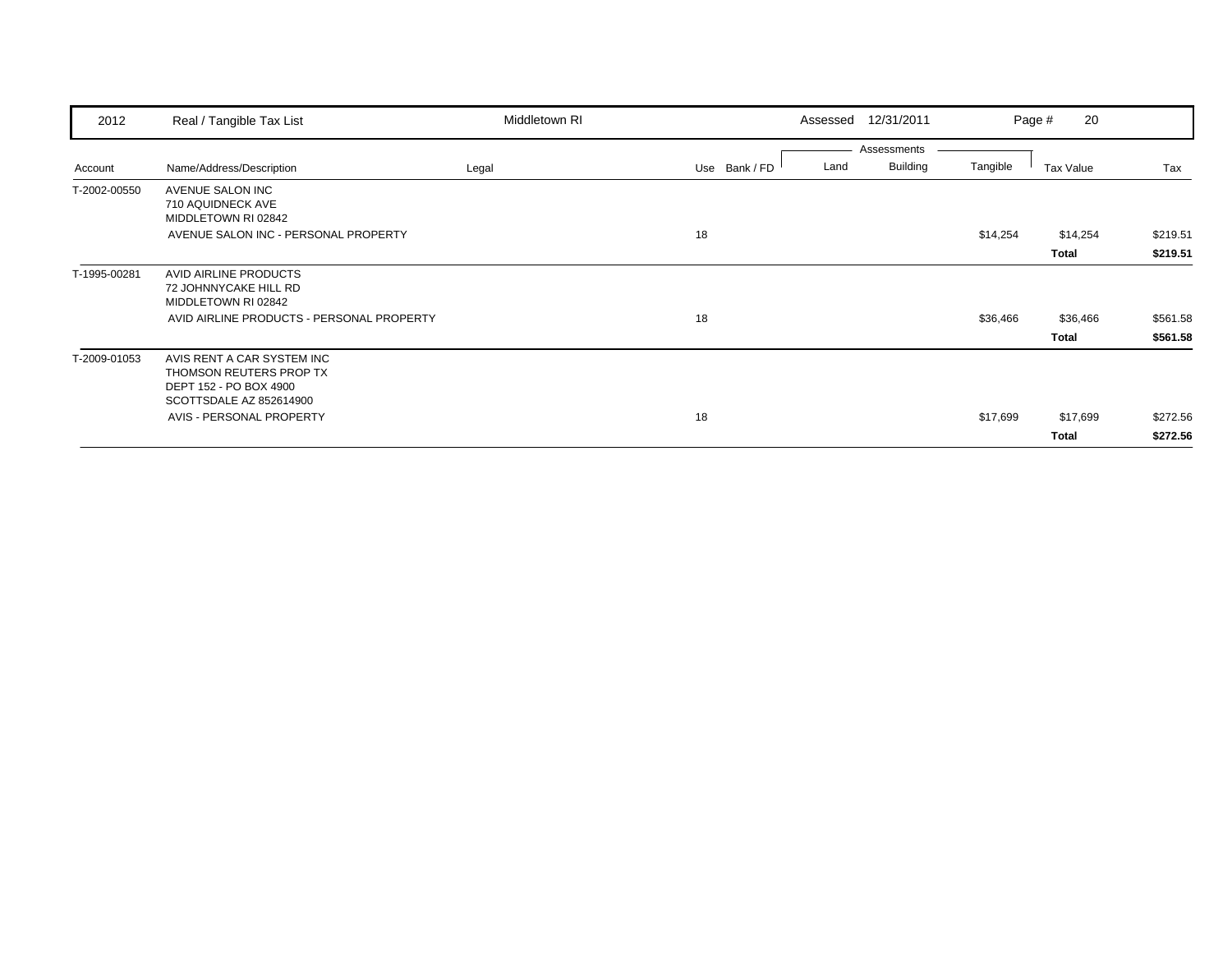| 2012         | Real / Tangible Tax List                                   | Middletown RI |               |      | Assessed 12/31/2011 |          | Page #<br>21 |            |
|--------------|------------------------------------------------------------|---------------|---------------|------|---------------------|----------|--------------|------------|
|              |                                                            |               |               |      | Assessments         |          |              |            |
| Account      | Name/Address/Description                                   | Legal         | Use Bank / FD | Land | <b>Building</b>     | Tangible | Tax Value    | Tax        |
| T-1994-00018 | <b>B&amp;BINC</b>                                          |               |               |      |                     |          |              |            |
|              | 15 VALLEY RD                                               |               |               |      |                     |          |              |            |
|              | MIDDLETOWN RI 02842<br>NAPA AUTO PARTS - PERSONAL PROPERTY |               | 18            |      |                     | \$12,257 | \$12,257     | \$188.76   |
|              |                                                            |               |               |      |                     |          | <b>Total</b> | \$188.76   |
| T-1999-09225 | <b>B &amp; L HOGAN ASSOC LLC</b>                           |               |               |      |                     |          |              |            |
|              | 65 WEST MAIN RD                                            |               |               |      |                     |          |              |            |
|              | MIDDLETOWN RI 02842                                        |               |               |      |                     |          |              |            |
|              | ORAL SURGERY AND DENTAL - PERSONAL PROPERTY                |               | 18            |      |                     | \$45,267 | \$45,267     | \$697.11   |
|              |                                                            |               |               |      |                     |          | <b>Total</b> | \$697.11   |
| T-2007-01965 | <b>B R CLEANING SERVICES INC</b>                           |               |               |      |                     |          |              |            |
|              | C/O BRUCE ROBINSON                                         |               |               |      |                     |          |              |            |
|              | <b>14 WABASSO TERR</b><br>MIDDLETOWN RI 02842              |               |               |      |                     |          |              |            |
|              | B R CLEANING SERVICES INC - PERSONAL PROPERTY              |               | 17            |      |                     | \$5,225  | \$5,225      | \$80.47    |
|              |                                                            |               |               |      |                     |          | <b>Total</b> | \$80.47    |
| T-1992-12162 | BAE SYSTEMS TECH SOLU & SERV                               |               |               |      |                     |          |              |            |
|              | ATTN: FIXED ASSETS DEPT                                    |               |               |      |                     |          |              |            |
|              | 520 GAITHER RD                                             |               |               |      |                     |          |              |            |
|              | ROCKVILLE MD 20850                                         |               |               |      |                     |          |              |            |
|              | MARCONI SYSTEMS TECHNOLOGY - PERSONAL                      |               | 18            |      |                     | \$77,732 | \$77,732     | \$1,197.07 |
|              |                                                            |               |               |      |                     |          | <b>Total</b> | \$1,197.07 |
| T-2004-00532 | <b>BAER WILLIAM G III</b>                                  |               |               |      |                     |          |              |            |
|              | <b>ISLAND TREE SERVICE</b>                                 |               |               |      |                     |          |              |            |
|              | 55 HARVEY RD<br>MIDDLETOWN RI 02842                        |               |               |      |                     |          |              |            |
|              | - PERSONAL PROPERTY                                        |               | 17            |      |                     | \$1,650  | \$1,650      | \$25.41    |
|              |                                                            |               |               |      |                     |          | <b>Total</b> | \$25.41    |
|              |                                                            |               |               |      |                     |          |              |            |
| T-2010-02088 | <b>BAGA DOWE SPORTS LLC</b><br>C/O MARTHA HUGGINS          |               |               |      |                     |          |              |            |
|              | 717 AQUIDNECK AVE                                          |               |               |      |                     |          |              |            |
|              | MIDDLETOWN RI 02842                                        |               |               |      |                     |          |              |            |
|              | BAGA DOWE SPORTS - PERSONAL PROPERTY                       |               | 17            |      |                     | \$2,013  | \$2,013      | \$31.00    |
|              |                                                            |               |               |      |                     |          | <b>Total</b> | \$31.00    |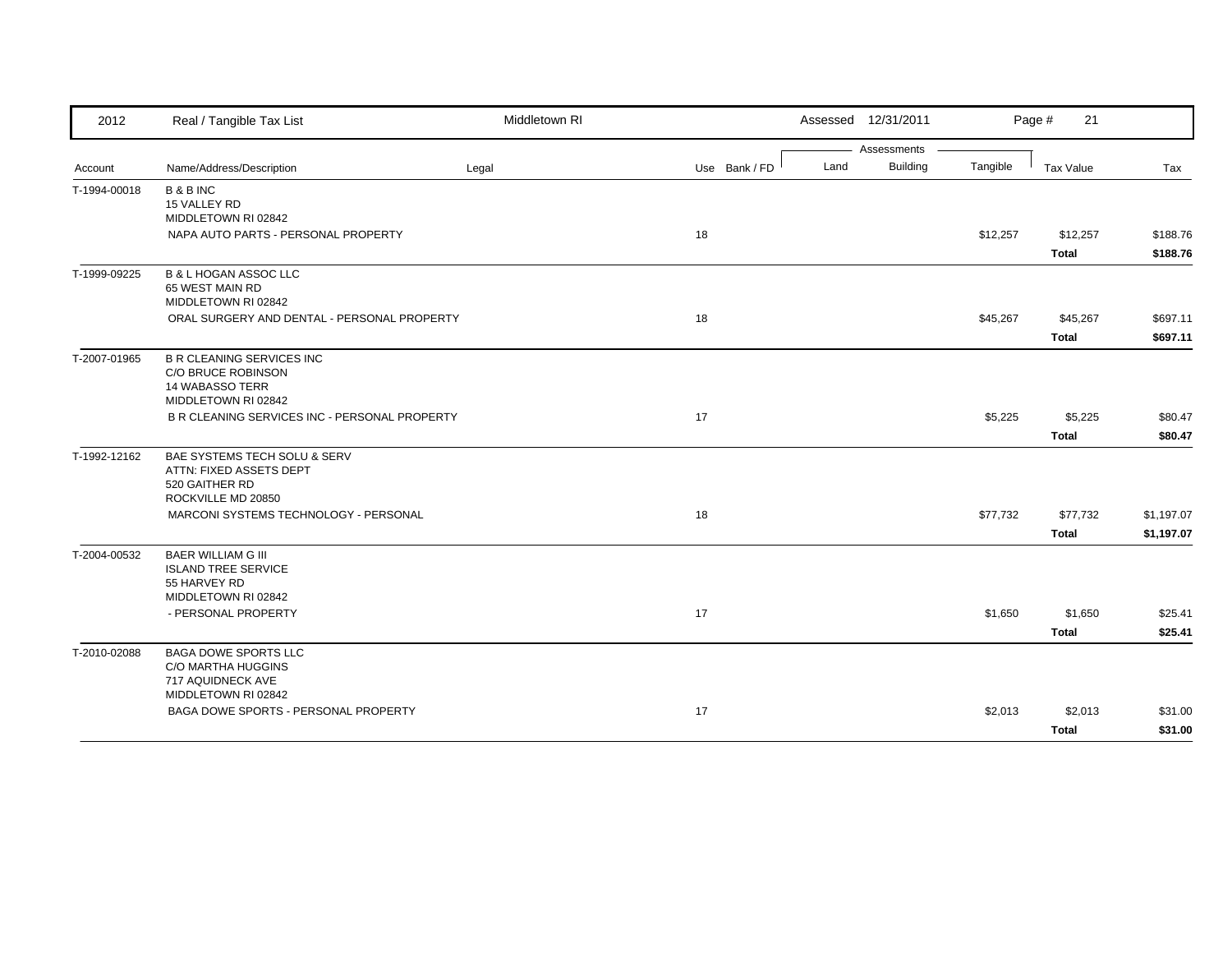| 2012         | Real / Tangible Tax List                    | Middletown RI |               | Assessed 12/31/2011     |          | 22<br>Page # |          |
|--------------|---------------------------------------------|---------------|---------------|-------------------------|----------|--------------|----------|
|              |                                             |               |               | Assessments             |          |              |          |
| Account      | Name/Address/Description                    | Legal         | Use Bank / FD | Land<br><b>Building</b> | Tangible | Tax Value    | Tax      |
| T-1993-00465 | <b>BAGEL BARN INC THE</b>                   |               |               |                         |          |              |          |
|              | C/O BRYAN E BABCOCK                         |               |               |                         |          |              |          |
|              | 747 AQUIDNECK AVE<br>MIDDLETOWN RI 02842    |               |               |                         |          |              |          |
|              | BAGEL BARN INC THE/BAGEL BOYS - PERSONAL    |               | 18            |                         | \$37,387 | \$37,387     | \$575.76 |
|              |                                             |               |               |                         |          | Total        | \$575.76 |
|              |                                             |               |               |                         |          |              |          |
| T-1993-00391 | <b>BAILEY CHARLES S</b><br>178 EAST MAIN RD |               |               |                         |          |              |          |
|              | MIDDLETOWN RI 02842                         |               |               |                         |          |              |          |
|              | SCANDINAVIAN SUN - PERSONAL PROPERTY        |               | 18            |                         | \$43,002 | \$43,002     | \$662.23 |
|              |                                             |               |               |                         |          | <b>Total</b> | \$662.23 |
| T-2006-03148 | BAILEY SUSAN E & NICHOLAS PETS              |               |               |                         |          |              |          |
|              | D/B/A SEASIDE PAINTING                      |               |               |                         |          |              |          |
|              | 92 WEST MAIN RD                             |               |               |                         |          |              |          |
|              | MIDDLETOWN RI 02842                         |               |               |                         |          |              |          |
|              | SEASIDE PAINTING - PERSONAL PROPERTY        |               | 17            |                         | \$1,448  | \$1,448      | \$22.30  |
|              |                                             |               |               |                         |          | <b>Total</b> | \$22.30  |
| T-1999-09134 | <b>BAKER COMMODITIES INC</b>                |               |               |                         |          |              |          |
|              | PO BOX 132                                  |               |               |                         |          |              |          |
|              | N BILLERICA MA 01862-0132                   |               |               |                         |          |              |          |
|              | BAKER COMMODITIES - PERSONAL PROPERTY       |               | 94            |                         | \$5,138  | \$5,138      | \$79.13  |
|              |                                             |               |               |                         |          | <b>Total</b> | \$79.13  |
| T-2011-00084 | <b>BAKER PATRICK M</b>                      |               |               |                         |          |              |          |
|              | 79 MIANTONOMI AVE                           |               |               |                         |          |              |          |
|              | MIDDLETOWN RI 02842                         |               |               |                         |          |              |          |
|              | BAKER PAINTING - PERSONAL PROPERTY          |               | 17            |                         | \$900    | \$900        | \$13.86  |
|              |                                             |               |               |                         |          | <b>Total</b> | \$13.86  |
| T-1999-09071 | <b>BALL MICROSYSTEMS INC</b>                |               |               |                         |          |              |          |
|              | <b>C/O CHARLES BALL</b>                     |               |               |                         |          |              |          |
|              | 477 EAST MAIN RD<br>MIDDLETOWN RI 02842     |               |               |                         |          |              |          |
|              | - PERSONAL PROPERTY                         |               | 17            |                         | \$8,670  | \$8,670      | \$133.52 |
|              |                                             |               |               |                         |          |              |          |
|              |                                             |               |               |                         |          | <b>Total</b> | \$133.52 |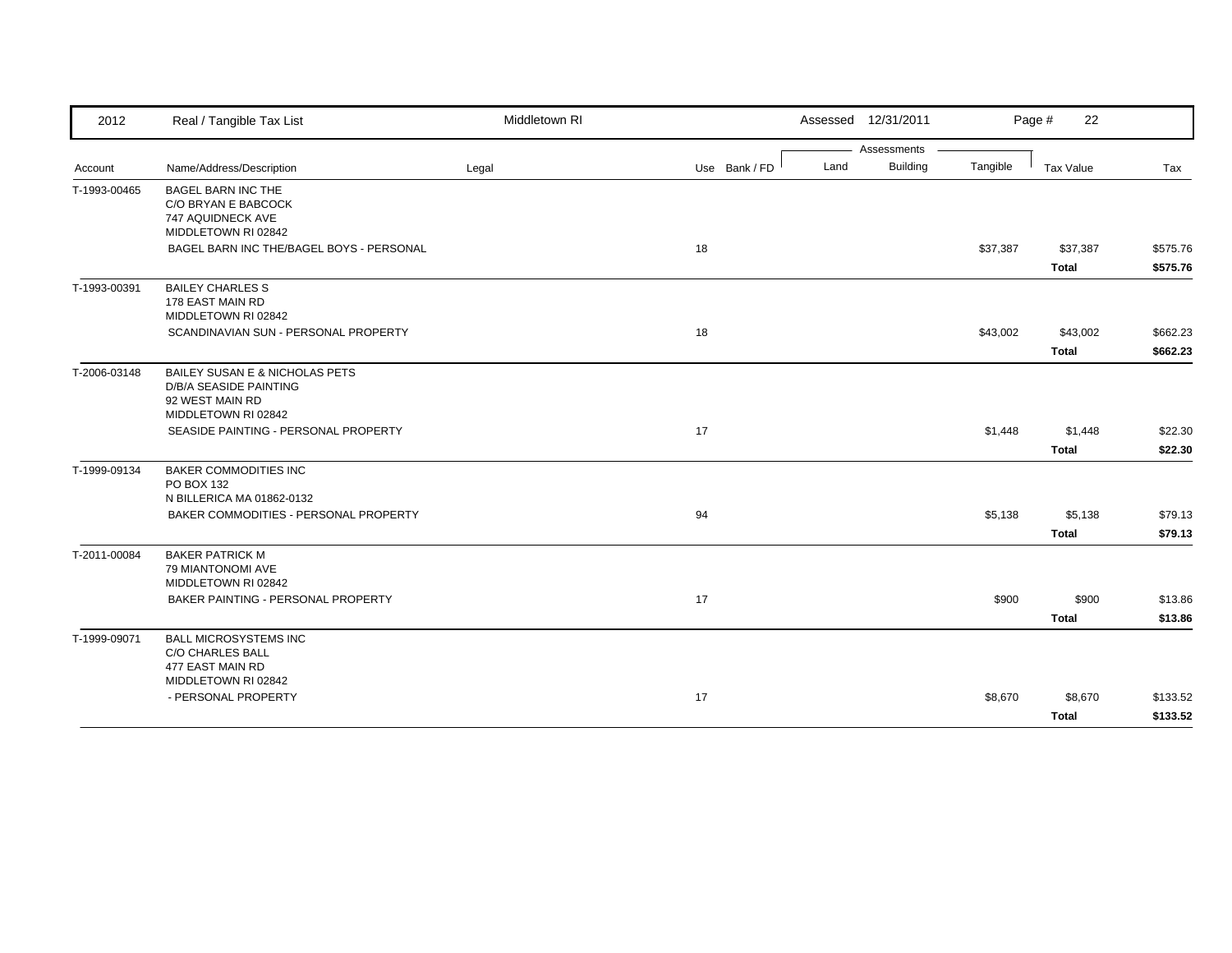| 2012         | Real / Tangible Tax List                  | Middletown RI |               | Assessed 12/31/2011 |                                |             | Page #<br>23     |             |
|--------------|-------------------------------------------|---------------|---------------|---------------------|--------------------------------|-------------|------------------|-------------|
|              |                                           |               |               | Land                | Assessments<br><b>Building</b> | Tangible    |                  |             |
| Account      | Name/Address/Description                  | Legal         | Use Bank / FD |                     |                                |             | <b>Tax Value</b> | Tax         |
| T-2011-00022 | <b>BALTAZAR ARMANDO</b><br>54 SOUTH ST    |               |               |                     |                                |             |                  |             |
|              | MARLBOROUGH MA 01752                      |               |               |                     |                                |             |                  |             |
|              | 2003 33' CITATION 34S - PERSONAL PROPERTY |               | 45            |                     |                                | \$13,840    | \$13,840         | \$213.14    |
|              |                                           |               |               |                     |                                |             | <b>Total</b>     | \$213.14    |
| T-2003-00647 | <b>BAM BUILDING CORP</b>                  |               |               |                     |                                |             |                  |             |
|              | 4 SUNSET HILL RD                          |               |               |                     |                                |             |                  |             |
|              | MIDDLETOWN RI 02842                       |               |               |                     |                                |             |                  |             |
|              | BAM BUILDING CORP - PERSONAL PROPERTY     |               | 17            |                     |                                | \$2,299     | \$2,299          | \$35.40     |
|              |                                           |               |               |                     |                                |             | <b>Total</b>     | \$35.40     |
| T-2005-00602 | BANC OF AMER LEASE& CAP LLC               |               |               |                     |                                |             |                  |             |
|              | POB 105578<br>ATLANTA GA 30348            |               |               |                     |                                |             |                  |             |
|              | BANC OF AMER LEAS & CAP LLC - PERSONAL    |               | 94            |                     |                                | \$10,310    | \$10,310         | \$158.77    |
|              |                                           |               |               |                     |                                |             | <b>Total</b>     | \$158.77    |
| T-1992-00363 | <b>BANK OF AMERICA NA</b>                 |               |               |                     |                                |             |                  |             |
|              | ATTN PER PROP TX                          |               |               |                     |                                |             |                  |             |
|              | NC1-001-03-80, 101 NO TRYON ST            |               |               |                     |                                |             |                  |             |
|              | CHARLOTTE NC 28255                        |               |               |                     |                                |             |                  |             |
|              | BANK OF AMERICA - PERSONAL PROPERTY       |               | 18            |                     |                                | \$223,289   | \$223,289        | \$3,438.65  |
|              |                                           |               |               |                     |                                |             | <b>Total</b>     | \$3,438.65  |
| T-1992-00638 | <b>BANK OF NEWPORT</b><br>12 TURNER RD    |               |               |                     |                                |             |                  |             |
|              | MIDDLETOWN RI 02842                       |               |               |                     |                                |             |                  |             |
|              | BANK OF NEWPORT - PERSONAL PROPERTY       |               | 18            |                     |                                | \$586,930   | \$586,930        | \$9,038.72  |
|              |                                           |               |               |                     |                                |             | <b>Total</b>     | \$9,038.72  |
| T-1999-09115 | <b>BANK OF NEWPORT</b>                    |               |               |                     |                                |             |                  |             |
|              | <b>12 TURNER RD</b>                       |               |               |                     |                                |             |                  |             |
|              | MIDDLETOWN RI 02842                       |               |               |                     |                                |             |                  |             |
|              | BANK OF NEWPORT - PERSONAL PROPERTY       |               | 18            |                     |                                | \$1,548,907 | \$1,548,907      | \$23,853.17 |
|              |                                           |               |               |                     |                                |             | <b>Total</b>     | \$23,853.17 |
| T-1992-00660 | <b>BARKER BENJAMIN B III</b>              |               |               |                     |                                |             |                  |             |
|              | 41 WARD AVE<br>MIDDLETOWN RI 02842        |               |               |                     |                                |             |                  |             |
|              | - PERSONAL PROPERTY                       |               | 17            |                     |                                | \$3,554     | \$3,554          | \$54.73     |
|              |                                           |               |               |                     |                                |             | <b>Total</b>     | \$54.73     |
|              |                                           |               |               |                     |                                |             |                  |             |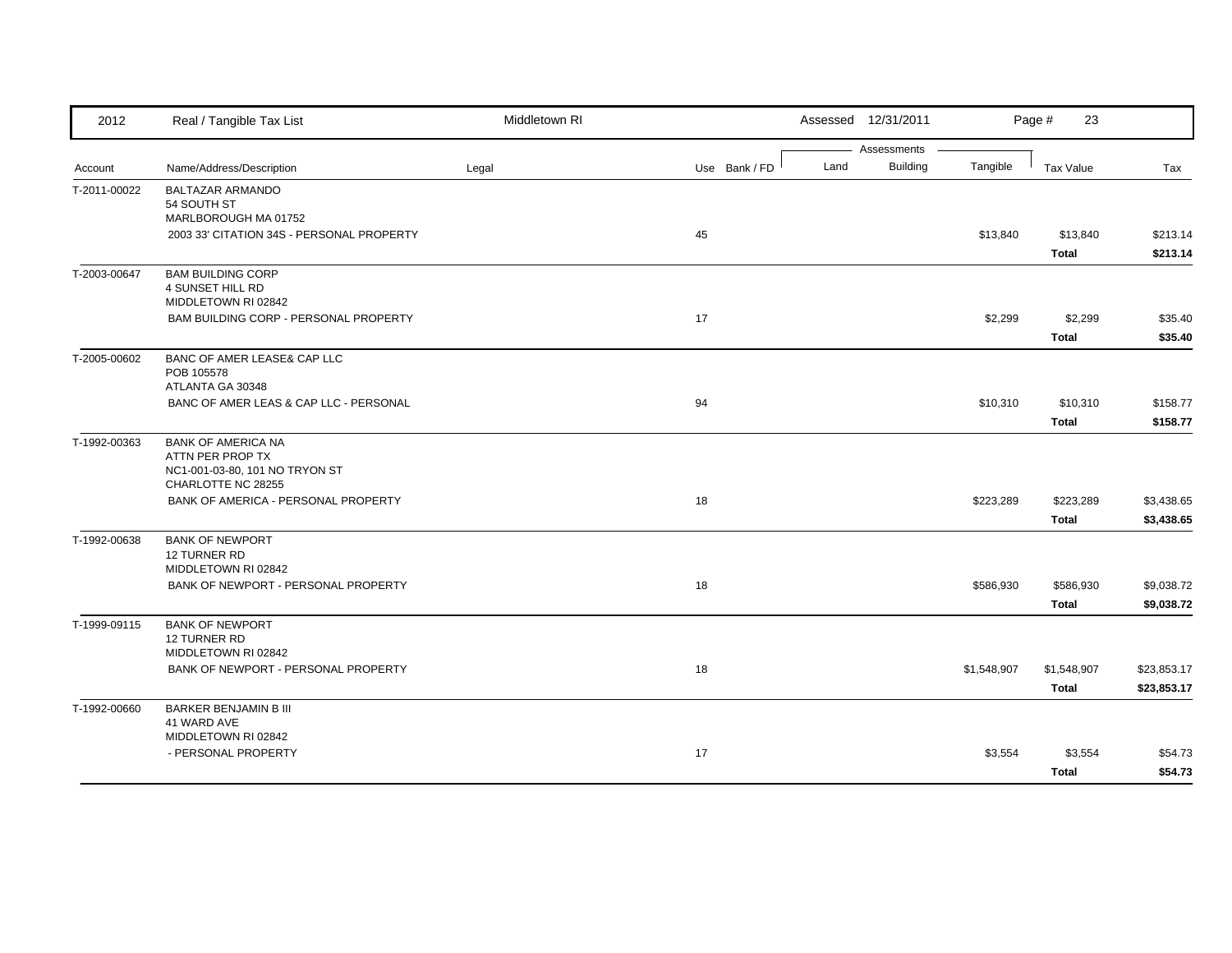| 2012         | Real / Tangible Tax List                                                                                 | Middletown RI |               |      | Assessed 12/31/2011 |           | Page #<br>24     |            |
|--------------|----------------------------------------------------------------------------------------------------------|---------------|---------------|------|---------------------|-----------|------------------|------------|
|              |                                                                                                          |               |               |      | Assessments         |           |                  |            |
| Account      | Name/Address/Description                                                                                 | Legal         | Use Bank / FD | Land | <b>Building</b>     | Tangible  | <b>Tax Value</b> | Tax        |
| T-2004-00533 | BARNES & NOBLE BOOKSELLERS INC<br>C/O PROP TX SERV ERNST & YOUNG<br>PO BOX 52307<br>ATLANTA GA 303550307 |               |               |      |                     |           |                  |            |
|              | BARNES & NOBLE BOOKSELLERS - PERSONAL                                                                    |               | 18            |      |                     | \$585,036 | \$585,036        | \$9,009.55 |
|              |                                                                                                          |               |               |      |                     |           | <b>Total</b>     | \$9,009.55 |
| T-1994-00024 | <b>BARR RICHARD</b><br>16 CULLEN HILL RD<br>LINCOLN RI 02865                                             |               |               |      |                     |           |                  |            |
|              | 2005 31' SPRINGDALE - PERSONAL PROPERTY                                                                  |               | 45            |      |                     | \$10,180  | \$10,180         | \$156.77   |
|              |                                                                                                          |               |               |      |                     |           | <b>Total</b>     | \$156.77   |
| T-1999-09219 | BARRY NISSAN VOLVO INC<br>250 WEST MAIN RD<br>MIDDLETOWN RI 02842                                        |               |               |      |                     |           |                  |            |
|              | - PERSONAL PROPERTY                                                                                      |               | 18            |      |                     | \$431,814 | \$431,814        | \$6,649.94 |
|              |                                                                                                          |               |               |      |                     |           | <b>Total</b>     | \$6,649.94 |
| T-2011-00045 | <b>BASS KATHERINE WEDGE</b><br>DBA BEACH PARTY SWIMWEAR LLC<br>3338 EAST MAIN RD<br>PORTSMOUTH RI 02871  |               |               |      |                     |           |                  |            |
|              | BEACH PARTY SWIMWEAR - PERSONAL PROPERTY                                                                 |               | 17            |      |                     | \$2,700   | \$2,700          | \$41.58    |
|              |                                                                                                          |               |               |      |                     |           | <b>Total</b>     | \$41.58    |
| T-2003-00557 | <b>BASS ROCKS CONSTRUCTION CORP</b><br>591 TUCKERMAN AVE<br>MIDDLETOWN RI 02842                          |               |               |      |                     |           |                  |            |
|              | <b>BASS ROCKS CONSTRUCTION - PERSONAL PROPERTY</b>                                                       |               | 17            |      |                     | \$4,368   | \$4,368          | \$67.27    |
|              |                                                                                                          |               |               |      |                     |           | Total            | \$67.27    |
| T-2002-00526 | <b>BATISTA EMIDIO</b><br>497 ROSCVILLE AVE<br>NEWARK NJ 07107                                            |               |               |      |                     |           |                  |            |
|              | 2003 33' CITATION - PERSONAL PROPERTY                                                                    |               | 45            |      |                     | \$13,590  | \$13,590         | \$209.29   |
|              |                                                                                                          |               |               |      |                     |           | <b>Total</b>     | \$209.29   |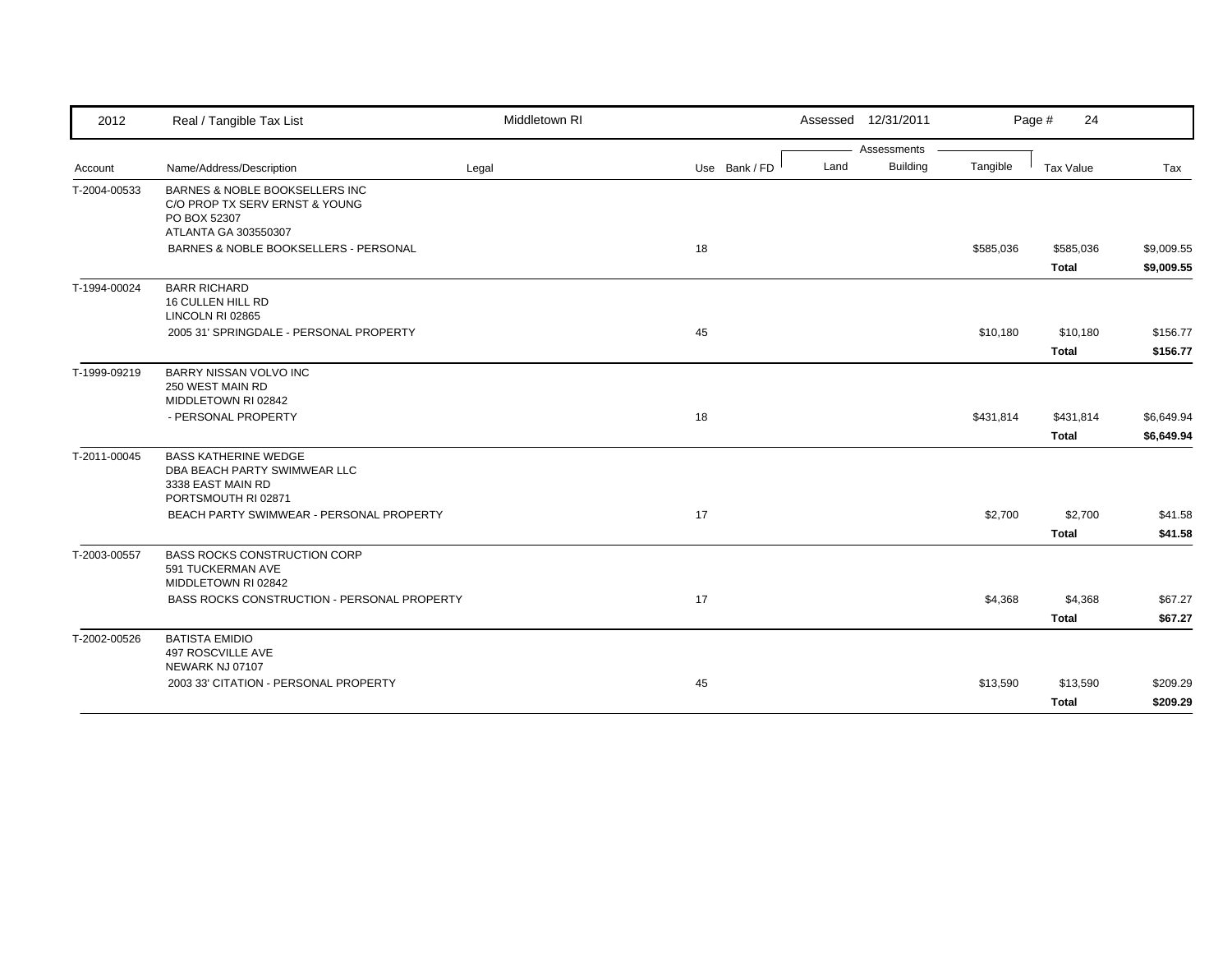| Assessments<br><b>Building</b><br>Land<br>Tangible<br>Name/Address/Description<br>Legal<br>Use Bank / FD<br><b>Tax Value</b><br>Tax<br>Account<br>BAYNES & JONES ELECTRICAL SPLY<br>T-1992-00737<br>305 OLIPHANT LN<br>MIDDLETOWN RI 02842<br>BAYNES & JONES ELECTRICAL SPLY - PERSONAL<br>18<br>\$20,111<br>\$20,111<br><b>Total</b><br>BEACH HOUSE DESIGN STUDIO LLC<br>T-2009-01049<br>C/O SALLY DWYER<br>28 WEST MAIN RD<br>MIDDLETOWN RI 02842<br>BEACH HOUSE DESIGN - PERSONAL PROPERTY<br>17<br>\$3,135<br>\$3,135<br><b>Total</b><br>T-2012-00041<br><b>BEACH STUDIOS</b><br>146 AQUIDNECK AVE<br>MIDDLETOWN RI 02842<br>17<br>BEACH STUDIO'S - PERSONAL PROPERTY<br>\$2,375<br>\$2,375<br>\$36.58<br><b>Total</b><br>\$36.58<br>BEACHVIEW BUILDING COMPANY<br>T-2006-03113<br><b>C/O CHRIS SYNNOTT</b><br>50 OCEAN VIEW DR<br>MIDDLETOWN RI 02842<br>BEACHVIEW BLDG CO - PERSONAL PROPERTY<br>17<br>\$2,023<br>\$2,023<br>\$31.15<br><b>Total</b><br>\$31.15<br>T-2004-00536<br>BED BATH & BEYOND INC #550<br>ATTN: TAX DEPT<br>650 LIBERTY AVE<br><b>UNION NJ 07083</b><br>BED BATH & BEYOND - PERSONAL PROPERTY<br>18<br>\$401,085<br>\$401,085<br><b>Total</b><br>T-1993-10018<br><b>BEEKMAN CAROLYN</b><br>C/O BEEKMANS BOOKKEPPING<br>PO BOX 4303<br>MIDDLETOWN RI 02842<br>BEEKMAN'S BOOKKEEPING - PERSONAL PROPERTY<br>17<br>\$1,986<br>\$1,986 | 2012 | Real / Tangible Tax List | Middletown RI | Assessed 12/31/2011 | Page #<br>25 |            |
|-----------------------------------------------------------------------------------------------------------------------------------------------------------------------------------------------------------------------------------------------------------------------------------------------------------------------------------------------------------------------------------------------------------------------------------------------------------------------------------------------------------------------------------------------------------------------------------------------------------------------------------------------------------------------------------------------------------------------------------------------------------------------------------------------------------------------------------------------------------------------------------------------------------------------------------------------------------------------------------------------------------------------------------------------------------------------------------------------------------------------------------------------------------------------------------------------------------------------------------------------------------------------------------------------------------------------------------------------------------------|------|--------------------------|---------------|---------------------|--------------|------------|
|                                                                                                                                                                                                                                                                                                                                                                                                                                                                                                                                                                                                                                                                                                                                                                                                                                                                                                                                                                                                                                                                                                                                                                                                                                                                                                                                                                 |      |                          |               |                     |              |            |
|                                                                                                                                                                                                                                                                                                                                                                                                                                                                                                                                                                                                                                                                                                                                                                                                                                                                                                                                                                                                                                                                                                                                                                                                                                                                                                                                                                 |      |                          |               |                     |              |            |
|                                                                                                                                                                                                                                                                                                                                                                                                                                                                                                                                                                                                                                                                                                                                                                                                                                                                                                                                                                                                                                                                                                                                                                                                                                                                                                                                                                 |      |                          |               |                     |              |            |
|                                                                                                                                                                                                                                                                                                                                                                                                                                                                                                                                                                                                                                                                                                                                                                                                                                                                                                                                                                                                                                                                                                                                                                                                                                                                                                                                                                 |      |                          |               |                     |              | \$309.71   |
|                                                                                                                                                                                                                                                                                                                                                                                                                                                                                                                                                                                                                                                                                                                                                                                                                                                                                                                                                                                                                                                                                                                                                                                                                                                                                                                                                                 |      |                          |               |                     |              | \$309.71   |
|                                                                                                                                                                                                                                                                                                                                                                                                                                                                                                                                                                                                                                                                                                                                                                                                                                                                                                                                                                                                                                                                                                                                                                                                                                                                                                                                                                 |      |                          |               |                     |              |            |
|                                                                                                                                                                                                                                                                                                                                                                                                                                                                                                                                                                                                                                                                                                                                                                                                                                                                                                                                                                                                                                                                                                                                                                                                                                                                                                                                                                 |      |                          |               |                     |              | \$48.28    |
|                                                                                                                                                                                                                                                                                                                                                                                                                                                                                                                                                                                                                                                                                                                                                                                                                                                                                                                                                                                                                                                                                                                                                                                                                                                                                                                                                                 |      |                          |               |                     |              | \$48.28    |
|                                                                                                                                                                                                                                                                                                                                                                                                                                                                                                                                                                                                                                                                                                                                                                                                                                                                                                                                                                                                                                                                                                                                                                                                                                                                                                                                                                 |      |                          |               |                     |              |            |
|                                                                                                                                                                                                                                                                                                                                                                                                                                                                                                                                                                                                                                                                                                                                                                                                                                                                                                                                                                                                                                                                                                                                                                                                                                                                                                                                                                 |      |                          |               |                     |              |            |
|                                                                                                                                                                                                                                                                                                                                                                                                                                                                                                                                                                                                                                                                                                                                                                                                                                                                                                                                                                                                                                                                                                                                                                                                                                                                                                                                                                 |      |                          |               |                     |              |            |
|                                                                                                                                                                                                                                                                                                                                                                                                                                                                                                                                                                                                                                                                                                                                                                                                                                                                                                                                                                                                                                                                                                                                                                                                                                                                                                                                                                 |      |                          |               |                     |              |            |
|                                                                                                                                                                                                                                                                                                                                                                                                                                                                                                                                                                                                                                                                                                                                                                                                                                                                                                                                                                                                                                                                                                                                                                                                                                                                                                                                                                 |      |                          |               |                     |              |            |
|                                                                                                                                                                                                                                                                                                                                                                                                                                                                                                                                                                                                                                                                                                                                                                                                                                                                                                                                                                                                                                                                                                                                                                                                                                                                                                                                                                 |      |                          |               |                     |              |            |
|                                                                                                                                                                                                                                                                                                                                                                                                                                                                                                                                                                                                                                                                                                                                                                                                                                                                                                                                                                                                                                                                                                                                                                                                                                                                                                                                                                 |      |                          |               |                     |              | \$6,176.71 |
|                                                                                                                                                                                                                                                                                                                                                                                                                                                                                                                                                                                                                                                                                                                                                                                                                                                                                                                                                                                                                                                                                                                                                                                                                                                                                                                                                                 |      |                          |               |                     |              | \$6,176.71 |
|                                                                                                                                                                                                                                                                                                                                                                                                                                                                                                                                                                                                                                                                                                                                                                                                                                                                                                                                                                                                                                                                                                                                                                                                                                                                                                                                                                 |      |                          |               |                     |              |            |
|                                                                                                                                                                                                                                                                                                                                                                                                                                                                                                                                                                                                                                                                                                                                                                                                                                                                                                                                                                                                                                                                                                                                                                                                                                                                                                                                                                 |      |                          |               |                     |              | \$30.58    |
|                                                                                                                                                                                                                                                                                                                                                                                                                                                                                                                                                                                                                                                                                                                                                                                                                                                                                                                                                                                                                                                                                                                                                                                                                                                                                                                                                                 |      |                          |               |                     | <b>Total</b> | \$30.58    |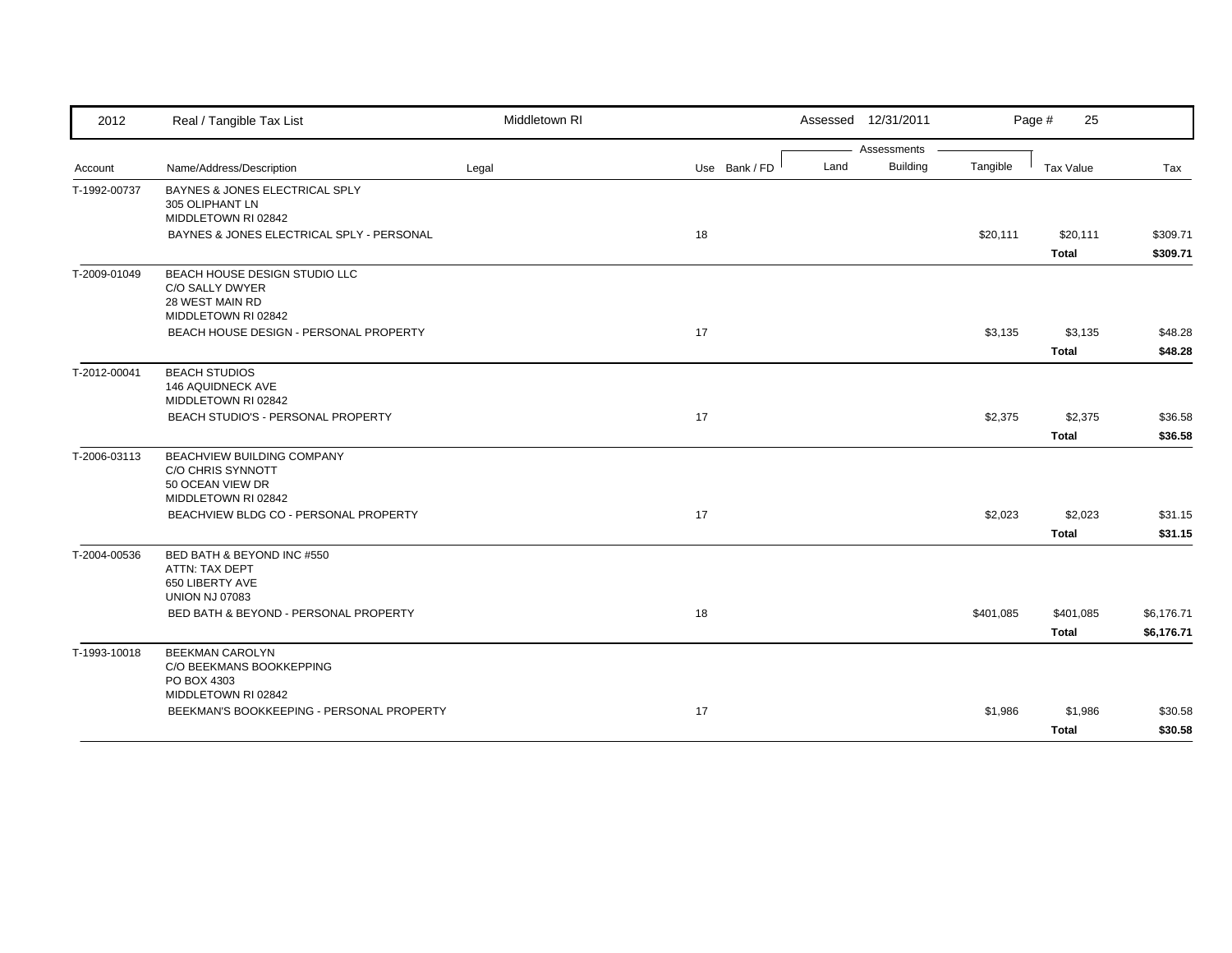| 2012         | Real / Tangible Tax List                                     | Middletown RI |               |      | Assessed 12/31/2011            |          | 26<br>Page # |          |
|--------------|--------------------------------------------------------------|---------------|---------------|------|--------------------------------|----------|--------------|----------|
| Account      | Name/Address/Description                                     | Legal         | Use Bank / FD | Land | Assessments<br><b>Building</b> | Tangible | Tax Value    | Tax      |
|              |                                                              |               |               |      |                                |          |              |          |
| T-1996-00485 | <b>BEHAN BROS INC</b><br>975 AQUIDNECK AVE                   |               |               |      |                                |          |              |          |
|              | MIDDLETOWN RI 02842                                          |               |               |      |                                |          |              |          |
|              | BEHAN BROS INC - PERSONAL PROPERTY                           |               | 18            |      |                                | \$47,651 | \$47,651     | \$733.83 |
|              |                                                              |               |               |      |                                |          | Total        | \$733.83 |
| T-1999-09090 | <b>BEHAN CHRISTOPHER ATTY</b>                                |               |               |      |                                |          |              |          |
|              | 294 VALLEY RD                                                |               |               |      |                                |          |              |          |
|              | MIDDLETOWN RI 02842<br>BEHAN CHRISTOPHER - PERSONAL PROPERTY |               | 17            |      |                                | \$1,158  | \$1,158      | \$17.83  |
|              |                                                              |               |               |      |                                |          | <b>Total</b> | \$17.83  |
| T-2009-01391 | <b>BEHR PAINT CORP</b>                                       |               |               |      |                                |          |              |          |
|              | ATTN PROPERTY TAX                                            |               |               |      |                                |          |              |          |
|              | 3400 WEST SEGERSTROM AVE                                     |               |               |      |                                |          |              |          |
|              | SANTA ANA CA 92704                                           |               |               |      |                                |          |              |          |
|              | - PERSONAL PROPERTY                                          |               | 17            |      |                                | \$4,007  | \$4,007      | \$61.71  |
|              |                                                              |               |               |      |                                |          | Total        | \$61.71  |
| T-1992-00812 | BENCHMARK ASSOCIATES INC                                     |               |               |      |                                |          |              |          |
|              | 747 AQUIDNECK AVE STE 3<br>MIDDLETOWN RI 02842               |               |               |      |                                |          |              |          |
|              | BENCHMARK ASSOCIATES INC - PERSONAL PROPERTY                 |               | 17            |      |                                | \$5,553  | \$5,553      | \$85.52  |
|              |                                                              |               |               |      |                                |          | <b>Total</b> | \$85.52  |
| T-2006-03115 | <b>BENNETT INGRID LMFT</b>                                   |               |               |      |                                |          |              |          |
|              | 747 AQUIDNECK AVE STE 12                                     |               |               |      |                                |          |              |          |
|              | MIDDLETOWN RI 02842                                          |               |               |      |                                |          |              |          |
|              | BENNETT INGRID LMFT - PERSONAL PROPERTY                      |               | 17            |      |                                | \$1,960  | \$1,960      | \$30.18  |
|              |                                                              |               |               |      |                                |          | <b>Total</b> | \$30.18  |
| T-1993-00416 | <b>BENNYS</b>                                                |               |               |      |                                |          |              |          |
|              | 340 WATERMAN AVE                                             |               |               |      |                                |          |              |          |
|              | ESMOND RI 02917<br>BENNY'S - PERSONAL PROPERTY               |               | 18            |      |                                | \$15,000 | \$15,000     | \$231.00 |
|              |                                                              |               |               |      |                                |          | Total        | \$231.00 |
|              |                                                              |               |               |      |                                |          |              |          |
| T-2011-00043 | <b>BERNARD SUSAN</b><br>16 CIRCLE DR                         |               |               |      |                                |          |              |          |
|              | MIDDLETOWN RI 02842                                          |               |               |      |                                |          |              |          |
|              | BERNARD SUSAN ELECTROLOGY - PERSONAL                         |               | 17            |      |                                | \$4,500  | \$4,500      | \$69.30  |
|              |                                                              |               |               |      |                                |          | <b>Total</b> | \$69.30  |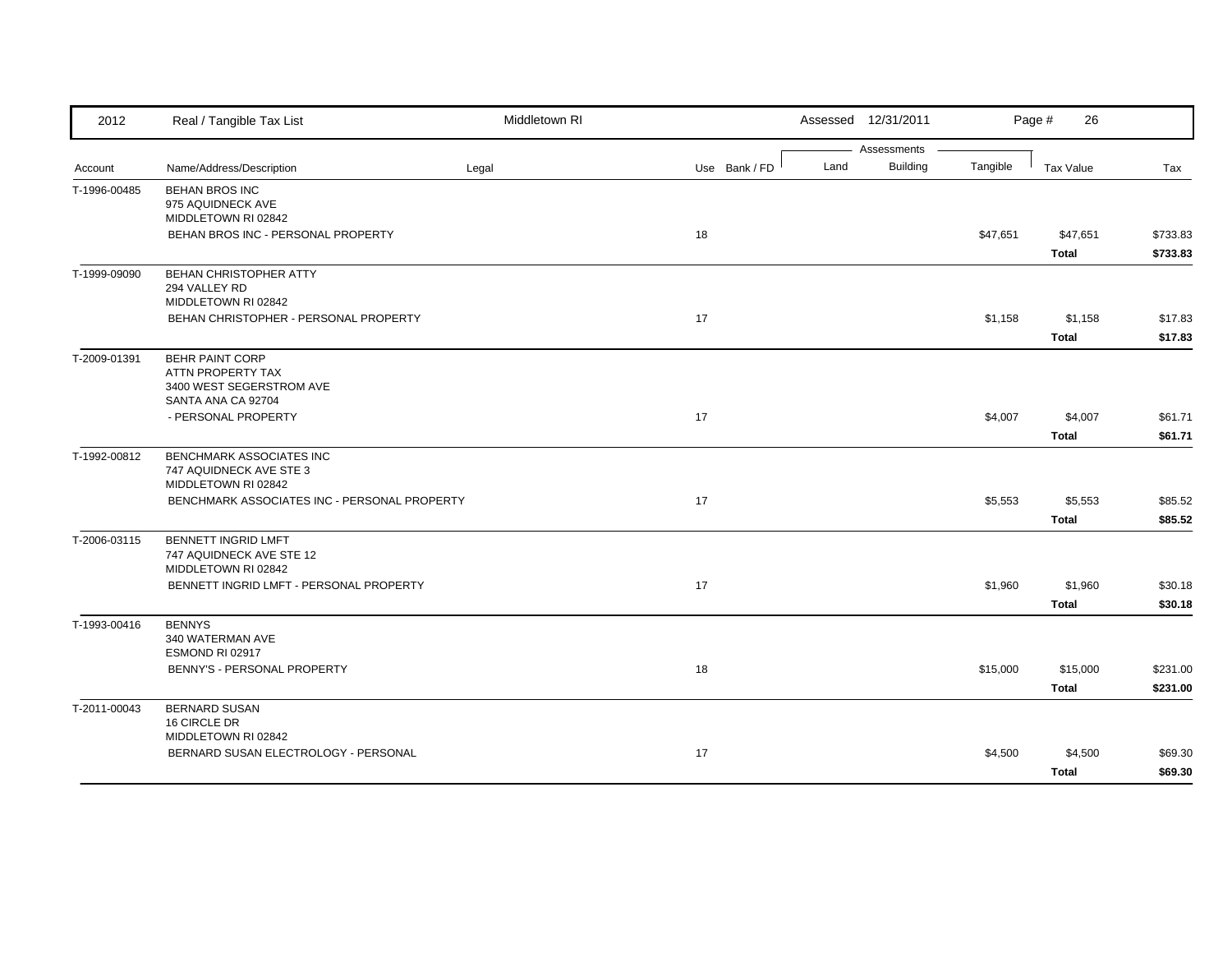| 2012         | Real / Tangible Tax List                                                                   | Middletown RI |               |      | Assessed 12/31/2011 |           | Page #<br>27     |                    |
|--------------|--------------------------------------------------------------------------------------------|---------------|---------------|------|---------------------|-----------|------------------|--------------------|
|              |                                                                                            |               |               |      | Assessments         |           |                  |                    |
| Account      | Name/Address/Description                                                                   | Legal         | Use Bank / FD | Land | <b>Building</b>     | Tangible  | Tax Value        | Tax                |
| T-2009-01043 | <b>BEST BUY STORES LP</b><br>C/O MARVIN POER & COMPANY<br>PO BOX 52427<br>ATLANTA GA 30355 |               |               |      |                     |           |                  |                    |
|              | BEST BUY - PERSONAL PROPERTY                                                               |               | 18            |      |                     | \$604,170 | \$604,170        | \$9,304.22         |
|              |                                                                                            |               |               |      |                     |           | <b>Total</b>     | \$9,304.22         |
| T-1992-09758 | BETTENCOURT LISA LLC<br>936 AQUIDNECK AVE<br>MIDDLETOWN RI 02842                           |               |               |      |                     |           |                  |                    |
|              | PICKLES DELI - PERSONAL PROPERTY                                                           |               | 17            |      |                     | \$9,907   | \$9,907          | \$152.57           |
|              |                                                                                            |               |               |      |                     |           | <b>Total</b>     | \$152.57           |
| T-2011-00089 | <b>BIESTEK CHRISTOPHER</b><br>4 WOOD RD<br>MIDDLETOWN RI 02842                             |               |               |      |                     |           |                  |                    |
|              | FREE STYLE HANDYMAN - PERSONAL PROPERTY                                                    |               | 17            |      |                     | \$900     | \$900            | \$13.86            |
|              |                                                                                            |               |               |      |                     |           | Total            | \$13.86            |
| T-2011-00004 | <b>BIKES &amp; KITES INC</b><br><b>82 PURGATORY RD</b><br>MIDDLETOWN RI 02842              |               |               |      |                     |           |                  |                    |
|              | BIKES & KITES - PERSONAL PROPERTY                                                          |               | 17            |      |                     | \$5,780   | \$5,780<br>Total | \$89.01<br>\$89.01 |
| T-2010-02182 | BIRDS EYE VIEW HELICOPTERS LLC<br>211 AIRPORT ROAD ACCESS<br>MIDDLETOWN RI 02842           |               |               |      |                     |           |                  |                    |
|              | BIRD'S EYE VIEW HELICOPTERS - PERSONAL                                                     |               | 18            |      |                     | \$28,133  | \$28,133         | \$433.25           |
|              |                                                                                            |               |               |      |                     |           | <b>Total</b>     | \$433.25           |
| T-1999-09179 | <b>BJS WHOLESALE CLUB</b><br>PROPERTY TAX DEPT<br>25 RESEARCH DR                           |               |               |      |                     |           |                  |                    |
|              | WESTBOROUGH MA 01581<br>BJ'S WHOLESALE CLUB - PERSONAL PROPERTY                            |               | 18            |      |                     | \$912,002 | \$912,002        | \$14,044.83        |
|              |                                                                                            |               |               |      |                     |           | <b>Total</b>     | \$14,044.83        |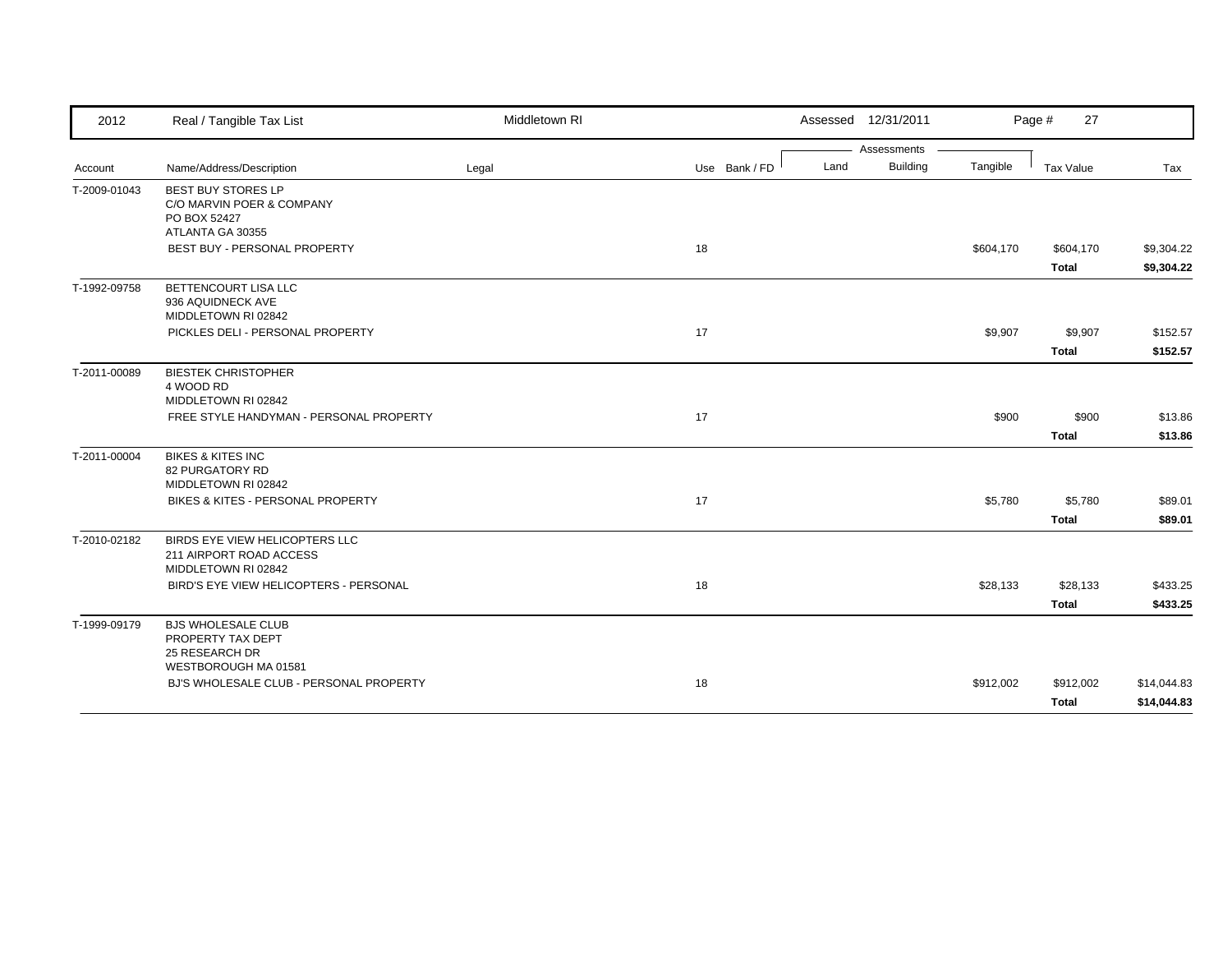| 2012         | Real / Tangible Tax List                                                                                             | Middletown RI |               |      | Assessed 12/31/2011 |           | Page #<br>28              |                          |
|--------------|----------------------------------------------------------------------------------------------------------------------|---------------|---------------|------|---------------------|-----------|---------------------------|--------------------------|
|              |                                                                                                                      |               |               |      | Assessments         |           |                           |                          |
| Account      | Name/Address/Description                                                                                             | Legal         | Use Bank / FD | Land | <b>Building</b>     | Tangible  | Tax Value                 | Tax                      |
| T-2012-00032 | <b>BLACK POINT WEALTH MANAGEMENT</b><br><b>JONATHAN HARRIS PRESIDENT</b><br>2 CORPORATE PLACE<br>MIDDLETOWN RI 02842 |               |               |      |                     |           |                           |                          |
|              | - PERSONAL PROPERTY                                                                                                  |               | 18            |      |                     | \$12,368  | \$12,368<br><b>Total</b>  | \$190.47<br>\$190.47     |
| T-1992-00958 | <b>BLANK MICHAEL J III</b><br>76 PECKHAM AVE<br>MIDDLETOWN RI 02842                                                  |               |               |      |                     |           |                           |                          |
|              | <b>BLANK PAINTING CONTRACTING - PERSONAL</b>                                                                         |               | 17            |      |                     | \$3,658   | \$3,658                   | \$56.33                  |
|              |                                                                                                                      |               |               |      |                     |           | <b>Total</b>              | \$56.33                  |
| T-1999-09016 | <b>BLOWFISH EMBROIDERY INC</b><br>871 AQUIDNECK AVE<br>MIDDLETOWN RI 02842                                           |               |               |      |                     |           |                           |                          |
|              | - PERSONAL PROPERTY                                                                                                  |               | 18            |      |                     | \$11,286  | \$11,286                  | \$173.80                 |
|              |                                                                                                                      |               |               |      |                     |           | Total                     | \$173.80                 |
| T-2006-03172 | <b>BLUE PLATE DINER</b><br>C/O GEORGE KAROUSOS<br><b>PO BOX 285</b><br>PORTSMOUTH RI 02871                           |               |               |      |                     |           |                           |                          |
|              | BLUE PLATE DINER - PERSONAL PROPERTY                                                                                 |               | 18            |      |                     | \$131,077 | \$131,077<br><b>Total</b> | \$2,018.59<br>\$2,018.59 |
| T-2012-00020 | BLUE WATER PARTNERS GLOBAL LLC<br>110 WEST OCEAN BLVD<br>LONG BEACH CA 90802                                         |               |               |      |                     |           |                           |                          |
|              | BLUE WATER PARTNERS - PERSONAL PROPERTY                                                                              |               | 17            |      |                     | \$5,021   | \$5,021<br><b>Total</b>   | \$77.32<br>\$77.32       |
| T-2003-00560 | BLUE WATER SAILING LLC<br>747 AQUIDNECK AVE STE 201<br>MIDDLETOWN RI 02842                                           |               |               |      |                     |           |                           |                          |
|              | BLUE WATER SAILING LLC - PERSONAL PROPERTY                                                                           |               | 17            |      |                     | \$6,039   | \$6,039<br><b>Total</b>   | \$93.00<br>\$93.00       |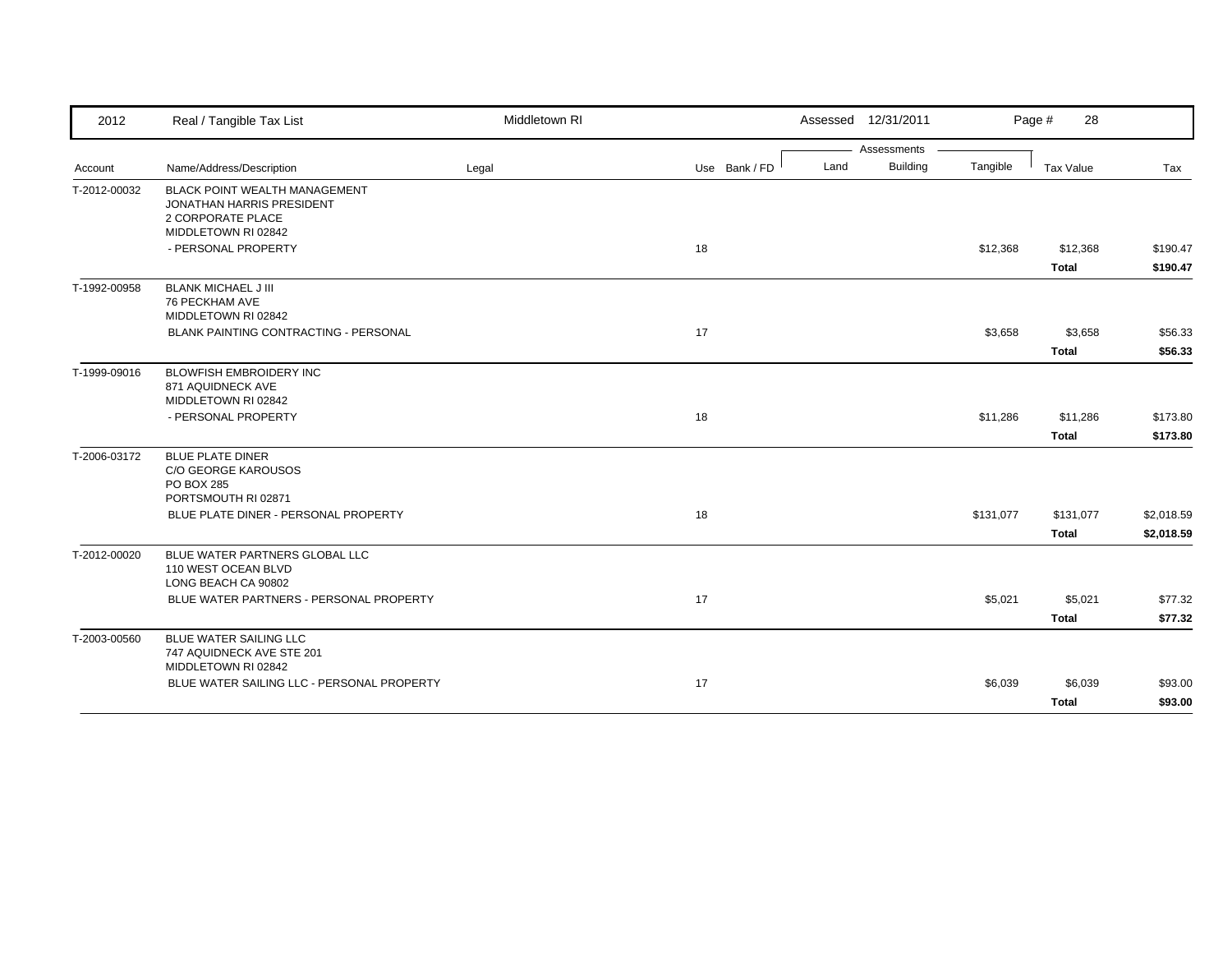| Assessments                                                                                                 | Tax Value<br>Tax                     |
|-------------------------------------------------------------------------------------------------------------|--------------------------------------|
|                                                                                                             |                                      |
| <b>Building</b><br>Land<br>Tangible<br>Name/Address/Description<br>Use Bank / FD<br>Legal<br>Account        |                                      |
| BLUE WAVE REAL ESTATE LLC<br>T-1992-08066<br>STEVE & YVONNE BLACKMAN<br>72 POWER ST.<br>NEEDHAM MA 02492    |                                      |
| BLUE WAVE CAR WASH - PERSONAL PROPERTY<br>18<br>\$93,615<br><b>Total</b>                                    | \$93,615<br>\$1,441.67<br>\$1,441.67 |
| <b>BMW OF NORTH AMERICA LLC</b><br>T-1992-00546<br>ATTN: TAX DEPT<br>P O BOX 1227<br>WESTWOOD NJ 07675-1227 |                                      |
| 94<br>BMW OF NORTH AMERICA - PERSONAL PROPERTY<br>\$97,856                                                  | \$97,856<br>\$1,506.98               |
| <b>Total</b>                                                                                                | \$1,506.98                           |
| BODY WISE THERAPEUTIC MASSAGE<br>T-2001-00623<br>575 EAST MAIN RD<br>MIDDLETOWN RI 02842                    |                                      |
| BODY WISE THERAPEUTIC MASSAGE - PERSONAL<br>17<br>\$3,874                                                   | \$3,874<br>\$59.66                   |
| <b>Total</b>                                                                                                | \$59.66                              |
| BODYCRAFT MASSAGE THERAPY<br>T-2011-00068<br>1100 AQUIDNECK AVE<br>MIDDLETOWN RI 02842                      |                                      |
| BODYCRAFT MASSAGE THERAPY - PERSONAL<br>17<br>\$900                                                         | \$900<br>\$13.86                     |
| <b>Total</b>                                                                                                | \$13.86                              |
| T-2009-01047<br><b>BONNIER CORPORATION</b><br>460 N ORLANDO AVE<br><b>SUITE 200</b><br>WINTER PARK FL 32789 |                                      |
| BONNIER CORPORATION - PERSONAL PROPERTY<br>18<br>\$26,293                                                   | \$26,293<br>\$404.91                 |
| <b>Total</b>                                                                                                | \$404.91                             |
| <b>BORDEN JAMES J</b><br>T-2011-00037<br>PO BOX 4233<br>FALL RIVER MA 02723                                 |                                      |
| 17<br>JAMES J BORDEN TRANSPORT SVC - PERSONAL<br>\$900                                                      | \$900<br>\$13.86                     |
| <b>Total</b>                                                                                                | \$13.86                              |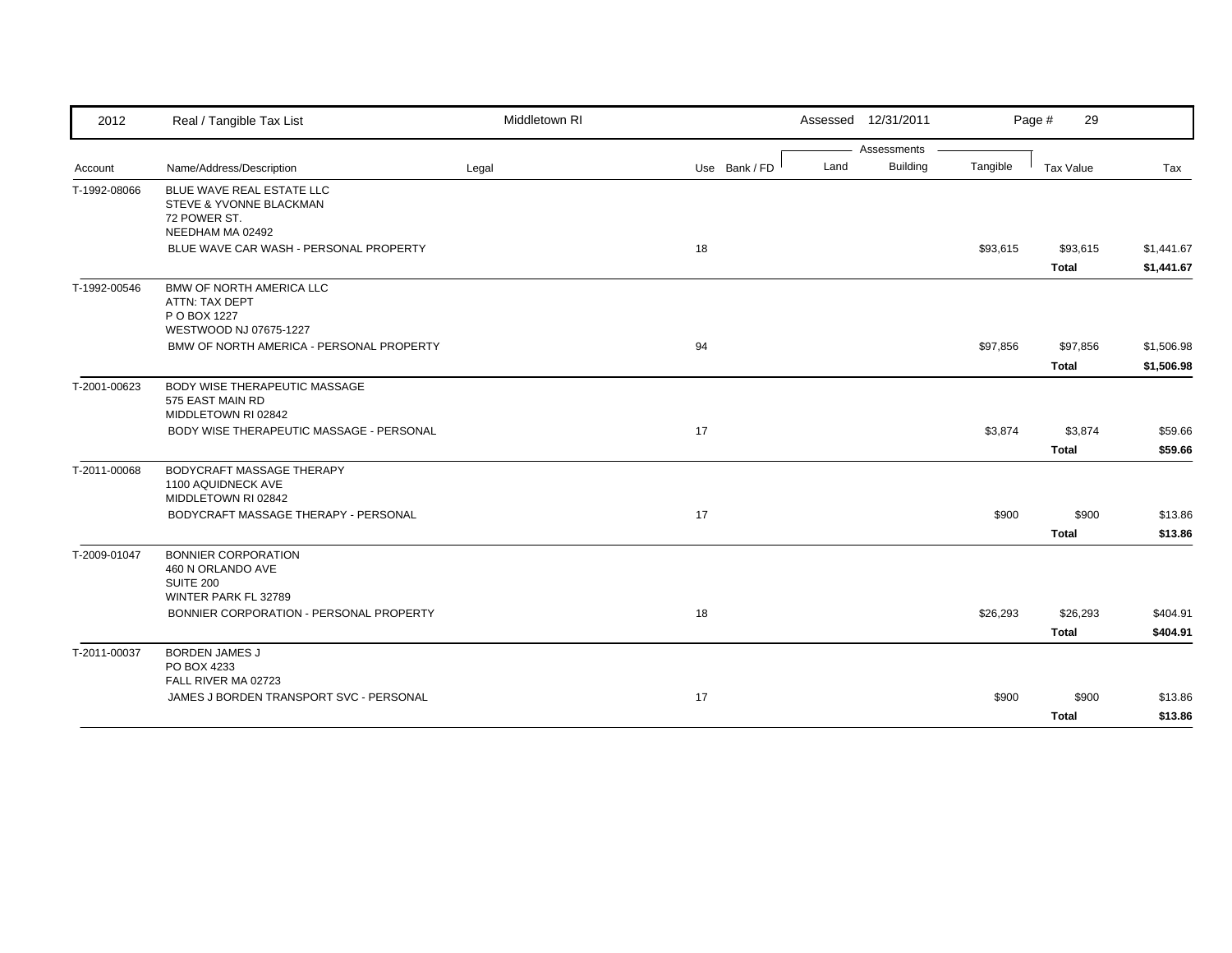| 2012         | Real / Tangible Tax List                                                                               | Middletown RI |               |      | Assessed 12/31/2011 |          | Page #<br>30     |          |
|--------------|--------------------------------------------------------------------------------------------------------|---------------|---------------|------|---------------------|----------|------------------|----------|
|              |                                                                                                        |               |               |      | Assessments         |          |                  |          |
| Account      | Name/Address/Description                                                                               | Legal         | Use Bank / FD | Land | <b>Building</b>     | Tangible | <b>Tax Value</b> | Tax      |
| T-2011-00002 | BOSTON CULINARY GROUP/ISLAND C<br>C/O D&P 1080-39-0000063693<br>PO BOX 260888<br><b>PLANO TX 75026</b> |               |               |      |                     |          |                  |          |
|              | ISLAND CINEMA - PERSONAL PROPERTY                                                                      |               | 18            |      |                     | \$27,032 | \$27,032         | \$416.29 |
|              |                                                                                                        |               |               |      |                     |          | <b>Total</b>     | \$416.29 |
| T-2005-00657 | <b>BOTELHO ANGELO</b><br>DBA TUMBLEWEED LANDSCAPING<br>833 AQUIDNECK AVE<br>MIDDLETOWN RI 02842        |               |               |      |                     |          |                  |          |
|              | TUMBLEWEED LANDSCAPING - PERSONAL PROPERTY                                                             |               | 17            |      |                     | \$5,748  | \$5,748          | \$88.52  |
|              |                                                                                                        |               |               |      |                     |          | <b>Total</b>     | \$88.52  |
| T-2011-00042 | <b>BOUDREAU KRISTIN</b><br>49 WARD AVE<br>MIDDLETOWN RI 02842                                          |               |               |      |                     |          |                  |          |
|              | HEALING POINT - PERSONAL PROPERTY                                                                      |               | 17            |      |                     | \$4,500  | \$4,500          | \$69.30  |
|              |                                                                                                        |               |               |      |                     |          | <b>Total</b>     | \$69.30  |
| T-2007-01963 | BOULEVARD BED & BREAKFAST THE<br><b>17 BOULEVARD TERRACE</b><br>MIDDLETOWN RI 02842                    |               |               |      |                     |          |                  |          |
|              | THE BOULEVARD BED & BREAKFAST - PERSONAL                                                               |               | 18            |      |                     | \$20,900 | \$20,900         | \$321.86 |
|              |                                                                                                        |               |               |      |                     |          | <b>Total</b>     | \$321.86 |
| T-2010-02112 | <b>BOUTIN LEO P JR</b><br>D/B/A L&P GRAPHICS INC<br>1341 WEST MAIN RD<br>MIDDLETOWN RI 02842           |               |               |      |                     |          |                  |          |
|              | L&P GRAPHICS - PERSONAL PROPERTY                                                                       |               | 17            |      |                     | \$5,650  | \$5,650          | \$87.01  |
|              |                                                                                                        |               |               |      |                     |          | <b>Total</b>     | \$87.01  |
| T-2012-00017 | <b>BOUZAID CHRIS</b><br><b>DBA H &amp; F PARTNERS</b><br>747 AQUIDNECK AVE                             |               |               |      |                     |          |                  |          |
|              | MIDDLETOWN RI 02842<br>H & F PARTNERS - PERSONAL PROPERTY                                              |               | 17            |      |                     |          |                  |          |
|              |                                                                                                        |               |               |      |                     | \$3,559  | \$3,559          | \$54.81  |
|              |                                                                                                        |               |               |      |                     |          | <b>Total</b>     | \$54.81  |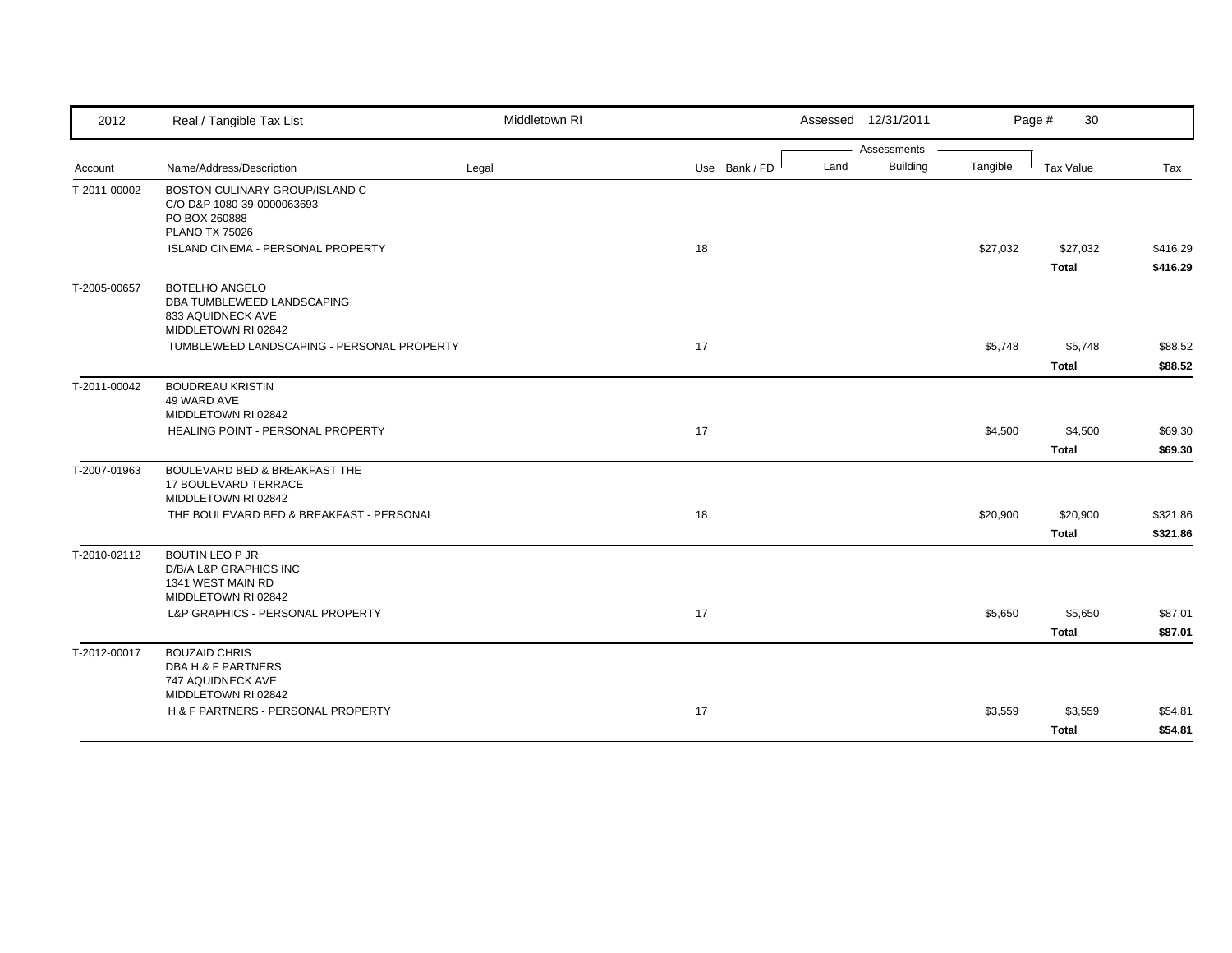| 2012         | Real / Tangible Tax List                                        | Middletown RI |               | Assessed 12/31/2011 |                                |           | Page #<br>31     |            |
|--------------|-----------------------------------------------------------------|---------------|---------------|---------------------|--------------------------------|-----------|------------------|------------|
| Account      | Name/Address/Description                                        | Legal         | Use Bank / FD | Land                | Assessments<br><b>Building</b> | Tangible  | <b>Tax Value</b> | Tax        |
|              |                                                                 |               |               |                     |                                |           |                  |            |
| T-2010-02134 | <b>BRAGA ANTONIO</b><br>1604 PIPER ROAD                         |               |               |                     |                                |           |                  |            |
|              | SPRING HILL FL 34606                                            |               |               |                     |                                |           |                  |            |
|              | 2001 30FT SPORTSMEN - PERSONAL PROPERTY                         |               | 45            |                     |                                | \$10,750  | \$10,750         | \$165.55   |
|              |                                                                 |               |               |                     |                                |           | <b>Total</b>     | \$165.55   |
| T-1992-01184 | <b>BRAGAS SPAGHETTI &amp;</b>                                   |               |               |                     |                                |           |                  |            |
|              | 1397 WEST MAIN RD                                               |               |               |                     |                                |           |                  |            |
|              | MIDDLETOWN RI 02842                                             |               |               |                     |                                |           |                  |            |
|              | BRAGA'S SPAGHETTI & GRINDER - PERSONAL                          |               | 17            |                     |                                | \$7,292   | \$7,292          | \$112.30   |
|              |                                                                 |               |               |                     |                                |           | <b>Total</b>     | \$112.30   |
| T-2010-02106 | BRICAN FINANCIAL SERVICES LLC                                   |               |               |                     |                                |           |                  |            |
|              | 5301 BLUE LAGOON DR<br><b>SUITE 250</b>                         |               |               |                     |                                |           |                  |            |
|              | MIAMI FL 33126                                                  |               |               |                     |                                |           |                  |            |
|              | SCHOTT PETER J DMD - PERSONAL PROPERTY                          |               | 94            |                     |                                | \$20,417  | \$20,417         | \$314.42   |
|              |                                                                 |               |               |                     |                                |           | <b>Total</b>     | \$314.42   |
| T-2006-03137 | <b>BRIDGE TO FITNESS INC</b>                                    |               |               |                     |                                |           |                  |            |
|              | 951 AQUIDNECK AVE                                               |               |               |                     |                                |           |                  |            |
|              | MIDDLETOWN RI 02842                                             |               |               |                     |                                |           |                  |            |
|              | BRIDGE TO FITNESS - PERSONAL PROPERTY                           |               | 18            |                     |                                | \$123,297 | \$123,297        | \$1,898.77 |
|              |                                                                 |               |               |                     |                                |           | <b>Total</b>     | \$1,898.77 |
| T-1992-00395 | <b>BRIGHT IDEAS INC</b>                                         |               |               |                     |                                |           |                  |            |
|              | 1272 WEST MAIN RD<br>MIDDLETOWN RI 02842                        |               |               |                     |                                |           |                  |            |
|              | BRIGHT IDEAS - PERSONAL PROPERTY                                |               | 18            |                     |                                | \$6,830   | \$6,830          | \$105.18   |
|              |                                                                 |               |               |                     |                                |           | <b>Total</b>     | \$105.18   |
| T-2012-00040 | <b>BRIMESTONE STUDIOS</b>                                       |               |               |                     |                                |           |                  |            |
|              | 134 AQUIDNECK AVE                                               |               |               |                     |                                |           |                  |            |
|              | MIDDLETOWN RI 02842                                             |               |               |                     |                                |           |                  |            |
|              | BRIMESTONE STUDIO'S - PERSONAL PROPERTY                         |               | 17            |                     |                                | \$4,750   | \$4,750          | \$73.15    |
|              |                                                                 |               |               |                     |                                |           | <b>Total</b>     | \$73.15    |
| T-2012-00056 | BRISTOL COUNTY REHAB SVCS INC                                   |               |               |                     |                                |           |                  |            |
|              | 1341 WEST MAIN RD STE 12                                        |               |               |                     |                                |           |                  |            |
|              | MIDDLETOWN RI 02842<br>BRISTOL COUNTY REHAB SVCS INC - PERSONAL |               | 17            |                     |                                | \$2,122   |                  |            |
|              |                                                                 |               |               |                     |                                |           | \$2,122          | \$32.68    |
|              |                                                                 |               |               |                     |                                |           | <b>Total</b>     | \$32.68    |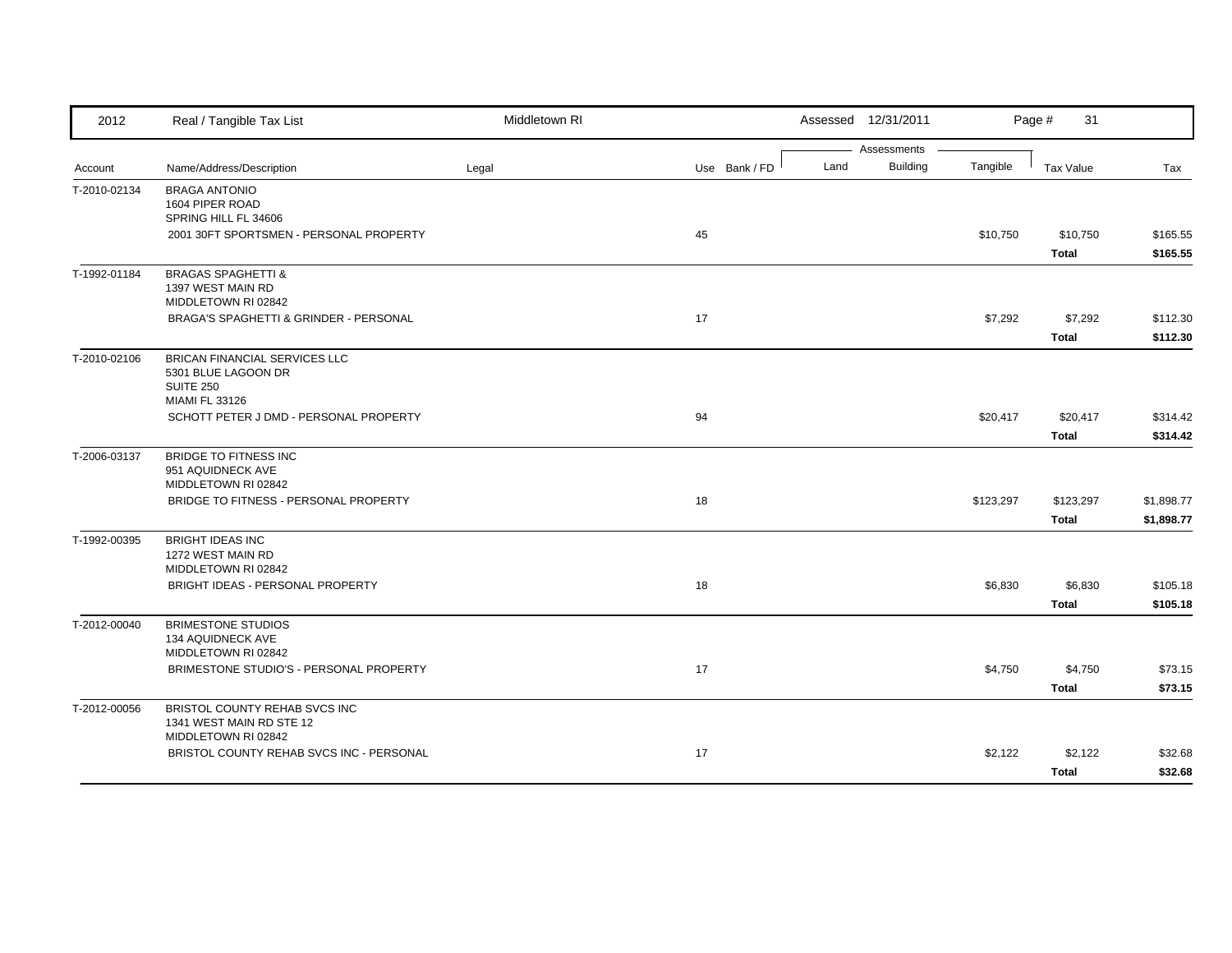| 2012         | Real / Tangible Tax List                                                                         | Middletown RI |               |      | Assessed 12/31/2011 |           | Page #<br>32              |                          |
|--------------|--------------------------------------------------------------------------------------------------|---------------|---------------|------|---------------------|-----------|---------------------------|--------------------------|
|              |                                                                                                  |               |               |      | Assessments         |           |                           |                          |
| Account      | Name/Address/Description                                                                         | Legal         | Use Bank / FD | Land | Building            | Tangible  | Tax Value                 | Tax                      |
| T-1999-09186 | <b>BRITTEN CORINNA</b><br>D/B/A THE INN AT VILLALON<br>120 MIANTONOMI AVE<br>MIDDLETOWN RI 02842 |               |               |      |                     |           |                           |                          |
|              | THE INN AT VILLALON - PERSONAL PROPERTY                                                          |               | 18            |      |                     | \$49,287  | \$49,287<br><b>Total</b>  | \$759.02<br>\$759.02     |
| T-1999-09100 | <b>BROOKS JOHN</b><br>1077 AQUIDNECK AVE #A<br>MIDDLETOWN RI 02842-5255                          |               |               |      |                     |           |                           |                          |
|              | ADVANCED BUILDING CONCEPTS - PERSONAL                                                            |               | 18            |      |                     | \$81,653  | \$81,653<br><b>Total</b>  | \$1,257.46<br>\$1,257.46 |
| T-2004-00626 | <b>BROWN LARRY</b><br>DBA LUCA MUSIC & PIANO GALLERY<br>999 WEST MAIN RD<br>MIDDLETOWN RI 02842  |               |               |      |                     |           |                           |                          |
|              | - PERSONAL PROPERTY                                                                              |               | 17            |      |                     | \$702     | \$702<br><b>Total</b>     | \$10.81<br>\$10.81       |
| T-2004-00591 | BRUCE BEARD AUTOMOTIVE INC<br>1180 WEST MAIN RD<br>MIDDLETOWN RI 02842                           |               |               |      |                     |           |                           |                          |
|              | BRUCE BEARD AUTOMOTIVE - PERSONAL PROPERTY                                                       |               | 18            |      |                     | \$111,843 | \$111,843<br><b>Total</b> | \$1,722.38<br>\$1,722.38 |
| T-1992-09513 | BUCKS & DOUGH ENTERPRISES INC<br>19 WEST MAIN RD<br>MIDDLETOWN RI 02842                          |               |               |      |                     |           |                           |                          |
|              | DOMINO'S PIZZA - PERSONAL PROPERTY                                                               |               | 18            |      |                     | \$58,487  | \$58,487<br><b>Total</b>  | \$900.70<br>\$900.70     |
| T-1992-01428 | BULK REINER EST & RICHARD J<br>787 AQUIDNECK AVE<br>MIDDLETOWN RI 02842                          |               |               |      |                     |           |                           |                          |
|              | BULK LAWN & GARDEN EQUIP - PERSONAL PROPERTY                                                     |               | 17            |      |                     | \$7,610   | \$7,610<br><b>Total</b>   | \$117.19<br>\$117.19     |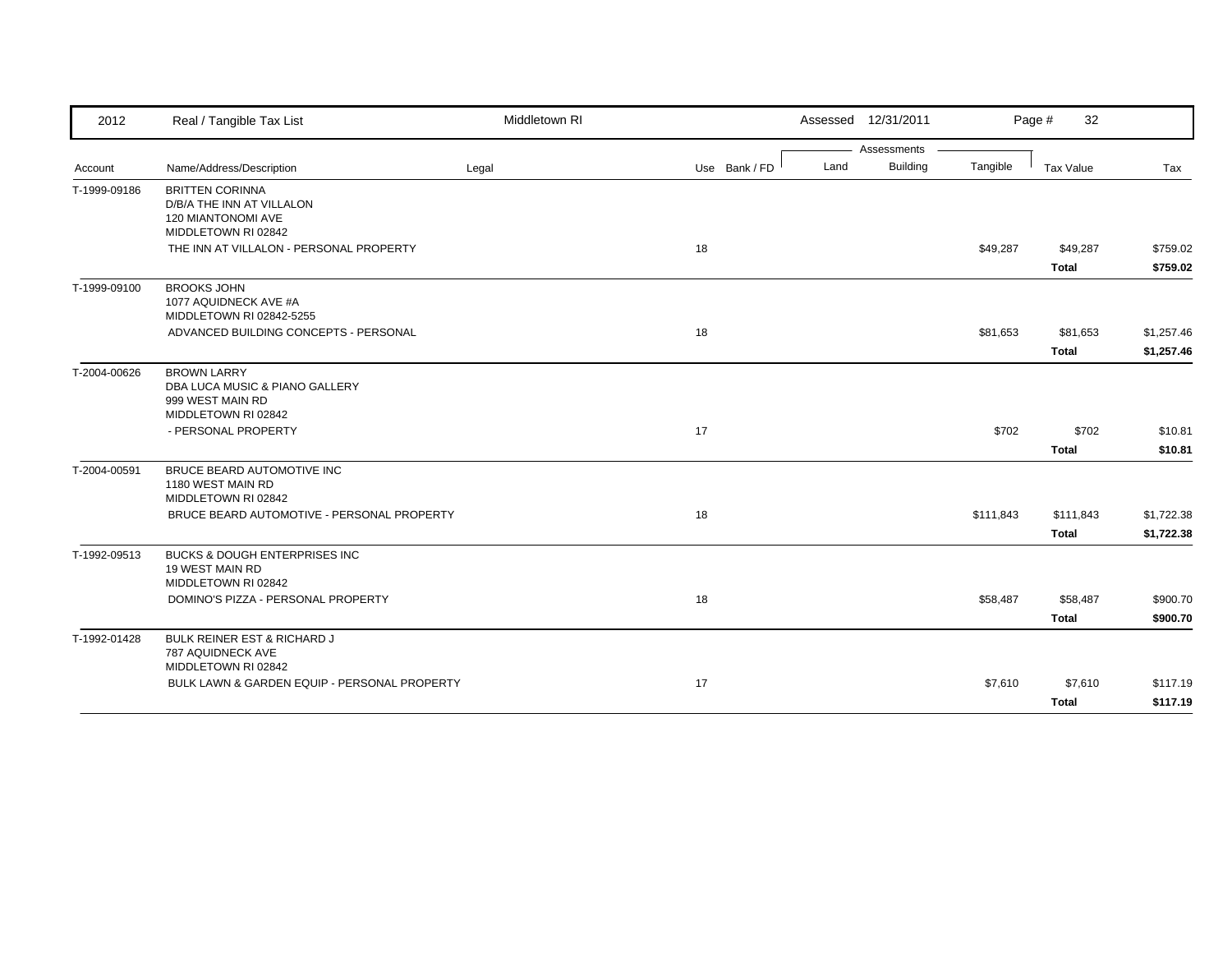| 2012         | Real / Tangible Tax List                                                                                                        | Middletown RI | Assessed      | 12/31/2011                             |           | 33<br>Page #     |                    |
|--------------|---------------------------------------------------------------------------------------------------------------------------------|---------------|---------------|----------------------------------------|-----------|------------------|--------------------|
| Account      | Name/Address/Description                                                                                                        | Legal         | Use Bank / FD | Assessments<br><b>Building</b><br>Land | Tangible  | Tax Value        | Tax                |
| T-1992-01434 | <b>BULK RONALD W</b><br>248 VAUCLUSE AVE<br>MIDDLETOWN RI 02842                                                                 |               |               |                                        |           |                  |                    |
|              | BULK RONALD W - PERSONAL PROPERTY                                                                                               |               | 17            |                                        | \$5,460   | \$5,460<br>Total | \$84.08<br>\$84.08 |
| T-2005-00604 | <b>BURKE PAUL D - ARCHITECT</b><br>311 VAUCLUSE AVE<br>MIDDLETOWN RI 02842<br>PAUL BURKE - ARCHITECT - PERSONAL PROPERTY        |               | 17            |                                        | \$1,025   | \$1,025<br>Total | \$15.79<br>\$15.79 |
| T-1992-00969 | <b>BVII MIDDLETOWN RI LLC</b><br>BENCHMARK ASSISTED LIV L<br>40 WILLIAM ST STE 350<br>WELLESLEY MA 02481<br>- PERSONAL PROPERTY |               | 18            |                                        | \$786,465 | \$786,465        | \$12,111.56        |
|              |                                                                                                                                 |               |               |                                        |           | Total            | \$12,111.56        |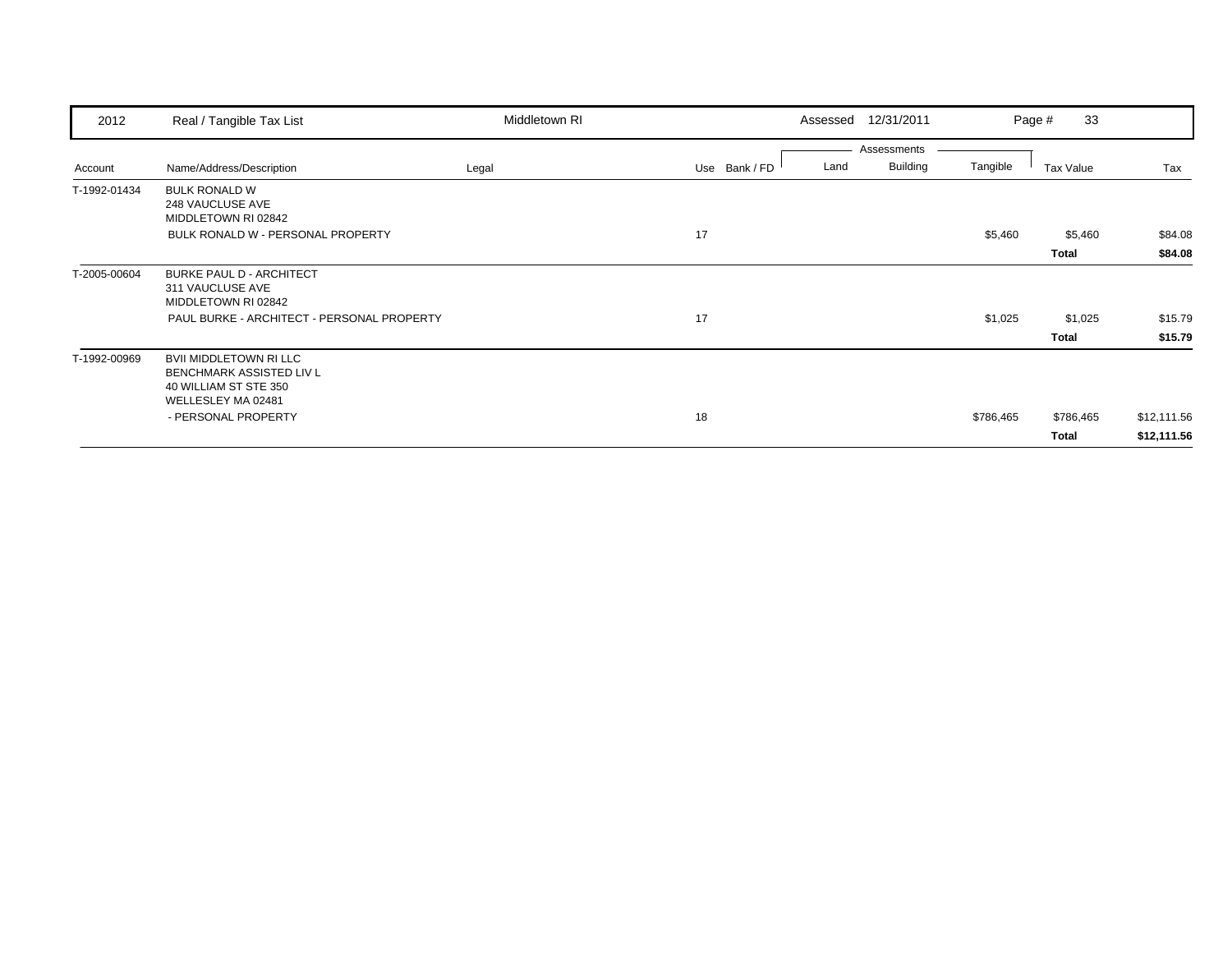| 2012         | Real / Tangible Tax List                     | Middletown RI |               | Assessed 12/31/2011     |          | Page #<br>34 |            |
|--------------|----------------------------------------------|---------------|---------------|-------------------------|----------|--------------|------------|
|              |                                              |               |               | Assessments             |          |              |            |
| Account      | Name/Address/Description                     | Legal         | Use Bank / FD | <b>Building</b><br>Land | Tangible | Tax Value    | Tax        |
| T-2005-00605 | CACI SYSTEMS INC                             |               |               |                         |          |              |            |
|              | 1100 N GLEBE RD                              |               |               |                         |          |              |            |
|              | ARLINGTON VA 22201                           |               |               |                         |          |              |            |
|              | <b>CACI - PERSONAL PROPERTY</b>              |               | 18            |                         | \$68,970 | \$68,970     | \$1,062.14 |
|              |                                              |               |               |                         |          | <b>Total</b> | \$1,062.14 |
| T-2006-03160 | CAMPBELL PLUMBING & HEATING IN               |               |               |                         |          |              |            |
|              | <b>C/O FRANK CAMPBELL</b><br>PO BOX 4755     |               |               |                         |          |              |            |
|              | MIDDLETOWN RI 02842                          |               |               |                         |          |              |            |
|              | CAMPBELL PLUMBING & HEATING - PERSONAL       |               | 17            |                         | \$1,777  | \$1,777      | \$27.37    |
|              |                                              |               |               |                         |          | <b>Total</b> | \$27.37    |
| T-2004-00619 | CANON FINANCIAL SERVICES INC                 |               |               |                         |          |              |            |
|              | 158 GAITHER DR STE 200                       |               |               |                         |          |              |            |
|              | PO BOX 5008                                  |               |               |                         |          |              |            |
|              | MT LAUREL NJ 08054                           |               |               |                         |          |              |            |
|              | CANON FINANCIAL SERVICES INC - PERSONAL      |               | 94            |                         | \$9,771  | \$9,771      | \$150.47   |
|              |                                              |               |               |                         |          | <b>Total</b> | \$150.47   |
| T-1992-01619 | <b>CANON USA INC</b>                         |               |               |                         |          |              |            |
|              | ATTN TAX DEPT                                |               |               |                         |          |              |            |
|              | ONE CANON PLAZA<br>LAKE SUCCESS NY 11042     |               |               |                         |          |              |            |
|              | - PERSONAL PROPERTY                          |               | 94            |                         | \$4,368  | \$4,368      | \$67.27    |
|              |                                              |               |               |                         |          |              |            |
|              |                                              |               |               |                         |          | <b>Total</b> | \$67.27    |
| T-1992-01632 | CAPPACCILLI JOHN                             |               |               |                         |          |              |            |
|              | 50 RED FOX DR<br>FEEDING HILLS MA 01030      |               |               |                         |          |              |            |
|              | 2008 26FT PROWLER - PERSONAL PROPERTY        |               | 45            |                         | \$13,760 | \$13,760     | \$211.90   |
|              |                                              |               |               |                         |          | <b>Total</b> | \$211.90   |
|              | <b>CAPRARELLA JAMES</b>                      |               |               |                         |          |              |            |
| T-2001-00676 | 11 ELMWOOD CT                                |               |               |                         |          |              |            |
|              | MANSFIELD MA 02048                           |               |               |                         |          |              |            |
|              | 2003 33' SUNLINE SOLARIS - PERSONAL PROPERTY |               | 45            |                         | \$11,040 | \$11,040     | \$170.02   |
|              |                                              |               |               |                         |          | <b>Total</b> | \$170.02   |
|              |                                              |               |               |                         |          |              |            |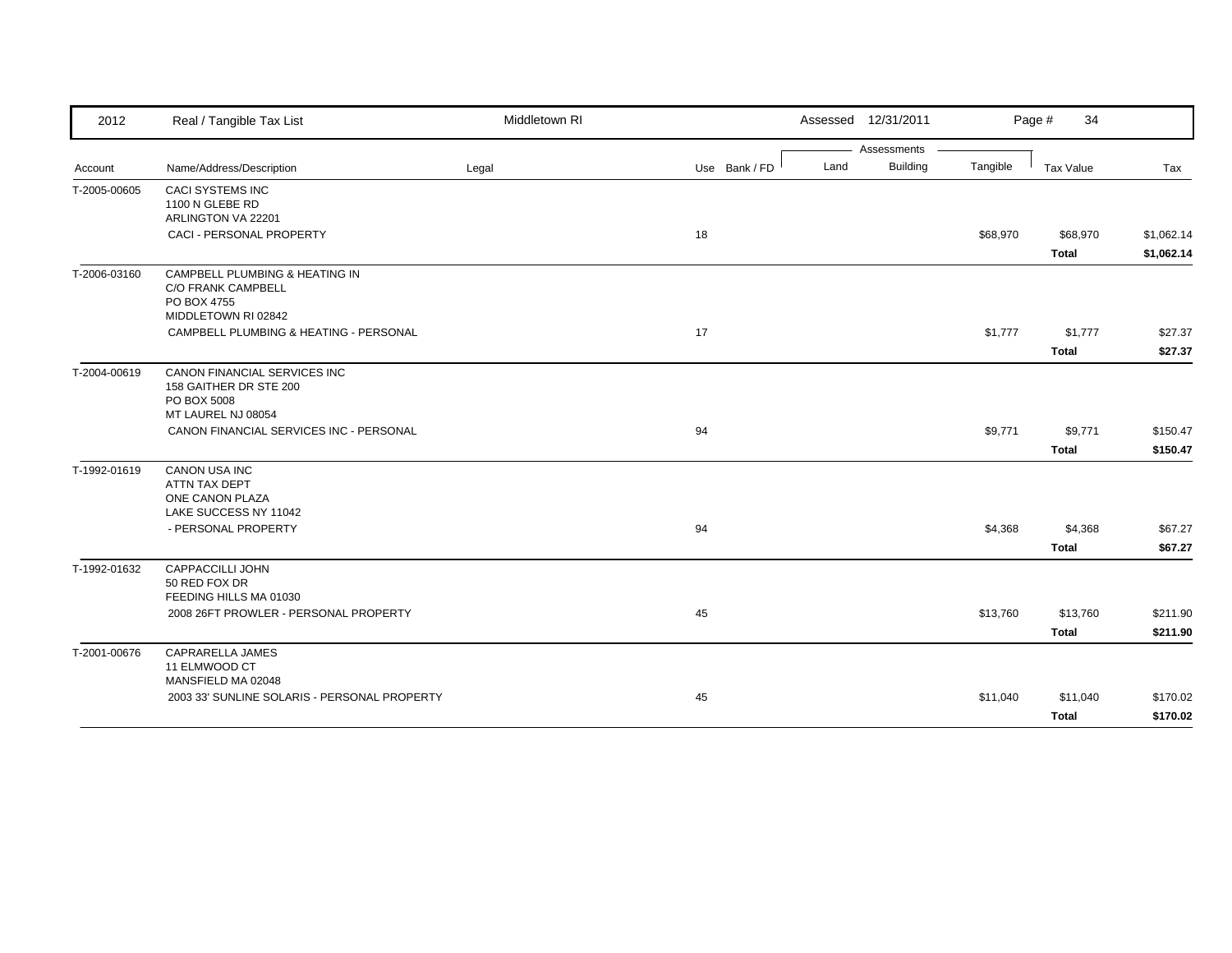| 2012         | Real / Tangible Tax List                      | Middletown RI |               |      | Assessed 12/31/2011 |          | Page #<br>35 |          |
|--------------|-----------------------------------------------|---------------|---------------|------|---------------------|----------|--------------|----------|
|              |                                               |               |               |      | Assessments         |          |              |          |
| Account      | Name/Address/Description                      | Legal         | Use Bank / FD | Land | Building            | Tangible | Tax Value    | Tax      |
| T-2011-80055 | <b>CARBOTTI RICHARD</b>                       |               |               |      |                     |          |              |          |
|              | PO BOX 508<br>NEWPORT RI 02840                |               |               |      |                     |          |              |          |
|              | PERFECT SURROUNDINGS INC - PERSONAL PROPERTY  |               | 17            |      |                     | \$1,800  | \$1,800      | \$27.72  |
|              |                                               |               |               |      |                     |          | <b>Total</b> | \$27.72  |
|              |                                               |               |               |      |                     |          |              |          |
| T-2011-00011 | CARDIS DEPT STORE INC<br>ONE FURNITURE WAY    |               |               |      |                     |          |              |          |
|              | SWANSEA MA 02777                              |               |               |      |                     |          |              |          |
|              | CARDI'S FURNITURE STORE - PERSONAL PROPERTY   |               | 18            |      |                     | \$27,050 | \$27,050     | \$416.57 |
|              |                                               |               |               |      |                     |          | <b>Total</b> | \$416.57 |
|              |                                               |               |               |      |                     |          |              |          |
| T-2011-00047 | CARDOSO CARLOS<br>DBA NEWPORT TRAVEL LLC      |               |               |      |                     |          |              |          |
|              | 1225 AQUIDNECK AVE                            |               |               |      |                     |          |              |          |
|              | MIDDLETOWN RI 02842                           |               |               |      |                     |          |              |          |
|              | NEWPORT TRAVEL LLC - PERSONAL PROPERTY        |               | 17            |      |                     | \$938    | \$938        | \$14.45  |
|              |                                               |               |               |      |                     |          | <b>Total</b> | \$14.45  |
| T-2005-00606 | CARDTRONICS USA INC                           |               |               |      |                     |          |              |          |
|              | C/O HARDING & CARBONE INC                     |               |               |      |                     |          |              |          |
|              | 3903 BELLAIRE BLVD                            |               |               |      |                     |          |              |          |
|              | HOUSTON TX 77025                              |               |               |      |                     |          |              |          |
|              | CARDTRONICS LP - PERSONAL PROPERTY            |               | 17            |      |                     | \$14,755 | \$14,755     | \$227.23 |
|              |                                               |               |               |      |                     |          | Total        | \$227.23 |
| T-2009-01054 | CAREY RICHMOND & VIKING INSUR                 |               |               |      |                     |          |              |          |
|              | 2 CORPORATE PL STE 306<br>MIDDLETOWN RI 02842 |               |               |      |                     |          |              |          |
|              | CAREY RICHMOND & VIKING - PERSONAL PROPERTY   |               |               |      |                     |          |              |          |
|              |                                               |               | 18            |      |                     | \$41,800 | \$41,800     | \$643.72 |
|              |                                               |               |               |      |                     |          | <b>Total</b> | \$643.72 |
| T-2012-00086 | <b>CARLISLE PATRICK</b>                       |               |               |      |                     |          |              |          |
|              | DBA PDC LANDSCAPING<br>7 A LEDYARD ST         |               |               |      |                     |          |              |          |
|              | NEWPORT RI 02840                              |               |               |      |                     |          |              |          |
|              | PCD LANDSCAPING - PERSONAL PROPERTY           |               | 18            |      |                     | \$23,997 | \$23,997     | \$369.55 |
|              |                                               |               |               |      |                     |          | <b>Total</b> | \$369.55 |
|              |                                               |               |               |      |                     |          |              |          |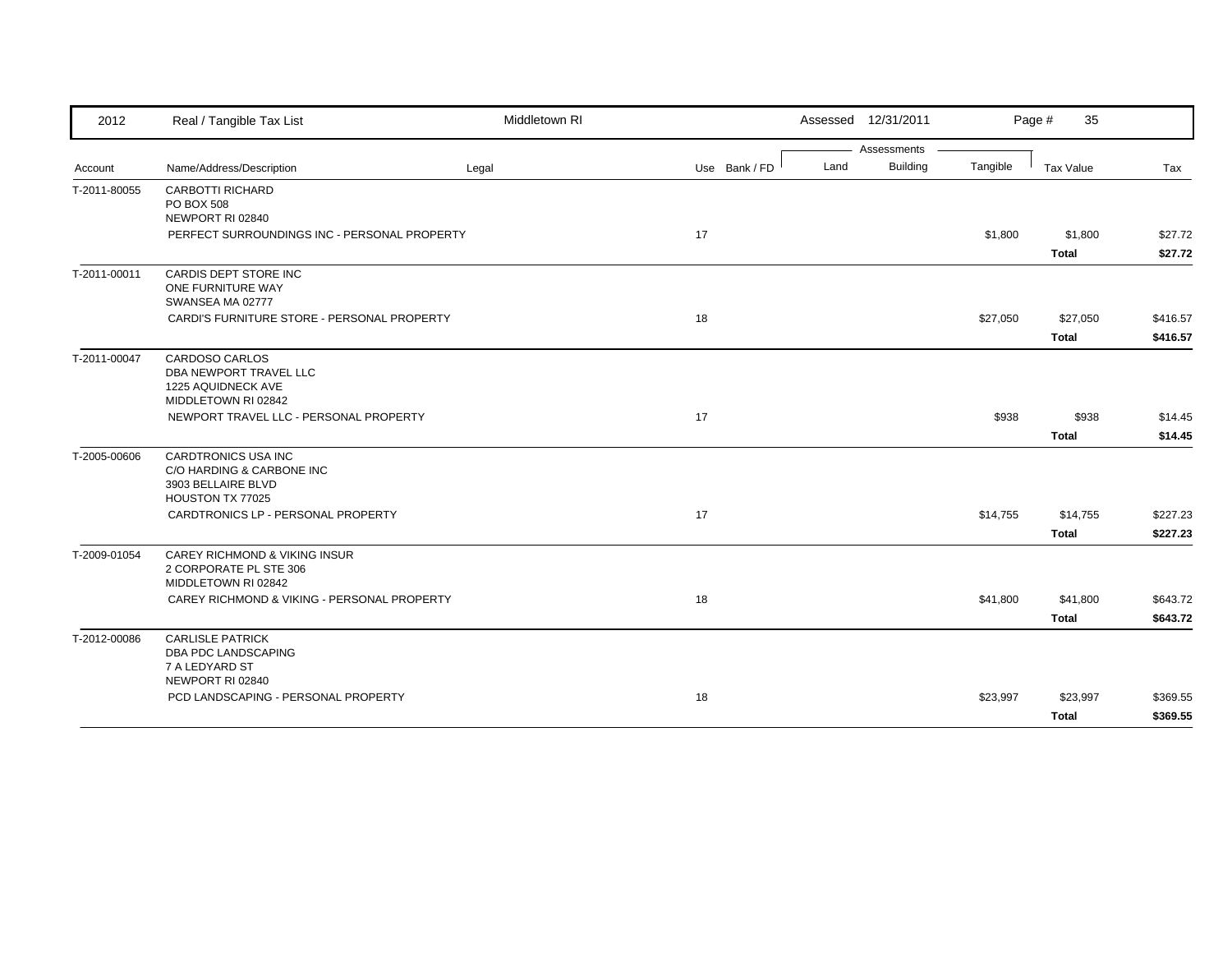| 2012         | Real / Tangible Tax List                                                                           | Middletown RI |               |      | Assessed 12/31/2011 |          | Page #<br>36      |                      |
|--------------|----------------------------------------------------------------------------------------------------|---------------|---------------|------|---------------------|----------|-------------------|----------------------|
|              |                                                                                                    |               |               |      | Assessments         |          |                   |                      |
| Account      | Name/Address/Description                                                                           | Legal         | Use Bank / FD | Land | <b>Building</b>     | Tangible | Tax Value         | Tax                  |
| T-2004-00593 | CARRELLAS ROBERT A MD<br>700 AQUIDNECK AVE<br>MIDDLETOWN RI 02842                                  |               |               |      |                     |          |                   |                      |
|              | CARRELLAS ROBERT A MD - PERSONAL PROPERTY                                                          |               | 18            |      |                     | \$11,249 | \$11,249<br>Total | \$173.23<br>\$173.23 |
| T-2007-01914 | CASSANDRO & ASSOCIATES<br>C/O MICHAEL CASSANDRO<br>14 NORTH DR<br>MIDDLETOWN RI 02842              |               |               |      |                     |          |                   |                      |
|              | CASSANDRO & ASSOCIATES - PERSONAL PROPERTY                                                         |               | 17            |      |                     | \$2,489  | \$2,489           | \$38.33              |
|              |                                                                                                    |               |               |      |                     |          | <b>Total</b>      | \$38.33              |
| T-1992-01820 | CASTEN RICHARD & ROBERT VICTOR<br>97 JOHN CLARKE RD<br>MIDDLETOWN RI 02842-5641                    |               |               |      |                     |          |                   |                      |
|              | CASTEN & VICTOR CO - PERSONAL PROPERTY                                                             |               | 18            |      |                     | \$47,389 | \$47,389          | \$729.79             |
|              |                                                                                                    |               |               |      |                     |          | <b>Total</b>      | \$729.79             |
| T-2002-00556 | CATALINA MARKETING CORP<br>C/O PROP TX SERV ERNST & YOUNG<br>PO BOX 52307<br>ATLANTA GA 30355-0307 |               |               |      |                     |          |                   |                      |
|              | CATALINA MARKETING CORP - PERSONAL PROPERTY                                                        |               | 94            |      |                     | \$5,966  | \$5,966           | \$91.88              |
|              |                                                                                                    |               |               |      |                     |          | <b>Total</b>      | \$91.88              |
| T-2010-02150 | CAVACA MICHELLE L<br>DBA MOTHERS HELPER HOUSEC<br>476 B GREEN END AVE<br>MIDDLETOWN RI 02842       |               |               |      |                     |          |                   |                      |
|              | MOTHERS HELPER HOUSECLEANING - PERSONAL                                                            |               | 17            |      |                     | \$1,045  | \$1,045           | \$16.09              |
|              |                                                                                                    |               |               |      |                     |          | <b>Total</b>      | \$16.09              |
| T-1998-00699 | CF FOODS LLC<br>MARVIN F POER & CO<br>PO BOX 802206                                                |               |               |      |                     |          |                   |                      |
|              | DALLAS TX 753802206<br>CF FOODS LLC - PERSONAL PROPERTY                                            |               | 94            |      |                     | \$2,989  | \$2,989           | \$46.03              |
|              |                                                                                                    |               |               |      |                     |          | <b>Total</b>      | \$46.03              |
|              |                                                                                                    |               |               |      |                     |          |                   |                      |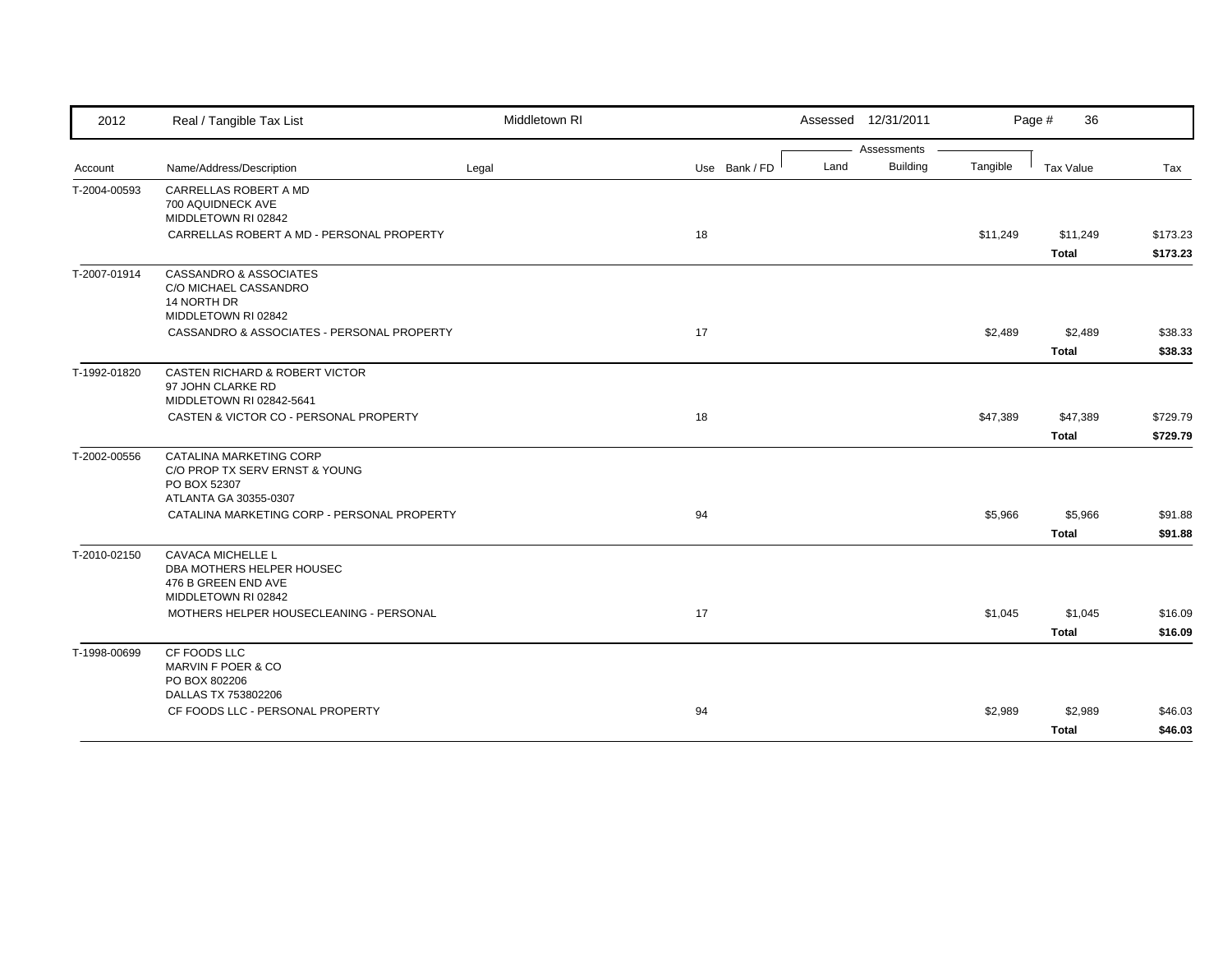| 2012         | Real / Tangible Tax List                                                                    | Middletown RI |               | Assessed 12/31/2011     |          | Page #<br>37     |            |
|--------------|---------------------------------------------------------------------------------------------|---------------|---------------|-------------------------|----------|------------------|------------|
|              |                                                                                             |               |               | Assessments             |          |                  |            |
| Account      | Name/Address/Description                                                                    | Legal         | Use Bank / FD | <b>Building</b><br>Land | Tangible | <b>Tax Value</b> | Tax        |
| T-1996-00501 | <b>CHANDLER KIMBERLY</b><br>DBA INNERLIGHT YOGA & MEDIATIO<br>57 HIGH ST                    |               |               |                         |          |                  |            |
|              | JAMESTOWN RI 02835-1738                                                                     |               |               |                         |          |                  |            |
|              | INNERLIGHT YOGA & MEDIATION - PERSONAL                                                      |               | 18            |                         | \$13,901 | \$13,901         | \$214.08   |
|              |                                                                                             |               |               |                         |          | <b>Total</b>     | \$214.08   |
| T-2012-00033 | CHANTERELLE BOUTIQUE CATERING<br>C/O WENDY COBB<br>124 AQUIDNECK AVE<br>MIDDLETOWN RI 02842 |               |               |                         |          |                  |            |
|              | - PERSONAL PROPERTY                                                                         |               | 18            |                         | \$27,682 | \$27,682         | \$426.30   |
|              |                                                                                             |               |               |                         |          | <b>Total</b>     | \$426.30   |
| T-1996-00557 | <b>CHAVES DEOLINDA</b><br>9 FRANKLIN ST<br>HUDSON MA 01749-1322                             |               |               |                         |          |                  |            |
|              | 2003 29' KEYSTONE - PERSONAL PROPERTY                                                       |               | 45            |                         | \$3,230  | \$3,230          | \$49.74    |
|              |                                                                                             |               |               |                         |          | <b>Total</b>     | \$49.74    |
| T-2011-90000 | <b>CHAVES DEOLINDA</b><br>9 FRANKLIN ST<br>HUDSON MA 01749                                  |               |               |                         |          |                  |            |
|              | 2003 29' KEYSTONE SPRINGDALE - PERSONAL                                                     |               | 45            |                         | \$4,340  | \$4,340          | \$66.84    |
|              |                                                                                             |               |               |                         |          | <b>Total</b>     | \$66.84    |
| T-1992-01952 | CHAVES GARDENS INC<br>935 EAST MAIN RD<br>MIDDLETOWN RI 02842                               |               |               |                         |          |                  |            |
|              | CHAVES GARDENS INC - PERSONAL PROPERTY                                                      |               | 18            |                         | \$77,329 | \$77,329         | \$1,190.87 |
|              |                                                                                             |               |               |                         |          | <b>Total</b>     | \$1,190.87 |
| T-2008-02030 | CHECKFREEPAY CORPORATION<br>ATTN PERSONAL PROP TAX DE<br>4411 EAST JONES BRIDGE RD          |               |               |                         |          |                  |            |
|              | NORCROSS GA 30092                                                                           |               |               |                         |          |                  |            |
|              | - PERSONAL PROPERTY                                                                         |               | 94            |                         | \$665    | \$665            | \$10.24    |
|              |                                                                                             |               |               |                         |          | <b>Total</b>     | \$10.24    |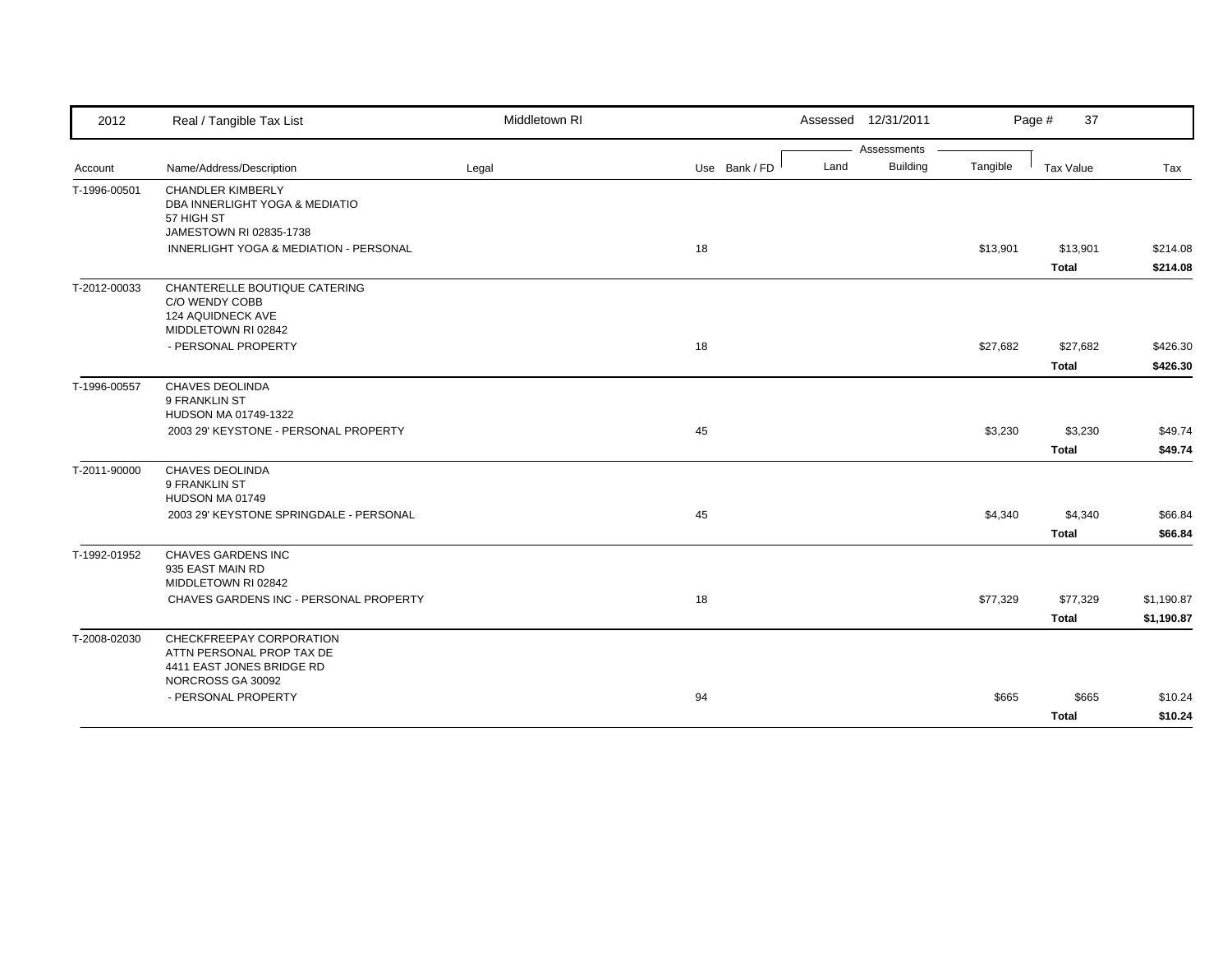| 2012         | Real / Tangible Tax List                     | Middletown RI |               |      | Assessed 12/31/2011 |           | 38<br>Page #     |            |
|--------------|----------------------------------------------|---------------|---------------|------|---------------------|-----------|------------------|------------|
|              |                                              |               |               |      | Assessments         |           |                  |            |
| Account      | Name/Address/Description                     | Legal         | Use Bank / FD | Land | <b>Building</b>     | Tangible  | <b>Tax Value</b> | Tax        |
| T-1994-00079 | CHELSEAS INC                                 |               |               |      |                     |           |                  |            |
|              | 1015 AQUIDNECK AVENUE                        |               |               |      |                     |           |                  |            |
|              | MIDDLETOWN RI 02842                          |               |               |      |                     |           |                  |            |
|              | CHELSEA'S - PERSONAL PROPERTY                |               | 18            |      |                     | \$13,041  | \$13,041         | \$200.83   |
|              |                                              |               |               |      |                     |           | <b>Total</b>     | \$200.83   |
| T-2005-00607 | CHEP USA                                     |               |               |      |                     |           |                  |            |
|              | C/O MARVIN F POER & CO<br>PO BOX 802206      |               |               |      |                     |           |                  |            |
|              | DALLAS TX 75380-2206                         |               |               |      |                     |           |                  |            |
|              | - PERSONAL PROPERTY                          |               | 94            |      |                     | \$171,759 | \$171,759        | \$2,645.09 |
|              |                                              |               |               |      |                     |           | Total            | \$2,645.09 |
| T-1992-05637 | CHINA STAR II 778 INC                        |               |               |      |                     |           |                  |            |
|              | 877 WEST MAIN RD                             |               |               |      |                     |           |                  |            |
|              | MIDDLETOWN RI 02842                          |               |               |      |                     |           |                  |            |
|              | CHINA STAR II RESTAURANT - PERSONAL PROPERTY |               | 18            |      |                     | \$32,000  | \$32,000         | \$492.80   |
|              |                                              |               |               |      |                     |           | <b>Total</b>     | \$492.80   |
| T-1994-00081 | CHING TAO RESTAURANT                         |               |               |      |                     |           |                  |            |
|              | 268 WEST MAIN ROAD                           |               |               |      |                     |           |                  |            |
|              | MIDDLETOWN RI 02842                          |               |               |      |                     |           |                  |            |
|              | CHING TAO RESTAURANT - PERSONAL PROPERTY     |               | 18            |      |                     | \$39,646  | \$39,646         | \$610.55   |
|              |                                              |               |               |      |                     |           | <b>Total</b>     | \$610.55   |
| T-2008-02018 | CHRIS & MIKES PLACE LLC                      |               |               |      |                     |           |                  |            |
|              | D/B/A KINGSTON PIZZA<br>659 WEST MAIN RD     |               |               |      |                     |           |                  |            |
|              | MIDDLETOWN RI 02842                          |               |               |      |                     |           |                  |            |
|              | KINGSTON PIZZA - PERSONAL PROPERTY           |               | 18            |      |                     | \$15,600  | \$15,600         | \$240.24   |
|              |                                              |               |               |      |                     |           | <b>Total</b>     | \$240.24   |
| T-2001-00629 | CHRIS AIRCRAFT INC                           |               |               |      |                     |           |                  |            |
|              | NEWPORT AIRPORT                              |               |               |      |                     |           |                  |            |
|              | 211 ACCESS RD                                |               |               |      |                     |           |                  |            |
|              | MIDDLETOWN RI 02842                          |               |               |      |                     |           |                  |            |
|              | CHRIS AIRCRAFT INC - PERSONAL PROPERTY       |               | 17            |      |                     | \$3,689   | \$3,689          | \$56.81    |
|              |                                              |               |               |      |                     |           | <b>Total</b>     | \$56.81    |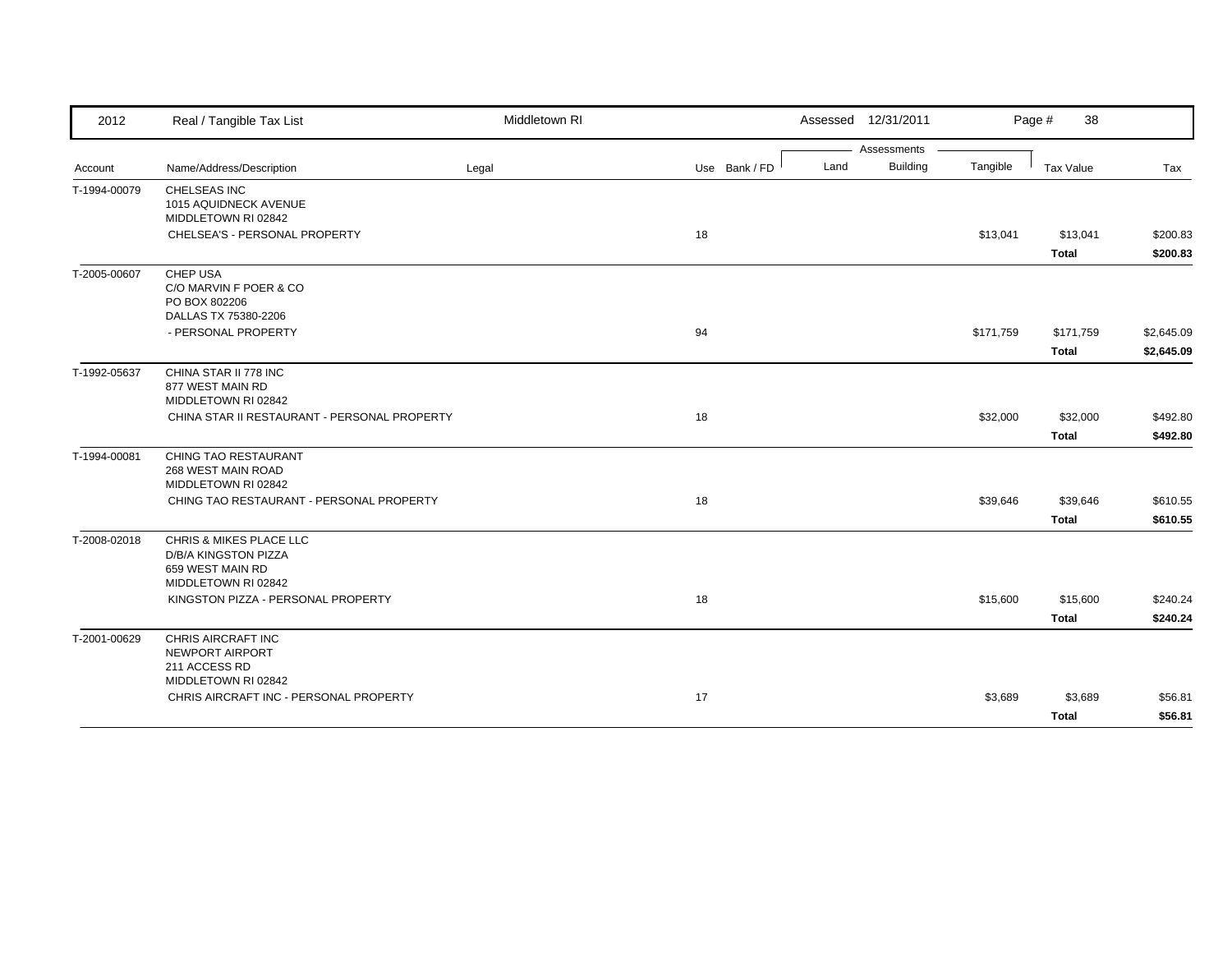| 2012         | Real / Tangible Tax List                               | Middletown RI |               | Assessed 12/31/2011 |                 |           | Page #<br>39     |             |
|--------------|--------------------------------------------------------|---------------|---------------|---------------------|-----------------|-----------|------------------|-------------|
|              |                                                        |               |               |                     | Assessments     |           |                  |             |
| Account      | Name/Address/Description                               | Legal         | Use Bank / FD | Land                | <b>Building</b> | Tangible  | <b>Tax Value</b> | Tax         |
| T-2004-00630 | CHRISTIAN CLIFFORD C JR<br>DBA MATRIX PRODUCTION ASSOC |               |               |                     |                 |           |                  |             |
|              | 10 HIGH ST                                             |               |               |                     |                 |           |                  |             |
|              | MIDDLETOWN RI 02842                                    |               |               |                     |                 |           |                  |             |
|              | MATRIX PRODUCTION ASSOC - PERSONAL PROPERTY            |               | 17            |                     |                 | \$6,771   | \$6,771          | \$104.27    |
|              |                                                        |               |               |                     |                 |           | <b>Total</b>     | \$104.27    |
| T-1992-02018 | CHRISTMAS TREE SHOPS INC                               |               |               |                     |                 |           |                  |             |
|              | <b>TX DEPT</b>                                         |               |               |                     |                 |           |                  |             |
|              | 650 LIBERTY AVE<br><b>UNION NJ 07083</b>               |               |               |                     |                 |           |                  |             |
|              | CHRISTMAS TREE SHOPS #7009 - PERSONAL                  |               | 18            |                     |                 | \$754,613 | \$754,613        | \$11,621.04 |
|              |                                                        |               |               |                     |                 |           | Total            | \$11,621.04 |
| T-2011-00079 | CHRUPCALA MAIA                                         |               |               |                     |                 |           |                  |             |
|              | 40 CALENDER AVE                                        |               |               |                     |                 |           |                  |             |
|              | NEWPORT RI 02840                                       |               |               |                     |                 |           |                  |             |
|              | WIGGLE ROOM LLC - PERSONAL PROPERTY                    |               | 17            |                     |                 | \$4,500   | \$4,500          | \$69.30     |
|              |                                                        |               |               |                     |                 |           | <b>Total</b>     | \$69.30     |
| T-2007-01942 | <b>CICCONE MARY</b><br>D/B/A PRESTIGE FLOORING         |               |               |                     |                 |           |                  |             |
|              | 197 PURGATORY RD                                       |               |               |                     |                 |           |                  |             |
|              | MIDDLETOWN RI 02842                                    |               |               |                     |                 |           |                  |             |
|              | PRESTIGE FLOORING - PERSONAL PROPERTY                  |               | 17            |                     |                 | \$1,045   | \$1,045          | \$16.09     |
|              |                                                        |               |               |                     |                 |           | <b>Total</b>     | \$16.09     |
| T-2004-00541 | CISCO SYSTEMS CAPITAL CORP                             |               |               |                     |                 |           |                  |             |
|              | PROP TAX ALLIANCE INC                                  |               |               |                     |                 |           |                  |             |
|              | PO BOX 311746<br>NEW BRAUNFELS TX 78131                |               |               |                     |                 |           |                  |             |
|              | - PERSONAL PROPERTY                                    |               | 94            |                     |                 | \$42,309  | \$42,309         | \$651.56    |
|              |                                                        |               |               |                     |                 |           | <b>Total</b>     | \$651.56    |
| T-1999-00744 | CIT COMMUNICATIONS FINANCE                             |               |               |                     |                 |           |                  |             |
|              | <b>THOMSON REUTERS</b>                                 |               |               |                     |                 |           |                  |             |
|              | PO BOX 460709                                          |               |               |                     |                 |           |                  |             |
|              | HOUSTON TX 77056<br>- PERSONAL PROPERTY                |               | 94            |                     |                 | \$32,855  | \$32,855         | \$505.97    |
|              |                                                        |               |               |                     |                 |           |                  |             |
|              |                                                        |               |               |                     |                 |           | Total            | \$505.97    |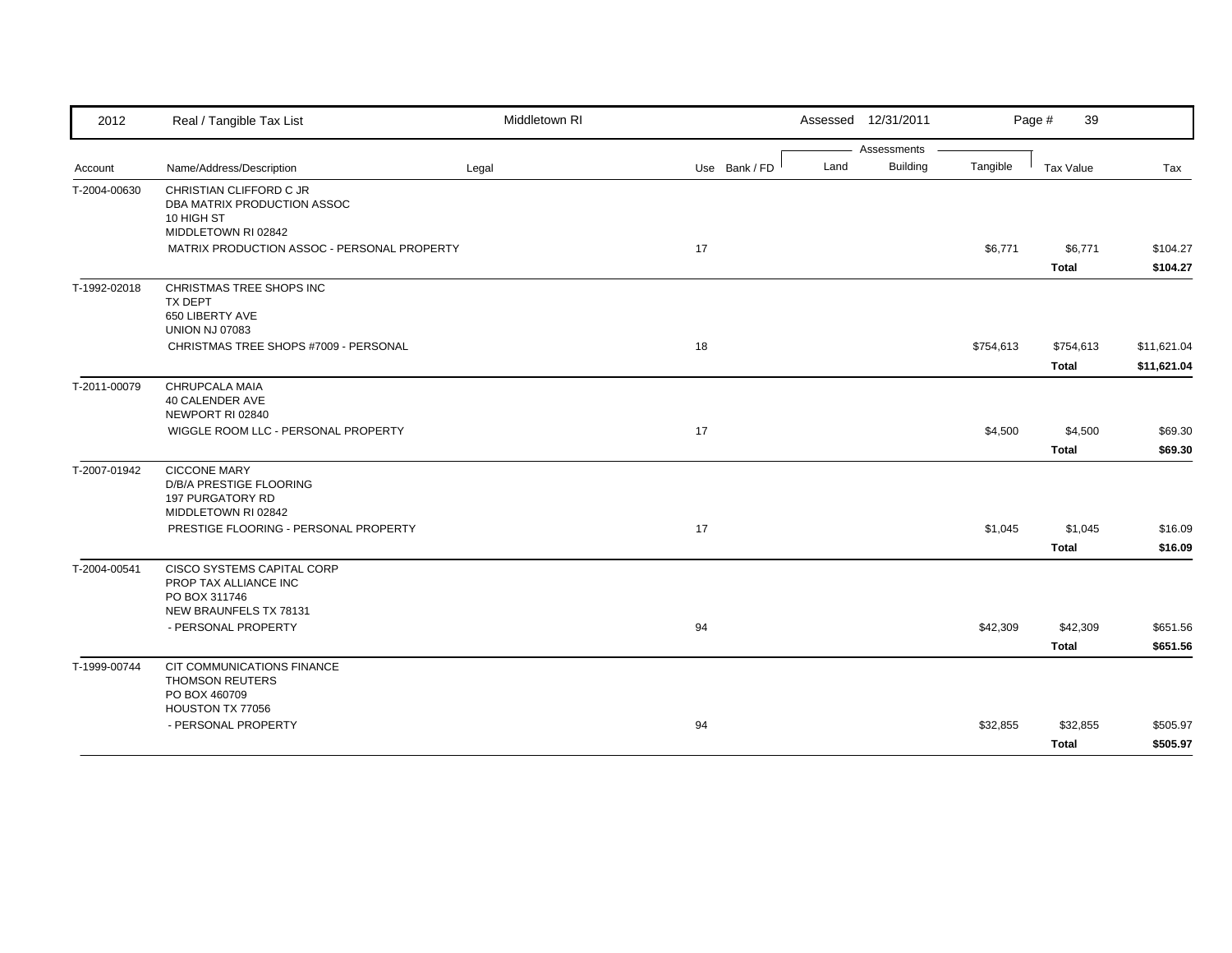| 2012         | Real / Tangible Tax List                                                        | Middletown RI |               |      | Assessed 12/31/2011 |           | Page #<br>40     |                          |
|--------------|---------------------------------------------------------------------------------|---------------|---------------|------|---------------------|-----------|------------------|--------------------------|
|              |                                                                                 |               |               |      | Assessments         |           |                  |                          |
| Account      | Name/Address/Description                                                        | Legal         | Use Bank / FD | Land | <b>Building</b>     | Tangible  | <b>Tax Value</b> | Tax                      |
| T-2012-00097 | <b>CIT FINANCIAL LLC</b><br>C/O THOMSON REUTERS                                 |               |               |      |                     |           |                  |                          |
|              | PO BOX 460709                                                                   |               |               |      |                     |           |                  |                          |
|              | HOUSTON TX 77056<br>- PERSONAL PROPERTY                                         |               | 94            |      |                     | \$265,778 | \$265,778        |                          |
|              |                                                                                 |               |               |      |                     |           | <b>Total</b>     | \$4,092.98<br>\$4,092.98 |
| T-2008-01999 | CIT TECHNOLOGY FINANCING SVCS<br>CO THOMSON REUTERS<br>PO BOX 460709            |               |               |      |                     |           |                  |                          |
|              | HOUSTON TX 77056<br>- PERSONAL PROPERTY                                         |               | 94            |      |                     | \$114,394 | \$114,394        | \$1,761.67               |
|              |                                                                                 |               |               |      |                     |           | <b>Total</b>     | \$1,761.67               |
| T-1992-02070 | CITIZENS BANK OF RHODE ISLAND<br><b>RBS CITIZENS NA</b><br>1 CITIZENS DR RSD260 |               |               |      |                     |           |                  |                          |
|              | RIVERSIDE RI 02915<br>CITIZENS BANK OF RHODE ISLAND - PERSONAL                  |               | 18            |      |                     | \$196,206 | \$196,206        | \$3,021.57               |
|              |                                                                                 |               |               |      |                     |           | <b>Total</b>     | \$3,021.57               |
| T-2011-00075 | CLARE DODGE CHRYSLER JEEP<br>310 WEST MAIN RD<br>MIDDLETOWN RI 02842            |               |               |      |                     |           |                  |                          |
|              | CLARE DODGE CHRYSLER JEEP - PERSONAL                                            |               | 17            |      |                     | \$9,000   | \$9,000          | \$138.60                 |
|              |                                                                                 |               |               |      |                     |           | <b>Total</b>     | \$138.60                 |
| T-1992-02117 | CLASSIC INSURANCE AGENCY LTD<br>126 WEST MAIN RD<br>MIDDLETOWN RI 02842         |               |               |      |                     |           |                  |                          |
|              | CLASSIC INSURANCE AGENCY - PERSONAL PROPERTY                                    |               | 17            |      |                     | \$2,508   | \$2,508          | \$38.62                  |
|              |                                                                                 |               |               |      |                     |           | <b>Total</b>     | \$38.62                  |
| T-1998-00652 | <b>CLUFF DOUGLAS C</b><br>26 RENFREW AVE<br>MIDDLETOWN RI 02842                 |               |               |      |                     |           |                  |                          |
|              | SCENIC ARTS & RESTORATION - PERSONAL PROPERTY                                   |               | 17            |      |                     | \$7,622   | \$7,622          | \$117.38                 |
|              |                                                                                 |               |               |      |                     |           | <b>Total</b>     | \$117.38                 |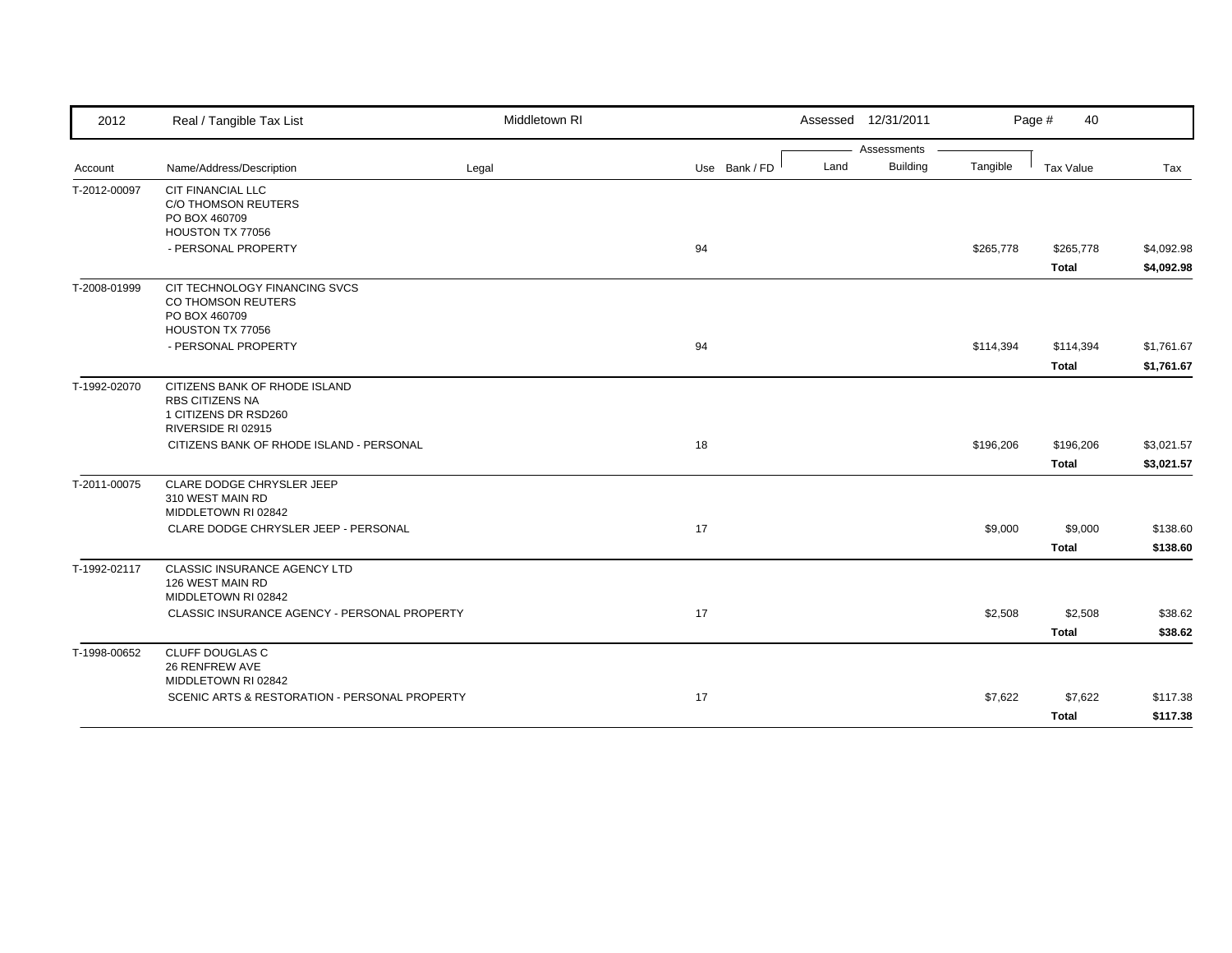| 2012         | Real / Tangible Tax List                                                      | Middletown RI |               |      | Assessed 12/31/2011 |           | Page #<br>41              |                          |
|--------------|-------------------------------------------------------------------------------|---------------|---------------|------|---------------------|-----------|---------------------------|--------------------------|
|              |                                                                               |               |               |      | Assessments         |           |                           |                          |
| Account      | Name/Address/Description                                                      | Legal         | Use Bank / FD | Land | <b>Building</b>     | Tangible  | Tax Value                 | Tax                      |
| T-1999-09006 | COASTAL MEDICAL INC<br>NEWPORT DIVISION                                       |               |               |      |                     |           |                           |                          |
|              | 10 DAVOL SQUARE STE 400<br>PROVIDENCE RI 02903                                |               |               |      |                     |           |                           |                          |
|              | COASTAL MEDICAL INC - PERSONAL PROPERTY                                       |               | 18            |      |                     | \$223,390 | \$223,390<br><b>Total</b> | \$3,440.21<br>\$3,440.21 |
| T-2004-00542 | COASTAL PROPERTY MGMNT INC<br>1341 WEST MAIN RD STE 11<br>MIDDLETOWN RI 02842 |               |               |      |                     |           |                           |                          |
|              | COASTAL PROPERTY MANAGEMENT - PERSONAL                                        |               | 17            |      |                     | \$1,975   | \$1,975                   | \$30.42                  |
|              |                                                                               |               |               |      |                     |           | <b>Total</b>              | \$30.42                  |
| T-1992-02144 | COCA COLA BOTTLING CO OF SENE<br>150 PARKWAY S<br>WATERFORD CT 06385-1219     |               |               |      |                     |           |                           |                          |
|              | COCA COLA BOTTLING CO OF SENE - PERSONAL                                      |               | 94            |      |                     | \$123,909 | \$123,909                 | \$1,908.20               |
|              |                                                                               |               |               |      |                     |           | <b>Total</b>              | \$1,908.20               |
| T-2000-00671 | <b>COCA COLA REFRESHMENTS</b><br>ATTN TAX DEPT BLDG 2                         |               |               |      |                     |           |                           |                          |
|              | PO BOX 4440                                                                   |               |               |      |                     |           |                           |                          |
|              | BRANDON FL 33509-4440                                                         |               |               |      |                     |           |                           |                          |
|              | COCA COLA ENTERPRISES INC - PERSONAL PROPERTY                                 |               | 17            |      |                     | \$7,663   | \$7,663<br><b>Total</b>   | \$118.01<br>\$118.01     |
| T-2004-00543 | COCA-COLA COMPANY THE<br>ATTN PROPERTY TAX DEPT                               |               |               |      |                     |           |                           |                          |
|              | PO BOX 4440                                                                   |               |               |      |                     |           |                           |                          |
|              | BRANDON FL 22509-4440                                                         |               |               |      |                     |           |                           |                          |
|              | COCA-COLA COMPANY THE - PERSONAL PROPERTY                                     |               | 18            |      |                     | \$46,497  | \$46,497<br><b>Total</b>  | \$716.05<br>\$716.05     |
| T-1992-02163 | <b>COFFEE PAUSE COMPANY</b>                                                   |               |               |      |                     |           |                           |                          |
|              | 1260 SUFFIELD ST                                                              |               |               |      |                     |           |                           |                          |
|              | AGAWAM MA 01001-2933                                                          |               |               |      |                     |           |                           |                          |
|              | COFFEE PAUSE CO - PERSONAL PROPERTY                                           |               | 94            |      |                     | \$2,362   | \$2,362                   | \$36.37                  |
|              |                                                                               |               |               |      |                     |           | <b>Total</b>              | \$36.37                  |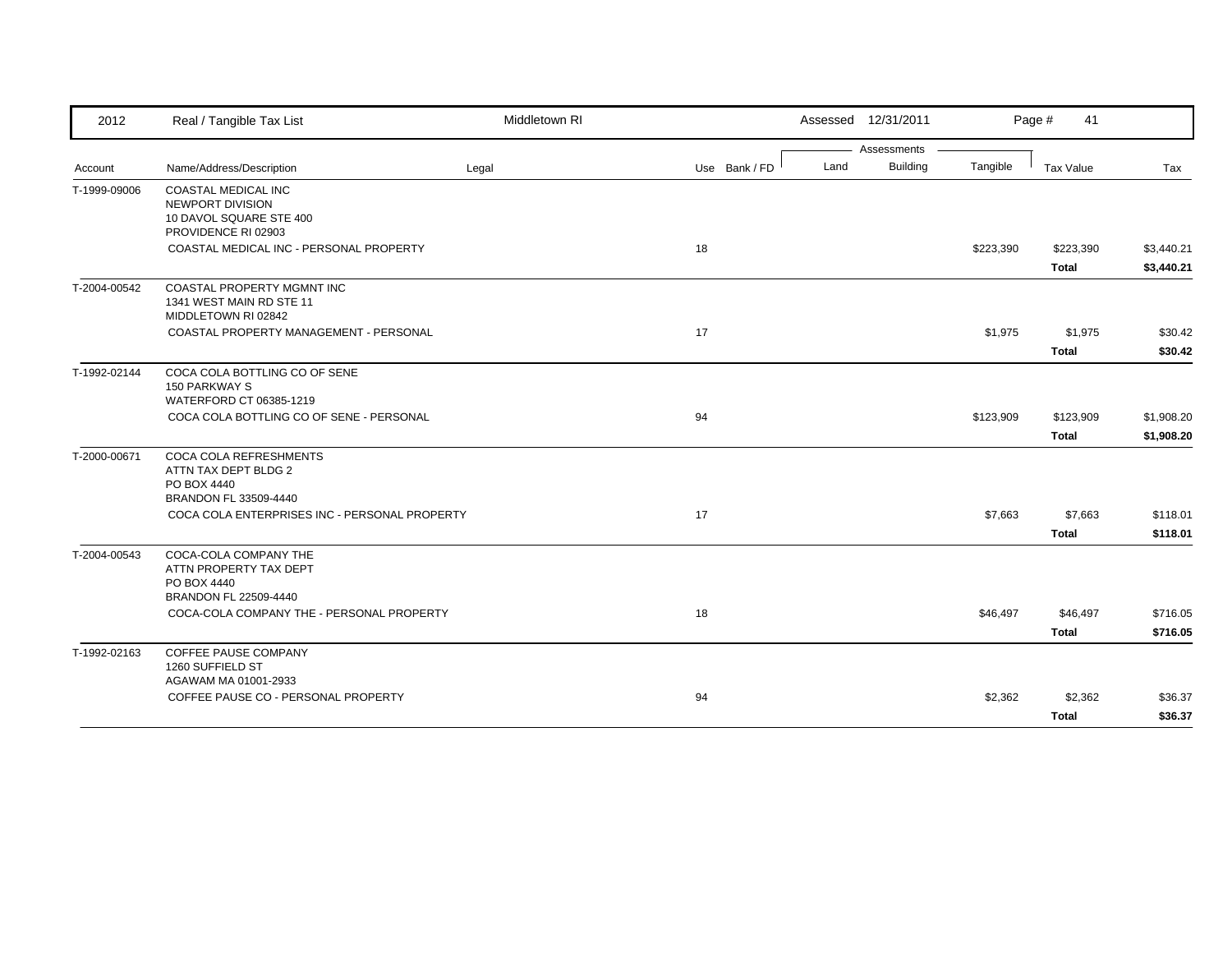| 2012         | Real / Tangible Tax List                                                                           | Middletown RI |               |      | Assessed 12/31/2011 |           | Page #<br>42             |                          |
|--------------|----------------------------------------------------------------------------------------------------|---------------|---------------|------|---------------------|-----------|--------------------------|--------------------------|
|              |                                                                                                    |               |               |      | Assessments         |           |                          |                          |
| Account      | Name/Address/Description                                                                           | Legal         | Use Bank / FD | Land | <b>Building</b>     | Tangible  | Tax Value                | Tax                      |
| T-1992-02170 | <b>COFIELD CLYDE</b><br>331 THIRD BEACH RD<br>MIDDLETOWN RI 02842                                  |               |               |      |                     |           |                          |                          |
|              | RENT A HUSBAND - PERSONAL PROPERTY                                                                 |               | 17            |      |                     | \$574     | \$574<br><b>Total</b>    | \$8.84<br>\$8.84         |
| T-1999-09223 | <b>COINSTAR INC</b><br>C/O THOMSON REUTERS INC<br>PO BOX 4900 DEPT 308<br>SCOTTSDALE AZ 85261-4900 |               |               |      |                     |           |                          |                          |
|              | COINSTAR INC - PERSONAL PROPERTY                                                                   |               | 94            |      |                     | \$11,206  | \$11,206<br><b>Total</b> | \$172.57<br>\$172.57     |
| T-1992-10418 | COLBEA ENTERPRISES LLC<br>2050 PLAINFIELD RD<br>CRANSTON RI 02921                                  |               |               |      |                     |           |                          |                          |
|              | EAST MAIN & VALLEY RD SHELL - PERSONAL                                                             |               | 18            |      |                     | \$138,548 | \$138,548<br>Total       | \$2,133.64<br>\$2,133.64 |
| T-2000-00633 | COLBEA ENTERPRISES LLC<br>2050 PLAINFIELD RD<br>CRANSTON RI 02921                                  |               |               |      |                     |           |                          |                          |
|              | WEST MAIN & FOREST AVE SHELL - PERSONAL                                                            |               | 18            |      |                     | \$94,308  | \$94,308<br><b>Total</b> | \$1,452.34<br>\$1,452.34 |
| T-1992-02241 | <b>COMPETITION IMPORTS INC</b><br>114 WEST MAIN RD.<br>MIDDLETOWN RI 02842-0962                    |               |               |      |                     |           |                          |                          |
|              | COMPETITION IMPORTS INC - PERSONAL PROPERTY                                                        |               | 17            |      |                     | \$3,311   | \$3,311<br><b>Total</b>  | \$50.99<br>\$50.99       |
| T-2001-00609 | COMPUTER SCIENCES CORP<br>ATTN: TX DEPT<br>3170 FAIRVIEW PK DR<br>FALLS CHURCH VA 22042            |               |               |      |                     |           |                          |                          |
|              | CSC APPLIED TECHNOLOGIES LLC - PERSONAL                                                            |               | 94            |      |                     | \$54,423  | \$54,423<br><b>Total</b> | \$838.11<br>\$838.11     |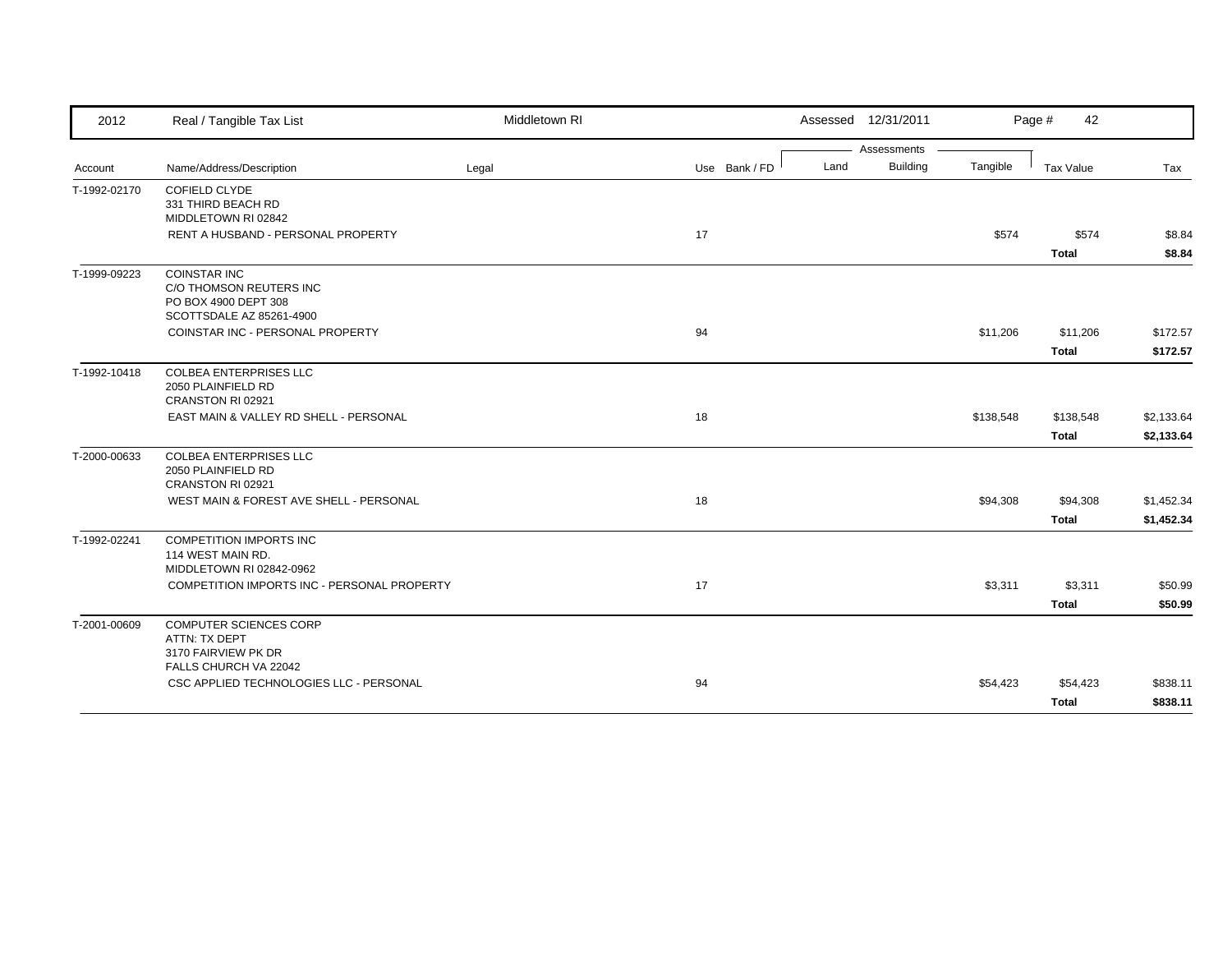| Assessments<br><b>Building</b><br>Land<br>Tangible<br>Name/Address/Description<br>Legal<br>Use Bank / FD<br>Tax Value<br>Tax<br>Account<br>COMPUTER SCIENCES CORPORATION<br>T-1992-02632<br>ATTN TAX DEPT<br>3170 FAIRVIEW PARK DRIVE<br>FALLS CHURCH VA 22042<br>94<br>- PERSONAL PROPERTY<br>\$123,975<br>\$123,975<br>\$1,909.22<br><b>Total</b><br>\$1,909.22<br>T-1992-02245<br><b>CONCEPTS INC</b><br>PO BOX 4449<br>MIDDLETOWN RI 02842<br>CONCEPTS INC - PERSONAL PROPERTY<br>17<br>\$6,092<br>\$6,092<br>\$93.82<br><b>Total</b><br>\$93.82<br>T-2010-02168<br><b>CONEY MARIAN</b><br>D/B/A CORNUCOPIA CAFE<br>575 EAST MAIN RD STE 5<br>MIDDLETOWN RI 02842<br>18<br>CORNUCOPIA CAFE & CATERING - PERSONAL<br>\$18,810<br>\$18,810<br>\$289.67<br>\$289.67<br>Total<br>T-1992-04361<br>CONOPCO INC<br>ATTN: LAVINIA SPONSLER<br>521 SOUTH BOSTON AVE<br><b>TULSA OK 74103</b><br>- PERSONAL PROPERTY<br>94<br>\$551<br>\$551<br>\$8.49<br><b>Total</b><br>\$8.49<br>T-2004-00636<br><b>CONTI ALLEN</b><br>5 OLIVER ST<br>NORTH PROVIDENCE RI 02904<br>2001 34' TERRY EX-34P - PERSONAL PROPERTY<br>45<br>\$12,170<br>\$12,170<br>\$187.42<br><b>Total</b><br>\$187.42<br>T-2002-00563<br>CONTRACT DESIGN & AUTOMATION<br>C/O STEPHEN MATHIAS<br>796 AQUIDNECK AVE #2<br>MIDDLETOWN RI 02842<br>CONTRACT DESIGN & AUTOMATION - PERSONAL<br>18<br>\$26,386<br>\$26,386<br>\$406.34 | 2012 | Real / Tangible Tax List | Middletown RI | Assessed 12/31/2011 | Page #<br>43 |          |
|--------------------------------------------------------------------------------------------------------------------------------------------------------------------------------------------------------------------------------------------------------------------------------------------------------------------------------------------------------------------------------------------------------------------------------------------------------------------------------------------------------------------------------------------------------------------------------------------------------------------------------------------------------------------------------------------------------------------------------------------------------------------------------------------------------------------------------------------------------------------------------------------------------------------------------------------------------------------------------------------------------------------------------------------------------------------------------------------------------------------------------------------------------------------------------------------------------------------------------------------------------------------------------------------------------------------------------------------------------------------------------------------|------|--------------------------|---------------|---------------------|--------------|----------|
|                                                                                                                                                                                                                                                                                                                                                                                                                                                                                                                                                                                                                                                                                                                                                                                                                                                                                                                                                                                                                                                                                                                                                                                                                                                                                                                                                                                            |      |                          |               |                     |              |          |
|                                                                                                                                                                                                                                                                                                                                                                                                                                                                                                                                                                                                                                                                                                                                                                                                                                                                                                                                                                                                                                                                                                                                                                                                                                                                                                                                                                                            |      |                          |               |                     |              |          |
|                                                                                                                                                                                                                                                                                                                                                                                                                                                                                                                                                                                                                                                                                                                                                                                                                                                                                                                                                                                                                                                                                                                                                                                                                                                                                                                                                                                            |      |                          |               |                     |              |          |
|                                                                                                                                                                                                                                                                                                                                                                                                                                                                                                                                                                                                                                                                                                                                                                                                                                                                                                                                                                                                                                                                                                                                                                                                                                                                                                                                                                                            |      |                          |               |                     |              |          |
|                                                                                                                                                                                                                                                                                                                                                                                                                                                                                                                                                                                                                                                                                                                                                                                                                                                                                                                                                                                                                                                                                                                                                                                                                                                                                                                                                                                            |      |                          |               |                     |              |          |
|                                                                                                                                                                                                                                                                                                                                                                                                                                                                                                                                                                                                                                                                                                                                                                                                                                                                                                                                                                                                                                                                                                                                                                                                                                                                                                                                                                                            |      |                          |               |                     |              |          |
|                                                                                                                                                                                                                                                                                                                                                                                                                                                                                                                                                                                                                                                                                                                                                                                                                                                                                                                                                                                                                                                                                                                                                                                                                                                                                                                                                                                            |      |                          |               |                     |              |          |
|                                                                                                                                                                                                                                                                                                                                                                                                                                                                                                                                                                                                                                                                                                                                                                                                                                                                                                                                                                                                                                                                                                                                                                                                                                                                                                                                                                                            |      |                          |               |                     |              |          |
|                                                                                                                                                                                                                                                                                                                                                                                                                                                                                                                                                                                                                                                                                                                                                                                                                                                                                                                                                                                                                                                                                                                                                                                                                                                                                                                                                                                            |      |                          |               |                     |              |          |
|                                                                                                                                                                                                                                                                                                                                                                                                                                                                                                                                                                                                                                                                                                                                                                                                                                                                                                                                                                                                                                                                                                                                                                                                                                                                                                                                                                                            |      |                          |               |                     |              |          |
|                                                                                                                                                                                                                                                                                                                                                                                                                                                                                                                                                                                                                                                                                                                                                                                                                                                                                                                                                                                                                                                                                                                                                                                                                                                                                                                                                                                            |      |                          |               |                     |              |          |
|                                                                                                                                                                                                                                                                                                                                                                                                                                                                                                                                                                                                                                                                                                                                                                                                                                                                                                                                                                                                                                                                                                                                                                                                                                                                                                                                                                                            |      |                          |               |                     |              |          |
|                                                                                                                                                                                                                                                                                                                                                                                                                                                                                                                                                                                                                                                                                                                                                                                                                                                                                                                                                                                                                                                                                                                                                                                                                                                                                                                                                                                            |      |                          |               |                     |              |          |
|                                                                                                                                                                                                                                                                                                                                                                                                                                                                                                                                                                                                                                                                                                                                                                                                                                                                                                                                                                                                                                                                                                                                                                                                                                                                                                                                                                                            |      |                          |               |                     |              |          |
|                                                                                                                                                                                                                                                                                                                                                                                                                                                                                                                                                                                                                                                                                                                                                                                                                                                                                                                                                                                                                                                                                                                                                                                                                                                                                                                                                                                            |      |                          |               |                     |              |          |
|                                                                                                                                                                                                                                                                                                                                                                                                                                                                                                                                                                                                                                                                                                                                                                                                                                                                                                                                                                                                                                                                                                                                                                                                                                                                                                                                                                                            |      |                          |               |                     |              |          |
|                                                                                                                                                                                                                                                                                                                                                                                                                                                                                                                                                                                                                                                                                                                                                                                                                                                                                                                                                                                                                                                                                                                                                                                                                                                                                                                                                                                            |      |                          |               |                     |              |          |
|                                                                                                                                                                                                                                                                                                                                                                                                                                                                                                                                                                                                                                                                                                                                                                                                                                                                                                                                                                                                                                                                                                                                                                                                                                                                                                                                                                                            |      |                          |               |                     |              |          |
|                                                                                                                                                                                                                                                                                                                                                                                                                                                                                                                                                                                                                                                                                                                                                                                                                                                                                                                                                                                                                                                                                                                                                                                                                                                                                                                                                                                            |      |                          |               |                     |              |          |
|                                                                                                                                                                                                                                                                                                                                                                                                                                                                                                                                                                                                                                                                                                                                                                                                                                                                                                                                                                                                                                                                                                                                                                                                                                                                                                                                                                                            |      |                          |               |                     |              |          |
|                                                                                                                                                                                                                                                                                                                                                                                                                                                                                                                                                                                                                                                                                                                                                                                                                                                                                                                                                                                                                                                                                                                                                                                                                                                                                                                                                                                            |      |                          |               |                     | <b>Total</b> | \$406.34 |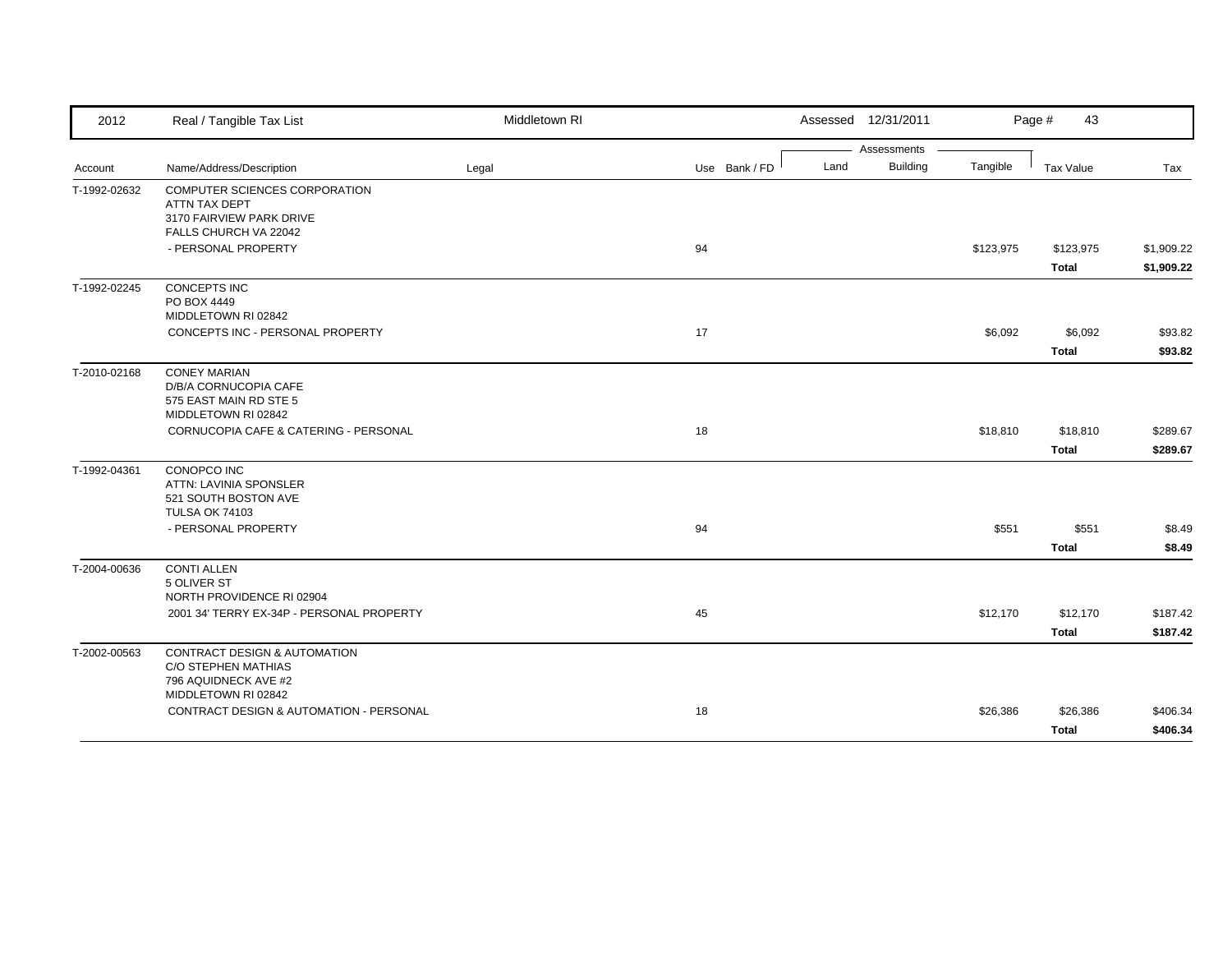| 2012         | Real / Tangible Tax List                                                                        | Middletown RI |               |      | Assessed 12/31/2011 |           | Page #<br>44              |                          |
|--------------|-------------------------------------------------------------------------------------------------|---------------|---------------|------|---------------------|-----------|---------------------------|--------------------------|
|              |                                                                                                 |               |               |      | Assessments         |           |                           |                          |
| Account      | Name/Address/Description                                                                        | Legal         | Use Bank / FD | Land | <b>Building</b>     | Tangible  | <b>Tax Value</b>          | Tax                      |
| T-2006-03166 | <b>COOK RAYMOND</b><br>D/B/A GEM GENERAL CONTRAC<br>38 FOREST AVE<br>MIDDLETOWN RI 02842        |               |               |      |                     |           |                           |                          |
|              | GEM GENERAL CONTRACTORS - PERSONAL                                                              |               | 17            |      |                     | \$3,449   | \$3,449<br><b>Total</b>   | \$53.11<br>\$53.11       |
| T-1992-02374 | CORBETT JOHN W PHOTOGRAPHY INC<br>928 WEST MAIN RD<br>MIDDLETOWN RI 02842                       |               |               |      |                     |           |                           |                          |
|              | JOHN CORBETT PHOTOGRAPHY - PERSONAL                                                             |               | 18            |      |                     | \$87,219  | \$87,219<br><b>Total</b>  | \$1,343.17<br>\$1,343.17 |
| T-1999-09055 | <b>CORDEIRO MICHAEL</b><br>1272 WEST MAIN RD<br>MIDDLETOWN RI 02842                             |               |               |      |                     |           |                           |                          |
|              | COUNSELING COLLABORATIVE - PERSONAL PROPERTY                                                    |               | 17            |      |                     | \$1,024   | \$1,024<br><b>Total</b>   | \$15.77<br>\$15.77       |
| T-2008-02035 | CORE STRENGTH & CONDITIONING L<br>C/O LYNNE EAGLES<br>1066 AQUIDNECK AVE<br>MIDDLETOWN RI 02842 |               |               |      |                     |           |                           |                          |
|              | CORE STRENGTH & CONDITIONING - PERSONAL                                                         |               | 18            |      |                     | \$85,600  | \$85,600<br><b>Total</b>  | \$1,318.24<br>\$1,318.24 |
| T-2002-00558 | <b>CORRIGAN FINANCIAL INC</b><br>747 AQUIDNECK AVE STE 1<br>MIDDLETOWN RI 02842                 |               |               |      |                     |           |                           |                          |
|              | CORRIGAN FINANCIAL INC - PERSONAL PROPERTY                                                      |               | 18            |      |                     | \$384,391 | \$384,391<br>Total        | \$5,919.62<br>\$5,919.62 |
| T-2005-00578 | <b>CORT FURNITURE RENTAL</b><br><b>BADEN TX MGT LLC</b><br>PO BOX 80397<br>FT WAYNE IN 46898    |               |               |      |                     |           |                           |                          |
|              | CORT FURNITURE RENTAL - PERSONAL PROPERTY                                                       |               | 94            |      |                     | \$227,033 | \$227,033<br><b>Total</b> | \$3,496.31<br>\$3,496.31 |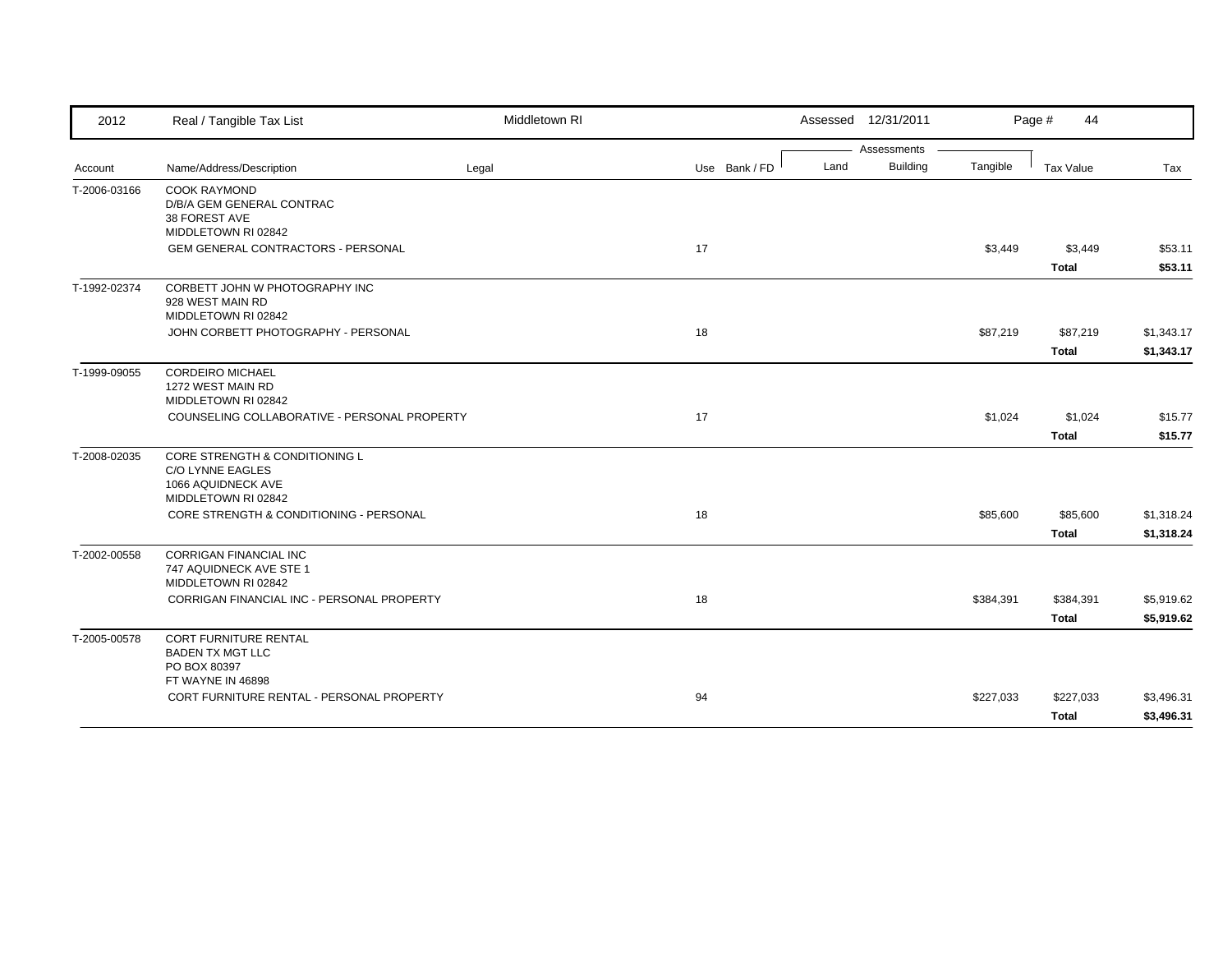| 2012         | Real / Tangible Tax List                                       | Middletown RI |               |      | Assessed 12/31/2011 |             | Page #<br>45 |             |
|--------------|----------------------------------------------------------------|---------------|---------------|------|---------------------|-------------|--------------|-------------|
|              |                                                                |               |               |      | Assessments         |             |              |             |
| Account      | Name/Address/Description                                       | Legal         | Use Bank / FD | Land | <b>Building</b>     | Tangible    | Tax Value    | Tax         |
| T-2012-00074 | <b>COSTA DAVID</b><br>DBA LABELS FOR LESS                      |               |               |      |                     |             |              |             |
|              | 796 AQUIDNECK AVE                                              |               |               |      |                     |             |              |             |
|              | MIDDLETOWN RI 02842                                            |               |               |      |                     |             |              |             |
|              | LABELS FOR LESS - PERSONAL PROPERTY                            |               | 17            |      |                     | \$2,746     | \$2,746      | \$42.29     |
|              |                                                                |               |               |      |                     |             | <b>Total</b> | \$42.29     |
| T-2002-00528 | <b>COSTA GASTAO</b>                                            |               |               |      |                     |             |              |             |
|              | 7 OAK ST                                                       |               |               |      |                     |             |              |             |
|              | CLINTON MA 01510                                               |               |               |      |                     |             |              |             |
|              | - PERSONAL PROPERTY                                            |               | 45            |      |                     | \$2,500     | \$2,500      | \$38.50     |
|              |                                                                |               |               |      |                     |             | <b>Total</b> | \$38.50     |
| T-2003-00562 | <b>COTTA MELISSA</b>                                           |               |               |      |                     |             |              |             |
|              | DBA AQUIDNECK MASSAGE & HEALIN<br>1272 WEST MAIN RD GREEN 1    |               |               |      |                     |             |              |             |
|              | MIDDLETOWN RI 02842                                            |               |               |      |                     |             |              |             |
|              | - PERSONAL PROPERTY                                            |               | 17            |      |                     | \$340       | \$340        | \$5.24      |
|              |                                                                |               |               |      |                     |             | <b>Total</b> | \$5.24      |
|              |                                                                |               |               |      |                     |             |              |             |
| T-1992-02513 | <b>COUNTY LIQUOR MART INC</b><br>43 AQUIDNECK AVE              |               |               |      |                     |             |              |             |
|              | MIDDLETOWN RI 02842                                            |               |               |      |                     |             |              |             |
|              | COUNTY LIQUOR MART INC - PERSONAL PROPERTY                     |               | 18            |      |                     | \$12,725    | \$12,725     | \$195.97    |
|              |                                                                |               |               |      |                     |             | <b>Total</b> | \$195.97    |
| T-1992-04933 | COX COMMUNICATIONS INC                                         |               |               |      |                     |             |              |             |
|              | <b>C/O DARLENE DANIELS</b>                                     |               |               |      |                     |             |              |             |
|              | 6205 PEACHTREE DUNWOODY RD #12<br>ATLANTA GA 30328             |               |               |      |                     |             |              |             |
|              | COX COMMNUICATIONS INC - PERSONAL PROPERTY                     |               | 18            |      |                     |             | \$2,364,779  |             |
|              |                                                                |               |               |      |                     | \$2,364,779 |              | \$36,417.60 |
|              |                                                                |               |               |      |                     |             | <b>Total</b> | \$36,417.60 |
| T-2011-00009 | <b>COX WILLIAM</b>                                             |               |               |      |                     |             |              |             |
|              | 58 JEAN ST                                                     |               |               |      |                     |             |              |             |
|              | MIDDLETOWN RI 02842<br>COX COMPUTER REPAIR - PERSONAL PROPERTY |               | 17            |      |                     | \$4,496     | \$4,496      | \$69.24     |
|              |                                                                |               |               |      |                     |             |              |             |
|              |                                                                |               |               |      |                     |             | <b>Total</b> | \$69.24     |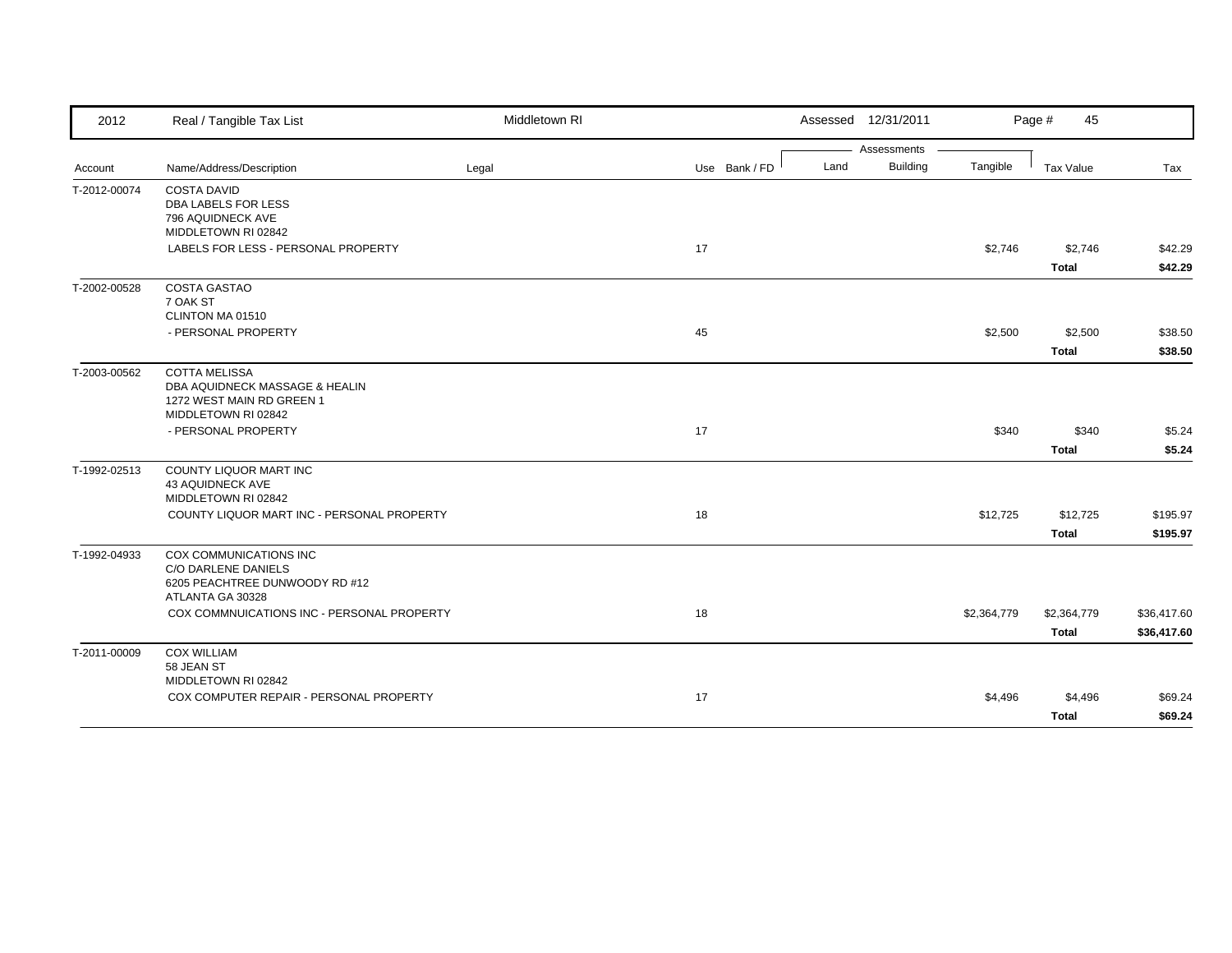| 2012         | Real / Tangible Tax List                                                                                  | Middletown RI |               |      | Assessed 12/31/2011            |          | Page #<br>46             |                      |
|--------------|-----------------------------------------------------------------------------------------------------------|---------------|---------------|------|--------------------------------|----------|--------------------------|----------------------|
|              | Name/Address/Description                                                                                  |               | Use Bank / FD | Land | Assessments<br><b>Building</b> | Tangible | Tax Value                | Tax                  |
| Account      |                                                                                                           | Legal         |               |      |                                |          |                          |                      |
| T-2011-00023 | <b>COZ THOMAS</b><br>9 FOWLER ST<br>UPTON MA 01568                                                        |               |               |      |                                |          |                          |                      |
|              | 2010 29' KEYSTONE LAREDO - PERSONAL PROPERTY                                                              |               | 45            |      |                                | \$24,980 | \$24,980<br><b>Total</b> | \$384.69<br>\$384.69 |
| T-1998-00713 | <b>CREANEY ASSOCIATES INC</b><br>D/B/A CREANEY CRUISE & TRAVEL<br>190 EAST MAIN RD<br>MIDDLETOWN RI 02842 |               |               |      |                                |          |                          |                      |
|              | CREANEY CRUISE & TRAVEL INC - PERSONAL                                                                    |               | 17            |      |                                | \$1,380  | \$1,380                  | \$21.25              |
|              |                                                                                                           |               |               |      |                                |          | <b>Total</b>             | \$21.25              |
| T-1998-00644 | <b>CREATIVE SOLUTIONS &amp; INSURANCE</b><br>1272 WEST MAIN RD BLDG 1<br>MIDDLETOWN RI 02842              |               |               |      |                                |          |                          |                      |
|              | FRANSSON KENNETH - PERSONAL PROPERTY                                                                      |               | 17            |      |                                | \$1,965  | \$1,965                  | \$30.26              |
|              |                                                                                                           |               |               |      |                                |          | <b>Total</b>             | \$30.26              |
| T-2003-00563 | <b>CROCKETTS REALTY INC</b><br>122 PURGATORY RD<br>MIDDLETOWN RI 02842                                    |               |               |      |                                |          |                          |                      |
|              | CROCKETT'S REALTY INC - PERSONAL PROPERTY                                                                 |               | 17            |      |                                | \$1,855  | \$1,855                  | \$28.57              |
|              |                                                                                                           |               |               |      |                                |          | <b>Total</b>             | \$28.57              |
| T-1992-02603 | <b>CROOKES DENNIS M</b><br>238 EAST MAIN RD<br>MIDDLETOWN RI 02842                                        |               |               |      |                                |          |                          |                      |
|              | WOODHOOKERS SPORTS TAVERN - PERSONAL                                                                      |               | 18            |      |                                | \$15,759 | \$15,759                 | \$242.69             |
|              |                                                                                                           |               |               |      |                                |          | <b>Total</b>             | \$242.69             |
| T-2000-00684 | CROWN ATLANTIC CO LLC<br>PMB353 - TWR 806834<br>4017 WASHINGTON RD                                        |               |               |      |                                |          |                          |                      |
|              | <b>MCMURRAY PA 15317-2520</b><br>- PERSONAL PROPERTY                                                      |               | 18            |      |                                | \$15,510 | \$15,510                 | \$238.85             |
|              |                                                                                                           |               |               |      |                                |          | <b>Total</b>             | \$238.85             |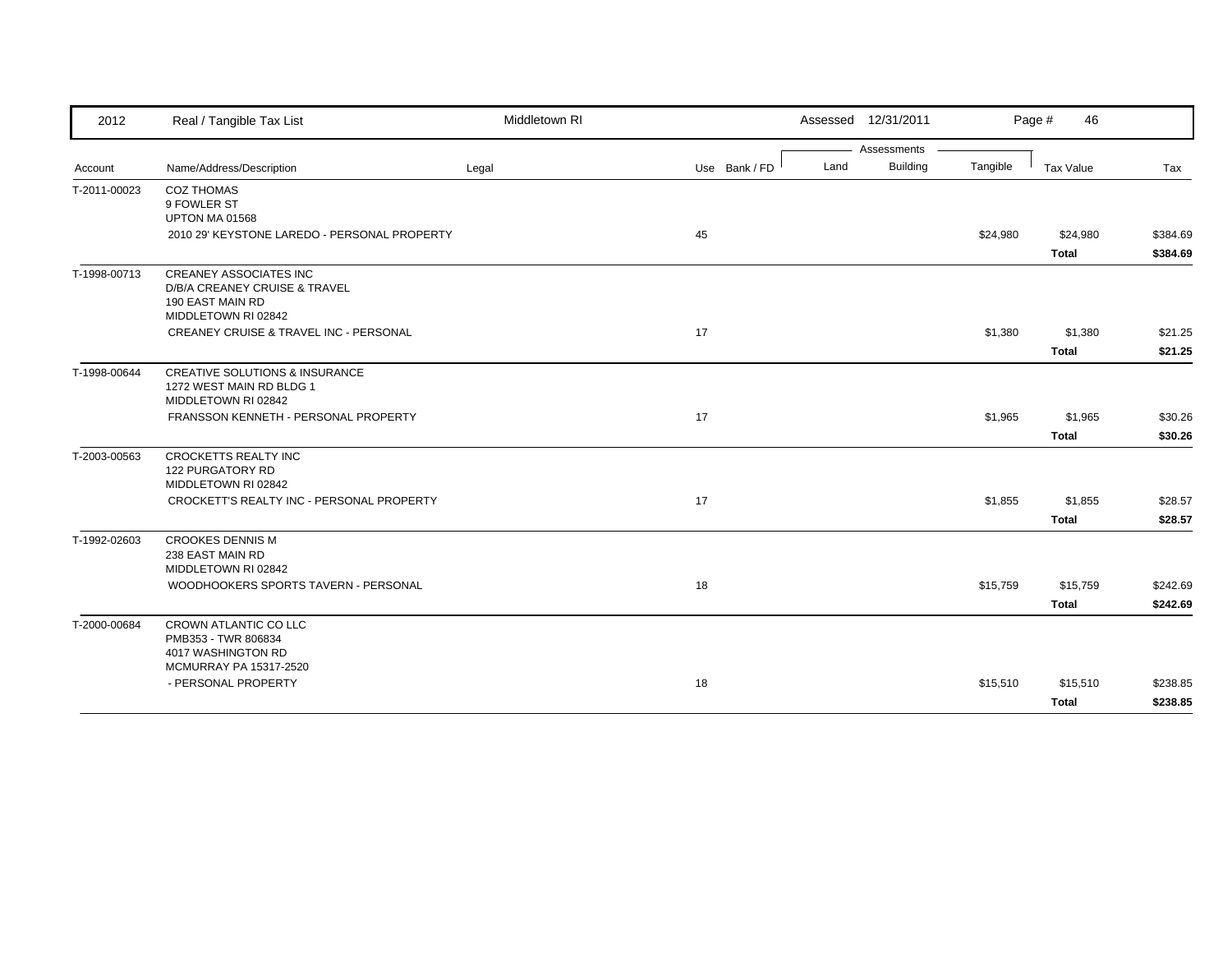| 2012         | Real / Tangible Tax List                                                                               | Middletown RI |               |      | Assessed 12/31/2011 |           | 47<br>Page #             |                          |
|--------------|--------------------------------------------------------------------------------------------------------|---------------|---------------|------|---------------------|-----------|--------------------------|--------------------------|
|              |                                                                                                        |               |               |      | Assessments         |           |                          |                          |
| Account      | Name/Address/Description                                                                               | Legal         | Use Bank / FD | Land | <b>Building</b>     | Tangible  | <b>Tax Value</b>         | Tax                      |
| T-2004-00545 | <b>CROWN CREDIT COMPANY</b><br>2 N FRANKLIN ST<br>NEW BREMEN OH 45869                                  |               |               |      |                     |           |                          |                          |
|              | - PERSONAL PROPERTY                                                                                    |               | 94            |      |                     | \$8,008   | \$8,008                  | \$123.32                 |
|              |                                                                                                        |               |               |      |                     |           | <b>Total</b>             | \$123.32                 |
| T-1992-02630 | CRYSTAL SPRING WATER CO INC<br>1259 WEST MAIN RD<br>MIDDLETOWN RI 02842                                |               |               |      |                     |           |                          |                          |
|              | CRYSTAL SPRING WATER CO - PERSONAL PROPERTY                                                            |               | 18            |      |                     | \$133,185 | \$133,185                | \$2,051.05               |
|              |                                                                                                        |               |               |      |                     |           | <b>Total</b>             | \$2,051.05               |
| T-2008-02013 | <b>CSI LEASING INC</b><br>ATTN PROPERTY TAX DEPT<br>9990 OLD OLIVE ST RD #101<br>ST LOUIS MO 63141-590 |               |               |      |                     |           |                          |                          |
|              | - PERSONAL PROPERTY                                                                                    |               | 94            |      |                     | \$56,408  | \$56,408                 | \$868.68                 |
|              |                                                                                                        |               |               |      |                     |           | <b>Total</b>             | \$868.68                 |
| T-1992-02646 | <b>CUMBERLAND FARMS INC #1264</b><br>100 CROSSING BLVD V1030<br>FRAMINGHAM MA 01702                    |               |               |      |                     |           |                          |                          |
|              | CUMBERLAND FARMS - PERSONAL PROPERTY                                                                   |               | 18            |      |                     | \$50,997  | \$50,997                 | \$785.35                 |
|              |                                                                                                        |               |               |      |                     |           | <b>Total</b>             | \$785.35                 |
| T-2003-00564 | <b>CUSTOM HOUSE COFFEE LLC</b><br>796 AQUIDNECK AVE<br>MIDDLETOWN RI 02842                             |               |               |      |                     |           |                          |                          |
|              | CUSTOM HOUSE COFFEE - PERSONAL PROPERTY                                                                |               | 18            |      |                     | \$72,228  | \$72,228<br><b>Total</b> | \$1,112.31<br>\$1,112.31 |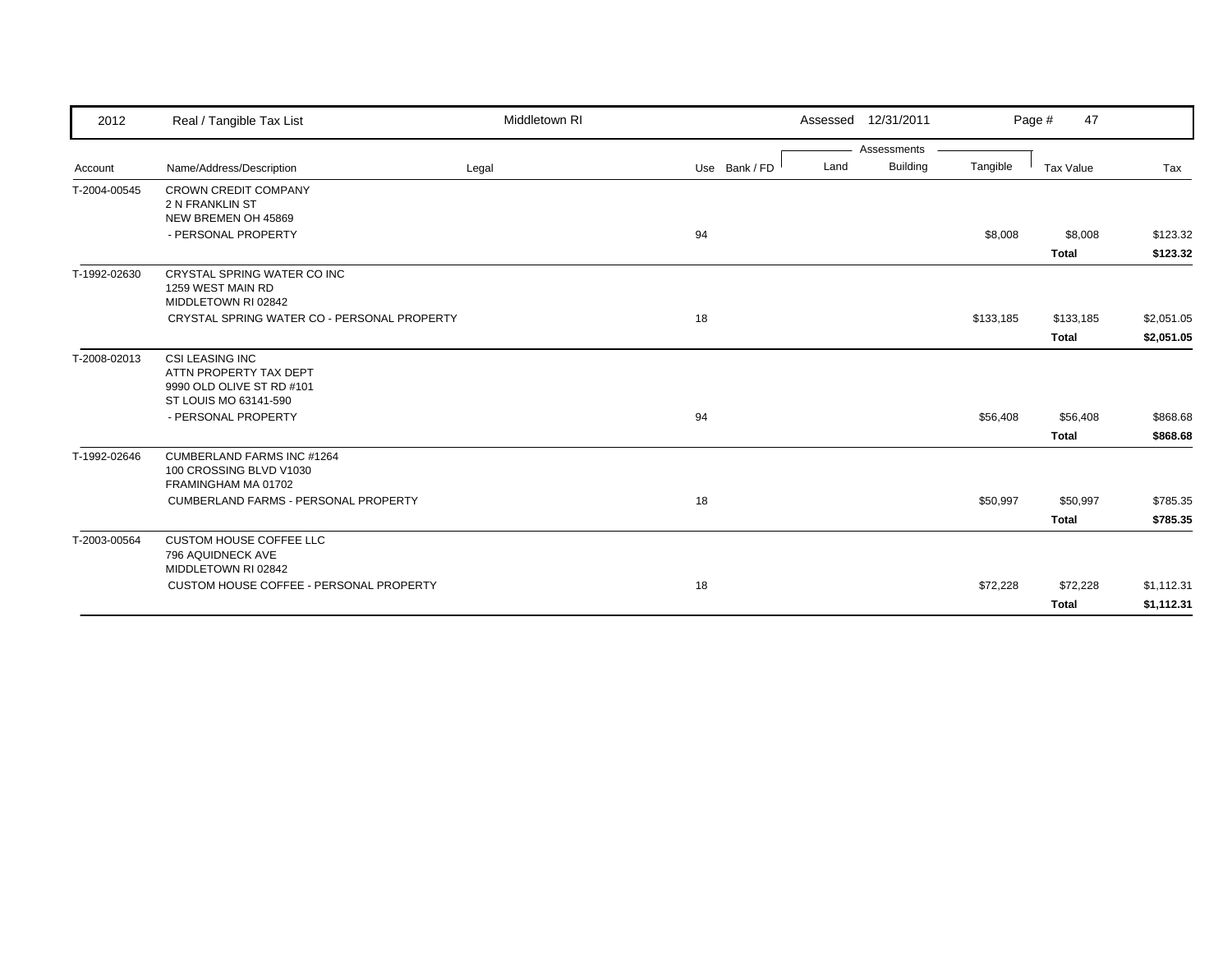| 2012         | Real / Tangible Tax List                                          | Middletown RI |               |      | Assessed 12/31/2011            |           | Page #<br>48 |            |
|--------------|-------------------------------------------------------------------|---------------|---------------|------|--------------------------------|-----------|--------------|------------|
|              | Name/Address/Description                                          |               | Use Bank / FD | Land | Assessments<br><b>Building</b> | Tangible  | Tax Value    | Tax        |
| Account      |                                                                   | Legal         |               |      |                                |           |              |            |
| T-1992-02690 | D & H INC<br>210 CODDINGTON HWY                                   |               |               |      |                                |           |              |            |
|              | MIDDLETOWN RI 02842                                               |               |               |      |                                |           |              |            |
|              | CODDINGTON BREWING CO - PERSONAL PROPERTY                         |               | 18            |      |                                | \$49,371  | \$49,371     | \$760.31   |
|              |                                                                   |               |               |      |                                |           | <b>Total</b> | \$760.31   |
| T-1992-08135 | D & M TIRE SALES LTD                                              |               |               |      |                                |           |              |            |
|              | 729 WEST MAIN RD                                                  |               |               |      |                                |           |              |            |
|              | MIDDLETOWN RI 02842<br>D & M TIRE SALES LTD - PERSONAL PROPERTY   |               | 18            |      |                                | \$27,161  | \$27,161     | \$418.28   |
|              |                                                                   |               |               |      |                                |           |              |            |
|              |                                                                   |               |               |      |                                |           | <b>Total</b> | \$418.28   |
| T-2005-00586 | D ANG P CORP<br>23 VALLEY RD                                      |               |               |      |                                |           |              |            |
|              | MIDDLETOWN RI 02842                                               |               |               |      |                                |           |              |            |
|              | BANGKOK CITY THAI RESTAURENT - PERSONAL                           |               | 18            |      |                                | \$132,126 | \$132,126    | \$2,034.74 |
|              |                                                                   |               |               |      |                                |           | <b>Total</b> | \$2,034.74 |
| T-1995-00526 | D D L OMNI ENGINEERING LLC                                        |               |               |      |                                |           |              |            |
|              | 8260 GREENSBORO DR SUITE 600                                      |               |               |      |                                |           |              |            |
|              | MCLEAN VA 22102<br>D D L OMNI ENGINEERING LLC - PERSONAL PROPERTY |               | 17            |      |                                | \$9,977   | \$9,977      | \$153.65   |
|              |                                                                   |               |               |      |                                |           | <b>Total</b> |            |
|              |                                                                   |               |               |      |                                |           |              | \$153.65   |
| T-1994-00293 | D E FOODS INC<br>170 OLDE FORGE ROAD                              |               |               |      |                                |           |              |            |
|              | HANOVER MA 02339                                                  |               |               |      |                                |           |              |            |
|              | <b>KFC - PERSONAL PROPERTY</b>                                    |               | 18            |      |                                | \$64,456  | \$64,456     | \$992.62   |
|              |                                                                   |               |               |      |                                |           | <b>Total</b> | \$992.62   |
| T-2011-00088 | DA SILVA MARCONE                                                  |               |               |      |                                |           |              |            |
|              | 114 EAST MAIN RD                                                  |               |               |      |                                |           |              |            |
|              | MIDDLETOWN RI 02842<br>ALL SERVICES CLEANING - PERSONAL PROPERTY  |               | 17            |      |                                | \$900     | \$900        | \$13.86    |
|              |                                                                   |               |               |      |                                |           | <b>Total</b> | \$13.86    |
|              |                                                                   |               |               |      |                                |           |              |            |
| T-2004-00546 | DADDIO DOMENIC ACUPUNCTURE<br>D/B/A NEWPORT COUNTY ACUPUNCTU      |               |               |      |                                |           |              |            |
|              | 434 PARK AVE                                                      |               |               |      |                                |           |              |            |
|              | PORTSMOUTH RI 02871                                               |               |               |      |                                |           |              |            |
|              | NEWPORT COUNTY ACUPUNCTURE CTR - PERSONAL                         |               | 17            |      |                                | \$3,200   | \$3,200      | \$49.28    |
|              |                                                                   |               |               |      |                                |           | <b>Total</b> | \$49.28    |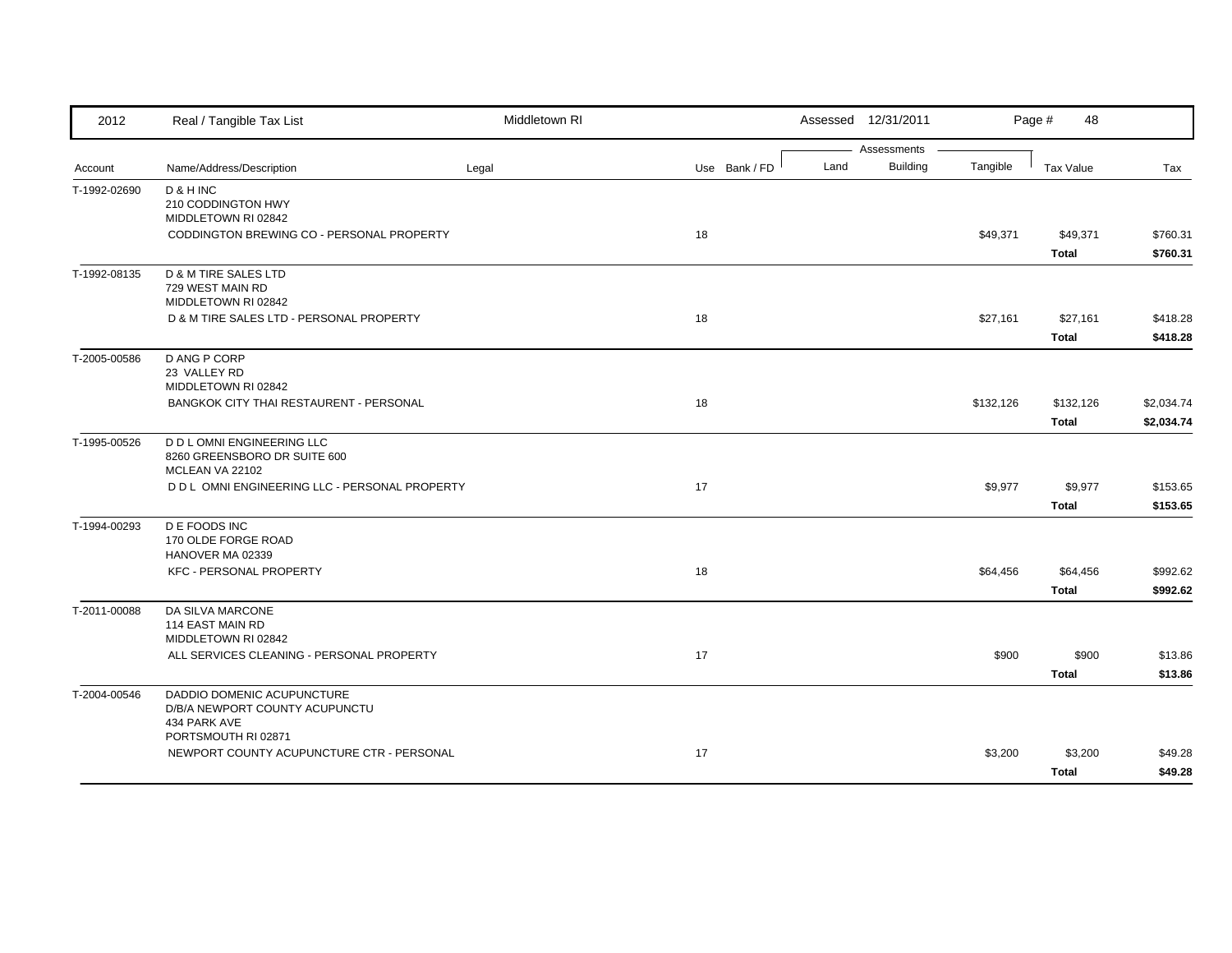| 2012         | Real / Tangible Tax List                                                                      | Middletown RI |               |      | Assessed 12/31/2011 |          | Page #<br>49             |                      |
|--------------|-----------------------------------------------------------------------------------------------|---------------|---------------|------|---------------------|----------|--------------------------|----------------------|
|              |                                                                                               |               |               |      | Assessments         |          |                          |                      |
| Account      | Name/Address/Description                                                                      | Legal         | Use Bank / FD | Land | <b>Building</b>     | Tangible | Tax Value                | Tax                  |
| T-2010-02178 | <b>DAILY SHAKE THE</b><br>C/O NICOLE ALIO<br>883 WEST MAIN RD<br>MIDDLETOWN RI 02842          |               |               |      |                     |          |                          |                      |
|              | DAILY SHAKE - PERSONAL PROPERTY                                                               |               | 17            |      |                     | \$7,315  | \$7,315<br><b>Total</b>  | \$112.65<br>\$112.65 |
| T-2003-00626 | <b>DAN ASHWORTH</b><br>327 MITCHILL'S LN<br>MIDDLETOWN RI 02842                               |               |               |      |                     |          |                          |                      |
|              | ASHWORTH LANDSCAPING - PERSONAL PROPERTY                                                      |               | 17            |      |                     | \$7,208  | \$7,208<br>Total         | \$111.00<br>\$111.00 |
| T-1992-02758 | DANNIN MENDELL & DETWILER INC<br>747 AQUIDNECK AVE STE 1 STE 2E<br>MIDDLETOWN RI 02842        |               |               |      |                     |          |                          |                      |
|              | DETWILER & ASSOCIATES - PERSONAL PROPERTY                                                     |               | 18            |      |                     | \$50,697 | \$50,697<br><b>Total</b> | \$780.73<br>\$780.73 |
| T-2006-03135 | DATA SALES CO INC<br>3450 WEST BURNSVILLE PKWY<br>BURNSVILLE MN 55337                         |               |               |      |                     |          |                          |                      |
|              | - PERSONAL PROPERTY                                                                           |               | 94            |      |                     | \$2,149  | \$2,149<br><b>Total</b>  | \$33.09<br>\$33.09   |
| T-2011-00040 | <b>DAVIDSON JILL</b><br>204 DODGE ST<br>BEVERLY MA 01915                                      |               |               |      |                     |          |                          |                      |
|              | NEW FESTIVAL PRODUCTIONS - PERSONAL PROPERTY                                                  |               | 17            |      |                     | \$4,500  | \$4,500<br><b>Total</b>  | \$69.30<br>\$69.30   |
| T-2007-01929 | DDR SOUTHEAST MIDDLETOWN LLC<br>C/O DDR CORP<br>3300 ENTERPRISE PARKWAY<br>BEACHWOOD OH 44122 |               |               |      |                     |          |                          |                      |
|              | MIDDLETOWN VILLAGE - PERSONAL PROPERTY                                                        |               | 17            |      |                     | \$4,500  | \$4,500<br><b>Total</b>  | \$69.30<br>\$69.30   |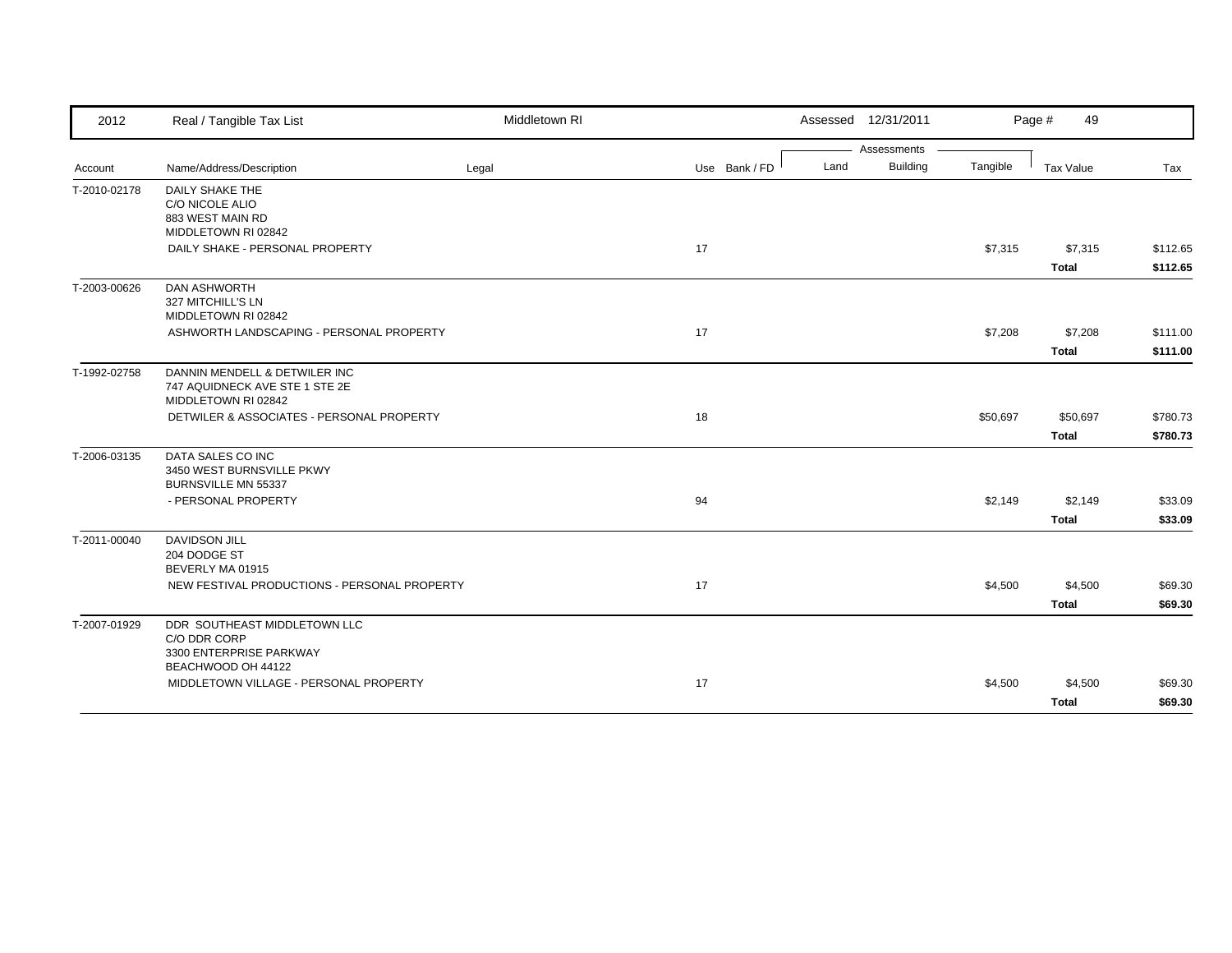| 2012         | Real / Tangible Tax List                                                                     | Middletown RI |               | Assessed 12/31/2011     |           | 50<br>Page # |            |
|--------------|----------------------------------------------------------------------------------------------|---------------|---------------|-------------------------|-----------|--------------|------------|
|              |                                                                                              |               |               | Assessments             |           |              |            |
| Account      | Name/Address/Description                                                                     | Legal         | Use Bank / FD | <b>Building</b><br>Land | Tangible  | Tax Value    | Tax        |
| T-2000-00663 | DE LAGE LANDEN OPERATIONAL SRV<br>1111 OLD EAGLE SCHOOL RD STE 1<br><b>WAYNE PA 19087</b>    |               |               |                         |           |              |            |
|              | DE LAGE LANDEN OPERATIONAL - PERSONAL                                                        |               | 94            |                         | \$206,734 | \$206,734    | \$3,183.70 |
|              |                                                                                              |               |               |                         |           | <b>Total</b> | \$3,183.70 |
| T-2011-00012 | DEL RIO KATHLEEN LMHC<br>747 AQUIDNECK AVE<br>MIDDLETOWN RI 02842                            |               |               |                         |           |              |            |
|              | DEL RIO KATHLEEN LMHC - PERSONAL PROPERTY                                                    |               | 17            |                         | \$4,594   | \$4,594      | \$70.75    |
|              |                                                                                              |               |               |                         |           | <b>Total</b> | \$70.75    |
| T-2012-00110 | DELL EQUIPMENT FUNDING LP<br>ATT PROP TAX DEPT<br>ONE DELL WAY RR1-35<br>ROUND ROCK TX 78682 |               |               |                         |           |              |            |
|              | - PERSONAL PROPERTY                                                                          |               | 94            |                         | \$140,378 | \$140,378    | \$2,161.82 |
|              |                                                                                              |               |               |                         |           | <b>Total</b> | \$2,161.82 |
|              |                                                                                              |               |               |                         |           |              |            |
| T-1998-00706 | DELL FINANCIAL SERVICES LP<br>ATT TAX DEPT                                                   |               |               |                         |           |              |            |
|              | ONE DELL WAY RR1-35                                                                          |               |               |                         |           |              |            |
|              | ROUND ROCK TX 78682                                                                          |               |               |                         |           |              |            |
|              | DELL FINANCIAL SERVICES LP - PERSONAL PROPERTY                                               |               | 94            |                         | \$37,060  | \$37,060     | \$570.72   |
|              |                                                                                              |               |               |                         |           | <b>Total</b> | \$570.72   |
| T-1996-00468 | <b>DELOPS INC</b><br>PROP TX DPT 770128-PAPA G<br>600 PROVIDENCE HWY<br>DEDHAM MA 02026      |               |               |                         |           |              |            |
|              | DANGELOS SANDWICH SHOP\ - PERSONAL PROPERTY                                                  |               | 18            |                         | \$106,850 | \$106,850    | \$1,645.49 |
|              |                                                                                              |               |               |                         |           | <b>Total</b> | \$1,645.49 |
| T-2005-00671 | <b>DENAHAN KARA LMFT</b>                                                                     |               |               |                         |           |              |            |
|              | 747 AQUIDNECK AVE STE 12<br>MIDDLETOWN RI 02842                                              |               |               |                         |           |              |            |
|              | - PERSONAL PROPERTY                                                                          |               | 17            |                         | \$900     | \$900        | \$13.86    |
|              |                                                                                              |               |               |                         |           | <b>Total</b> | \$13.86    |
|              |                                                                                              |               |               |                         |           |              |            |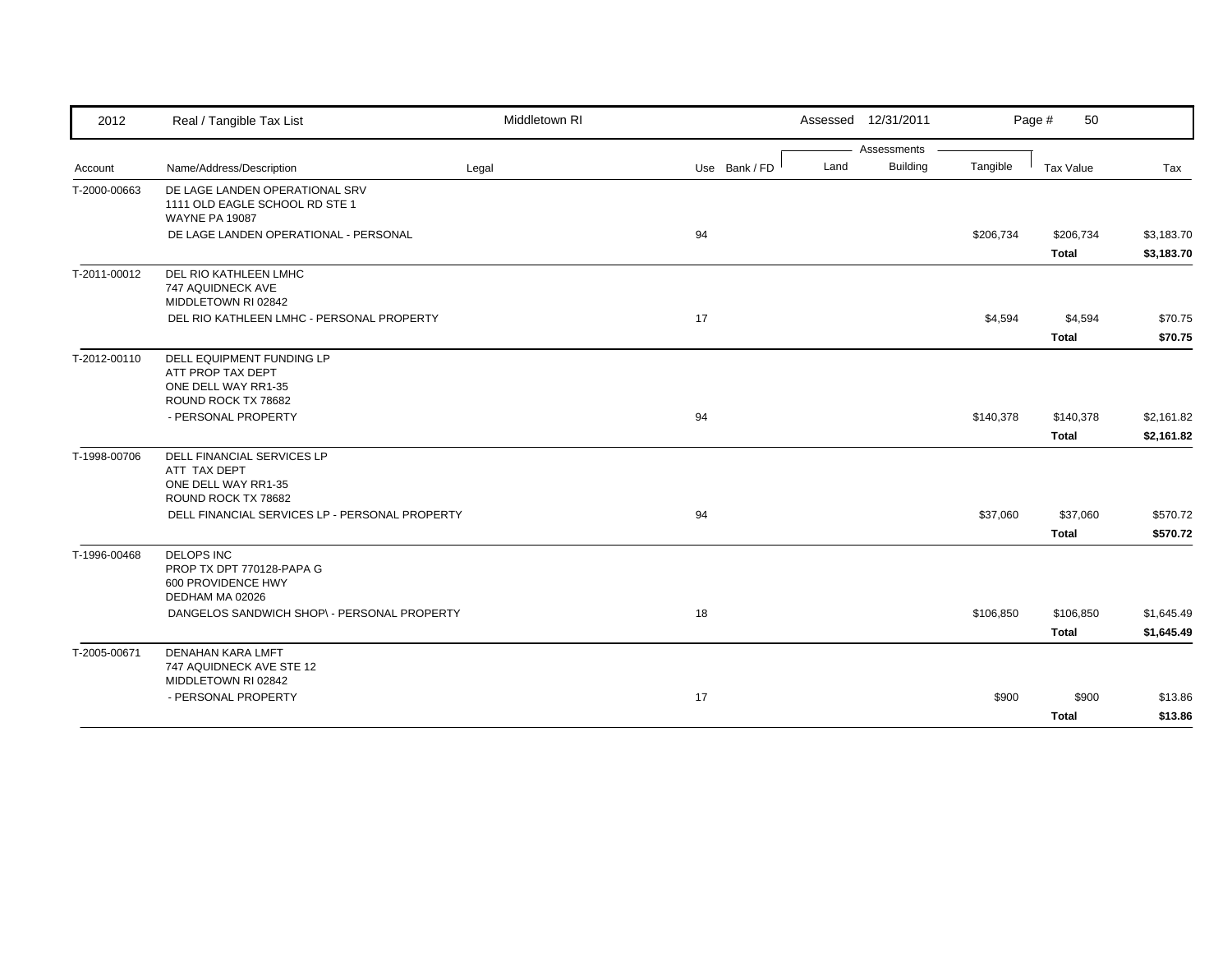| 2012         | Real / Tangible Tax List                                                                                      | Middletown RI |               | Assessed 12/31/2011 |                      | Page #<br>51             |                          |
|--------------|---------------------------------------------------------------------------------------------------------------|---------------|---------------|---------------------|----------------------|--------------------------|--------------------------|
|              |                                                                                                               |               |               |                     | Assessments          |                          |                          |
| Account      | Name/Address/Description                                                                                      | Legal         | Use Bank / FD | Land                | Building<br>Tangible | <b>Tax Value</b>         | Tax                      |
| T-2009-01059 | DENNIS ALLAN & KEVIN DENNIS<br>DBA BRODEN MILLWORKS & SUPPLY<br><b>185 OLIPHANT LN</b><br>MIDDLETOWN RI 02842 |               |               |                     |                      |                          |                          |
|              | BRODEN MILLWORKS - PERSONAL PROPERTY                                                                          |               | 17            |                     | \$5,660              | \$5,660<br><b>Total</b>  | \$87.16<br>\$87.16       |
| T-2011-00008 | DENNIS BROTHERS LLC<br>C/O KEVIN DENNIS<br>699 AQUIDNECK AVE<br>MIDDLETOWN RI 02842                           |               |               |                     |                      |                          |                          |
|              | DENNIS BROTHERS LLC - PERSONAL PROPERTY                                                                       |               | 17            |                     | \$3,399              | \$3,399<br><b>Total</b>  | \$52.34<br>\$52.34       |
| T-2007-01939 | <b>DEVORE DAVID</b><br>1362 EMERAL DRIVE<br>KISSIMMEE FL 34744                                                |               |               |                     |                      |                          |                          |
|              | 1998 10' WELLS CARGO - PERSONAL PROPERTY                                                                      |               | 45            |                     | \$1,000              | \$1,000<br><b>Total</b>  | \$15.40<br>\$15.40       |
| T-1992-03021 | <b>DIGITAL DIAGNOSTICS INC</b><br>P O BOX 4267<br>100 VALLEY RD<br>MIDDLETOWN RI 02842                        |               |               |                     |                      |                          |                          |
|              | DIGITAL DIAGNOSTICS INC - PERSONAL PROPERTY                                                                   |               | 17            |                     | \$6,430              | \$6,430<br><b>Total</b>  | \$99.02<br>\$99.02       |
| T-2008-02085 | DIRECT CAPITAL CORPORATION<br>C/O LORI MCCLOUD<br>155 COMMERCE WAY<br>PORTSMOUTH NH 03801                     |               |               |                     |                      |                          |                          |
|              | - PERSONAL PROPERTY                                                                                           |               | 94            |                     | \$66,959             | \$66,959<br><b>Total</b> | \$1,031.17<br>\$1,031.17 |
| T-2003-00568 | DIRECT MAIL MANAGER INC<br><b>ATTN HOLLY</b><br>800 AQUIDNECK AVE                                             |               |               |                     |                      |                          |                          |
|              | MIDDLETOWN RI 02840<br>DIRECT MAIL MANAGER - PERSONAL PROPERTY                                                |               | 18            |                     | \$33,159             | \$33,159<br>Total        | \$510.65<br>\$510.65     |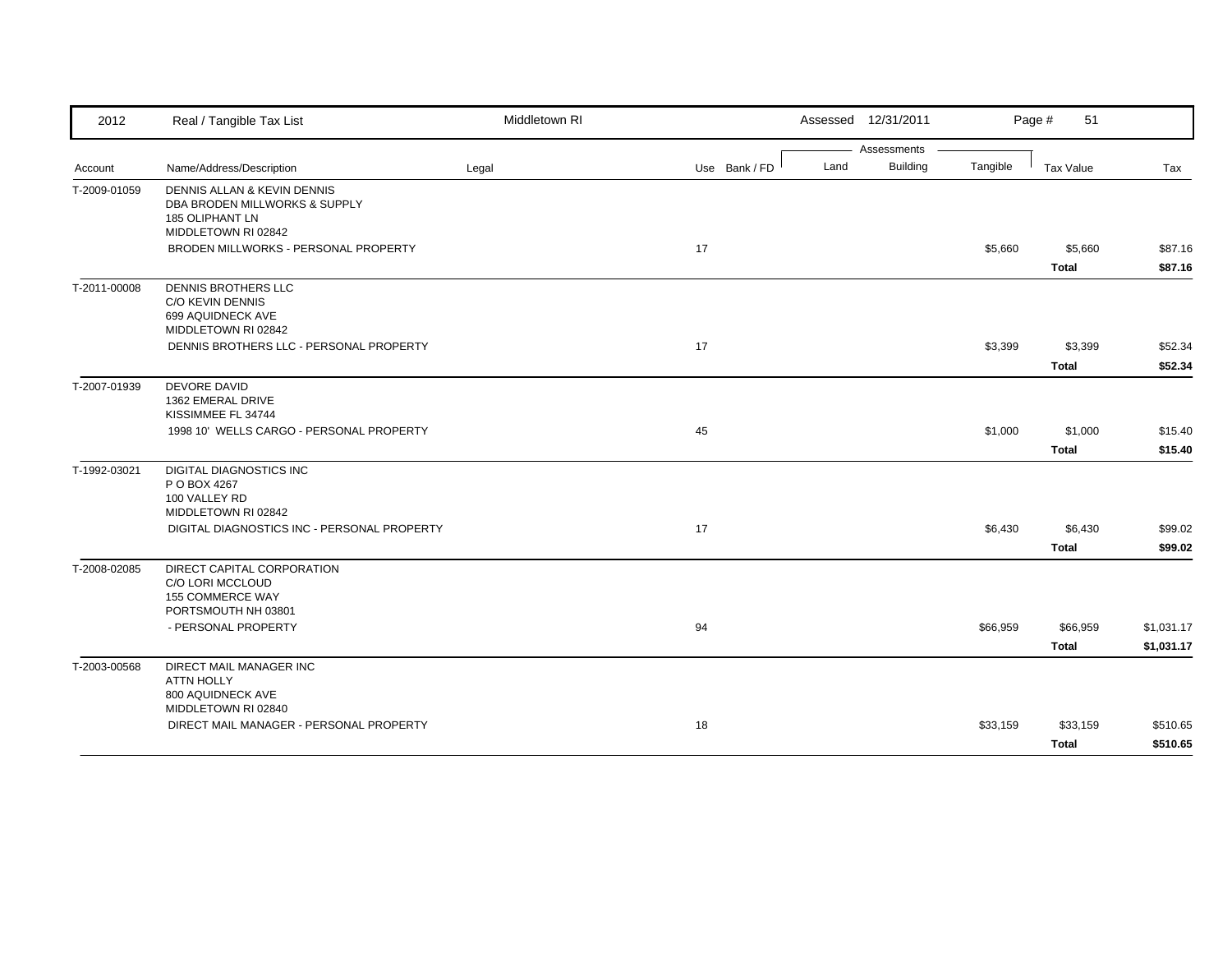| 2012         | Real / Tangible Tax List                     | Middletown RI |               | Assessed 12/31/2011 |          | Page #<br>52 |            |
|--------------|----------------------------------------------|---------------|---------------|---------------------|----------|--------------|------------|
|              |                                              |               |               | Assessments         |          |              |            |
| Account      | Name/Address/Description                     | Legal         | Use Bank / FD | Building<br>Land    | Tangible | Tax Value    | Tax        |
| T-2000-00699 | <b>DIRECTV LLC</b>                           |               |               |                     |          |              |            |
|              | 2250 EAST IMPERIAL HWY<br>CA/LA2/A126        |               |               |                     |          |              |            |
|              | EL SEGUNDO CA 90245                          |               |               |                     |          |              |            |
|              | - PERSONAL PROPERTY                          |               | 94            |                     | \$84,045 | \$84,045     | \$1,294.29 |
|              |                                              |               |               |                     |          | <b>Total</b> | \$1,294.29 |
| T-2007-01903 | <b>DISCUS DENTAL LLC</b>                     |               |               |                     |          |              |            |
|              | ATTN TAX DEPT<br>12121 W BLUFF CREEK DR #100 |               |               |                     |          |              |            |
|              | PLAYA VISTA CA 90094                         |               |               |                     |          |              |            |
|              | - PERSONAL PROPERTY                          |               | 94            |                     | \$630    | \$630        | \$9.70     |
|              |                                              |               |               |                     |          | <b>Total</b> | \$9.70     |
| T-2003-00638 | <b>DISH NETWORK LLC</b>                      |               |               |                     |          |              |            |
|              | PO BOX 6623                                  |               |               |                     |          |              |            |
|              | ENGLEWOOD CO 80155                           |               |               |                     |          |              |            |
|              | - PERSONAL PROPERTY                          |               | 18            |                     | \$35,310 | \$35,310     | \$543.77   |
|              |                                              |               |               |                     |          | <b>Total</b> | \$543.77   |
| T-2008-02022 | <b>DITTMAN DAVE</b>                          |               |               |                     |          |              |            |
|              | D/B/A AUDIO BOOKSHELF<br>44 OCEANVIEW DR     |               |               |                     |          |              |            |
|              | MIDDLETOWN RI 02842                          |               |               |                     |          |              |            |
|              | AUDIO BOOKSHELF - PERSONAL PROPERTY          |               | 17            |                     | \$1,050  | \$1,050      | \$16.17    |
|              |                                              |               |               |                     |          | <b>Total</b> | \$16.17    |
| T-2003-01234 | DIVA STYLE HAIR SALON                        |               |               |                     |          |              |            |
|              | <b>ROBIN GRAY</b><br>102 WEST MAIN RD        |               |               |                     |          |              |            |
|              | MIDDLETOWN RI 02842                          |               |               |                     |          |              |            |
|              | DIVA STYLE HAIR SALON - PERSONAL PROPERTY    |               | 18            |                     | \$17,243 | \$17,243     | \$265.54   |
|              |                                              |               |               |                     |          | <b>Total</b> | \$265.54   |
| T-2008-02000 | DMX INC                                      |               |               |                     |          |              |            |
|              | 1703 WEST FIFTH ST                           |               |               |                     |          |              |            |
|              | FL 6 SUITE 600<br>AUSTIN TX 78703            |               |               |                     |          |              |            |
|              | DMX MUSIC - PERSONAL PROPERTY                |               | 17            |                     | \$483    | \$483        | \$7.44     |
|              |                                              |               |               |                     |          | <b>Total</b> | \$7.44     |
|              |                                              |               |               |                     |          |              |            |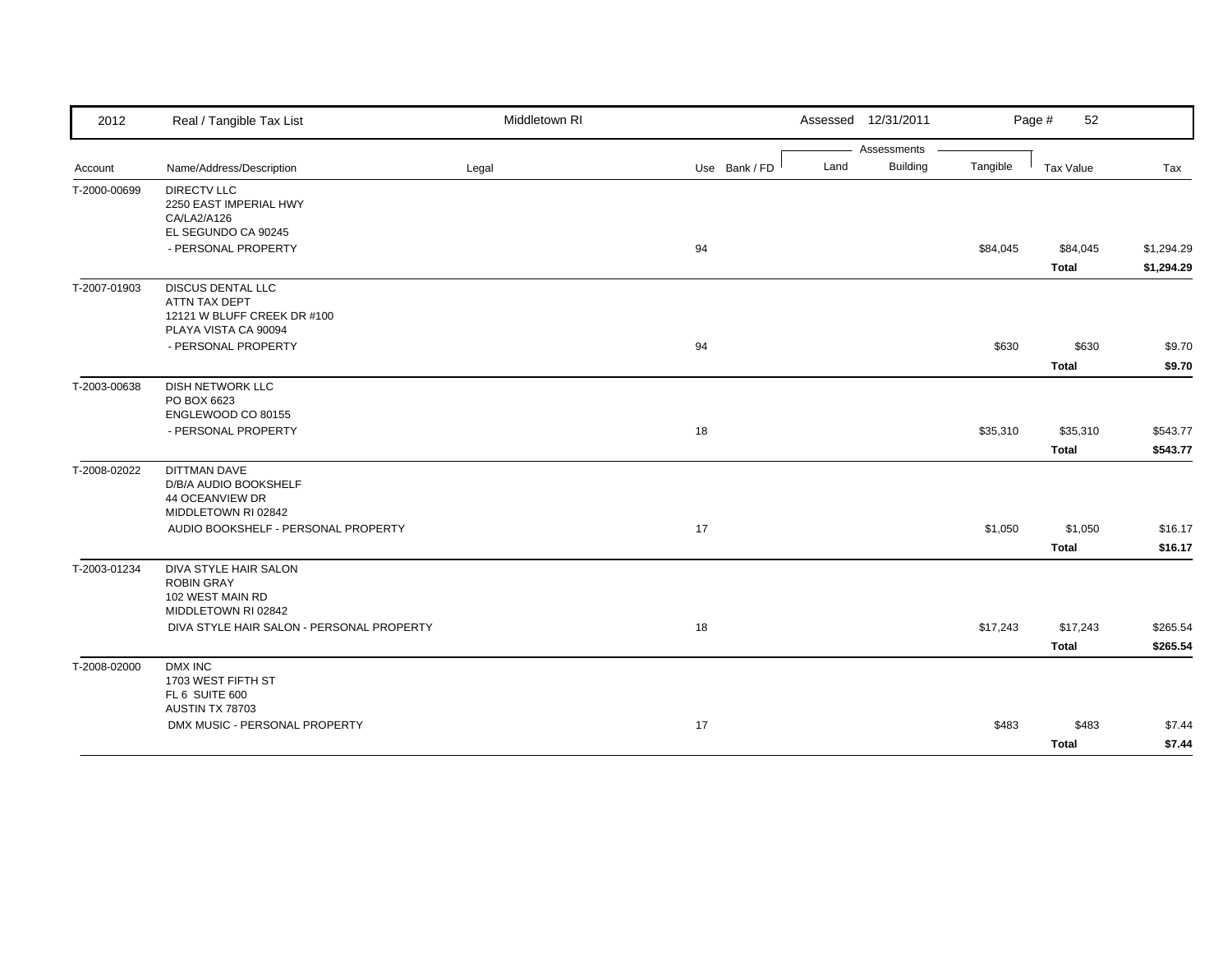| 2012         | Real / Tangible Tax List                                                                      | Middletown RI |               |      | Assessed 12/31/2011 |           | Page #<br>53              |                          |
|--------------|-----------------------------------------------------------------------------------------------|---------------|---------------|------|---------------------|-----------|---------------------------|--------------------------|
|              |                                                                                               |               |               |      | Assessments         |           |                           |                          |
| Account      | Name/Address/Description                                                                      | Legal         | Use Bank / FD | Land | <b>Building</b>     | Tangible  | Tax Value                 | Tax                      |
| T-2001-00628 | <b>DOLIVEIRA &amp; ASSOCIATES P C</b><br>2540 PAWTUCKET AVE<br>EAST PROVIDENCE RI 02914       |               |               |      |                     |           |                           |                          |
|              | - PERSONAL PROPERTY                                                                           |               | 17            |      |                     | \$574     | \$574<br><b>Total</b>     | \$8.84<br>\$8.84         |
| T-2007-01915 | <b>DOLLAR TREE STORES</b><br><b>C/O GRANT THORNTON</b><br>PO BOX 59365<br>SCHAUMBURG IL 60159 |               |               |      |                     |           |                           |                          |
|              | DOLLAR TREE #3156 - PERSONAL PROPERTY                                                         |               | 18            |      |                     | \$117,811 | \$117,811<br><b>Total</b> | \$1,814.29<br>\$1,814.29 |
| T-1992-05414 | DON JESTINGS & SONS LLC<br>C/O JESTINGS DON P<br>103 FOREST AVE<br>MIDDLETOWN RI 02842        |               |               |      |                     |           |                           |                          |
|              | DON JESTINGS & SONS LLC - PERSONAL PROPERTY                                                   |               | 18            |      |                     | \$38,554  | \$38,554<br><b>Total</b>  | \$593.73<br>\$593.73     |
| T-2005-00668 | <b>DONALD GRAY</b><br>326 CODDINGTON HWY<br>MIDDLETOWN RI 02842                               |               |               |      |                     |           |                           |                          |
|              | A ABLE LANDSCAPE - PERSONAL PROPERTY                                                          |               | 17            |      |                     | \$2,299   | \$2,299<br>Total          | \$35.40<br>\$35.40       |
| T-2006-03207 | <b>DONG LI JUAN</b><br>1341 WEST MAIN RD<br>MIDDLETOWN RI 02842                               |               |               |      |                     |           |                           |                          |
|              | LEE HEALTHCARE TUINA BODYWORKS - PERSONAL                                                     |               | 17            |      |                     | \$5,748   | \$5,748<br>Total          | \$88.52<br>\$88.52       |
| T-2005-00673 | DONOVAN & SONS INC<br>613 AQUIDNECK AVE.<br>MIDDLETOWN RI 02842                               |               |               |      |                     |           |                           |                          |
|              | DONOVAN + SONS INC - PERSONAL PROPERTY                                                        |               | 18            |      |                     | \$11,495  | \$11,495<br><b>Total</b>  | \$177.02<br>\$177.02     |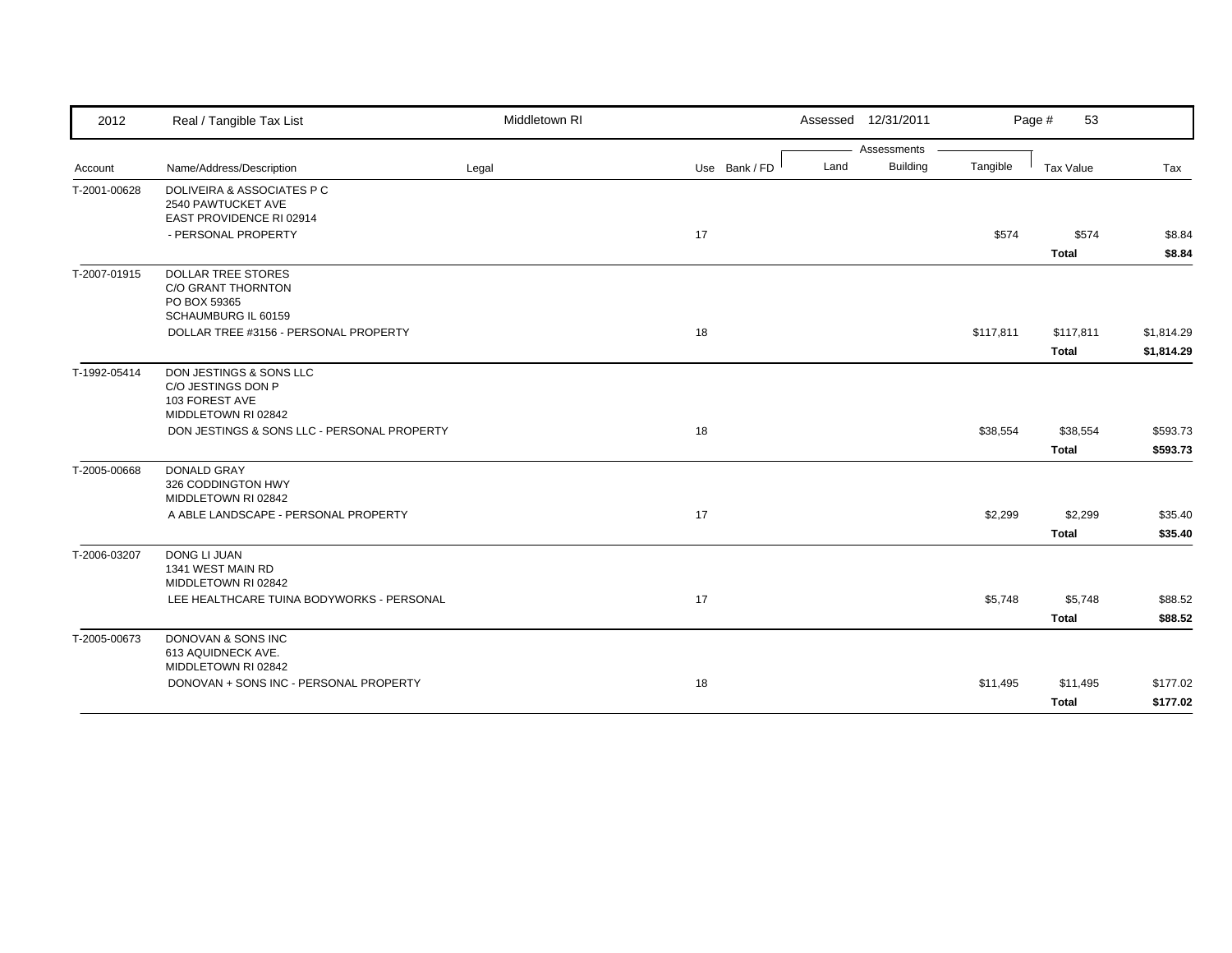| 2012         | Real / Tangible Tax List                                                                        | Middletown RI |               | Assessed 12/31/2011     |          | Page #<br>54 |          |
|--------------|-------------------------------------------------------------------------------------------------|---------------|---------------|-------------------------|----------|--------------|----------|
|              |                                                                                                 |               |               | Assessments             |          |              |          |
| Account      | Name/Address/Description                                                                        | Legal         | Use Bank / FD | <b>Building</b><br>Land | Tangible | Tax Value    | Tax      |
| T-1992-03108 | DORATO JOHN J & SON<br>22 HARBOR VILLAGE DR UNIT 2<br>MIDDLETOWN RI 02842                       |               |               |                         |          |              |          |
|              | DORATO PAINTING CONTRACTOR - PERSONAL                                                           |               | 17            |                         | \$3,333  | \$3,333      | \$51.33  |
|              |                                                                                                 |               |               |                         |          | <b>Total</b> | \$51.33  |
| T-2011-00077 | <b>DOUBLE D LOCKS</b><br>657 WEST MAIN RD<br>MIDDLETOWN RI 02842                                |               |               |                         |          |              |          |
|              | DOUBLE D LOCKS - PERSONAL PROPERTY                                                              |               | 17            |                         | \$1,800  | \$1,800      | \$27.72  |
|              |                                                                                                 |               |               |                         |          | <b>Total</b> | \$27.72  |
| T-1998-00731 | DOUBLE RB INC<br>D/B/A BECKYS BBQ<br>82 EAST MAIN RD                                            |               |               |                         |          |              |          |
|              | MIDDLETOWN RI 02842-4912                                                                        |               |               |                         |          |              |          |
|              | BECKY'S BBQ - PERSONAL PROPERTY                                                                 |               | 18            |                         | \$25,069 | \$25,069     | \$386.06 |
|              |                                                                                                 |               |               |                         |          | <b>Total</b> | \$386.06 |
| T-1992-03137 | <b>DOWDA MARTHA</b><br>DBA HAIR WE ARE LLC<br>23 ROCKWOOD RD<br>MIDDLETOWN RI 02842             |               |               |                         |          |              |          |
|              | - PERSONAL PROPERTY                                                                             |               | 17            |                         | \$1,673  | \$1,673      | \$25.76  |
|              |                                                                                                 |               |               |                         |          | <b>Total</b> | \$25.76  |
| T-2006-03150 | DOWNES CONSTRUCTION INC<br>TIMOTHY DOWNES PRESIDENT<br>790 AQUIDNECK AVE<br>MIDDLETOWN RI 02842 |               |               |                         |          |              |          |
|              | DOWNES CONSTRUCTION INC - PERSONAL PROPERTY                                                     |               | 17            |                         | \$4,060  | \$4,060      | \$62.52  |
|              |                                                                                                 |               |               |                         |          | <b>Total</b> | \$62.52  |
| T-2011-00110 | DRAPER EDWARD R & JONELLE H<br>343 GREEN END AVE<br>D/B/A DRAPER DAY CARE                       |               |               |                         |          |              |          |
|              | MIDDLETOWN RI 02842<br>DRAPER DAY CARE - PERSONAL PROPERTY                                      |               | 17            |                         | \$4,500  | \$4,500      | \$69.30  |
|              |                                                                                                 |               |               |                         |          |              |          |
|              |                                                                                                 |               |               |                         |          | <b>Total</b> | \$69.30  |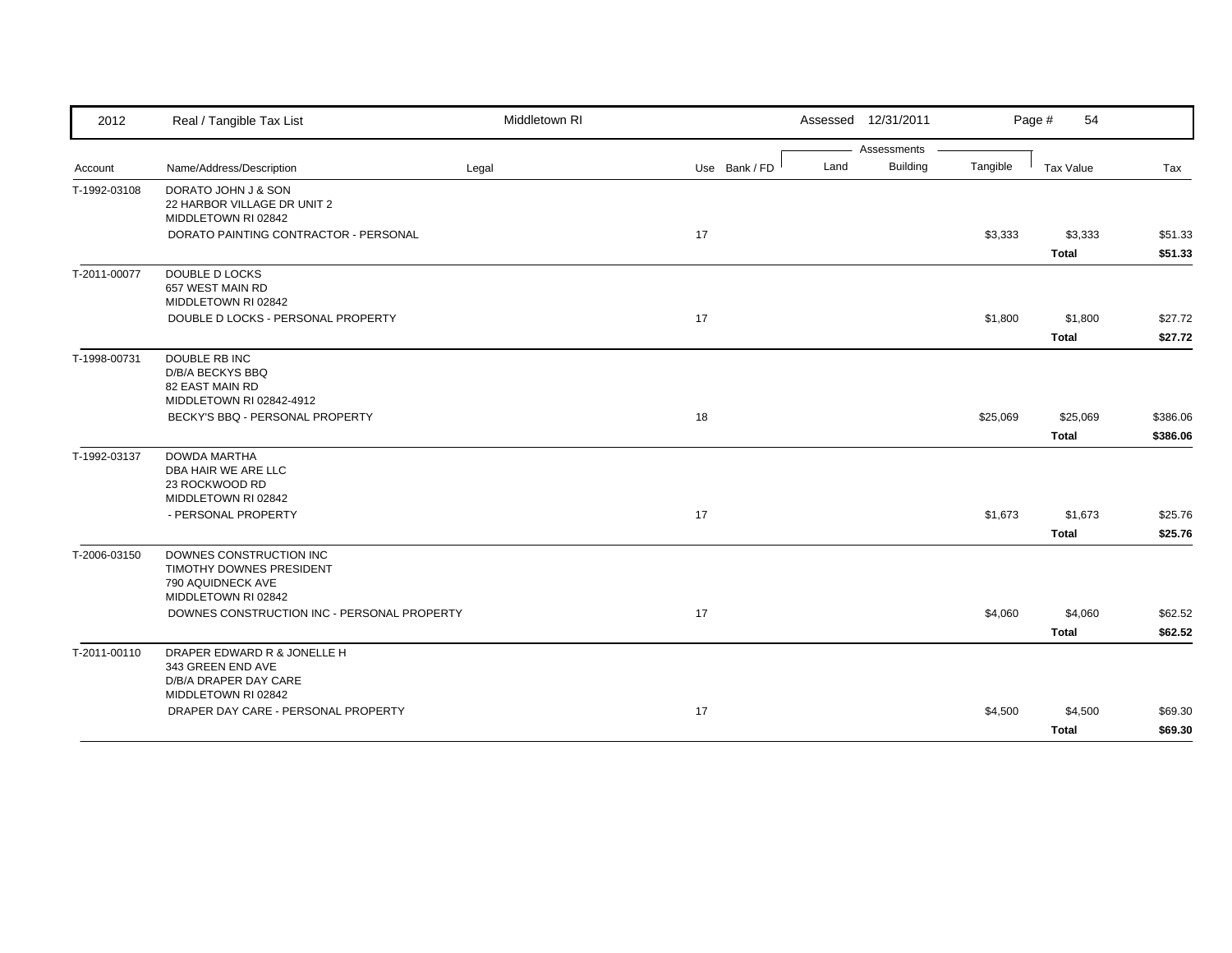| 2012                    | Real / Tangible Tax List                                                               | Middletown RI |               | Assessed 12/31/2011                    |          | Page #<br>55             |                      |
|-------------------------|----------------------------------------------------------------------------------------|---------------|---------------|----------------------------------------|----------|--------------------------|----------------------|
|                         | Name/Address/Description                                                               |               | Use Bank / FD | Assessments<br><b>Building</b><br>Land | Tangible | Tax Value                |                      |
| Account<br>T-1992-00806 | DS WATERS OF AMERICA INC<br>5660 NEW NORTHSIDE DR<br>SUITE 500                         | Legal         |               |                                        |          |                          | Tax                  |
|                         | ATLANTA GA 30328<br>- PERSONAL PROPERTY                                                |               | 94            |                                        | \$533    | \$533<br><b>Total</b>    | \$8.21<br>\$8.21     |
| T-2003-00558            | <b>DUBARTIMUS LLC</b><br>1100 AQUIDNECK AVE<br>MIDDLETOWN RI 02842                     |               |               |                                        |          |                          |                      |
|                         | HEALING ARTS PROF - PERSONAL PROPERTY                                                  |               | 18            |                                        | \$15,600 | \$15,600<br><b>Total</b> | \$240.24<br>\$240.24 |
| T-2004-00638            | <b>DUNGAN SHELLEY</b><br>44 SEMINARY RD<br>SIMSBURY CT 06070                           |               |               |                                        |          |                          |                      |
|                         | - PERSONAL PROPERTY                                                                    |               | 45            |                                        | \$13,910 | \$13,910<br><b>Total</b> | \$214.21<br>\$214.21 |
| T-2012-00037            | <b>DUPRE CARY</b><br><b>D/B/A THE STUDIO</b><br>82 PURGATORY RD<br>MIDDLETOWN RI 02842 |               |               |                                        |          |                          |                      |
|                         | - PERSONAL PROPERTY                                                                    |               | 17            |                                        | \$4,343  | \$4,343<br><b>Total</b>  | \$66.88<br>\$66.88   |
| T-1992-08622            | DURGIN GEORGE M<br>294 VALLEY RD<br>MIDDLETOWN RI 02842-5273                           |               |               |                                        |          |                          |                      |
|                         | DURGIN APPRAISAL LLC - PERSONAL PROPERTY                                               |               | 17            |                                        | \$9,081  | \$9,081<br><b>Total</b>  | \$139.85<br>\$139.85 |
| T-1992-03286            | DURUDOGAN DDS P HAKAN<br>97 WEST MAIN RD<br>MIDDLETOWN RI 02842                        |               |               |                                        |          |                          |                      |
|                         | DURUDOGAN HAKAN P DDS - PERSONAL PROPERTY                                              |               | 18            |                                        | \$43,566 | \$43,566<br>Total        | \$670.92<br>\$670.92 |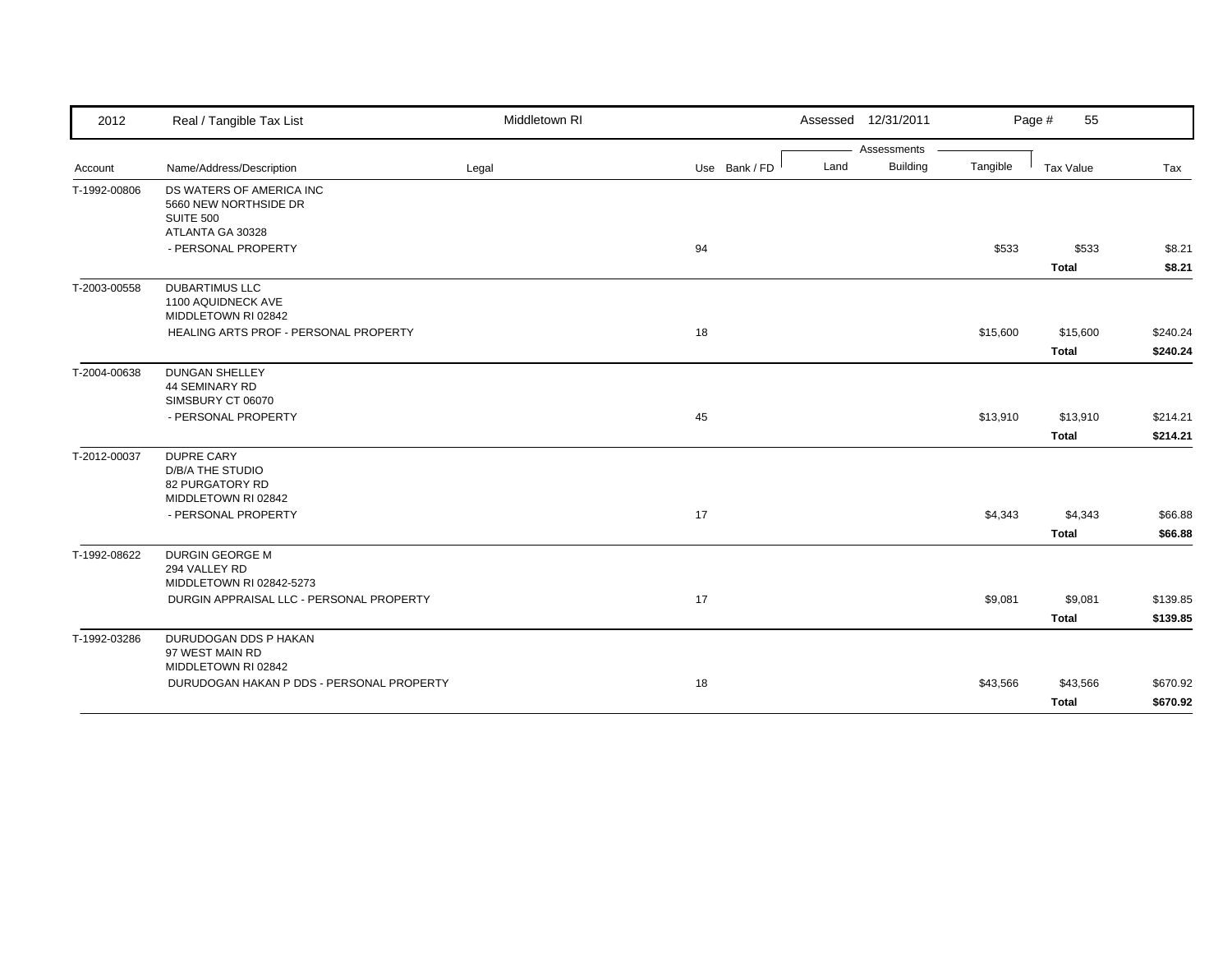| 2012         | Real / Tangible Tax List                                                                         | Middletown RI |                       | Assessed 12/31/2011 |          | 56<br>Page # |         |
|--------------|--------------------------------------------------------------------------------------------------|---------------|-----------------------|---------------------|----------|--------------|---------|
|              |                                                                                                  |               |                       | Assessments         |          |              |         |
| Account      | Name/Address/Description                                                                         | Legal         | Use Bank / FD<br>Land | <b>Building</b>     | Tangible | Tax Value    | Tax     |
| T-2006-03112 | <b>DWYER SALLY</b><br>D/B/A BEACH HOUSE BY WATE<br>42 WEST MAIN RD<br>MIDDLETOWN RI 02842        |               |                       |                     |          |              |         |
|              | <b>BEACH HOUSE - PERSONAL PROPERTY</b>                                                           |               | 17                    |                     | \$2,950  | \$2,950      | \$45.43 |
|              |                                                                                                  |               |                       |                     |          | <b>Total</b> | \$45.43 |
| T-1993-00088 | DWYER WILLIAM J JR<br><b>SEAPORT REALTY</b><br>26 VALLEY ROAD - SUITE 103<br>MIDDLETOWN RI 02842 |               |                       |                     |          |              |         |
|              | SEAPORT REALTY - PERSONAL PROPERTY                                                               |               | 17                    |                     | \$2,905  | \$2,905      | \$44.74 |
|              |                                                                                                  |               |                       |                     |          | <b>Total</b> | \$44.74 |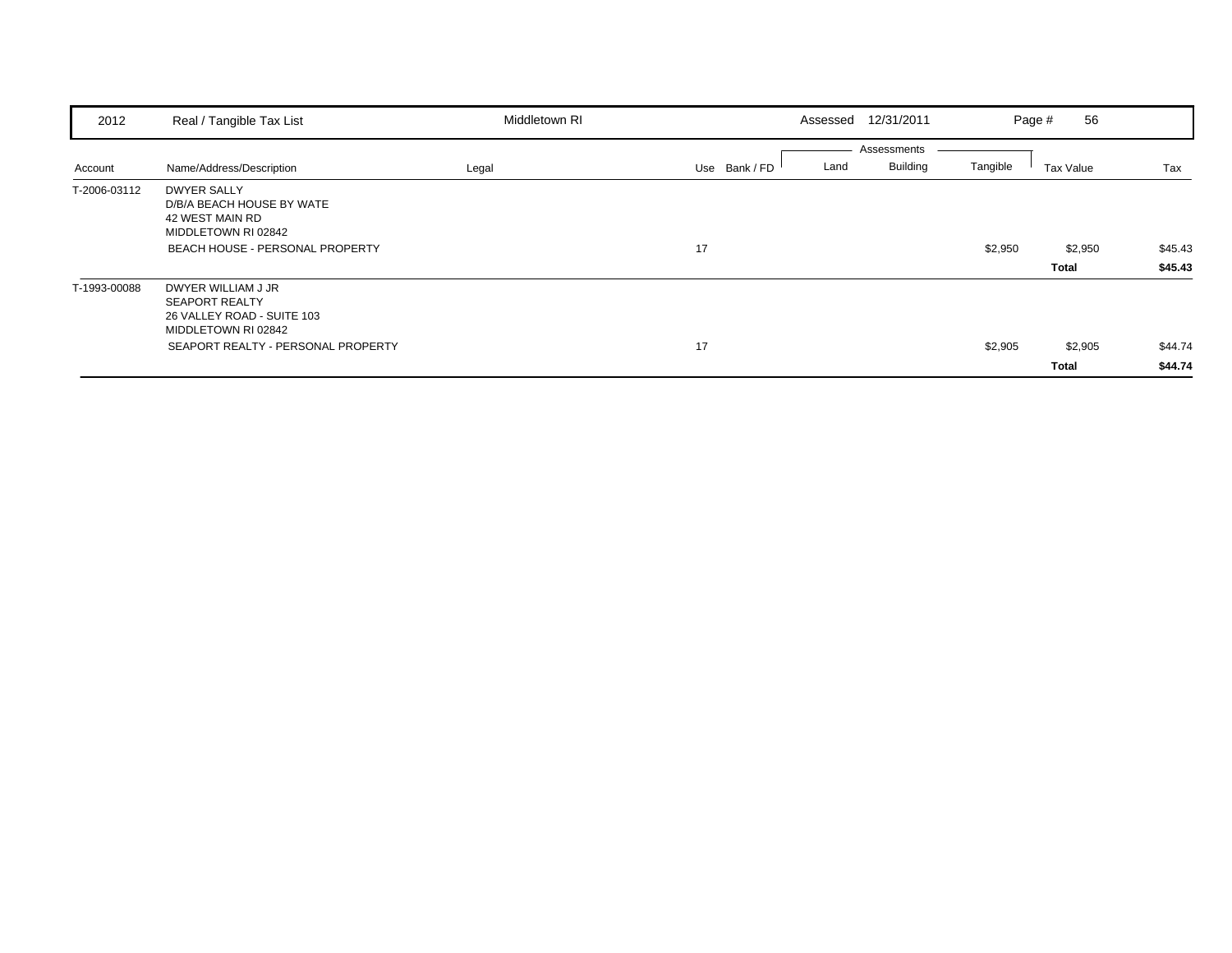| 2012         | Real / Tangible Tax List                                        | Middletown RI |               |      | Assessed 12/31/2011            |           | Page #<br>57 |            |
|--------------|-----------------------------------------------------------------|---------------|---------------|------|--------------------------------|-----------|--------------|------------|
| Account      | Name/Address/Description                                        | Legal         | Use Bank / FD | Land | Assessments<br><b>Building</b> | Tangible  | Tax Value    | Tax        |
| T-2005-00614 | EAGLE DESIGN CORP                                               |               |               |      |                                |           |              |            |
|              | 750 JEPSON LN<br>MIDDLETOWN RI 02842                            |               |               |      |                                |           |              |            |
|              | - PERSONAL PROPERTY                                             |               | 17            |      |                                | \$2,200   | \$2,200      | \$33.88    |
|              |                                                                 |               |               |      |                                |           | <b>Total</b> | \$33.88    |
| T-2010-02116 | EAGLE LEASING COMPANY<br>PO BOX 923                             |               |               |      |                                |           |              |            |
|              | ORANGE CT 06477                                                 |               |               |      |                                |           |              |            |
|              | - PERSONAL PROPERTY                                             |               | 94            |      |                                | \$12,777  | \$12,777     | \$196.77   |
|              |                                                                 |               |               |      |                                |           | <b>Total</b> | \$196.77   |
| T-2009-01038 | EAST BAY VENTURES INC                                           |               |               |      |                                |           |              |            |
|              | DBA GOODE SPIRITS LIQUOR<br>1374 WEST MAIN RD                   |               |               |      |                                |           |              |            |
|              | MIDDLETOWN RI 02842                                             |               |               |      |                                |           |              |            |
|              | GOODE SPIRITS - PERSONAL PROPERTY                               |               | 18            |      |                                | \$39,241  | \$39,241     | \$604.31   |
|              |                                                                 |               |               |      |                                |           | <b>Total</b> | \$604.31   |
| T-1999-09025 | <b>EAST SIDE CLINICAL LAB</b>                                   |               |               |      |                                |           |              |            |
|              | <b>74 ROLFE SQUARE</b>                                          |               |               |      |                                |           |              |            |
|              | CRANSTON RI 02910<br>EAST SIDE CLINICAL LAB - PERSONAL PROPERTY |               | 17            |      |                                | \$1,600   | \$1,600      | \$24.64    |
|              |                                                                 |               |               |      |                                |           | <b>Total</b> | \$24.64    |
| T-1992-03335 | EASTERN ICE CO INC                                              |               |               |      |                                |           |              |            |
|              | 281 COMMERCE DRIVE                                              |               |               |      |                                |           |              |            |
|              | FALL RIVER MA 02720                                             |               |               |      |                                |           |              |            |
|              | EASTERN ICE COMPANY - PERSONAL PROPERTY                         |               | 94            |      |                                | \$2,925   | \$2,925      | \$45.05    |
|              |                                                                 |               |               |      |                                |           | <b>Total</b> | \$45.05    |
| T-2004-00548 | EASTERN MOUNTAIN SPORTS #140<br>110 PLEASANT AVE                |               |               |      |                                |           |              |            |
|              | UPPER SADDLE RIVE NJ 07458                                      |               |               |      |                                |           |              |            |
|              | EASTERN MOUNTAIN SPORTS - PERSONAL PROPERTY                     |               | 18            |      |                                | \$212,864 | \$212,864    | \$3,278.11 |
|              |                                                                 |               |               |      |                                |           | <b>Total</b> | \$3,278.11 |
| T-2008-02012 | EASTERN SPECIALITY FINANCE INC                                  |               |               |      |                                |           |              |            |
|              | D/B/A CHECK N GO<br>630 N CENTRAL EXPY STE A                    |               |               |      |                                |           |              |            |
|              | <b>PLANT TX 75074</b>                                           |               |               |      |                                |           |              |            |
|              | CHECK N GO - PERSONAL PROPERTY                                  |               | 18            |      |                                | \$45,818  | \$45,818     | \$705.60   |
|              |                                                                 |               |               |      |                                |           | <b>Total</b> | \$705.60   |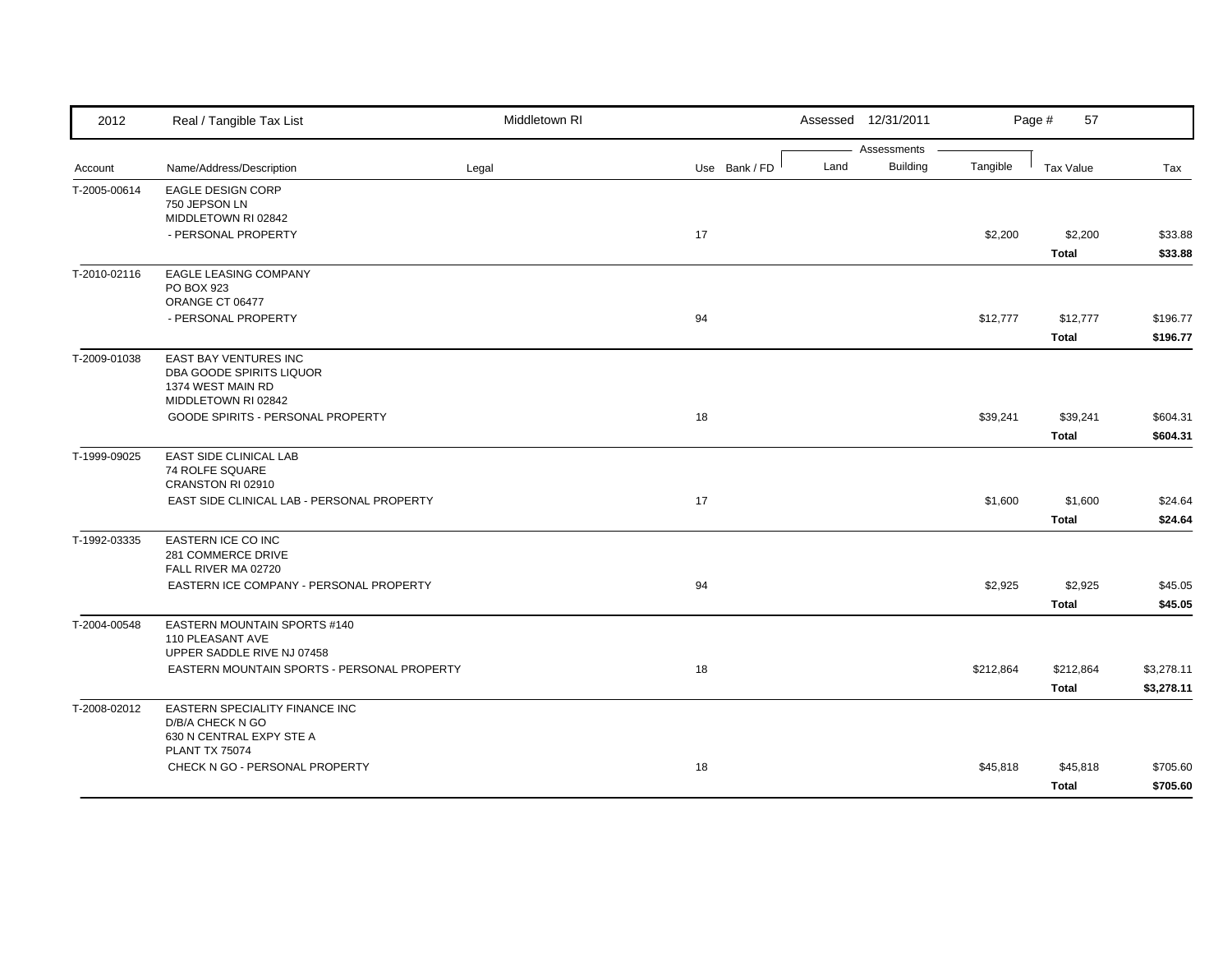| 2012         | Real / Tangible Tax List                                                                     | Middletown RI |               |      | Assessed 12/31/2011 |          | Page #<br>58            |                      |
|--------------|----------------------------------------------------------------------------------------------|---------------|---------------|------|---------------------|----------|-------------------------|----------------------|
|              |                                                                                              |               |               |      | Assessments         |          |                         |                      |
| Account      | Name/Address/Description                                                                     | Legal         | Use Bank / FD | Land | <b>Building</b>     | Tangible | Tax Value               | Tax                  |
| T-1992-03341 | <b>EASTON CONS MANAGEMENT LTD</b><br>294 VALLEY RD<br>MIDDLETOWN RI 02842                    |               |               |      |                     |          |                         |                      |
|              | <b>EASTON CONS MANAGEMENT LTD - PERSONAL</b>                                                 |               | 18            |      |                     | \$13,244 | \$13,244<br>Total       | \$203.96<br>\$203.96 |
| T-1992-03342 | EASTON POND CHIROPRACTIC<br><b>GORDON GIBSON</b><br>170 AQUIDNECK AVE<br>MIDDLETOWN RI 02842 |               |               |      |                     |          |                         |                      |
|              | EASTON POND CHIROPRACTIC - PERSONAL PROPERTY                                                 |               | 18            |      |                     | \$29,103 | \$29,103                | \$448.19             |
|              |                                                                                              |               |               |      |                     |          | <b>Total</b>            | \$448.19             |
| T-1992-03352 | <b>EBERHARDT JASON</b><br>2 CODDINGTON HIGHWAY<br>MIDDLETOWN RI 02842                        |               |               |      |                     |          |                         |                      |
|              | JASON'S II BARBER STYLIST - PERSONAL PROPERTY                                                |               | 17            |      |                     | \$2,393  | \$2,393                 | \$36.85              |
|              |                                                                                              |               |               |      |                     |          | <b>Total</b>            | \$36.85              |
| T-2011-00106 | <b>ECKHART INC</b><br>174 GREEN END AVE<br>MIDDLETOWN RI 02842                               |               |               |      |                     |          |                         |                      |
|              | BROADWAY FLORIST - PERSONAL PROPERTY                                                         |               | 17            |      |                     | \$9,000  | \$9,000<br><b>Total</b> | \$138.60<br>\$138.60 |
| T-2011-00104 | <b>ECO RESTORATION SERVICES</b><br>120 PARADISE AVE<br>MIDDLETOWN RI 02842                   |               |               |      |                     |          |                         |                      |
|              | 911 RESTORATION - PERSONAL PROPERTY                                                          |               | 17            |      |                     | \$5,400  | \$5,400                 | \$83.16              |
|              |                                                                                              |               |               |      |                     |          | <b>Total</b>            | \$83.16              |
| T-2008-02017 | EFUNDS CORPORATION<br>601 RIVERSIDE AVE<br><b>TAX DEPT</b>                                   |               |               |      |                     |          |                         |                      |
|              | JACKSONVILLE FL 32204                                                                        |               |               |      |                     |          |                         |                      |
|              | EFUNDS CORPORATION - PERSONAL PROPERTY                                                       |               | 94            |      |                     | \$329    | \$329                   | \$5.07               |
|              |                                                                                              |               |               |      |                     |          | <b>Total</b>            | \$5.07               |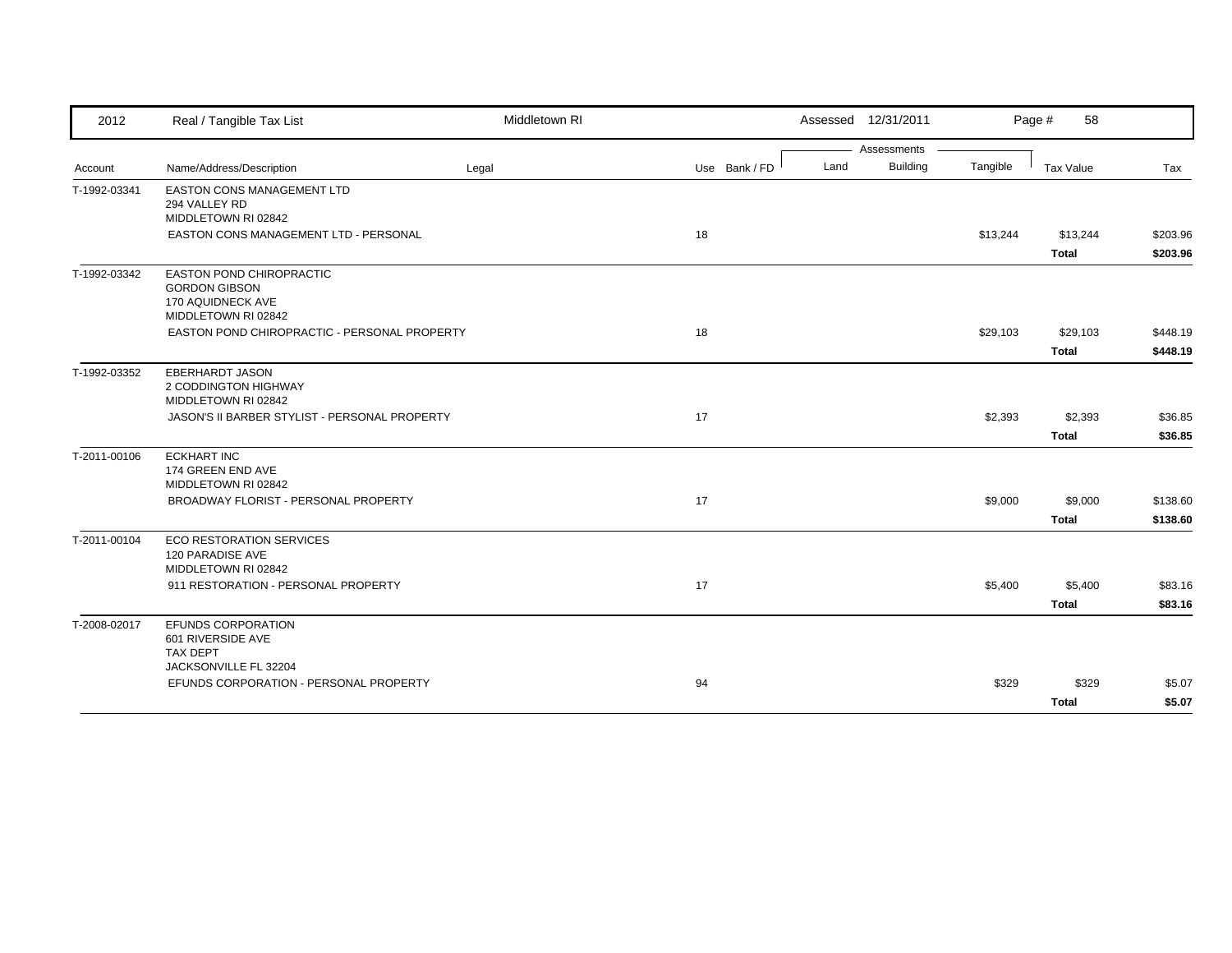| 2012         | Real / Tangible Tax List                                      | Middletown RI |               | Assessed 12/31/2011                    |             | Page #<br>59     |             |
|--------------|---------------------------------------------------------------|---------------|---------------|----------------------------------------|-------------|------------------|-------------|
|              |                                                               |               |               | Assessments<br><b>Building</b><br>Land |             |                  |             |
| Account      | Name/Address/Description                                      | Legal         | Use Bank / FD |                                        | Tangible    | <b>Tax Value</b> | Tax         |
| T-1992-03416 | <b>EKLUND PHILIP G</b>                                        |               |               |                                        |             |                  |             |
|              | 20 NORTH DR<br>PORTSMOUTH RI 02871                            |               |               |                                        |             |                  |             |
|              | STRUCTURED RESOURCES TECH - PERSONAL                          |               | 17            |                                        | \$6,725     | \$6,725          | \$103.57    |
|              |                                                               |               |               |                                        |             | <b>Total</b>     | \$103.57    |
| T-2010-02078 | <b>ELAVON</b>                                                 |               |               |                                        |             |                  |             |
|              | 1 CONCOURSE PKWY SUITE 300<br>ATLANTA GA 30328                |               |               |                                        |             |                  |             |
|              | ELAVON - PERSONAL PROPERTY                                    |               | 94            |                                        | \$773       | \$773            | \$11.90     |
|              |                                                               |               |               |                                        |             | Total            | \$11.90     |
| T-1992-04166 | ELECTRIC BOAT CORPORATION                                     |               |               |                                        |             |                  |             |
|              | <b>JOHN SEDENSKY</b>                                          |               |               |                                        |             |                  |             |
|              | 75 EASTERN POINT RD D 613<br>GROTON CT 06340                  |               |               |                                        |             |                  |             |
|              | ELECTRIC BOAT CORPORATION - PERSONAL                          |               | 18            |                                        | \$145,811   | \$145,811        | \$2,245.49  |
|              |                                                               |               |               |                                        |             | <b>Total</b>     | \$2,245.49  |
| T-1992-03424 | ELECTRIC CONNECTION TEC INC                                   |               |               |                                        |             |                  |             |
|              | 555 ELMWOOD AVE                                               |               |               |                                        |             |                  |             |
|              | PROVIDENCE RI 02907<br>ELECTRIC CONNECTION TEC INC - PERSONAL |               | 17            |                                        | \$6,865     |                  |             |
|              |                                                               |               |               |                                        |             | \$6,865          | \$105.72    |
|              |                                                               |               |               |                                        |             | <b>Total</b>     | \$105.72    |
| T-2003-00639 | ELECTRO RENT CORPORATION<br>6060 SEPULVEDA BLVD               |               |               |                                        |             |                  |             |
|              | VAN NUYS CA 91411                                             |               |               |                                        |             |                  |             |
|              | - PERSONAL PROPERTY                                           |               | 94            |                                        | \$9,499     | \$9,499          | \$146.28    |
|              |                                                               |               |               |                                        |             | <b>Total</b>     | \$146.28    |
| T-1997-00436 | <b>EMBRACE HOME LOANS INC</b>                                 |               |               |                                        |             |                  |             |
|              | 25 ENTERPRISE CTR                                             |               |               |                                        |             |                  |             |
|              | MIDDLETOWN RI 02842-5201                                      |               |               |                                        |             |                  |             |
|              | - PERSONAL PROPERTY                                           |               | 18            |                                        | \$3,879,505 | \$3,879,505      | \$59,744.38 |
|              |                                                               |               |               |                                        |             | <b>Total</b>     | \$59,744.38 |
| T-2000-00682 | <b>EMBROIDERY TEAM</b><br>1005 AQUIDNECK AVE                  |               |               |                                        |             |                  |             |
|              | MIDDLETOWN RI 02842                                           |               |               |                                        |             |                  |             |
|              | EMBROIDERY TEAM - PERSONAL PROPERTY                           |               | 18            |                                        | \$45,350    | \$45,350         | \$698.39    |
|              |                                                               |               |               |                                        |             | <b>Total</b>     | \$698.39    |
|              |                                                               |               |               |                                        |             |                  |             |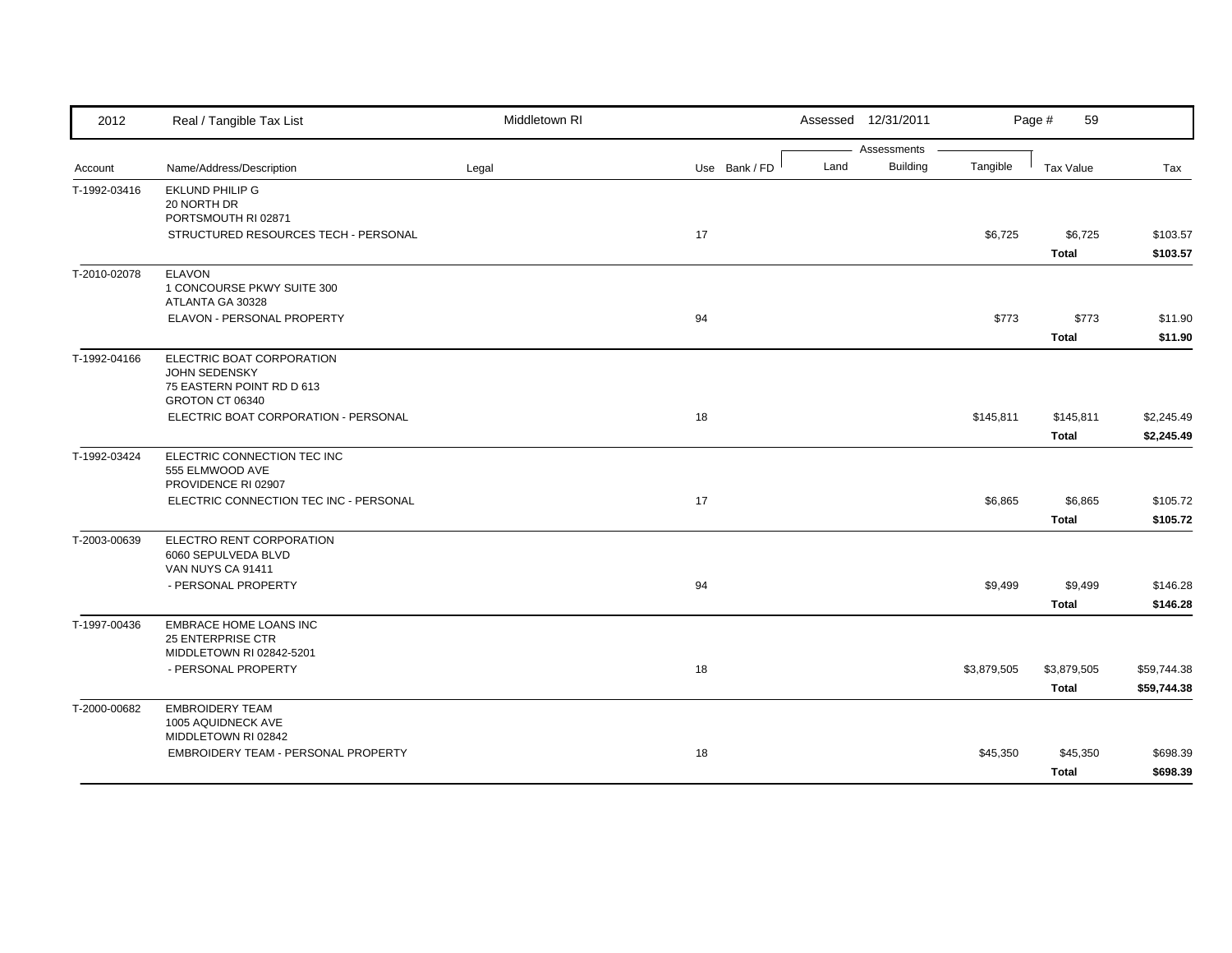| Assessments<br><b>Building</b><br>Land<br>Tangible<br>Name/Address/Description<br>Use Bank / FD<br><b>Tax Value</b><br>Tax<br>Legal<br><b>EMPIRE VISION CENTER INC #1194</b><br>C/O LAW OFFICE KLEIN & BARENBL<br>115 E TRAVIS STE 504<br>SAN ANTONIO TX 78205<br>VISION WORLD #106 - PERSONAL PROPERTY<br>18<br>\$303,238<br>\$303,238<br><b>Total</b><br><b>ENERGY NORTH CORP</b><br>1700 SHAWSHEEN ST<br>2ND FLOOR<br>TEWKSBURY MA 01876-1550<br>SUNOCO STATION - PERSONAL PROPERTY<br>94<br>\$122,764<br>\$122,764<br><b>Total</b><br>ENTERPRISE AUTO BODY SHOP LLC<br>2 TRIMBLE RD<br>MIDDLETOWN RI 02842<br>ENTERPRISE AUTO BODY SHOP - PERSONAL<br>18<br>\$70,483<br>\$70,483<br><b>Total</b><br>ENTERPRISE RENT A CAR CO OF RI<br>333 NIANTIC AVE<br>CRANSTON RI 02907<br>ENTERPRISE RENT A CAR CO - PERSONAL PROPERTY<br>18<br>\$53,746<br>\$53,746<br><b>Total</b><br>ENVY SALON & SPA LLC<br>C/O MALINDA RODERICK<br>800 C AQUIDNECK AVE<br>MIDDLETOWN RI 02842<br>ENVY SALON & SPA - PERSONAL PROPERTY<br>18<br>\$12,540<br>\$12,540<br><b>Total</b><br>EPLUS GROUP INC<br>ATTN: PROP TX DEPT MS 239<br>13595 DULLES TECH DR<br>HERNDON VA 20171-3413<br>EPLUS GROUP INC - PERSONAL PROPERTY<br>94<br>\$42,706<br>\$42,706 | 2012         | Real / Tangible Tax List | Middletown RI | Assessed 12/31/2011 | Page #<br>60 |            |
|----------------------------------------------------------------------------------------------------------------------------------------------------------------------------------------------------------------------------------------------------------------------------------------------------------------------------------------------------------------------------------------------------------------------------------------------------------------------------------------------------------------------------------------------------------------------------------------------------------------------------------------------------------------------------------------------------------------------------------------------------------------------------------------------------------------------------------------------------------------------------------------------------------------------------------------------------------------------------------------------------------------------------------------------------------------------------------------------------------------------------------------------------------------------------------------------------------------------------------------|--------------|--------------------------|---------------|---------------------|--------------|------------|
|                                                                                                                                                                                                                                                                                                                                                                                                                                                                                                                                                                                                                                                                                                                                                                                                                                                                                                                                                                                                                                                                                                                                                                                                                                        |              |                          |               |                     |              |            |
|                                                                                                                                                                                                                                                                                                                                                                                                                                                                                                                                                                                                                                                                                                                                                                                                                                                                                                                                                                                                                                                                                                                                                                                                                                        | Account      |                          |               |                     |              |            |
|                                                                                                                                                                                                                                                                                                                                                                                                                                                                                                                                                                                                                                                                                                                                                                                                                                                                                                                                                                                                                                                                                                                                                                                                                                        | T-1996-00466 |                          |               |                     |              |            |
| \$4,669.87<br>\$1,890.57                                                                                                                                                                                                                                                                                                                                                                                                                                                                                                                                                                                                                                                                                                                                                                                                                                                                                                                                                                                                                                                                                                                                                                                                               |              |                          |               |                     |              | \$4,669.87 |
|                                                                                                                                                                                                                                                                                                                                                                                                                                                                                                                                                                                                                                                                                                                                                                                                                                                                                                                                                                                                                                                                                                                                                                                                                                        |              |                          |               |                     |              |            |
|                                                                                                                                                                                                                                                                                                                                                                                                                                                                                                                                                                                                                                                                                                                                                                                                                                                                                                                                                                                                                                                                                                                                                                                                                                        | T-1992-11426 |                          |               |                     |              |            |
| \$1,890.57<br>\$1,085.44<br>\$1,085.44<br>\$827.69<br>\$827.69<br>\$193.12<br>\$193.12<br>\$657.67                                                                                                                                                                                                                                                                                                                                                                                                                                                                                                                                                                                                                                                                                                                                                                                                                                                                                                                                                                                                                                                                                                                                     |              |                          |               |                     |              |            |
|                                                                                                                                                                                                                                                                                                                                                                                                                                                                                                                                                                                                                                                                                                                                                                                                                                                                                                                                                                                                                                                                                                                                                                                                                                        |              |                          |               |                     |              |            |
|                                                                                                                                                                                                                                                                                                                                                                                                                                                                                                                                                                                                                                                                                                                                                                                                                                                                                                                                                                                                                                                                                                                                                                                                                                        | T-1992-03460 |                          |               |                     |              |            |
|                                                                                                                                                                                                                                                                                                                                                                                                                                                                                                                                                                                                                                                                                                                                                                                                                                                                                                                                                                                                                                                                                                                                                                                                                                        |              |                          |               |                     |              |            |
|                                                                                                                                                                                                                                                                                                                                                                                                                                                                                                                                                                                                                                                                                                                                                                                                                                                                                                                                                                                                                                                                                                                                                                                                                                        |              |                          |               |                     |              |            |
|                                                                                                                                                                                                                                                                                                                                                                                                                                                                                                                                                                                                                                                                                                                                                                                                                                                                                                                                                                                                                                                                                                                                                                                                                                        | T-1994-00662 |                          |               |                     |              |            |
|                                                                                                                                                                                                                                                                                                                                                                                                                                                                                                                                                                                                                                                                                                                                                                                                                                                                                                                                                                                                                                                                                                                                                                                                                                        |              |                          |               |                     |              |            |
|                                                                                                                                                                                                                                                                                                                                                                                                                                                                                                                                                                                                                                                                                                                                                                                                                                                                                                                                                                                                                                                                                                                                                                                                                                        |              |                          |               |                     |              |            |
|                                                                                                                                                                                                                                                                                                                                                                                                                                                                                                                                                                                                                                                                                                                                                                                                                                                                                                                                                                                                                                                                                                                                                                                                                                        | T-2008-02053 |                          |               |                     |              |            |
|                                                                                                                                                                                                                                                                                                                                                                                                                                                                                                                                                                                                                                                                                                                                                                                                                                                                                                                                                                                                                                                                                                                                                                                                                                        |              |                          |               |                     |              |            |
|                                                                                                                                                                                                                                                                                                                                                                                                                                                                                                                                                                                                                                                                                                                                                                                                                                                                                                                                                                                                                                                                                                                                                                                                                                        |              |                          |               |                     |              |            |
|                                                                                                                                                                                                                                                                                                                                                                                                                                                                                                                                                                                                                                                                                                                                                                                                                                                                                                                                                                                                                                                                                                                                                                                                                                        | T-2002-00565 |                          |               |                     |              |            |
|                                                                                                                                                                                                                                                                                                                                                                                                                                                                                                                                                                                                                                                                                                                                                                                                                                                                                                                                                                                                                                                                                                                                                                                                                                        |              |                          |               |                     |              |            |
|                                                                                                                                                                                                                                                                                                                                                                                                                                                                                                                                                                                                                                                                                                                                                                                                                                                                                                                                                                                                                                                                                                                                                                                                                                        |              |                          |               |                     | <b>Total</b> | \$657.67   |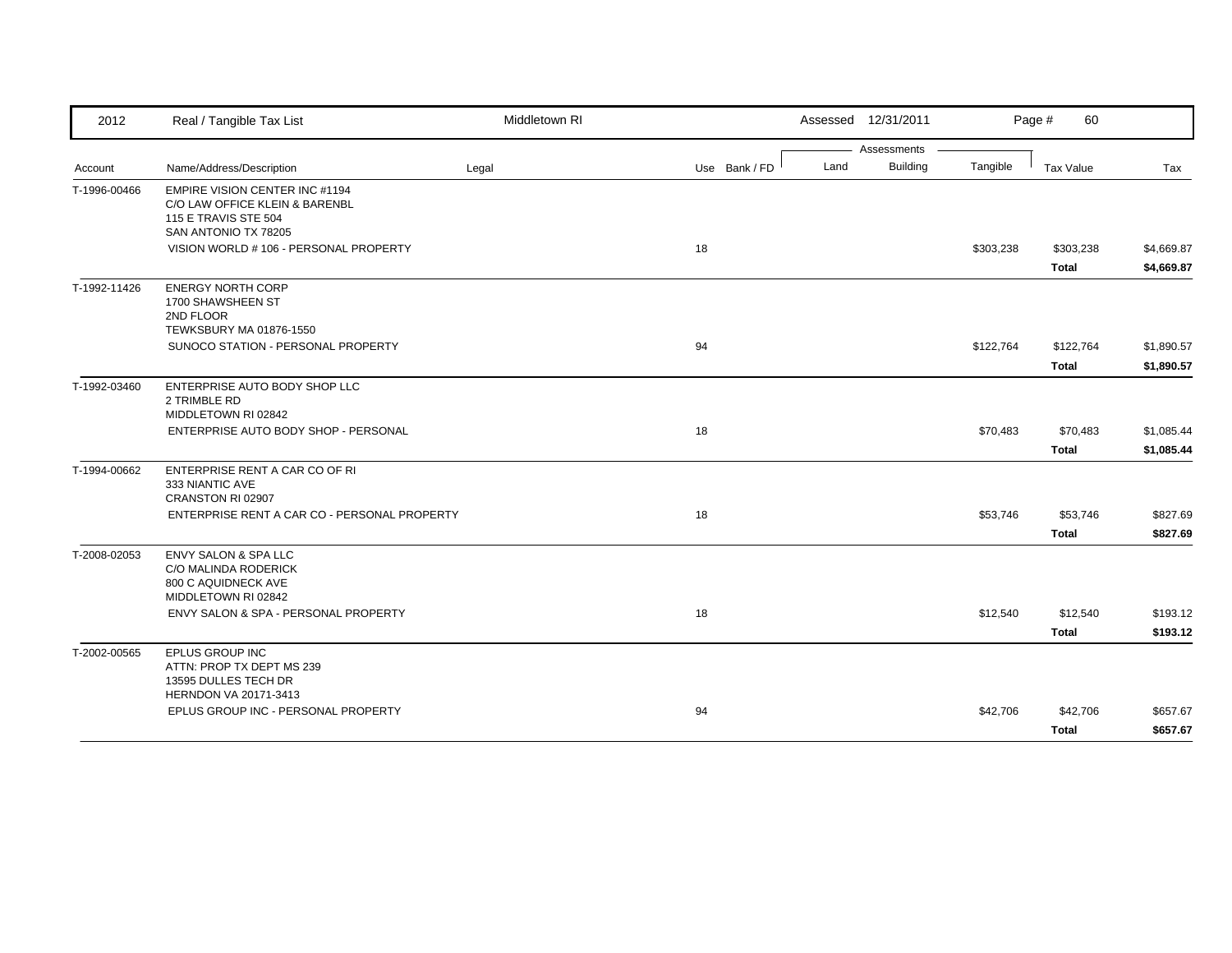| 2012         | Real / Tangible Tax List                                                                          | Middletown RI |               |      | Assessed 12/31/2011 |          | Page #<br>61            |                    |
|--------------|---------------------------------------------------------------------------------------------------|---------------|---------------|------|---------------------|----------|-------------------------|--------------------|
|              |                                                                                                   |               |               |      | Assessments         |          |                         |                    |
| Account      | Name/Address/Description                                                                          | Legal         | Use Bank / FD | Land | <b>Building</b>     | Tangible | <b>Tax Value</b>        | Tax                |
| T-2008-02081 | <b>EPSILON SYSTEMS SOLUTIONS INC</b><br>9242 LIGHTWAVE AVE # 100<br>SAN DIEGO CA 92123            |               |               |      |                     |          |                         |                    |
|              | EPSILON SYSTEMS SOLUTIONS - PERSONAL                                                              |               | 17            |      |                     | \$5,091  | \$5,091<br><b>Total</b> | \$78.40<br>\$78.40 |
| T-2011-00017 | ERIC JOHNSON HOMES INC<br>DBA OLDPORT HOMES CO<br>575 EAST MAIN RD UNIT 3A<br>MIDDLETOWN RI 02842 |               |               |      |                     |          |                         |                    |
|              | OLDPORT HOMES - PERSONAL PROPERTY                                                                 |               | 17            |      |                     | \$2,243  | \$2,243                 | \$34.54            |
|              |                                                                                                   |               |               |      |                     |          | <b>Total</b>            | \$34.54            |
| T-1996-00483 | <b>ERNIES REPAIR SERVICE</b><br><b>465 OLIPHANT LN</b><br>MIDDLETOWN RI 02842                     |               |               |      |                     |          |                         |                    |
|              | ERNIE'S REPAIR SERVICE - PERSONAL PROPERTY                                                        |               | 17            |      |                     | \$1,703  | \$1,703                 | \$26.23            |
|              |                                                                                                   |               |               |      |                     |          | Total                   | \$26.23            |
| T-2007-01916 | <b>ESSEX CREDIT CORP</b><br>PO BOX 5155<br>SAN RAMON CA 94583                                     |               |               |      |                     |          |                         |                    |
|              | ESSEX CREDIT CORP - PERSONAL PROPERTY                                                             |               | 94            |      |                     | \$1,200  | \$1,200                 | \$18.48            |
|              |                                                                                                   |               |               |      |                     |          | <b>Total</b>            | \$18.48            |
| T-1993-00402 | EUDENBACH AND RISPOLI INC<br>58 EAST MAIN RD<br>MIDDLETOWN RI 02842                               |               |               |      |                     |          |                         |                    |
|              | SPEC EYEWEAR - PERSONAL PROPERTY                                                                  |               | 18            |      |                     | \$44,172 | \$44,172                | \$680.25           |
|              |                                                                                                   |               |               |      |                     |          | <b>Total</b>            | \$680.25           |
| T-2012-00098 | EVERBANK COMMERCIAL FINANCE IN<br>630 N CENTRAL EXPY<br><b>SUITE A</b>                            |               |               |      |                     |          |                         |                    |
|              | <b>PLANO TX 75074</b>                                                                             |               |               |      |                     |          |                         |                    |
|              | - PERSONAL PROPERTY                                                                               |               | 94            |      |                     | \$48,338 | \$48,338                | \$744.41           |
|              |                                                                                                   |               |               |      |                     |          | <b>Total</b>            | \$744.41           |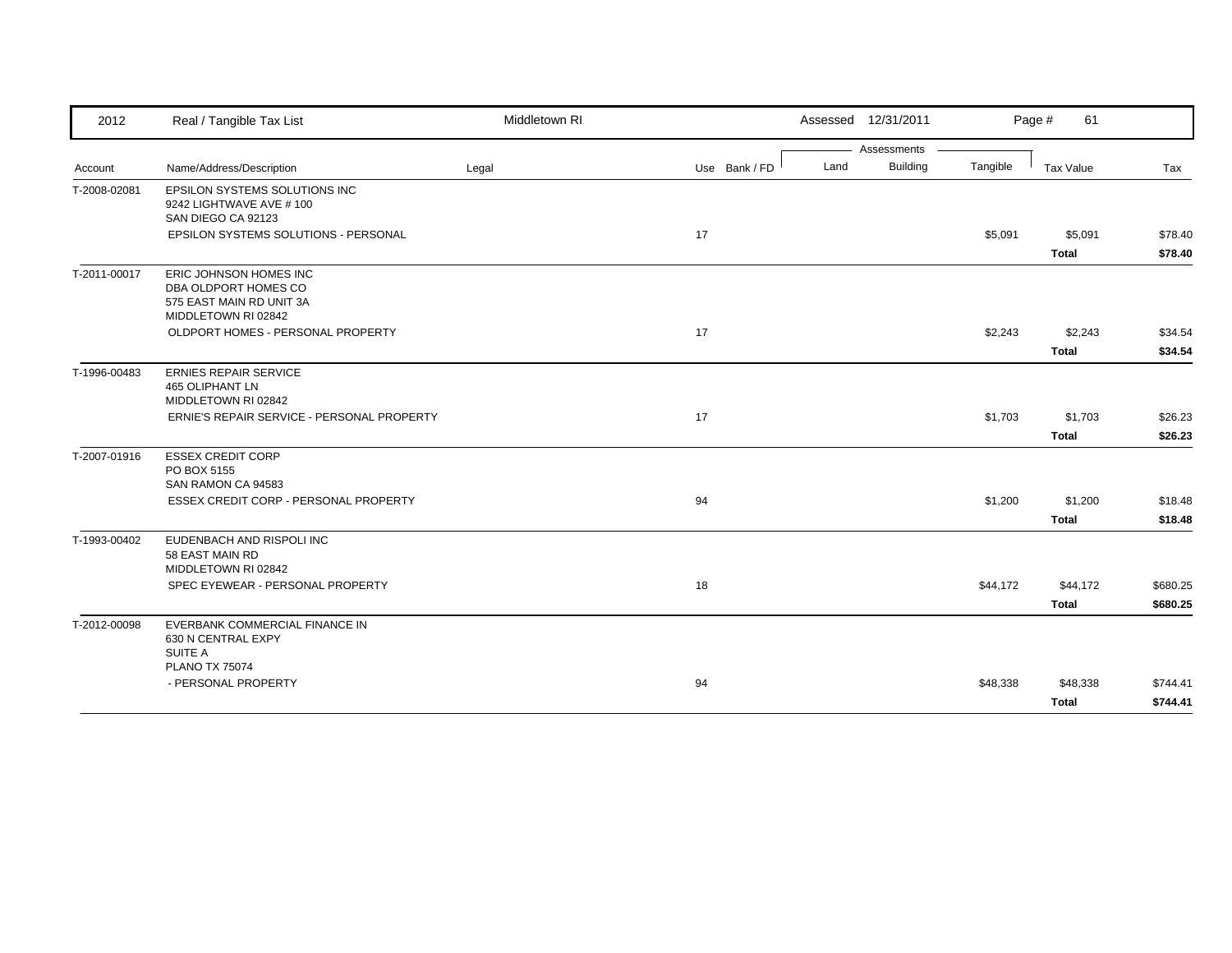| 2012         | Real / Tangible Tax List                                                                        | Middletown RI |               |      | Assessed 12/31/2011 |          | 62<br>Page # |          |
|--------------|-------------------------------------------------------------------------------------------------|---------------|---------------|------|---------------------|----------|--------------|----------|
|              |                                                                                                 |               |               |      | Assessments         |          |              |          |
| Account      | Name/Address/Description                                                                        | Legal         | Use Bank / FD | Land | <b>Building</b>     | Tangible | Tax Value    | Tax      |
| T-2012-00099 | EVERGREEN HOLDINGS GROUP LLC<br>7620 N OSCEOLA AVE<br><b>NILES IL 60714</b>                     |               |               |      |                     |          |              |          |
|              | - PERSONAL PROPERTY                                                                             |               | 94            |      |                     | \$8,027  | \$8,027      | \$123.62 |
|              |                                                                                                 |               |               |      |                     |          | <b>Total</b> | \$123.62 |
| T-2007-01886 | EXCELLENT COFFEE COMPANY<br>259 EAST AVE<br>PAWTUCKET RI 02860                                  |               |               |      |                     |          |              |          |
|              | ATLANTIC BEACH CLUB - PERSONAL PROPERTY                                                         |               | 94            |      |                     | \$1,236  | \$1,236      | \$19.03  |
|              |                                                                                                 |               |               |      |                     |          | <b>Total</b> | \$19.03  |
| T-2004-00596 | EYE HEALTH VISION CENTERS<br>73 VALLEY RD<br>MIDDLETOWN RI 02842                                |               |               |      |                     |          |              |          |
|              | EYE HEALTH VISION CENTERS - PERSONAL PROPERTY                                                   |               | 18            |      |                     | \$48,070 | \$48,070     | \$740.28 |
|              |                                                                                                 |               |               |      |                     |          | <b>Total</b> | \$740.28 |
| T-2012-00026 | <b>EYECITE MEDIA LLC</b><br>55 JOHN CLARKE RD<br>MIDDLETOWN RI 02842                            |               |               |      |                     |          |              |          |
|              | - PERSONAL PROPERTY                                                                             |               | 17            |      |                     | \$8,466  | \$8,466      | \$130.38 |
|              |                                                                                                 |               |               |      |                     |          | <b>Total</b> | \$130.38 |
| T-2012-00034 | <b>EYRE BETSY</b><br>DBA KNITTING CORNER & SCRAPBOOK<br>575 EAST MAIN RD<br>MIDDLETOWN RI 02842 |               |               |      |                     |          |              |          |
|              | - PERSONAL PROPERTY                                                                             |               | 17            |      |                     | \$2,258  | \$2,258      | \$34.77  |
|              |                                                                                                 |               |               |      |                     |          | <b>Total</b> | \$34.77  |
|              |                                                                                                 |               |               |      |                     |          |              |          |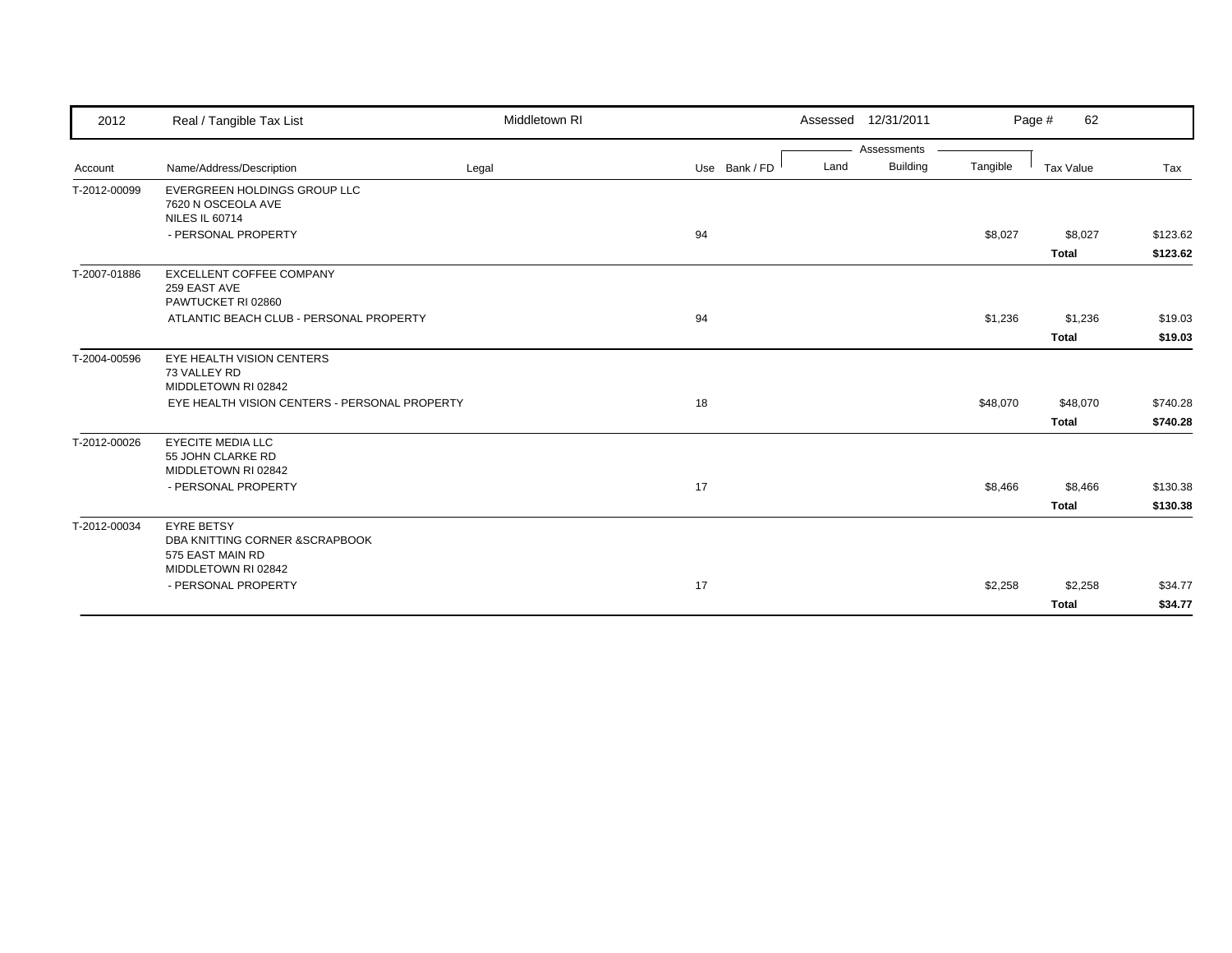| 2012         | Real / Tangible Tax List                                                                             | Middletown RI |               |      | Assessed 12/31/2011 |          | Page #<br>63             |                      |
|--------------|------------------------------------------------------------------------------------------------------|---------------|---------------|------|---------------------|----------|--------------------------|----------------------|
|              |                                                                                                      |               |               |      | Assessments         |          |                          |                      |
| Account      | Name/Address/Description                                                                             | Legal         | Use Bank / FD | Land | <b>Building</b>     | Tangible | <b>Tax Value</b>         | Tax                  |
| T-1992-03544 | FABRIC CONNECTION OF NPT<br>1149 AQUIDNECK AVE<br>MIDDLETOWN RI 02842                                |               |               |      |                     |          |                          |                      |
|              | FABRIC CONNECTION OF NEWPORT - PERSONAL                                                              |               | 17            |      |                     | \$3,250  | \$3,250<br><b>Total</b>  | \$50.05<br>\$50.05   |
| T-2004-00614 | FACES BY KELLI INC<br>390 WEST MAIN ROAD<br>MIDDLETOWN RI 02842                                      |               |               |      |                     |          |                          |                      |
|              | ESTHETIC SHOP - PERSONAL PROPERTY                                                                    |               | 17            |      |                     | \$1,410  | \$1,410                  | \$21.71              |
|              |                                                                                                      |               |               |      |                     |          | <b>Total</b>             | \$21.71              |
| T-2004-00589 | <b>FARMER BROTHERS CO</b><br>ATTN: BRETT HOLLINGSWORTH<br>20333 S NORMANDIE AVE<br>TORRANCE CA 90502 |               |               |      |                     |          |                          |                      |
|              | - PERSONAL PROPERTY                                                                                  |               | 71            |      |                     | \$1,886  | \$1,886                  | \$29.04              |
|              |                                                                                                      |               |               |      |                     |          | <b>Total</b>             | \$29.04              |
| T-1999-09084 | <b>FARTHING GARNEY</b><br>326 CODDINGTON HWY<br>MIDDLETOWN RI 02842                                  |               |               |      |                     |          |                          |                      |
|              | FLOYD'S EAST BAY AUTO REPAIR - PERSONAL                                                              |               | 18            |      |                     | \$11,770 | \$11,770<br><b>Total</b> | \$181.26<br>\$181.26 |
| T-1999-09019 | <b>FARYNIARZ DEBRA</b><br>850 AQUIDNECK AVE A10<br>MIDDLETOWN RI 02842                               |               |               |      |                     |          |                          |                      |
|              | BODY MATTERS - PERSONAL PROPERTY                                                                     |               | 17            |      |                     | \$8,130  | \$8,130                  | \$125.20             |
|              |                                                                                                      |               |               |      |                     |          | <b>Total</b>             | \$125.20             |
| T-1998-00642 | <b>FAST GAS</b><br><b>SKEES REALTY INC</b><br>1850 WARWICK AVE<br>WARWICK RI 02889                   |               |               |      |                     |          |                          |                      |
|              | FAST GAS - PERSONAL PROPERTY                                                                         |               | 18            |      |                     | \$14,630 | \$14,630                 | \$225.30             |
|              |                                                                                                      |               |               |      |                     |          | <b>Total</b>             | \$225.30             |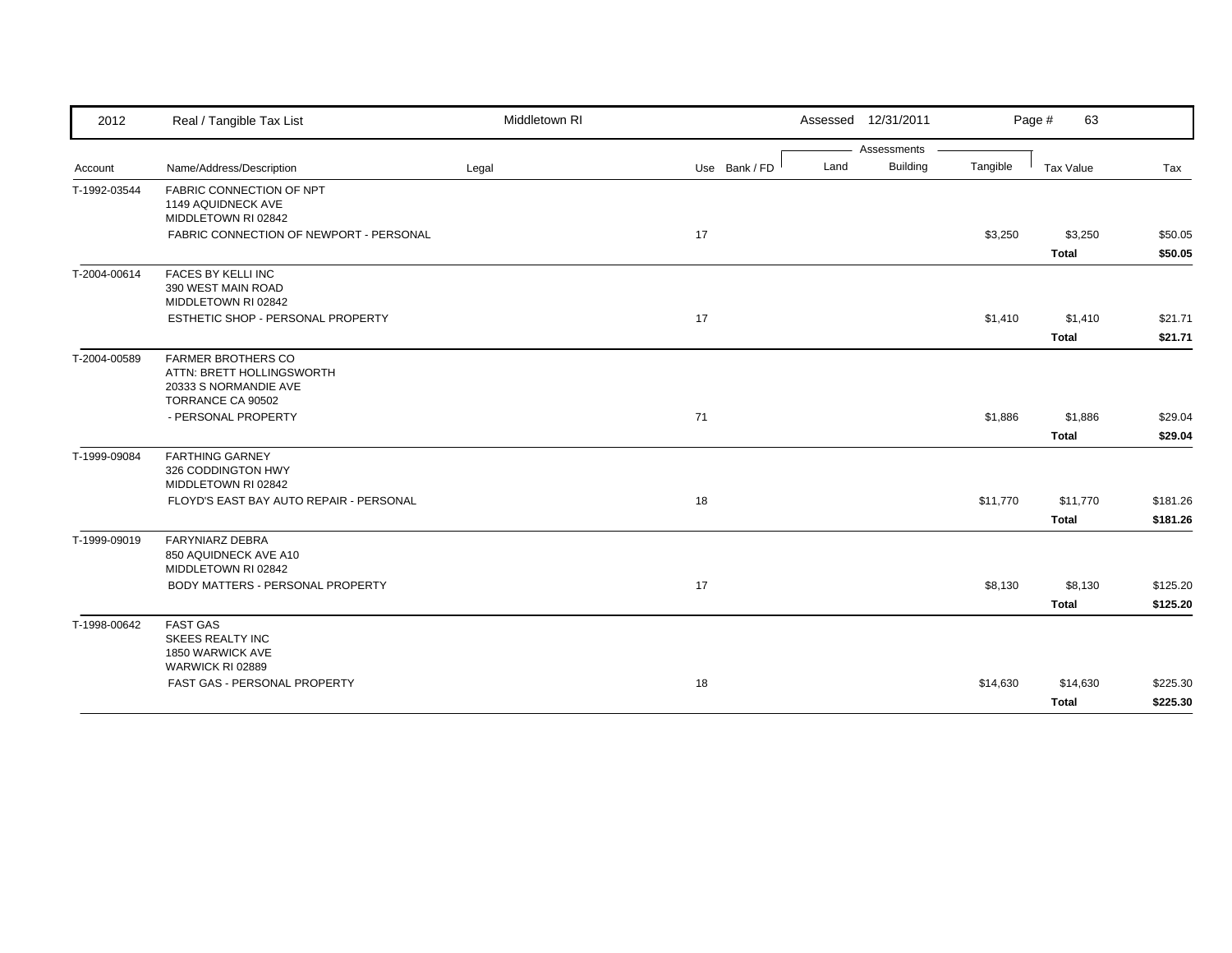| 2012         | Real / Tangible Tax List                                            | Middletown RI |               | Assessed 12/31/2011     |           | Page #<br>64 |            |
|--------------|---------------------------------------------------------------------|---------------|---------------|-------------------------|-----------|--------------|------------|
|              |                                                                     |               |               | Assessments             |           |              |            |
| Account      | Name/Address/Description                                            | Legal         | Use Bank / FD | <b>Building</b><br>Land | Tangible  | Tax Value    | Tax        |
| T-1999-09212 | FATULLI JANET L<br>909 EAST MAIN RD                                 |               |               |                         |           |              |            |
|              | MIDDLETOWN RI 02842                                                 |               |               |                         |           |              |            |
|              | FATULLI'S - PERSONAL PROPERTY                                       |               | 18            |                         | \$27,627  | \$27,627     | \$425.46   |
|              |                                                                     |               |               |                         |           | <b>Total</b> | \$425.46   |
| T-2005-00577 | FEDEX OFFICE #3795                                                  |               |               |                         |           |              |            |
|              | C/O TX DEPT BLDG C 3RD FL<br>3630 HACKS CROSS RD                    |               |               |                         |           |              |            |
|              | MEMPHIS TN 381258800                                                |               |               |                         |           |              |            |
|              | - PERSONAL PROPERTY                                                 |               | 18            |                         | \$227,354 | \$227,354    | \$3,501.25 |
|              |                                                                     |               |               |                         |           | <b>Total</b> | \$3,501.25 |
| T-2000-00686 | <b>FENWAL INC</b>                                                   |               |               |                         |           |              |            |
|              | THOMSON REUTERS PROP TAX                                            |               |               |                         |           |              |            |
|              | PO BOX 4900 DEPT 126<br>SCOTTSDALE AZ 85261                         |               |               |                         |           |              |            |
|              | - PERSONAL PROPERTY                                                 |               | 94            |                         | \$16,209  | \$16,209     | \$249.62   |
|              |                                                                     |               |               |                         |           | <b>Total</b> | \$249.62   |
| T-1992-03662 | FERRELL GAS LP                                                      |               |               |                         |           |              |            |
|              | D/B/A FERRELL GAS/BLUE                                              |               |               |                         |           |              |            |
|              | 1 LIBERTY PL-#22                                                    |               |               |                         |           |              |            |
|              | LIBERTY MO 64068                                                    |               |               |                         |           |              |            |
|              | - PERSONAL PROPERTY                                                 |               | 94            |                         | \$2,299   | \$2,299      | \$35.40    |
|              |                                                                     |               |               |                         |           | <b>Total</b> | \$35.40    |
| T-2000-00680 | FINANCIAL PACIFIC LEASING LLC                                       |               |               |                         |           |              |            |
|              | 3455 S 344TH WAY<br><b>SUITE 300</b>                                |               |               |                         |           |              |            |
|              | FEDERAL WAY WA 98001                                                |               |               |                         |           |              |            |
|              | - PERSONAL PROPERTY                                                 |               | 94            |                         | \$9,401   | \$9,401      | \$144.78   |
|              |                                                                     |               |               |                         |           | <b>Total</b> | \$144.78   |
| T-2003-00570 | <b>FINN LINDA</b>                                                   |               |               |                         |           |              |            |
|              | 351 COMPTON VIEW DR                                                 |               |               |                         |           |              |            |
|              | MIDDLETOWN RI 02842<br>LINDA FINN GARDEN DESIGN - PERSONAL PROPERTY |               | 17            |                         | \$3,619   | \$3,619      | \$55.73    |
|              |                                                                     |               |               |                         |           |              |            |
|              |                                                                     |               |               |                         |           | <b>Total</b> | \$55.73    |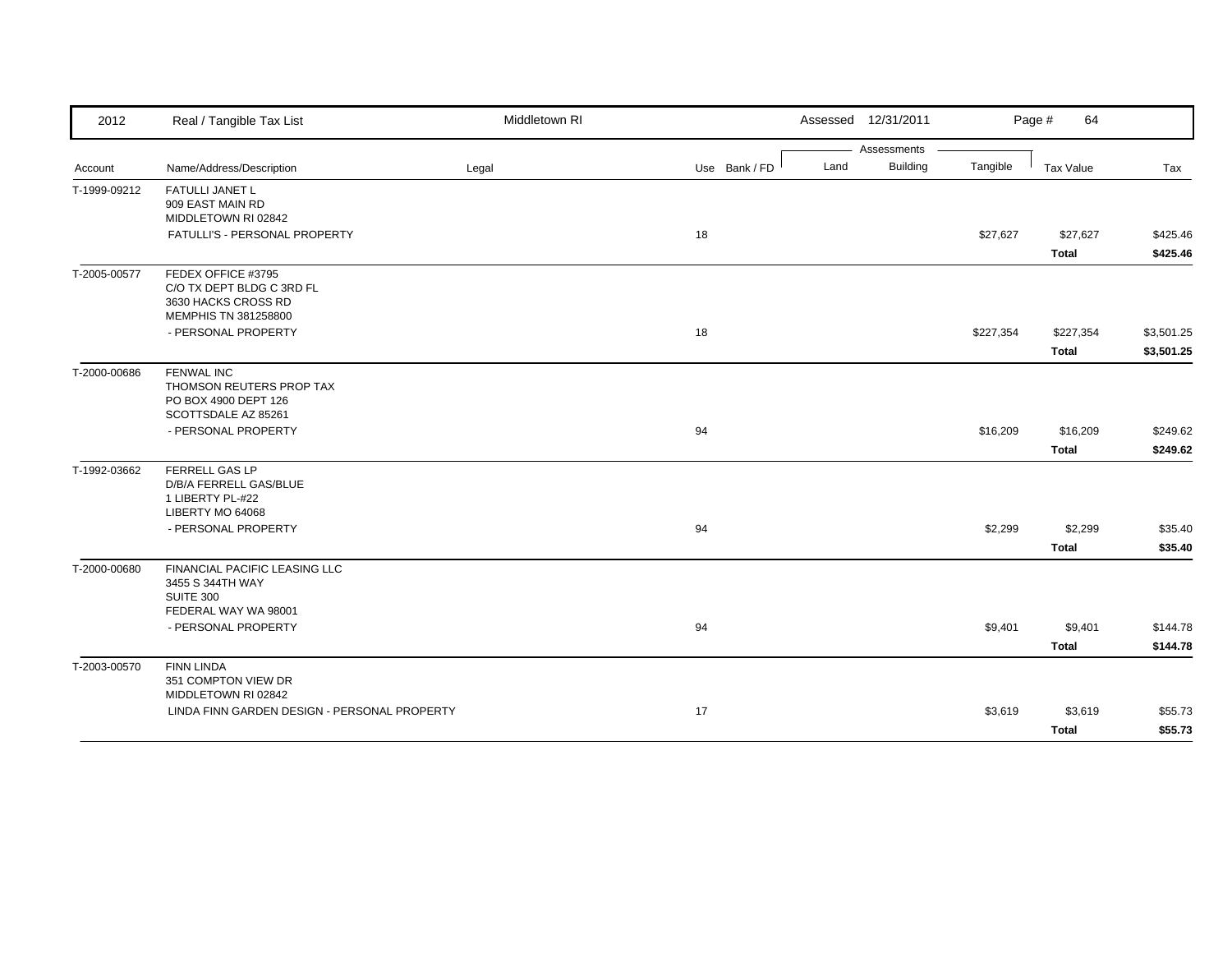| 2012         | Real / Tangible Tax List                                                                                   | Middletown RI |               | Assessed 12/31/2011     |          | 65<br>Page #     |            |
|--------------|------------------------------------------------------------------------------------------------------------|---------------|---------------|-------------------------|----------|------------------|------------|
|              |                                                                                                            |               |               | Assessments             |          |                  |            |
| Account      | Name/Address/Description                                                                                   | Legal         | Use Bank / FD | <b>Building</b><br>Land | Tangible | <b>Tax Value</b> | Tax        |
| T-1999-09044 | FINN RODRIGUEZ & WASHBURN<br>A/K/A LPL FINANCIAL SRVS<br>294 VALLEY RD<br>MIDDLETOWN RI 02842              |               |               |                         |          |                  |            |
|              | FINN RODRIGUEZ & WASHBURN - PERSONAL                                                                       |               | 18            |                         | \$17,480 | \$17,480         | \$269.19   |
|              |                                                                                                            |               |               |                         |          | <b>Total</b>     | \$269.19   |
| T-1997-00228 | FIRST DATA MERCHANT SVCS CORP<br>ATTN PROP TAX DPT STE 250<br>6200 S QUEBEC ST STE 1<br>ENGLEWOOD CO 80111 |               |               |                         |          |                  |            |
|              | - PERSONAL PROPERTY                                                                                        |               | 94            |                         | \$8,266  | \$8,266          | \$127.30   |
|              |                                                                                                            |               |               |                         |          | <b>Total</b>     | \$127.30   |
| T-2009-01036 | FIRST STUDENT INC<br>C/O MARVIN F POER & CO<br>PO BOX 802206<br>DALLAS TX 75380                            |               |               |                         |          |                  |            |
|              | - PERSONAL PROPERTY                                                                                        |               | 94            |                         | \$44,744 | \$44,744         | \$689.06   |
|              |                                                                                                            |               |               |                         |          | <b>Total</b>     | \$689.06   |
| T-2008-02057 | <b>FLEURANT DENISE</b><br>DBA NEWPORT PSYCHOLOGY SRVS<br>680 AQUIDNECK AVE<br>MIDDLETOWN RI 02842          |               |               |                         |          |                  |            |
|              | NEWPORT PSYCHOLOGICAL SVCS - PERSONAL                                                                      |               | 18            |                         | \$80,404 | \$80,404         | \$1,238.22 |
|              |                                                                                                            |               |               |                         |          | <b>Total</b>     | \$1,238.22 |
| T-2010-02066 | FLORIDAS NATURAL FOOD SERVICE<br>20205 HWY 27<br>LAKE WALES FL 33853                                       |               |               |                         |          |                  |            |
|              | FLORIDA NATURAL FOOD SRVC - PERSONAL                                                                       |               | 94            |                         | \$1,298  | \$1,298          | \$19.99    |
|              |                                                                                                            |               |               |                         |          | <b>Total</b>     | \$19.99    |
| T-2011-00107 | <b>FLYNN EVA RUTH</b><br>796 AQUIDNECK AVE UNIT D<br>MIDDLETOWN RI 02842                                   |               |               |                         |          |                  |            |
|              | EVARUTHS FOODS INC - PERSONAL PROPERTY                                                                     |               | 18            |                         | \$39,053 | \$39,053         | \$601.42   |
|              |                                                                                                            |               |               |                         |          | <b>Total</b>     | \$601.42   |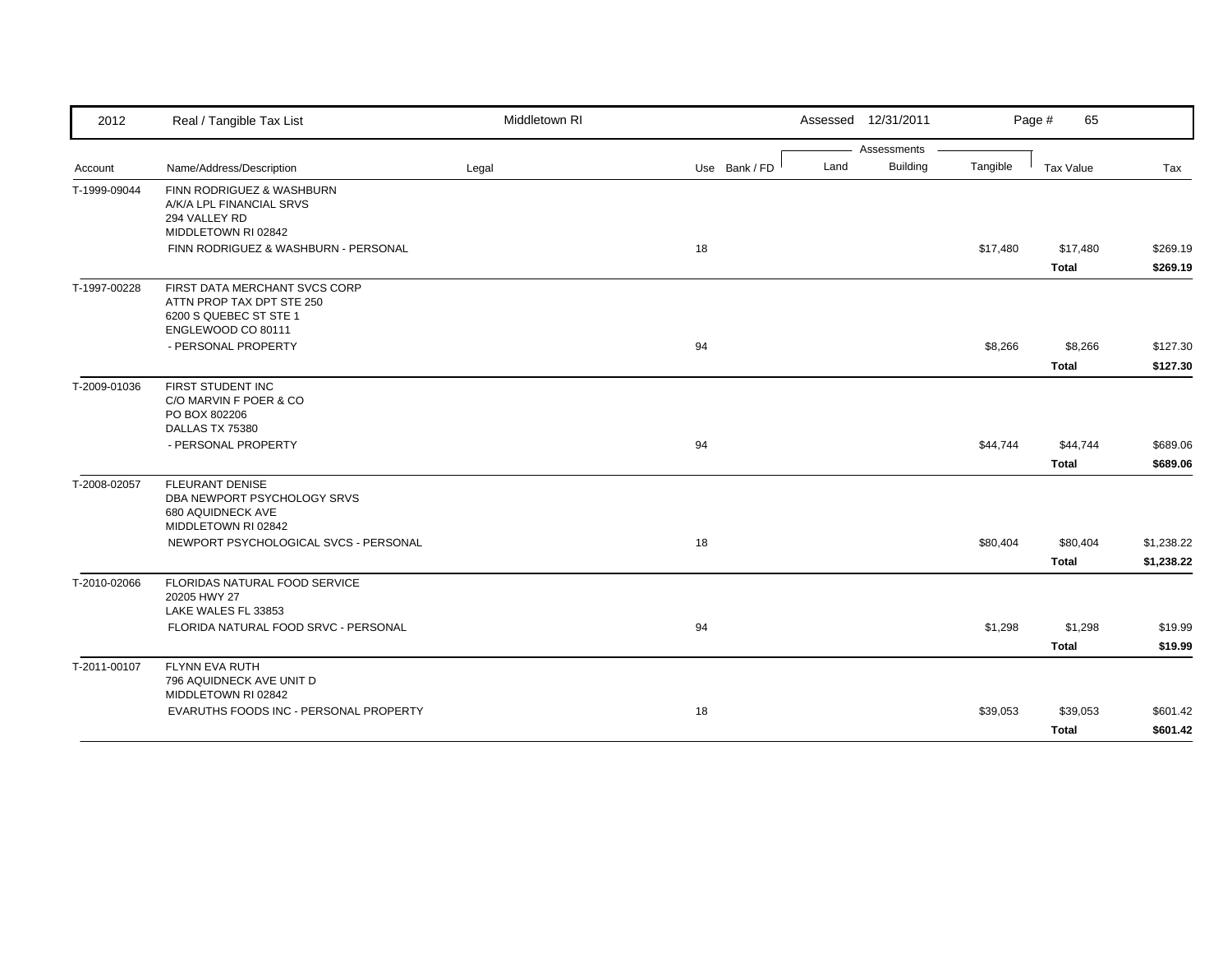| 2012         | Real / Tangible Tax List                                                                    | Middletown RI |               |      | Assessed 12/31/2011 |           | Page #<br>66              |                          |
|--------------|---------------------------------------------------------------------------------------------|---------------|---------------|------|---------------------|-----------|---------------------------|--------------------------|
|              |                                                                                             |               |               |      | Assessments         |           |                           |                          |
| Account      | Name/Address/Description                                                                    | Legal         | Use Bank / FD | Land | <b>Building</b>     | Tangible  | Tax Value                 | Tax                      |
| T-1999-09213 | FLYNN FINANCIAL GROUP INC<br>C/O WILLIAM FLYNN<br>1120 AQUIDNECK AVE<br>MIDDLETOWN RI 02842 |               |               |      |                     |           |                           |                          |
|              | FLYNN FINANCIAL GROUP - PERSONAL PROPERTY                                                   |               | 18            |      |                     | \$11,538  | \$11,538<br><b>Total</b>  | \$177.69<br>\$177.69     |
| T-2001-00668 | <b>FLYNN HELEN</b><br>FLYNN REAL ESTATE<br>1120 AQUIDNECK AVE<br>MIDDLETOWN RI 02842        |               |               |      |                     |           |                           |                          |
|              | FLYNN REAL ESTATE - PERSONAL PROPERTY                                                       |               | 17            |      |                     | \$4,655   | \$4,655<br><b>Total</b>   | \$71.69<br>\$71.69       |
| T-2006-03177 | FONTANA RUTH & DIANE M BROWN<br>3 LEVERIDGE RD<br>SANDWICH MA 02563                         |               |               |      |                     |           |                           |                          |
|              | 2005 37FT KEYSTONE - PERSONAL PROPERTY                                                      |               | 45            |      |                     | \$11,910  | \$11,910<br><b>Total</b>  | \$183.41<br>\$183.41     |
| T-1997-00226 | FOOT & ANKLE INSTITUTE OF NE<br>850 AQUIDNECK AVE REAR 15<br>MIDDLETOWN RI 02842            |               |               |      |                     |           |                           |                          |
|              | FOOT & ANKLE INSTITUTE OF NE - PERSONAL                                                     |               | 18            |      |                     | \$22,289  | \$22,289<br><b>Total</b>  | \$343.25<br>\$343.25     |
| T-1992-03840 | FOREST FARM HEALTH CARE CENTER<br>201 FOREST AVE<br>MIDDLETOWN RI 02842                     |               |               |      |                     |           |                           |                          |
|              | FOREST FARM HEALTH CARE CTR - PERSONAL                                                      |               | 18            |      |                     | \$161,484 | \$161,484<br><b>Total</b> | \$2,486.85<br>\$2,486.85 |
| T-1992-03884 | FOX DAVID F ATTORNEY AT LAW<br>850 AQUIDNECK AVE REAR 11 B-11<br>MIDDLETOWN RI 02842        |               |               |      |                     |           |                           |                          |
|              | FOX DAVID F LAW OFFICES OF - PERSONAL PROPERTY                                              |               | 18            |      |                     | \$14,410  | \$14,410<br><b>Total</b>  | \$221.91<br>\$221.91     |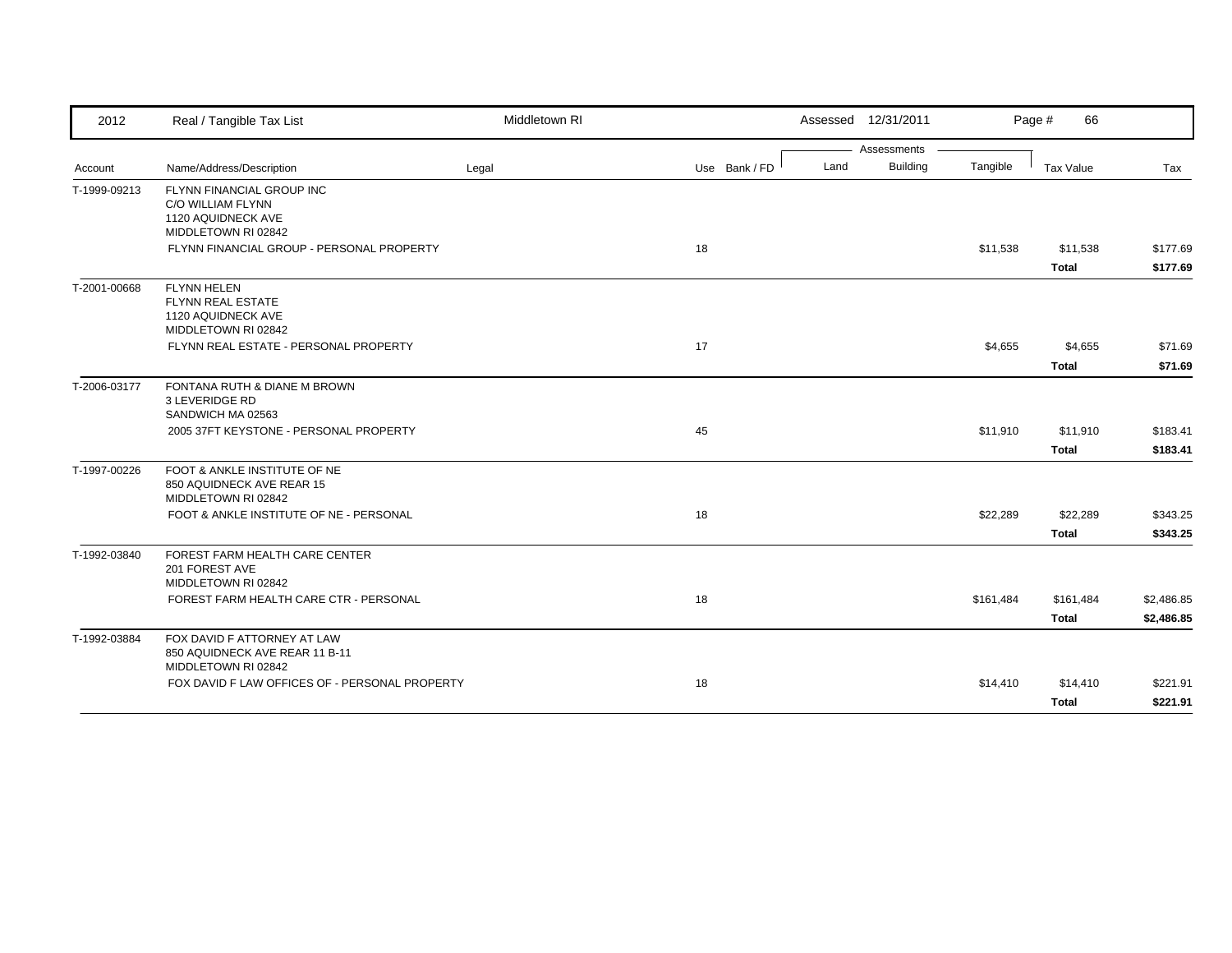| 2012         | Real / Tangible Tax List                                                                                     | Middletown RI |               | Assessed 12/31/2011                    |           | Page #<br>67              |                          |
|--------------|--------------------------------------------------------------------------------------------------------------|---------------|---------------|----------------------------------------|-----------|---------------------------|--------------------------|
| Account      | Name/Address/Description                                                                                     | Legal         | Use Bank / FD | Assessments<br><b>Building</b><br>Land | Tangible  | <b>Tax Value</b>          | Tax                      |
| T-1992-03925 | FRATERNAL ORDER OF POLICE MIDD<br>PO BOX 4348<br>MIDDLETOWN RI 02842<br>FRATERNAL ORDER OF POLICE - PERSONAL |               | 18            |                                        | \$12,069  | \$12,069                  | \$185.86                 |
|              |                                                                                                              |               |               |                                        |           | <b>Total</b>              | \$185.86                 |
| T-1992-03930 | FRAZIER P GREGORY DDS<br>P O BOX 4327<br>MIDDLETOWN RI 02842                                                 |               |               |                                        |           |                           |                          |
|              | GREGORY P FRAZIER DDS PC - PERSONAL PROPERTY                                                                 |               | 18            |                                        | \$24,950  | \$24,950<br><b>Total</b>  | \$384.23<br>\$384.23     |
| T-1992-12293 | FRAZIERS DISPOSAL SERVICE INC<br>168 RIDGEWOOD RD<br>MIDDLETOWN RI 02842                                     |               |               |                                        |           |                           |                          |
|              | WALT FRAZIER RUBBISH REMOVAL - PERSONAL                                                                      |               | 18            |                                        | \$28,392  | \$28,392<br><b>Total</b>  | \$437.24<br>\$437.24     |
| T-1999-09236 | FREEDMAN STEVEN & DOBBIN JAMES<br>850 AQUIDNECK AVE B9<br>MIDDLETOWN RI 02842                                |               |               |                                        |           |                           |                          |
|              | EAR NOSE & THROAT MEDICINE - PERSONAL                                                                        |               | 18            |                                        | \$108,517 | \$108,517<br><b>Total</b> | \$1,671.16<br>\$1,671.16 |
| T-2002-00561 | <b>FRENCH SOAPS LTD</b><br>1077 AQUIDNECK AVE<br>MIDDLETOWN RI 02842                                         |               |               |                                        |           |                           |                          |
|              | FRENCH SOAPS LTD - PERSONAL PROPERTY                                                                         |               | 18            |                                        | \$36,980  | \$36,980<br><b>Total</b>  | \$569.49<br>\$569.49     |
| T-1999-09085 | FRIZZELL JOHN<br>152 BROWNS LN<br>MIDDLETOWN RI 02842                                                        |               |               |                                        |           |                           |                          |
|              | WANUMETONOMY PRO SHOP - PERSONAL PROPERTY                                                                    |               | 17            |                                        | \$3,354   | \$3,354<br><b>Total</b>   | \$51.65<br>\$51.65       |
| T-1992-04005 | <b>FROSTY FREEZE</b><br>496 EAST MAIN RD<br>MIDDLETOWN RI 02842                                              |               |               |                                        |           |                           |                          |
|              | FROSTY FREEZE - PERSONAL PROPERTY                                                                            |               | 17            |                                        | \$4,723   | \$4,723<br><b>Total</b>   | \$72.73<br>\$72.73       |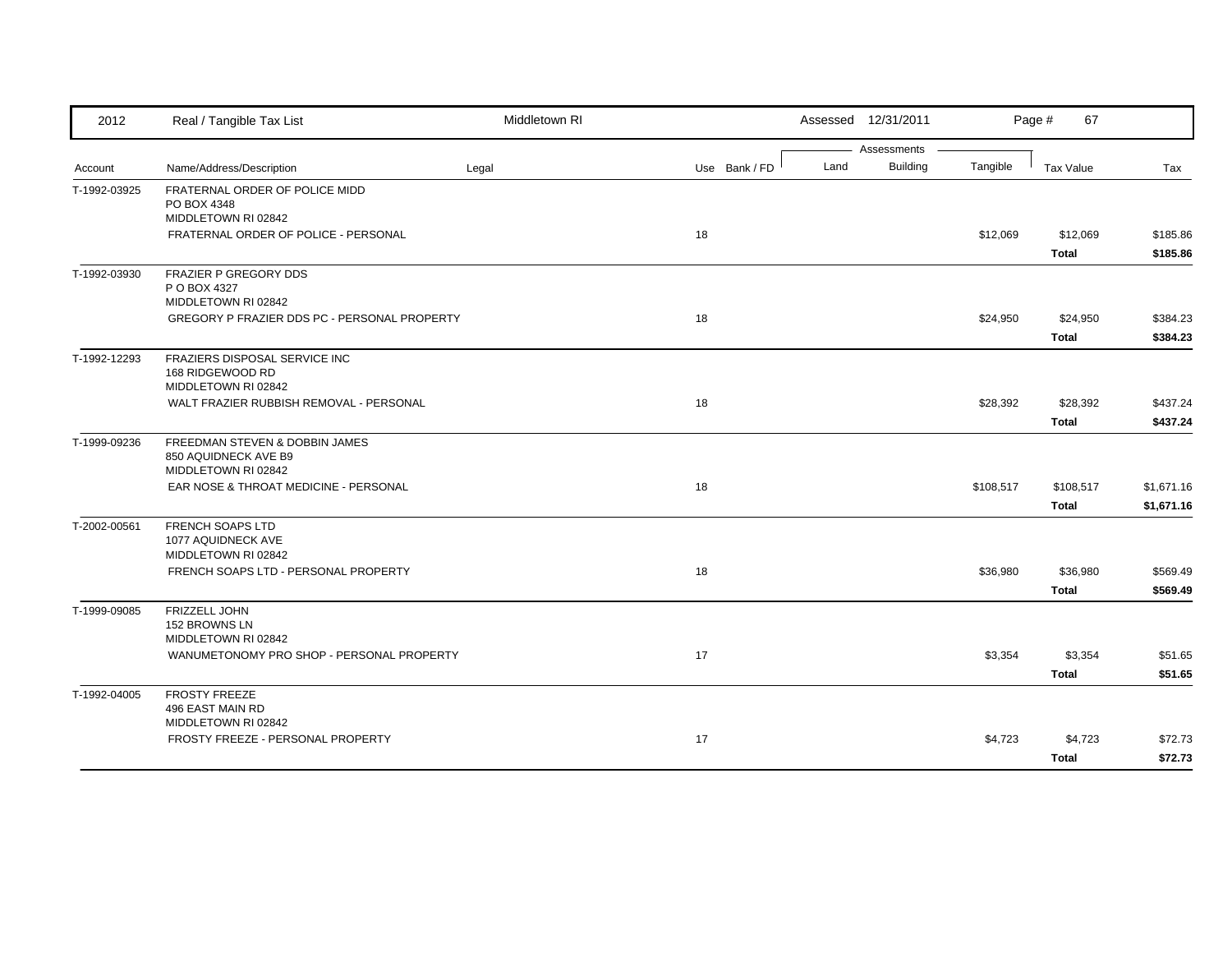| 2012         | Real / Tangible Tax List                                                                  | Middletown RI | Assessed              | 12/31/2011                     | Page #   | 68           |         |
|--------------|-------------------------------------------------------------------------------------------|---------------|-----------------------|--------------------------------|----------|--------------|---------|
| Account      | Name/Address/Description                                                                  | Legal         | Use Bank / FD<br>Land | Assessments<br><b>Building</b> | Tangible | Tax Value    | Tax     |
| T-2011-00087 | <b>FUDGE GEOFFREY</b><br>128 PECKHAM AVE<br>MIDDLETOWN RI 02842                           |               |                       |                                |          |              |         |
|              | <b>GENUINE PIXELS COM - PERSONAL PROPERTY</b>                                             |               | 17                    |                                | \$4,500  | \$4,500      | \$69.30 |
|              |                                                                                           |               |                       |                                |          | Total        | \$69.30 |
| T-1992-03983 | FULLER KIMBERLY PHOTOGRPHY INC<br>C/O KIM FULLER<br>150 FOREST AVE<br>MIDDLETOWN RI 02842 |               |                       |                                |          |              |         |
|              | FULLER KIMBERLY PHOTOGRPHY INC - PERSONAL                                                 |               | 17                    |                                | \$4,050  | \$4,050      | \$62.37 |
|              |                                                                                           |               |                       |                                |          | <b>Total</b> | \$62.37 |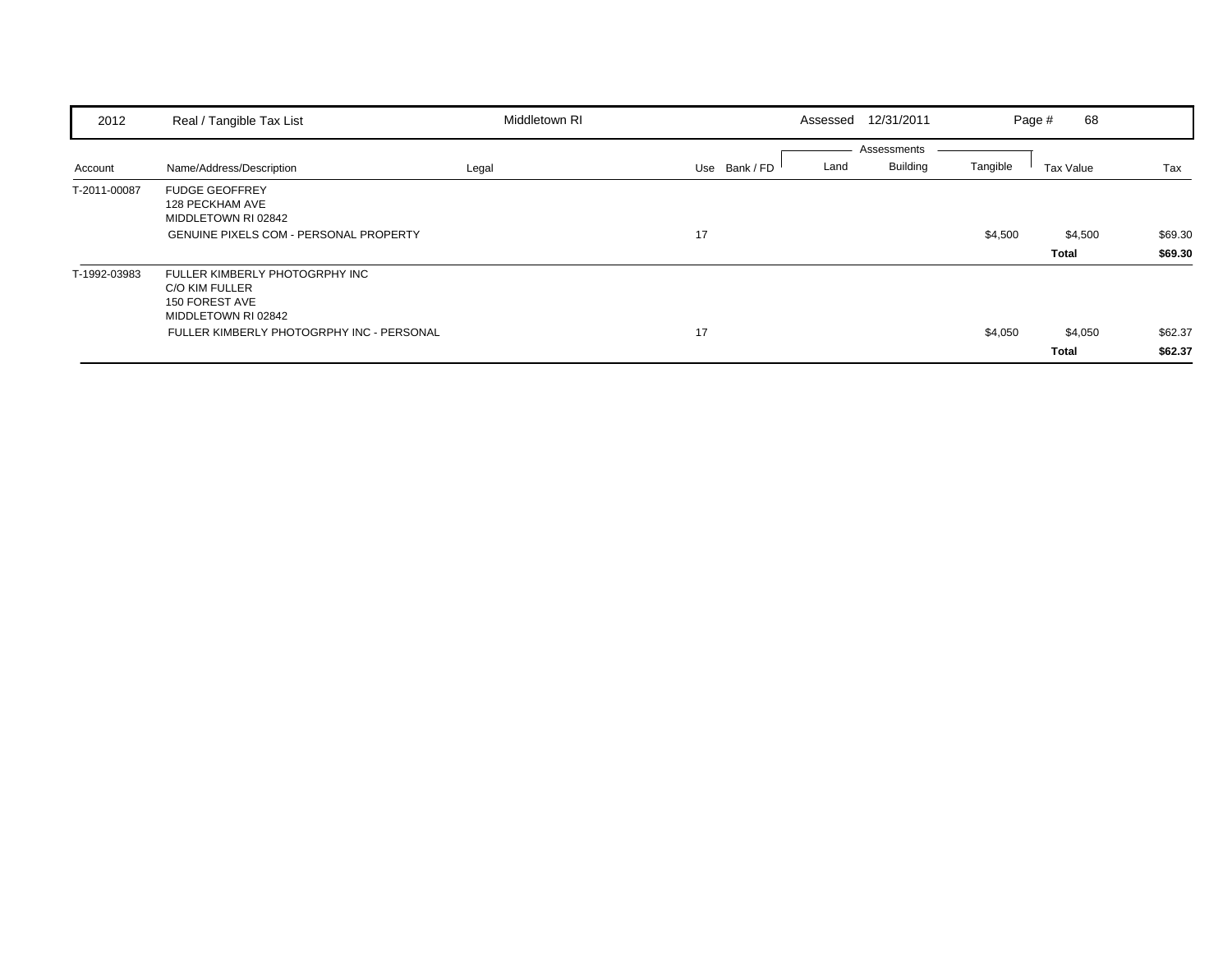| 2012         | Real / Tangible Tax List                                                                         | Middletown RI |               | Assessed 12/31/2011     |          | Page #<br>69             |                      |
|--------------|--------------------------------------------------------------------------------------------------|---------------|---------------|-------------------------|----------|--------------------------|----------------------|
|              |                                                                                                  |               |               | Assessments             |          |                          |                      |
| Account      | Name/Address/Description                                                                         | Legal         | Use Bank / FD | <b>Building</b><br>Land | Tangible | Tax Value                | Tax                  |
| T-1992-04009 | <b>G T ASSOCIATES</b><br><b>THOMAS R WAGNER</b><br>59 SHERWOOD DR<br>PORTMOUTH RI 02871          |               |               |                         |          |                          |                      |
|              | G T ASSOCIATES - PERSONAL PROPERTY                                                               |               | 17            |                         | \$4,713  | \$4,713<br><b>Total</b>  | \$72.58<br>\$72.58   |
| T-1992-04010 | <b>G TECH CORPORATION</b><br><b>TAX DEPARTMENT</b><br>10 MEMORIAL BLVD<br>PROVIDENCE RI 02903    |               |               |                         |          |                          |                      |
|              | <b>G TECH CORP - PERSONAL PROPERTY</b>                                                           |               | 94            |                         | \$29,398 | \$29,398<br><b>Total</b> | \$452.73<br>\$452.73 |
| T-2012-00038 | <b>GAGNE GARY</b><br><b>DBA FLINT MOBILE MARINE</b><br>132 EAST MAIN RD<br>MIDDLETOWN RI 02842   |               |               |                         |          |                          |                      |
|              | - PERSONAL PROPERTY                                                                              |               | 17            |                         | \$8,220  | \$8,220<br><b>Total</b>  | \$126.59<br>\$126.59 |
| T-2011-00108 | <b>GALAS RAYMOND E JR</b><br>287 THIRD BEACH RD<br>MIDDLETOWN RI 02842                           |               |               |                         |          |                          |                      |
|              | MIDDLETOWN ACQUISITION GROUP - PERSONAL                                                          |               | 17            |                         | \$2,700  | \$2,700<br><b>Total</b>  | \$41.58<br>\$41.58   |
| T-2008-02048 | <b>GALKOWSKI ANN M</b><br>D/B/A BODY CENTRAL<br>1272 WEST MAIN RD STE 231<br>MIDDLETOWN RI 02842 |               |               |                         |          |                          |                      |
|              | BODY CENTRAL - PERSONAL PROPERTY                                                                 |               | 17            |                         | \$523    | \$523<br><b>Total</b>    | \$8.05<br>\$8.05     |
| T-2006-00276 | <b>GALLAGHER STELLA C</b><br>9640 DALE MESA DR<br>CALIMESA CA 92320                              |               |               |                         |          |                          |                      |
|              | 2003 38FT DUTCHMEN - PERSONAL PROPERTY                                                           |               | 45            |                         | \$9,560  | \$9,560<br><b>Total</b>  | \$147.22<br>\$147.22 |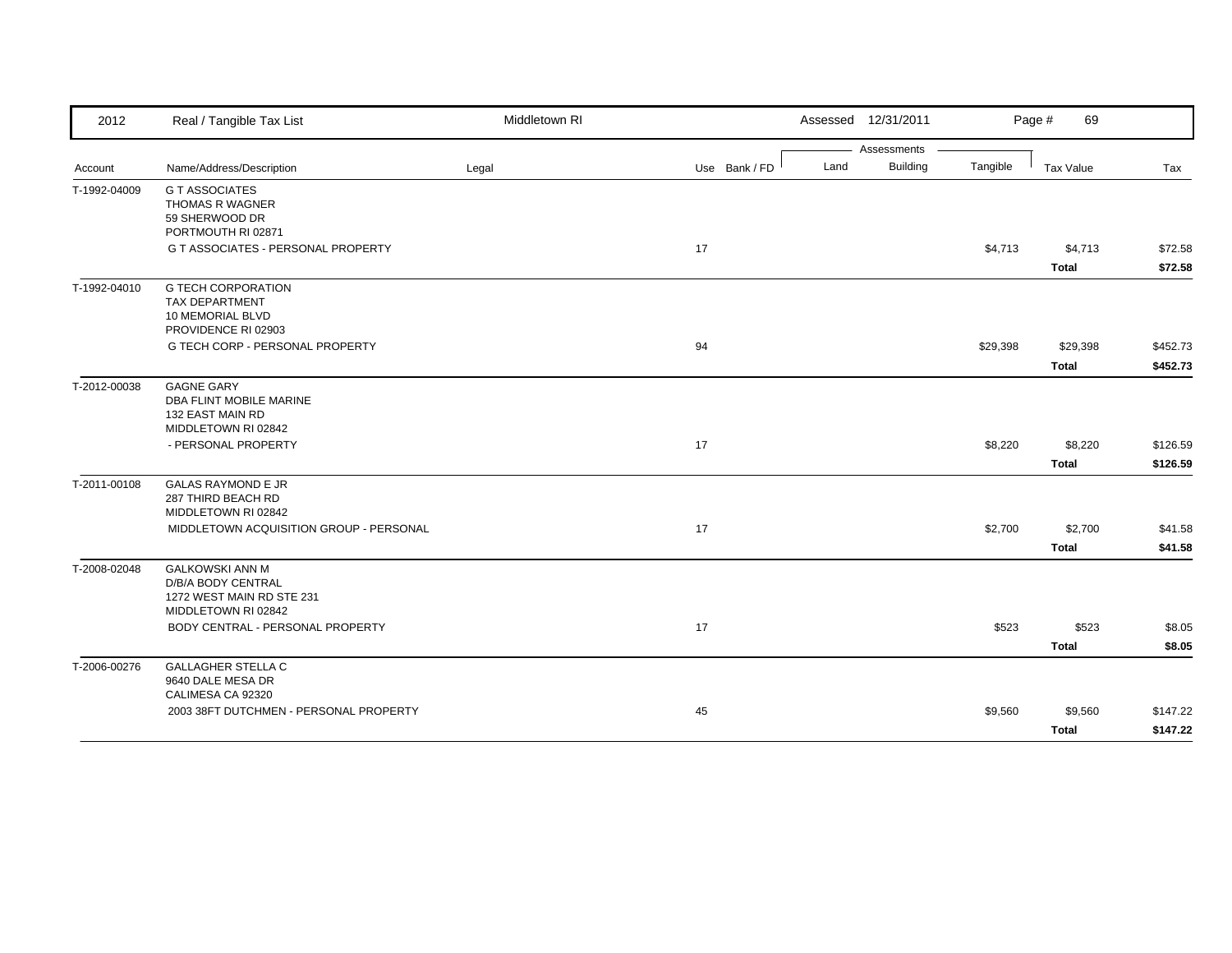| 2012         | Real / Tangible Tax List                                                                       | Middletown RI |               | Assessed 12/31/2011     |          | Page #<br>70     |          |
|--------------|------------------------------------------------------------------------------------------------|---------------|---------------|-------------------------|----------|------------------|----------|
|              |                                                                                                |               |               | Assessments             |          |                  |          |
| Account      | Name/Address/Description                                                                       | Legal         | Use Bank / FD | <b>Building</b><br>Land | Tangible | <b>Tax Value</b> | Tax      |
| T-1999-00633 | GALLIPEAU RICHARD JR & SHARON<br>PO BOX 914<br>NEWPORT RI 02840                                |               |               |                         |          |                  |          |
|              | WINDMILL VIEW COTTAGE - PERSONAL PROPERTY                                                      |               | 17            |                         | \$5,745  | \$5,745          | \$88.47  |
|              |                                                                                                |               |               |                         |          | <b>Total</b>     | \$88.47  |
| T-1992-04060 | <b>GAMBRELL &amp; SON GLASS CO INC</b><br>1132 AQUIDNECK AVE<br>MIDDLETOWN RI 02842            |               |               |                         |          |                  |          |
|              | GAMBRELL & SON GLASS CO INC - PERSONAL                                                         |               | 17            |                         | \$6,897  | \$6,897          | \$106.21 |
|              |                                                                                                |               |               |                         |          | <b>Total</b>     | \$106.21 |
| T-2006-03138 | <b>GAMESTOP INC</b><br>C/O RE MCELROY LLC<br>3609 SMITH BARRY RD STE 100<br>ARLINGTON TX 76013 |               |               |                         |          |                  |          |
|              | GAMESTOP # 5581 - PERSONAL PROPERTY                                                            |               | 18            |                         | \$51,210 | \$51,210         | \$788.63 |
|              |                                                                                                |               |               |                         |          | <b>Total</b>     | \$788.63 |
| T-2002-00530 | <b>GARTSU THOMAS</b><br>21 MOHAWK DR<br>TRUMBULL CT 06611                                      |               |               |                         |          |                  |          |
|              | 1995 30' DUTCHMAN 30FL - PERSONAL PROPERTY                                                     |               | 45            |                         | \$1,300  | \$1,300          | \$20.02  |
|              |                                                                                                |               |               |                         |          | <b>Total</b>     | \$20.02  |
| T-2008-02054 | <b>GASTON MICHAEL</b><br>D/B/A GASTON M J & ASSOCI<br>453 TURNER RD<br>MIDDLETOWN RI 02842     |               |               |                         |          |                  |          |
|              | GASTON M J & ASSOCIATES - PERSONAL PROPERTY                                                    |               | 17            |                         | \$3,135  | \$3,135          | \$48.28  |
|              |                                                                                                |               |               |                         |          | <b>Total</b>     | \$48.28  |
| T-2001-00130 | <b>GAUDET MICHAEL J</b><br>8 ROY AVE<br>MIDDLETOWN RI 02842                                    |               |               |                         |          |                  |          |
|              | GAUDET CONSTRUCTION - PERSONAL PROPERTY                                                        |               | 17            |                         | \$1,150  | \$1,150          | \$17.71  |
|              |                                                                                                |               |               |                         |          | <b>Total</b>     | \$17.71  |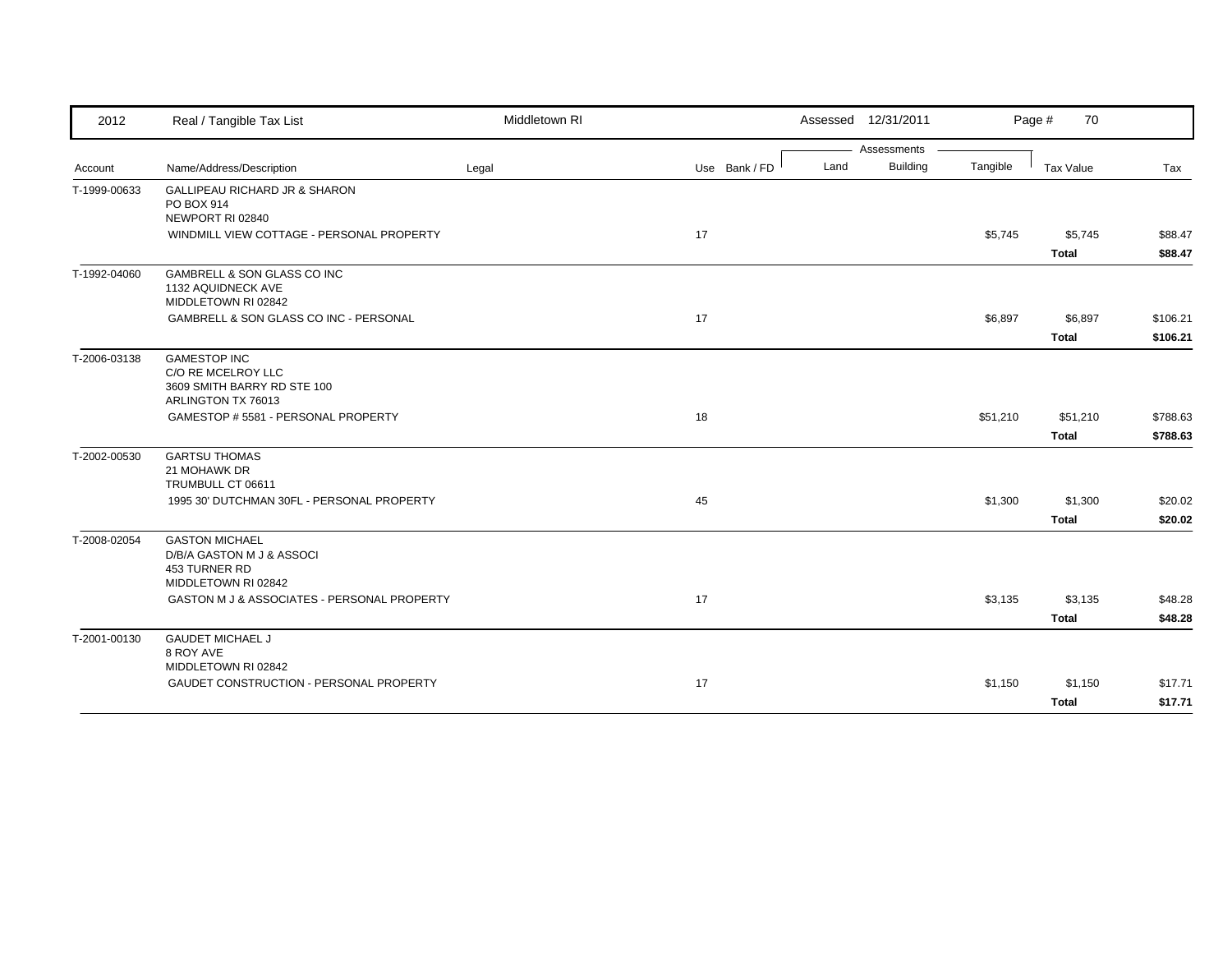| 2012         | Real / Tangible Tax List                                                                                | Middletown RI |               |      | Assessed 12/31/2011            |           | Page #<br>71                 |                              |
|--------------|---------------------------------------------------------------------------------------------------------|---------------|---------------|------|--------------------------------|-----------|------------------------------|------------------------------|
| Account      | Name/Address/Description                                                                                | Legal         | Use Bank / FD | Land | Assessments<br><b>Building</b> | Tangible  | Tax Value                    | Tax                          |
| T-2003-00641 | <b>GCN HOLDING LLC</b><br><b>GCN HOLDING LLC</b><br>2121 SW BROADWAY #200<br>PORTLAND OR 97201          |               |               |      |                                |           |                              |                              |
|              | - PERSONAL PROPERTY<br><b>Insuffient Tax</b>                                                            |               | 94            |      |                                | \$114     | \$114<br>\$0<br><b>Total</b> | \$1.76<br>$$-1.76$<br>\$0.00 |
| T-2005-00583 | <b>GE CAPITAL CORP</b><br>PROP TX COM<br>POB 3649<br>DANBURY CT 06813                                   |               |               |      |                                |           |                              |                              |
|              | - PERSONAL PROPERTY                                                                                     |               | 94            |      |                                | \$43,612  | \$43,612<br><b>Total</b>     | \$671.62<br>\$671.62         |
| T-1992-04152 | GE CAPITAL INFORMATION TECH<br>PO BOX 3649<br>DANBURY CT 06813-3649                                     |               |               |      |                                |           |                              |                              |
|              | GE CAPITAL INFORMATION TECH - PERSONAL                                                                  |               | 94            |      |                                | \$591,709 | \$591,709<br><b>Total</b>    | \$9,112.32<br>\$9,112.32     |
| T-2010-02070 | GE EQUIP SMALL TICKET LLC<br><b>SERIES 2009-1</b><br>PO BOX 3649 PROP TAX COMP<br>DANBURY CT 06813      |               |               |      |                                |           |                              |                              |
|              | GE EQUIP SMALL TICKET - PERSONAL PROPERTY                                                               |               | 94            |      |                                | \$33,692  | \$33,692<br><b>Total</b>     | \$518.86<br>\$518.86         |
| T-2012-00100 | GE EQUIP SMALL TICKET LLC<br><b>SERIES 2011-1</b><br>PO BOX 3649 PROP TAX COMP<br>DANBURY CT 06813-3649 |               |               |      |                                |           |                              |                              |
|              | - PERSONAL PROPERTY                                                                                     |               | 94            |      |                                | \$43,103  | \$43,103<br><b>Total</b>     | \$663.79<br>\$663.79         |
| T-2012-00101 | GE EQUIP SMALL TICKET LLC<br><b>SERIES 2011-2</b><br>PO BOX 3649 PROP TAX COMP                          |               |               |      |                                |           |                              |                              |
|              | DANBURY CT 06813-3649<br>- PERSONAL PROPERTY                                                            |               | 94            |      |                                | \$16,699  | \$16,699<br>Total            | \$257.16<br>\$257.16         |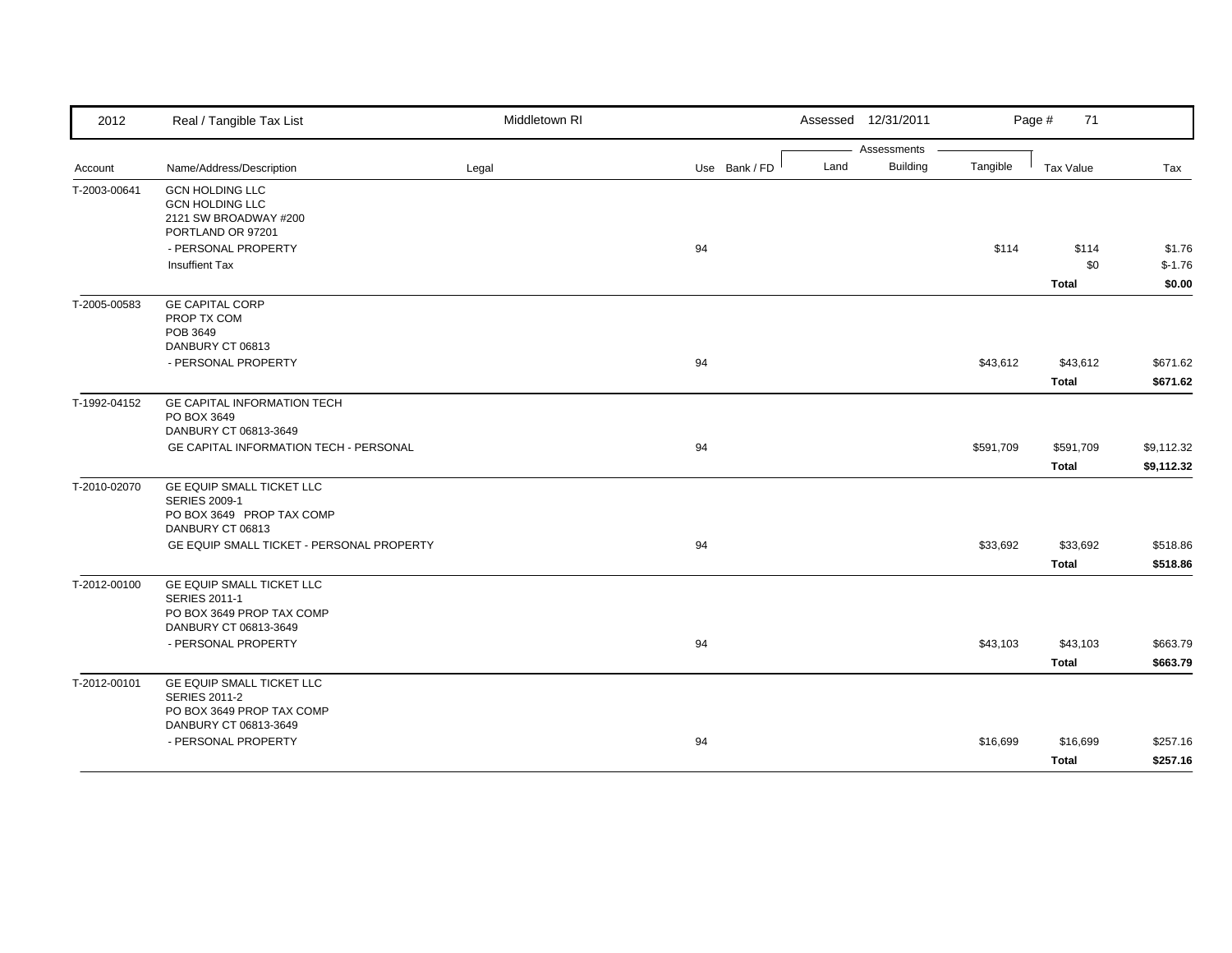| 2012         | Real / Tangible Tax List                         | Middletown RI |               | Assessed 12/31/2011     |           | Page #<br>72     |            |
|--------------|--------------------------------------------------|---------------|---------------|-------------------------|-----------|------------------|------------|
|              |                                                  |               |               | Assessments             |           |                  |            |
| Account      | Name/Address/Description                         | Legal         | Use Bank / FD | <b>Building</b><br>Land | Tangible  | <b>Tax Value</b> | Tax        |
| T-2012-00102 | <b>GECF LOAN FUNDING II LLC</b>                  |               |               |                         |           |                  |            |
|              | PO BOX 3649<br>PROP TAX COMPLIANCE               |               |               |                         |           |                  |            |
|              | DANBURY CT 06813-3649                            |               |               |                         |           |                  |            |
|              | - PERSONAL PROPERTY                              |               | 94            |                         | \$35,578  | \$35,578         | \$547.90   |
|              |                                                  |               |               |                         |           | <b>Total</b>     | \$547.90   |
| T-1992-00300 | <b>GENERAL DYNAMICS INFORMATION T</b>            |               |               |                         |           |                  |            |
|              | C/O IS&T TAX DEPT                                |               |               |                         |           |                  |            |
|              | 13857 MCLEAREN RD<br>HERNDON VA 20171            |               |               |                         |           |                  |            |
|              | ENGINEERING INFO TECH - PERSONAL PROPERTY        |               | 18            |                         | \$442,118 | \$442,118        | \$6,808.62 |
|              |                                                  |               |               |                         |           | <b>Total</b>     | \$6,808.62 |
|              |                                                  |               |               |                         |           |                  |            |
| T-1997-00229 | <b>GENERAL NUTRITION INC #3551</b><br>PO BOX 548 |               |               |                         |           |                  |            |
|              | GLEN ROCK NJ 07452                               |               |               |                         |           |                  |            |
|              | <b>GENERAL NUTRITION CENTER #3551 - PERSONAL</b> |               | 17            |                         | \$6,762   | \$6,762          | \$104.13   |
|              |                                                  |               |               |                         |           | <b>Total</b>     | \$104.13   |
| T-2012-00112 | <b>GENGA CURTIS</b>                              |               |               |                         |           |                  |            |
|              | 13 WARD AVE                                      |               |               |                         |           |                  |            |
|              | NEWPORT RI 02840                                 |               | 45            |                         |           |                  | \$219.14   |
|              | 2002 36' HOLIDAY RAMBLER - PERSONAL PROPERTY     |               |               |                         | \$14,230  | \$14,230         |            |
|              |                                                  |               |               |                         |           | <b>Total</b>     | \$219.14   |
| T-2006-03118 | <b>GIBSON TECHNOLOGIES LLC</b>                   |               |               |                         |           |                  |            |
|              | C/O SHAUN A GIBSON<br>41 FAYAL LN                |               |               |                         |           |                  |            |
|              | MIDDLETOWN RI 02842                              |               |               |                         |           |                  |            |
|              | GIBSON TECH LLC - PERSONAL PROPERTY              |               | 17            |                         | \$1,825   | \$1,825          | \$28.11    |
|              |                                                  |               |               |                         |           | <b>Total</b>     | \$28.11    |
| T-2012-00077 | <b>GIESEKE KAREN PHD</b>                         |               |               |                         |           |                  |            |
|              | DBA KAREN GIESEKE PHD & ASSOCI                   |               |               |                         |           |                  |            |
|              | 42 VALLEY RD STE 3C<br>MIDDLETOWN RI 02842       |               |               |                         |           |                  |            |
|              | GIESEKE KAREN PHD & ASSOCIATES - PERSONAL        |               | 18            |                         | \$11,346  | \$11,346         | \$174.73   |
|              |                                                  |               |               |                         |           |                  |            |
|              |                                                  |               |               |                         |           | <b>Total</b>     | \$174.73   |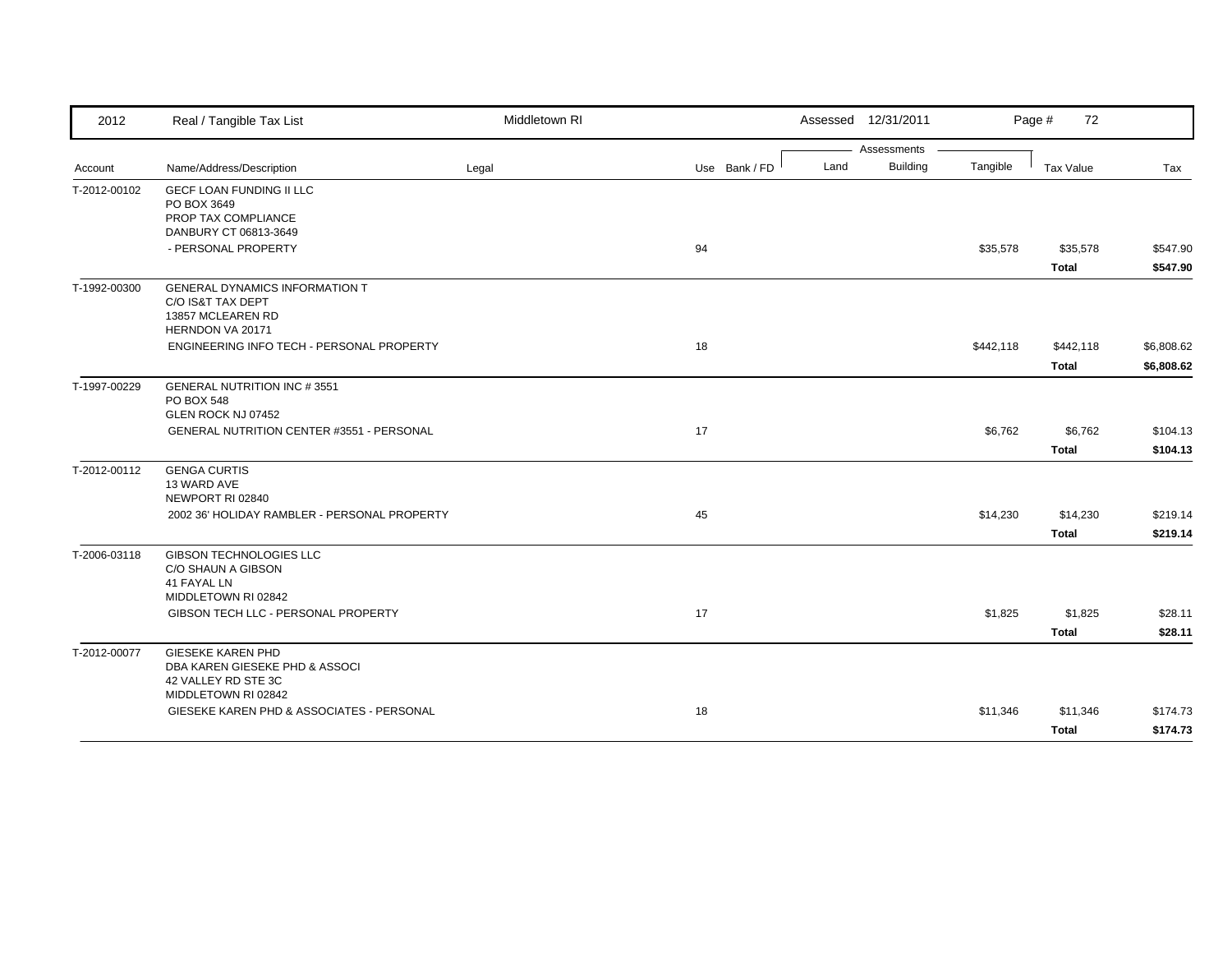| 2012         | Real / Tangible Tax List                                                  | Middletown RI |               |      | Assessed 12/31/2011            |          | Page #<br>73             |                      |
|--------------|---------------------------------------------------------------------------|---------------|---------------|------|--------------------------------|----------|--------------------------|----------------------|
| Account      | Name/Address/Description                                                  | Legal         | Use Bank / FD | Land | Assessments<br><b>Building</b> | Tangible | <b>Tax Value</b>         | Tax                  |
| T-2012-00113 | <b>GILBERT CURTIS</b><br>8 SOPHIE AVE<br>DUNEDIN FL 34698                 |               |               |      |                                |          |                          |                      |
|              | 1990 27' COACHMEN - PERSONAL PROPERTY                                     |               | 45            |      |                                | \$3,820  | \$3,820<br><b>Total</b>  | \$58.83<br>\$58.83   |
| T-1999-09096 | <b>GILL CHRISTINE</b><br>42 VALLEY RD STE 7<br>MIDDLETOWN RI 02842        |               |               |      |                                |          |                          |                      |
|              | GILL CHRISTINE MD - PERSONAL PROPERTY                                     |               | 18            |      |                                | \$42,400 | \$42,400<br><b>Total</b> | \$652.96<br>\$652.96 |
| T-2004-00553 | <b>GLADDING MARTHA COUNSELOR</b><br>67 VALLEY RD<br>MIDDLETOWN RI 02842   |               |               |      |                                |          |                          |                      |
|              | <b>GLADDING MARTHA COUNSELOR - PERSONAL</b>                               |               | 17            |      |                                | \$574    | \$574<br><b>Total</b>    | \$8.84<br>\$8.84     |
| T-2004-00554 | GLADDING SCHOOL OF DANCE LLC<br>37 ADMIRAL KALBFUS RD<br>NEWPORT RI 02840 |               |               |      |                                |          |                          |                      |
|              | GLADDING SCHOOL OF DANCE - PERSONAL                                       |               | 17            |      |                                | \$550    | \$550<br><b>Total</b>    | \$8.47<br>\$8.47     |
| T-2009-01044 | GLENN SMITH CONSTRUCTION LLC<br>1 SUNSET HILL RD<br>MIDDLETOWN RI 02842   |               |               |      |                                |          |                          |                      |
|              | GLENN SMITH CONSTRUCTION - PERSONAL PROPERTY                              |               | 17            |      |                                | \$5,917  | \$5,917<br><b>Total</b>  | \$91.12<br>\$91.12   |
| T-2012-00045 | <b>GO WIRELESS INC</b><br>9970 W CHEYENNA AVE<br>LAS VEGAS NV 89129       |               |               |      |                                |          |                          |                      |
|              | GO WIRELESS INC - PERSONAL PROPERTY                                       |               | 18            |      |                                | \$23,750 | \$23,750<br><b>Total</b> | \$365.75<br>\$365.75 |
| T-1994-00168 | GOLDS WOOD FIRED GRILL & CAFE<br>21 A VALLEY ROAD<br>MIDDLETOWN RI 02842  |               |               |      |                                |          |                          |                      |
|              | GOLDS WOOD FIRED GRILL & CAFE - PERSONAL                                  |               | 18            |      |                                | \$25,111 | \$25,111<br><b>Total</b> | \$386.71<br>\$386.71 |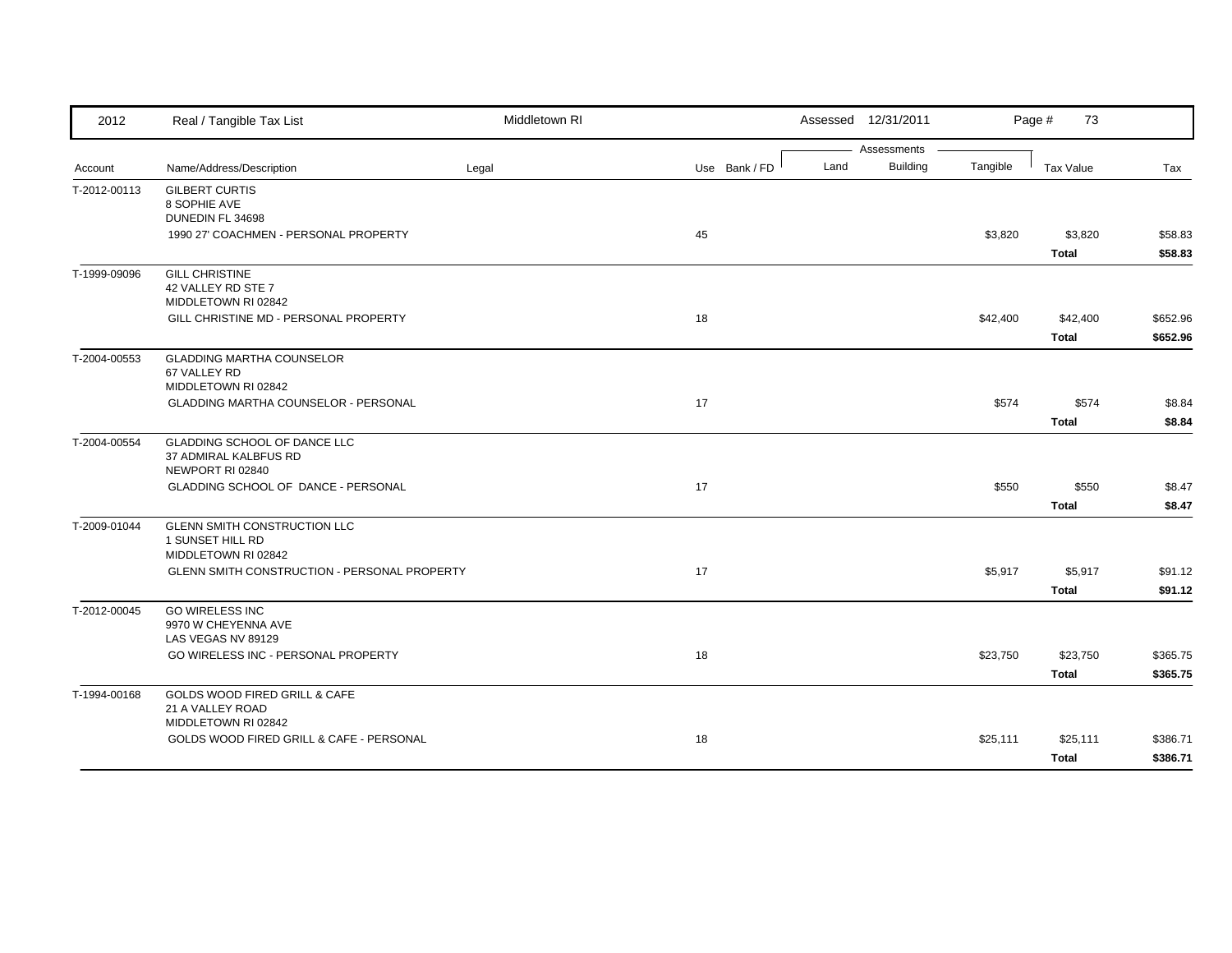| 2012         | Real / Tangible Tax List                                     | Middletown RI |               | Assessed 12/31/2011 |                 |          | Page #<br>74     |          |
|--------------|--------------------------------------------------------------|---------------|---------------|---------------------|-----------------|----------|------------------|----------|
|              |                                                              |               |               |                     | Assessments     |          |                  |          |
| Account      | Name/Address/Description                                     | Legal         | Use Bank / FD | Land                | <b>Building</b> | Tangible | <b>Tax Value</b> | Tax      |
| T-1992-04332 | <b>GOMES GEORGE JR</b>                                       |               |               |                     |                 |          |                  |          |
|              | 599 EAST MAIN RD<br>MIDDLETOWN RI 02842                      |               |               |                     |                 |          |                  |          |
|              | MARKEDE KENNEL - PERSONAL PROPERTY                           |               | 17            |                     |                 | \$4,757  | \$4,757          | \$73.26  |
|              |                                                              |               |               |                     |                 |          | <b>Total</b>     | \$73.26  |
| T-2006-03152 | <b>GOMES JOSE L</b>                                          |               |               |                     |                 |          |                  |          |
|              | D/B/A JOSE L GOMES LANDSC                                    |               |               |                     |                 |          |                  |          |
|              | 742 JEPSON LN<br>MIDDLETOWN RI 02842                         |               |               |                     |                 |          |                  |          |
|              | JOSE L GOMES LANDSCAPING - PERSONAL PROPERTY                 |               | 17            |                     |                 | \$3,793  | \$3,793          | \$58.41  |
|              |                                                              |               |               |                     |                 |          | <b>Total</b>     | \$58.41  |
| T-1992-04356 | <b>GONTARZ CHRISTOPHER S ESQ</b>                             |               |               |                     |                 |          |                  |          |
|              | UPDEGROVE & GONTARZ LTD                                      |               |               |                     |                 |          |                  |          |
|              | 314 OLIPHANT LN                                              |               |               |                     |                 |          |                  |          |
|              | MIDDLETOWN RI 02842                                          |               |               |                     |                 |          |                  |          |
|              | <b>GONTARZ CHRISTOPHER S - PERSONAL PROPERTY</b>             |               | 17            |                     |                 | \$2,388  | \$2,388          | \$36.78  |
|              |                                                              |               |               |                     |                 |          | <b>Total</b>     | \$36.78  |
| T-2012-00070 | <b>GOODING ELIZABETH H</b>                                   |               |               |                     |                 |          |                  |          |
|              | DBA BETSY GOODING MS LMFT<br>747 AQUIDNECK AVE               |               |               |                     |                 |          |                  |          |
|              | MIDDLETOWN RI 02842                                          |               |               |                     |                 |          |                  |          |
|              | GOODING BETSY MS LMFT - PERSONAL PROPERTY                    |               | 17            |                     |                 | \$4,064  | \$4,064          | \$62.59  |
|              |                                                              |               |               |                     |                 |          | <b>Total</b>     | \$62.59  |
| T-1992-04173 | <b>GP STRATEGIES CORPORATION</b>                             |               |               |                     |                 |          |                  |          |
|              | F/K/A GENERAL PHYSICS CORP                                   |               |               |                     |                 |          |                  |          |
|              | 6095 MARSHALEE DR STE 300<br>ELKRIDGE MD 21075               |               |               |                     |                 |          |                  |          |
|              | - PERSONAL PROPERTY                                          |               | 17            |                     |                 | \$8,994  | \$8,994          | \$138.51 |
|              |                                                              |               |               |                     |                 |          |                  |          |
|              |                                                              |               |               |                     |                 |          | <b>Total</b>     | \$138.51 |
| T-2008-02001 | <b>GRAYBAR FINANCIAL SERVICES LLC</b><br>C/O THOMSON REUTERS |               |               |                     |                 |          |                  |          |
|              | PO BOX 460709                                                |               |               |                     |                 |          |                  |          |
|              | HOUSTON TX 77056                                             |               |               |                     |                 |          |                  |          |
|              | FINN RODRIGUEZ & WASHBURN - PERSONAL                         |               | 94            |                     |                 | \$11,693 | \$11,693         | \$180.07 |
|              |                                                              |               |               |                     |                 |          |                  |          |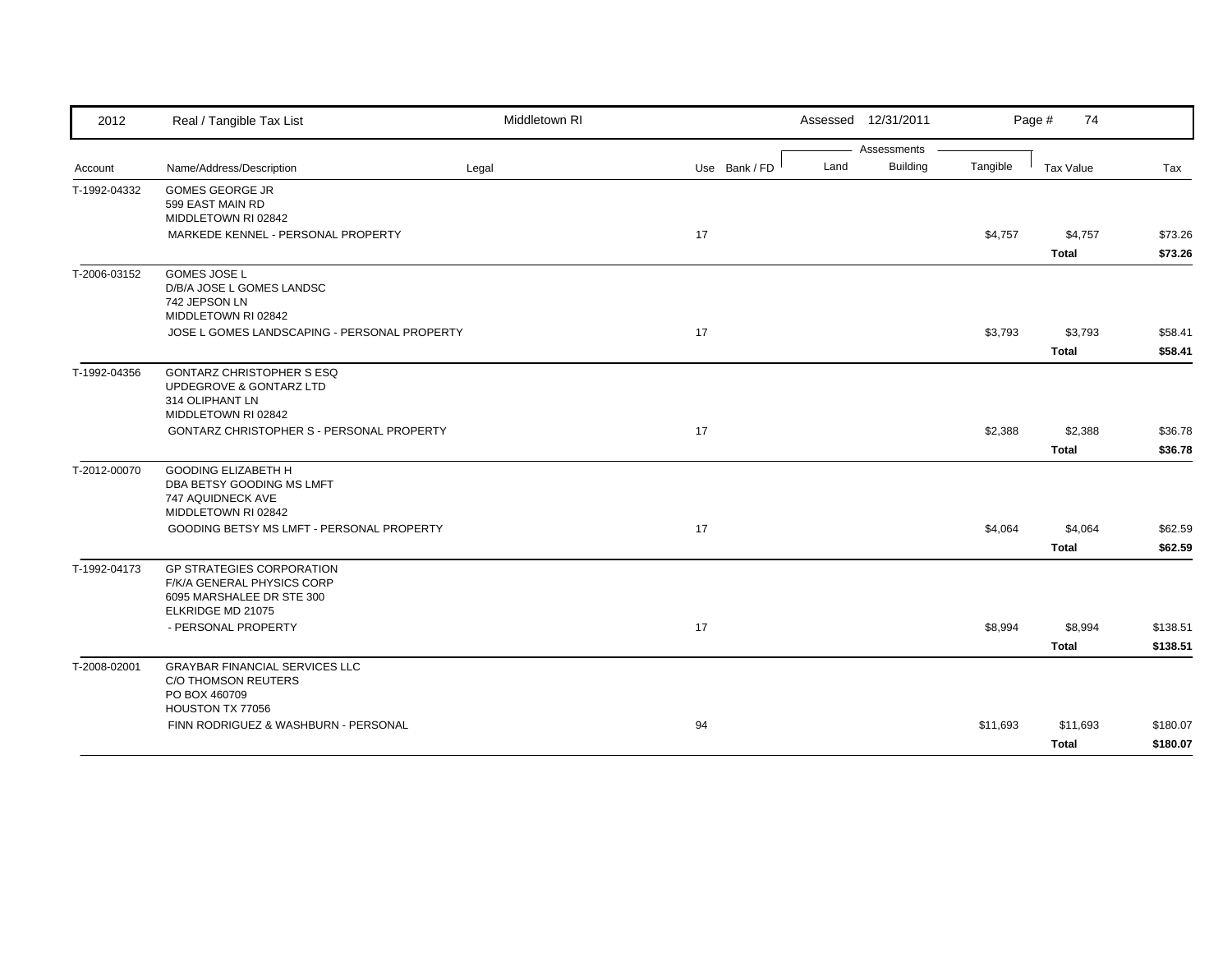| 2012         | Real / Tangible Tax List                                                                                                | Middletown RI |               |      | Assessed 12/31/2011 |           | Page #<br>75     |            |
|--------------|-------------------------------------------------------------------------------------------------------------------------|---------------|---------------|------|---------------------|-----------|------------------|------------|
|              |                                                                                                                         |               |               |      | Assessments         |           |                  |            |
| Account      | Name/Address/Description                                                                                                | Legal         | Use Bank / FD | Land | <b>Building</b>     | Tangible  | <b>Tax Value</b> | Tax        |
| T-1992-08733 | <b>GRAYHAWK LEASING LLC</b><br>C/O PEPSICO TAX DEPT<br>PO BOX 660634 MD 3A-300<br>DALLAS TX 75266                       |               |               |      |                     |           |                  |            |
|              | PEPSI CO INC - PERSONAL PROPERTY                                                                                        |               | 94            |      |                     | \$33,587  | \$33,587         | \$517.24   |
|              |                                                                                                                         |               |               |      |                     |           | <b>Total</b>     | \$517.24   |
| T-2001-00614 | <b>GREAT AMERICA LEASING CORP</b><br>625 1ST STREET ES STE 800<br>CEDAR RAPIDS IA 52401                                 |               |               |      |                     |           |                  |            |
|              | <b>GREAT AMERICA LEASING CORP - PERSONAL</b>                                                                            |               | 94            |      |                     | \$103,150 | \$103,150        | \$1,588.51 |
|              |                                                                                                                         |               |               |      |                     |           | <b>Total</b>     | \$1,588.51 |
| T-1992-03581 | <b>GREEN ACRES DISTRIBUTORS INC</b><br><b>FARIA STEPHEN</b><br>595 AQUIDNECK AVE<br>MIDDLETOWN RI 02842                 |               |               |      |                     |           |                  |            |
|              | GREEN ACRES DISTRIBUTORS - PERSONAL PROPERTY                                                                            |               | 17            |      |                     | \$6,222   | \$6,222          | \$95.82    |
|              |                                                                                                                         |               |               |      |                     |           | <b>Total</b>     | \$95.82    |
| T-1999-09129 | <b>GREEN MOUNTAIN COFFEE CO</b><br>33 COFFEE LN<br>WATERBURY VT 05676                                                   |               |               |      |                     |           |                  |            |
|              | GREEN MOUNTAIN COFFEE CO - PERSONAL PROPERTY                                                                            |               | 94            |      |                     | \$11,638  | \$11,638         | \$179.23   |
|              |                                                                                                                         |               |               |      |                     |           | <b>Total</b>     | \$179.23   |
| T-1992-04187 | <b>GREEN VALLEY OIL LLC</b><br>CO GETTY PETROLEUM MARKETING I<br><b>1500 HEMPSTEAD TURNPIKE</b><br>EAST MEADOW NY 11554 |               |               |      |                     |           |                  |            |
|              | GETTY STATION #68009 - PERSONAL PROPERTY                                                                                |               | 18            |      |                     | \$99,089  | \$99,089         | \$1,525.97 |
|              |                                                                                                                         |               |               |      |                     |           | <b>Total</b>     | \$1,525.97 |
| T-2011-00032 | <b>GREENLEAF COMPACTION INC</b><br>C/O MARVIN POER & COMPANY<br>PO BOX 52427<br>ATLANTA GA 30355                        |               |               |      |                     |           |                  |            |
|              | - PERSONAL PROPERTY                                                                                                     |               | 94            |      |                     | \$5,120   | \$5,120          | \$78.85    |
|              |                                                                                                                         |               |               |      |                     |           | <b>Total</b>     | \$78.85    |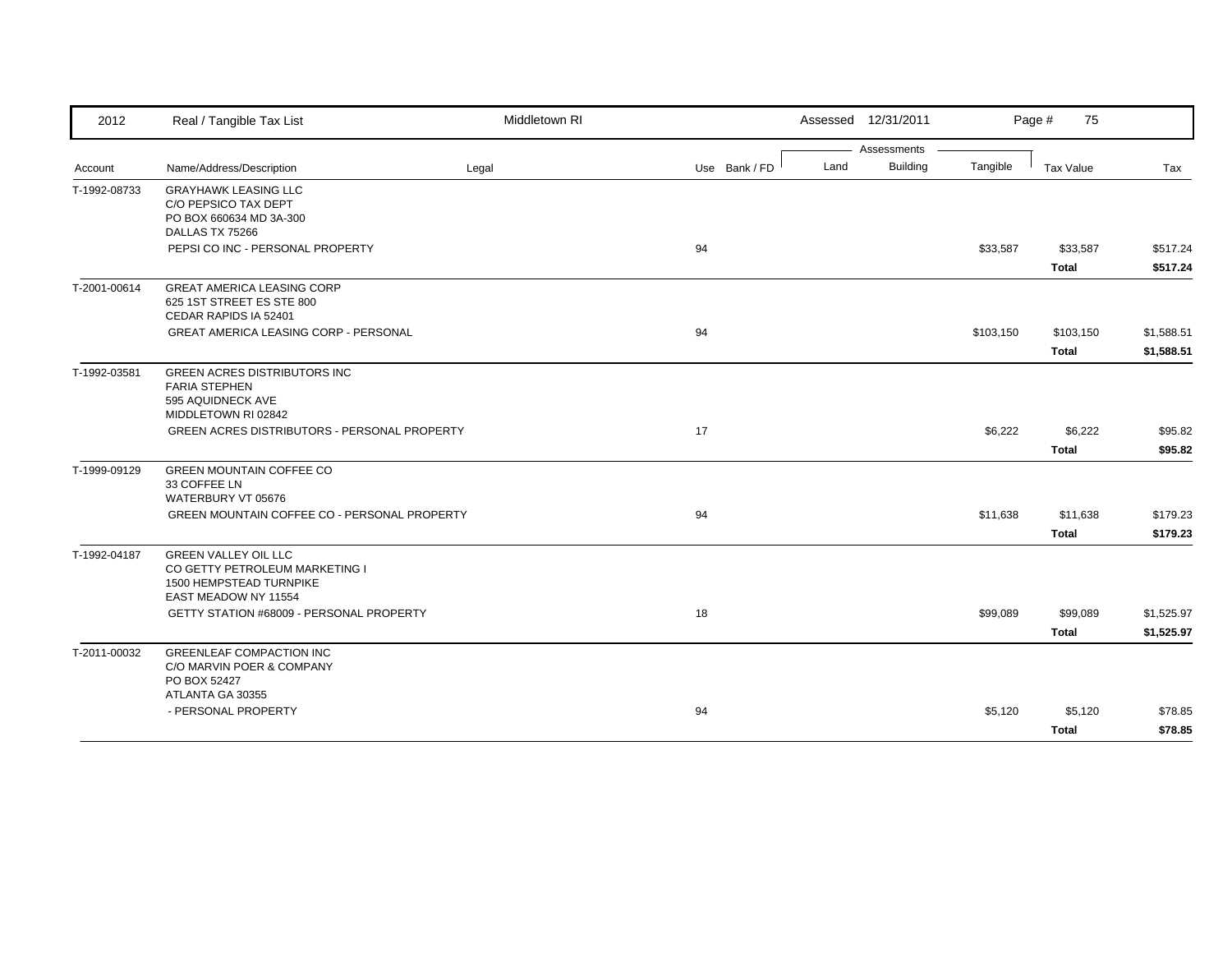| 2012         | Real / Tangible Tax List                              | Middletown RI |               |      | Assessed 12/31/2011 |          | Page #<br>76 |          |
|--------------|-------------------------------------------------------|---------------|---------------|------|---------------------|----------|--------------|----------|
|              |                                                       |               |               |      | Assessments         |          |              |          |
| Account      | Name/Address/Description                              | Legal         | Use Bank / FD | Land | Building            | Tangible | Tax Value    | Tax      |
| T-2011-00014 | <b>GREENSIDE SKATE PARK LLC</b><br>PO BOX 4360        |               |               |      |                     |          |              |          |
|              | MIDDLETOWN RI 02842                                   |               |               |      |                     |          |              |          |
|              | <b>GREENSIDE SKATE PARK - PERSONAL PROPERTY</b>       |               | 17            |      |                     | \$3,790  | \$3,790      | \$58.37  |
|              |                                                       |               |               |      |                     |          | <b>Total</b> | \$58.37  |
| T-2012-00021 | <b>GROVER WAYNE</b>                                   |               |               |      |                     |          |              |          |
|              | <b>DBA YANA LLC</b>                                   |               |               |      |                     |          |              |          |
|              | 55 JOHN CLARKE RD<br>MIDDLETOWN RI 02842              |               |               |      |                     |          |              |          |
|              | - PERSONAL PROPERTY                                   |               | 17            |      |                     | \$2,783  | \$2,783      | \$42.86  |
|              |                                                       |               |               |      |                     |          | <b>Total</b> | \$42.86  |
| T-2012-00063 | <b>GUMKOSKI KRAVANJA &amp; MORTIN</b>                 |               |               |      |                     |          |              |          |
|              | <b>DBA MASSAGE THERAPY</b>                            |               |               |      |                     |          |              |          |
|              | 136 WEST MAIN RD                                      |               |               |      |                     |          |              |          |
|              | MIDDLETOWN RI 02842                                   |               |               |      |                     |          |              |          |
|              | MASSAGE THERAPY - PERSONAL PROPERTY                   |               | 17            |      |                     | \$2,967  | \$2,967      | \$45.69  |
|              |                                                       |               |               |      |                     |          | <b>Total</b> | \$45.69  |
| T-2010-02172 | <b>GUNN HAMISH</b>                                    |               |               |      |                     |          |              |          |
|              | <b>D/B/A THE FINER CONSIGNER</b><br>163 AQUIDNECK AVE |               |               |      |                     |          |              |          |
|              | MIDDLETOWN RI 02842                                   |               |               |      |                     |          |              |          |
|              | FINER CONSIGNER THE - PERSONAL PROPERTY               |               | 17            |      |                     | \$3,610  | \$3,610      | \$55.59  |
|              |                                                       |               |               |      |                     |          | <b>Total</b> | \$55.59  |
| T-2012-00081 | <b>GVI INC</b>                                        |               |               |      |                     |          |              |          |
|              | C/O BROWN BEVERLY                                     |               |               |      |                     |          |              |          |
|              | 1 CORPORATE PL<br>MIDDLETOWN RI 02842                 |               |               |      |                     |          |              |          |
|              | GVI INC - PERSONAL PROPERTY                           |               | 17            |      |                     | \$8,213  | \$8,213      | \$126.48 |
|              |                                                       |               |               |      |                     |          | <b>Total</b> | \$126.48 |
|              |                                                       |               |               |      |                     |          |              |          |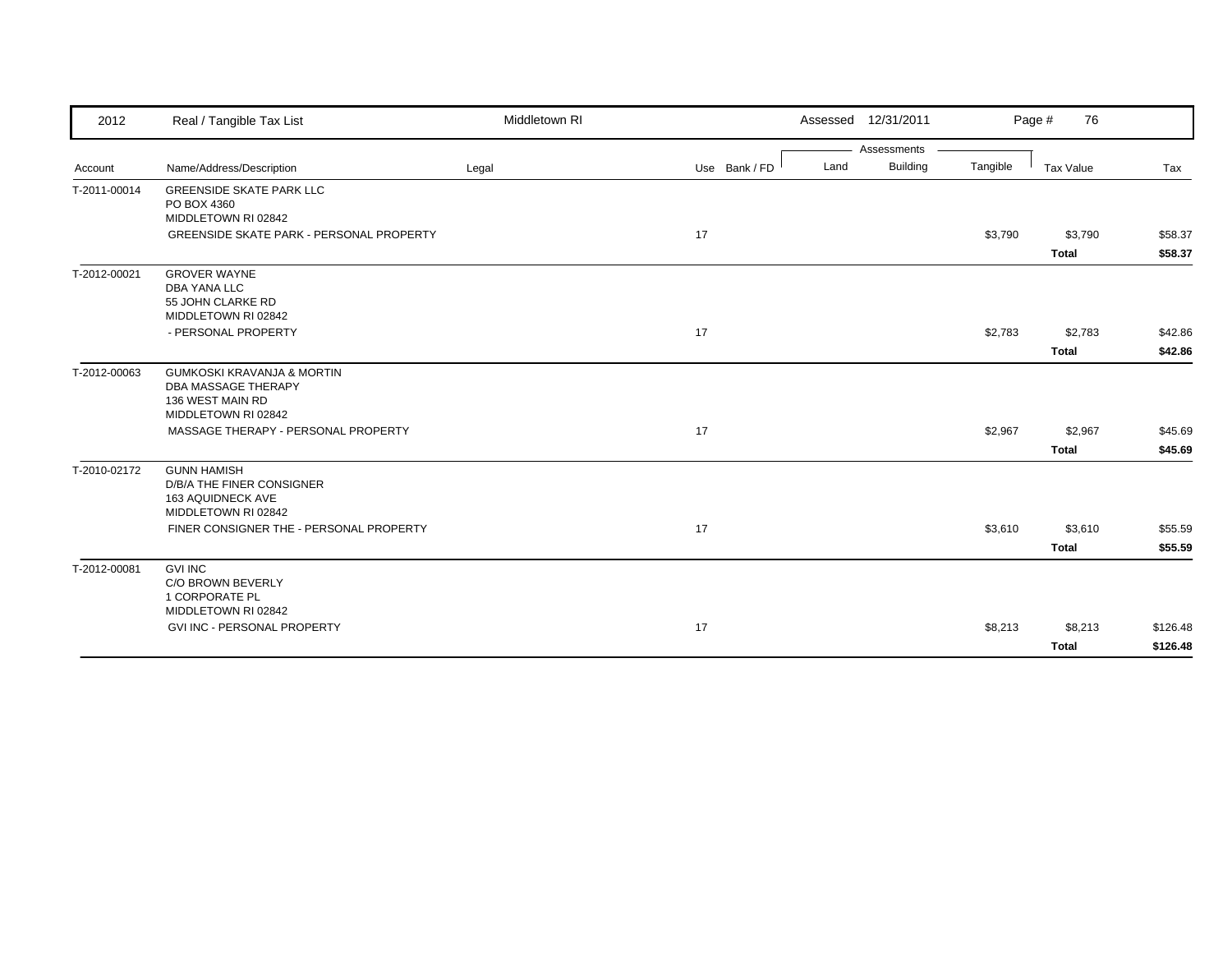| 2012         | Real / Tangible Tax List                                                                            | Middletown RI |               |      | Assessed 12/31/2011 |          | Page #<br>77             |                          |
|--------------|-----------------------------------------------------------------------------------------------------|---------------|---------------|------|---------------------|----------|--------------------------|--------------------------|
|              |                                                                                                     |               |               |      | Assessments         |          |                          |                          |
| Account      | Name/Address/Description                                                                            | Legal         | Use Bank / FD | Land | <b>Building</b>     | Tangible | Tax Value                | Tax                      |
| T-1992-12865 | H & C ENTERPRISES LLS<br>232 WEST MAIN RD.<br>MIDDLETOWN RI 02842                                   |               |               |      |                     |          |                          |                          |
|              | OCEAN STATE LAUNDRY - PERSONAL PROPERTY                                                             |               | 18            |      |                     | \$43,607 | \$43,607<br><b>Total</b> | \$671.55<br>\$671.55     |
| T-2012-00076 | <b>HADFIELD MATT</b><br><b>DBA HADFIELD &amp; CO</b><br>294 VALLEY RD #2<br>MIDDLETOWN RI 02842     |               |               |      |                     |          |                          |                          |
|              | - PERSONAL PROPERTY                                                                                 |               | 18            |      |                     | \$21,142 | \$21,142<br><b>Total</b> | \$325.59<br>\$325.59     |
| T-1992-04676 | HALLMARK MARKETING CORPORATION<br>ATTN TAX DEPT #407<br>P O BOX 419479<br>KANSAS CITY MO 64141-6479 |               |               |      |                     |          |                          |                          |
|              | HALLMARK MARKETING CORP - PERSONAL PROPERTY                                                         |               | 94            |      |                     | \$11,627 | \$11,627<br><b>Total</b> | \$179.06<br>\$179.06     |
| T-1999-09038 | HARDING LUKE DBA NASON & SON<br>305 OLIPHANT LN 17<br>MIDDLETOWN RI 02842                           |               |               |      |                     |          |                          |                          |
|              | U G NASON & SON - PERSONAL PROPERTY                                                                 |               | 17            |      |                     | \$9,603  | \$9,603<br><b>Total</b>  | \$147.89<br>\$147.89     |
| T-2010-02186 | <b>HARKEN YACHT INC</b><br>1251 E WISCONSIN AVE<br>PEWAUKEE WI 53186                                |               |               |      |                     |          |                          |                          |
|              | HARKEN YACHT FITTINGS - PERSONAL PROPERTY                                                           |               | 18            |      |                     | \$82,996 | \$82,996<br><b>Total</b> | \$1,278.14<br>\$1,278.14 |
| T-2012-00043 | <b>HARRIS CORP - GCSD</b><br>PO BOX 3075<br>MCKINNEY TX 75070                                       |               |               |      |                     |          |                          |                          |
|              | HARRIS CORP - GCSD - PERSONAL PROPERTY                                                              |               | 18            |      |                     | \$13,545 | \$13,545<br><b>Total</b> | \$208.59<br>\$208.59     |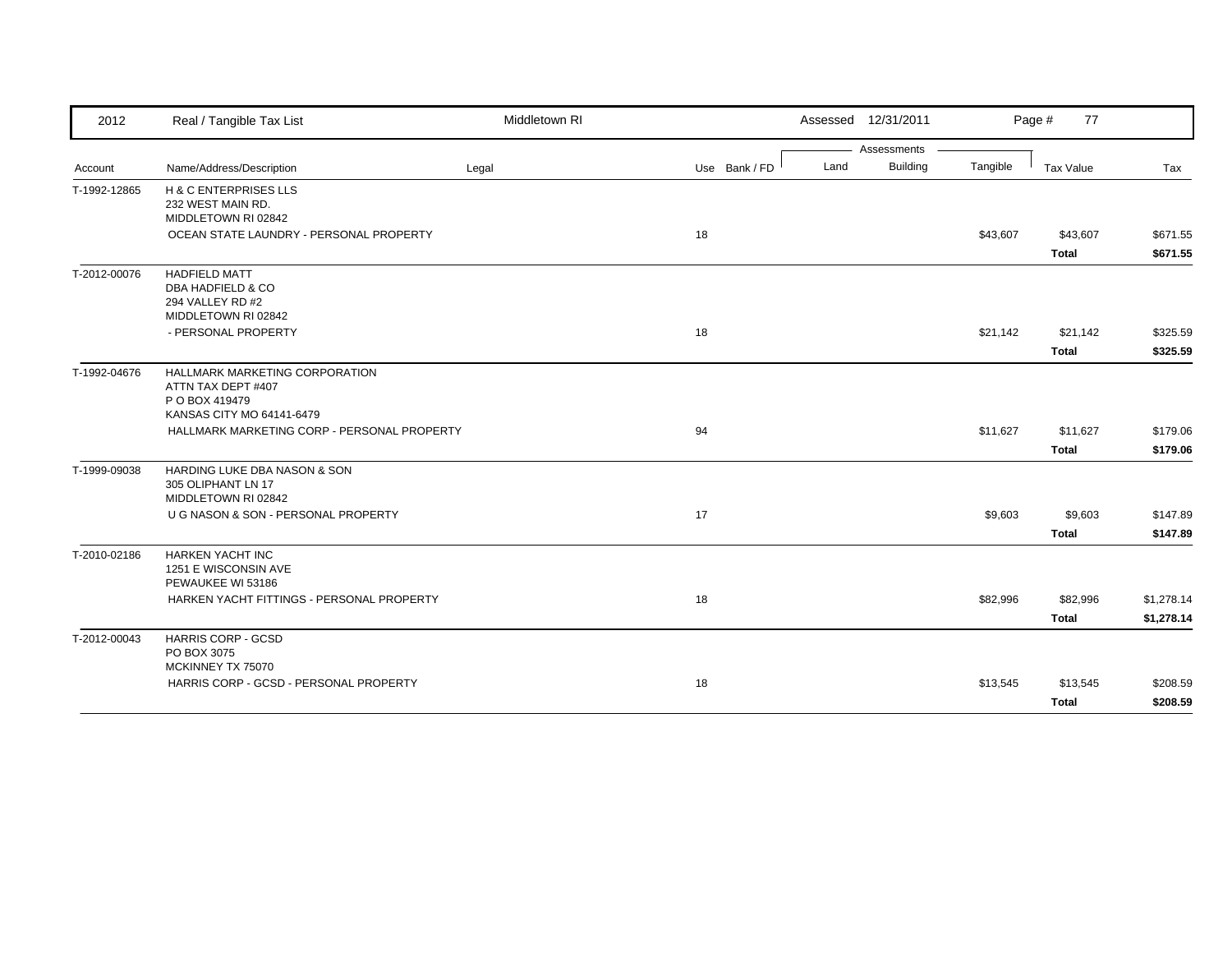| Assessments<br><b>Building</b><br>Tangible<br>Name/Address/Description<br>Use Bank / FD<br>Land<br>Tax Value<br>Tax<br>Legal<br>Account<br><b>HARROP KATHERINE</b><br>T-2000-00674<br>67 VALLEY RD<br>MIDDLETOWN RI 02842<br>ONE ON ONE - PERSONAL PROPERTY<br>17<br>\$529<br>\$529<br>\$8.15<br><b>Total</b><br>HARVEY HARRY G III & WENDY LOR<br>819 AQUIDNECK AVE<br>MIDDLETOWN RI 02842<br>17<br>HARVEYS AUTO DETAILING - PERSONAL PROPERTY<br>\$2,016<br>\$2,016<br><b>Total</b><br><b>HASTIE GLENN</b><br>PO BOX 551<br>EAST LONGMEADOW MA 01028<br>2003 29FT GULFSTREAM/CONQST - PERSONAL<br>45<br>\$6,200<br>\$6,200<br><b>Total</b><br>HEALEY KIRSTEN M W DR<br>811 AQUIDNECK AVE<br>MIDDLETOWN RI 02842-5256<br>DR KIRSTEN M W HEALEY - PERSONAL PROPERTY<br>18<br>\$33,858<br>\$33,858<br><b>Total</b><br>HEALTH RESOURCES OF MIDDLETOWN<br>C/O GENESIS TAX DEPT<br><b>101 EAST STATE ST</b><br>KENNETT SQUARE PA 19348<br>GRAND ISLANDER HEALTH CARE CTR - PERSONAL<br>18<br>\$916,083<br>\$916,083<br><b>Total</b><br><b>HELM PARTNERS INC</b><br>2 CORPORATE PLACE<br>MIDDLETOWN RI 02842<br>HELM PARTNERS INC - PERSONAL PROPERTY<br>18<br>\$12,925<br>\$12,925<br><b>Total</b><br><b>HENDERSON BLAKE</b><br>DBA SUSTAINABLE GLOBAL ENERGY<br>55 JOHN CLARKE RD<br>MIDDLETOWN RI 02842<br>- PERSONAL PROPERTY<br>17<br>\$2,994<br>\$2,994 | 2012         | Real / Tangible Tax List | Middletown RI |  | Assessed 12/31/2011 | Page #<br>78 |         |
|----------------------------------------------------------------------------------------------------------------------------------------------------------------------------------------------------------------------------------------------------------------------------------------------------------------------------------------------------------------------------------------------------------------------------------------------------------------------------------------------------------------------------------------------------------------------------------------------------------------------------------------------------------------------------------------------------------------------------------------------------------------------------------------------------------------------------------------------------------------------------------------------------------------------------------------------------------------------------------------------------------------------------------------------------------------------------------------------------------------------------------------------------------------------------------------------------------------------------------------------------------------------------------------------------------------------------------------------------------|--------------|--------------------------|---------------|--|---------------------|--------------|---------|
|                                                                                                                                                                                                                                                                                                                                                                                                                                                                                                                                                                                                                                                                                                                                                                                                                                                                                                                                                                                                                                                                                                                                                                                                                                                                                                                                                          |              |                          |               |  |                     |              |         |
|                                                                                                                                                                                                                                                                                                                                                                                                                                                                                                                                                                                                                                                                                                                                                                                                                                                                                                                                                                                                                                                                                                                                                                                                                                                                                                                                                          |              |                          |               |  |                     |              |         |
|                                                                                                                                                                                                                                                                                                                                                                                                                                                                                                                                                                                                                                                                                                                                                                                                                                                                                                                                                                                                                                                                                                                                                                                                                                                                                                                                                          |              |                          |               |  |                     |              |         |
|                                                                                                                                                                                                                                                                                                                                                                                                                                                                                                                                                                                                                                                                                                                                                                                                                                                                                                                                                                                                                                                                                                                                                                                                                                                                                                                                                          |              |                          |               |  |                     |              |         |
|                                                                                                                                                                                                                                                                                                                                                                                                                                                                                                                                                                                                                                                                                                                                                                                                                                                                                                                                                                                                                                                                                                                                                                                                                                                                                                                                                          |              |                          |               |  |                     |              |         |
| \$31.05<br>\$31.05<br>\$95.48<br>\$95.48<br>\$521.41<br>\$521.41<br>\$14,107.68<br>\$14,107.68<br>\$199.05<br>\$199.05<br>\$46.11                                                                                                                                                                                                                                                                                                                                                                                                                                                                                                                                                                                                                                                                                                                                                                                                                                                                                                                                                                                                                                                                                                                                                                                                                        |              |                          |               |  |                     |              | \$8.15  |
|                                                                                                                                                                                                                                                                                                                                                                                                                                                                                                                                                                                                                                                                                                                                                                                                                                                                                                                                                                                                                                                                                                                                                                                                                                                                                                                                                          | T-1995-00194 |                          |               |  |                     |              |         |
|                                                                                                                                                                                                                                                                                                                                                                                                                                                                                                                                                                                                                                                                                                                                                                                                                                                                                                                                                                                                                                                                                                                                                                                                                                                                                                                                                          |              |                          |               |  |                     |              |         |
|                                                                                                                                                                                                                                                                                                                                                                                                                                                                                                                                                                                                                                                                                                                                                                                                                                                                                                                                                                                                                                                                                                                                                                                                                                                                                                                                                          |              |                          |               |  |                     |              |         |
|                                                                                                                                                                                                                                                                                                                                                                                                                                                                                                                                                                                                                                                                                                                                                                                                                                                                                                                                                                                                                                                                                                                                                                                                                                                                                                                                                          |              |                          |               |  |                     |              |         |
|                                                                                                                                                                                                                                                                                                                                                                                                                                                                                                                                                                                                                                                                                                                                                                                                                                                                                                                                                                                                                                                                                                                                                                                                                                                                                                                                                          |              |                          |               |  |                     |              |         |
|                                                                                                                                                                                                                                                                                                                                                                                                                                                                                                                                                                                                                                                                                                                                                                                                                                                                                                                                                                                                                                                                                                                                                                                                                                                                                                                                                          | T-2008-02071 |                          |               |  |                     |              |         |
|                                                                                                                                                                                                                                                                                                                                                                                                                                                                                                                                                                                                                                                                                                                                                                                                                                                                                                                                                                                                                                                                                                                                                                                                                                                                                                                                                          |              |                          |               |  |                     |              |         |
|                                                                                                                                                                                                                                                                                                                                                                                                                                                                                                                                                                                                                                                                                                                                                                                                                                                                                                                                                                                                                                                                                                                                                                                                                                                                                                                                                          |              |                          |               |  |                     |              |         |
|                                                                                                                                                                                                                                                                                                                                                                                                                                                                                                                                                                                                                                                                                                                                                                                                                                                                                                                                                                                                                                                                                                                                                                                                                                                                                                                                                          |              |                          |               |  |                     |              |         |
|                                                                                                                                                                                                                                                                                                                                                                                                                                                                                                                                                                                                                                                                                                                                                                                                                                                                                                                                                                                                                                                                                                                                                                                                                                                                                                                                                          | T-1992-01986 |                          |               |  |                     |              |         |
|                                                                                                                                                                                                                                                                                                                                                                                                                                                                                                                                                                                                                                                                                                                                                                                                                                                                                                                                                                                                                                                                                                                                                                                                                                                                                                                                                          |              |                          |               |  |                     |              |         |
|                                                                                                                                                                                                                                                                                                                                                                                                                                                                                                                                                                                                                                                                                                                                                                                                                                                                                                                                                                                                                                                                                                                                                                                                                                                                                                                                                          |              |                          |               |  |                     |              |         |
|                                                                                                                                                                                                                                                                                                                                                                                                                                                                                                                                                                                                                                                                                                                                                                                                                                                                                                                                                                                                                                                                                                                                                                                                                                                                                                                                                          |              |                          |               |  |                     |              |         |
|                                                                                                                                                                                                                                                                                                                                                                                                                                                                                                                                                                                                                                                                                                                                                                                                                                                                                                                                                                                                                                                                                                                                                                                                                                                                                                                                                          |              |                          |               |  |                     |              |         |
|                                                                                                                                                                                                                                                                                                                                                                                                                                                                                                                                                                                                                                                                                                                                                                                                                                                                                                                                                                                                                                                                                                                                                                                                                                                                                                                                                          | T-2000-00638 |                          |               |  |                     |              |         |
|                                                                                                                                                                                                                                                                                                                                                                                                                                                                                                                                                                                                                                                                                                                                                                                                                                                                                                                                                                                                                                                                                                                                                                                                                                                                                                                                                          |              |                          |               |  |                     |              |         |
|                                                                                                                                                                                                                                                                                                                                                                                                                                                                                                                                                                                                                                                                                                                                                                                                                                                                                                                                                                                                                                                                                                                                                                                                                                                                                                                                                          |              |                          |               |  |                     |              |         |
|                                                                                                                                                                                                                                                                                                                                                                                                                                                                                                                                                                                                                                                                                                                                                                                                                                                                                                                                                                                                                                                                                                                                                                                                                                                                                                                                                          |              |                          |               |  |                     |              |         |
|                                                                                                                                                                                                                                                                                                                                                                                                                                                                                                                                                                                                                                                                                                                                                                                                                                                                                                                                                                                                                                                                                                                                                                                                                                                                                                                                                          |              |                          |               |  |                     |              |         |
|                                                                                                                                                                                                                                                                                                                                                                                                                                                                                                                                                                                                                                                                                                                                                                                                                                                                                                                                                                                                                                                                                                                                                                                                                                                                                                                                                          | T-2012-00015 |                          |               |  |                     |              |         |
|                                                                                                                                                                                                                                                                                                                                                                                                                                                                                                                                                                                                                                                                                                                                                                                                                                                                                                                                                                                                                                                                                                                                                                                                                                                                                                                                                          |              |                          |               |  |                     |              |         |
|                                                                                                                                                                                                                                                                                                                                                                                                                                                                                                                                                                                                                                                                                                                                                                                                                                                                                                                                                                                                                                                                                                                                                                                                                                                                                                                                                          |              |                          |               |  |                     |              |         |
|                                                                                                                                                                                                                                                                                                                                                                                                                                                                                                                                                                                                                                                                                                                                                                                                                                                                                                                                                                                                                                                                                                                                                                                                                                                                                                                                                          |              |                          |               |  |                     |              |         |
|                                                                                                                                                                                                                                                                                                                                                                                                                                                                                                                                                                                                                                                                                                                                                                                                                                                                                                                                                                                                                                                                                                                                                                                                                                                                                                                                                          |              |                          |               |  |                     |              |         |
|                                                                                                                                                                                                                                                                                                                                                                                                                                                                                                                                                                                                                                                                                                                                                                                                                                                                                                                                                                                                                                                                                                                                                                                                                                                                                                                                                          | T-2012-00022 |                          |               |  |                     |              |         |
|                                                                                                                                                                                                                                                                                                                                                                                                                                                                                                                                                                                                                                                                                                                                                                                                                                                                                                                                                                                                                                                                                                                                                                                                                                                                                                                                                          |              |                          |               |  |                     |              |         |
|                                                                                                                                                                                                                                                                                                                                                                                                                                                                                                                                                                                                                                                                                                                                                                                                                                                                                                                                                                                                                                                                                                                                                                                                                                                                                                                                                          |              |                          |               |  |                     |              |         |
|                                                                                                                                                                                                                                                                                                                                                                                                                                                                                                                                                                                                                                                                                                                                                                                                                                                                                                                                                                                                                                                                                                                                                                                                                                                                                                                                                          |              |                          |               |  |                     |              |         |
|                                                                                                                                                                                                                                                                                                                                                                                                                                                                                                                                                                                                                                                                                                                                                                                                                                                                                                                                                                                                                                                                                                                                                                                                                                                                                                                                                          |              |                          |               |  |                     | Total        | \$46.11 |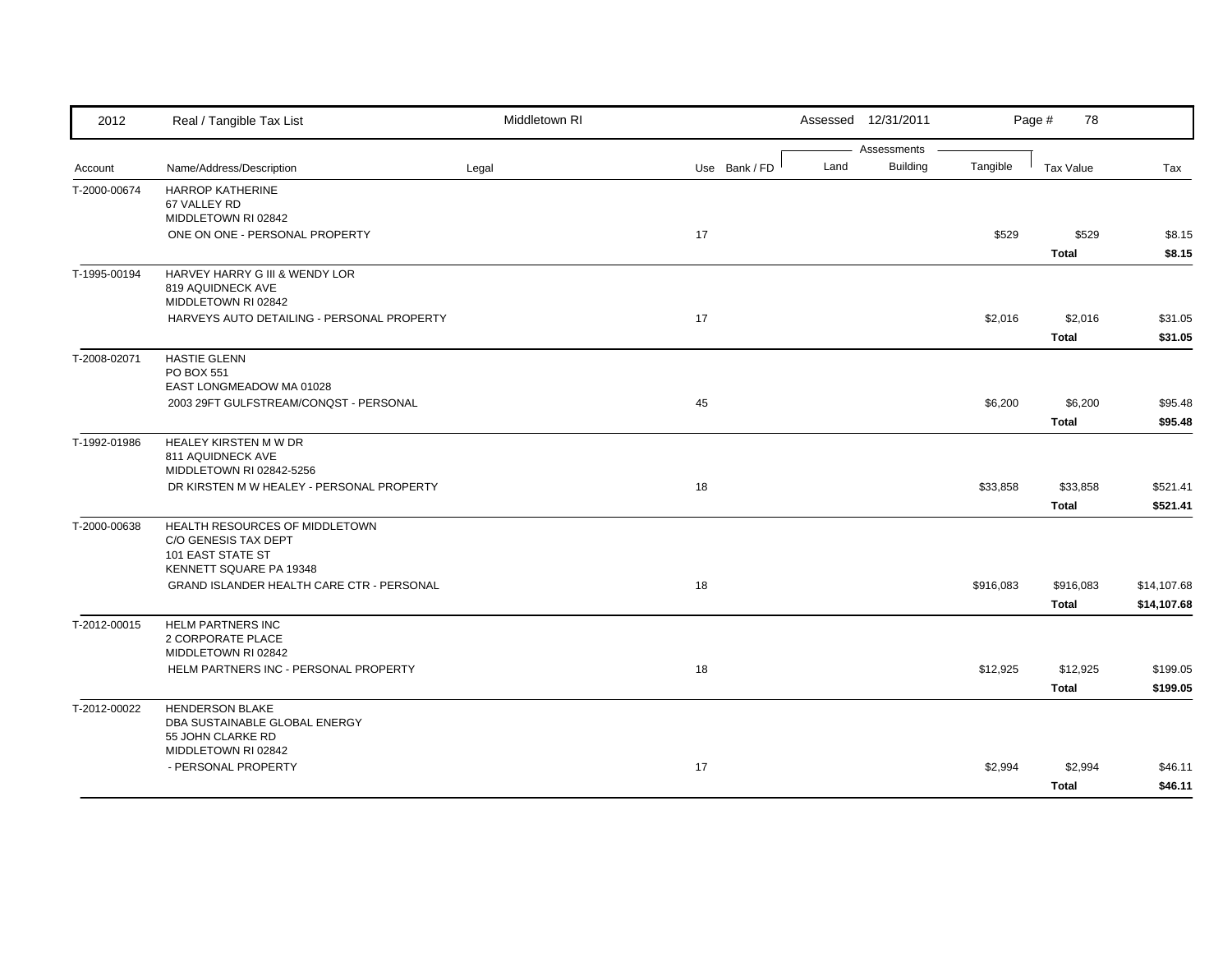| 2012         | Real / Tangible Tax List                                           | Middletown RI |               |      | Assessed 12/31/2011 |           | Page #<br>79     |            |
|--------------|--------------------------------------------------------------------|---------------|---------------|------|---------------------|-----------|------------------|------------|
|              |                                                                    |               |               |      | Assessments         |           |                  |            |
| Account      | Name/Address/Description                                           | Legal         | Use Bank / FD | Land | <b>Building</b>     | Tangible  | <b>Tax Value</b> | Tax        |
| T-2012-00072 | <b>HENDERSON JACKIE</b><br>DBA ABLE MIND & BODY                    |               |               |      |                     |           |                  |            |
|              | 926 AQUIDNECK AVE                                                  |               |               |      |                     |           |                  |            |
|              | MIDDLETOWN RI 02842                                                |               |               |      |                     |           |                  |            |
|              | ABLE MIND & BODY - PERSONAL PROPERTY                               |               | 17            |      |                     | \$5,152   | \$5,152          | \$79.34    |
|              |                                                                    |               |               |      |                     |           | <b>Total</b>     | \$79.34    |
| T-1992-04940 | HERSHEY CREAMERY CO                                                |               |               |      |                     |           |                  |            |
|              | 301 S CAMERON ST                                                   |               |               |      |                     |           |                  |            |
|              | HARRISBURG PA 17101                                                |               |               |      |                     |           |                  |            |
|              | HERSHEY CREAMERY CO - PERSONAL PROPERTY                            |               | 94            |      |                     | \$5,662   | \$5,662          | \$87.19    |
|              |                                                                    |               |               |      |                     |           | <b>Total</b>     | \$87.19    |
| T-1999-09047 | HESHMATOLLAH ASHTARI                                               |               |               |      |                     |           |                  |            |
|              | 307 OLIPHANT LN #34<br>MIDDLETOWN RI 02842                         |               |               |      |                     |           |                  |            |
|              | GLOBAL CIRCUIT - PERSONAL PROPERTY                                 |               | 18            |      |                     | \$30,608  | \$30,608         | \$471.36   |
|              |                                                                    |               |               |      |                     |           | Total            | \$471.36   |
|              |                                                                    |               |               |      |                     |           |                  |            |
| T-2005-00570 | <b>HESS CORP</b><br>PO BOX 696419                                  |               |               |      |                     |           |                  |            |
|              | SAN ANTONIO TX 78269                                               |               |               |      |                     |           |                  |            |
|              | HESS #39207 - PERSONAL PROPERTY                                    |               | 18            |      |                     | \$164,450 | \$164,450        | \$2,532.53 |
|              |                                                                    |               |               |      |                     |           | <b>Total</b>     | \$2,532.53 |
| T-2012-00005 | <b>HETLAND TIM</b>                                                 |               |               |      |                     |           |                  |            |
|              | DBA RI WINDPOWER WIND-SOLAR                                        |               |               |      |                     |           |                  |            |
|              | 1015 AQUIDNECK AVE                                                 |               |               |      |                     |           |                  |            |
|              | MIDDLETOWN RI 02842<br>RI WINDPOWER WIND-SOLAR - PERSONAL PROPERTY |               |               |      |                     |           |                  |            |
|              |                                                                    |               | 18            |      |                     | \$28,918  | \$28,918         | \$445.34   |
|              |                                                                    |               |               |      |                     |           | <b>Total</b>     | \$445.34   |
| T-2008-02034 | HG ASSOCIATES NEW ENGLAND LLC                                      |               |               |      |                     |           |                  |            |
|              | C/O JASON GOLDFARB<br>1 ODONNELL RD                                |               |               |      |                     |           |                  |            |
|              | MIDDLETOWN RI 02842                                                |               |               |      |                     |           |                  |            |
|              | H G ASSOCIATES NEW ENGLAND - PERSONAL                              |               | 17            |      |                     | \$1,765   | \$1,765          | \$27.18    |
|              |                                                                    |               |               |      |                     |           | <b>Total</b>     | \$27.18    |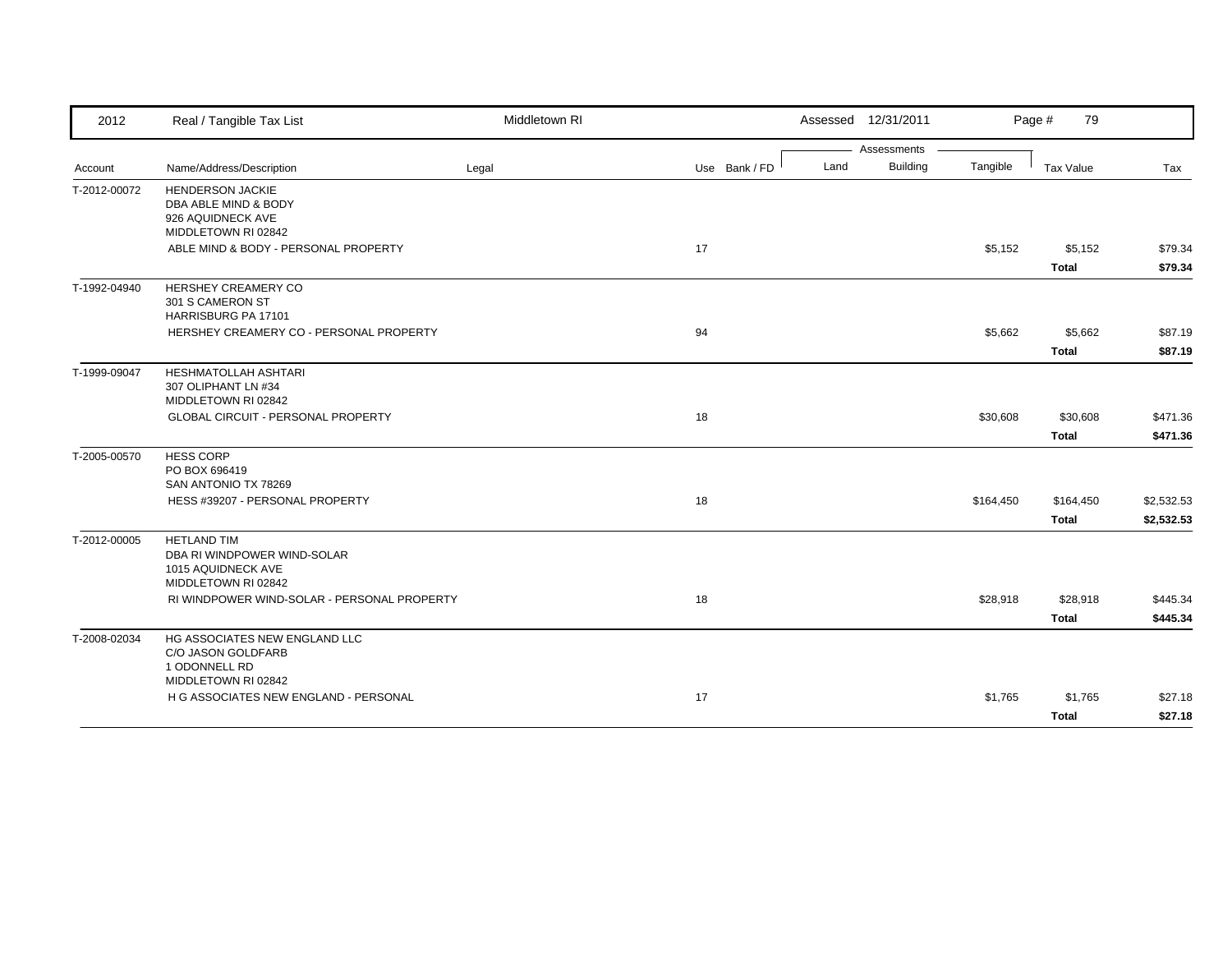| 2012         | Real / Tangible Tax List                                                                             | Middletown RI |               |      | Assessed 12/31/2011            |           | Page #<br>80                 |                               |
|--------------|------------------------------------------------------------------------------------------------------|---------------|---------------|------|--------------------------------|-----------|------------------------------|-------------------------------|
| Account      | Name/Address/Description                                                                             | Legal         | Use Bank / FD | Land | Assessments<br><b>Building</b> | Tangible  | Tax Value                    | Tax                           |
| T-2012-00103 | <b>HIGHLINE CAPITAL</b><br>2121 SW BROADWAY<br>SUITE 200<br>PORTLAND OR 97201                        |               |               |      |                                |           |                              |                               |
|              | - PERSONAL PROPERTY                                                                                  |               | 94            |      |                                | \$65,100  | \$65,100<br><b>Total</b>     | \$1,002.54<br>\$1,002.54      |
| T-2010-02082 | HILL ROM COMPANY INC<br>TAX DEPT J79<br>1069 STATE RT 46 E<br>BATESVILLE IN 47006                    |               |               |      |                                |           |                              |                               |
|              | GRAND ISLANDER - PERSONAL PROPERTY<br><b>Insuffient Tax</b>                                          |               | 94            |      |                                | \$242     | \$242<br>\$0<br><b>Total</b> | \$3.73<br>$$ -3.73$<br>\$0.00 |
| T-1993-00451 | <b>HILLIARD LINDA</b><br>MIDDLETOWN TRADESMAN CTR<br>307 OLIPHANT LANE #22<br>MIDDLETOWN RI 02842    |               |               |      |                                |           |                              |                               |
|              | QUILT ARTISAN - PERSONAL PROPERTY                                                                    |               | 17            |      |                                | \$4,211   | \$4,211<br><b>Total</b>      | \$64.85<br>\$64.85            |
| T-2008-02005 | HILLMAN GROUP INC THE<br>8990 S KYRENE RD<br><b>TEMPE AZ 85284</b>                                   |               |               |      |                                |           |                              |                               |
|              | THE HILLMAN GROUP INC - PERSONAL PROPERTY                                                            |               | 94            |      |                                | \$8,534   | \$8,534<br><b>Total</b>      | \$131.42<br>\$131.42          |
| T-2012-00010 | <b>HOLE BOB</b><br>DBA NEWPORT INSURANCE<br>460 EAST MAIN RD<br>MIDDLETOWN RI 02842                  |               |               |      |                                |           |                              |                               |
|              | NEWPORT INSURANCE - PERSONAL PROPERTY                                                                |               | 18            |      |                                | \$20,514  | \$20,514<br><b>Total</b>     | \$315.92<br>\$315.92          |
| T-1992-09980 | HOLIDAY THEATRE LLC<br><b>BOSTON CONCESSIONS GROUP</b><br>55 CAMBRIDGE PARKWAY<br>CAMBRIDGE MA 02142 |               |               |      |                                |           |                              |                               |
|              | SSC HOLIDAY CINEMAS - PERSONAL PROPERTY                                                              |               | 18            |      |                                | \$126,742 | \$126,742<br>Total           | \$1,951.83<br>\$1,951.83      |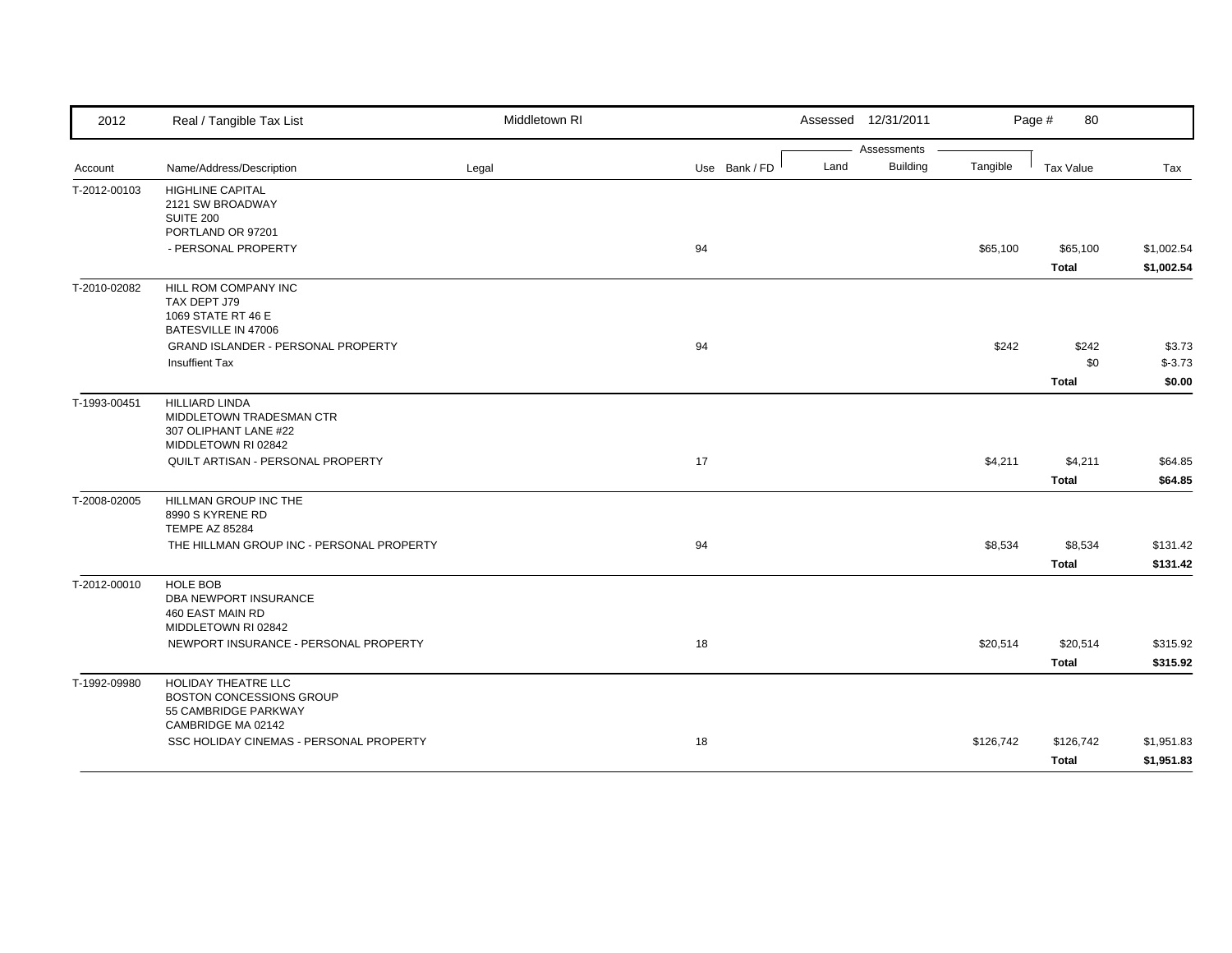| 2012         | Real / Tangible Tax List                                                                                              | Middletown RI |               | Assessed 12/31/2011     |             | Page #<br>81                |                            |
|--------------|-----------------------------------------------------------------------------------------------------------------------|---------------|---------------|-------------------------|-------------|-----------------------------|----------------------------|
|              |                                                                                                                       |               |               | Assessments             |             |                             |                            |
| Account      | Name/Address/Description                                                                                              | Legal         | Use Bank / FD | <b>Building</b><br>Land | Tangible    | <b>Tax Value</b>            | Tax                        |
| T-1995-00038 | <b>HOLMES JAMES S</b><br>303 MITCHELLS LN<br>MIDDLETOWN RI 02842                                                      |               |               |                         |             |                             |                            |
|              | HOLMES JIM CONSTRUCTION INC - PERSONAL                                                                                |               | 17            |                         | \$4,500     | \$4,500<br><b>Total</b>     | \$69.30<br>\$69.30         |
| T-2005-00622 | HOME DEPOT USA<br>PROP TX DEPT #4287<br>POB 105842<br>ATLANTA GA 303485842                                            |               |               |                         |             |                             |                            |
|              | HOME DEPOT - PERSONAL PROPERTY                                                                                        |               | 18            |                         | \$1,298,584 | \$1,298,584<br><b>Total</b> | \$19,998.19<br>\$19,998.19 |
| T-2005-00600 | HOMES BY THE BAY<br>C/O SUSAN E BAILEY<br>92 WEST MAIN RD<br>MIDDLETOWN RI 02842                                      |               |               |                         |             |                             |                            |
|              | HOMES BY THE BAY - PERSONAL PROPERTY                                                                                  |               | 17            |                         | \$1,377     | \$1,377<br><b>Total</b>     | \$21.21<br>\$21.21         |
| T-1997-00490 | <b>HOOD SAILMAKERS INC</b><br>23 JOHNNYCAKE HILL RD<br>MIDDLETOWN RI 02842<br>HOOD SAILMAKERS INC - PERSONAL PROPERTY |               | 18            |                         | \$139,159   | \$139,159                   | \$2,143.05                 |
|              |                                                                                                                       |               |               |                         |             | Total                       | \$2,143.05                 |
| T-1992-05079 | HOOGENDOORN NURSERIES INC<br>408 TURNER RD<br>MIDDLETOWN RI 02842                                                     |               |               |                         |             |                             |                            |
|              | HOOGENDOORN NURSERIES INC - PERSONAL                                                                                  |               | 73            |                         | \$7,504     | \$7,504<br><b>Total</b>     | \$115.56<br>\$115.56       |
| T-2012-00075 | HOOK JOSEPH LAW OFFICE OF<br>294 VALLEY RD<br>MIDDLETOWN RI 02842                                                     |               |               |                         |             |                             |                            |
|              | HOOK JOSEPH LAW OFFICE OF - PERSONAL                                                                                  |               | 17            |                         | \$2,737     | \$2,737<br><b>Total</b>     | \$42.15<br>\$42.15         |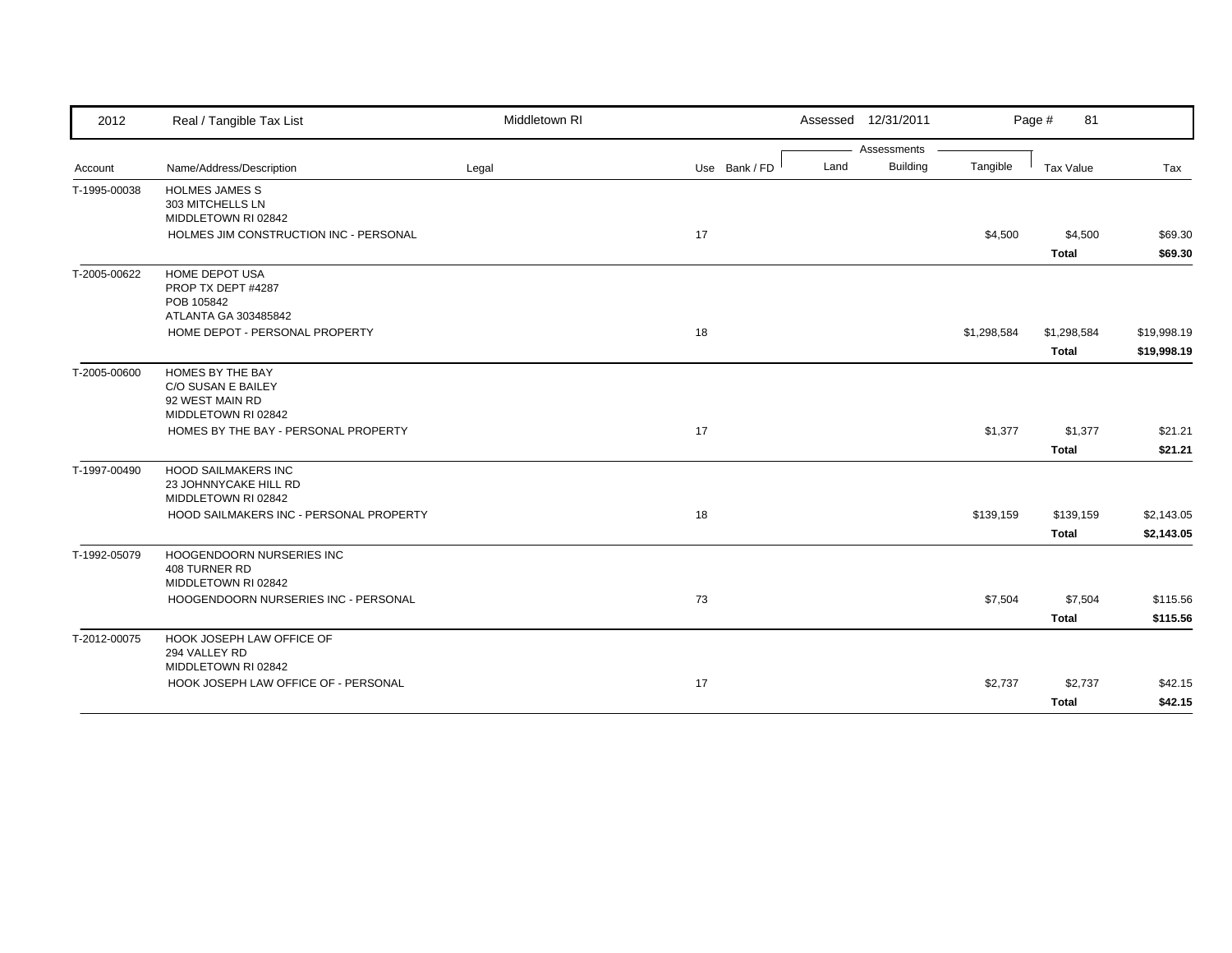| 2012         | Real / Tangible Tax List                                     | Middletown RI |               |      | Assessed 12/31/2011            |           | Page #<br>82     |             |
|--------------|--------------------------------------------------------------|---------------|---------------|------|--------------------------------|-----------|------------------|-------------|
|              |                                                              |               |               |      | Assessments<br><b>Building</b> |           |                  |             |
| Account      | Name/Address/Description                                     | Legal         | Use Bank / FD | Land |                                | Tangible  | <b>Tax Value</b> | Tax         |
| T-2005-00566 | <b>HOSPITALITY PROP TRUST</b><br>D/B/A COURTYARD BY MARRIOTT |               |               |      |                                |           |                  |             |
|              | PO BOX 579                                                   |               |               |      |                                |           |                  |             |
|              | LOUISVILLE TN 37777-0579                                     |               |               |      |                                |           |                  |             |
|              | COURTYARD BY MARRIOTT - PERSONAL PROPERTY                    |               | 18            |      |                                | \$736,807 | \$736,807        | \$11,346.83 |
|              |                                                              |               |               |      |                                |           | <b>Total</b>     | \$11,346.83 |
| T-2009-01041 | HOT BODEEZ TANNING CENTER INC                                |               |               |      |                                |           |                  |             |
|              | C/O MICHAEL MENDOZA                                          |               |               |      |                                |           |                  |             |
|              | 331 G STATE RD<br>N DARTMOUTH MA 02747                       |               |               |      |                                |           |                  |             |
|              | - PERSONAL PROPERTY                                          |               | 18            |      |                                | \$36,575  | \$36,575         | \$563.26    |
|              |                                                              |               |               |      |                                |           | <b>Total</b>     | \$563.26    |
| T-1999-09232 | <b>HP FINANCIAL SERVICES</b>                                 |               |               |      |                                |           |                  |             |
|              | 19483 PRUNERIDGE AVE                                         |               |               |      |                                |           |                  |             |
|              | BLDG 48 NORTH/ MS 4243                                       |               |               |      |                                |           |                  |             |
|              | CUPERTINO CA 950140604                                       |               | 94            |      |                                |           |                  |             |
|              | - PERSONAL PROPERTY                                          |               |               |      |                                | \$25,590  | \$25,590         | \$394.09    |
|              |                                                              |               |               |      |                                |           | <b>Total</b>     | \$394.09    |
| T-1992-00742 | <b>HPK INC</b><br><b>DBA TICKETS</b>                         |               |               |      |                                |           |                  |             |
|              | 53-55 AQUIDNECK AVE                                          |               |               |      |                                |           |                  |             |
|              | MIDDLETOWN RI 02842                                          |               |               |      |                                |           |                  |             |
|              | TICKETS - PERSONAL PROPERTY                                  |               | 18            |      |                                | \$52,319  | \$52,319         | \$805.71    |
|              |                                                              |               |               |      |                                |           | <b>Total</b>     | \$805.71    |
| T-1999-09003 | <b>HRB TAX GROUP</b>                                         |               |               |      |                                |           |                  |             |
|              | ATTN BUS PP TAX                                              |               |               |      |                                |           |                  |             |
|              | ONE H & R BLOCK WAY<br>KANSAS CITY MO 64105                  |               |               |      |                                |           |                  |             |
|              | H & R BLOCK CO - PERSONAL PROPERTY                           |               | 18            |      |                                | \$19,233  | \$19,233         | \$296.19    |
|              |                                                              |               |               |      |                                |           | <b>Total</b>     | \$296.19    |
| T-1995-00351 | HUNTER AUGUSTIN L JR                                         |               |               |      |                                |           |                  |             |
|              | PO BOX 4401                                                  |               |               |      |                                |           |                  |             |
|              | MIDDLETOWN RI 02842-0401                                     |               |               |      |                                |           |                  |             |
|              | AUGUSTIN HAIR STYLIST - PERSONAL PROPERTY                    |               | 17            |      |                                | \$4,739   | \$4,739          | \$72.98     |
|              |                                                              |               |               |      |                                |           | <b>Total</b>     | \$72.98     |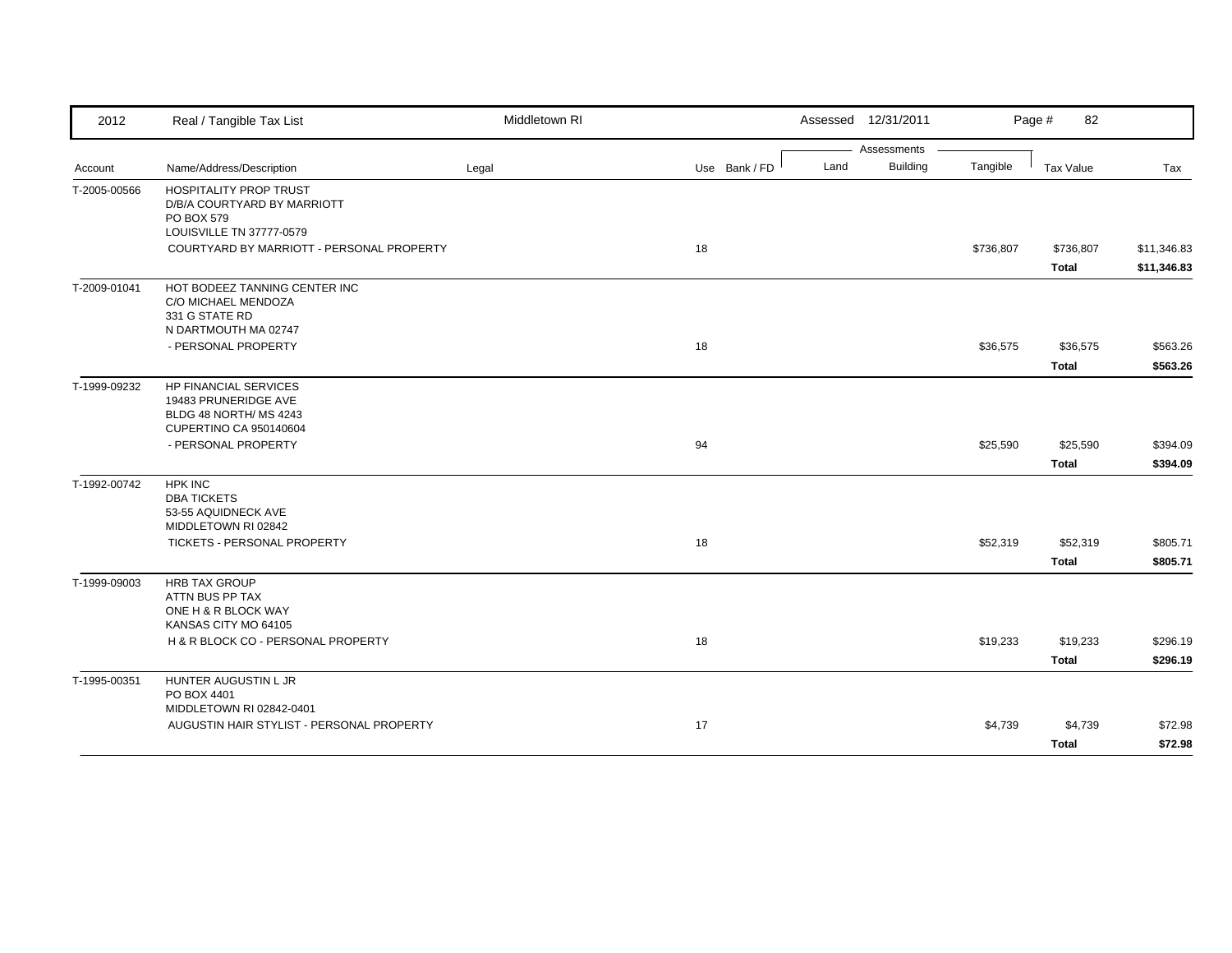| 2012         | Real / Tangible Tax List                                                                                 | Middletown RI | Assessed 12/31/2011   |                                            | 83<br>Page #      |                      |
|--------------|----------------------------------------------------------------------------------------------------------|---------------|-----------------------|--------------------------------------------|-------------------|----------------------|
| Account      | Name/Address/Description                                                                                 | Legal         | Use Bank / FD<br>Land | Assessments<br><b>Building</b><br>Tangible | Tax Value         | Tax                  |
| T-2011-00038 | <b>HURLEY PATRICIA</b><br>69 TOURO ST<br>NEWPORT RI 02840<br>HURLEY-MORTON STUDIO - PERSONAL PROPERTY    |               | 17                    | \$1,800                                    | \$1,800<br>Total  | \$27.72<br>\$27.72   |
| T-1992-05200 | <b>HURST JAMES L</b><br>137 WEST MAIN RD<br>MIDDLETOWN RI 02842<br>HURST JAMES L ORTHODONTIST - PERSONAL |               | 18                    | \$27,045                                   | \$27,045<br>Total | \$416.49<br>\$416.49 |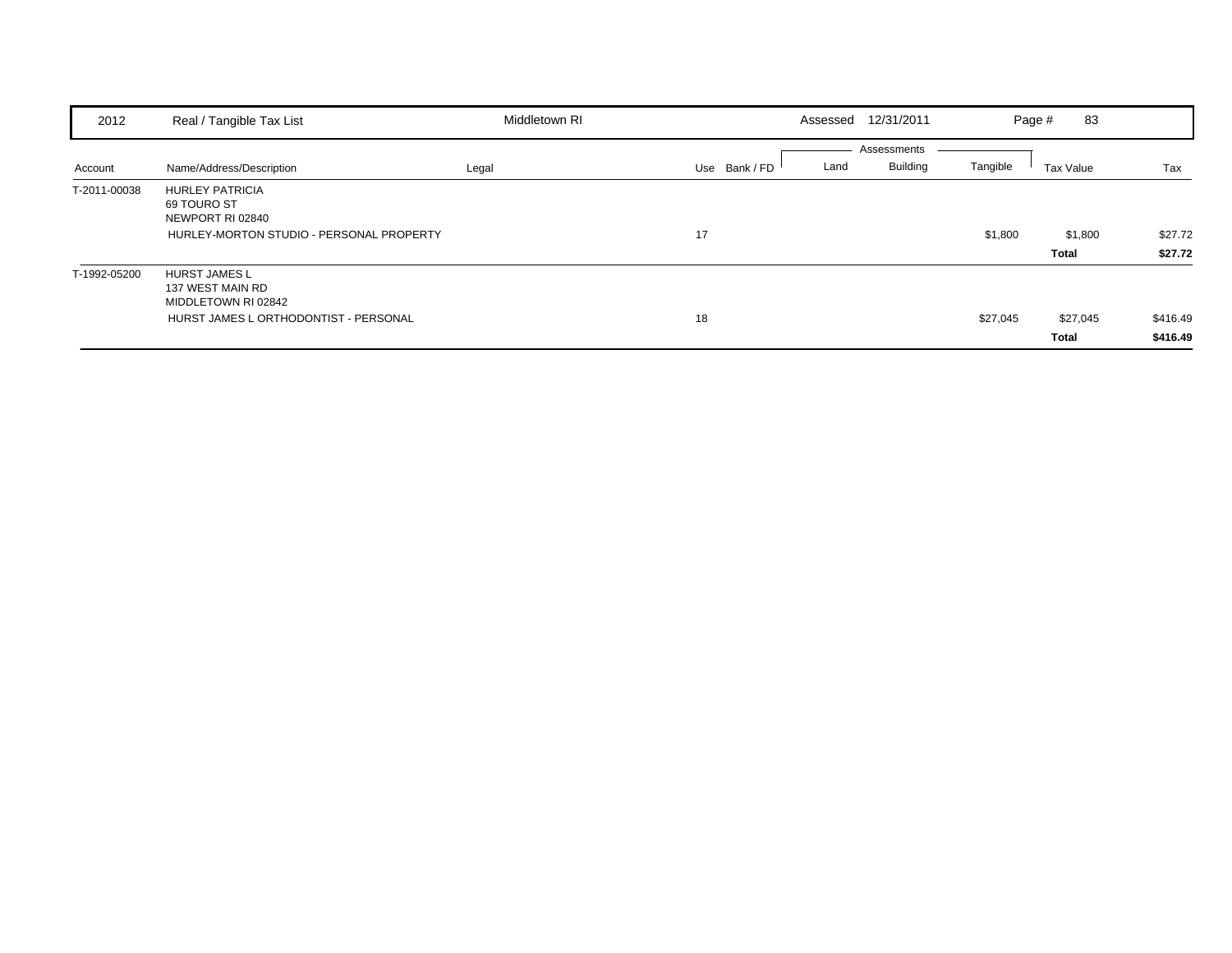| 2012         | Real / Tangible Tax List                    | Middletown RI |               |      | Assessed 12/31/2011 |          | Page #<br>84 |          |
|--------------|---------------------------------------------|---------------|---------------|------|---------------------|----------|--------------|----------|
|              |                                             |               |               |      | Assessments         |          |              |          |
| Account      | Name/Address/Description                    | Legal         | Use Bank / FD | Land | <b>Building</b>     | Tangible | Tax Value    | Tax      |
| T-2012-00024 | <b>I SQUARED SYSTEMS LLC</b>                |               |               |      |                     |          |              |          |
|              | C/O TIM CATHCART<br>55 JOHN CLARKE RD       |               |               |      |                     |          |              |          |
|              | MIDDLETOWN RI 02842                         |               |               |      |                     |          |              |          |
|              | I SQUARED SYSTEMS LLC - PERSONAL PROPERTY   |               | 17            |      |                     | \$9,910  | \$9,910      | \$152.61 |
|              |                                             |               |               |      |                     |          | <b>Total</b> | \$152.61 |
| T-1992-05231 | <b>IBM CREDIT LLC</b>                       |               |               |      |                     |          |              |          |
|              | 150 KETTLETOWN RD<br>PO BOX 1159            |               |               |      |                     |          |              |          |
|              | SOUTHBURY CT 06488                          |               |               |      |                     |          |              |          |
|              | - PERSONAL PROPERTY                         |               | 94            |      |                     | \$17,590 | \$17,590     | \$270.89 |
|              |                                             |               |               |      |                     |          | <b>Total</b> | \$270.89 |
| T-2012-00011 | ICI SERVICES CORPORATION                    |               |               |      |                     |          |              |          |
|              | CO MIKE MCCARLEY                            |               |               |      |                     |          |              |          |
|              | 500 VIKING DR STE 400                       |               |               |      |                     |          |              |          |
|              | VIRGINIA BEACH VA 23452                     |               |               |      |                     |          |              |          |
|              | ICI SERVICES - PERSONAL PROPERTY            |               | 17            |      |                     | \$7,967  | \$7,967      | \$122.69 |
|              |                                             |               |               |      |                     |          | <b>Total</b> | \$122.69 |
| T-2006-03120 | <b>INERGY PROPANE LLC</b>                   |               |               |      |                     |          |              |          |
|              | C/O TAX DEPT STE 200<br>2 BRUSH CREEK BLVD  |               |               |      |                     |          |              |          |
|              | KANSAS CITY MO 64112                        |               |               |      |                     |          |              |          |
|              | STAR GAS SERVICE - PERSONAL PROPERTY        |               | 94            |      |                     | \$571    | \$571        | \$8.79   |
|              |                                             |               |               |      |                     |          | <b>Total</b> | \$8.79   |
| T-1992-01315 | INLAND WESTERN MIDDLE-BROWNS                |               |               |      |                     |          |              |          |
|              | BROWNS LN LLC - ATTN: J                     |               |               |      |                     |          |              |          |
|              | 2901 BUTTERFIELD ROAD                       |               |               |      |                     |          |              |          |
|              | OAK BROOK IL 60523                          |               |               |      |                     |          |              |          |
|              | BROWN'S LANE SHOPPING CTR - PERSONAL        |               | 18            |      |                     | \$23,334 | \$23,334     | \$359.34 |
|              |                                             |               |               |      |                     |          | <b>Total</b> | \$359.34 |
| T-2005-00623 | <b>INNOVATIVE HOME SYSTEMS</b>              |               |               |      |                     |          |              |          |
|              | 307 OLIPHANT LN #26<br>MIDDLETOWN RI 02842  |               |               |      |                     |          |              |          |
|              | INNOVATIVE HOME SYSTEMS - PERSONAL PROPERTY |               | 18            |      |                     | \$35,897 | \$35,897     | \$552.81 |
|              |                                             |               |               |      |                     |          | <b>Total</b> | \$552.81 |
|              |                                             |               |               |      |                     |          |              |          |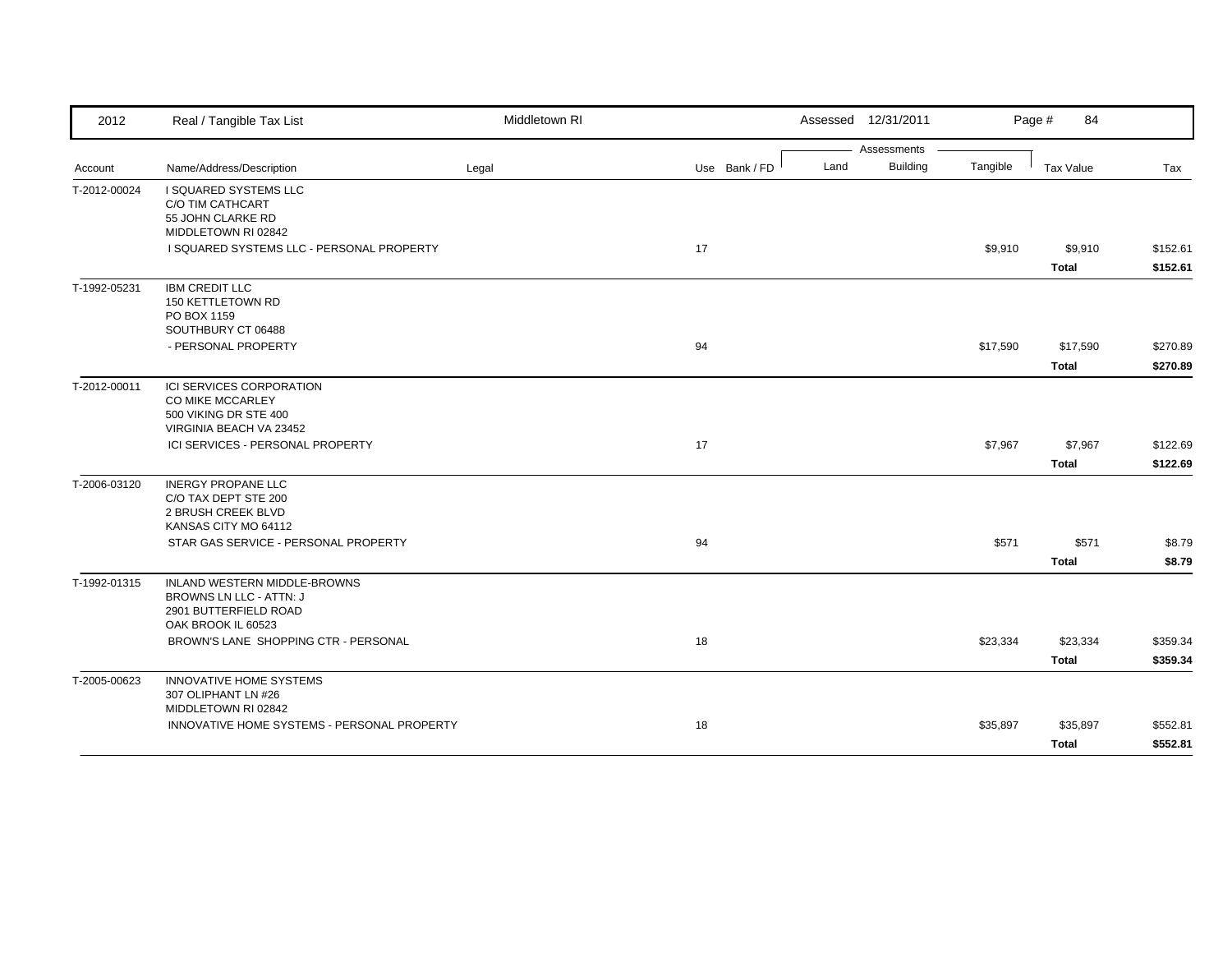| 2012         | Real / Tangible Tax List                                                                               | Middletown RI |               | Assessed 12/31/2011     |          | Page #<br>85             |                      |
|--------------|--------------------------------------------------------------------------------------------------------|---------------|---------------|-------------------------|----------|--------------------------|----------------------|
|              |                                                                                                        |               |               | Assessments             |          |                          |                      |
| Account      | Name/Address/Description                                                                               | Legal         | Use Bank / FD | <b>Building</b><br>Land | Tangible | Tax Value                | Tax                  |
| T-1992-05253 | <b>INTERSTATE TROPHY</b><br>AKA THE TROPHY SHOP<br>1397 W MAIN ROAD<br>MIDDLETOWN RI 02842-6355        |               |               |                         |          |                          |                      |
|              | INTERSTATE TROPHY - PERSONAL PROPERTY                                                                  |               | 18            |                         | \$12,874 | \$12,874<br><b>Total</b> | \$198.26<br>\$198.26 |
| T-1992-05257 | INTL HOUSE OF PANCAKES LLC<br>450 N BRAND BLVD<br>7TH FL<br>GLENDALE CA 91203                          |               |               |                         |          |                          |                      |
|              | INTL HOUSE OF PANCAKES #4701 - PERSONAL                                                                |               | 18            |                         | \$63,151 | \$63,151                 | \$972.53             |
|              |                                                                                                        |               |               |                         |          | <b>Total</b>             | \$972.53             |
| T-2010-02142 | <b>IRWIN JACK</b><br>116 GIDEON LAWTON L<br>PORTSMOUTH RI 02871                                        |               |               |                         |          |                          |                      |
|              | 2002 36FT AMERICAN STAR - PERSONAL PROPERTY                                                            |               | 45            |                         | \$13,320 | \$13,320                 | \$205.13             |
|              |                                                                                                        |               |               |                         |          | <b>Total</b>             | \$205.13             |
| T-1992-05268 | <b>ISLAND ASSOCIATES INC</b><br>1015 AQUIDNECK AVE STE 5<br>MIDDLETOWN RI 02842                        |               |               |                         |          |                          |                      |
|              | ISLAND ASSOCIATES INC - PERSONAL PROPERTY                                                              |               | 17            |                         | \$3,600  | \$3,600                  | \$55.44              |
|              |                                                                                                        |               |               |                         |          | <b>Total</b>             | \$55.44              |
| T-2005-00569 | <b>ISLAND CARPET TILE &amp; FLOORCOVE</b><br>695 WEST MAIN RD<br>MIDDLETOWN RI 02842                   |               |               |                         |          |                          |                      |
|              | ISLAND CARPET - PERSONAL PROPERTY                                                                      |               | 18            |                         | \$61,153 | \$61,153                 | \$941.76             |
|              |                                                                                                        |               |               |                         |          | <b>Total</b>             | \$941.76             |
| T-2010-02120 | <b>ISLAND CHIMNEY SERVICE LLC</b><br>C/O WALTER & APRIL COSTA<br>104 ELLERY AVE<br>MIDDLETOWN RI 02842 |               |               |                         |          |                          |                      |
|              | <b>ISLAND CHIMNEY SERVICE - PERSONAL PROPERTY</b>                                                      |               | 17            |                         | \$3,658  | \$3,658                  | \$56.33              |
|              |                                                                                                        |               |               |                         |          | <b>Total</b>             | \$56.33              |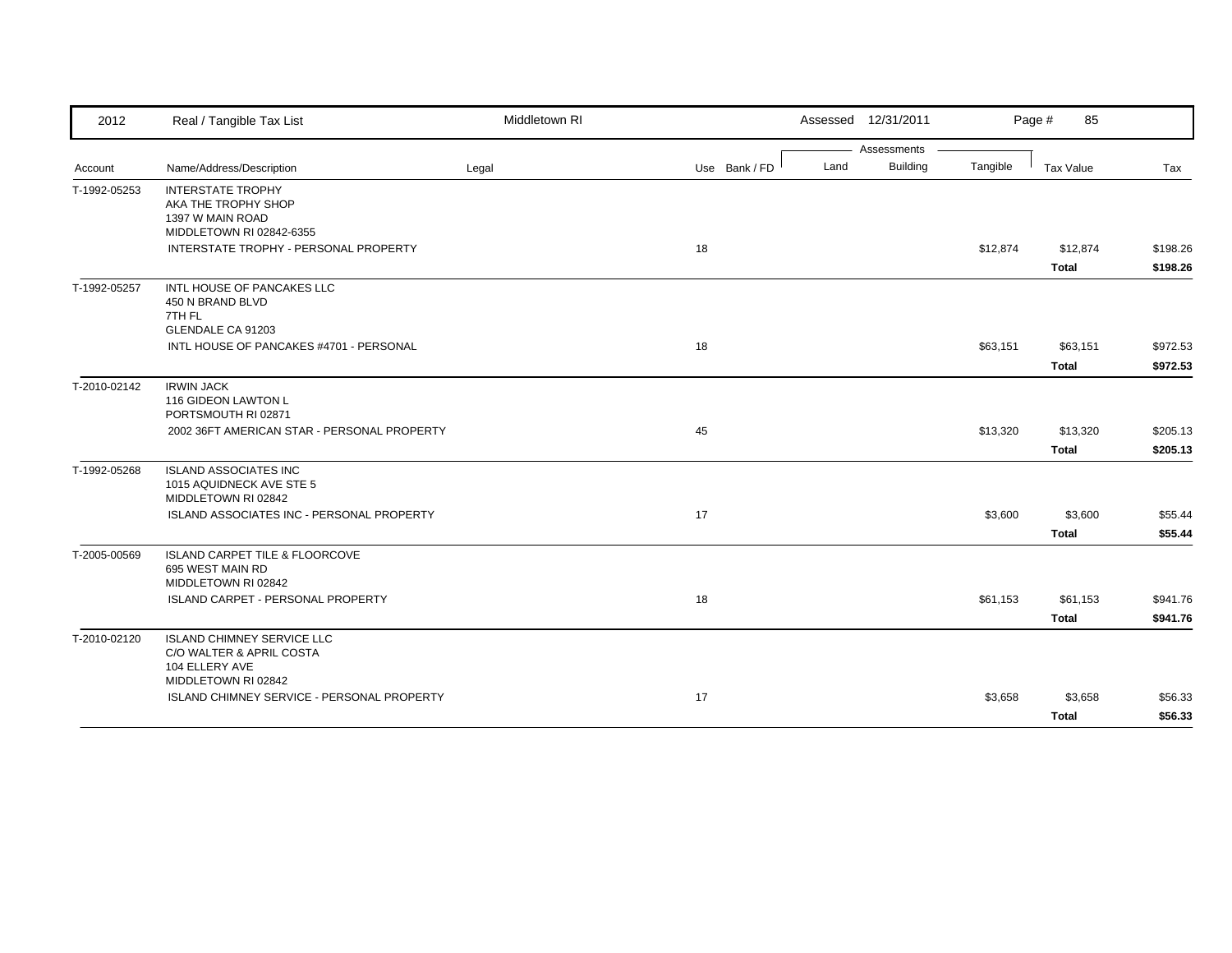| 2012         | Real / Tangible Tax List                                                                            | Middletown RI |               |      | Assessed 12/31/2011 |           | 86<br>Page # |            |
|--------------|-----------------------------------------------------------------------------------------------------|---------------|---------------|------|---------------------|-----------|--------------|------------|
|              |                                                                                                     |               |               |      | Assessments         |           |              |            |
| Account      | Name/Address/Description                                                                            | Legal         | Use Bank / FD | Land | <b>Building</b>     | Tangible  | Tax Value    | Tax        |
| T-1999-09081 | <b>ISLAND CLEANERS INC</b><br><b>DBA VIKING CLEANERS</b><br>957 WEST MAIN RD<br>MIDDLETOWN RI 02842 |               |               |      |                     |           |              |            |
|              | - PERSONAL PROPERTY                                                                                 |               | 18            |      |                     | \$20,000  | \$20,000     | \$308.00   |
|              |                                                                                                     |               |               |      |                     |           | Total        | \$308.00   |
| T-1992-05281 | <b>ISLAND ELEMENTS INC</b><br><b>86 AQUIDNECK AVE</b><br>MIDDLETOWN RI 02842                        |               |               |      |                     |           |              |            |
|              | <b>ISLAND SURF &amp; SPORT - PERSONAL PROPERTY</b>                                                  |               | 18            |      |                     | \$34,752  | \$34,752     | \$535.18   |
|              |                                                                                                     |               |               |      |                     |           | Total        | \$535.18   |
| T-2008-02031 | <b>ISLAND HOTEL GROUP LLC</b><br>PO BOX 2516<br>10 NORTH MAIN ST<br>FALL RIVER MA 02720             |               |               |      |                     |           |              |            |
|              | RESIDENCE INN MARRIOTT - PERSONAL PROPERTY                                                          |               | 18            |      |                     | \$416,257 | \$416,257    | \$6,410.36 |
|              |                                                                                                     |               |               |      |                     |           | Total        | \$6,410.36 |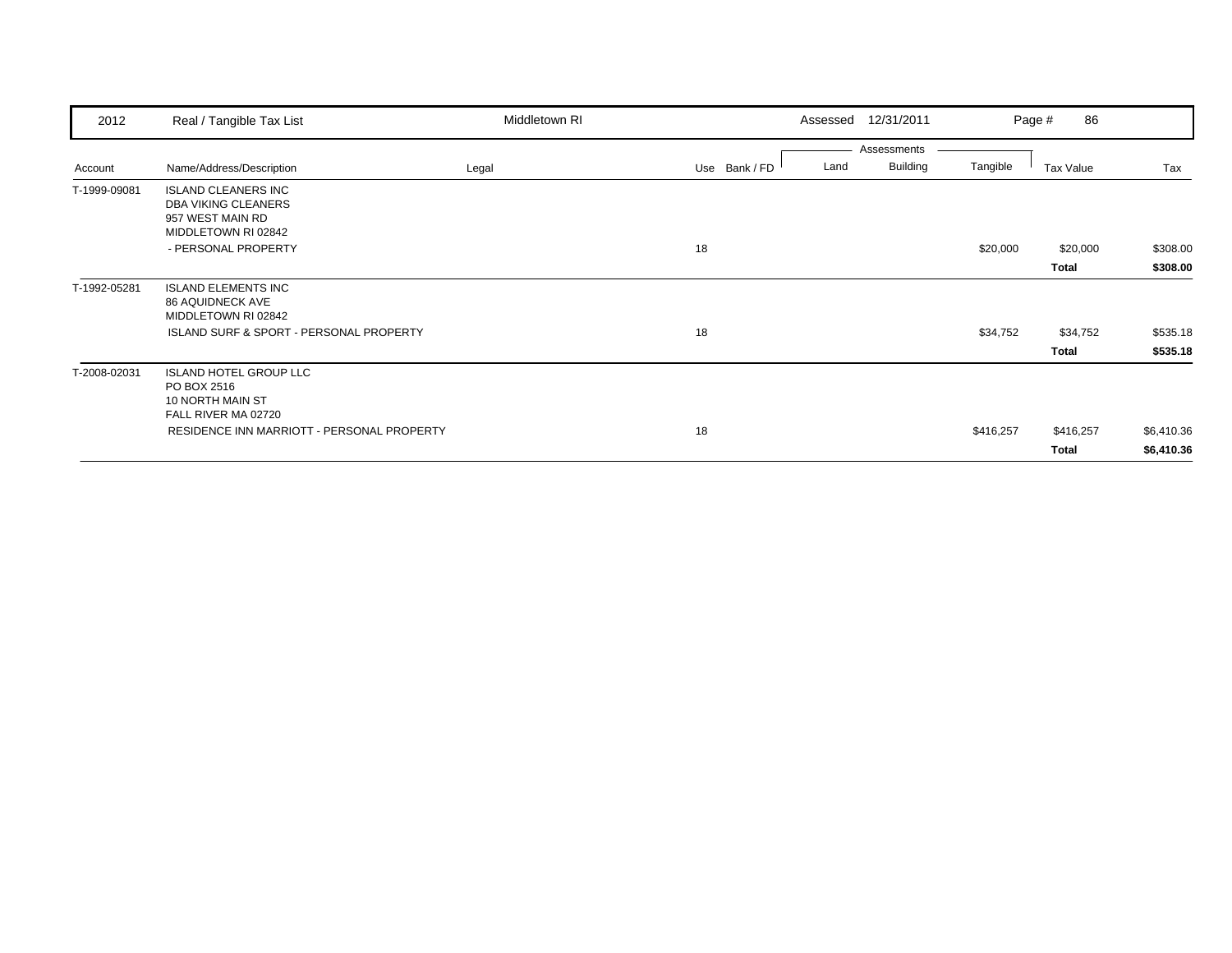| 2012         | Real / Tangible Tax List                                                                         | Middletown RI |               |      | Assessed 12/31/2011 |           | Page #<br>87              |                          |
|--------------|--------------------------------------------------------------------------------------------------|---------------|---------------|------|---------------------|-----------|---------------------------|--------------------------|
|              |                                                                                                  |               |               |      | Assessments         |           |                           |                          |
| Account      | Name/Address/Description                                                                         | Legal         | Use Bank / FD | Land | <b>Building</b>     | Tangible  | <b>Tax Value</b>          | Tax                      |
| T-2008-02023 | <b>J &amp; L BUILDERS INC</b><br>C/O RALPH DISCUILLO VP<br>141 FOREST AVE<br>MIDDLETOWN RI 02842 |               |               |      |                     |           |                           |                          |
|              | J & L BUILDERS - PERSONAL PROPERTY                                                               |               | 17            |      |                     | \$8,500   | \$8,500<br><b>Total</b>   | \$130.90<br>\$130.90     |
| T-2003-00578 | <b>J &amp; S ROOFING INC</b><br>31 BEACON ST<br>MIDDLETOWN RI 02842                              |               |               |      |                     |           |                           |                          |
|              | J & S ROOFING - PERSONAL PROPERTY                                                                |               | 17            |      |                     | \$1,839   | \$1,839<br><b>Total</b>   | \$28.32<br>\$28.32       |
| T-1992-05291 | J A M CONSTRUCTION CO INC<br>990 AQUIDNECK AVE<br>MIDDLETOWN RI 02842                            |               |               |      |                     |           |                           |                          |
|              | J A M CONSTRUCTION CO INC - PERSONAL PROPERTY                                                    |               | 18            |      |                     | \$227,674 | \$227,674<br><b>Total</b> | \$3,506.18<br>\$3,506.18 |
| T-2003-00559 | J E CATERING<br>D/B/A BLACKSTONE CATERERS<br>224 JOHN CLARKE RD<br>MIDDLETOWN RI 02842           |               |               |      |                     |           |                           |                          |
|              | BLACKSTONE CATERING - PERSONAL PROPERTY                                                          |               | 18            |      |                     | \$67,468  | \$67,468<br><b>Total</b>  | \$1,039.01<br>\$1,039.01 |
| T-2009-01397 | J J NEWPORT GROUP INC<br>C/O ANDREW NICOLETTA<br>178 C GREEN END AVE<br>MIDDLETOWN RI 02842      |               |               |      |                     |           |                           |                          |
|              | J J NEWPORT GROUP INC - PERSONAL PROPERTY                                                        |               | 17            |      |                     | \$2,600   | \$2,600<br><b>Total</b>   | \$40.04<br>\$40.04       |
| T-1992-05301 | J M COOPER CO<br>P O BOX 4691<br>MIDDLETOWN RI 02842                                             |               |               |      |                     |           |                           |                          |
|              | JM COOPER SHEET METAL - PERSONAL PROPERTY                                                        |               | 18            |      |                     | \$11,620  | \$11,620<br><b>Total</b>  | \$178.95<br>\$178.95     |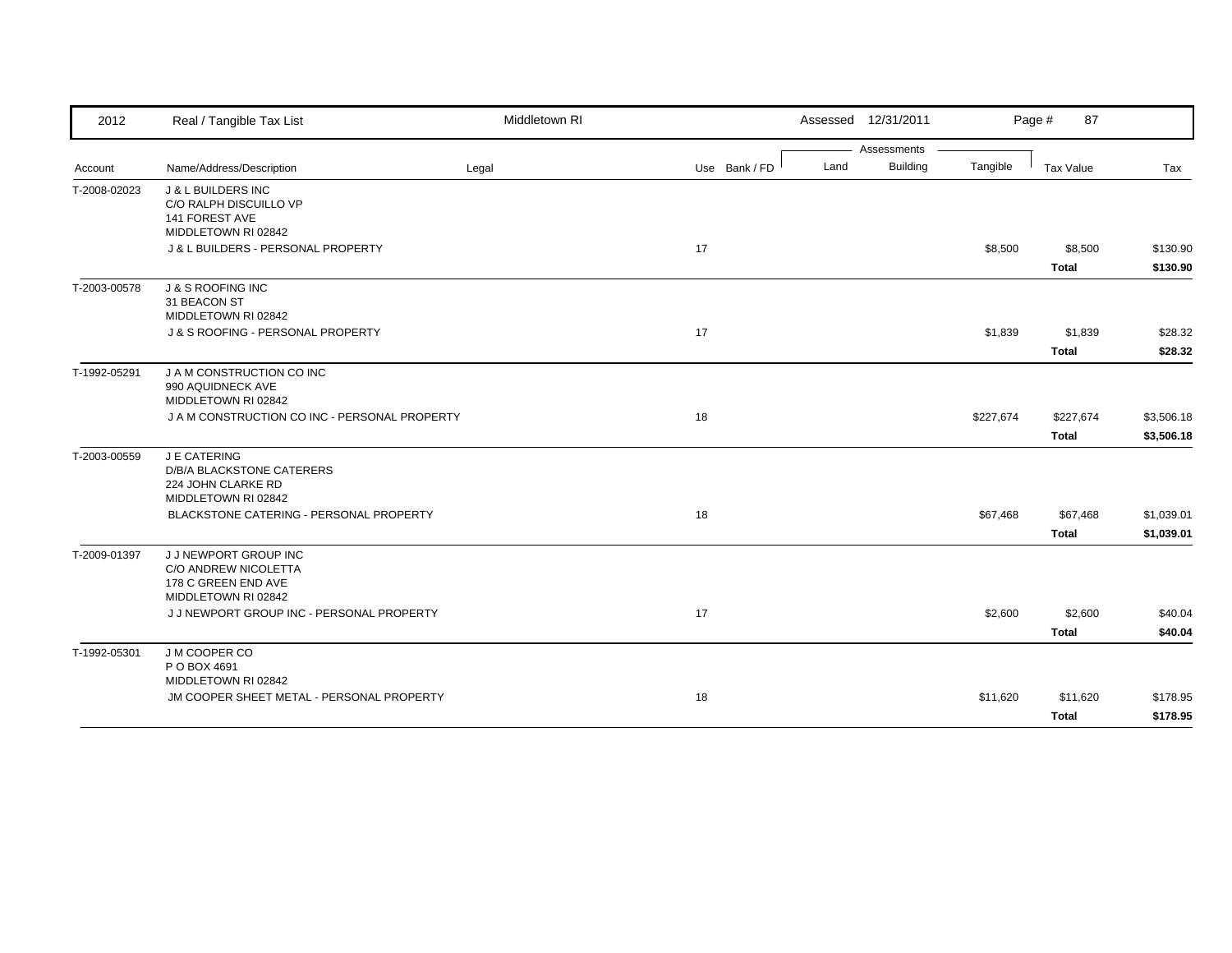| Assessments<br><b>Building</b><br>Land<br>Tangible<br>Name/Address/Description<br>Legal<br>Use Bank / FD<br><b>Tax Value</b><br>Tax<br>JACKSON CREATIVE GROUP INC<br>C/DAVID A JACKSON<br>1700 WESTMAIN RD STE1<br>MIDDLETOWN RI 02842<br>JACKSON CREATIVE GROUP INC - PERSONAL<br>18<br>\$27,502<br>\$27,502<br><b>Total</b><br>JACKSON J RUSSELL ATTY<br>26 VALLEY RD<br><b>SUITE 203</b><br>MIDDLETOWN RI 02842<br>JACKSON LAW LTD - PERSONAL PROPERTY<br>18<br>\$10,450<br>\$10,450<br><b>Total</b><br>JADE STYLES INC<br>JEFFREY A POULTON<br>33 COUNTRY DR<br>CHARLESTOWN RI 02813<br>FANTASTIC SAMS HAIR SALON - PERSONAL PROPERTY<br>18<br>\$12,310<br>\$12,310<br><b>Total</b><br><b>JALARAM VANI LLC</b><br>D/B/A ECONO LODGE<br>1359 WEST MAIN RD<br>MIDDLETOWN RI 02842<br>- PERSONAL PROPERTY<br>18<br>\$69,920<br>\$69,920<br><b>Total</b><br>JANCO INC #1221<br>35 SOCKANOSSETT CROSS ROAD<br>CRANSTON RI 02920-081<br>BURGER KING #1221 - PERSONAL PROPERTY<br>18<br>\$165,916<br>\$165,916<br><b>Total</b><br>JANKO BEVERAGE SYSTEMS INC<br>113 HALL ST<br>FALL RIVER MA 02724<br>JANKO BEVERAGE SYSTEMS - PERSONAL PROPERTY<br>94<br>\$897<br>\$897 | 2012         | Real / Tangible Tax List | Middletown RI | Assessed 12/31/2011 |  | Page #<br>88 |          |
|-----------------------------------------------------------------------------------------------------------------------------------------------------------------------------------------------------------------------------------------------------------------------------------------------------------------------------------------------------------------------------------------------------------------------------------------------------------------------------------------------------------------------------------------------------------------------------------------------------------------------------------------------------------------------------------------------------------------------------------------------------------------------------------------------------------------------------------------------------------------------------------------------------------------------------------------------------------------------------------------------------------------------------------------------------------------------------------------------------------------------------------------------------------------------|--------------|--------------------------|---------------|---------------------|--|--------------|----------|
|                                                                                                                                                                                                                                                                                                                                                                                                                                                                                                                                                                                                                                                                                                                                                                                                                                                                                                                                                                                                                                                                                                                                                                       |              |                          |               |                     |  |              |          |
| \$423.53<br>\$423.53                                                                                                                                                                                                                                                                                                                                                                                                                                                                                                                                                                                                                                                                                                                                                                                                                                                                                                                                                                                                                                                                                                                                                  | Account      |                          |               |                     |  |              |          |
|                                                                                                                                                                                                                                                                                                                                                                                                                                                                                                                                                                                                                                                                                                                                                                                                                                                                                                                                                                                                                                                                                                                                                                       | T-2012-00051 |                          |               |                     |  |              |          |
|                                                                                                                                                                                                                                                                                                                                                                                                                                                                                                                                                                                                                                                                                                                                                                                                                                                                                                                                                                                                                                                                                                                                                                       |              |                          |               |                     |  |              |          |
|                                                                                                                                                                                                                                                                                                                                                                                                                                                                                                                                                                                                                                                                                                                                                                                                                                                                                                                                                                                                                                                                                                                                                                       |              |                          |               |                     |  |              |          |
|                                                                                                                                                                                                                                                                                                                                                                                                                                                                                                                                                                                                                                                                                                                                                                                                                                                                                                                                                                                                                                                                                                                                                                       | T-2005-00675 |                          |               |                     |  |              |          |
| \$160.93<br>\$189.57<br>\$189.57<br>\$1,076.77<br>\$1,076.77<br>\$2,555.11<br>\$2,555.11<br>\$13.81                                                                                                                                                                                                                                                                                                                                                                                                                                                                                                                                                                                                                                                                                                                                                                                                                                                                                                                                                                                                                                                                   |              |                          |               |                     |  |              | \$160.93 |
|                                                                                                                                                                                                                                                                                                                                                                                                                                                                                                                                                                                                                                                                                                                                                                                                                                                                                                                                                                                                                                                                                                                                                                       |              |                          |               |                     |  |              |          |
|                                                                                                                                                                                                                                                                                                                                                                                                                                                                                                                                                                                                                                                                                                                                                                                                                                                                                                                                                                                                                                                                                                                                                                       | T-1992-00858 |                          |               |                     |  |              |          |
|                                                                                                                                                                                                                                                                                                                                                                                                                                                                                                                                                                                                                                                                                                                                                                                                                                                                                                                                                                                                                                                                                                                                                                       |              |                          |               |                     |  |              |          |
|                                                                                                                                                                                                                                                                                                                                                                                                                                                                                                                                                                                                                                                                                                                                                                                                                                                                                                                                                                                                                                                                                                                                                                       |              |                          |               |                     |  |              |          |
|                                                                                                                                                                                                                                                                                                                                                                                                                                                                                                                                                                                                                                                                                                                                                                                                                                                                                                                                                                                                                                                                                                                                                                       | T-2005-00571 |                          |               |                     |  |              |          |
|                                                                                                                                                                                                                                                                                                                                                                                                                                                                                                                                                                                                                                                                                                                                                                                                                                                                                                                                                                                                                                                                                                                                                                       |              |                          |               |                     |  |              |          |
|                                                                                                                                                                                                                                                                                                                                                                                                                                                                                                                                                                                                                                                                                                                                                                                                                                                                                                                                                                                                                                                                                                                                                                       |              |                          |               |                     |  |              |          |
|                                                                                                                                                                                                                                                                                                                                                                                                                                                                                                                                                                                                                                                                                                                                                                                                                                                                                                                                                                                                                                                                                                                                                                       | T-1992-05353 |                          |               |                     |  |              |          |
|                                                                                                                                                                                                                                                                                                                                                                                                                                                                                                                                                                                                                                                                                                                                                                                                                                                                                                                                                                                                                                                                                                                                                                       |              |                          |               |                     |  |              |          |
|                                                                                                                                                                                                                                                                                                                                                                                                                                                                                                                                                                                                                                                                                                                                                                                                                                                                                                                                                                                                                                                                                                                                                                       |              |                          |               |                     |  |              |          |
|                                                                                                                                                                                                                                                                                                                                                                                                                                                                                                                                                                                                                                                                                                                                                                                                                                                                                                                                                                                                                                                                                                                                                                       | T-1992-09146 |                          |               |                     |  |              |          |
|                                                                                                                                                                                                                                                                                                                                                                                                                                                                                                                                                                                                                                                                                                                                                                                                                                                                                                                                                                                                                                                                                                                                                                       |              |                          |               |                     |  |              |          |
|                                                                                                                                                                                                                                                                                                                                                                                                                                                                                                                                                                                                                                                                                                                                                                                                                                                                                                                                                                                                                                                                                                                                                                       |              |                          |               |                     |  | <b>Total</b> | \$13.81  |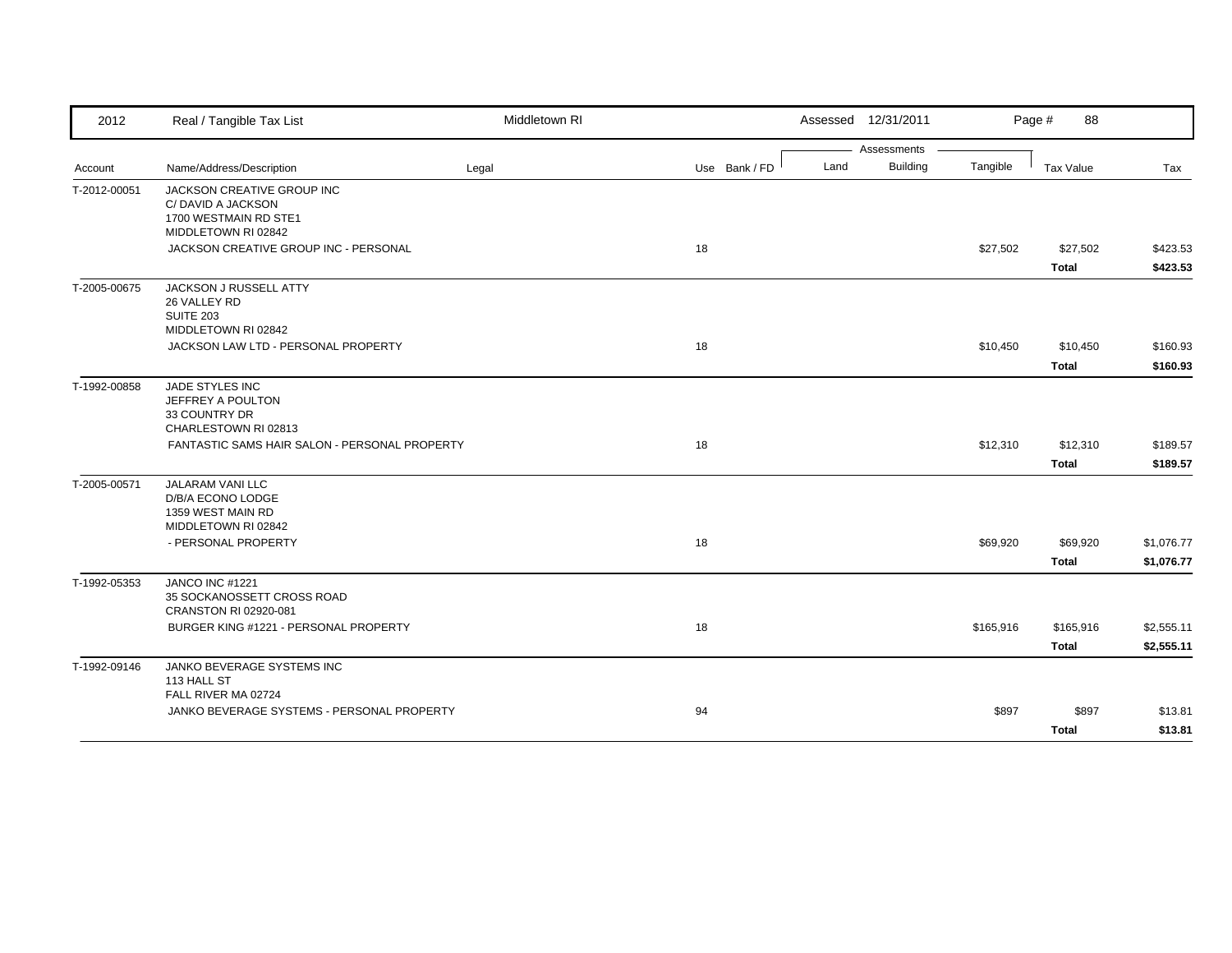| 2012         | Real / Tangible Tax List                                                                              | Middletown RI |               |      | Assessed 12/31/2011 |          | Page #<br>89             |                      |
|--------------|-------------------------------------------------------------------------------------------------------|---------------|---------------|------|---------------------|----------|--------------------------|----------------------|
|              |                                                                                                       |               |               |      | Assessments         |          |                          |                      |
| Account      | Name/Address/Description                                                                              | Legal         | Use Bank / FD | Land | <b>Building</b>     | Tangible | <b>Tax Value</b>         | Tax                  |
| T-2004-00558 | JANSSEN FAMILY CHIROPRACTIC<br>850 AQUIDNECK AVE REAR 12 B-12<br>MIDDLETOWN RI 02842                  |               |               |      |                     |          |                          |                      |
|              | JANSSEN FAMILY CHIROPRACTIC - PERSONAL                                                                |               | 17            |      |                     | \$5,180  | \$5,180<br><b>Total</b>  | \$79.77<br>\$79.77   |
| T-1992-05370 | JARVIS JOYCE E<br>PMB 11603 PO BOX 2428<br>PENSACOLA FL 32513-2428                                    |               |               |      |                     |          |                          |                      |
|              | JOYCE E JARVIS BROKER - PERSONAL PROPERTY                                                             |               | 17            |      |                     | \$523    | \$523<br><b>Total</b>    | \$8.05<br>\$8.05     |
| T-2010-02124 | <b>JENKINS DARNELL</b><br>DBA CRYSTAL CLEAR DETAILI<br>360 WEST MAIN RD<br>MIDDLETOWN RI 02842        |               |               |      |                     |          |                          |                      |
|              | CRYSTAL CLEAR DETAILING - PERSONAL PROPERTY                                                           |               | 18            |      |                     | \$10,450 | \$10,450<br><b>Total</b> | \$160.93<br>\$160.93 |
| T-2009-01028 | <b>JENKINS THOMAS JR</b><br><b>DBA EFFECTIVE ELECTRIC</b><br>1550 WEST MAIN RD<br>MIDDLETOWN RI 02842 |               |               |      |                     |          |                          |                      |
|              | EFFECTIVE ELECTRIC - PERSONAL PROPERTY                                                                |               | 17            |      |                     | \$3,445  | \$3,445<br>Total         | \$53.05<br>\$53.05   |
| T-1999-09017 | JENKINS WOODWORKING INC<br>1150 AQUIDNECK AVE<br>MIDDLETOWN RI 02842                                  |               |               |      |                     |          |                          |                      |
|              | JENKINS CONSTRUCTION CO - PERSONAL PROPERTY                                                           |               | 18            |      |                     | \$43,513 | \$43,513<br><b>Total</b> | \$670.10<br>\$670.10 |
| T-2008-02037 | JFA SECURITY & CONSULTING SERV<br>641 JEPSON LN<br>MIDDLETOWN RI 02842                                |               |               |      |                     |          |                          |                      |
|              | JFA SECURITY & CONSULTING - PERSONAL PROPERTY                                                         |               | 17            |      |                     | \$5,626  | \$5,626<br><b>Total</b>  | \$86.64<br>\$86.64   |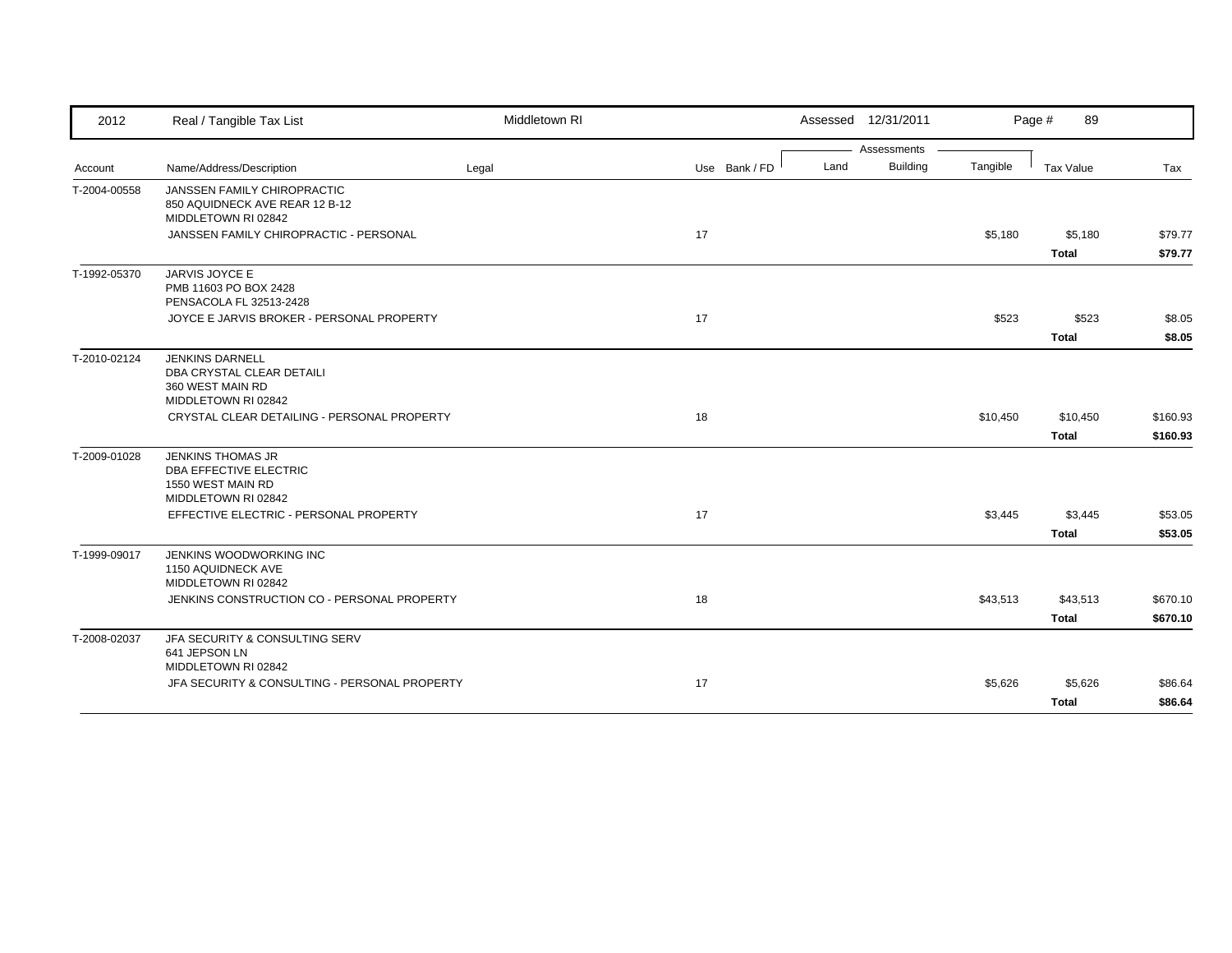| 2012         | Real / Tangible Tax List                                                             | Middletown RI |               |      | Assessed 12/31/2011 |           | Page #<br>90             |                      |
|--------------|--------------------------------------------------------------------------------------|---------------|---------------|------|---------------------|-----------|--------------------------|----------------------|
|              |                                                                                      |               |               |      | Assessments         |           |                          |                      |
| Account      | Name/Address/Description                                                             | Legal         | Use Bank / FD | Land | <b>Building</b>     | Tangible  | Tax Value                | Tax                  |
| T-2007-01889 | JIMS DELI & PIZZA<br>957 WEST MAIN RD<br>MIDDLETOWN RI 02842                         |               |               |      |                     |           |                          |                      |
|              | JIM'S DELI & PIZZA - PERSONAL PROPERTY                                               |               | 18            |      |                     | \$31,500  | \$31,500<br><b>Total</b> | \$485.10<br>\$485.10 |
| T-2010-02158 | <b>JLM LANDSCAPING INC</b><br>C/O JOHN MURPHY<br>4 SPRUCE AVE<br>MIDDLETOWN RI 02842 |               |               |      |                     |           |                          |                      |
|              | JLM LANDSCAPING - PERSONAL PROPERTY                                                  |               | 17            |      |                     | \$6,270   | \$6,270                  | \$96.56              |
|              |                                                                                      |               |               |      |                     |           | <b>Total</b>             | \$96.56              |
| T-1999-09074 | JLPH ACQUISITIONS INC<br>PIZZA HOLLYWOOD<br>796 AQUIDNECK AVE<br>MIDDLETOWN RI 02842 |               |               |      |                     |           |                          |                      |
|              | PIZZA HOLLYWOOD - PERSONAL PROPERTY                                                  |               | 18            |      |                     | \$25,130  | \$25,130                 | \$387.00             |
|              |                                                                                      |               |               |      |                     |           | <b>Total</b>             | \$387.00             |
| T-2004-00598 | JO D ALAN SALON<br>790 AQUIDNECK AVENUE<br>MIDDLETOWN RI 02842                       |               |               |      |                     |           |                          |                      |
|              | JO D' ALAN SALON - PERSONAL PROPERTY                                                 |               | 18            |      |                     | \$23,640  | \$23,640                 | \$364.06             |
|              |                                                                                      |               |               |      |                     |           | <b>Total</b>             | \$364.06             |
| T-1996-00465 | JOHNNYS ATLANTIC BEACH INC<br>53 PURGATORY RD<br>MIDDLETOWN RI 02842                 |               |               |      |                     |           |                          |                      |
|              | JOHNNY'S ATLANTIC BEACH INC - PERSONAL                                               |               | 18            |      |                     | \$200,753 | \$200,753                | \$3,091.60           |
|              |                                                                                      |               |               |      |                     |           | <b>Total</b>             | \$3,091.60           |
| T-1992-05447 | JOHNNYS GETTY SERVICE INC<br>795 WEST MAIN RD<br>MIDDLETOWN RI 02842                 |               |               |      |                     |           |                          |                      |
|              | JOHNNY'S GETTY SERVICE INC - PERSONAL PROPERTY                                       |               | 18            |      |                     | \$22,622  | \$22,622                 | \$348.38             |
|              |                                                                                      |               |               |      |                     |           | <b>Total</b>             | \$348.38             |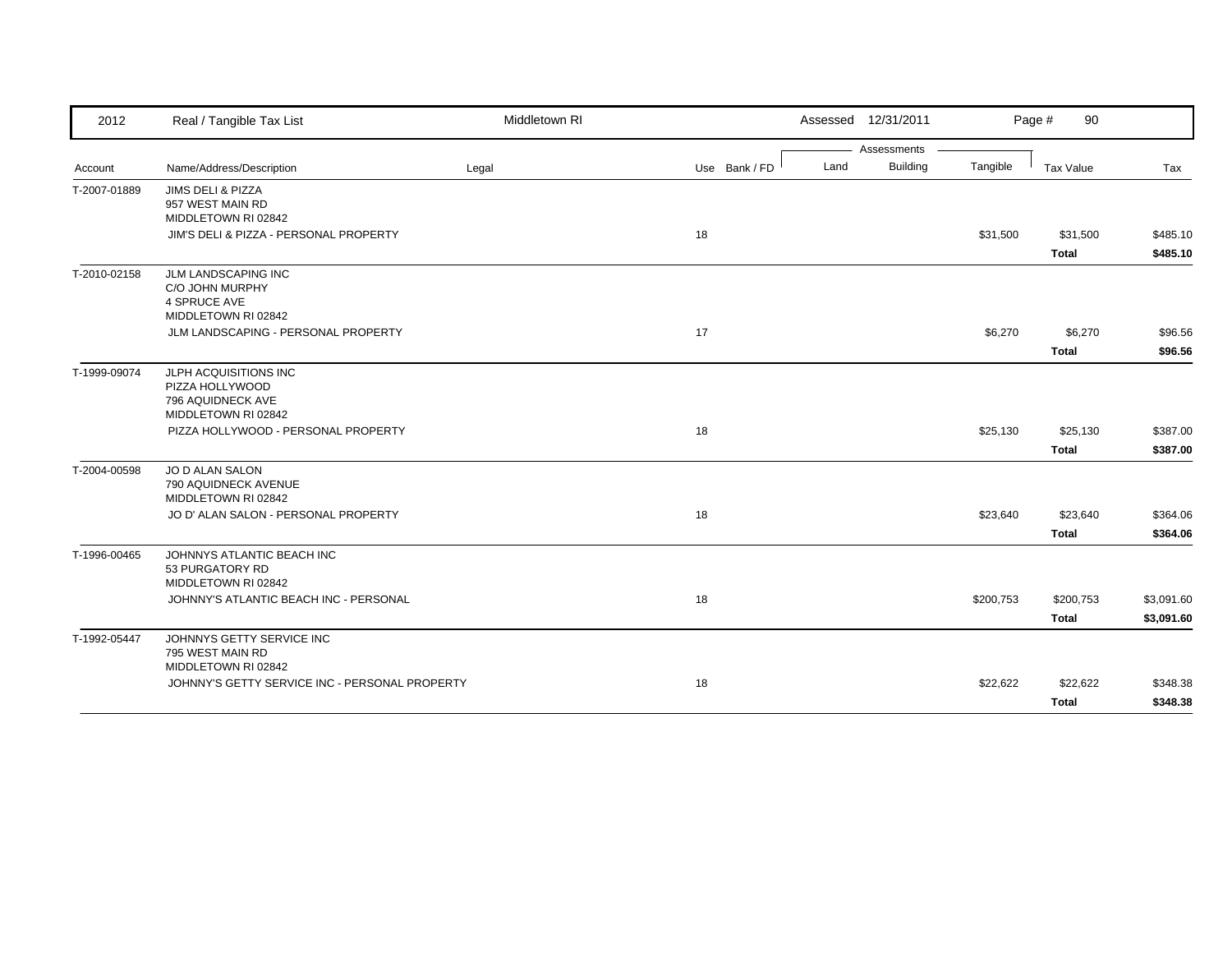| 2012         | Real / Tangible Tax List                                                                                 | Middletown RI |               |      | Assessed 12/31/2011 |          | Page #<br>91             |                      |
|--------------|----------------------------------------------------------------------------------------------------------|---------------|---------------|------|---------------------|----------|--------------------------|----------------------|
|              |                                                                                                          |               |               |      | Assessments         |          |                          |                      |
| Account      | Name/Address/Description                                                                                 | Legal         | Use Bank / FD | Land | Building            | Tangible | Tax Value                | Tax                  |
| T-1992-05472 | <b>JOHNSON GINA</b><br>1138 AQUIDNECK AVENUE<br>MIDDLETOWN RI 02842                                      |               |               |      |                     |          |                          |                      |
|              | GINA'S BEAUTY SALON - PERSONAL PROPERTY                                                                  |               | 17            |      |                     | \$3,145  | \$3,145                  | \$48.43              |
| T-1994-00185 | JOHNSON JUDITH                                                                                           |               |               |      |                     |          | <b>Total</b>             | \$48.43              |
|              | <b>4 OAK STREET</b><br>MAYNARD MA 01754                                                                  |               |               |      |                     |          |                          |                      |
|              | 2007 33FT WILDERNESS - PERSONAL PROPERTY                                                                 |               | 45            |      |                     | \$27,395 | \$27,395<br><b>Total</b> | \$421.88<br>\$421.88 |
| T-1992-05501 | JONES GEOFFREY G MD<br>700 AQUIDNECK AVE<br>MIDDLETOWN RI 02842                                          |               |               |      |                     |          |                          |                      |
|              | ISLAND DENTAL HEALTH - PERSONAL PROPERTY                                                                 |               | 18            |      |                     | \$21,443 | \$21,443                 | \$330.22             |
|              |                                                                                                          |               |               |      |                     |          | <b>Total</b>             | \$330.22             |
| T-2012-00104 | JP MORGAN CHASE BANK<br><b>DBA CHASE EQUIPMENT</b><br>1111 POLARIS PKWY MC OH1-1086<br>COLUMBUS OH 43240 |               |               |      |                     |          |                          |                      |
|              | - PERSONAL PROPERTY                                                                                      |               | 94            |      |                     | \$5,577  | \$5,577                  | \$85.89              |
|              |                                                                                                          |               |               |      |                     |          | <b>Total</b>             | \$85.89              |
| T-1992-05546 | <b>JUNG LTD</b><br>1417 CAPELLA S<br>NEWPORT RI 02840                                                    |               |               |      |                     |          |                          |                      |
|              | SEA SHAI RESTAURANT - PERSONAL PROPERTY                                                                  |               | 18            |      |                     | \$34,624 | \$34,624                 | \$533.21             |
|              |                                                                                                          |               |               |      |                     |          | <b>Total</b>             | \$533.21             |
| T-2012-00080 | <b>JUSTUS ALICIA PHD</b><br>82 VALLEY RD<br>MIDDLETOWN RI 02842                                          |               |               |      |                     |          |                          |                      |
|              | - PERSONAL PROPERTY                                                                                      |               | 17            |      |                     | \$1,599  | \$1,599                  | \$24.62              |
|              |                                                                                                          |               |               |      |                     |          | <b>Total</b>             | \$24.62              |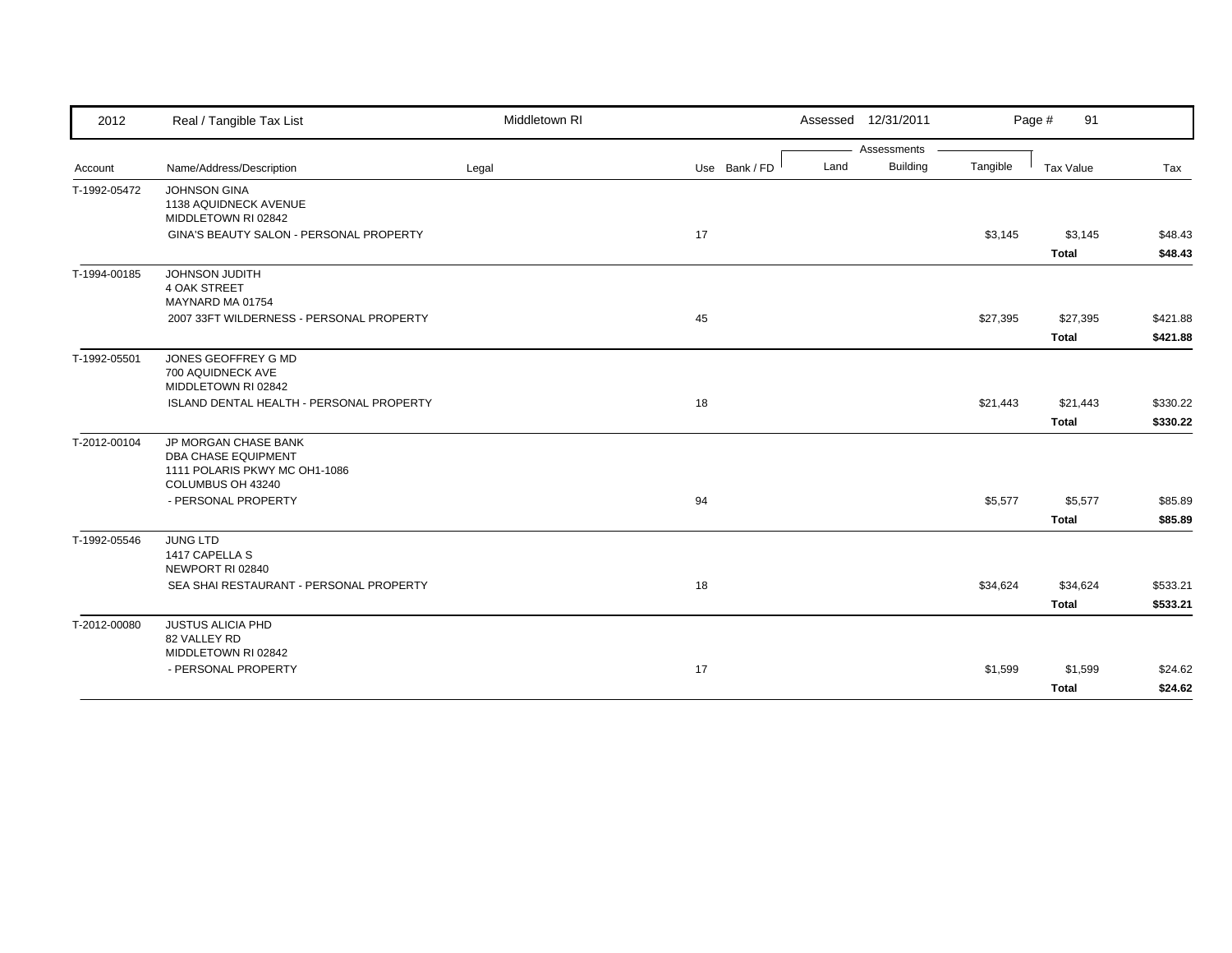| 2012         | Real / Tangible Tax List                       | Middletown RI |               |      | Assessed 12/31/2011            |          | Page #<br>92     |          |
|--------------|------------------------------------------------|---------------|---------------|------|--------------------------------|----------|------------------|----------|
|              | Name/Address/Description                       |               | Use Bank / FD | Land | Assessments<br><b>Building</b> | Tangible | <b>Tax Value</b> | Tax      |
| Account      |                                                | Legal         |               |      |                                |          |                  |          |
| T-1992-05548 | K & E CORP<br>120 WEST MAIN RD                 |               |               |      |                                |          |                  |          |
|              | MIDDLETOWN RI 02842                            |               |               |      |                                |          |                  |          |
|              | RHEA'S FAMILY RESTAURANT - PERSONAL PROPERTY   |               | 18            |      |                                | \$44,187 | \$44,187         | \$680.48 |
|              |                                                |               |               |      |                                |          | <b>Total</b>     | \$680.48 |
| T-2003-00581 | K & M ENGINEERING LTD                          |               |               |      |                                |          |                  |          |
|              | 51 BAYBERRY LN                                 |               |               |      |                                |          |                  |          |
|              | MIDDLETOWN RI 02842                            |               |               |      |                                |          |                  |          |
|              | K & M ENGINEERING LTD - PERSONAL PROPERTY      |               | 17            |      |                                | \$2,189  | \$2,189          | \$33.71  |
|              |                                                |               |               |      |                                |          | <b>Total</b>     | \$33.71  |
| T-2006-03121 | KAHN LITWIN RENZA & CO LTD                     |               |               |      |                                |          |                  |          |
|              | <b>ATTN SHIRLEY LEVIN</b>                      |               |               |      |                                |          |                  |          |
|              | 951 NORTH MAIN ST<br>PROVIDENCE RI 02904       |               |               |      |                                |          |                  |          |
|              | KAHN LITWIN RENZA & CO LTD - PERSONAL PROPERTY |               | 18            |      |                                | \$16,568 | \$16,568         | \$255.15 |
|              |                                                |               |               |      |                                |          | <b>Total</b>     | \$255.15 |
| T-2012-00031 | <b>KALANIAN PETER</b>                          |               |               |      |                                |          |                  |          |
|              | 55 JOHN CLARKE RD                              |               |               |      |                                |          |                  |          |
|              | MIDDLETOWN RI 02842                            |               |               |      |                                |          |                  |          |
|              | PETER KALANIAN - DELL - PERSONAL PROPERTY      |               | 17            |      |                                | \$1,522  | \$1,522          | \$23.44  |
|              |                                                |               |               |      |                                |          | <b>Total</b>     | \$23.44  |
| T-1996-00469 | <b>KARMIK LLC</b>                              |               |               |      |                                |          |                  |          |
|              | 265 PROSPECT AVE<br>MIDDLETOWN RI 02842        |               |               |      |                                |          |                  |          |
|              | KARMIK LLC - PERSONAL PROPERTY                 |               | 17            |      |                                | \$2,649  | \$2,649          | \$40.79  |
|              |                                                |               |               |      |                                |          | <b>Total</b>     | \$40.79  |
|              |                                                |               |               |      |                                |          |                  |          |
| T-2005-00625 | <b>KAYE JONATHAN</b><br>321 COLUMBUS AVE.      |               |               |      |                                |          |                  |          |
|              | BOSTON MA 02116-5168                           |               |               |      |                                |          |                  |          |
|              | THE BARN - PERSONAL PROPERTY                   |               | 17            |      |                                | \$2,299  | \$2,299          | \$35.40  |
|              |                                                |               |               |      |                                |          | <b>Total</b>     | \$35.40  |
| T-2006-03116 | <b>KEEFE L GERRY</b>                           |               |               |      |                                |          |                  |          |
|              | 10 GUNNING CT                                  |               |               |      |                                |          |                  |          |
|              | MIDDLETOWN RI 02842                            |               |               |      |                                |          |                  |          |
|              | L GERRY KEEFE APPRAISER - PERSONAL PROPERTY    |               | 17            |      |                                | \$821    | \$821            | \$12.64  |
|              |                                                |               |               |      |                                |          | <b>Total</b>     | \$12.64  |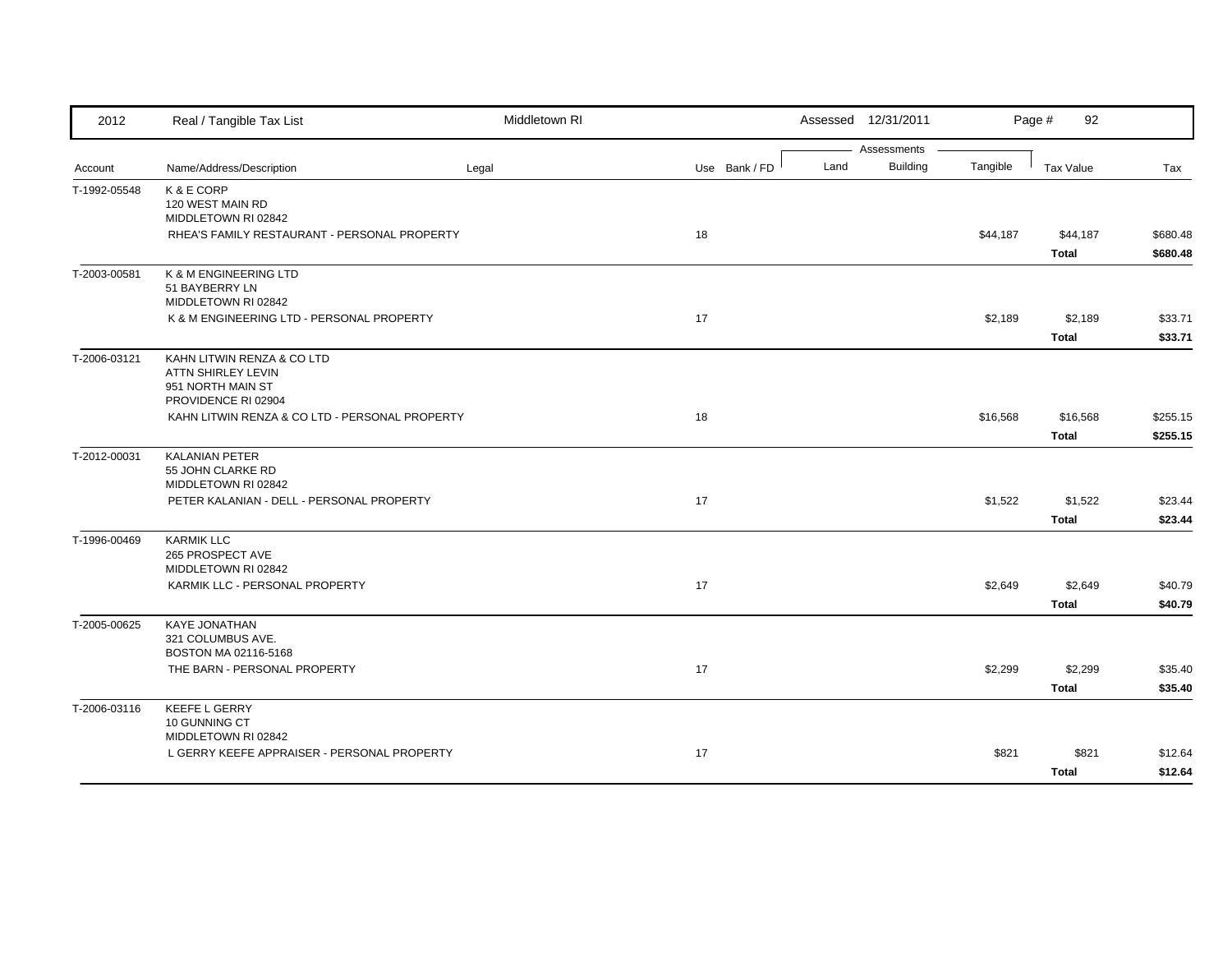| 2012         | Real / Tangible Tax List                                                                        | Middletown RI |               |      | Assessed 12/31/2011 |           | Page #<br>93     |            |
|--------------|-------------------------------------------------------------------------------------------------|---------------|---------------|------|---------------------|-----------|------------------|------------|
|              |                                                                                                 |               |               |      | Assessments         |           |                  |            |
| Account      | Name/Address/Description                                                                        | Legal         | Use Bank / FD | Land | <b>Building</b>     | Tangible  | <b>Tax Value</b> | Tax        |
| T-1992-05632 | KEHEW & VAILLANCOURT INSURANCE<br>C/O MICHAEL KEHEW<br>1224 WEST MAIN RD<br>MIDDLETOWN RI 02842 |               |               |      |                     |           |                  |            |
|              | - PERSONAL PROPERTY                                                                             |               | 18            |      |                     | \$79,040  | \$79,040         | \$1,217.22 |
|              |                                                                                                 |               |               |      |                     |           | <b>Total</b>     | \$1,217.22 |
| T-1992-05629 | KEHEW KENNETH A & MARY ELLEN<br>74 VALLEY RD<br>MIDDLETOWN RI 02842                             |               |               |      |                     |           |                  |            |
|              | KEHEW KENNETH A DDS - PERSONAL PROPERTY                                                         |               | 18            |      |                     | \$36,036  | \$36,036         | \$554.95   |
|              |                                                                                                 |               |               |      |                     |           | Total            | \$554.95   |
| T-2012-00065 | KELLER WILLIAMS REALTY<br>21 BAY BRIDGE DR<br>MIDDLETOWN RI 02842                               |               |               |      |                     |           |                  |            |
|              | BAY BRIDGE SALES OFFICE - PERSONAL PROPERTY                                                     |               | 17            |      |                     | \$1,948   | \$1,948          | \$30.00    |
|              |                                                                                                 |               |               |      |                     |           | <b>Total</b>     | \$30.00    |
| T-1992-05664 | <b>KELLY &amp; PICERNE INC</b><br>75 LAMBERT LYNN HWY<br>WARWICK RI 02886                       |               |               |      |                     |           |                  |            |
|              | KELLY & PICERNE INC - PERSONAL PROPERTY                                                         |               | 18            |      |                     | \$16,897  | \$16,897         | \$260.21   |
|              |                                                                                                 |               |               |      |                     |           | <b>Total</b>     | \$260.21   |
| T-1992-05718 | <b>KEMPENAAR CATERING LLC</b><br>1105 EASTMAIN RD<br>MIDDLETOWN RI 02842                        |               |               |      |                     |           |                  |            |
|              | KEMPENAARS CLAMBAKE CLUB - PERSONAL                                                             |               | 18            |      |                     | \$20,601  | \$20,601         | \$317.26   |
|              |                                                                                                 |               |               |      |                     |           | <b>Total</b>     | \$317.26   |
| T-1992-01111 | KEMPENAAR REAL ESTATES INC<br>HOWARD JOHNSON INN<br>351 WEST MAIN RD                            |               |               |      |                     |           |                  |            |
|              | MIDDLETOWN RI 02842<br>HOWARD JOHNSON MOTOR LODGE - PERSONAL                                    |               | 18            |      |                     | \$511,998 | \$511,998        | \$7,884.77 |
|              |                                                                                                 |               |               |      |                     |           | <b>Total</b>     | \$7,884.77 |
|              |                                                                                                 |               |               |      |                     |           |                  |            |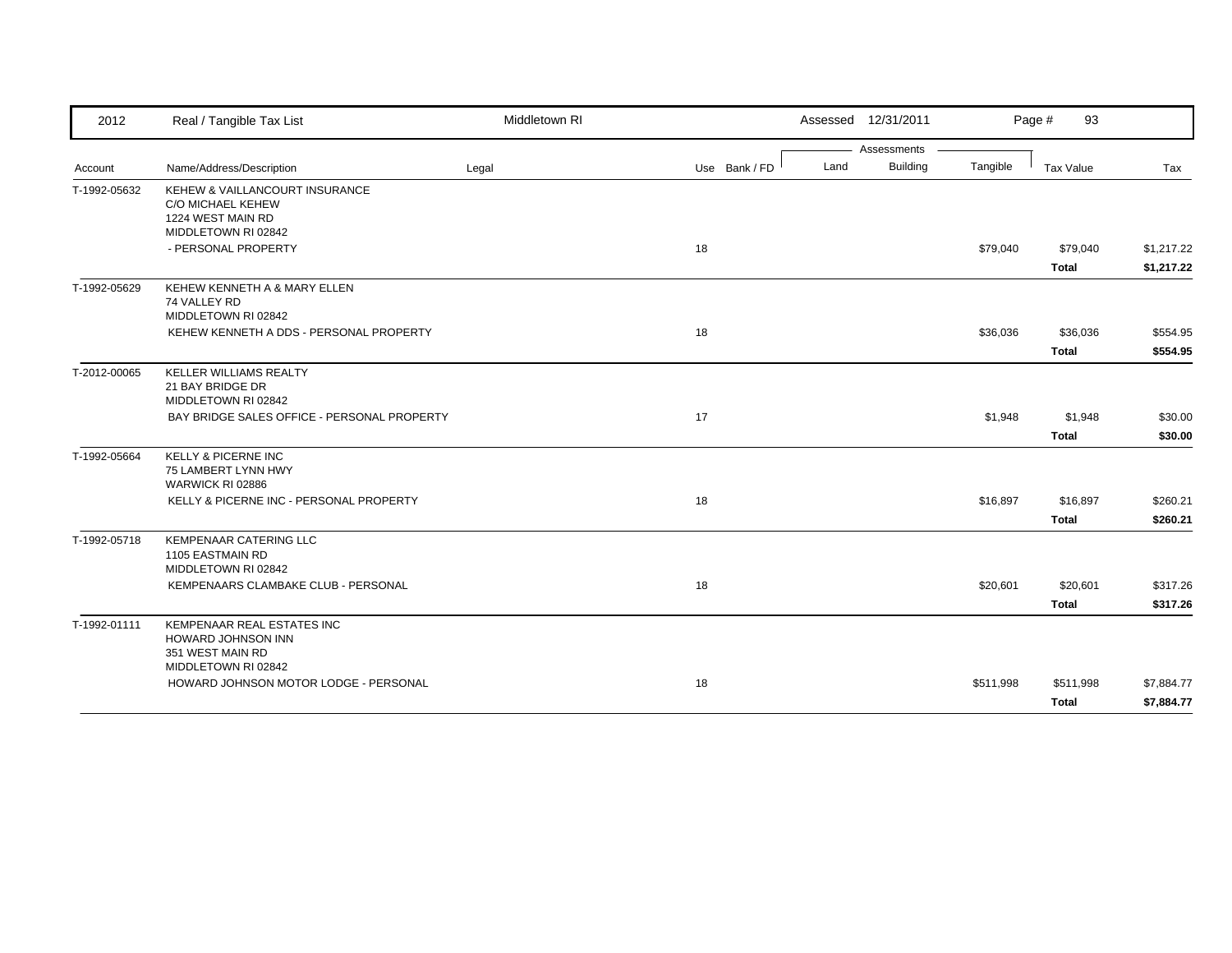| 2012         | Real / Tangible Tax List                                                                         | Middletown RI |               |      | Assessed 12/31/2011 |              | Page #<br>94             |                      |
|--------------|--------------------------------------------------------------------------------------------------|---------------|---------------|------|---------------------|--------------|--------------------------|----------------------|
|              |                                                                                                  |               |               |      | Assessments         |              |                          |                      |
| Account      | Name/Address/Description                                                                         | Legal         | Use Bank / FD | Land | <b>Building</b>     | Tangible     | Tax Value                | Tax                  |
| T-2012-00016 | <b>KESTLER MATT</b><br>DBA KIDVENTURE PLAY&PARTY CENT<br>957 WEST MAIN RD<br>MIDDLETOWN RI 02842 |               |               |      |                     |              |                          |                      |
|              | KIDVENTURE PLAY & PARTY CENTER - PERSONAL                                                        |               | 18            |      |                     | \$16,764     | \$16,764                 | \$258.17             |
|              |                                                                                                  |               |               |      |                     |              | Total                    | \$258.17             |
| T-2007-01905 | KEY EQUIPMENT FINANCE INC<br>PO BOX 22055<br>ALBANY NY 12201                                     |               |               |      |                     |              |                          |                      |
|              | - PERSONAL PROPERTY                                                                              |               | 94            |      |                     | \$8,441      | \$8,441                  | \$129.99             |
|              |                                                                                                  |               |               |      |                     | <b>Total</b> |                          | \$129.99             |
| T-2007-01953 | <b>KINDERART</b><br><b>C/O LISA REIMER</b><br>146 AQUIDNECK AVE<br>MIDDLETOWN RI 02842           |               |               |      |                     |              |                          |                      |
|              | KINDERART - PERSONAL PROPERTY                                                                    |               | 18            |      |                     | \$20,900     | \$20,900                 | \$321.86             |
|              |                                                                                                  |               |               |      |                     |              | Total                    | \$321.86             |
| T-1992-05850 | KIRBY FREDERICK T & SONS INC<br>305 TURNER RD<br>MIDDLETOWN RI 02842                             |               |               |      |                     |              |                          |                      |
|              | FREDERICK KIRBY & SONS INC - PERSONAL PROPERTY                                                   |               | 18            |      |                     | \$96,739     | \$96,739                 | \$1,489.78           |
|              |                                                                                                  |               |               |      |                     |              | Total                    | \$1,489.78           |
| T-1998-01577 | KIRBY PERKINS CONSTRUCTION INC<br>210 OLD AIRPORT RD<br>MIDDLETOWN RI 02842                      |               |               |      |                     |              |                          |                      |
|              | KIRBY PERKINS CONSTRUCTION - PERSONAL                                                            |               | 18            |      |                     | \$85,028     | \$85,028                 | \$1,309.43           |
|              |                                                                                                  |               |               |      |                     |              | <b>Total</b>             | \$1,309.43           |
| T-2009-01051 | KIRWIN BROTHERS CONTRACTING<br>30 CARROLL AVE<br>NEWPORT RI 02840                                |               |               |      |                     |              |                          |                      |
|              | KIRWIN BROS CONTRACTING - PERSONAL PROPERTY                                                      |               | 18            |      |                     | \$38,327     | \$38,327<br><b>Total</b> | \$590.24<br>\$590.24 |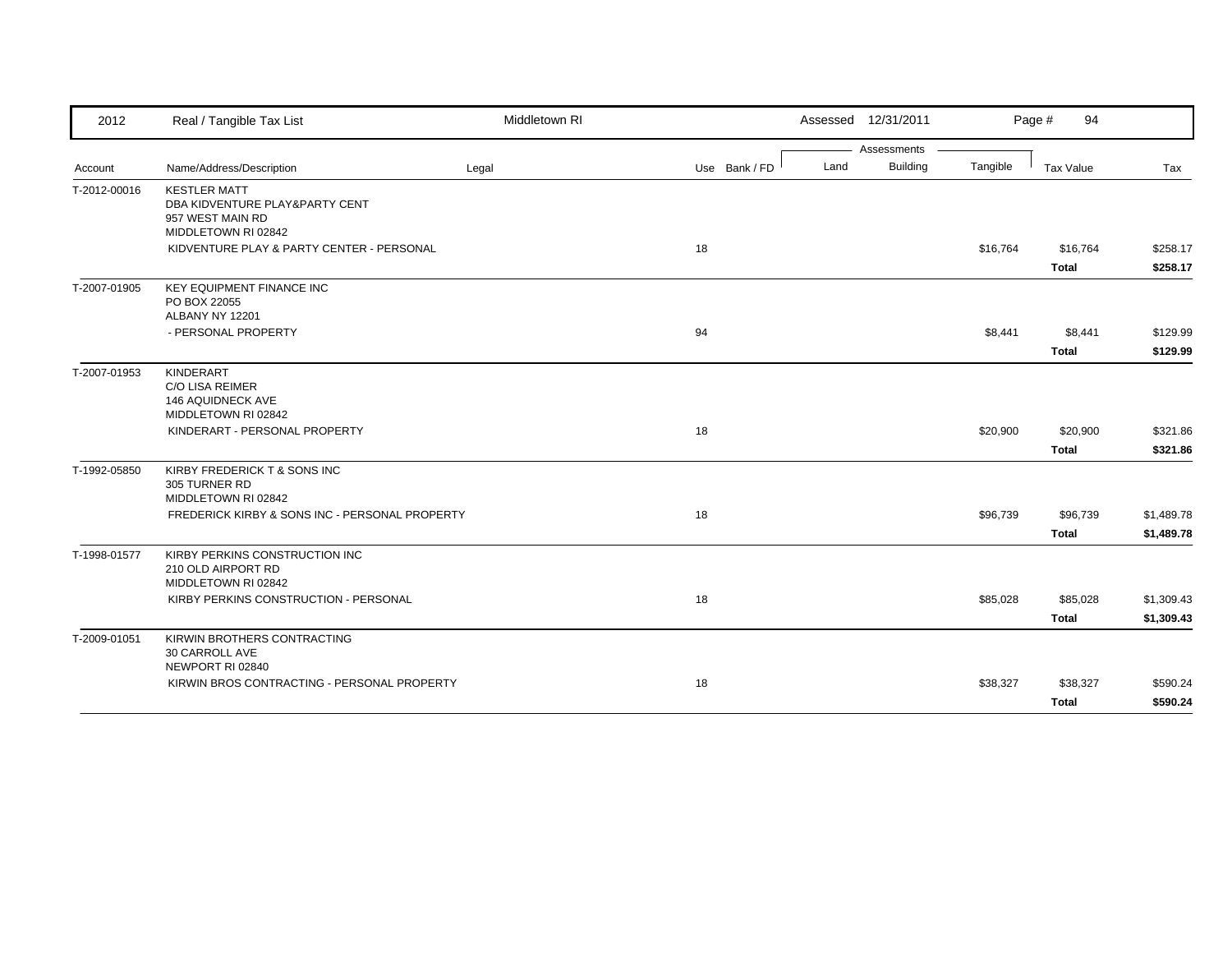| 2012         | Real / Tangible Tax List                    | Middletown RI |               |      | Assessed 12/31/2011 |          | Page #<br>95 |          |
|--------------|---------------------------------------------|---------------|---------------|------|---------------------|----------|--------------|----------|
|              |                                             |               |               |      | Assessments         |          |              |          |
| Account      | Name/Address/Description                    | Legal         | Use Bank / FD | Land | <b>Building</b>     | Tangible | Tax Value    | Tax      |
| T-2004-00540 | KJM ENTERPRISES II LLC<br>330 WEST MAIN RD  |               |               |      |                     |          |              |          |
|              | MIDDLETOWN RI 02842                         |               |               |      |                     |          |              |          |
|              | CARMELLA'S PIZZARIA - PERSONAL PROPERTY     |               | 18            |      |                     | \$48,113 | \$48,113     | \$740.94 |
|              |                                             |               |               |      |                     |          | <b>Total</b> | \$740.94 |
| T-1996-00555 | KJS PUB INC                                 |               |               |      |                     |          |              |          |
|              | 59-61 AQUIDNECK AVE                         |               |               |      |                     |          |              |          |
|              | MIDDLETOWN RI 02842                         |               |               |      |                     |          |              |          |
|              | KJ'S PUB - PERSONAL PROPERTY                |               | 18            |      |                     | \$55,980 | \$55,980     | \$862.09 |
|              |                                             |               |               |      |                     |          | <b>Total</b> | \$862.09 |
| T-1992-04552 | KNOWLEDGE LEARNING CORP                     |               |               |      |                     |          |              |          |
|              | ATTN: TAX DEPARTMENT #070<br>PO BOX 6760    |               |               |      |                     |          |              |          |
|              | PORTLAND OR 97228-6760                      |               |               |      |                     |          |              |          |
|              | GROWING CHILDREN OF RI - PERSONAL PROPERTY  |               | 18            |      |                     | \$42,613 | \$42,613     | \$656.24 |
|              |                                             |               |               |      |                     |          | <b>Total</b> | \$656.24 |
| T-1992-05910 | <b>KNOWLES ANTHONY L</b>                    |               |               |      |                     |          |              |          |
|              | D/B/A NPT MARINE SURVEYORS                  |               |               |      |                     |          |              |          |
|              | 7 BALDWIN RD                                |               |               |      |                     |          |              |          |
|              | MIDDLETOWN RI 02842<br>- PERSONAL PROPERTY  |               | 17            |      |                     | \$2,013  | \$2,013      | \$31.00  |
|              |                                             |               |               |      |                     |          |              |          |
|              |                                             |               |               |      |                     |          | <b>Total</b> | \$31.00  |
| T-2004-00576 | <b>KONCHAR DANIEL JR</b><br>5 SQUANTUM DR   |               |               |      |                     |          |              |          |
|              | MIDDLETOWN RI 02842                         |               |               |      |                     |          |              |          |
|              | RELATIVE ANTIQUES - PERSONAL PROPERTY       |               | 17            |      |                     | \$574    | \$574        | \$8.84   |
|              |                                             |               |               |      |                     |          | <b>Total</b> | \$8.84   |
| T-1995-00500 | KOOHY DAVID                                 |               |               |      |                     |          |              |          |
|              | <b>COASTAL FINANCIAL GROUP</b>              |               |               |      |                     |          |              |          |
|              | 438 EAST MAIN RD STE 303                    |               |               |      |                     |          |              |          |
|              | MIDDLETOWN RI 02842                         |               |               |      |                     |          |              |          |
|              | COASTAL FINANCIAL GROUP - PERSONAL PROPERTY |               | 17            |      |                     | \$2,090  | \$2,090      | \$32.19  |
|              |                                             |               |               |      |                     |          | <b>Total</b> | \$32.19  |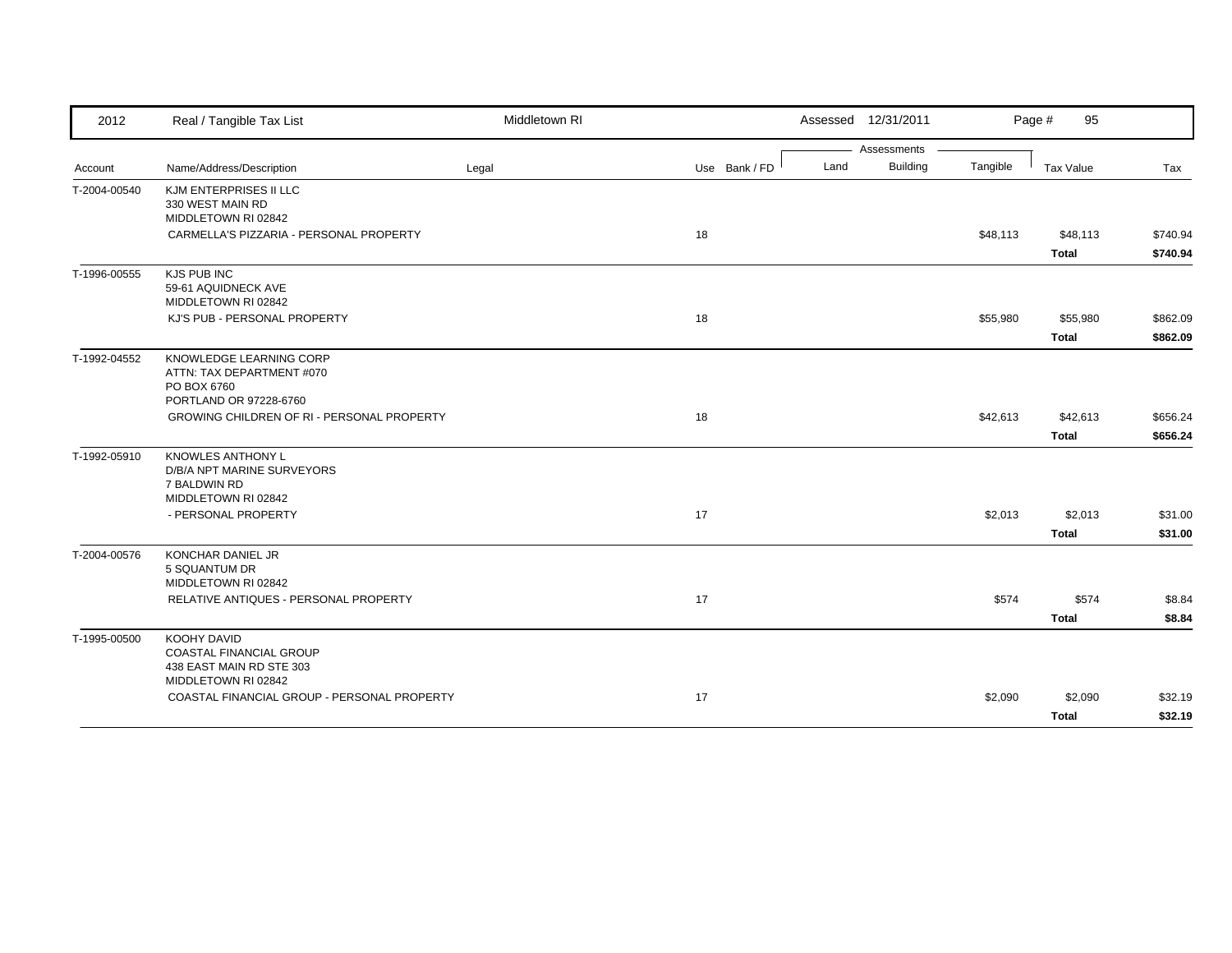| 2012         | Real / Tangible Tax List                                              | Middletown RI |               | Assessed 12/31/2011     |             | 96<br>Page #     |             |
|--------------|-----------------------------------------------------------------------|---------------|---------------|-------------------------|-------------|------------------|-------------|
|              |                                                                       |               |               | Assessments             |             |                  |             |
| Account      | Name/Address/Description                                              | Legal         | Use Bank / FD | <b>Building</b><br>Land | Tangible    | <b>Tax Value</b> | Tax         |
| T-2004-00632 | KOSSOWSKI JOHN<br>35 LONGWOOD RD<br>MASHPEE MA 02649-2847             |               |               |                         |             |                  |             |
|              | 2002 32FT HORNET - PERSONAL PROPERTY                                  |               | 45            |                         | \$7,580     | \$7,580          | \$116.73    |
|              |                                                                       |               |               |                         |             | <b>Total</b>     | \$116.73    |
| T-2008-02070 | <b>KRAUSE MARY</b><br>77 DREW RD<br><b>HOLMES NY 12531</b>            |               |               |                         |             |                  |             |
|              | 2007 2OFT JAYCO JAY FLIGHT - PERSONAL PROPERTY                        |               | 45            |                         | \$5,640     | \$5,640          | \$86.86     |
|              |                                                                       |               |               |                         |             | <b>Total</b>     | \$86.86     |
| T-1999-09099 | <b>KURTIS JOSEPH</b><br>42 VALLEY RD<br>MIDDLETOWN RI 02842           |               |               |                         |             |                  |             |
|              | KURTIS JOSEPH - PERSONAL PROPERTY                                     |               | 18            |                         | \$37,160    | \$37,160         | \$572.26    |
|              |                                                                       |               |               |                         |             | <b>Total</b>     | \$572.26    |
| T-1992-05991 | <b>KVH INDUSTRIES INC</b><br>50 ENTERPRISE CTR<br>MIDDLETOWN RI 02842 |               |               |                         |             |                  |             |
|              | KVH INDUSTRIES - PERSONAL PROPERTY                                    |               | 18            |                         | \$5,173,298 | \$5,173,298      | \$79,668.79 |
|              |                                                                       |               |               |                         |             | <b>Total</b>     | \$79,668.79 |
| T-1992-05997 | KYRAN RESEARCH ASSOC INC<br>PO BOX 3780<br>NEWPORT RI 02840           |               |               |                         |             |                  |             |
|              | KYRAN RESEARCH ASSOC INC - PERSONAL PROPERTY                          |               | 18            |                         | \$44,548    | \$44,548         | \$686.04    |
|              |                                                                       |               |               |                         |             | <b>Total</b>     | \$686.04    |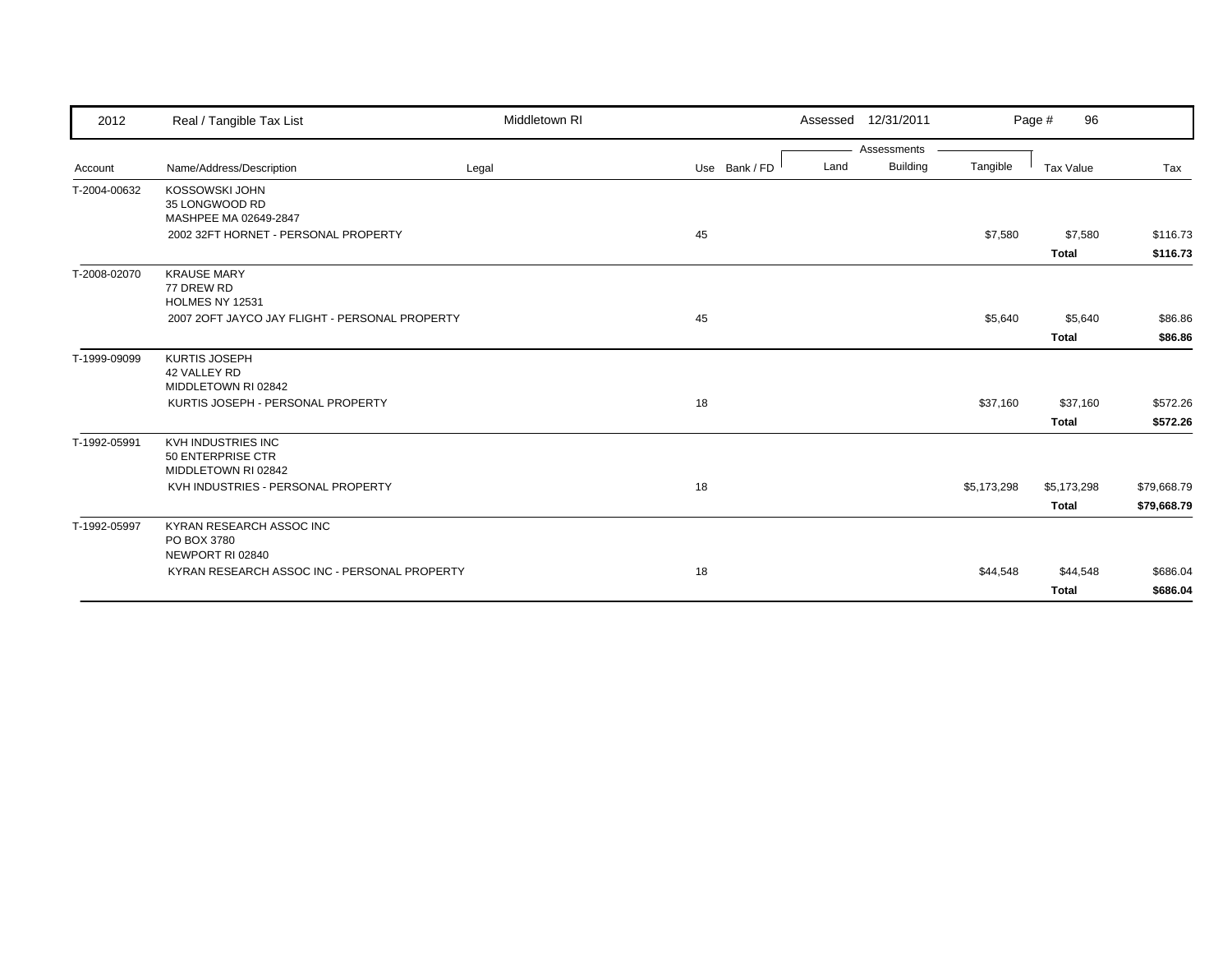| Assessments<br><b>Building</b><br>Land<br>Tangible<br>Name/Address/Description<br>Use Bank / FD<br>Tax Value<br>Legal<br>Tax<br>Account<br><b>L-3 COMMUNICATIONS TITAN CORP</b><br>UNIDYNE DIVISION<br>2740 ELLSMERE AVE<br>NORFOLK VA 23513<br>UNIDYNE - PERSONAL PROPERTY<br>18<br>\$85,765<br>\$85,765<br><b>Total</b><br>LA PETITE SALON & SPA<br>C/O CHRISTINE FILIPPONE<br>823 WEST MAIN RD<br>MIDDLETOWN RI 02842<br>18<br>\$14,388<br>LA PETITE SALON & SPA - PERSONAL PROPERTY<br>\$14,388<br><b>Total</b><br><b>LABCORP</b><br>692 AQUIDNECK AVE<br>MIDDLETOWN RI 02842<br>LABCORP - PERSONAL PROPERTY<br>18<br>\$22,981<br>\$22,981<br><b>Total</b><br><b>LABORE WAYNE A DDS</b><br>477 EAST MAIN RD<br>MIDDLETOWN RI 02842<br>WAYNE A LABORE DDS - PERSONAL PROPERTY<br>18<br>\$41,282<br>\$41,282<br><b>Total</b><br>LACERDA J HR LANDSCAPING & CON<br>465 OLIPHANT LN<br>MIDDLETOWN RI 02842<br>LACERDA H LANDSCAPING & CONST - PERSONAL<br>18<br>\$46,589<br>\$46,589<br><b>Total</b><br><b>LACEY INC</b><br><b>JAMES M LACEY</b><br>342 FOREST AVE<br>MIDDLETOWN RI 02842<br>EASTONS POINT PUB - PERSONAL PROPERTY<br>18<br>\$47,549<br>\$47,549 | 2012         | Real / Tangible Tax List | Middletown RI | Assessed 12/31/2011 | Page #<br>97 |            |
|------------------------------------------------------------------------------------------------------------------------------------------------------------------------------------------------------------------------------------------------------------------------------------------------------------------------------------------------------------------------------------------------------------------------------------------------------------------------------------------------------------------------------------------------------------------------------------------------------------------------------------------------------------------------------------------------------------------------------------------------------------------------------------------------------------------------------------------------------------------------------------------------------------------------------------------------------------------------------------------------------------------------------------------------------------------------------------------------------------------------------------------------------------------|--------------|--------------------------|---------------|---------------------|--------------|------------|
|                                                                                                                                                                                                                                                                                                                                                                                                                                                                                                                                                                                                                                                                                                                                                                                                                                                                                                                                                                                                                                                                                                                                                                  |              |                          |               |                     |              |            |
|                                                                                                                                                                                                                                                                                                                                                                                                                                                                                                                                                                                                                                                                                                                                                                                                                                                                                                                                                                                                                                                                                                                                                                  |              |                          |               |                     |              |            |
|                                                                                                                                                                                                                                                                                                                                                                                                                                                                                                                                                                                                                                                                                                                                                                                                                                                                                                                                                                                                                                                                                                                                                                  | T-2005-00582 |                          |               |                     |              |            |
|                                                                                                                                                                                                                                                                                                                                                                                                                                                                                                                                                                                                                                                                                                                                                                                                                                                                                                                                                                                                                                                                                                                                                                  |              |                          |               |                     |              |            |
| \$1,320.78                                                                                                                                                                                                                                                                                                                                                                                                                                                                                                                                                                                                                                                                                                                                                                                                                                                                                                                                                                                                                                                                                                                                                       |              |                          |               |                     |              | \$1,320.78 |
|                                                                                                                                                                                                                                                                                                                                                                                                                                                                                                                                                                                                                                                                                                                                                                                                                                                                                                                                                                                                                                                                                                                                                                  |              |                          |               |                     |              |            |
| \$221.58                                                                                                                                                                                                                                                                                                                                                                                                                                                                                                                                                                                                                                                                                                                                                                                                                                                                                                                                                                                                                                                                                                                                                         | T-2005-00667 |                          |               |                     |              |            |
| \$221.58<br>\$353.91<br>\$353.91<br>\$635.74<br>\$635.74<br>\$717.47<br>\$717.47<br>\$732.25                                                                                                                                                                                                                                                                                                                                                                                                                                                                                                                                                                                                                                                                                                                                                                                                                                                                                                                                                                                                                                                                     |              |                          |               |                     |              |            |
|                                                                                                                                                                                                                                                                                                                                                                                                                                                                                                                                                                                                                                                                                                                                                                                                                                                                                                                                                                                                                                                                                                                                                                  |              |                          |               |                     |              |            |
|                                                                                                                                                                                                                                                                                                                                                                                                                                                                                                                                                                                                                                                                                                                                                                                                                                                                                                                                                                                                                                                                                                                                                                  | T-2012-00019 |                          |               |                     |              |            |
|                                                                                                                                                                                                                                                                                                                                                                                                                                                                                                                                                                                                                                                                                                                                                                                                                                                                                                                                                                                                                                                                                                                                                                  |              |                          |               |                     |              |            |
|                                                                                                                                                                                                                                                                                                                                                                                                                                                                                                                                                                                                                                                                                                                                                                                                                                                                                                                                                                                                                                                                                                                                                                  |              |                          |               |                     |              |            |
|                                                                                                                                                                                                                                                                                                                                                                                                                                                                                                                                                                                                                                                                                                                                                                                                                                                                                                                                                                                                                                                                                                                                                                  | T-1997-00260 |                          |               |                     |              |            |
|                                                                                                                                                                                                                                                                                                                                                                                                                                                                                                                                                                                                                                                                                                                                                                                                                                                                                                                                                                                                                                                                                                                                                                  |              |                          |               |                     |              |            |
|                                                                                                                                                                                                                                                                                                                                                                                                                                                                                                                                                                                                                                                                                                                                                                                                                                                                                                                                                                                                                                                                                                                                                                  |              |                          |               |                     |              |            |
|                                                                                                                                                                                                                                                                                                                                                                                                                                                                                                                                                                                                                                                                                                                                                                                                                                                                                                                                                                                                                                                                                                                                                                  | T-1992-06033 |                          |               |                     |              |            |
|                                                                                                                                                                                                                                                                                                                                                                                                                                                                                                                                                                                                                                                                                                                                                                                                                                                                                                                                                                                                                                                                                                                                                                  |              |                          |               |                     |              |            |
|                                                                                                                                                                                                                                                                                                                                                                                                                                                                                                                                                                                                                                                                                                                                                                                                                                                                                                                                                                                                                                                                                                                                                                  |              |                          |               |                     |              |            |
|                                                                                                                                                                                                                                                                                                                                                                                                                                                                                                                                                                                                                                                                                                                                                                                                                                                                                                                                                                                                                                                                                                                                                                  | T-1998-00732 |                          |               |                     |              |            |
|                                                                                                                                                                                                                                                                                                                                                                                                                                                                                                                                                                                                                                                                                                                                                                                                                                                                                                                                                                                                                                                                                                                                                                  |              |                          |               |                     |              |            |
|                                                                                                                                                                                                                                                                                                                                                                                                                                                                                                                                                                                                                                                                                                                                                                                                                                                                                                                                                                                                                                                                                                                                                                  |              |                          |               |                     | <b>Total</b> | \$732.25   |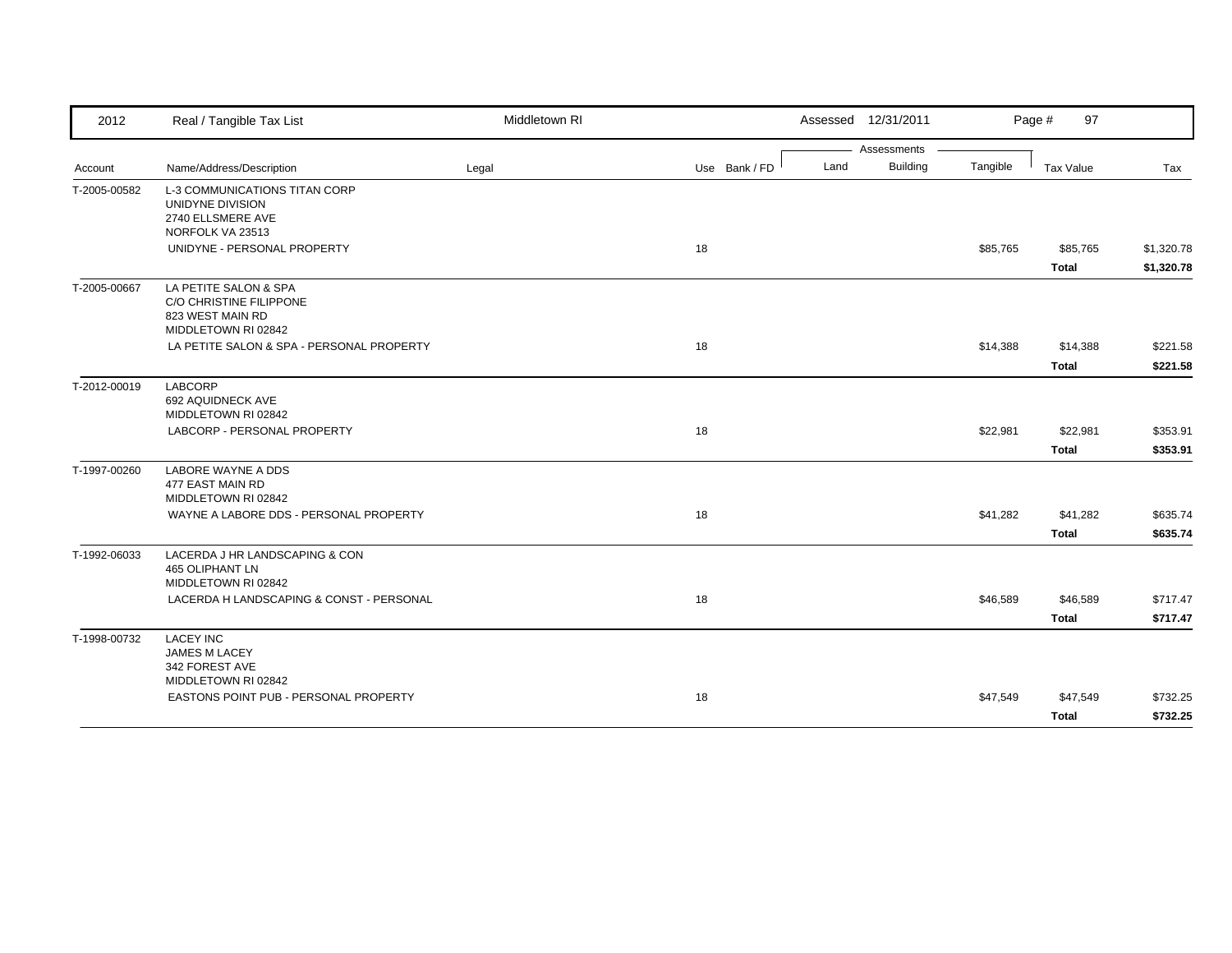| 2012         | Real / Tangible Tax List                                                                        | Middletown RI |               | Assessed 12/31/2011     |          | Page #<br>98 |          |
|--------------|-------------------------------------------------------------------------------------------------|---------------|---------------|-------------------------|----------|--------------|----------|
|              |                                                                                                 |               |               | Assessments             |          |              |          |
| Account      | Name/Address/Description                                                                        | Legal         | Use Bank / FD | <b>Building</b><br>Land | Tangible | Tax Value    | Tax      |
| T-2011-00036 | <b>LAFOND COLETTE</b><br>747 AQUIDNECK AVE<br>MIDDLETOWN RI 02842                               |               |               |                         |          |              |          |
|              | LAFOND COLETTE LICSW - PERSONAL PROPERTY                                                        |               | 17            |                         | \$900    | \$900        | \$13.86  |
|              |                                                                                                 |               |               |                         |          | <b>Total</b> | \$13.86  |
| T-2010-02140 | <b>LALIBERTE PAUL</b><br>244 DEAN ST<br>NORTON MA 02766                                         |               |               |                         |          |              |          |
|              | 2002 34FT SANDPIPER - PERSONAL PROPERTY                                                         |               | 45            |                         | \$11,910 | \$11,910     | \$183.41 |
|              |                                                                                                 |               |               |                         |          | <b>Total</b> | \$183.41 |
| T-1992-12530 | LAMAR ADVERTISING OF PROVIDENC<br>PO BOX 66338<br>BATON ROUGE LA 70896                          |               |               |                         |          |              |          |
|              | - PERSONAL PROPERTY                                                                             |               | 94            |                         | \$14,058 | \$14,058     | \$216.49 |
|              |                                                                                                 |               |               |                         |          | <b>Total</b> | \$216.49 |
| T-2000-00656 | <b>LAMAR TRANSIT OF PROVIDENCE</b><br>5551 CORPORATE BLVD STE-2<br>PO BOX 66338                 |               |               |                         |          |              |          |
|              | <b>BATON ROUGE LA 70896</b>                                                                     |               |               |                         |          |              |          |
|              | LAMAR TRANSIT OF PROVIDENCE - PERSONAL                                                          |               | 18            |                         | \$36,524 | \$36,524     | \$562.47 |
|              |                                                                                                 |               |               |                         |          | <b>Total</b> | \$562.47 |
| T-2012-00052 | LAND DVLPMNT ENG & CONSLT LLC<br><b>C/O RUSSEL MIKE</b><br>11 CUSHMON ST<br>MIDDLEBORO MA 02346 |               |               |                         |          |              |          |
|              | LAND DVLPMNT ENG & CONSLT LLC - PERSONAL                                                        |               | 17            |                         | \$1,350  | \$1,350      | \$20.79  |
|              |                                                                                                 |               |               |                         |          | <b>Total</b> | \$20.79  |
| T-2005-00676 | <b>LANDPOINT LLC</b><br>C/O KEVIN TARSAGIAN<br>74 TAYLOR RD<br>PORTSMOUTH RI 02871              |               |               |                         |          |              |          |
|              | LANDPOINT LLC - PERSONAL PROPERTY                                                               |               | 17            |                         | \$1,150  | \$1,150      | \$17.71  |
|              |                                                                                                 |               |               |                         |          | <b>Total</b> | \$17.71  |
|              |                                                                                                 |               |               |                         |          |              |          |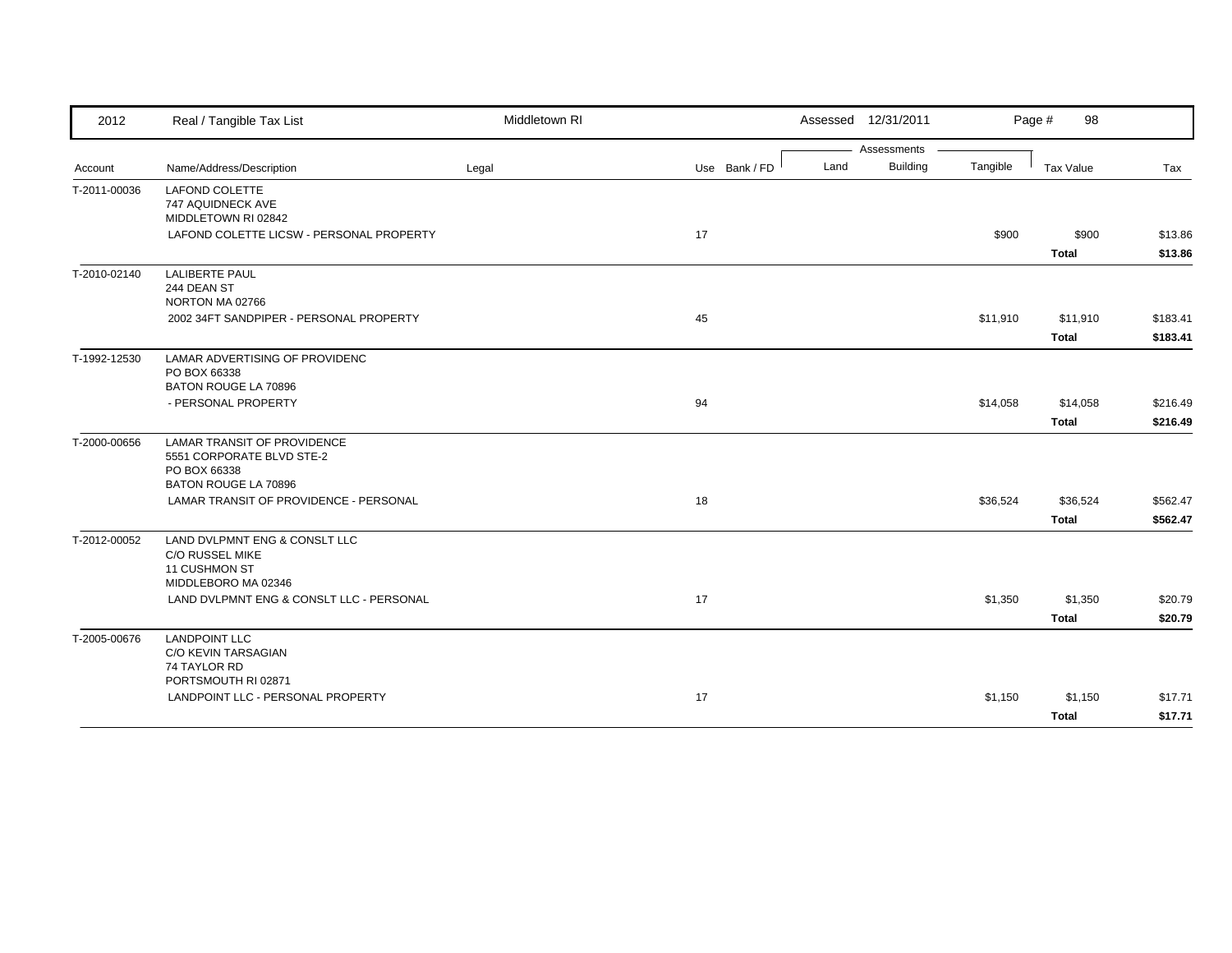| 2012         | Real / Tangible Tax List                                                                       | Middletown RI |               |      | Assessed 12/31/2011            |           | Page #<br>99          |                    |
|--------------|------------------------------------------------------------------------------------------------|---------------|---------------|------|--------------------------------|-----------|-----------------------|--------------------|
|              | Name/Address/Description                                                                       |               | Use Bank / FD | Land | Assessments<br><b>Building</b> | Tangible  | Tax Value             |                    |
| Account      |                                                                                                | Legal         |               |      |                                |           |                       | Tax                |
| T-1999-09033 | <b>LANDS END LIMO INC</b><br>170 COMPTON VIEW DR<br>MIDDLETOWN RI 02842                        |               |               |      |                                |           |                       |                    |
|              | LAND'S END LIMO INC - PERSONAL PROPERTY                                                        |               | 17            |      |                                | \$658     | \$658<br><b>Total</b> | \$10.13<br>\$10.13 |
| T-2003-00621 | <b>LANG NATURALS INC</b><br>20 SILVA LN<br>MIDDLETOWN RI 02842                                 |               |               |      |                                |           |                       |                    |
|              | LANG NATURALS - PERSONAL PROPERTY                                                              |               | 18            |      |                                | \$122,380 | \$122,380             | \$1,884.65         |
|              |                                                                                                |               |               |      |                                |           | <b>Total</b>          | \$1,884.65         |
| T-1992-10236 | LAURIN ENTERPRISES LLC<br>CHARLES & ELIZABETH LAUR<br>126 BEACON STREET<br>MIDDLETOWN RI 02842 |               |               |      |                                |           |                       |                    |
|              | GOLDS AUTO WRECK - PERSONAL PROPERTY                                                           |               | 18            |      |                                | \$14,060  | \$14,060              | \$216.52           |
|              |                                                                                                |               |               |      |                                |           | <b>Total</b>          | \$216.52           |
| T-2008-02016 | LEAF FINANCIAL CORPORATION<br>2005 MARKET ST<br>STE 1500 FL 14                                 |               |               |      |                                |           |                       |                    |
|              | PHILADELPHIA PA 19103<br>- PERSONAL PROPERTY                                                   |               | 94            |      |                                | \$1,509   | \$1,509               | \$23.24            |
|              |                                                                                                |               |               |      |                                |           | <b>Total</b>          | \$23.24            |
| T-1994-00319 | LEAF SPECIALTY FINANCE<br>300 OUTLET POINTE BLVD STE B<br>COLUMBIA SC 29210                    |               |               |      |                                |           |                       |                    |
|              | NETBANK BUSINESS FINANCE - PERSONAL PROPERTY                                                   |               | 94            |      |                                | \$20,964  | \$20,964              | \$322.85           |
|              |                                                                                                |               |               |      |                                |           | <b>Total</b>          | \$322.85           |
| T-2011-00018 | LEASE CORPORATION OF AMERICA<br>PO BOX 1297<br><b>TROY MI 48099</b>                            |               |               |      |                                |           |                       |                    |
|              | - PERSONAL PROPERTY                                                                            |               | 94            |      |                                | \$28,033  | \$28,033              | \$431.71           |
|              |                                                                                                |               |               |      |                                |           | <b>Total</b>          | \$431.71           |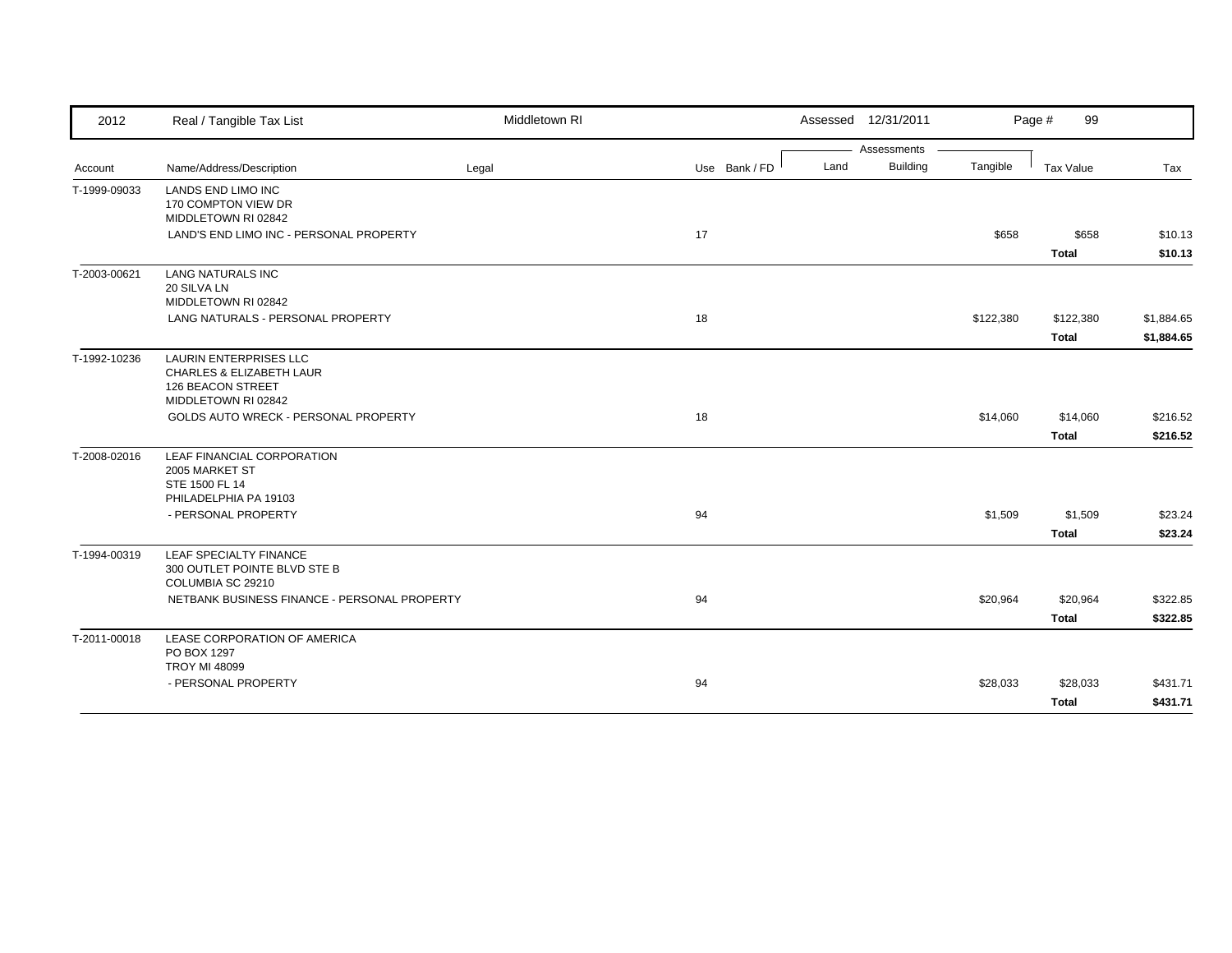| 2012         | Real / Tangible Tax List                                                                         | Middletown RI |               |      | Assessed 12/31/2011 |           | 100<br>Page #             |                          |
|--------------|--------------------------------------------------------------------------------------------------|---------------|---------------|------|---------------------|-----------|---------------------------|--------------------------|
|              |                                                                                                  |               |               |      | Assessments         |           |                           |                          |
| Account      | Name/Address/Description                                                                         | Legal         | Use Bank / FD | Land | Building            | Tangible  | <b>Tax Value</b>          | Tax                      |
| T-1994-00229 | LEASECOMM CORPORATION<br>16 NEW ENGLAND EXECUTIVE PARK<br>SUITE 200<br>BURLINGTON MA 01803       |               |               |      |                     |           |                           |                          |
|              | LEASECOMM CORPORATION - PERSONAL PROPERTY                                                        |               | 94            |      |                     | \$1,280   | \$1,280<br><b>Total</b>   | \$19.71<br>\$19.71       |
| T-2003-00642 | <b>LEASENET GROUP INC</b><br><b>LEASENET INC</b><br>41 S HIGH STREET HC0910<br>COLUMBUS OH 43215 |               |               |      |                     |           |                           |                          |
|              | - PERSONAL PROPERTY                                                                              |               | 94            |      |                     | \$371     | \$371<br><b>Total</b>     | \$5.71<br>\$5.71         |
| T-2011-00056 | <b>LEDSWORTH JASON</b><br>D/B/A JL ELECTRIC<br>307 OLIPHANT LN UNIT 18<br>MIDDLETOWN RI 02842    |               |               |      |                     |           |                           |                          |
|              | LEDSWORTH JASON DBA JL ELECT - PERSONAL                                                          |               | 17            |      |                     | \$4,500   | \$4,500<br><b>Total</b>   | \$69.30<br>\$69.30       |
| T-2010-02128 | LEET TECHNOLOGIES LLC<br>C/O SETH MAYNARD<br>1 JEAN ST<br>MIDDLETOWN RI 02842                    |               |               |      |                     |           |                           |                          |
|              | LEET TECHNOLOGIES LLC - PERSONAL PROPERTY                                                        |               | 17            |      |                     | \$3,658   | \$3,658<br><b>Total</b>   | \$56.33<br>\$56.33       |
| T-1995-00493 | LEITE DONUTS INC<br>78 WEST MAIN RD<br>MIDDLETOWN RI 02842                                       |               |               |      |                     |           |                           |                          |
|              | - PERSONAL PROPERTY                                                                              |               | 18            |      |                     | \$117,108 | \$117,108<br><b>Total</b> | \$1,803.46<br>\$1,803.46 |
| T-1992-06342 | LEVESQUE CHARLES J<br>136 WEST MAIN RD<br>MIDDLETOWN RI 02842                                    |               |               |      |                     |           |                           |                          |
|              | LEVESQUE LAW OFFICE - PERSONAL PROPERTY                                                          |               | 17            |      |                     | \$2,885   | \$2,885<br><b>Total</b>   | \$44.43<br>\$44.43       |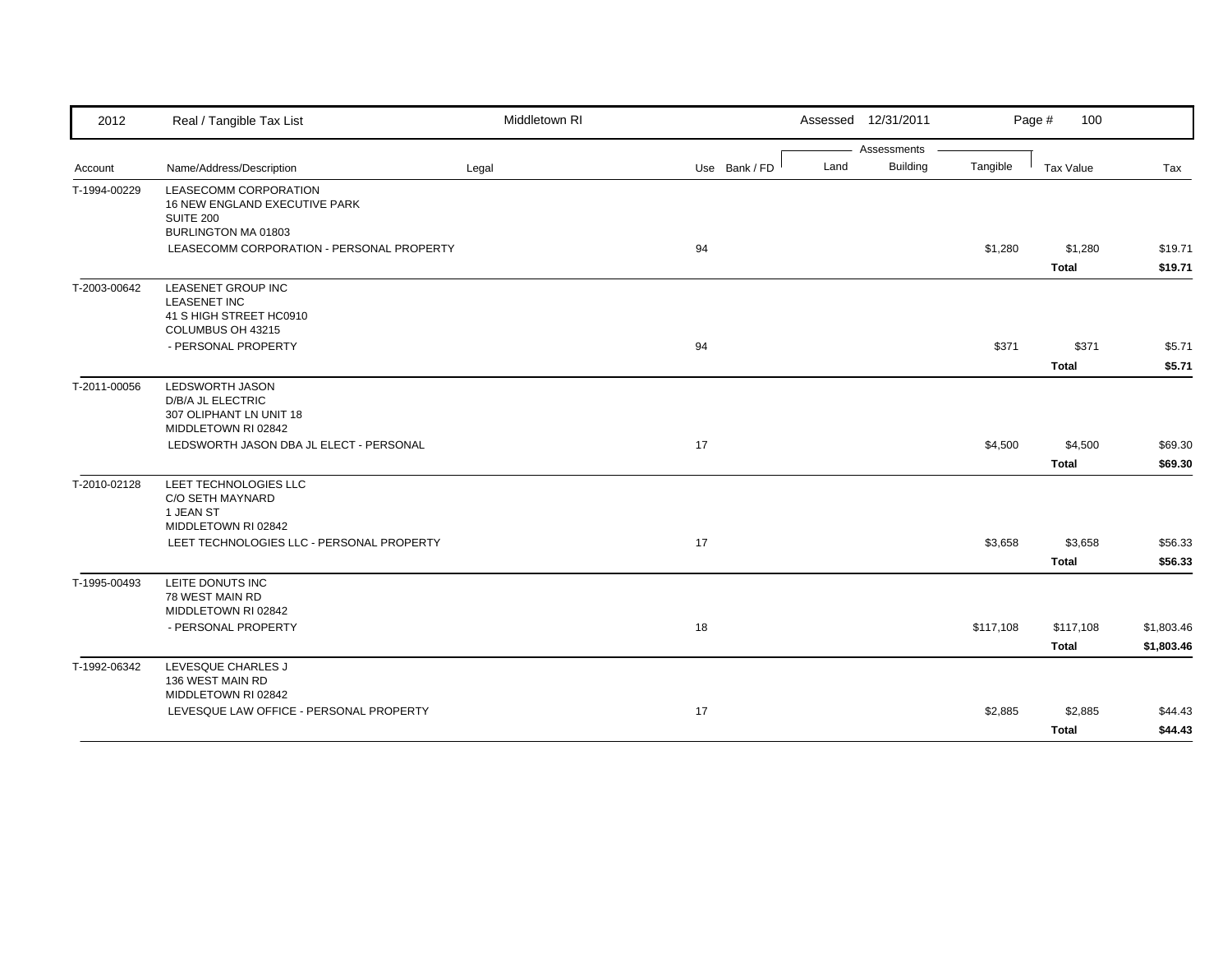| 2012         | Real / Tangible Tax List                       | Middletown RI |               | Assessed 12/31/2011     |          | Page #<br>101 |            |
|--------------|------------------------------------------------|---------------|---------------|-------------------------|----------|---------------|------------|
|              |                                                |               |               | Assessments             |          |               |            |
| Account      | Name/Address/Description                       | Legal         | Use Bank / FD | <b>Building</b><br>Land | Tangible | Tax Value     | Tax        |
| T-2012-00025 | LHM RESTAURANT INC                             |               |               |                         |          |               |            |
|              | 55 JOHN CLARKE RD<br>MIDDLETOWN RI 02842       |               |               |                         |          |               |            |
|              | - PERSONAL PROPERTY                            |               | 17            |                         | \$5,489  | \$5,489       | \$84.53    |
|              |                                                |               |               |                         |          | <b>Total</b>  | \$84.53    |
|              |                                                |               |               |                         |          |               |            |
| T-2006-03168 | <b>LIBERTY TAX SERVICE</b><br>957 WEST MAIN RD |               |               |                         |          |               |            |
|              | MIDDLETOWN RI 02842                            |               |               |                         |          |               |            |
|              | LIBERTY TAX SERVICE - PERSONAL PROPERTY        |               | 17            |                         | \$3,493  | \$3,493       | \$53.79    |
|              |                                                |               |               |                         |          | <b>Total</b>  | \$53.79    |
|              |                                                |               |               |                         |          |               |            |
| T-2006-03194 | LINEAR TITLE & CLOSING<br>NICK LIUZZ DIRECTOR  |               |               |                         |          |               |            |
|              | 127 JOHN CLARKE RD STE 2                       |               |               |                         |          |               |            |
|              | MIDDLETOWN RI 02842                            |               |               |                         |          |               |            |
|              | LINEAR TITLE & CLOSING - PERSONAL PROPERTY     |               | 18            |                         | \$79,928 | \$79,928      | \$1,230.89 |
|              |                                                |               |               |                         |          | <b>Total</b>  | \$1,230.89 |
| T-2008-02079 | <b>LINX LTD</b>                                |               |               |                         |          |               |            |
|              | CHARLES W ROCHE PRESIDENT                      |               |               |                         |          |               |            |
|              | 875 AQUIDNECK AVE                              |               |               |                         |          |               |            |
|              | MIDDLETOWN RI 02842                            |               |               |                         |          |               |            |
|              | LINX LTD - PERSONAL PROPERTY                   |               | 18            |                         | \$52,250 | \$52,250      | \$804.65   |
|              |                                                |               |               |                         |          | <b>Total</b>  | \$804.65   |
| T-2012-00058 | <b>LIPTAK JOHN</b>                             |               |               |                         |          |               |            |
|              | <b>DBA LIPTAK SIGNS</b>                        |               |               |                         |          |               |            |
|              | 920 EAST MAIN RD<br>MIDDLETOWN RI 02842        |               |               |                         |          |               |            |
|              | LIPTAK SIGNS - PERSONAL PROPERTY               |               | 17            |                         | \$2,140  | \$2,140       | \$32.96    |
|              |                                                |               |               |                         |          |               |            |
|              |                                                |               |               |                         |          | <b>Total</b>  | \$32.96    |
| T-1996-00519 | LITTLE FRIENDS INC                             |               |               |                         |          |               |            |
|              | 33 MITCHELL'S LN<br>MIDDLETOWN RI 02842        |               |               |                         |          |               |            |
|              | LITTLE FRIENDS INC - PERSONAL PROPERTY         |               | 18            |                         | \$22,310 | \$22,310      | \$343.57   |
|              |                                                |               |               |                         |          | Total         | \$343.57   |
|              |                                                |               |               |                         |          |               |            |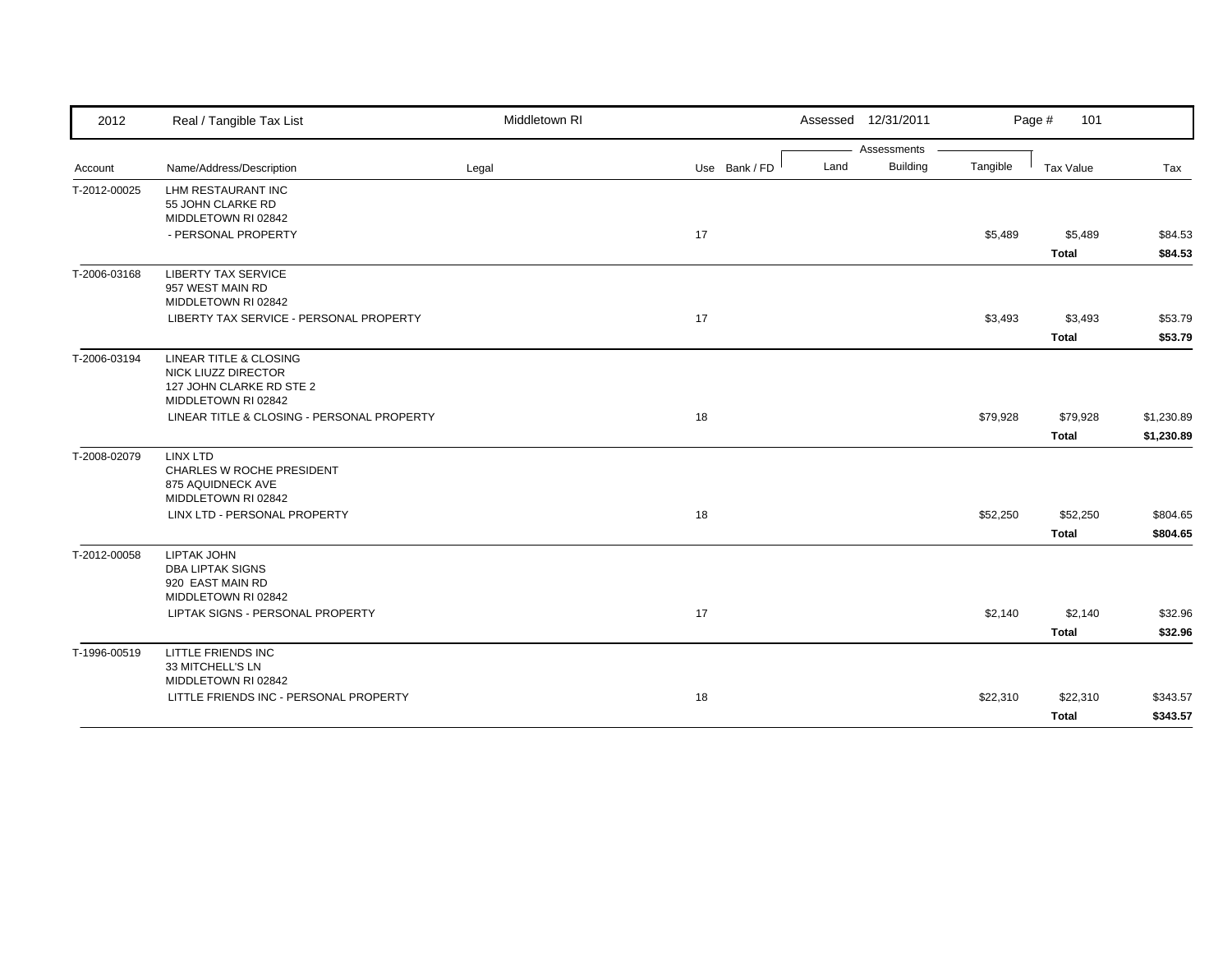| 2012         | Real / Tangible Tax List                                          | Middletown RI |               |      | Assessed 12/31/2011            |          | Page #<br>102 |          |
|--------------|-------------------------------------------------------------------|---------------|---------------|------|--------------------------------|----------|---------------|----------|
|              |                                                                   |               | Use Bank / FD | Land | Assessments<br><b>Building</b> | Tangible |               |          |
| Account      | Name/Address/Description                                          | Legal         |               |      |                                |          | Tax Value     | Tax      |
| T-1992-11950 | LOCKHEED MARTIN CORPORATION<br>PO BOX 61511                       |               |               |      |                                |          |               |          |
|              | KING OF PRUSSIA PA 19406                                          |               |               |      |                                |          |               |          |
|              | MS2 - EAGAN - PERSONAL PROPERTY                                   |               | 18            |      |                                | \$48,750 | \$48,750      | \$750.75 |
|              |                                                                   |               |               |      |                                |          | <b>Total</b>  | \$750.75 |
| T-1998-00734 | LODGENET INTERACTIVE CORP                                         |               |               |      |                                |          |               |          |
|              | 3900 W INNOVATIONS ST<br>SIOUX FALLS SD 57107-7002                |               |               |      |                                |          |               |          |
|              | - PERSONAL PROPERTY                                               |               | 94            |      |                                | \$9,837  | \$9,837       | \$151.49 |
|              |                                                                   |               |               |      |                                |          | <b>Total</b>  | \$151.49 |
| T-2004-00563 | LODGENET INTERACTIVE CORP                                         |               |               |      |                                |          |               |          |
|              | 3900 W INNOVATION ST                                              |               |               |      |                                |          |               |          |
|              | SIOUX FALLS SD 57107-7002<br>LODGENET INTERACTIVE CORP - PERSONAL |               | 94            |      |                                | \$7,426  | \$7,426       | \$114.36 |
|              |                                                                   |               |               |      |                                |          | <b>Total</b>  | \$114.36 |
|              | LODGENET INTERACTIVE CORP                                         |               |               |      |                                |          |               |          |
| T-2004-00622 | 3900 W INNOVATION ST                                              |               |               |      |                                |          |               |          |
|              | SOUIX FALLS SD 57107-7002                                         |               |               |      |                                |          |               |          |
|              | LODGENET ENTERTAINMENT CORP - PERSONAL                            |               | 94            |      |                                | \$9,820  | \$9,820       | \$151.23 |
|              |                                                                   |               |               |      |                                |          | <b>Total</b>  | \$151.23 |
| T-2007-01917 | LOHR ANNE LICSW                                                   |               |               |      |                                |          |               |          |
|              | 747 AQUIDNECK AVE STE 25<br>MIDDLETOWN RI 02842                   |               |               |      |                                |          |               |          |
|              | ANNE LOHR LICSW - PERSONAL PROPERTY                               |               | 17            |      |                                | \$2,562  | \$2,562       | \$39.45  |
|              |                                                                   |               |               |      |                                |          | <b>Total</b>  | \$39.45  |
| T-2011-00041 | LONG GUY E                                                        |               |               |      |                                |          |               |          |
|              | 703 GREEN END AVE                                                 |               |               |      |                                |          |               |          |
|              | MIDDLETOWN RI 02842<br>AQUIDNECK COMPUTER WORKS - PERSONAL        |               | 17            |      |                                | \$2,700  | \$2,700       | \$41.58  |
|              |                                                                   |               |               |      |                                |          | <b>Total</b>  | \$41.58  |
| T-1992-06493 | LONGADE LLC                                                       |               |               |      |                                |          |               |          |
|              | 9 WOOD RD                                                         |               |               |      |                                |          |               |          |
|              | MIDDLETOWN RI 02842-6220                                          |               |               |      |                                |          |               |          |
|              | DEL'S LEMONADE - PERSONAL PROPERTY                                |               | 18            |      |                                | \$19,667 | \$19,667      | \$302.87 |
|              |                                                                   |               |               |      |                                |          | <b>Total</b>  | \$302.87 |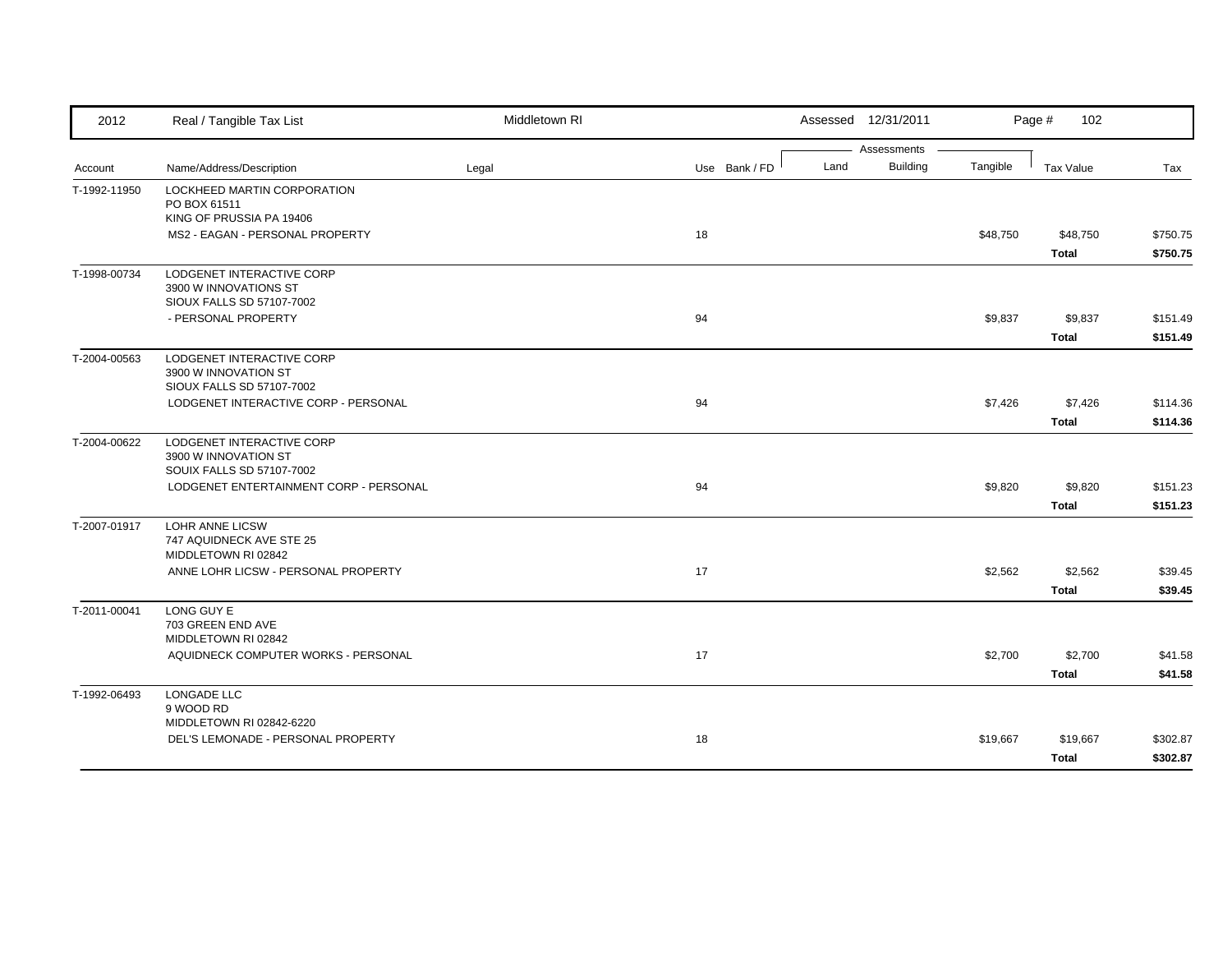| 2012         | Real / Tangible Tax List                                         | Middletown RI |               |      | Assessed 12/31/2011 |           | Page #<br>103 |            |
|--------------|------------------------------------------------------------------|---------------|---------------|------|---------------------|-----------|---------------|------------|
|              |                                                                  |               |               |      | Assessments         |           |               |            |
| Account      | Name/Address/Description                                         | Legal         | Use Bank / FD | Land | Building            | Tangible  | Tax Value     | Tax        |
| T-1993-01185 | <b>LOOKING UPWARDS</b>                                           |               |               |      |                     |           |               |            |
|              | PO BOX 4289<br>MIDDLETOWN RI 02842                               |               |               |      |                     |           |               |            |
|              | LOOKING UPWARDS - PERSONAL PROPERTY                              |               | 18            |      |                     | \$139,103 | \$139,103     | \$2,142.19 |
|              |                                                                  |               |               |      |                     |           | <b>Total</b>  | \$2,142.19 |
| T-2008-02082 | <b>LOOKOUT LEASING</b>                                           |               |               |      |                     |           |               |            |
|              | PO BOX 4119<br>CHATTANOOGA TN 37405                              |               |               |      |                     |           |               |            |
|              | ADVANCED SOLUTIONS FOR TOMORRO - PERSONAL                        |               | 94            |      |                     | \$8,812   | \$8,812       | \$135.70   |
|              |                                                                  |               |               |      |                     |           | Total         | \$135.70   |
| T-2012-00082 | <b>LOPEZ RAY</b>                                                 |               |               |      |                     |           |               |            |
|              | DBA ENGINEERING SRVS NETWORK                                     |               |               |      |                     |           |               |            |
|              | 2 CORPORATE PL #205                                              |               |               |      |                     |           |               |            |
|              | MIDDLETOWN RI 02842                                              |               |               |      |                     |           |               |            |
|              | ENGINEERING SERVICES NETWORK - PERSONAL                          |               | 17            |      |                     | \$7,964   | \$7,964       | \$122.65   |
|              |                                                                  |               |               |      |                     |           | <b>Total</b>  | \$122.65   |
| T-1992-06519 | LORD WILLIAM C DC                                                |               |               |      |                     |           |               |            |
|              | DBA MIDDLETOWN CHIROPRACTIC HE<br>PO BOX 4304                    |               |               |      |                     |           |               |            |
|              | MIDDLETOWN RI 02842                                              |               |               |      |                     |           |               |            |
|              | - PERSONAL PROPERTY                                              |               | 18            |      |                     | \$19,230  | \$19,230      | \$296.14   |
|              |                                                                  |               |               |      |                     |           | Total         | \$296.14   |
| T-2003-00634 | LUCEY KATHRYN WHITNEY                                            |               |               |      |                     |           |               |            |
|              | 230 TROUT DR                                                     |               |               |      |                     |           |               |            |
|              | MIDDLETOWN RI 02842<br>LUCEY KATHRYN WHITNEY - PERSONAL PROPERTY |               | 17            |      |                     | \$3,793   | \$3,793       | \$58.41    |
|              |                                                                  |               |               |      |                     |           | <b>Total</b>  | \$58.41    |
|              |                                                                  |               |               |      |                     |           |               |            |
| T-1999-00735 | <b>LUHRS DEBORAH</b><br>1272 WEST MAIN RD BLDG 3                 |               |               |      |                     |           |               |            |
|              | MIDDLETOWN RI 02842                                              |               |               |      |                     |           |               |            |
|              | MASSAGE THERAPY CTR - PERSONAL PROPERTY                          |               | 17            |      |                     | \$724     | \$724         | \$11.15    |
|              |                                                                  |               |               |      |                     |           | <b>Total</b>  | \$11.15    |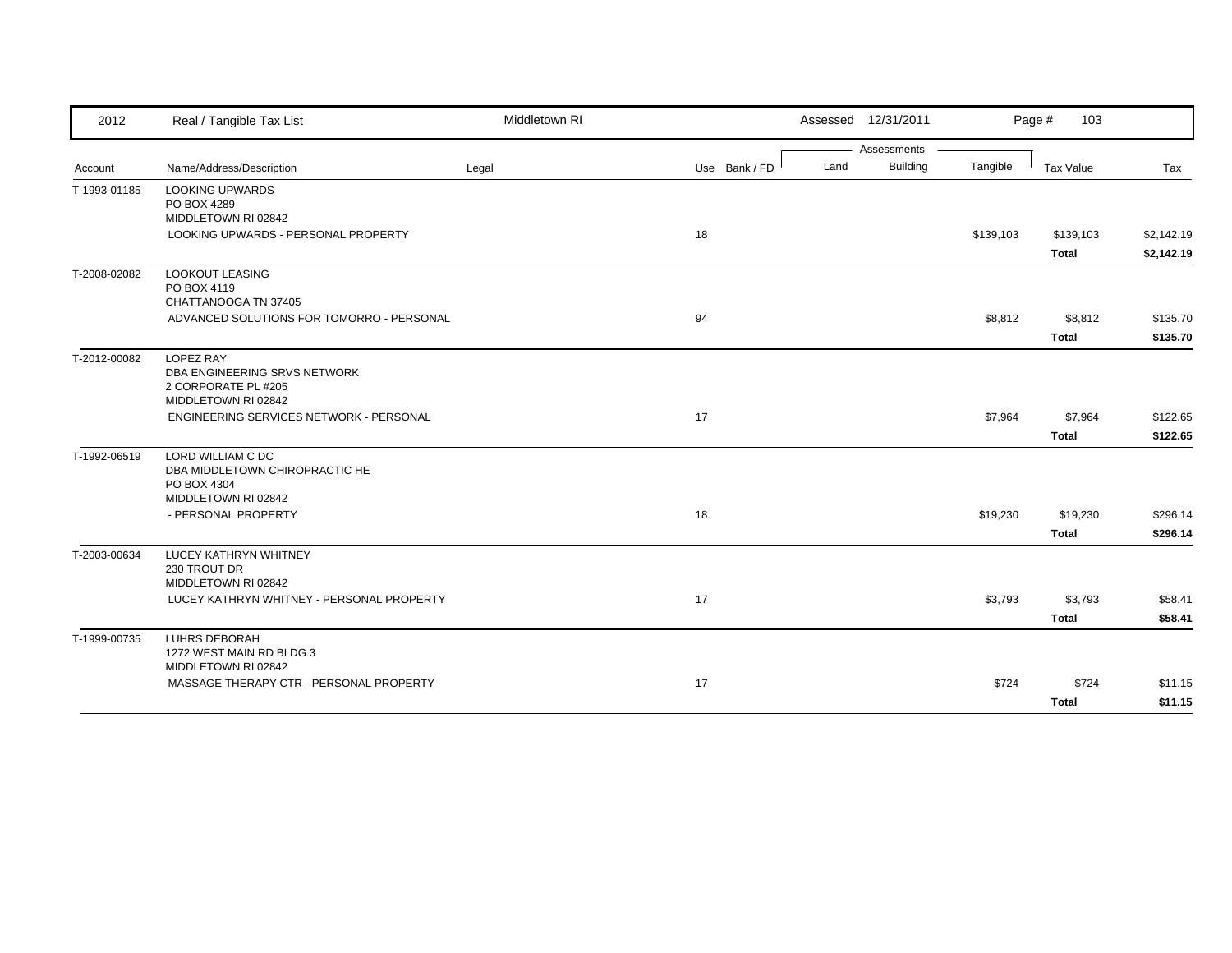| 2012         | Real / Tangible Tax List                                                           | Middletown RI |               | Assessed | 12/31/2011  | Page #   | 104          |         |
|--------------|------------------------------------------------------------------------------------|---------------|---------------|----------|-------------|----------|--------------|---------|
|              |                                                                                    |               |               |          | Assessments |          |              |         |
| Account      | Name/Address/Description                                                           | Legal         | Use Bank / FD | Land     | Building    | Tangible | Tax Value    | Tax     |
| T-2005-00677 | LUKE BROWN & ASSOCIATES<br>C/O ALAN BERNARD<br>16 CIRCLE DR<br>MIDDLETOWN RI 02842 |               |               |          |             |          |              |         |
|              | LUKE BROWN & ASSOCIATES - PERSONAL PROPERTY                                        |               | 17            |          |             | \$1,127  | \$1,127      | \$17.36 |
|              |                                                                                    |               |               |          |             |          | <b>Total</b> | \$17.36 |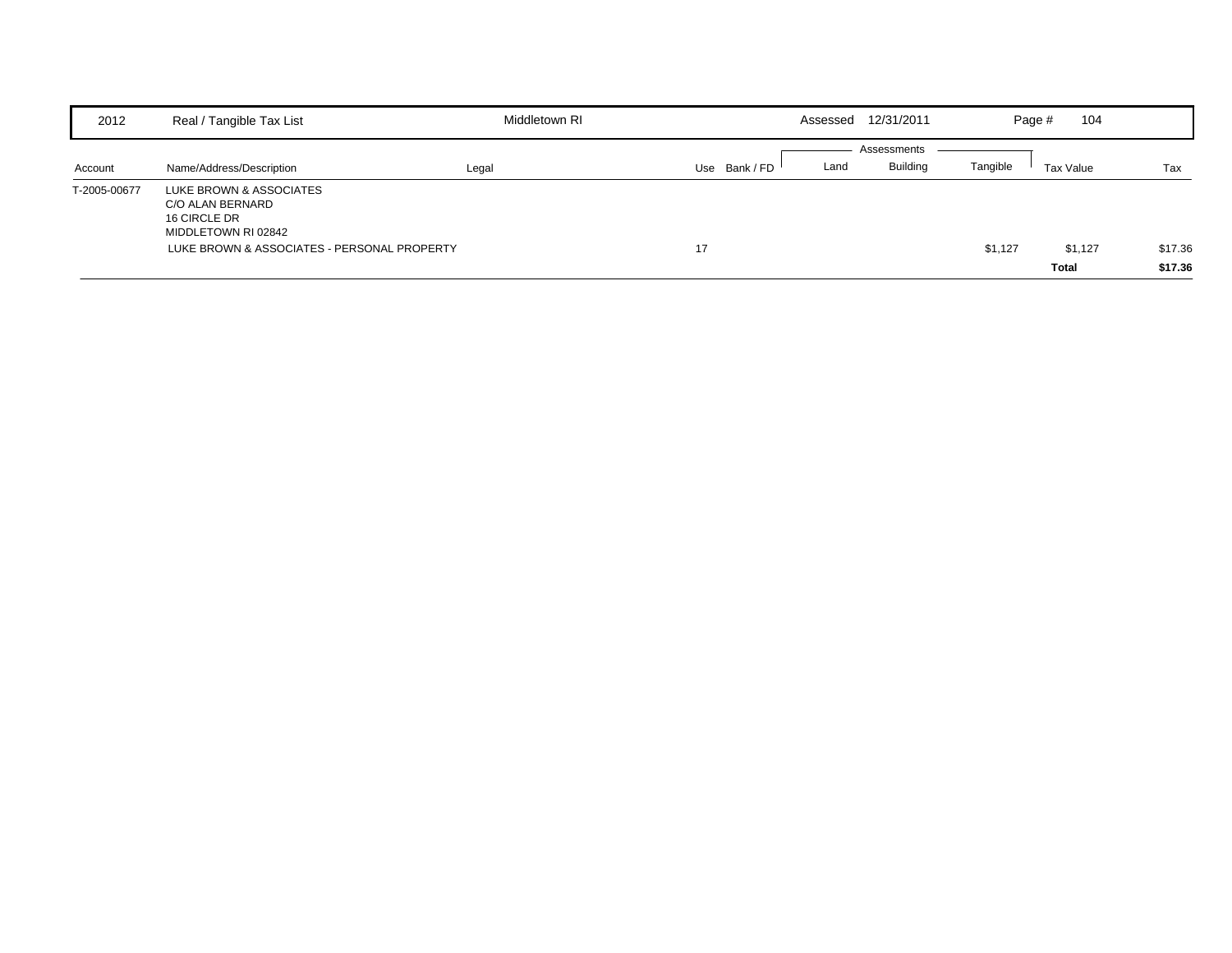| 2012         | Real / Tangible Tax List                                      | Middletown RI |               |      | Assessed 12/31/2011 |           | Page #<br>105    |            |
|--------------|---------------------------------------------------------------|---------------|---------------|------|---------------------|-----------|------------------|------------|
|              |                                                               |               |               |      | Assessments         |           |                  |            |
| Account      | Name/Address/Description                                      | Legal         | Use Bank / FD | Land | <b>Building</b>     | Tangible  | <b>Tax Value</b> | Tax        |
| T-1992-06598 | MAC-GRAY SERVICES INC<br>404 WYMAN ST STE 400                 |               |               |      |                     |           |                  |            |
|              | WALTHAM MA 02451                                              |               |               |      |                     |           |                  |            |
|              | - PERSONAL PROPERTY                                           |               | 94            |      |                     | \$38,412  | \$38,412         | \$591.54   |
|              |                                                               |               |               |      |                     |           | <b>Total</b>     | \$591.54   |
| T-2005-00691 | MACCARONE MELISSA                                             |               |               |      |                     |           |                  |            |
|              | D/B/A THE UNIFORM STORE                                       |               |               |      |                     |           |                  |            |
|              | 999 WEST MAIN RD<br>MIDDLETOWN RI 02842                       |               |               |      |                     |           |                  |            |
|              | - PERSONAL PROPERTY                                           |               | 17            |      |                     | \$3,220   | \$3,220          | \$49.59    |
|              |                                                               |               |               |      |                     |           | <b>Total</b>     | \$49.59    |
| T-2001-00666 | MACQUARIE EQUIPMENT FINANCE LL                                |               |               |      |                     |           |                  |            |
|              | 2285 FRANKLIN RD STE 100                                      |               |               |      |                     |           |                  |            |
|              | PO BX 2017                                                    |               |               |      |                     |           |                  |            |
|              | BLOOMFIELD HILLS MI 48303-2017                                |               |               |      |                     |           |                  |            |
|              | VARIOUS - PERSONAL PROPERTY                                   |               | 94            |      |                     | \$51,635  | \$51,635         | \$795.18   |
|              |                                                               |               |               |      |                     |           | <b>Total</b>     | \$795.18   |
| T-1992-06651 | <b>MAGUIRE BETTY</b>                                          |               |               |      |                     |           |                  |            |
|              | 509 LAKE LOUISE CIRCLE                                        |               |               |      |                     |           |                  |            |
|              | <b>UNIT 102</b><br><b>NAPLES FL 34110</b>                     |               |               |      |                     |           |                  |            |
|              | 2003 33' HORNET KEYSTONE - PERSONAL PROPERTY                  |               | 45            |      |                     | \$8,970   | \$8,970          | \$138.14   |
|              |                                                               |               |               |      |                     |           | <b>Total</b>     | \$138.14   |
| T-2006-03130 | MAILFINANCE INC                                               |               |               |      |                     |           |                  |            |
|              | <b>TAX DEPT</b>                                               |               |               |      |                     |           |                  |            |
|              | 478 WHEELERS FARMS RD                                         |               |               |      |                     |           |                  |            |
|              | MILFORD CT 06461                                              |               |               |      |                     |           |                  |            |
|              | - PERSONAL PROPERTY                                           |               | 94            |      |                     | \$15,657  | \$15,657         | \$241.12   |
|              |                                                               |               |               |      |                     |           | <b>Total</b>     | \$241.12   |
| T-2000-00654 | <b>MAINSTAY INN LTD</b>                                       |               |               |      |                     |           |                  |            |
|              | <b>DIANE NADEAU</b>                                           |               |               |      |                     |           |                  |            |
|              | 151 ADMIRAL KALBFUS RD                                        |               |               |      |                     |           |                  |            |
|              | NEWPORT RI 02840<br>ATLANTIC BEACH HOTEL & CARRIAG - PERSONAL |               | 18            |      |                     | \$232,684 | \$232,684        | \$3,583.33 |
|              |                                                               |               |               |      |                     |           |                  |            |
|              |                                                               |               |               |      |                     |           | <b>Total</b>     | \$3,583.33 |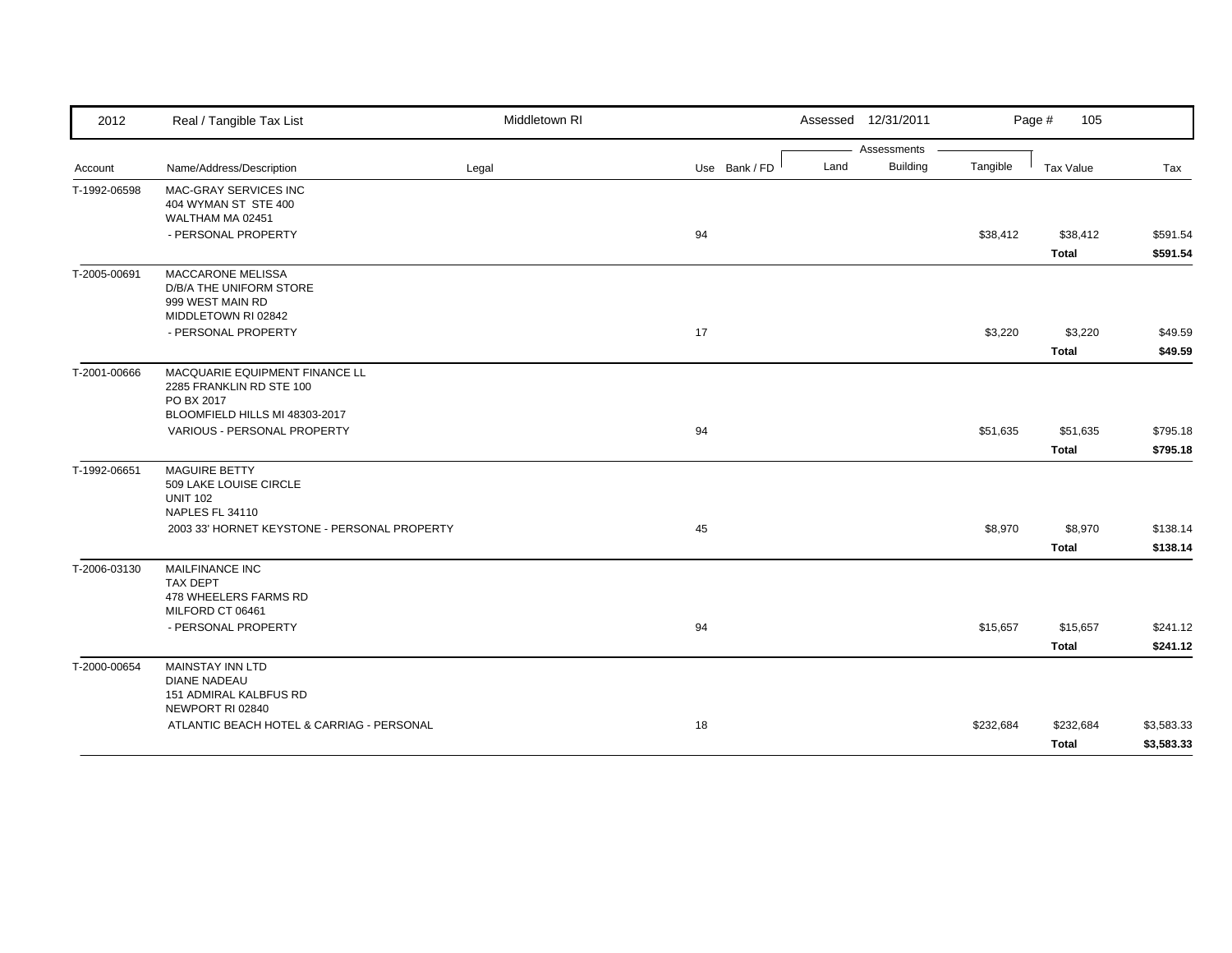| 2012         | Real / Tangible Tax List                                   | Middletown RI |               |      | Assessed 12/31/2011 |           | Page #<br>106 |            |
|--------------|------------------------------------------------------------|---------------|---------------|------|---------------------|-----------|---------------|------------|
|              |                                                            |               |               |      | Assessments         |           |               |            |
| Account      | Name/Address/Description                                   | Legal         | Use Bank / FD | Land | <b>Building</b>     | Tangible  | Tax Value     | Tax        |
| T-2010-02180 | <b>MALEES INTERNATIONAL</b><br>761 GREEN END AVE           |               |               |      |                     |           |               |            |
|              | MIDDLETOWN RI 02842                                        |               |               |      |                     |           |               |            |
|              | MALEE'S INTERNATIONAL DESIGN - PERSONAL                    |               | 17            |      |                     | \$5,225   | \$5,225       | \$80.47    |
|              |                                                            |               |               |      |                     |           | Total         | \$80.47    |
| T-2011-00025 | <b>MARGOLIS SHARON</b>                                     |               |               |      |                     |           |               |            |
|              | 15244 LAOKE OF DELRAY                                      |               |               |      |                     |           |               |            |
|              | DELRAY BEACH FL 33484                                      |               |               |      |                     |           |               |            |
|              | 2010 30' KEYSTONE SPRINTER - PERSONAL PROPERTY             |               | 45            |      |                     | \$21,280  | \$21,280      | \$327.71   |
|              |                                                            |               |               |      |                     |           | <b>Total</b>  | \$327.71   |
| T-2011-00028 | <b>MARGOLIS SHAWN</b><br>1151 AQUIDNECK AVE STE 1          |               |               |      |                     |           |               |            |
|              | MIDDLETOWN RI 02842                                        |               |               |      |                     |           |               |            |
|              | SIG'S PLACE - PERSONAL PROPERTY                            |               | 18            |      |                     | \$67,646  | \$67,646      | \$1,041.75 |
|              |                                                            |               |               |      |                     |           | <b>Total</b>  | \$1,041.75 |
| T-1997-00189 | MARINE ACOUSTICS INC                                       |               |               |      |                     |           |               |            |
|              | 809 AQUIDNECK AVE                                          |               |               |      |                     |           |               |            |
|              | MIDDLETOWN RI 02842                                        |               |               |      |                     |           |               |            |
|              | MARINE ACOUSTICS INC - PERSONAL PROPERTY                   |               | 18            |      |                     | \$48,206  | \$48,206      | \$742.37   |
|              |                                                            |               |               |      |                     |           | <b>Total</b>  | \$742.37   |
| T-1992-12573 | MARINE RESCUE PRODUCTS INC<br><b>BROADWAY STATION</b>      |               |               |      |                     |           |               |            |
|              | P O BOX 3484                                               |               |               |      |                     |           |               |            |
|              | NEWPORT RI 02840                                           |               |               |      |                     |           |               |            |
|              | MARINE RESCUE PRODUCTS - PERSONAL PROPERTY                 |               | 17            |      |                     | \$6,215   | \$6,215       | \$95.71    |
|              |                                                            |               |               |      |                     |           | <b>Total</b>  | \$95.71    |
| T-1992-09819 | <b>MARKS RONALD</b>                                        |               |               |      |                     |           |               |            |
|              | 351 EAST MAIN RD                                           |               |               |      |                     |           |               |            |
|              | MIDDLETOWN RI 02842<br>MARKS RONALD PLUMB &HTNG - PERSONAL |               | 17            |      |                     | \$2,800   | \$2,800       | \$43.12    |
|              |                                                            |               |               |      |                     |           |               | \$43.12    |
|              |                                                            |               |               |      |                     |           | <b>Total</b>  |            |
| T-1999-09224 | <b>MARLIN LEASING INC</b><br>PO BOX 5481                   |               |               |      |                     |           |               |            |
|              | MT LAUREL NJ 08054                                         |               |               |      |                     |           |               |            |
|              | - PERSONAL PROPERTY                                        |               | 94            |      |                     | \$156,924 | \$156,924     | \$2,416.63 |
|              |                                                            |               |               |      |                     |           | <b>Total</b>  | \$2,416.63 |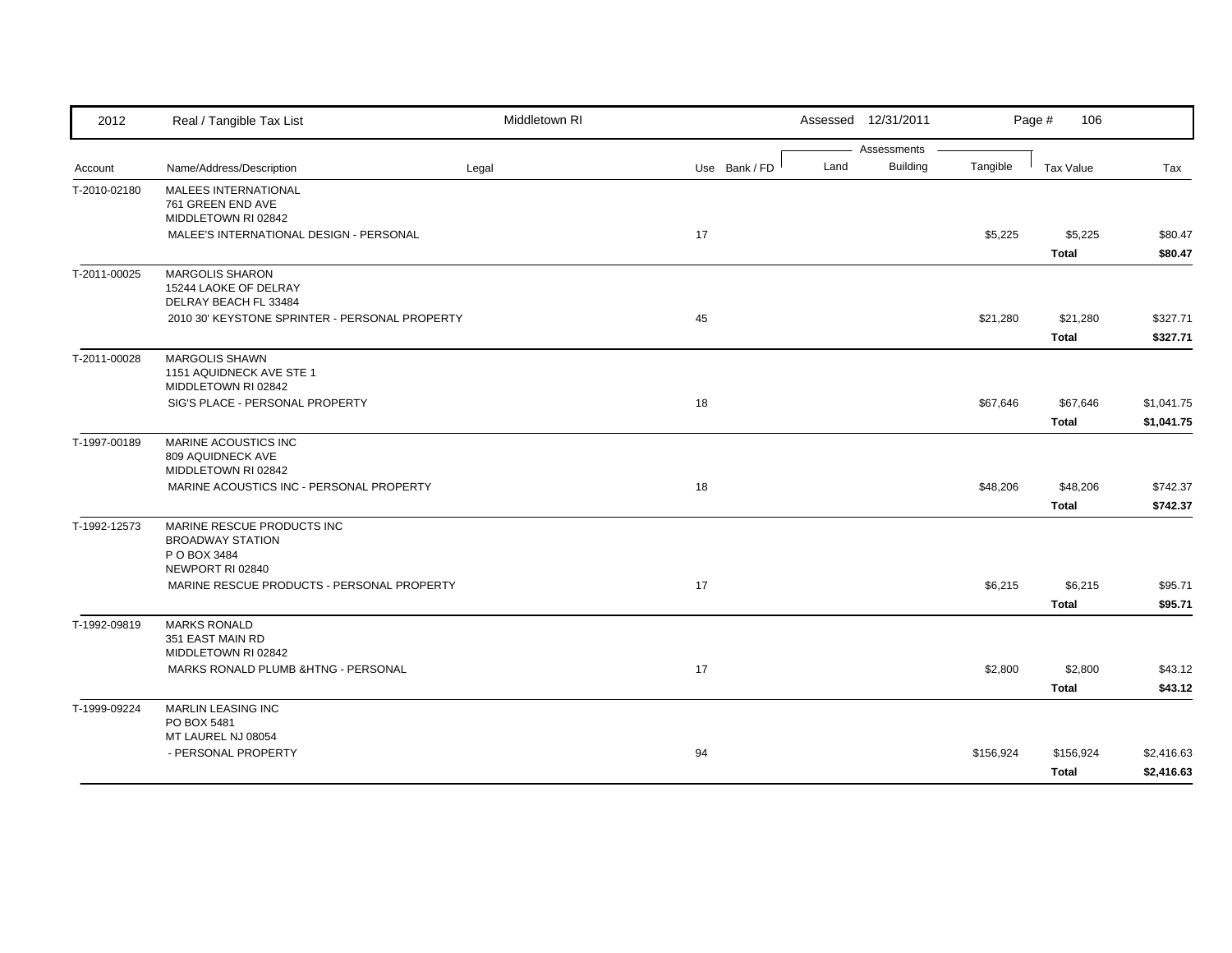| 2012         | Real / Tangible Tax List                            | Middletown RI |               | Assessed 12/31/2011 |          | Page #<br>107 |          |
|--------------|-----------------------------------------------------|---------------|---------------|---------------------|----------|---------------|----------|
|              |                                                     |               |               | Assessments         |          |               |          |
| Account      | Name/Address/Description                            | Legal         | Use Bank / FD | Building<br>Land    | Tangible | Tax Value     | Tax      |
| T-2003-00583 | <b>MARSHALL MICHAEL</b><br>191 CHASES LN            |               |               |                     |          |               |          |
|              | MIDDLETOWN RI 02842                                 |               |               |                     |          |               |          |
|              | MARSHALL QUALITY LAWN SERVICE - PERSONAL            |               | 17            |                     | \$3,088  | \$3,088       | \$47.56  |
|              |                                                     |               |               |                     |          | <b>Total</b>  | \$47.56  |
| T-2012-00064 | <b>MARSHALL PETER</b>                               |               |               |                     |          |               |          |
|              | DBA PETER A MARSHALL BLDG CO<br>103 FOREST AVE      |               |               |                     |          |               |          |
|              | MIDDLETOWN RI 02842                                 |               |               |                     |          |               |          |
|              | MARSHALL PETER A BUILDING CO - PERSONAL             |               | 18            |                     | \$22,325 | \$22,325      | \$343.81 |
|              |                                                     |               |               |                     |          | <b>Total</b>  | \$343.81 |
| T-2002-00321 | <b>MARTELLINO PAUL</b>                              |               |               |                     |          |               |          |
|              | 300 THIRD BEACH ROAD                                |               |               |                     |          |               |          |
|              | MIDDLETOWN RI 02842                                 |               |               |                     |          |               |          |
|              | THE WORKSHOP - PERSONAL PROPERTY                    |               | 17            |                     | \$430    | \$430         | \$6.62   |
|              |                                                     |               |               |                     |          | <b>Total</b>  | \$6.62   |
| T-2006-03141 | <b>MARTIN HONG</b>                                  |               |               |                     |          |               |          |
|              | <b>D/B/A CREATIVE NAILS</b><br>1341 WEST MAIN RD #3 |               |               |                     |          |               |          |
|              | MIDDLETOWN RI 02842                                 |               |               |                     |          |               |          |
|              | CREATIVE NAILS - PERSONAL PROPERTY                  |               | 17            |                     | \$5,565  | \$5,565       | \$85.70  |
|              |                                                     |               |               |                     |          | <b>Total</b>  | \$85.70  |
| T-2010-02104 | <b>MARTIN WALTER</b>                                |               |               |                     |          |               |          |
|              | D/B/A DUST BUSTER GREEN                             |               |               |                     |          |               |          |
|              | 4A MARSHALL LN<br>MIDDLETOWN RI 02842               |               |               |                     |          |               |          |
|              | - PERSONAL PROPERTY                                 |               | 17            |                     | \$771    | \$771         | \$11.87  |
|              |                                                     |               |               |                     |          |               |          |
|              |                                                     |               |               |                     |          | <b>Total</b>  | \$11.87  |
| T-2005-00627 | MARTLAND DAVID A CPA<br>739 JEPSON LN               |               |               |                     |          |               |          |
|              | MIDDLETOWN RI 02842                                 |               |               |                     |          |               |          |
|              | DAVID A MARTLAND CPA - PERSONAL PROPERTY            |               | 17            |                     | \$1,375  | \$1,375       | \$21.18  |
|              |                                                     |               |               |                     |          | <b>Total</b>  | \$21.18  |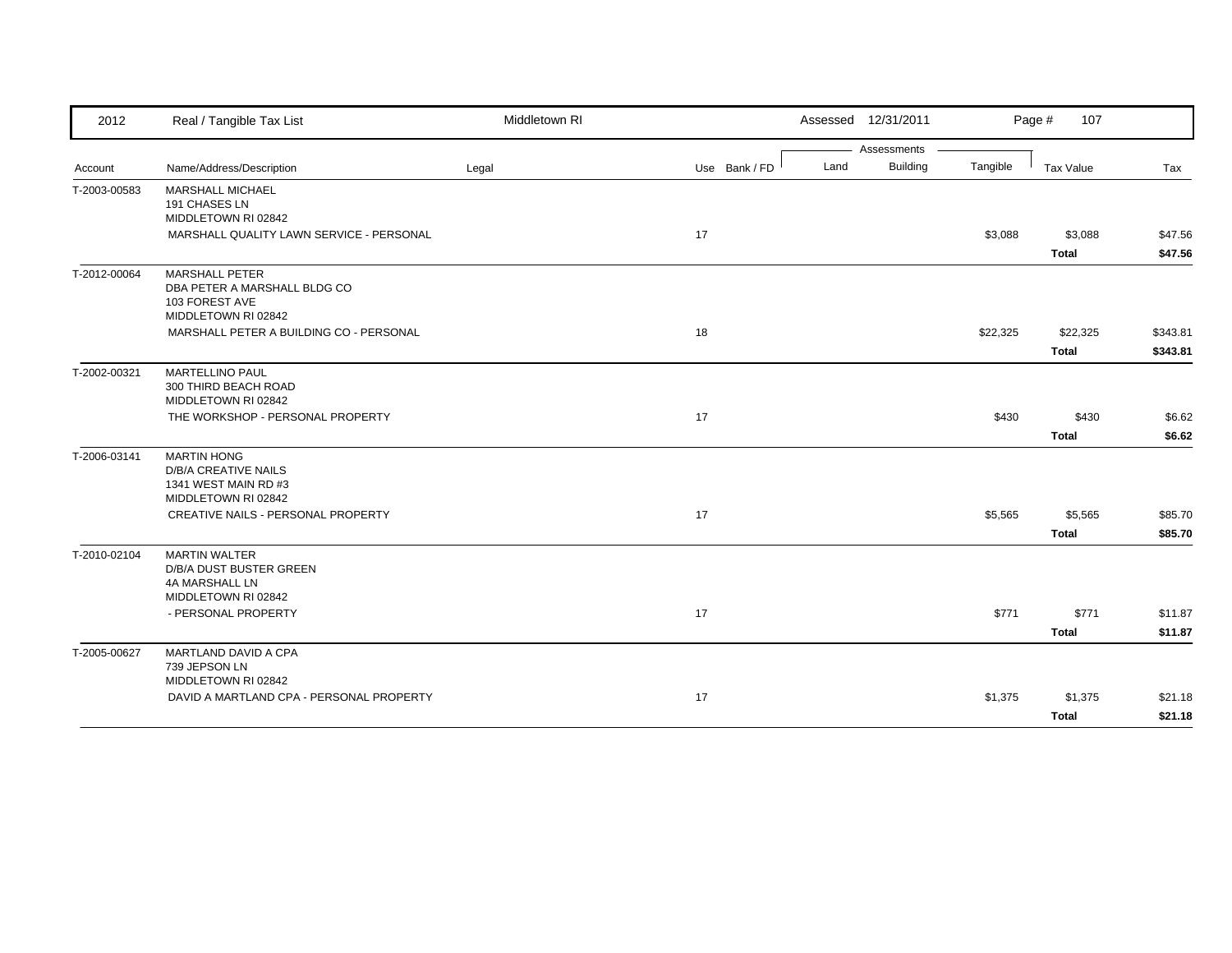| 2012         | Real / Tangible Tax List                             | Middletown RI |               | Assessed 12/31/2011     |           | Page #<br>108    |            |
|--------------|------------------------------------------------------|---------------|---------------|-------------------------|-----------|------------------|------------|
|              |                                                      |               |               | Assessments             |           |                  |            |
| Account      | Name/Address/Description                             | Legal         | Use Bank / FD | <b>Building</b><br>Land | Tangible  | <b>Tax Value</b> | Tax        |
| T-2003-00551 | MATAVA JOHN                                          |               |               |                         |           |                  |            |
|              | 9 GEORGE DR<br>VERNON-ROCKVILLE CT 06066-2210        |               |               |                         |           |                  |            |
|              | 1999 37' LAYTON TT - PERSONAL PROPERTY               |               | 45            |                         | \$6,350   | \$6,350          | \$97.79    |
|              |                                                      |               |               |                         |           | <b>Total</b>     | \$97.79    |
|              |                                                      |               |               |                         |           |                  |            |
| T-2012-00014 | MAUPRIVEZ XAVIER<br>DBA FRENCH CONFECTION            |               |               |                         |           |                  |            |
|              | 72 EAST MAIN RD                                      |               |               |                         |           |                  |            |
|              | MIDDLETOWN RI 02842                                  |               |               |                         |           |                  |            |
|              | FRENCH CONFECTION - PERSONAL PROPERTY                |               | 18            |                         | \$51,075  | \$51,075         | \$786.56   |
|              |                                                      |               |               |                         |           | <b>Total</b>     | \$786.56   |
| T-1992-06956 | MAXI DRUG SOUTH LP                                   |               |               |                         |           |                  |            |
|              | D/B/A RITE AID 10222                                 |               |               |                         |           |                  |            |
|              | PO BOX 839                                           |               |               |                         |           |                  |            |
|              | CAMP HILL PA 10711                                   |               |               |                         |           |                  |            |
|              | RITE AID #10222 - PERSONAL PROPERTY                  |               | 18            |                         | \$156,246 | \$156,246        | \$2,406.19 |
|              |                                                      |               |               |                         |           | <b>Total</b>     | \$2,406.19 |
| T-2010-02076 | <b>MB FINANCIAL BANK NA</b>                          |               |               |                         |           |                  |            |
|              | C/0 ADVANCED PROP TAX COM                            |               |               |                         |           |                  |            |
|              | 1611 N INTERSTATE 35E STE 428<br>CARROLLTON TX 75006 |               |               |                         |           |                  |            |
|              | - PERSONAL PROPERTY                                  |               | 94            |                         | \$302     | \$302            | \$4.65     |
|              |                                                      |               |               |                         |           | <b>Total</b>     | \$4.65     |
|              |                                                      |               |               |                         |           |                  |            |
| T-1997-00230 | MC LLC<br>D/B/A JIFFY LUBE #1442                     |               |               |                         |           |                  |            |
|              | 1422 EDINGER AVE STE 150                             |               |               |                         |           |                  |            |
|              | TUSTIN CA 92780                                      |               |               |                         |           |                  |            |
|              | JIFFY LUBE #1442 - PERSONAL PROPERTY                 |               | 18            |                         | \$39,512  | \$39,512         | \$608.48   |
|              |                                                      |               |               |                         |           | <b>Total</b>     | \$608.48   |
| T-1993-00408 | <b>MCBRIDE PATRICIA</b>                              |               |               |                         |           |                  |            |
|              | 53 ROSECLAIR ST                                      |               |               |                         |           |                  |            |
|              | DORCHESTER MA 02125                                  |               |               |                         |           |                  |            |
|              | 1998 32' TERRY - PERSONAL PROPERTY                   |               | 45            |                         | \$6,440   | \$6,440          | \$99.18    |
|              |                                                      |               |               |                         |           | <b>Total</b>     | \$99.18    |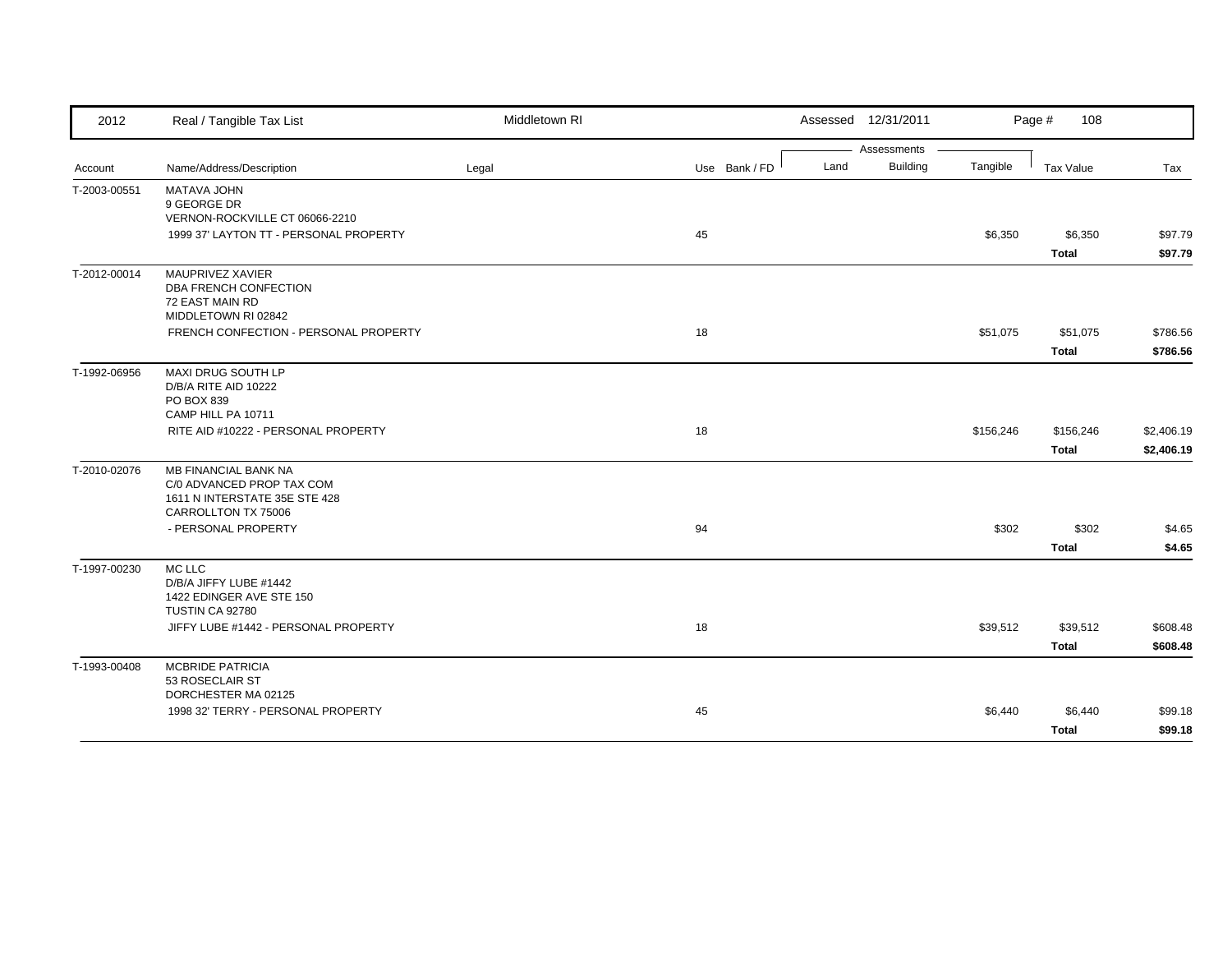| 2012         | Real / Tangible Tax List                                                                     | Middletown RI |               |      | Assessed 12/31/2011 |             | 109<br>Page #            |                            |
|--------------|----------------------------------------------------------------------------------------------|---------------|---------------|------|---------------------|-------------|--------------------------|----------------------------|
|              |                                                                                              |               |               |      | Assessments         |             |                          |                            |
| Account      | Name/Address/Description                                                                     | Legal         | Use Bank / FD | Land | <b>Building</b>     | Tangible    | Tax Value                | Tax                        |
| T-2006-03162 | MCGRATH THOMAS F<br>D/B/A MCGRATH CONSTRUCTIO<br>299 OLIPHANT LN<br>MIDDLETOWN RI 02842      |               |               |      |                     |             |                          |                            |
|              | MCGRATH CONSTRUCTION - PERSONAL PROPERTY                                                     |               | 17            |      |                     | \$2,873     | \$2,873<br><b>Total</b>  | \$44.24<br>\$44.24         |
| T-2012-00004 | <b>MCKAY BILL</b><br>DBA FAST PICTURE FRAMING<br>1151 AQUIDNECK AVE<br>MIDDLETOWN RI 02842   |               |               |      |                     |             |                          |                            |
|              | FAST PICTURE FRAMING - PERSONAL PROPERTY                                                     |               | 18            |      |                     | \$11,193    | \$11,193<br><b>Total</b> | \$172.37<br>\$172.37       |
| T-2012-00028 | <b>MCKENNA DAWN</b><br>55 JOHN CLARKE RD<br>MIDDLETOWN RI 02842                              |               |               |      |                     |             |                          |                            |
|              | MCKENNA DAWN - PERSONAL PROPERTY                                                             |               | 17            |      |                     | \$2,424     | \$2,424<br><b>Total</b>  | \$37.33<br>\$37.33         |
| T-1992-07173 | MCLAUGHLIN RESEARCH CORP THE<br>130 EUGENE ONEILL DR SUITE 200<br>NEW LONDON CT 06320        |               |               |      |                     |             |                          |                            |
|              | MCLAUGHLIN RESEARCH CORP - PERSONAL                                                          |               | 18            |      |                     | \$1,049,909 | \$1,049,909<br>Total     | \$16,168.60<br>\$16,168.60 |
| T-1999-09239 | <b>MCPHERSON HAROLD</b><br>D/B/A MICKEYS MAINTENANCE<br>357 VALLEY RD<br>MIDDLETOWN RI 02842 |               |               |      |                     |             |                          |                            |
|              | - PERSONAL PROPERTY                                                                          |               | 17            |      |                     | \$1,560     | \$1,560<br><b>Total</b>  | \$24.02<br>\$24.02         |
| T-2002-00533 | <b>MEDEIROS KIMBERLY</b><br>27 ONTAIROS DR<br>HUDSON MA 01749                                |               |               |      |                     |             |                          |                            |
|              | 2010 35' SPRINTER - PERSONAL PROPERTY                                                        |               | 45            |      |                     | \$24,270    | \$24,270<br><b>Total</b> | \$373.76<br>\$373.76       |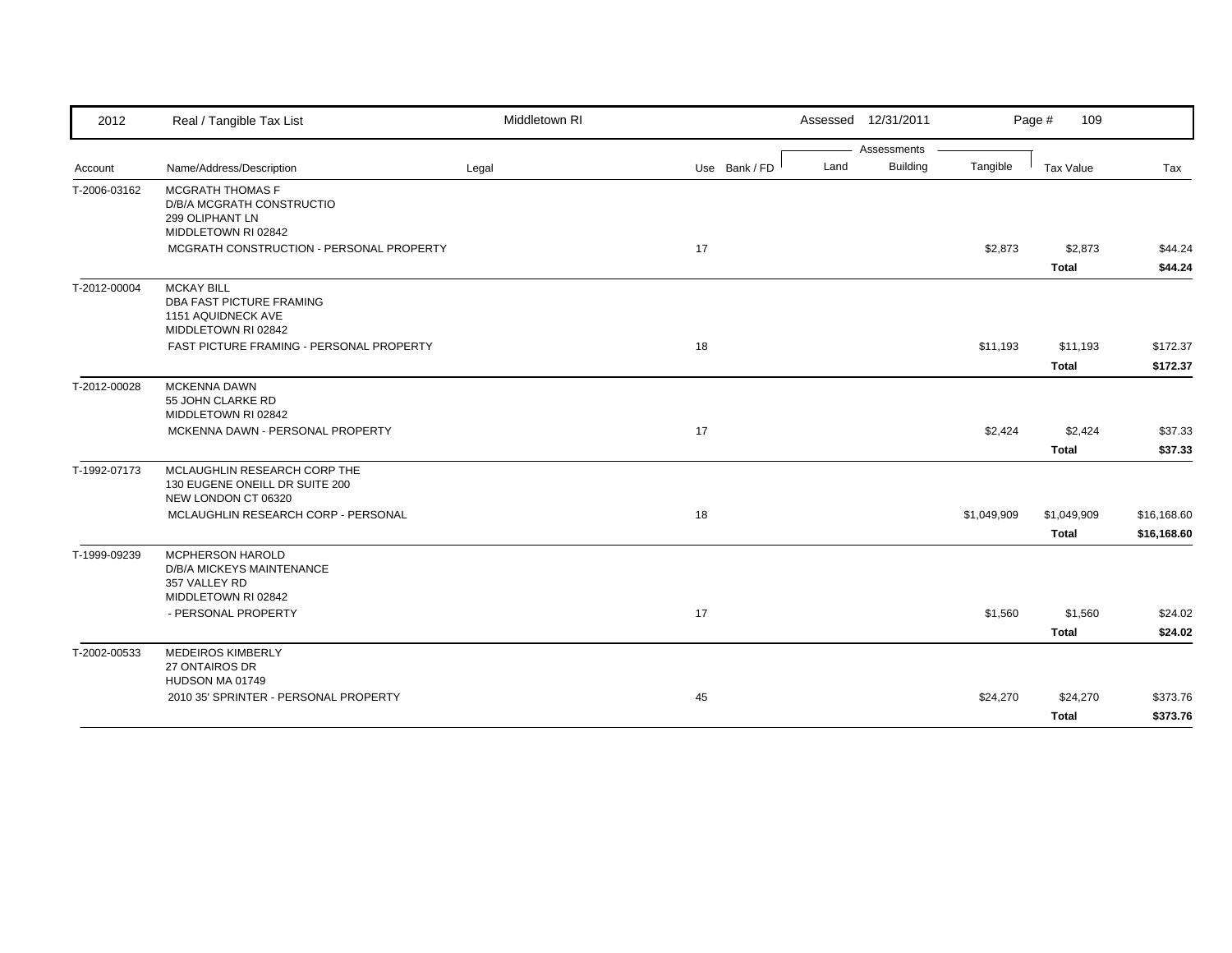| 2012         | Real / Tangible Tax List                                                      | Middletown RI |               | Assessed 12/31/2011     |          | Page #<br>110            |                          |
|--------------|-------------------------------------------------------------------------------|---------------|---------------|-------------------------|----------|--------------------------|--------------------------|
|              |                                                                               |               |               | Assessments             |          |                          |                          |
| Account      | Name/Address/Description                                                      | Legal         | Use Bank / FD | <b>Building</b><br>Land | Tangible | <b>Tax Value</b>         | Tax                      |
| T-2004-00633 | <b>MEDEIROS NELSON</b><br>45 CAUSEWAY ST<br>HUDSON MA 01749                   |               |               |                         |          |                          |                          |
|              | 1987 26' CITATION - PERSONAL PROPERTY                                         |               | 45            |                         | \$3,110  | \$3,110<br><b>Total</b>  | \$47.89<br>\$47.89       |
| T-2010-02156 | <b>MEDVANTX INC</b><br>5810 NANCY RIDGE DR<br>SUITE 100<br>SAN DIEGO CA 92121 |               |               |                         |          |                          |                          |
|              | COASTAL MEDICAL - PERSONAL PROPERTY                                           |               | 17            |                         | \$3,189  | \$3,189                  | \$49.11                  |
|              |                                                                               |               |               |                         |          | <b>Total</b>             | \$49.11                  |
| T-1999-09054 | <b>MELBRO INC</b><br>1272 WEST MAIN RD UNIT A4<br>MIDDLETOWN RI 02842         |               |               |                         |          |                          |                          |
|              | - PERSONAL PROPERTY                                                           |               | 17            |                         | \$550    | \$550                    | \$8.47                   |
|              |                                                                               |               |               |                         |          | <b>Total</b>             | \$8.47                   |
| T-2004-00091 | MELETTA VERONICA S<br>5 CREST ST S<br>MIDDLETOWN RI 02842                     |               |               |                         |          |                          |                          |
|              | TO EACH HER OWN - PERSONAL PROPERTY                                           |               | 17            |                         | \$574    | \$574<br><b>Total</b>    | \$8.84<br>\$8.84         |
| T-1992-07298 | MELLO CONSTRUCTION CO INC<br>87 BEACON ST<br>MIDDLETOWN RI 02842              |               |               |                         |          |                          |                          |
|              | MELLO CONSTRUCTION CO INC - PERSONAL                                          |               | 18            |                         | \$68,970 | \$68,970<br><b>Total</b> | \$1,062.14<br>\$1,062.14 |
| T-2001-00642 | MELLO JACQUELINE J<br>PAMPERED PETS<br>477 TURNER RD                          |               |               |                         |          |                          |                          |
|              | MIDDLETOWN RI 02842<br>PAMPERED PETS - PERSONAL PROPERTY                      |               | 17            |                         | \$3,103  | \$3,103                  | \$47.79                  |
|              |                                                                               |               |               |                         |          | <b>Total</b>             | \$47.79                  |
|              |                                                                               |               |               |                         |          |                          |                          |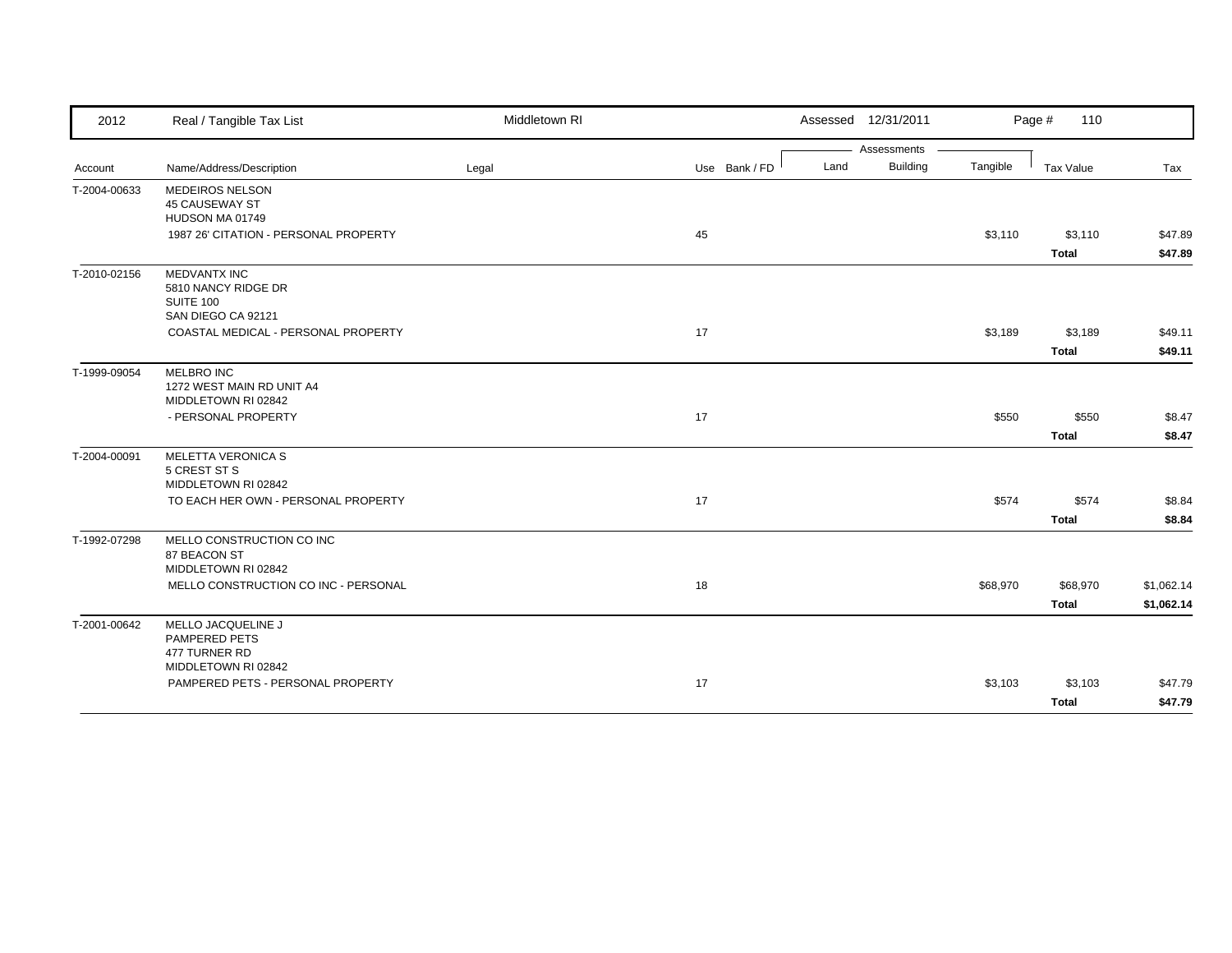| 2012         | Real / Tangible Tax List                                                                    | Middletown RI |               |      | Assessed 12/31/2011 |          | Page #<br>111            |                      |
|--------------|---------------------------------------------------------------------------------------------|---------------|---------------|------|---------------------|----------|--------------------------|----------------------|
|              |                                                                                             |               |               |      | Assessments         |          |                          |                      |
| Account      | Name/Address/Description                                                                    | Legal         | Use Bank / FD | Land | <b>Building</b>     | Tangible | Tax Value                | Tax                  |
| T-2008-02069 | <b>MENDOZA GARY</b><br>32 WALDECK ST<br>DORCHESTER MA 02124                                 |               |               |      |                     |          |                          |                      |
|              | 2002 19' AIRSTREAM - PERSONAL PROPERTY                                                      |               | 45            |      |                     | \$6,390  | \$6,390<br><b>Total</b>  | \$98.41<br>\$98.41   |
| T-1992-07402 | <b>MESSIER ROBERT</b><br>879 W MAIN RD<br>MIDDLETOWN RI 02842                               |               |               |      |                     |          |                          |                      |
|              | PEDAL POWER BICYCLE SHOP INC - PERSONAL                                                     |               | 17            |      |                     | \$3,553  | \$3,553<br><b>Total</b>  | \$54.72<br>\$54.72   |
| T-2006-03158 | METICULOUS PAINT JOB INC<br>C/O ROBERT J AMADO<br>1518 GREEN END AVE<br>MIDDLETOWN RI 02842 |               |               |      |                     |          |                          |                      |
|              | METICULOUS PAINT JOB INC - PERSONAL PROPERTY                                                |               | 17            |      |                     | \$4,023  | \$4,023<br><b>Total</b>  | \$61.95<br>\$61.95   |
| T-1992-07415 | MI-HOLD INC<br>7 KIMBALL LANE BLDG B<br>LYNNFIELD MA 01940                                  |               |               |      |                     |          |                          |                      |
|              | MIDAS MUFFLER SHOP - PERSONAL PROPERTY                                                      |               | 18            |      |                     | \$63,558 | \$63,558<br><b>Total</b> | \$978.79<br>\$978.79 |
| T-2006-03149 | MICHAEL DAVID E<br>855 AQIUIDNECK AVE #2<br>MIDDLETOWN RI 02842                             |               |               |      |                     |          |                          |                      |
|              | DAVID E MICHAEL DISTINCTIVE HO - PERSONAL                                                   |               | 17            |      |                     | \$4,023  | \$4,023<br>Total         | \$61.95<br>\$61.95   |
| T-2008-02087 | MICHAEL STAEBLER MD<br>D/B/A AQUIDNECK ISLAND OR<br>345 VALLEY RD<br>MIDDLETOWN RI 02842    |               |               |      |                     |          |                          |                      |
|              | AQUIDNECK ISLAND ORTHOPEDICS - PERSONAL                                                     |               | 17            |      |                     | \$3,135  | \$3,135<br><b>Total</b>  | \$48.28<br>\$48.28   |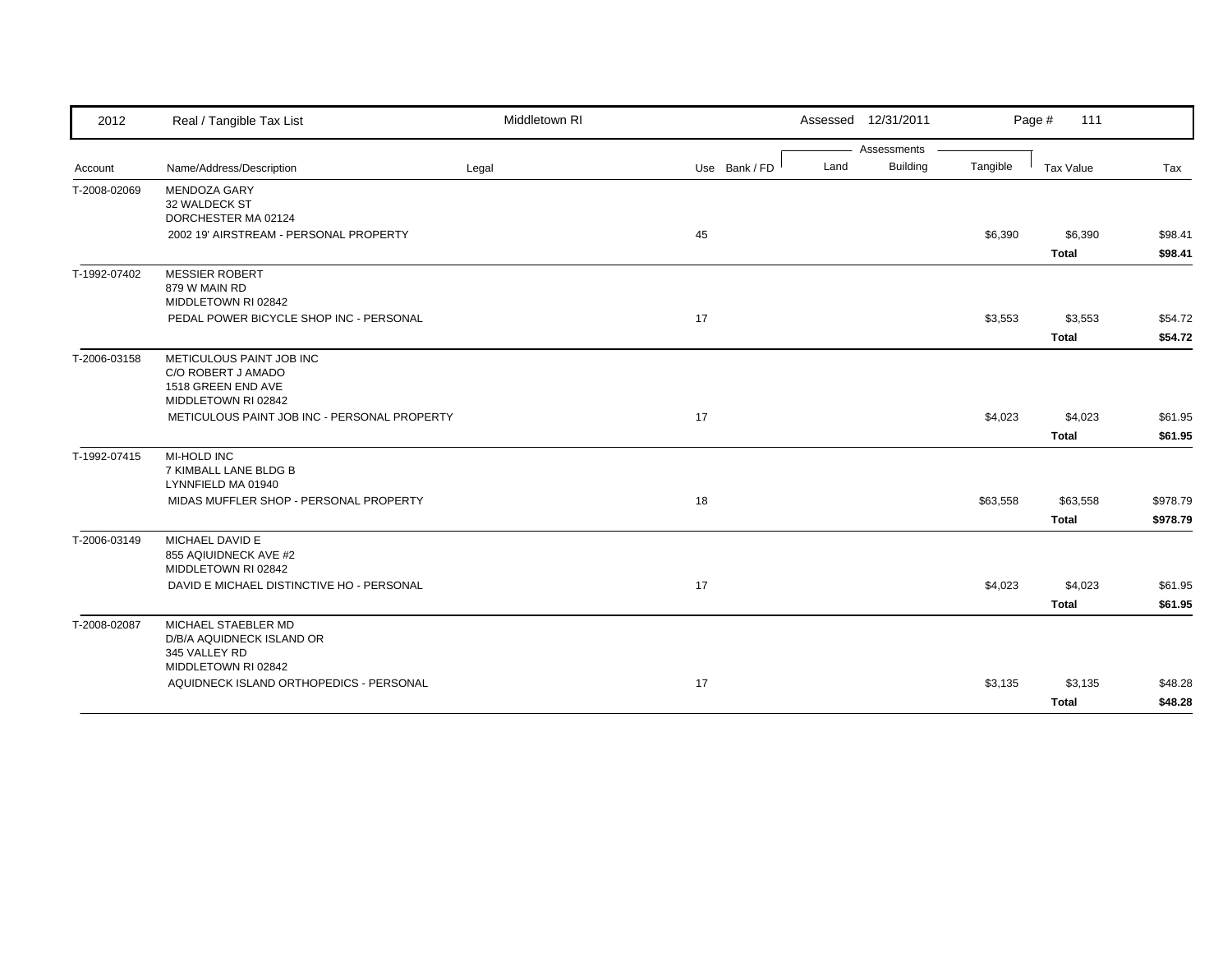| 2012         | Real / Tangible Tax List                                                                                   | Middletown RI |               |      | Assessed 12/31/2011 |           | Page #<br>112             |                          |
|--------------|------------------------------------------------------------------------------------------------------------|---------------|---------------|------|---------------------|-----------|---------------------------|--------------------------|
|              |                                                                                                            |               |               |      | Assessments         |           |                           |                          |
| Account      | Name/Address/Description                                                                                   | Legal         | Use Bank / FD | Land | <b>Building</b>     | Tangible  | <b>Tax Value</b>          | Tax                      |
| T-2004-00564 | <b>MICHAELS STORES INC</b><br>D&P #607-39-0000003711<br>PO BOX 260888                                      |               |               |      |                     |           |                           |                          |
|              | PLANO TX 75026-0888<br>MICHAEL'S #03711 - PERSONAL PROPERTY                                                |               | 18            |      |                     | \$123,790 | \$123,790<br><b>Total</b> | \$1,906.37<br>\$1,906.37 |
| T-2008-02026 | MICRO COMPUTER ASSOCIATES INC<br>C/O HARRY GUSTAFSON III<br>207 HIGHPOINT AVE STE 7<br>PORTSMOUTH RI 02871 |               |               |      |                     |           |                           |                          |
|              | MICRO COMPUTER ASSOC - PERSONAL PROPERTY                                                                   |               | 17            |      |                     | \$4,059   | \$4,059<br><b>Total</b>   | \$62.51<br>\$62.51       |
| T-1992-07429 | MIDDLETOWN ASSOCIATES<br><b>KELLY &amp; PICERNE</b><br>75 LAMBERT LIND HIGH WAY<br>WARWICK RI 02886        |               |               |      |                     |           |                           |                          |
|              | EAST BAY VILLAGE - PERSONAL PROPERTY                                                                       |               | 18            |      |                     | \$16,897  | \$16,897<br><b>Total</b>  | \$260.21<br>\$260.21     |
| T-1992-07435 | MIDDLETOWN COLUMBUS CLUB INC<br>P O BOX 66<br>MIDDLETOWN RI 02842                                          |               |               |      |                     |           |                           |                          |
|              | MIDDLETOWN COLUMBUS CLUB - PERSONAL                                                                        |               | 73            |      |                     | \$2,250   | \$2,250<br><b>Total</b>   | \$34.65<br>\$34.65       |
| T-2009-01048 | MIDDLETOWN SELF-STORAGE LLC<br>909 AQUIDNECK AVE<br>MIDDLETOWN RI 02842                                    |               |               |      |                     |           |                           |                          |
|              | MIDDLETOWN SELF STORAGE - PERSONAL PROPERTY                                                                |               | 17            |      |                     | \$8,360   | \$8,360<br><b>Total</b>   | \$128.74<br>\$128.74     |
| T-1994-00253 | MIDDLETOWN TACO INC<br>79 NORTH MAIN ST<br>MANSFIELD MA 02048                                              |               |               |      |                     |           |                           |                          |
|              | TACO BELL - PERSONAL PROPERTY                                                                              |               | 18            |      |                     | \$102,954 | \$102,954<br><b>Total</b> | \$1,585.49<br>\$1,585.49 |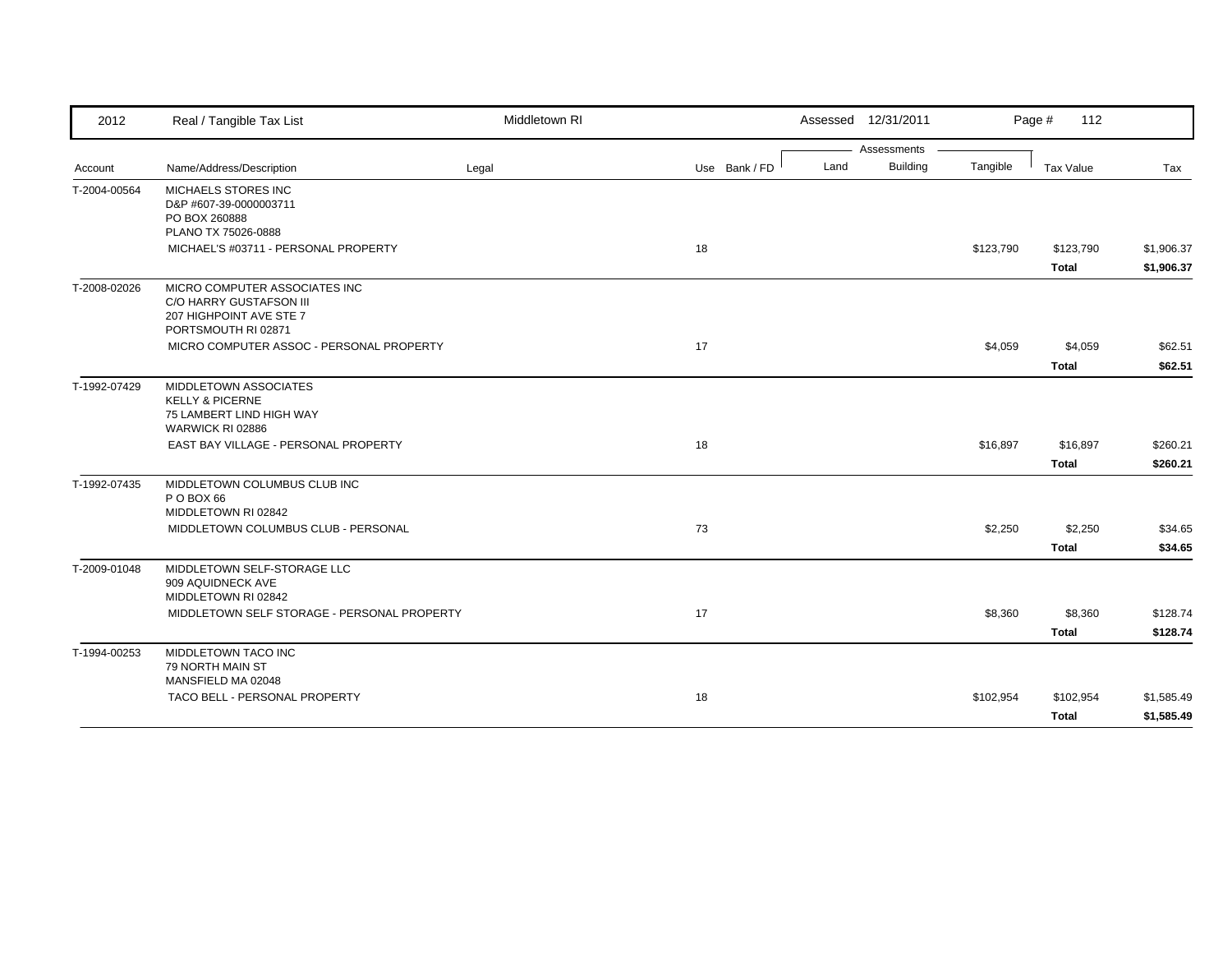| 2012         | Real / Tangible Tax List                            | Middletown RI |               |      | Assessed 12/31/2011 |           | Page #<br>113 |            |
|--------------|-----------------------------------------------------|---------------|---------------|------|---------------------|-----------|---------------|------------|
|              |                                                     |               |               |      | Assessments         |           |               |            |
| Account      | Name/Address/Description                            | Legal         | Use Bank / FD | Land | <b>Building</b>     | Tangible  | Tax Value     | Tax        |
| T-2012-00084 | <b>MIKEL INC</b><br>275 MARTINE ST STE 108          |               |               |      |                     |           |               |            |
|              | FALL RIVER MA 02723                                 |               |               |      |                     |           |               |            |
|              | MIKEL INC - PERSONAL PROPERTY                       |               | 18            |      |                     | \$152,233 | \$152,233     | \$2,344.39 |
|              |                                                     |               |               |      |                     |           | <b>Total</b>  | \$2,344.39 |
| T-2008-02056 | MILKHOUSE SOFTWARE LLC                              |               |               |      |                     |           |               |            |
|              | <b>JAMES WEBSTER</b><br>708 MITCHELL'S LN           |               |               |      |                     |           |               |            |
|              | MIDDLETOWN RI 02842                                 |               |               |      |                     |           |               |            |
|              | MILKHOUSE SOFTWARE - PERSONAL PROPERTY              |               | 17            |      |                     | \$3,135   | \$3,135       | \$48.28    |
|              |                                                     |               |               |      |                     |           | <b>Total</b>  | \$48.28    |
| T-2008-02042 | MILLER JULIE MSW                                    |               |               |      |                     |           |               |            |
|              | 1272 WEST MAIN RD BLDG 1B                           |               |               |      |                     |           |               |            |
|              | MIDDLETOWN RI 02842                                 |               |               |      |                     |           |               |            |
|              | MILLER JULIE MSW - PERSONAL PROPERTY                |               | 17            |      |                     | \$523     | \$523         | \$8.05     |
|              |                                                     |               |               |      |                     |           | <b>Total</b>  | \$8.05     |
| T-2012-00027 | MINERVA SYSTEMS & TECHNOLOGIES                      |               |               |      |                     |           |               |            |
|              | C/O DR BHANU GANESAN PRESIDENT<br>55 JOHN CLARKE RD |               |               |      |                     |           |               |            |
|              | MIDDLETOWN RI 02842                                 |               |               |      |                     |           |               |            |
|              | - PERSONAL PROPERTY                                 |               | 17            |      |                     | \$6,354   | \$6,354       | \$97.85    |
|              |                                                     |               |               |      |                     |           | Total         | \$97.85    |
| T-1992-07521 | MINI WAREHOUSING INC                                |               |               |      |                     |           |               |            |
|              | 241 FRANCIS AVENUE                                  |               |               |      |                     |           |               |            |
|              | MANSFIELD MA 02048                                  |               |               |      |                     |           |               |            |
|              | - PERSONAL PROPERTY                                 |               | 94            |      |                     | \$4,465   | \$4,465       | \$68.76    |
|              |                                                     |               |               |      |                     |           | <b>Total</b>  | \$68.76    |
| T-2011-00001 | <b>MIRANDA RICK</b>                                 |               |               |      |                     |           |               |            |
|              | 790 AQUIDNECK AVE<br>MIDDLETOWN RI 02842            |               |               |      |                     |           |               |            |
|              | AQUIDNECK LANDWORKS INC - PERSONAL PROPERTY         |               | 17            |      |                     | \$9,000   | \$9,000       | \$138.60   |
|              |                                                     |               |               |      |                     |           | <b>Total</b>  | \$138.60   |
|              |                                                     |               |               |      |                     |           |               |            |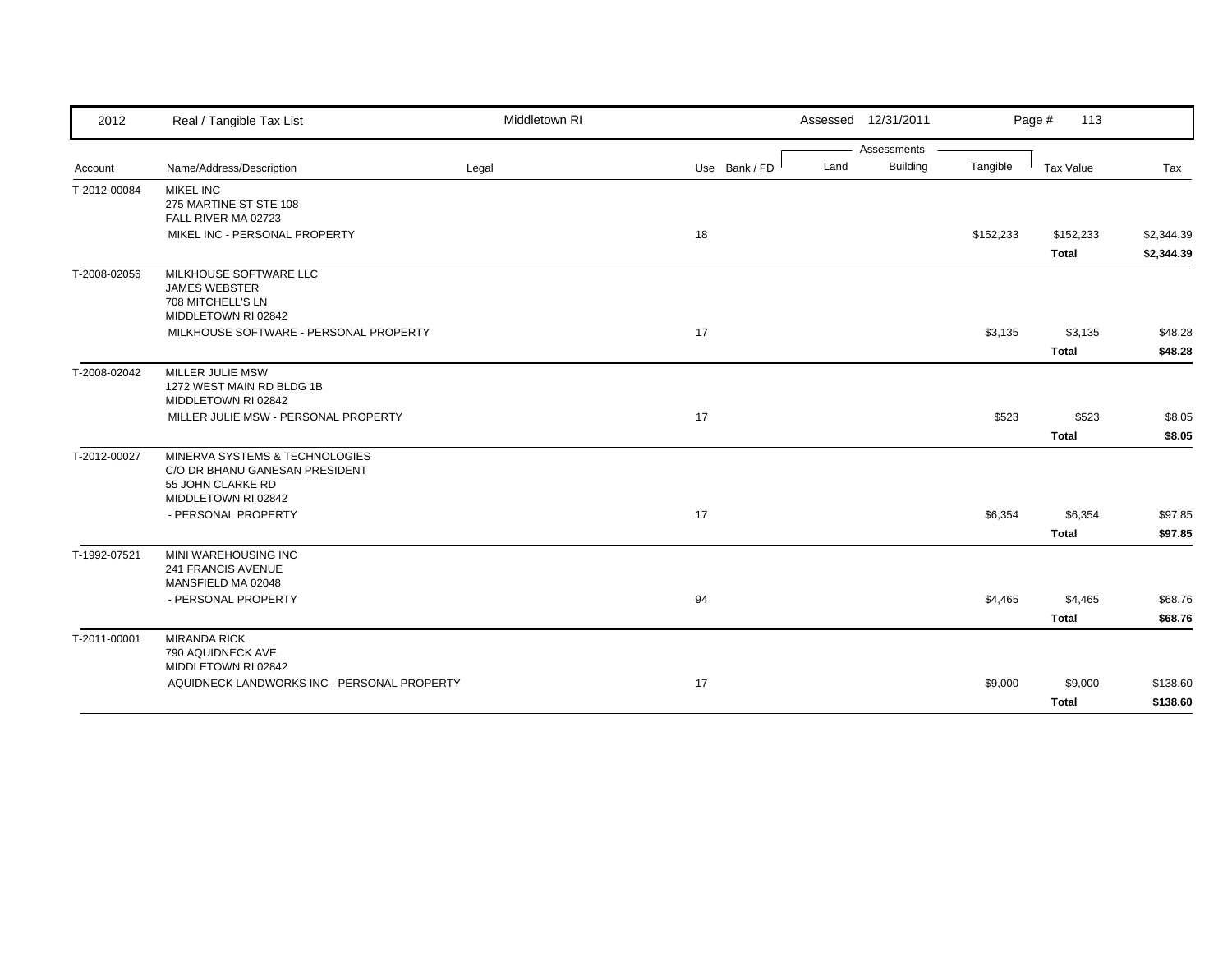| 2012         | Real / Tangible Tax List                                                                                      | Middletown RI |               |      | Assessed 12/31/2011 |          | Page #<br>114            |                          |
|--------------|---------------------------------------------------------------------------------------------------------------|---------------|---------------|------|---------------------|----------|--------------------------|--------------------------|
|              |                                                                                                               |               |               |      | Assessments         |          |                          |                          |
| Account      | Name/Address/Description                                                                                      | Legal         | Use Bank / FD | Land | <b>Building</b>     | Tangible | <b>Tax Value</b>         | Tax                      |
| T-2012-00039 | MIZUYAMA JAPANESE RESTAURANT<br>XIANGMIN OU PRESIDENT<br>250 EAST MAIN RD<br>MIDDLETOWN RI 02842              |               |               |      |                     |          |                          |                          |
|              | - PERSONAL PROPERTY                                                                                           |               | 18            |      |                     | \$87,731 | \$87,731<br><b>Total</b> | \$1,351.06<br>\$1,351.06 |
| T-2005-00628 | <b>MMR ASSOCIATES</b><br>158 AIRPORT RD<br>MIDDLETOWN RI 02842                                                |               |               |      |                     |          |                          |                          |
|              | MMR ASSOCIATES - PERSONAL PROPERTY                                                                            |               | 17            |      |                     | \$3,449  | \$3,449<br><b>Total</b>  | \$53.11<br>\$53.11       |
| T-2009-01034 | MOBILE MINI INC<br>7420 S KYRENE RD STE 101<br><b>TEMPE AZ 85283</b>                                          |               |               |      |                     |          |                          |                          |
|              | - PERSONAL PROPERTY                                                                                           |               | 94            |      |                     | \$6,542  | \$6,542<br><b>Total</b>  | \$100.75<br>\$100.75     |
| T-2008-02083 | MOBILE STORAGE INC<br>81 PILSUDSKI ST<br>PROVIDENCE RI 02909                                                  |               |               |      |                     |          |                          |                          |
|              | ADVANCED FINANCIAL - PERSONAL PROPERTY                                                                        |               | 94            |      |                     | \$2,613  | \$2,613<br><b>Total</b>  | \$40.24<br>\$40.24       |
| T-2010-02094 | MOISIADES ANTHONY & KONSTANTIN<br>D/B/A RHEAS INN BY THE SE<br><b>42 AQUIDNECK AVE</b><br>MIDDLETOWN RI 02842 |               |               |      |                     |          |                          |                          |
|              | RHEAS INN BY THE SEA - PERSONAL PROPERTY                                                                      |               | 18            |      |                     | \$31,509 | \$31,509<br><b>Total</b> | \$485.24<br>\$485.24     |
| T-1992-07554 | <b>MOITOZA ALLEN G</b><br>141 PECKHAM AVE<br>MIDDLETOWN RI 02842                                              |               |               |      |                     |          |                          |                          |
|              | MOITOZA FLOOR SURFACING - PERSONAL PROPERTY                                                                   |               | 17            |      |                     | \$2,414  | \$2,414<br><b>Total</b>  | \$37.18<br>\$37.18       |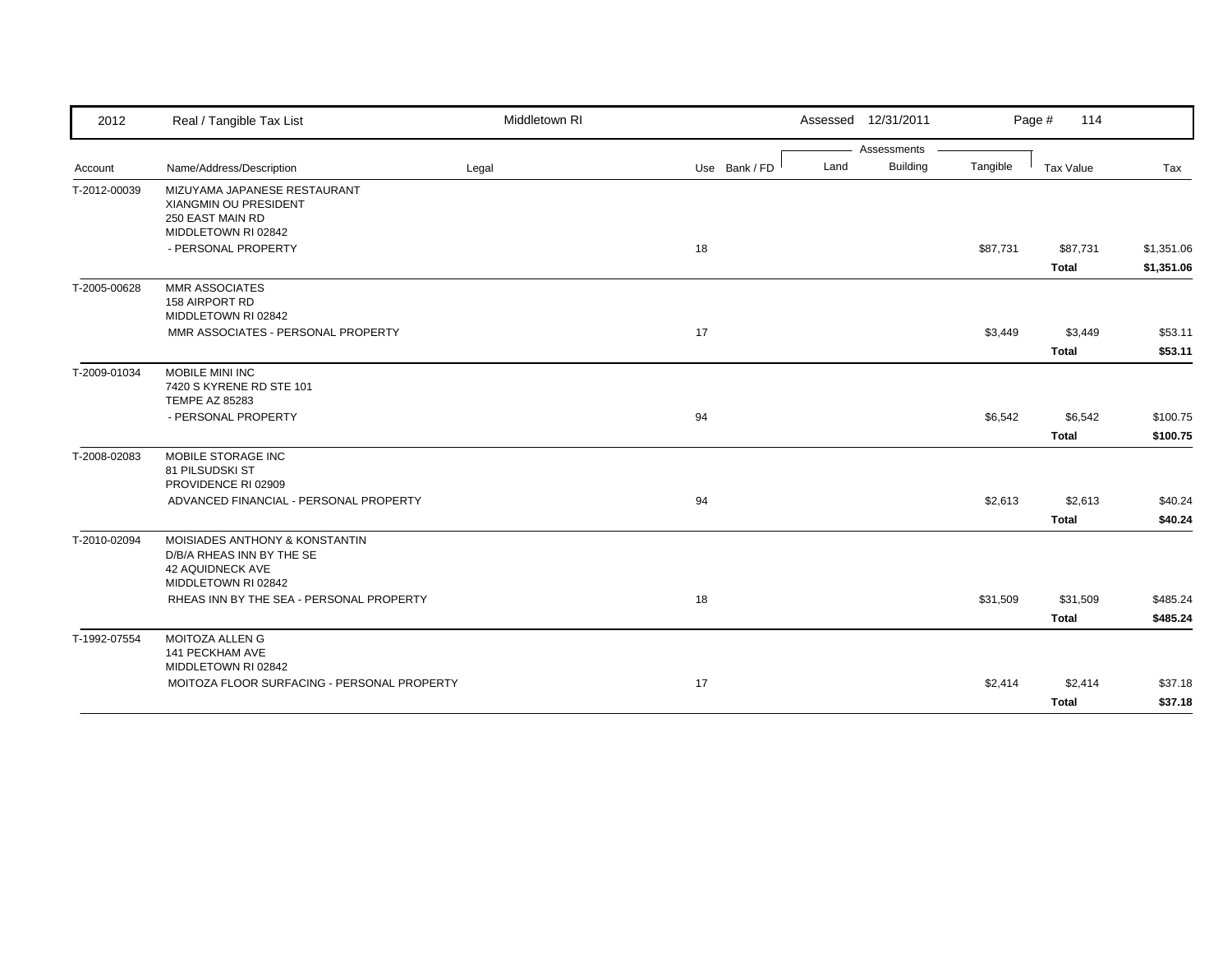| 2012         | Real / Tangible Tax List                                                                                | Middletown RI |               |      | Assessed 12/31/2011            |          | Page #<br>115            |                      |
|--------------|---------------------------------------------------------------------------------------------------------|---------------|---------------|------|--------------------------------|----------|--------------------------|----------------------|
| Account      | Name/Address/Description                                                                                | Legal         | Use Bank / FD | Land | Assessments<br><b>Building</b> | Tangible | Tax Value                | Tax                  |
| T-1992-11833 | MONEYGRAM PAYMENT SYSTEMS INC<br>1550 UTICA AVE SO                                                      |               |               |      |                                |          |                          |                      |
|              | MINNEAPOLIS MN 55416<br>- PERSONAL PROPERTY                                                             |               | 94            |      |                                | \$2,759  | \$2,759<br><b>Total</b>  | \$42.49<br>\$42.49   |
| T-1992-00989 | MONRO MUFFLER BRAKE INC<br>C/O BRADEN TAX MGMT<br>6920 POINTE INVERNESS WAY #301<br>FORT WAYNE IN 46804 |               |               |      |                                |          |                          |                      |
|              | SPEEDY MUFFLER KING #3801 - PERSONAL PROPERTY                                                           |               | 18            |      |                                | \$51,749 | \$51,749<br><b>Total</b> | \$796.93<br>\$796.93 |
| T-2011-00090 | MOONLIGHT SHINE CLEANING CO<br>73 DEXTER ST<br>MIDDLETOWN RI 02842                                      |               |               |      |                                |          |                          |                      |
|              | MOONLIGHT SHINE CLEANING CO - PERSONAL                                                                  |               | 17            |      |                                | \$900    | \$900<br>Total           | \$13.86<br>\$13.86   |
| T-2001-01785 | MOORE BLOOMS LLC<br>577 GREEN END AVE<br>MIDDLETOWN RI 02842                                            |               |               |      |                                |          |                          |                      |
|              | MOORE BLOOMS LLC - PERSONAL PROPERTY                                                                    |               | 17            |      |                                | \$6,480  | \$6,480<br>Total         | \$99.79<br>\$99.79   |
| T-2011-00105 | <b>MOORE SHARON</b><br>485 PARADISE AVE<br>MIDDLETOWN RI 02842                                          |               |               |      |                                |          |                          |                      |
|              | MTM WOODWORKING AND DESIGN - PERSONAL                                                                   |               | 17            |      |                                | \$4,500  | \$4,500<br><b>Total</b>  | \$69.30<br>\$69.30   |
| T-2004-00601 | MOORE VIRGADAMO & LYNCH LTD<br>97 JOHN CLARKE RD<br>MIDDLETOWN RI 02842                                 |               |               |      |                                |          |                          |                      |
|              | MOORE VIRGADAMO & LYNCH LTD - PERSONAL                                                                  |               | 18            |      |                                | \$13,794 | \$13,794<br><b>Total</b> | \$212.43<br>\$212.43 |
| T-2011-00062 | MORREL DONNA<br>DBA SPALON LLC<br>770 AQUIDNECK AVE                                                     |               |               |      |                                |          |                          |                      |
|              | MIDDLETOWN RI 02842<br>- PERSONAL PROPERTY                                                              |               | 17            |      |                                | \$5,400  | \$5,400<br><b>Total</b>  | \$83.16<br>\$83.16   |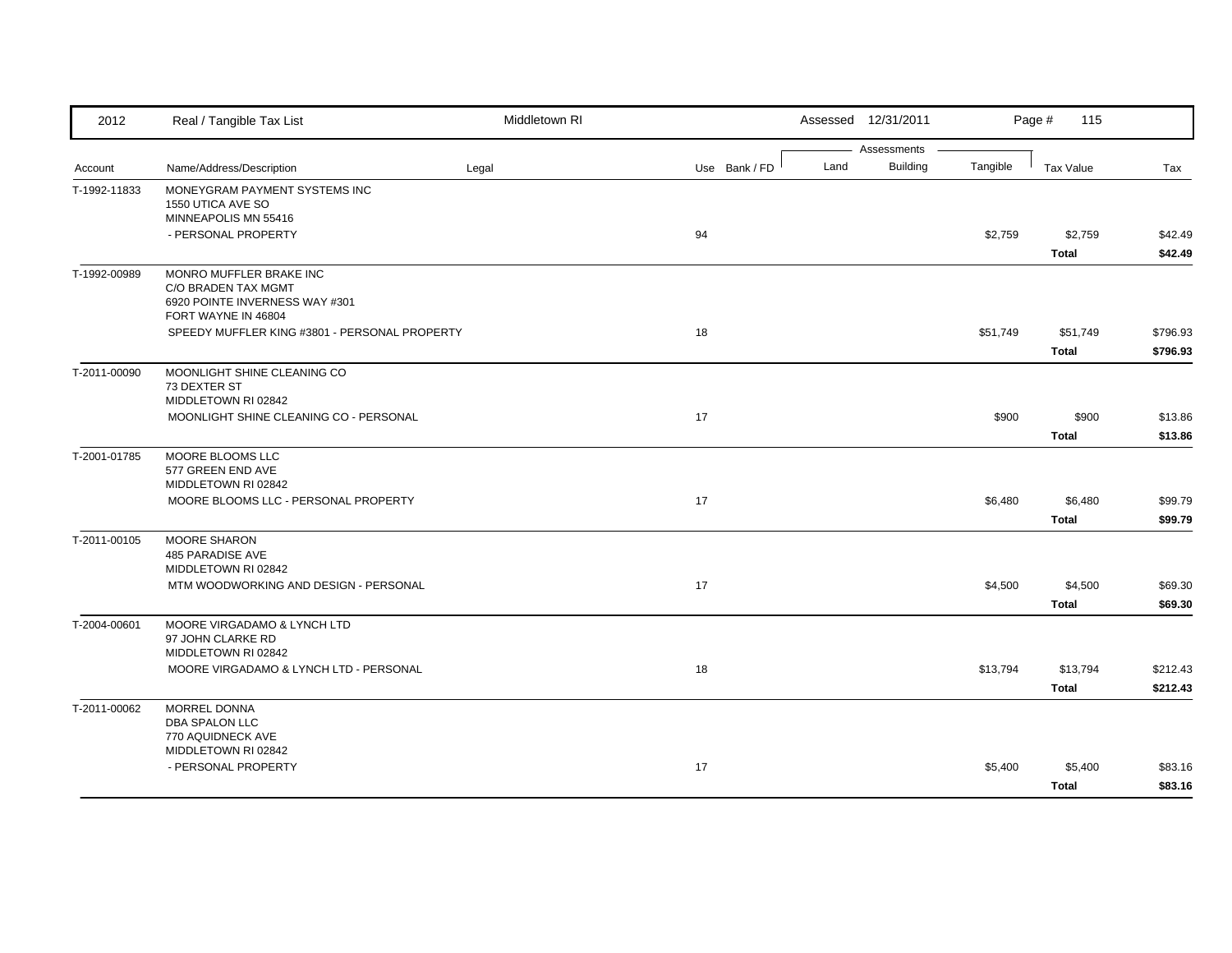| Assessments<br><b>Building</b><br>Land<br>Tangible<br>Name/Address/Description<br>Legal<br>Use Bank / FD<br><b>Tax Value</b><br>Tax<br><b>MOUFID GHORAYEB</b><br>D/B/A INTERNATIONAL POCKET CAF<br>52 EAST MAIN RD<br>MIDDLETOWN RI 02842<br>INTERNATIONAL POCKETS CAFE - PERSONAL<br>18<br>\$17,059<br>\$17,059<br><b>Total</b><br>MURPHY EDWARD JR<br>DBA SHORELINE ELECTRICAL<br>98 RIVERVIEW AVE<br>MIDDLETOWN RI 02842<br>SHORELINE ELECTRICAL SERVICES - PERSONAL<br>17<br>\$5,225<br>\$5,225<br><b>Total</b><br><b>MURPHY MICHAEL</b><br>D/B/A DJ MURPH<br>102 RIDGEWOOD RD<br>MIDDLETOWN RI 02842<br>ATLANTIC DISC JOCKEY SERVICE - PERSONAL<br>17<br>\$574<br>\$574<br><b>Total</b><br><b>MYERS JAMES</b><br>157 EAST MAIN RD<br>PORTSMOUTH RI 02871<br>17<br>\$1,045<br>MAMA'S BOY MUSIC - PERSONAL PROPERTY<br>\$1,045<br><b>Total</b><br><b>MYERS KENNETH</b><br>26 OAKWOOD RD<br>SIMSBURY CT 06070<br>45<br>\$9,880<br>2000 34' COACHMAN - PERSONAL PROPERTY<br>\$9,880<br><b>Total</b><br><b>MYXUAN XA</b><br>D/B/A SUNRISE RESTAURANT II<br>823 WEST MAIN RD<br>MIDDLETOWN RI 02842<br>SUNRISE RESTAURANT - PERSONAL PROPERTY<br>18<br>\$33,252<br>\$33,252 | 2012         | Real / Tangible Tax List | Middletown RI | Assessed 12/31/2011 | Page #<br>116 |          |
|----------------------------------------------------------------------------------------------------------------------------------------------------------------------------------------------------------------------------------------------------------------------------------------------------------------------------------------------------------------------------------------------------------------------------------------------------------------------------------------------------------------------------------------------------------------------------------------------------------------------------------------------------------------------------------------------------------------------------------------------------------------------------------------------------------------------------------------------------------------------------------------------------------------------------------------------------------------------------------------------------------------------------------------------------------------------------------------------------------------------------------------------------------------------------|--------------|--------------------------|---------------|---------------------|---------------|----------|
| \$262.71<br>\$262.71<br>\$80.47                                                                                                                                                                                                                                                                                                                                                                                                                                                                                                                                                                                                                                                                                                                                                                                                                                                                                                                                                                                                                                                                                                                                            |              |                          |               |                     |               |          |
|                                                                                                                                                                                                                                                                                                                                                                                                                                                                                                                                                                                                                                                                                                                                                                                                                                                                                                                                                                                                                                                                                                                                                                            | Account      |                          |               |                     |               |          |
|                                                                                                                                                                                                                                                                                                                                                                                                                                                                                                                                                                                                                                                                                                                                                                                                                                                                                                                                                                                                                                                                                                                                                                            | T-1999-09208 |                          |               |                     |               |          |
|                                                                                                                                                                                                                                                                                                                                                                                                                                                                                                                                                                                                                                                                                                                                                                                                                                                                                                                                                                                                                                                                                                                                                                            |              |                          |               |                     |               |          |
|                                                                                                                                                                                                                                                                                                                                                                                                                                                                                                                                                                                                                                                                                                                                                                                                                                                                                                                                                                                                                                                                                                                                                                            |              |                          |               |                     |               |          |
|                                                                                                                                                                                                                                                                                                                                                                                                                                                                                                                                                                                                                                                                                                                                                                                                                                                                                                                                                                                                                                                                                                                                                                            | T-2009-01060 |                          |               |                     |               |          |
| \$80.47<br>\$8.84<br>\$8.84<br>\$16.09<br>\$16.09<br>\$152.15<br>\$152.15<br>\$512.08                                                                                                                                                                                                                                                                                                                                                                                                                                                                                                                                                                                                                                                                                                                                                                                                                                                                                                                                                                                                                                                                                      |              |                          |               |                     |               |          |
|                                                                                                                                                                                                                                                                                                                                                                                                                                                                                                                                                                                                                                                                                                                                                                                                                                                                                                                                                                                                                                                                                                                                                                            |              |                          |               |                     |               |          |
|                                                                                                                                                                                                                                                                                                                                                                                                                                                                                                                                                                                                                                                                                                                                                                                                                                                                                                                                                                                                                                                                                                                                                                            | T-2006-03191 |                          |               |                     |               |          |
|                                                                                                                                                                                                                                                                                                                                                                                                                                                                                                                                                                                                                                                                                                                                                                                                                                                                                                                                                                                                                                                                                                                                                                            |              |                          |               |                     |               |          |
|                                                                                                                                                                                                                                                                                                                                                                                                                                                                                                                                                                                                                                                                                                                                                                                                                                                                                                                                                                                                                                                                                                                                                                            |              |                          |               |                     |               |          |
|                                                                                                                                                                                                                                                                                                                                                                                                                                                                                                                                                                                                                                                                                                                                                                                                                                                                                                                                                                                                                                                                                                                                                                            | T-2007-01948 |                          |               |                     |               |          |
|                                                                                                                                                                                                                                                                                                                                                                                                                                                                                                                                                                                                                                                                                                                                                                                                                                                                                                                                                                                                                                                                                                                                                                            |              |                          |               |                     |               |          |
|                                                                                                                                                                                                                                                                                                                                                                                                                                                                                                                                                                                                                                                                                                                                                                                                                                                                                                                                                                                                                                                                                                                                                                            |              |                          |               |                     |               |          |
|                                                                                                                                                                                                                                                                                                                                                                                                                                                                                                                                                                                                                                                                                                                                                                                                                                                                                                                                                                                                                                                                                                                                                                            | T-2001-00683 |                          |               |                     |               |          |
|                                                                                                                                                                                                                                                                                                                                                                                                                                                                                                                                                                                                                                                                                                                                                                                                                                                                                                                                                                                                                                                                                                                                                                            |              |                          |               |                     |               |          |
|                                                                                                                                                                                                                                                                                                                                                                                                                                                                                                                                                                                                                                                                                                                                                                                                                                                                                                                                                                                                                                                                                                                                                                            |              |                          |               |                     |               |          |
|                                                                                                                                                                                                                                                                                                                                                                                                                                                                                                                                                                                                                                                                                                                                                                                                                                                                                                                                                                                                                                                                                                                                                                            | T-1999-09111 |                          |               |                     |               |          |
|                                                                                                                                                                                                                                                                                                                                                                                                                                                                                                                                                                                                                                                                                                                                                                                                                                                                                                                                                                                                                                                                                                                                                                            |              |                          |               |                     |               |          |
|                                                                                                                                                                                                                                                                                                                                                                                                                                                                                                                                                                                                                                                                                                                                                                                                                                                                                                                                                                                                                                                                                                                                                                            |              |                          |               |                     | <b>Total</b>  | \$512.08 |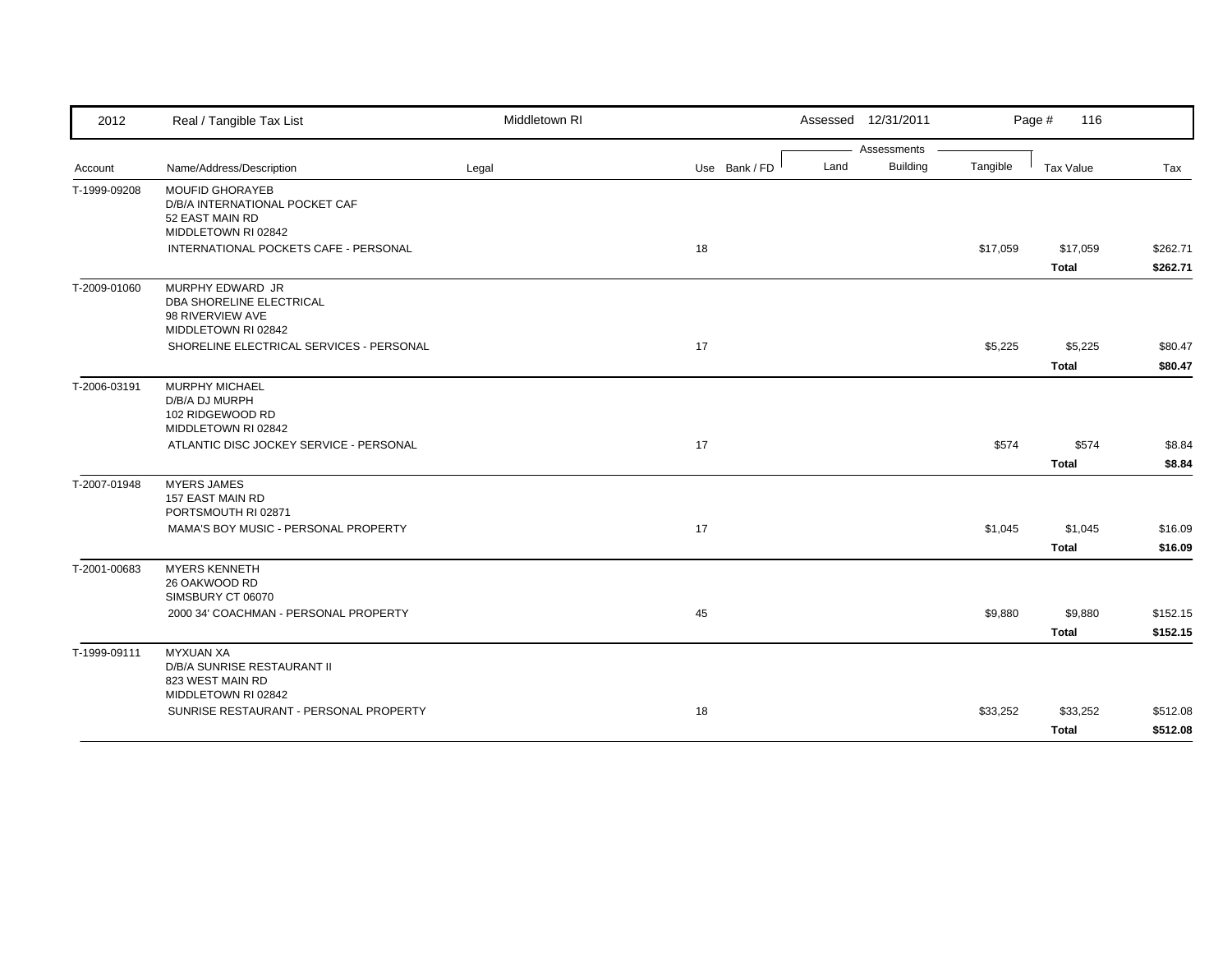| 2012         | Real / Tangible Tax List                         | Middletown RI |               |      | Assessed 12/31/2011 |              | Page #<br>117    |              |
|--------------|--------------------------------------------------|---------------|---------------|------|---------------------|--------------|------------------|--------------|
|              |                                                  |               |               |      | Assessments         |              |                  |              |
| Account      | Name/Address/Description                         | Legal         | Use Bank / FD | Land | Building            | Tangible     | <b>Tax Value</b> | Tax          |
| T-2000-00668 | NAGLE WILLIAM III                                |               |               |      |                     |              |                  |              |
|              | 210 OLD AIRPORT RD<br>MIDDLETOWN RI 02842        |               |               |      |                     |              |                  |              |
|              | NEW ENGLAND WOODWORKING CO - PERSONAL            |               | 17            |      |                     | \$8,831      | \$8,831          | \$136.00     |
|              |                                                  |               |               |      |                     |              | <b>Total</b>     | \$136.00     |
| T-1992-07862 | NAPOLITANO JOHN                                  |               |               |      |                     |              |                  |              |
|              | PO BOX 4377                                      |               |               |      |                     |              |                  |              |
|              | 1120 AQUIDNECK AVE<br>MIDDLETOWN RI 02842        |               |               |      |                     |              |                  |              |
|              | NEWPORT FINANCIAL ASSOC - PERSONAL PROPERTY      |               | 18            |      |                     | \$26,236     | \$26,236         | \$404.03     |
|              |                                                  |               |               |      |                     |              | <b>Total</b>     | \$404.03     |
| T-1999-09027 | NARDOLILLO MICHAEL INC                           |               |               |      |                     |              |                  |              |
|              | DBA PROVENCAL BAKERY                             |               |               |      |                     |              |                  |              |
|              | 750 AQUIDNECK AVE                                |               |               |      |                     |              |                  |              |
|              | MIDDLETOWN RI 02842                              |               |               |      |                     |              |                  |              |
|              | PROVENCAL BAKERY - PERSONAL PROPERTY             |               | 18            |      |                     | \$8,531      | \$8,531          | \$131.38     |
|              |                                                  |               |               |      |                     |              | <b>Total</b>     | \$131.38     |
| T-2007-01931 | NARRAGANSETT CAR COMPANY OF RI                   |               |               |      |                     |              |                  |              |
|              | D/B/A HYUNDAI OF NEWPORT                         |               |               |      |                     |              |                  |              |
|              | 1133 WEST MAIN RD<br>MIDDLETOWN RI 02842         |               |               |      |                     |              |                  |              |
|              | HYUNDAI OF NEWPORT - PERSONAL PROPERTY           |               | 18            |      |                     | \$35,543     | \$35,543         | \$547.36     |
|              |                                                  |               |               |      |                     |              | <b>Total</b>     | \$547.36     |
| T-1992-09129 | NARRAGANSETT ELECTRIC CO                         |               |               |      |                     |              |                  |              |
|              | PROPERTY TAX DEPT                                |               |               |      |                     |              |                  |              |
|              | 40 SYLVAN RD                                     |               |               |      |                     |              |                  |              |
|              | WALTHAM MA 02451                                 |               |               |      |                     |              |                  |              |
|              | NARRAGANSETT ELEC (GAS) - PERSONAL PROPERTY      |               | 10            |      |                     | \$7,841,647  | \$7,841,647      | \$120,761.36 |
|              |                                                  |               |               |      |                     |              | <b>Total</b>     | \$120,761.36 |
| T-1992-07990 | NARRAGANSETT ELECTRIC CORP<br>PROPERTY TAX DEPT. |               |               |      |                     |              |                  |              |
|              | 40 SYLVAN RD.                                    |               |               |      |                     |              |                  |              |
|              | WALTHAM MA 02451-2286                            |               |               |      |                     |              |                  |              |
|              | NARRAGANSETT ELECTRIC - PERSONAL PROPERTY        |               | 10            |      |                     | \$12,896,000 | \$12,896,000     | \$198,598.40 |
|              |                                                  |               |               |      |                     |              | <b>Total</b>     | \$198,598.40 |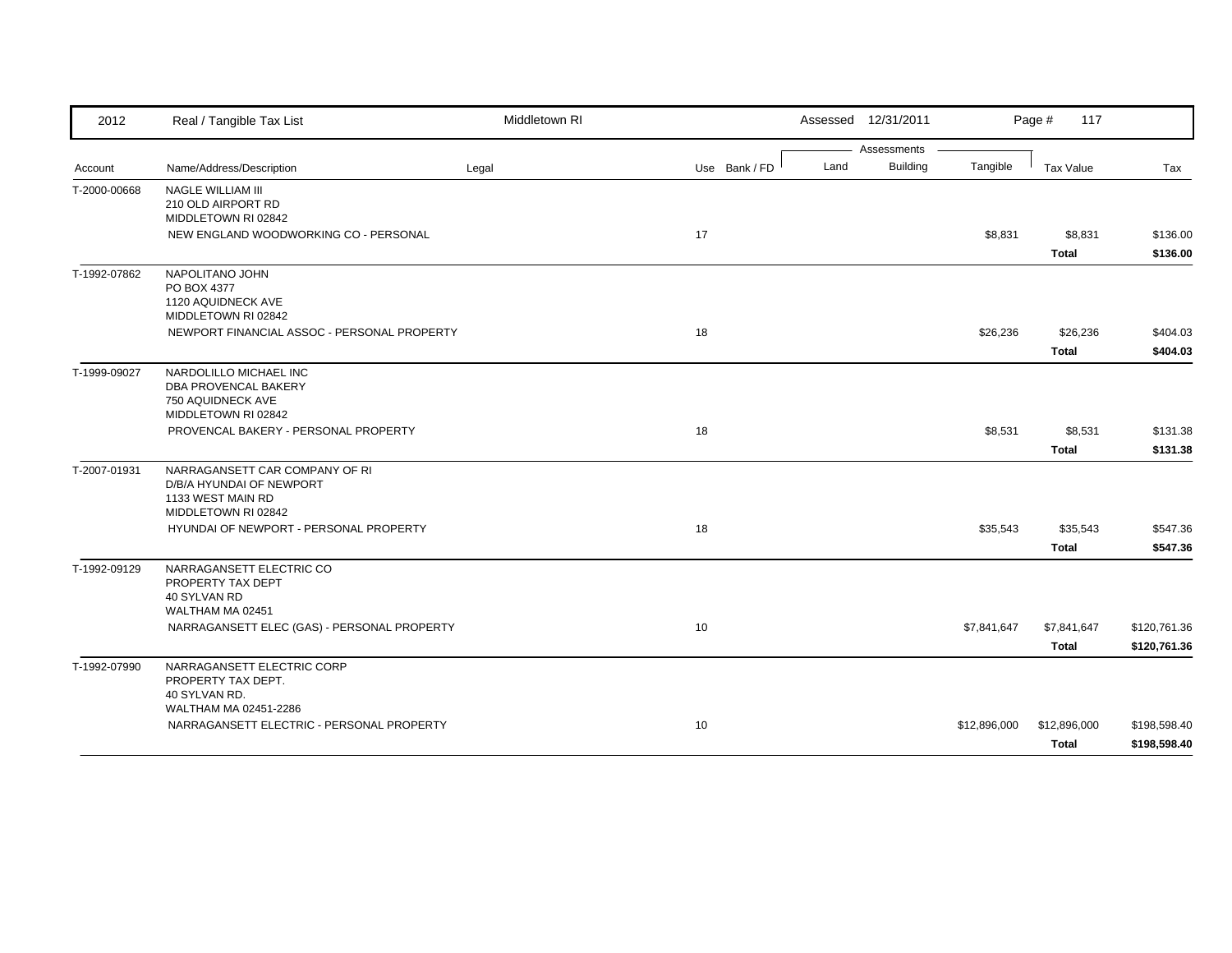| 2012         | Real / Tangible Tax List                                         | Middletown RI |               |      | Assessed 12/31/2011            |           | Page #<br>118             |                          |
|--------------|------------------------------------------------------------------|---------------|---------------|------|--------------------------------|-----------|---------------------------|--------------------------|
| Account      | Name/Address/Description                                         | Legal         | Use Bank / FD | Land | Assessments<br><b>Building</b> | Tangible  | <b>Tax Value</b>          | Tax                      |
| T-1992-12855 | NATURES GOODNESS                                                 |               |               |      |                                |           |                           |                          |
|              | 510 EAST MAIN RD<br>MIDDLETOWN RI 02842                          |               |               |      |                                |           |                           |                          |
|              | NATURE'S GOODNESS - PERSONAL PROPERTY                            |               | 17            |      |                                | \$7,315   | \$7,315                   | \$112.65                 |
| T-2011-00010 | NCMIC FINANCE CORPORATION                                        |               |               |      |                                |           | <b>Total</b>              | \$112.65                 |
|              | 14001 UNIVERSITY AVE<br><b>OLIVE IA 50325</b>                    |               |               |      |                                |           |                           |                          |
|              | - PERSONAL PROPERTY                                              |               | 94            |      |                                | \$14,469  | \$14,469<br><b>Total</b>  | \$222.82<br>\$222.82     |
| T-1995-00550 | NE ENGINEERS & CONSULTANTS INC                                   |               |               |      |                                |           |                           |                          |
|              | 55 JOHN CLARKE RD<br>MIDDLETOWN RI 02842                         |               |               |      |                                |           |                           |                          |
|              | NORTHEAST ENGINEERS & CONSLT - PERSONAL                          |               | 18            |      |                                | \$155,567 | \$155,567<br><b>Total</b> | \$2,395.73<br>\$2,395.73 |
| T-2007-01932 | NEC FINANCIAL SERVICES INC<br>C/O THOMSON PROF & REGULA          |               |               |      |                                |           |                           |                          |
|              | PO BOX 4900 DEPT 345<br>SCOTTSDALE AZ 85261-490                  |               |               |      |                                |           |                           |                          |
|              | SACCUCCI LINCOLN MERCURY - PERSONAL PROPERTY                     |               | 94            |      |                                | \$12,257  | \$12,257<br><b>Total</b>  | \$188.76<br>\$188.76     |
| T-2009-01056 | NELSON JOHN ERIK<br>25 BARTLETT RD                               |               |               |      |                                |           |                           |                          |
|              | MIDDLETOWN RI 02842<br>JOHN ERIK NELSON PROPERTIES LT - PERSONAL |               | 17            |      |                                | \$2,090   | \$2,090<br><b>Total</b>   | \$32.19<br>\$32.19       |
| T-1992-11336 | NELSON M KATHLYN DMD<br>94 E MAIN RD                             |               |               |      |                                |           |                           |                          |
|              | MIDDLETOWN RI 02842                                              |               |               |      |                                |           |                           |                          |
|              | MILESTONE DENTAL CARE INC - PERSONAL PROPERTY                    |               | 18            |      |                                | \$30,712  | \$30,712<br><b>Total</b>  | \$472.96<br>\$472.96     |
| T-1999-00739 | NEOPOST USA INC<br>ATTN: TAX DEPARTMENT<br>478 WHEELERS FARM RD  |               |               |      |                                |           |                           |                          |
|              | MILFORD CT 06461                                                 |               |               |      |                                |           |                           |                          |
|              | - PERSONAL PROPERTY                                              |               | 94            |      |                                | \$2,584   | \$2,584<br><b>Total</b>   | \$39.79<br>\$39.79       |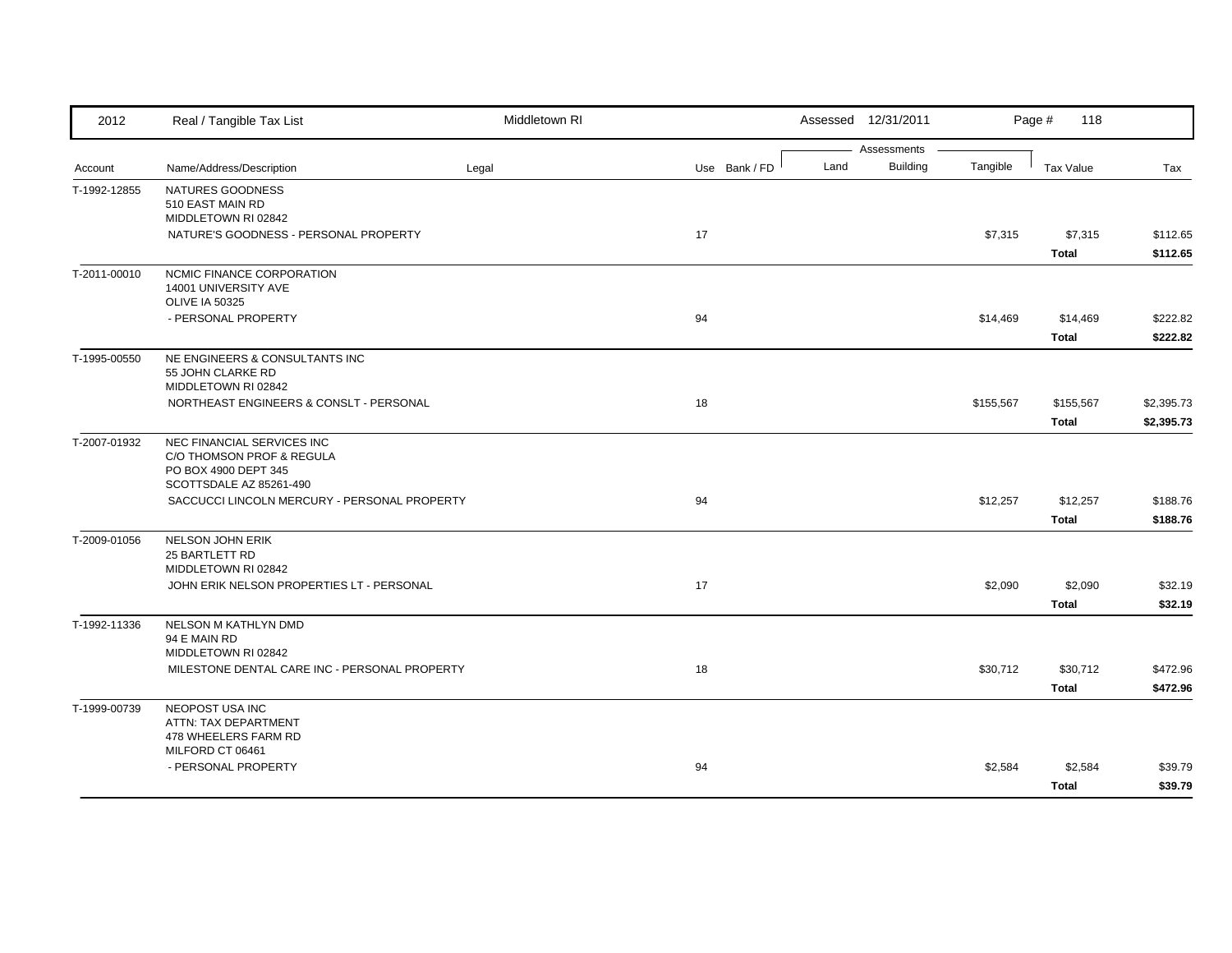| 2012         | Real / Tangible Tax List                                                                | Middletown RI |               | Assessed 12/31/2011     |          | Page #<br>119           |                      |
|--------------|-----------------------------------------------------------------------------------------|---------------|---------------|-------------------------|----------|-------------------------|----------------------|
|              |                                                                                         |               |               | Assessments             |          |                         |                      |
| Account      | Name/Address/Description                                                                | Legal         | Use Bank / FD | <b>Building</b><br>Land | Tangible | <b>Tax Value</b>        | Tax                  |
| T-1992-09018 | NESTLE WATERS NORTH AMERICA<br>THOMSON REUTER PROP TX<br>PO BOX 4900 DEPT 170           |               |               |                         |          |                         |                      |
|              | SCOTTSDALE AZ 85261-4900                                                                |               |               |                         |          |                         |                      |
|              | GREAT SPRING WATERS OF AMERICA - PERSONAL                                               |               | 94            |                         | \$6,724  | \$6,724<br><b>Total</b> | \$103.55<br>\$103.55 |
| T-2011-00072 | NETS PRINTER SOLUTIONS<br>1151 AQUIDNECK AVE<br>MIDDLETOWN RI 02842                     |               |               |                         |          |                         |                      |
|              | NETS PRINTER SOLUTIONS - PERSONAL PROPERTY                                              |               | 17            |                         | \$7,200  | \$7,200                 | \$110.88             |
|              |                                                                                         |               |               |                         |          | <b>Total</b>            | \$110.88             |
| T-2005-00629 | NETWORK & SIMULATION TECH INC<br>291 ISLAND DR<br>MIDDLETOWN RI 02842                   |               |               |                         |          |                         |                      |
|              | NETSIMCO - PERSONAL PROPERTY                                                            |               | 17            |                         | \$9,595  | \$9,595                 | \$147.76             |
|              |                                                                                         |               |               |                         |          | Total                   | \$147.76             |
| T-2012-00060 | <b>NEVES EDMUNDO</b><br>DBA QUARTERBACK TRAINING<br>96 TURNER RD<br>MIDDLETOWN RI 02842 |               |               |                         |          |                         |                      |
|              | QUARTER BACK TRAINING - PERSONAL PROPERTY                                               |               | 17            |                         | \$950    | \$950                   | \$14.63              |
|              |                                                                                         |               |               |                         |          | <b>Total</b>            | \$14.63              |
| T-1992-07950 | NEW ENGLAND COFFEE COMPANY<br>100 CHARLES ST<br>MALDEN MA 02148                         |               |               |                         |          |                         |                      |
|              | N E COFFEE CO - PERSONAL PROPERTY                                                       |               | 94            |                         | \$1,798  | \$1,798                 | \$27.69              |
|              |                                                                                         |               |               |                         |          | <b>Total</b>            | \$27.69              |
| T-2011-00006 | <b>NEW ENGLAND GRILL CO</b><br>C/O ELIZABETH & SALEEM MAGRIBY<br>750 AQUIDNECK AVE      |               |               |                         |          |                         |                      |
|              | MIDDLETOWN RI 02842<br>NEW ENGLAND GRILL CO - PERSONAL PROPERTY                         |               | 18            |                         |          |                         |                      |
|              |                                                                                         |               |               |                         | \$18,000 | \$18,000                | \$277.20             |
|              |                                                                                         |               |               |                         |          | <b>Total</b>            | \$277.20             |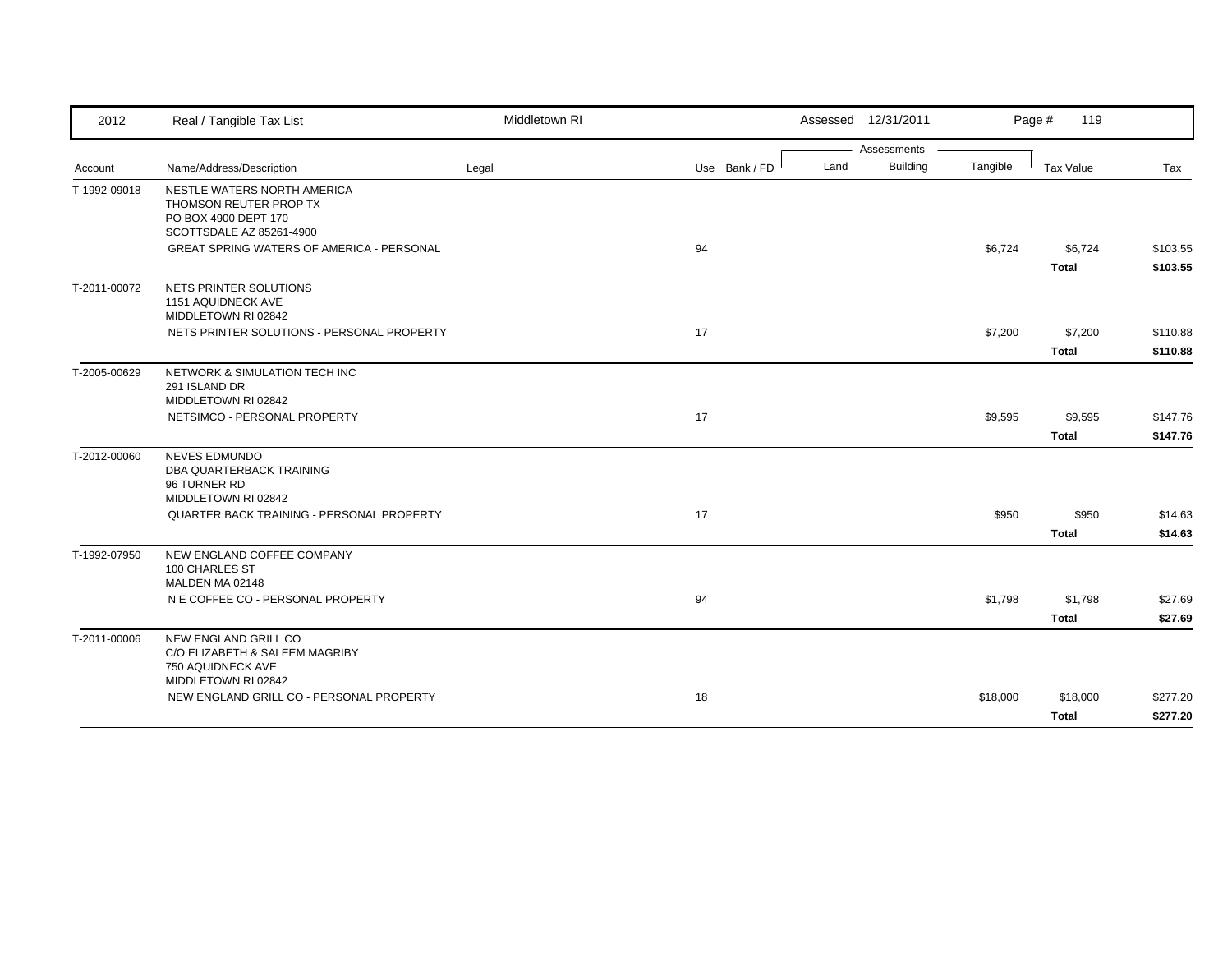| 2012         | Real / Tangible Tax List                                                                      | Middletown RI |               |      | Assessed 12/31/2011            |           | Page #<br>120             |                          |
|--------------|-----------------------------------------------------------------------------------------------|---------------|---------------|------|--------------------------------|-----------|---------------------------|--------------------------|
| Account      | Name/Address/Description                                                                      | Legal         | Use Bank / FD | Land | Assessments<br><b>Building</b> | Tangible  | Tax Value                 | Tax                      |
| T-2011-00095 | NEW VIEW DESIGN<br>1 CORPORATE PLACE<br>MIDDLETOWN RI 02842                                   |               |               |      |                                |           |                           |                          |
|              | NEW VIEW DESIGN - PERSONAL PROPERTY                                                           |               | 17            |      |                                | \$900     | \$900<br><b>Total</b>     | \$13.86<br>\$13.86       |
| T-2000-00653 | NEWBRIDGE HOMES INC<br><b>PO BOX 248</b><br>SOUTHBORO MA 01772                                |               |               |      |                                |           |                           |                          |
|              | NEWBRIDGE HOMES INC - PERSONAL PROPERTY                                                       |               | 17            |      |                                | \$7,502   | \$7,502<br><b>Total</b>   | \$115.53<br>\$115.53     |
| T-1999-09083 | NEWCARE LLC<br>201 FOREST AVE<br>MIDDLETOWN RI 02842                                          |               |               |      |                                |           |                           |                          |
|              | NEWCARE LLC - PERSONAL PROPERTY                                                               |               | 18            |      |                                | \$18,230  | \$18,230<br><b>Total</b>  | \$280.74<br>\$280.74     |
| T-2007-01898 | NEWPORT ACUPUNCTURE & HERBAL M<br>C/O DR BOCK & DR STAPLETO<br>850 AQUIDNECK AVE REAR 2       |               |               |      |                                |           |                           |                          |
|              | MIDDLETOWN RI 02842<br>NEWPORT ACUPUNCTURE - PERSONAL PROPERTY                                |               | 18            |      |                                | \$17,197  | \$17,197<br><b>Total</b>  | \$264.83<br>\$264.83     |
| T-2012-00042 | NEWPORT AIKIDO<br>999 WEST MAIN RD<br>MIDDLETOWN RI 02842                                     |               |               |      |                                |           |                           |                          |
|              | NEWPORT AIKIDO - PERSONAL PROPERTY                                                            |               | 17            |      |                                | \$4,750   | \$4,750<br><b>Total</b>   | \$73.15<br>\$73.15       |
| T-1992-07970 | NEWPORT ANIMAL HOSPITAL INC<br>333 VALLEY RD<br>MIDDLETOWN RI 02842                           |               |               |      |                                |           |                           |                          |
|              | NEWPORT ANIMAL HOSPITAL - PERSONAL PROPERTY                                                   |               | 18            |      |                                | \$221,789 | \$221,789<br><b>Total</b> | \$3,415.55<br>\$3,415.55 |
| T-1999-09040 | NEWPORT CATERING INC<br>D/B/A GLORIOUS AFFAIRS LT<br>926 AQUIDNECK AVE<br>MIDDLETOWN RI 02842 |               |               |      |                                |           |                           |                          |
|              | <b>GLORIOUS AFFAIRS LTD - PERSONAL PROPERTY</b>                                               |               | 18            |      |                                | \$27,201  | \$27,201<br><b>Total</b>  | \$418.90<br>\$418.90     |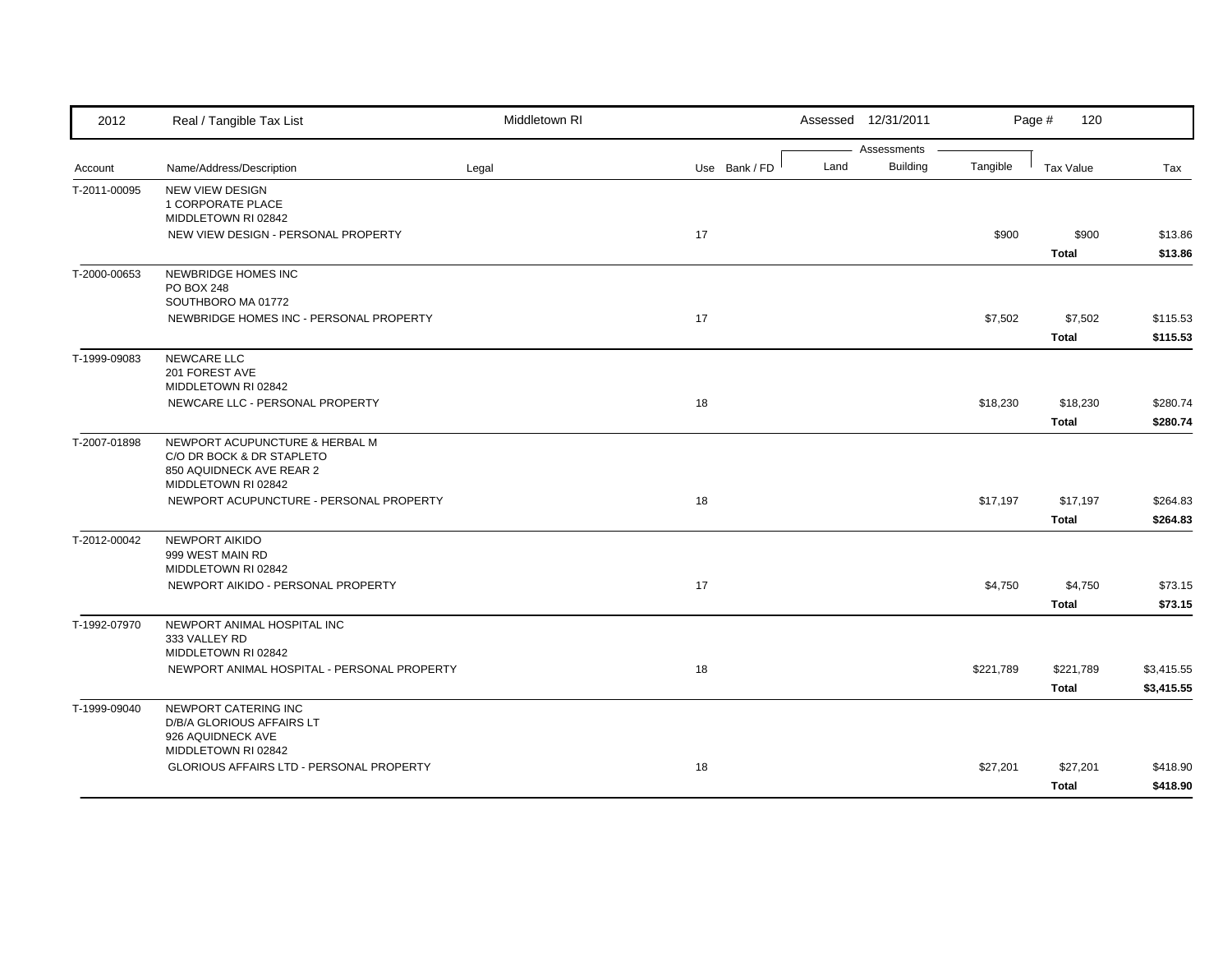| 2012         | Real / Tangible Tax List                      | Middletown RI |               |      | Assessed 12/31/2011 |           | Page #<br>121    |            |
|--------------|-----------------------------------------------|---------------|---------------|------|---------------------|-----------|------------------|------------|
|              |                                               |               |               |      | Assessments         |           |                  |            |
| Account      | Name/Address/Description                      | Legal         | Use Bank / FD | Land | <b>Building</b>     | Tangible  | <b>Tax Value</b> | Tax        |
| T-1992-08420 | NEWPORT COUNTY LAUNDRY INC                    |               |               |      |                     |           |                  |            |
|              | C/O JAMES DRING                               |               |               |      |                     |           |                  |            |
|              | 1367 WEST MAIN RD<br>MIDDLETOWN RI 02842      |               |               |      |                     |           |                  |            |
|              | SHOP AND WASH - PERSONAL PROPERTY             |               | 17            |      |                     | \$2,330   | \$2,330          | \$35.88    |
|              |                                               |               |               |      |                     |           | <b>Total</b>     | \$35.88    |
|              |                                               |               |               |      |                     |           |                  |            |
| T-1992-07975 | NEWPORT COUNTY PROPANE INC<br>50 UNDERWOOD LN |               |               |      |                     |           |                  |            |
|              | MIDDLETOWN RI 02842                           |               |               |      |                     |           |                  |            |
|              | NEWPORT COUNTY PROPANE - PERSONAL PROPERTY    |               | 73            |      |                     | \$34,342  | \$34,342         | \$528.87   |
|              |                                               |               |               |      |                     |           | <b>Total</b>     | \$528.87   |
|              | NEWPORT CREAMERY LLC                          |               |               |      |                     |           |                  |            |
| T-1992-07983 | POB 8819                                      |               |               |      |                     |           |                  |            |
|              | CRANSTON RI 02920                             |               |               |      |                     |           |                  |            |
|              | NEWPORT CREAMERY INC - PERSONAL PROPERTY      |               | 18            |      |                     | \$38,483  | \$38,483         | \$592.64   |
|              |                                               |               |               |      |                     |           | <b>Total</b>     | \$592.64   |
| T-1993-00417 | NEWPORT DENTAL PROSTHETICS LTD                |               |               |      |                     |           |                  |            |
|              | 510 EAST MAIN RD UNIT 9 U 8                   |               |               |      |                     |           |                  |            |
|              | MIDDLETOWN RI 02842                           |               |               |      |                     |           |                  |            |
|              | NEWPORT DENTAL PROSTHETICS LTD - PERSONAL     |               | 18            |      |                     | \$13,155  | \$13,155         | \$202.59   |
|              |                                               |               |               |      |                     |           | <b>Total</b>     | \$202.59   |
| T-1999-09189 | NEWPORT FEDERAL SAVINGS BANK                  |               |               |      |                     |           |                  |            |
|              | PO BOX 210                                    |               |               |      |                     |           |                  |            |
|              | 100 BELLEVUE AVE                              |               |               |      |                     |           |                  |            |
|              | NEWPORT RI 02840                              |               |               |      |                     |           |                  |            |
|              | NEWPORT FEDERAL SAVINGS BANK - PERSONAL       |               | 18            |      |                     | \$129,909 | \$129,909        | \$2,000.60 |
|              |                                               |               |               |      |                     |           | <b>Total</b>     | \$2,000.60 |
| T-2010-02174 | NEWPORT GLOBAL TECHNOLOGIES IN                |               |               |      |                     |           |                  |            |
|              | C/O ROUNSEVELLE W SCHAUM                      |               |               |      |                     |           |                  |            |
|              | 294 VALLEY RD<br>MIDDLETOWN RI 02842          |               |               |      |                     |           |                  |            |
|              | NEWPORT GLOBAL TECH - PERSONAL PROPERTY       |               | 18            |      |                     | \$10,450  | \$10,450         | \$160.93   |
|              |                                               |               |               |      |                     |           | <b>Total</b>     | \$160.93   |
|              |                                               |               |               |      |                     |           |                  |            |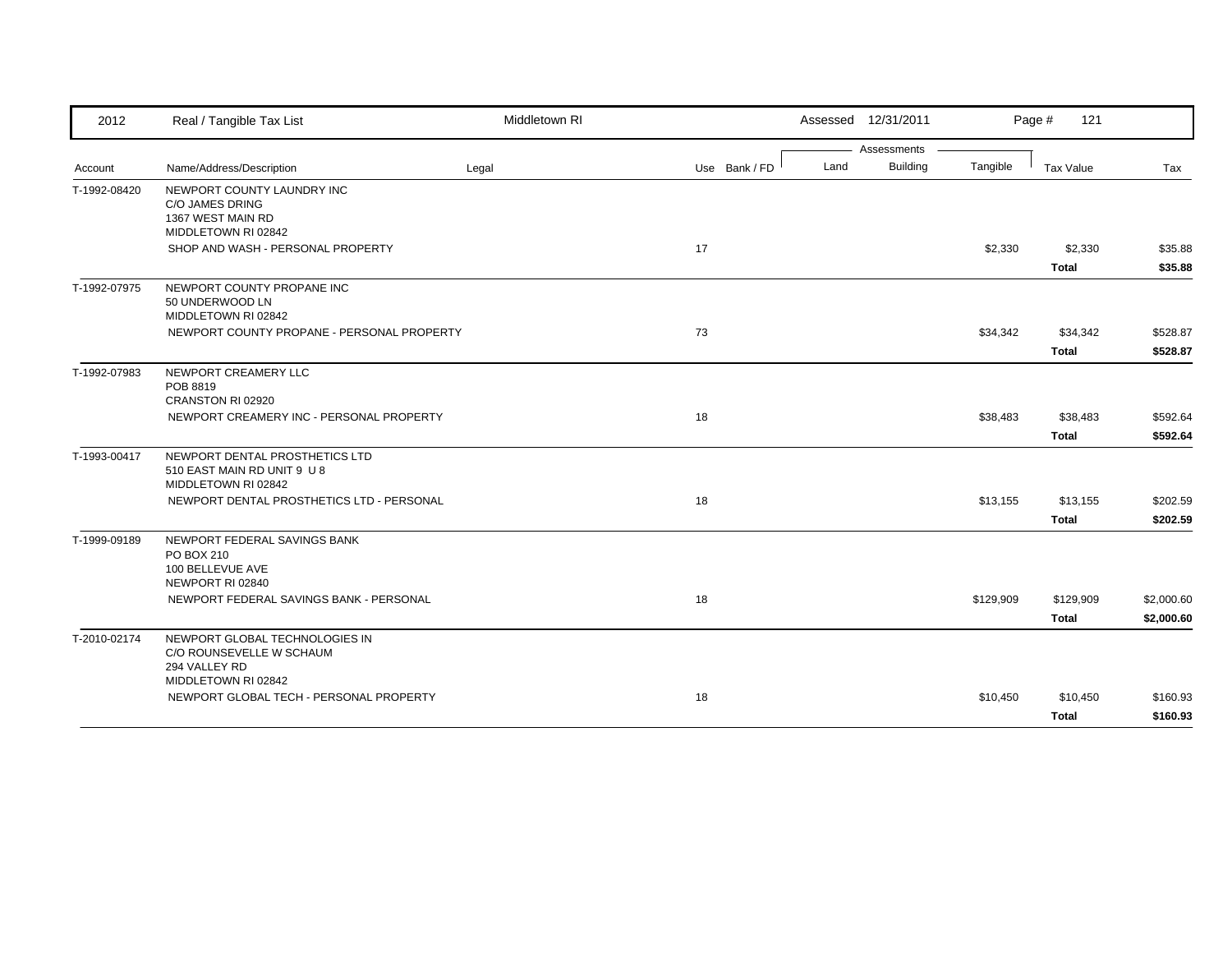| 2012         | Real / Tangible Tax List                                              | Middletown RI |               | Assessed 12/31/2011                    |           | Page #<br>122    |             |
|--------------|-----------------------------------------------------------------------|---------------|---------------|----------------------------------------|-----------|------------------|-------------|
|              | Name/Address/Description                                              |               | Use Bank / FD | Assessments<br><b>Building</b><br>Land | Tangible  | <b>Tax Value</b> | Tax         |
| Account      |                                                                       | Legal         |               |                                        |           |                  |             |
| T-1992-04622 | NEWPORT GYM INC<br>510 EAST MAIN RD                                   |               |               |                                        |           |                  |             |
|              | MIDDLETOWN RI 02842                                                   |               |               |                                        |           |                  |             |
|              | NEWPORT GYM - PERSONAL PROPERTY                                       |               | 18            |                                        | \$14,672  | \$14,672         | \$225.95    |
|              |                                                                       |               |               |                                        |           | <b>Total</b>     | \$225.95    |
| T-1992-08001 | NEWPORT HAIRQUARTERS INC<br>936 WEST MAIN RD<br>MIDDLETOWN RI 02842   |               |               |                                        |           |                  |             |
|              | NEWPORT HAIRQUARTERS INC - PERSONAL                                   |               | 18            |                                        | \$12,466  | \$12,466         | \$191.98    |
|              |                                                                       |               |               |                                        |           | <b>Total</b>     | \$191.98    |
| T-2001-00254 | NEWPORT HOTEL GROUP LLC<br>NEWPORT HOTEL GROUP<br>28 JACOME WAY       |               |               |                                        |           |                  |             |
|              | MIDDLETOWN RI 02842                                                   |               |               |                                        |           |                  |             |
|              | HOLIDAY INN EXPRESS - PERSONAL PROPERTY                               |               | 18            |                                        | \$795,424 | \$795,424        | \$12,249.53 |
|              |                                                                       |               |               |                                        |           | <b>Total</b>     | \$12,249.53 |
| T-1992-08005 | NEWPORT HOUSEWRIGHTS INC<br>240 THIRD BEACH RD<br>MIDDLETOWN RI 02842 |               |               |                                        |           |                  |             |
|              | NEWPORT HOUSEWRIGHTS INC - PERSONAL                                   |               | 17            |                                        | \$8,245   | \$8,245          | \$126.97    |
|              |                                                                       |               |               |                                        |           | <b>Total</b>     | \$126.97    |
| T-2010-02064 | NEWPORT LANDINGS LLC<br>131 LAKE ERIE ST<br>MIDDLETOWN RI 02842       |               |               |                                        |           |                  |             |
|              | NEWPORT LANDINGS - PERSONAL PROPERTY                                  |               | 18            |                                        | \$150,624 | \$150,624        | \$2,319.61  |
|              |                                                                       |               |               |                                        |           | <b>Total</b>     | \$2,319.61  |
| T-2000-00677 | NEWPORT LOBSTER CO                                                    |               |               |                                        |           |                  |             |
|              | 1076 AQUIDNECK AVE                                                    |               |               |                                        |           |                  |             |
|              | MIDDLETOWN RI 02842                                                   |               |               |                                        |           |                  |             |
|              | NEWPORT LOBSTER CO - PERSONAL PROPERTY                                |               | 18            |                                        | \$52,218  | \$52,218         | \$804.16    |
|              |                                                                       |               |               |                                        |           | <b>Total</b>     | \$804.16    |
| T-2005-00679 | NEWPORT MONTESSORI LLC<br>82 VALLEY RD                                |               |               |                                        |           |                  |             |
|              | MIDDLETOWN RI 02842<br>NEWPORT MONTESSORI - PERSONAL PROPERTY         |               | 18            |                                        | \$14,566  | \$14,566         | \$224.32    |
|              |                                                                       |               |               |                                        |           | <b>Total</b>     | \$224.32    |
|              |                                                                       |               |               |                                        |           |                  |             |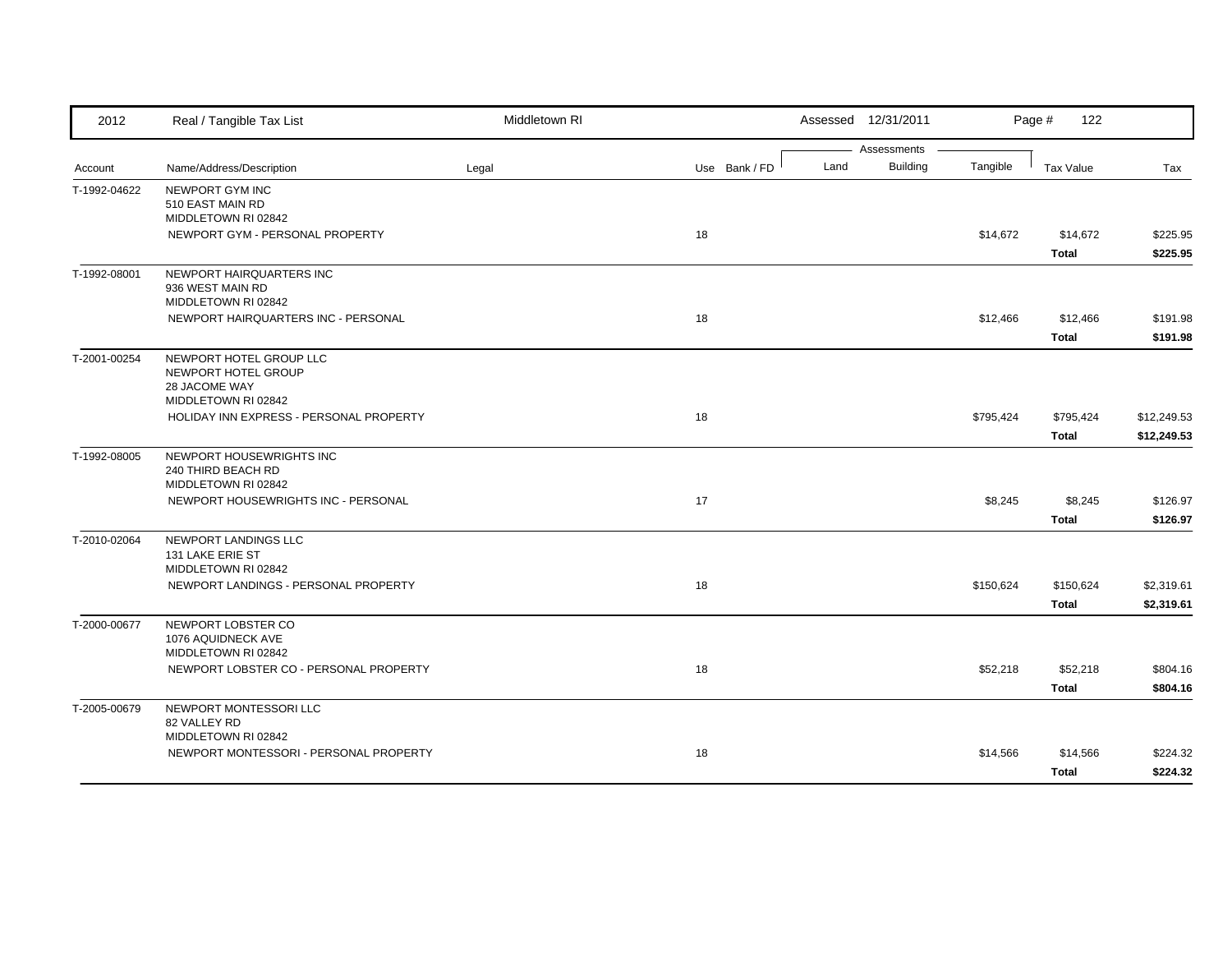| 2012         | Real / Tangible Tax List                                        | Middletown RI |               |      | Assessed 12/31/2011 |           | Page #<br>123    |            |
|--------------|-----------------------------------------------------------------|---------------|---------------|------|---------------------|-----------|------------------|------------|
|              |                                                                 |               |               |      | Assessments         |           |                  |            |
| Account      | Name/Address/Description                                        | Legal         | Use Bank / FD | Land | <b>Building</b>     | Tangible  | <b>Tax Value</b> | Tax        |
| T-1992-08015 | NEWPORT MUSIC CO INC<br>849 UNION ST                            |               |               |      |                     |           |                  |            |
|              | PORTSMOUTH RI 02871                                             |               |               |      |                     |           |                  |            |
|              | NEWPORT MUSIC CO INC - PERSONAL PROPERTY                        |               | 94            |      |                     | \$163,229 | \$163,229        | \$2,513.73 |
|              |                                                                 |               |               |      |                     |           | <b>Total</b>     | \$2,513.73 |
| T-2008-02090 | NEWPORT NATIONAL GOLF CLUB<br>324 MITCHELLS LN                  |               |               |      |                     |           |                  |            |
|              | MIDDLETOWN RI 02842                                             |               |               |      |                     |           |                  |            |
|              | NEWPORT NATIONAL GOLF CLUB - PERSONAL                           |               | 18            |      |                     | \$10,672  | \$10,672         | \$164.35   |
|              |                                                                 |               |               |      |                     |           | <b>Total</b>     | \$164.35   |
| T-2011-00059 | NEWPORT PLANNERS LLC<br>170 AQUIDNECK AVE                       |               |               |      |                     |           |                  |            |
|              | MIDDLETOWN RI 02842<br>NEWPORT PLANNERS LLC - PERSONAL PROPERTY |               | 17            |      |                     | \$1,800   | \$1,800          | \$27.72    |
|              |                                                                 |               |               |      |                     |           | <b>Total</b>     | \$27.72    |
| T-1992-08022 | NEWPORT RESTORATION FOUNDATION                                  |               |               |      |                     |           |                  |            |
|              | 51 TOURO STREET<br>NEWPORT RI 02840                             |               |               |      |                     |           |                  |            |
|              | NEWPORT RESTORATION FOUNDATION - PERSONAL                       |               | 18            |      |                     | \$11,839  | \$11,839         | \$182.32   |
|              |                                                                 |               |               |      |                     |           | <b>Total</b>     | \$182.32   |
| T-1992-08023 | NEWPORT RIFLE CLUB                                              |               |               |      |                     |           |                  |            |
|              | <b>BOX 4366</b>                                                 |               |               |      |                     |           |                  |            |
|              | MIDDLETOWN RI 02842<br>NEWPORT RIFLE CLUB - PERSONAL PROPERTY   |               | 17            |      |                     | \$2,200   | \$2,200          | \$33.88    |
|              |                                                                 |               |               |      |                     |           | <b>Total</b>     | \$33.88    |
| T-2010-02090 | NEWPORT RISK SERVICES LLC                                       |               |               |      |                     |           |                  |            |
|              | 215 ISLAND DRIVE                                                |               |               |      |                     |           |                  |            |
|              | MIDDLETOWN RI 02842                                             |               |               |      |                     |           |                  |            |
|              | NEWPORT RISK SERVICES LLC - PERSONAL PROPERTY                   |               | 17            |      |                     | \$523     | \$523            | \$8.05     |
|              |                                                                 |               |               |      |                     |           | <b>Total</b>     | \$8.05     |
| T-2001-01842 | NEWPORT SPECIALTY FOODS INC                                     |               |               |      |                     |           |                  |            |
|              | DBA NEWPORT FISH CO<br>1079 AQUIDNECK AVE                       |               |               |      |                     |           |                  |            |
|              | MIDDLETOWN RI 02842                                             |               |               |      |                     |           |                  |            |
|              | NEWPORT FISH CO INC - PERSONAL PROPERTY                         |               | 18            |      |                     | \$56,225  | \$56,225         | \$865.87   |
|              |                                                                 |               |               |      |                     |           | <b>Total</b>     | \$865.87   |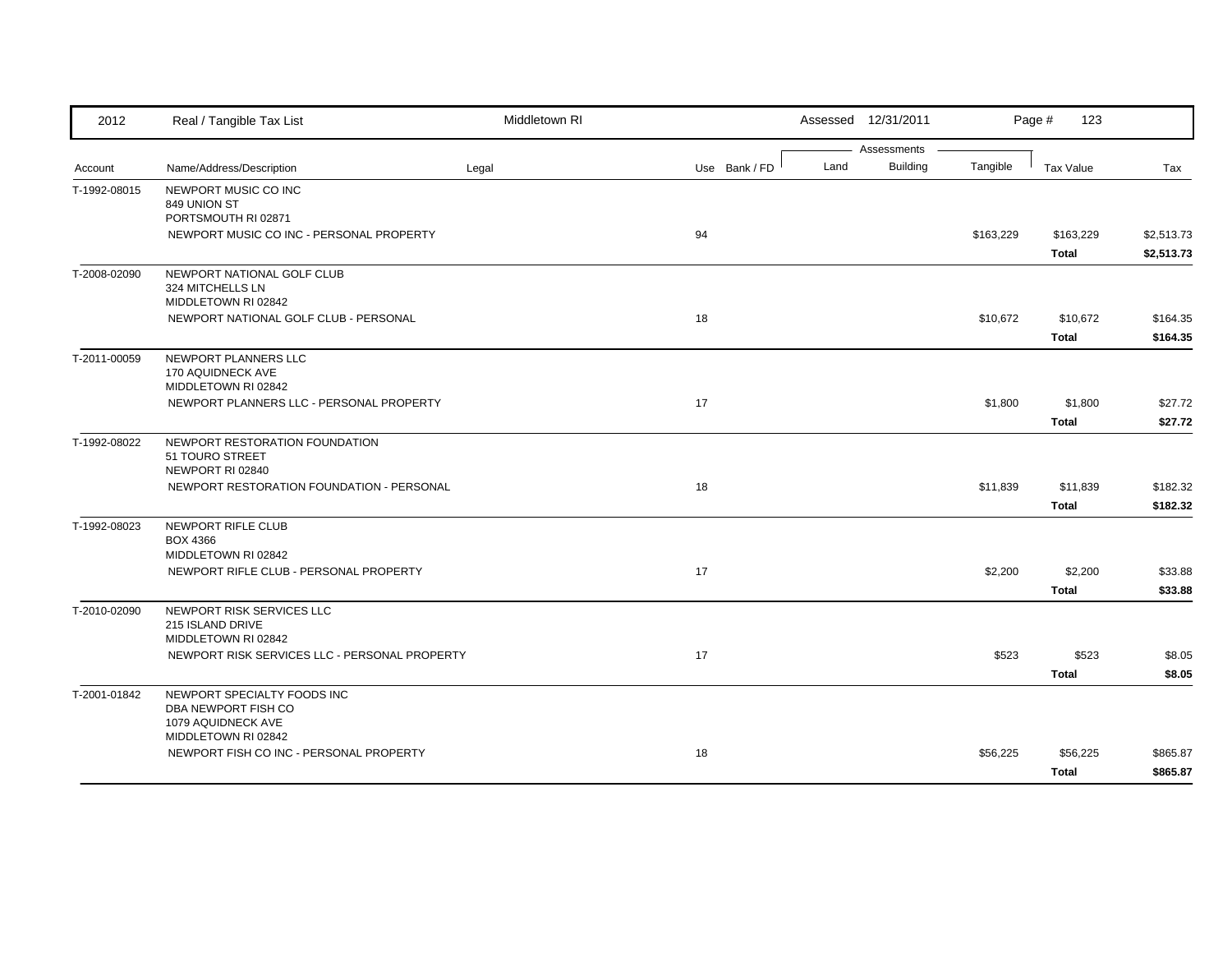| 2012         | Real / Tangible Tax List                                                                                | Middletown RI |               | Assessed 12/31/2011     |          | Page #<br>124    |          |
|--------------|---------------------------------------------------------------------------------------------------------|---------------|---------------|-------------------------|----------|------------------|----------|
|              |                                                                                                         |               |               | Assessments             |          |                  |          |
| Account      | Name/Address/Description                                                                                | Legal         | Use Bank / FD | <b>Building</b><br>Land | Tangible | <b>Tax Value</b> | Tax      |
| T-1992-08026 | NEWPORT TOOL & DIE CO INC<br>1219 AQUIDNECK AVENUE<br>MIDDLETOWN RI 02842                               |               |               |                         |          |                  |          |
|              | NEWPORT TOOL & DIE CO - PERSONAL PROPERTY                                                               |               | 19            |                         | \$11,000 | \$11,000         | \$169.40 |
|              |                                                                                                         |               |               |                         |          | <b>Total</b>     | \$169.40 |
| T-1996-00471 | NEWPORT VINEYARDS & WINERY LLC<br>909 EAST MAIN RD<br>MIDDLETOWN RI 02842                               |               |               |                         |          |                  |          |
|              | NEWPORT VINEYARDS LLC - PERSONAL PROPERTY                                                               |               | 18            |                         | \$62,898 | \$62,898         | \$968.63 |
|              |                                                                                                         |               |               |                         |          | <b>Total</b>     | \$968.63 |
| T-2007-01888 | NEWTON LANDSCAPING INC<br>P.O. BOX 4232<br>MIDDLETOWN RI 02842                                          |               |               |                         |          |                  |          |
|              | NEWTON LANDSCAPING - PERSONAL PROPERTY                                                                  |               | 17            |                         | \$5,225  | \$5,225          | \$80.47  |
|              |                                                                                                         |               |               |                         |          | <b>Total</b>     | \$80.47  |
| T-2008-02019 | <b>NEXT GENERATION VENDING &amp; FOOD</b><br>C/O ADVANCED PROP TAX COM<br>1611 N INTERSTATE 35E STE 428 |               |               |                         |          |                  |          |
|              | CARROLLTON TX 75006-8616<br>- PERSONAL PROPERTY                                                         |               | 94            |                         | \$3,234  | \$3,234          | \$49.80  |
|              |                                                                                                         |               |               |                         |          | <b>Total</b>     | \$49.80  |
| T-2000-00642 | <b>NGUYEN DIEP</b><br><b>NAIL ELEGANCE</b><br>1370 WEST MAIN RD<br>MIDDLETOWN RI 02842                  |               |               |                         |          |                  |          |
|              | NAIL ELEGANCE - PERSONAL PROPERTY                                                                       |               | 18            |                         | \$27,013 | \$27,013         | \$416.00 |
|              |                                                                                                         |               |               |                         |          | <b>Total</b>     | \$416.00 |
| T-2010-02072 | <b>NGUYEN THUHONG</b><br>D/B/A ROSE PERFECT NAIL<br>1341 WEST MAIN RD<br>MIDDLETOWN RI 02842            |               |               |                         |          |                  |          |
|              | ROSE PERFECT NAIL - PERSONAL PROPERTY                                                                   |               | 17            |                         | \$9,590  | \$9,590          | \$147.69 |
|              |                                                                                                         |               |               |                         |          | <b>Total</b>     | \$147.69 |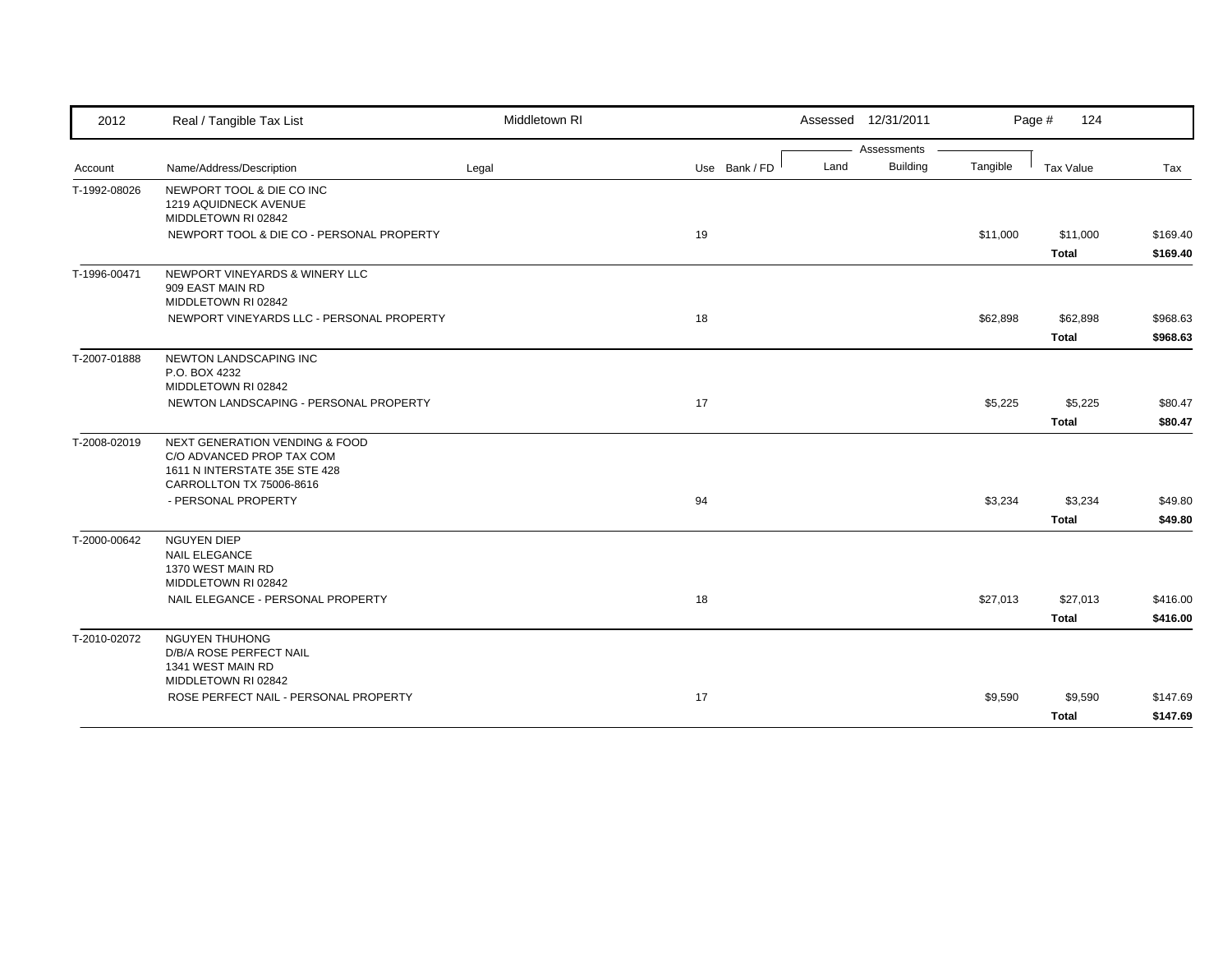| 2012         | Real / Tangible Tax List                                                                | Middletown RI |               |      | Assessed 12/31/2011 |          | Page #<br>125            |                      |
|--------------|-----------------------------------------------------------------------------------------|---------------|---------------|------|---------------------|----------|--------------------------|----------------------|
|              |                                                                                         |               |               |      | Assessments         |          |                          |                      |
| Account      | Name/Address/Description                                                                | Legal         | Use Bank / FD | Land | Building            | Tangible | Tax Value                | Tax                  |
| T-2006-03145 | NGUYEN-WILKE THANH TAM<br>606 EAST MAIN RD<br>MIDDLETOWN RI 02842                       |               |               |      |                     |          |                          |                      |
|              | OCEANA - PERSONAL PROPERTY                                                              |               | 17            |      |                     | \$9,196  | \$9,196<br><b>Total</b>  | \$141.62<br>\$141.62 |
| T-2001-00643 | <b>NINTAI INC</b><br>800 AQUIDNECK AVE<br>MIDDLETOWN RI 02842                           |               |               |      |                     |          |                          |                      |
|              | NEWPORT MARTIAL ARTS - PERSONAL PROPERTY                                                |               | 18            |      |                     | \$18,467 | \$18,467<br><b>Total</b> | \$284.39<br>\$284.39 |
| T-2004-00567 | NMHG FINANCIAL SERVICES INC<br>PROP TAX COMPLIANCE<br>POB 3649<br>DANBURY CT 06813-9661 |               |               |      |                     |          |                          |                      |
|              | - PERSONAL PROPERTY                                                                     |               | 94            |      |                     | \$31,321 | \$31,321<br><b>Total</b> | \$482.34<br>\$482.34 |
| T-2008-02058 | NOGUEIRA DANIELE<br><b>DBA DANIS CLEANING</b><br>109 ROGERS LN<br>MIDDLETOWN RI 02842   |               |               |      |                     |          |                          |                      |
|              | DANIS CLEANING - PERSONAL PROPERTY                                                      |               | 17            |      |                     | \$523    | \$523<br><b>Total</b>    | \$8.05<br>\$8.05     |
| T-2006-03179 | <b>NOLAN RONALD</b><br><b>48 ROSEMONT ST</b><br>DORCHESTER MA 02122                     |               |               |      |                     |          |                          |                      |
|              | 1995 33F WINDERNESS - PERSONAL PROPERTY                                                 |               | 45            |      |                     | \$4,160  | \$4,160<br><b>Total</b>  | \$64.06<br>\$64.06   |
| T-2001-00644 | NORBURY ROBERT W<br>1669 WEST MAIN RD<br>MIDDLETOWN RI 02842                            |               |               |      |                     |          |                          |                      |
|              | NORBURY PAINTING & GENERAL CON - PERSONAL                                               |               | 17            |      |                     | \$2,532  | \$2,532<br><b>Total</b>  | \$38.99<br>\$38.99   |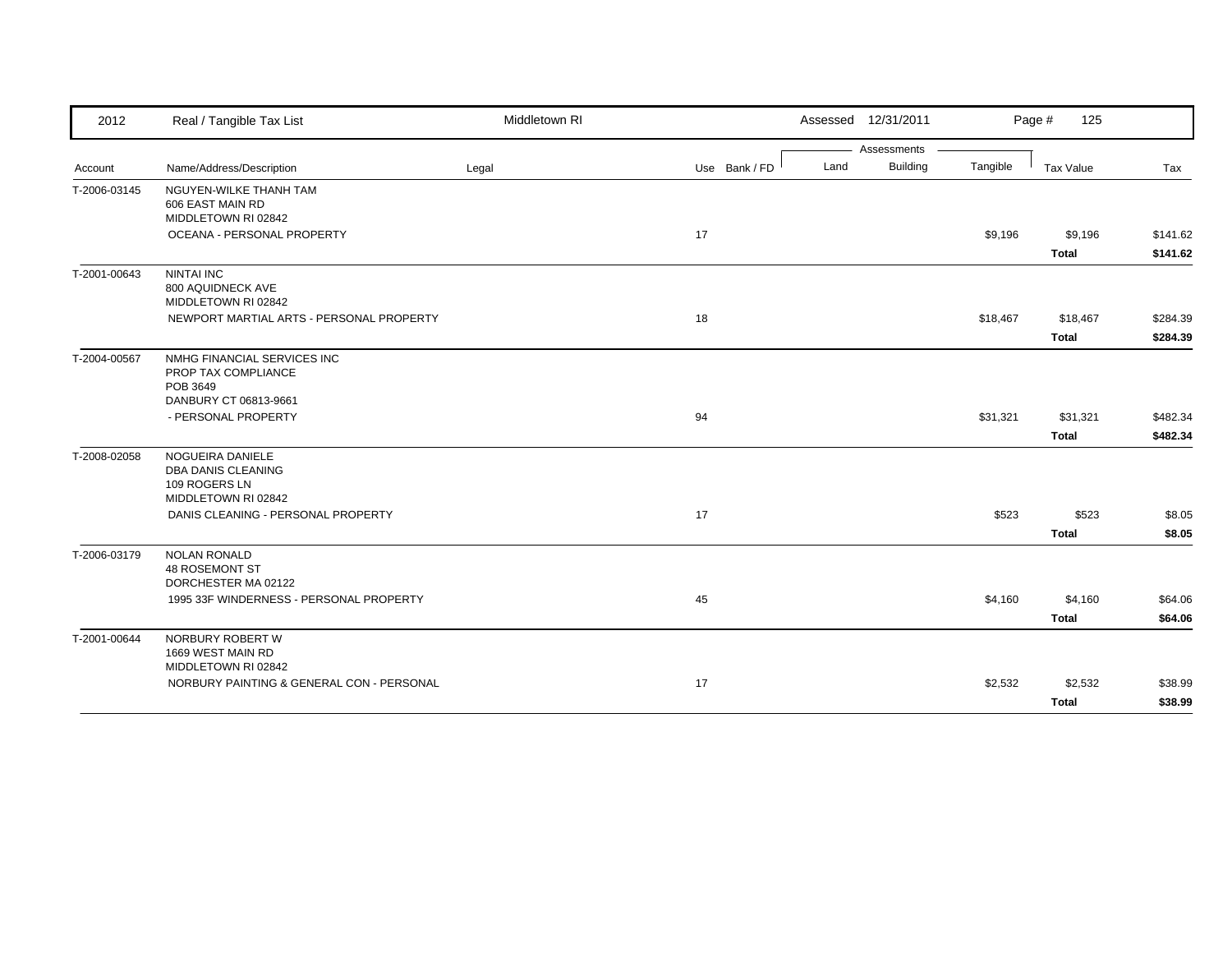| 2012         | Real / Tangible Tax List                                       | Middletown RI |               | Assessed 12/31/2011 |                 |           | Page #<br>126    |            |
|--------------|----------------------------------------------------------------|---------------|---------------|---------------------|-----------------|-----------|------------------|------------|
|              |                                                                |               |               |                     | Assessments     |           |                  |            |
| Account      | Name/Address/Description                                       | Legal         | Use Bank / FD | Land                | <b>Building</b> | Tangible  | <b>Tax Value</b> | Tax        |
| T-1992-08120 | NORTH END CLUB NPT RI & PROV                                   |               |               |                     |                 |           |                  |            |
|              | P O BOX 4042                                                   |               |               |                     |                 |           |                  |            |
|              | MIDDLETOWN RI 02842<br>NORTH END CLUB OF NEWPORT RI - PERSONAL |               | 18            |                     |                 | \$25,404  | \$25,404         | \$391.22   |
|              |                                                                |               |               |                     |                 |           |                  |            |
|              |                                                                |               |               |                     |                 |           | <b>Total</b>     | \$391.22   |
| T-2005-00585 | NORTHERN LEASING SYSTEMS INC<br>ATTN: TAX DEPT                 |               |               |                     |                 |           |                  |            |
|              | 2121 SW BDWAY #200                                             |               |               |                     |                 |           |                  |            |
|              | PORTLAND OR 97201                                              |               |               |                     |                 |           |                  |            |
|              | - PERSONAL PROPERTY                                            |               | 94            |                     |                 | \$2,927   | \$2,927          | \$45.08    |
|              |                                                                |               |               |                     |                 |           | <b>Total</b>     | \$45.08    |
| T-1992-08124 | NORTHGATE ASSOCIATES REAL EST                                  |               |               |                     |                 |           |                  |            |
|              | NORTHGATE- MIDDLETOWN                                          |               |               |                     |                 |           |                  |            |
|              | 2150 WASHINGTON ST                                             |               |               |                     |                 |           |                  |            |
|              | NEWTON MA 02462                                                |               |               |                     |                 |           |                  |            |
|              | GATE 17 REALTY ASSOC INC - PERSONAL PROPERTY                   |               | 18            |                     |                 | \$18,147  | \$18,147         | \$279.46   |
|              |                                                                |               |               |                     |                 |           | <b>Total</b>     | \$279.46   |
| T-1992-11495 | NORTHRUP GRUMMAN SYSTEMS CORP                                  |               |               |                     |                 |           |                  |            |
|              | <b>TAX DEPT</b>                                                |               |               |                     |                 |           |                  |            |
|              | PO BOX 9305<br>MCLEAN VA 22102                                 |               |               |                     |                 |           |                  |            |
|              | F/K/A LOGICON SYSCON INC - PERSONAL PROPERTY                   |               | 18            |                     |                 | \$364,788 | \$364,788        | \$5,617.74 |
|              |                                                                |               |               |                     |                 |           | <b>Total</b>     | \$5,617.74 |
| T-1992-08044 | NPT CITY OF WATER DEPT                                         |               |               |                     |                 |           |                  |            |
|              | <b>CITY HALL</b>                                               |               |               |                     |                 |           |                  |            |
|              | 43 BROADWAY                                                    |               |               |                     |                 |           |                  |            |
|              | NEWPORT RI 02840                                               |               |               |                     |                 |           |                  |            |
|              | NEWPORT CITY OF WATER DEPT - PERSONAL                          |               | 18            |                     |                 | \$622,362 | \$622,362        | \$9,584.37 |
|              |                                                                |               |               |                     |                 |           | <b>Total</b>     | \$9,584.37 |
| T-1992-07980 | NPT CNTY REGIONAL YOUNG MENS                                   |               |               |                     |                 |           |                  |            |
|              | (Y M C A)                                                      |               |               |                     |                 |           |                  |            |
|              | 792 VALLEY RD<br>MIDDLETOWN RI 02842                           |               |               |                     |                 |           |                  |            |
|              | Y M C A - PERSONAL PROPERTY                                    |               | 73            |                     |                 | \$527,958 | \$527,958        | \$8,130.55 |
|              |                                                                |               |               |                     |                 |           |                  |            |
|              |                                                                |               |               |                     |                 |           | <b>Total</b>     | \$8,130.55 |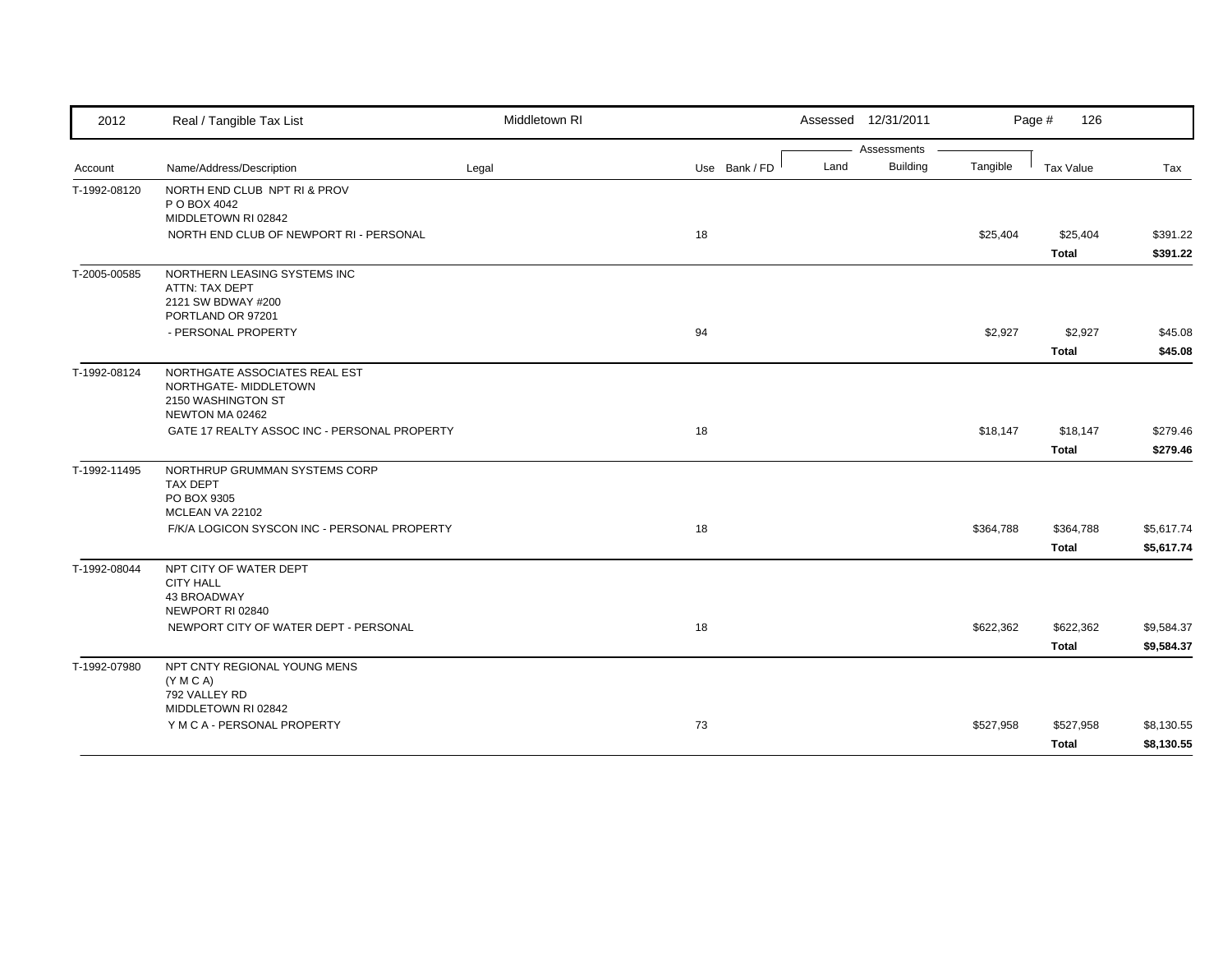| 2012         | Real / Tangible Tax List                                                                    | Middletown RI |               | Assessed 12/31/2011     |          | 127<br>Page # |          |
|--------------|---------------------------------------------------------------------------------------------|---------------|---------------|-------------------------|----------|---------------|----------|
|              |                                                                                             |               |               | Assessments             |          |               |          |
| Account      | Name/Address/Description                                                                    | Legal         | Use Bank / FD | <b>Building</b><br>Land | Tangible | Tax Value     | Tax      |
| T-1992-07974 | NPT COUNTY BRD OF REALTORS INC<br>PO BOX 4349<br>MIDDLETOWN RI 02842                        |               |               |                         |          |               |          |
|              | NEWPORT COUNTY BRD OF RLTRS - PERSONAL                                                      |               | 18            |                         | \$19,266 | \$19,266      | \$296.70 |
|              |                                                                                             |               |               |                         |          | <b>Total</b>  | \$296.70 |
| T-1992-07976 | NPT COUNTY CHAMBER COMMERCE IN<br>35 VALLEY RD<br>MIDDLETOWN RI 02842-6306                  |               |               |                         |          |               |          |
|              | NEWPORT COUNTY CHAMBER OF - PERSONAL                                                        |               | 71            |                         | \$30,811 | \$30,811      | \$474.49 |
|              |                                                                                             |               |               |                         |          | <b>Total</b>  | \$474.49 |
| T-1992-07979 | NPT COUTNY EMERGENCY<br>67 VALLEY RD<br>MIDDLETOWN RI 02842                                 |               |               |                         |          |               |          |
|              | NEWPORT COUNTY EMERGENCY & - PERSONAL                                                       |               | 18            |                         | \$45,389 | \$45,389      | \$698.99 |
|              |                                                                                             |               |               |                         |          | <b>Total</b>  | \$698.99 |
| T-1999-09234 | NUCO2 SUPPLY LLC<br>THOMSON REUTERS INC<br>PO BOX 4900 DEPT 366<br>SCOTTSDALE AZ 85261-4900 |               |               |                         |          |               |          |
|              | - PERSONAL PROPERTY                                                                         |               | 94            |                         | \$11,598 | \$11,598      | \$178.61 |
|              |                                                                                             |               |               |                         |          | <b>Total</b>  | \$178.61 |
| T-1992-08160 | NUNES PROPERTIES LTD<br>575 EAST MAIN RD UNIT 1<br>MIDDLETOWN RI 02842                      |               |               |                         |          |               |          |
|              | NUNES PROPERTIES LTD - PERSONAL PROPERTY                                                    |               | 17            |                         | \$2,494  | \$2,494       | \$38.41  |
|              |                                                                                             |               |               |                         |          | <b>Total</b>  | \$38.41  |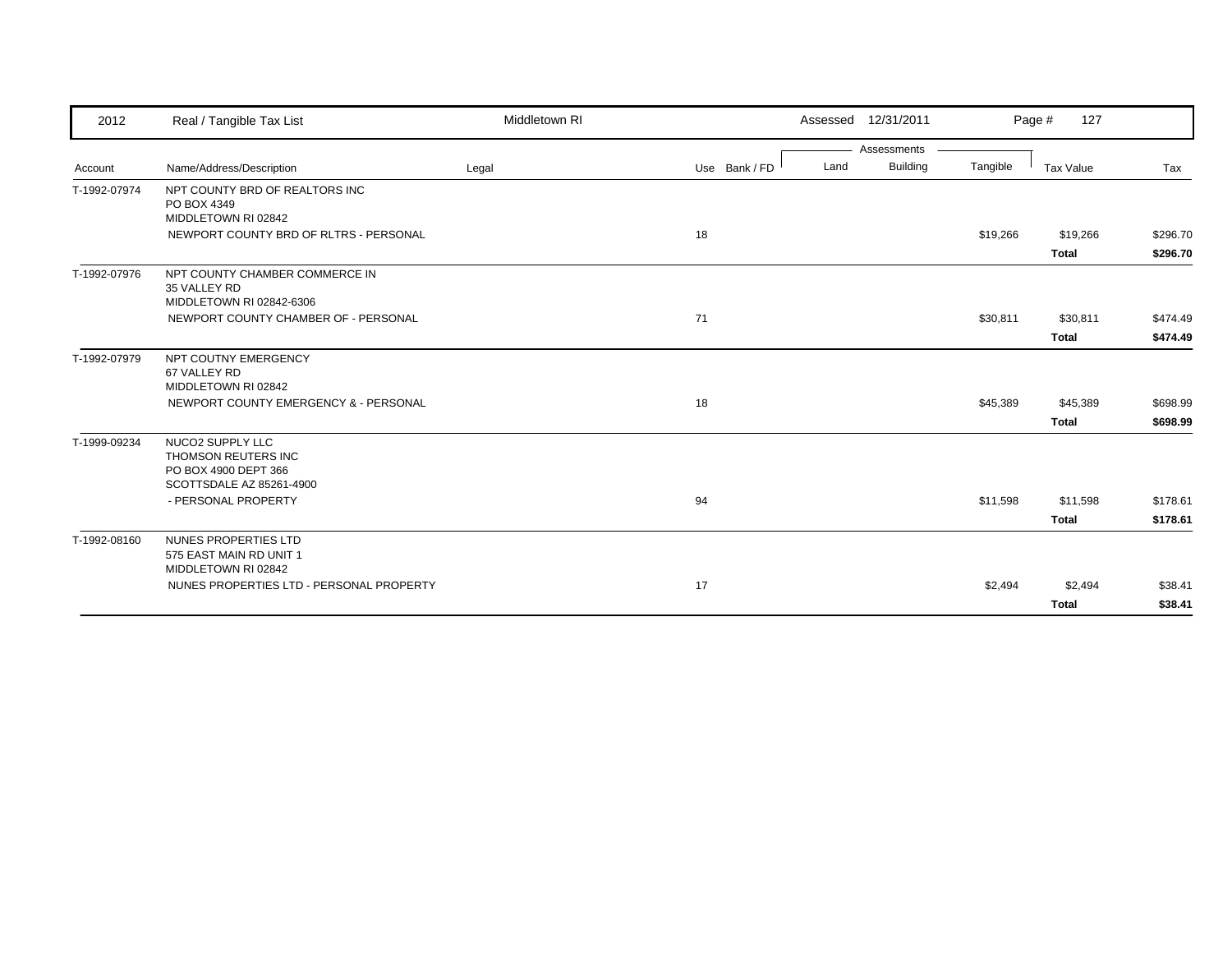| Assessments<br><b>Building</b><br>Land<br>Tangible<br>Name/Address/Description<br>Use Bank / FD<br><b>Tax Value</b><br>Legal<br>Tax<br>OCE FINANCIAL SERVICES INC<br>ATTN TAX DEPT<br>5600 BROKEN SOUND BLVD<br>BOCA RATON FL 33487<br>- PERSONAL PROPERTY<br>94<br>\$9,535<br>\$9,535<br><b>Total</b><br>OCEAN COLOR GROUP INC<br>C/O CARL HERRMANN<br>PO BOX 647<br><b>NIWOT CO 80544</b><br>OCEAN COLOR GROUP INC - PERSONAL PROPERTY<br>18<br>\$16,827<br>\$16,827<br><b>Total</b><br>OCEAN STATE ENDODONTICS INC<br>58 EAST MAIN RD<br>MIDDLETOWN RI 02842<br>OCEAN STATE ENDODONTICS - PERSONAL PROPERTY<br>18<br>\$85,675<br>\$85,675<br><b>Total</b><br>OCEAN STATE HEARING AID CENTER<br>672 AQUIDNECK AVE<br>MIDDLETOWN RI 02842<br>\$971<br>OCEAN STATE HEARING AID CENTER - PERSONAL<br>17<br>\$971<br><b>Total</b><br>OCEAN STATE JOB LOT MIDDLETOWN<br>ATTN: ACCOUNTS PAYABLE<br>375 COMMERCE PARK ROAD<br>NORTH KINGSTOWN RI 02852<br>OCEAN STATE JOB LOT OF MIDDLE - PERSONAL<br>18<br>\$47,826<br>\$47,826<br><b>Total</b><br>OCEAN STATE NURSING INC<br>575 EAST MAIN RD UNIT 5<br>MIDDLETOWN RI 02842<br>17<br>OCEAN STATE NURSING INC - PERSONAL PROPERTY<br>\$2,560<br>\$2,560 | 2012         | Real / Tangible Tax List | Middletown RI |  | Assessed 12/31/2011 | Page #<br>128 |         |
|-----------------------------------------------------------------------------------------------------------------------------------------------------------------------------------------------------------------------------------------------------------------------------------------------------------------------------------------------------------------------------------------------------------------------------------------------------------------------------------------------------------------------------------------------------------------------------------------------------------------------------------------------------------------------------------------------------------------------------------------------------------------------------------------------------------------------------------------------------------------------------------------------------------------------------------------------------------------------------------------------------------------------------------------------------------------------------------------------------------------------------------------------------------------------------------------------------|--------------|--------------------------|---------------|--|---------------------|---------------|---------|
|                                                                                                                                                                                                                                                                                                                                                                                                                                                                                                                                                                                                                                                                                                                                                                                                                                                                                                                                                                                                                                                                                                                                                                                                     |              |                          |               |  |                     |               |         |
|                                                                                                                                                                                                                                                                                                                                                                                                                                                                                                                                                                                                                                                                                                                                                                                                                                                                                                                                                                                                                                                                                                                                                                                                     | Account      |                          |               |  |                     |               |         |
| \$146.84<br>\$146.84                                                                                                                                                                                                                                                                                                                                                                                                                                                                                                                                                                                                                                                                                                                                                                                                                                                                                                                                                                                                                                                                                                                                                                                | T-2009-01039 |                          |               |  |                     |               |         |
|                                                                                                                                                                                                                                                                                                                                                                                                                                                                                                                                                                                                                                                                                                                                                                                                                                                                                                                                                                                                                                                                                                                                                                                                     |              |                          |               |  |                     |               |         |
|                                                                                                                                                                                                                                                                                                                                                                                                                                                                                                                                                                                                                                                                                                                                                                                                                                                                                                                                                                                                                                                                                                                                                                                                     |              |                          |               |  |                     |               |         |
|                                                                                                                                                                                                                                                                                                                                                                                                                                                                                                                                                                                                                                                                                                                                                                                                                                                                                                                                                                                                                                                                                                                                                                                                     |              |                          |               |  |                     |               |         |
| \$259.14<br>\$259.14                                                                                                                                                                                                                                                                                                                                                                                                                                                                                                                                                                                                                                                                                                                                                                                                                                                                                                                                                                                                                                                                                                                                                                                | T-1999-09043 |                          |               |  |                     |               |         |
|                                                                                                                                                                                                                                                                                                                                                                                                                                                                                                                                                                                                                                                                                                                                                                                                                                                                                                                                                                                                                                                                                                                                                                                                     |              |                          |               |  |                     |               |         |
| \$1,319.40<br>\$1,319.40<br>\$14.95<br>\$14.95<br>\$736.52<br>\$736.52<br>\$39.42                                                                                                                                                                                                                                                                                                                                                                                                                                                                                                                                                                                                                                                                                                                                                                                                                                                                                                                                                                                                                                                                                                                   |              |                          |               |  |                     |               |         |
|                                                                                                                                                                                                                                                                                                                                                                                                                                                                                                                                                                                                                                                                                                                                                                                                                                                                                                                                                                                                                                                                                                                                                                                                     | T-1996-00524 |                          |               |  |                     |               |         |
|                                                                                                                                                                                                                                                                                                                                                                                                                                                                                                                                                                                                                                                                                                                                                                                                                                                                                                                                                                                                                                                                                                                                                                                                     |              |                          |               |  |                     |               |         |
|                                                                                                                                                                                                                                                                                                                                                                                                                                                                                                                                                                                                                                                                                                                                                                                                                                                                                                                                                                                                                                                                                                                                                                                                     |              |                          |               |  |                     |               |         |
|                                                                                                                                                                                                                                                                                                                                                                                                                                                                                                                                                                                                                                                                                                                                                                                                                                                                                                                                                                                                                                                                                                                                                                                                     | T-1999-09009 |                          |               |  |                     |               |         |
|                                                                                                                                                                                                                                                                                                                                                                                                                                                                                                                                                                                                                                                                                                                                                                                                                                                                                                                                                                                                                                                                                                                                                                                                     |              |                          |               |  |                     |               |         |
|                                                                                                                                                                                                                                                                                                                                                                                                                                                                                                                                                                                                                                                                                                                                                                                                                                                                                                                                                                                                                                                                                                                                                                                                     |              |                          |               |  |                     |               |         |
|                                                                                                                                                                                                                                                                                                                                                                                                                                                                                                                                                                                                                                                                                                                                                                                                                                                                                                                                                                                                                                                                                                                                                                                                     | T-1994-00285 |                          |               |  |                     |               |         |
|                                                                                                                                                                                                                                                                                                                                                                                                                                                                                                                                                                                                                                                                                                                                                                                                                                                                                                                                                                                                                                                                                                                                                                                                     |              |                          |               |  |                     |               |         |
|                                                                                                                                                                                                                                                                                                                                                                                                                                                                                                                                                                                                                                                                                                                                                                                                                                                                                                                                                                                                                                                                                                                                                                                                     |              |                          |               |  |                     |               |         |
|                                                                                                                                                                                                                                                                                                                                                                                                                                                                                                                                                                                                                                                                                                                                                                                                                                                                                                                                                                                                                                                                                                                                                                                                     | T-1999-09210 |                          |               |  |                     |               |         |
|                                                                                                                                                                                                                                                                                                                                                                                                                                                                                                                                                                                                                                                                                                                                                                                                                                                                                                                                                                                                                                                                                                                                                                                                     |              |                          |               |  |                     |               |         |
|                                                                                                                                                                                                                                                                                                                                                                                                                                                                                                                                                                                                                                                                                                                                                                                                                                                                                                                                                                                                                                                                                                                                                                                                     |              |                          |               |  |                     | <b>Total</b>  | \$39.42 |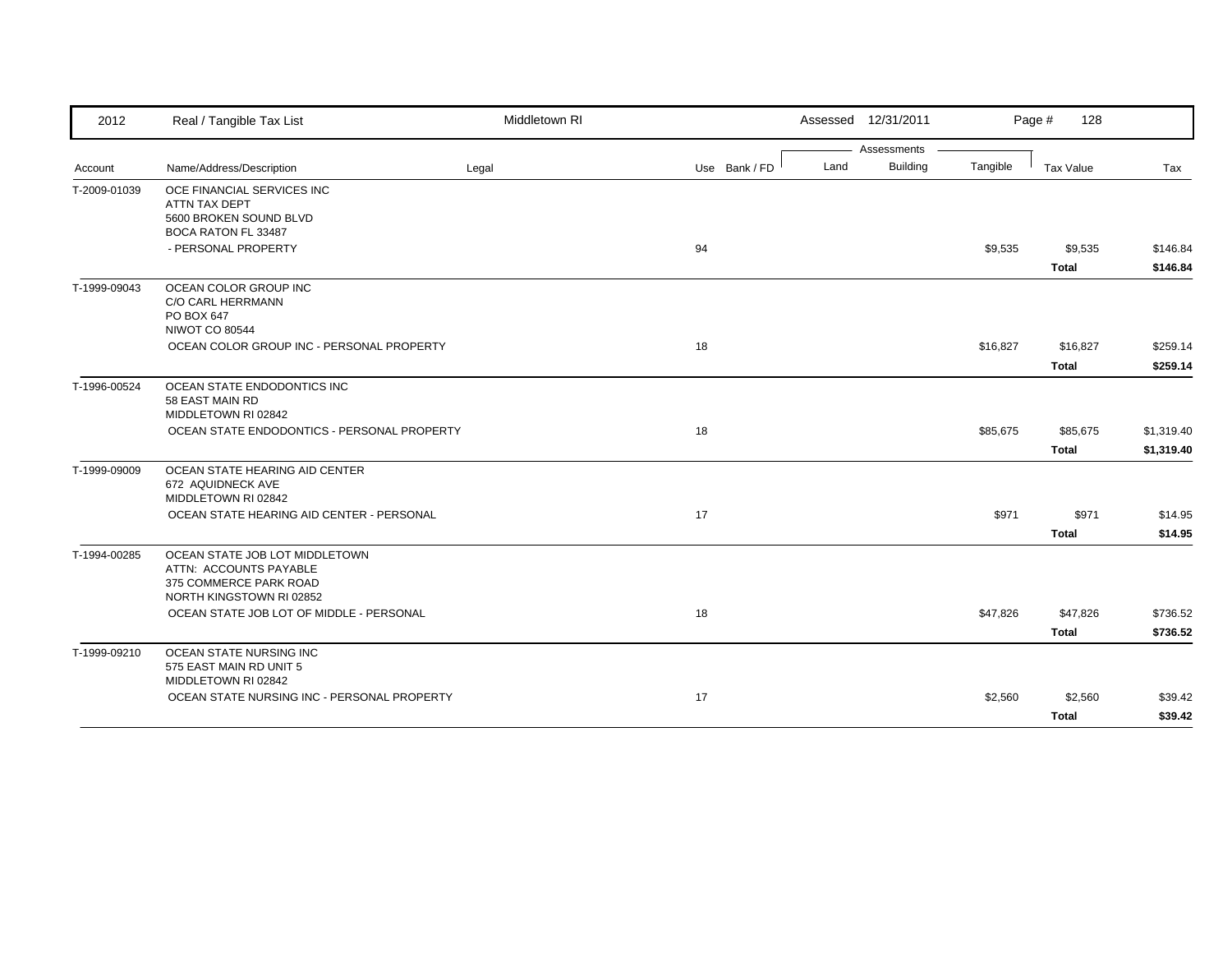| Assessments<br>Building<br>Land<br>Tangible<br>Name/Address/Description<br>Use Bank / FD<br><b>Tax Value</b><br>Legal<br>Tax<br>Account<br>T-2011-00076<br><b>OCEAN STATE TRANSIT</b><br>348 WEST MAIN RD<br>MIDDLETOWN RI 02842<br>OCEAN STATE TRANSIT - PERSONAL PROPERTY<br>17<br>\$4,500<br>\$4,500<br>\$69.30<br>\$69.30<br><b>Total</b><br>OCEANA STYLING SALON LLC<br>T-2002-00570<br>C/O THAN TAM NGUYEN WILKE<br>238 EAST MAIN RD<br>MIDDLETOWN RI 02842<br>OCEANA TANNING - PERSONAL PROPERTY<br>18<br>\$90,862<br>\$90,862<br>\$1,399.27<br><b>Total</b><br>\$1,399.27<br>OCEANPOINT INSURANCE AGENCY IN<br>74 VALLEY RD<br>MIDDLETOWN RI 02842<br>BON INSURANCE - PERSONAL PROPERTY<br>18<br>\$544,655<br>\$544,655<br>\$8,387.69<br>\$8,387.69<br><b>Total</b><br><b>OCEANSIDE REALTY</b><br>850 AQUIDNECK AVE, FRNT 5<br>MIDDLETOWN RI 02842<br>OCEANSIDE REALTY INC - PERSONAL PROPERTY<br>17<br>\$5,750<br>\$5,750<br>\$88.55<br><b>Total</b><br>\$88.55<br><b>OCONNOR THOMAS</b><br>T-2011-00093<br>2 ASPINET RD<br>MIDDLETOWN RI 02842<br>17<br>ALL AMERICAN LANDSCAPING - PERSONAL PROPERTY<br>\$4,500<br>\$4,500<br>\$69.30<br><b>Total</b><br>\$69.30<br>T-1992-08271<br>ODONNELL HUGH E DDS<br>333 VALLEY RD<br>MIDDLETOWN RI 02842<br>ODONNELL HUGH E DDS - PERSONAL PROPERTY<br>18<br>\$31,218<br>\$31,218<br>\$480.76<br>\$480.76<br><b>Total</b><br>OFFICER KRISTIN<br>T-1992-08281<br>38 ELLSMERE AVE<br>WATERBURY CT 06705<br>1996 32' HORNET 32R - PERSONAL PROPERTY<br>\$1,400<br>45<br>\$1,400<br>\$21.56<br>\$21.56<br><b>Total</b> | 2012         | Real / Tangible Tax List | Middletown RI | Assessed 12/31/2011 |  | Page #<br>129 |  |
|---------------------------------------------------------------------------------------------------------------------------------------------------------------------------------------------------------------------------------------------------------------------------------------------------------------------------------------------------------------------------------------------------------------------------------------------------------------------------------------------------------------------------------------------------------------------------------------------------------------------------------------------------------------------------------------------------------------------------------------------------------------------------------------------------------------------------------------------------------------------------------------------------------------------------------------------------------------------------------------------------------------------------------------------------------------------------------------------------------------------------------------------------------------------------------------------------------------------------------------------------------------------------------------------------------------------------------------------------------------------------------------------------------------------------------------------------------------------------------------------------------------------------------------------------------------------|--------------|--------------------------|---------------|---------------------|--|---------------|--|
|                                                                                                                                                                                                                                                                                                                                                                                                                                                                                                                                                                                                                                                                                                                                                                                                                                                                                                                                                                                                                                                                                                                                                                                                                                                                                                                                                                                                                                                                                                                                                                     |              |                          |               |                     |  |               |  |
|                                                                                                                                                                                                                                                                                                                                                                                                                                                                                                                                                                                                                                                                                                                                                                                                                                                                                                                                                                                                                                                                                                                                                                                                                                                                                                                                                                                                                                                                                                                                                                     |              |                          |               |                     |  |               |  |
|                                                                                                                                                                                                                                                                                                                                                                                                                                                                                                                                                                                                                                                                                                                                                                                                                                                                                                                                                                                                                                                                                                                                                                                                                                                                                                                                                                                                                                                                                                                                                                     |              |                          |               |                     |  |               |  |
|                                                                                                                                                                                                                                                                                                                                                                                                                                                                                                                                                                                                                                                                                                                                                                                                                                                                                                                                                                                                                                                                                                                                                                                                                                                                                                                                                                                                                                                                                                                                                                     |              |                          |               |                     |  |               |  |
|                                                                                                                                                                                                                                                                                                                                                                                                                                                                                                                                                                                                                                                                                                                                                                                                                                                                                                                                                                                                                                                                                                                                                                                                                                                                                                                                                                                                                                                                                                                                                                     |              |                          |               |                     |  |               |  |
|                                                                                                                                                                                                                                                                                                                                                                                                                                                                                                                                                                                                                                                                                                                                                                                                                                                                                                                                                                                                                                                                                                                                                                                                                                                                                                                                                                                                                                                                                                                                                                     |              |                          |               |                     |  |               |  |
|                                                                                                                                                                                                                                                                                                                                                                                                                                                                                                                                                                                                                                                                                                                                                                                                                                                                                                                                                                                                                                                                                                                                                                                                                                                                                                                                                                                                                                                                                                                                                                     |              |                          |               |                     |  |               |  |
|                                                                                                                                                                                                                                                                                                                                                                                                                                                                                                                                                                                                                                                                                                                                                                                                                                                                                                                                                                                                                                                                                                                                                                                                                                                                                                                                                                                                                                                                                                                                                                     |              |                          |               |                     |  |               |  |
|                                                                                                                                                                                                                                                                                                                                                                                                                                                                                                                                                                                                                                                                                                                                                                                                                                                                                                                                                                                                                                                                                                                                                                                                                                                                                                                                                                                                                                                                                                                                                                     |              |                          |               |                     |  |               |  |
|                                                                                                                                                                                                                                                                                                                                                                                                                                                                                                                                                                                                                                                                                                                                                                                                                                                                                                                                                                                                                                                                                                                                                                                                                                                                                                                                                                                                                                                                                                                                                                     |              |                          |               |                     |  |               |  |
|                                                                                                                                                                                                                                                                                                                                                                                                                                                                                                                                                                                                                                                                                                                                                                                                                                                                                                                                                                                                                                                                                                                                                                                                                                                                                                                                                                                                                                                                                                                                                                     |              |                          |               |                     |  |               |  |
|                                                                                                                                                                                                                                                                                                                                                                                                                                                                                                                                                                                                                                                                                                                                                                                                                                                                                                                                                                                                                                                                                                                                                                                                                                                                                                                                                                                                                                                                                                                                                                     |              |                          |               |                     |  |               |  |
|                                                                                                                                                                                                                                                                                                                                                                                                                                                                                                                                                                                                                                                                                                                                                                                                                                                                                                                                                                                                                                                                                                                                                                                                                                                                                                                                                                                                                                                                                                                                                                     | T-1992-04617 |                          |               |                     |  |               |  |
|                                                                                                                                                                                                                                                                                                                                                                                                                                                                                                                                                                                                                                                                                                                                                                                                                                                                                                                                                                                                                                                                                                                                                                                                                                                                                                                                                                                                                                                                                                                                                                     |              |                          |               |                     |  |               |  |
|                                                                                                                                                                                                                                                                                                                                                                                                                                                                                                                                                                                                                                                                                                                                                                                                                                                                                                                                                                                                                                                                                                                                                                                                                                                                                                                                                                                                                                                                                                                                                                     |              |                          |               |                     |  |               |  |
|                                                                                                                                                                                                                                                                                                                                                                                                                                                                                                                                                                                                                                                                                                                                                                                                                                                                                                                                                                                                                                                                                                                                                                                                                                                                                                                                                                                                                                                                                                                                                                     |              |                          |               |                     |  |               |  |
|                                                                                                                                                                                                                                                                                                                                                                                                                                                                                                                                                                                                                                                                                                                                                                                                                                                                                                                                                                                                                                                                                                                                                                                                                                                                                                                                                                                                                                                                                                                                                                     |              |                          |               |                     |  |               |  |
|                                                                                                                                                                                                                                                                                                                                                                                                                                                                                                                                                                                                                                                                                                                                                                                                                                                                                                                                                                                                                                                                                                                                                                                                                                                                                                                                                                                                                                                                                                                                                                     | T-1992-01858 |                          |               |                     |  |               |  |
|                                                                                                                                                                                                                                                                                                                                                                                                                                                                                                                                                                                                                                                                                                                                                                                                                                                                                                                                                                                                                                                                                                                                                                                                                                                                                                                                                                                                                                                                                                                                                                     |              |                          |               |                     |  |               |  |
|                                                                                                                                                                                                                                                                                                                                                                                                                                                                                                                                                                                                                                                                                                                                                                                                                                                                                                                                                                                                                                                                                                                                                                                                                                                                                                                                                                                                                                                                                                                                                                     |              |                          |               |                     |  |               |  |
|                                                                                                                                                                                                                                                                                                                                                                                                                                                                                                                                                                                                                                                                                                                                                                                                                                                                                                                                                                                                                                                                                                                                                                                                                                                                                                                                                                                                                                                                                                                                                                     |              |                          |               |                     |  |               |  |
|                                                                                                                                                                                                                                                                                                                                                                                                                                                                                                                                                                                                                                                                                                                                                                                                                                                                                                                                                                                                                                                                                                                                                                                                                                                                                                                                                                                                                                                                                                                                                                     |              |                          |               |                     |  |               |  |
|                                                                                                                                                                                                                                                                                                                                                                                                                                                                                                                                                                                                                                                                                                                                                                                                                                                                                                                                                                                                                                                                                                                                                                                                                                                                                                                                                                                                                                                                                                                                                                     |              |                          |               |                     |  |               |  |
|                                                                                                                                                                                                                                                                                                                                                                                                                                                                                                                                                                                                                                                                                                                                                                                                                                                                                                                                                                                                                                                                                                                                                                                                                                                                                                                                                                                                                                                                                                                                                                     |              |                          |               |                     |  |               |  |
|                                                                                                                                                                                                                                                                                                                                                                                                                                                                                                                                                                                                                                                                                                                                                                                                                                                                                                                                                                                                                                                                                                                                                                                                                                                                                                                                                                                                                                                                                                                                                                     |              |                          |               |                     |  |               |  |
|                                                                                                                                                                                                                                                                                                                                                                                                                                                                                                                                                                                                                                                                                                                                                                                                                                                                                                                                                                                                                                                                                                                                                                                                                                                                                                                                                                                                                                                                                                                                                                     |              |                          |               |                     |  |               |  |
|                                                                                                                                                                                                                                                                                                                                                                                                                                                                                                                                                                                                                                                                                                                                                                                                                                                                                                                                                                                                                                                                                                                                                                                                                                                                                                                                                                                                                                                                                                                                                                     |              |                          |               |                     |  |               |  |
|                                                                                                                                                                                                                                                                                                                                                                                                                                                                                                                                                                                                                                                                                                                                                                                                                                                                                                                                                                                                                                                                                                                                                                                                                                                                                                                                                                                                                                                                                                                                                                     |              |                          |               |                     |  |               |  |
|                                                                                                                                                                                                                                                                                                                                                                                                                                                                                                                                                                                                                                                                                                                                                                                                                                                                                                                                                                                                                                                                                                                                                                                                                                                                                                                                                                                                                                                                                                                                                                     |              |                          |               |                     |  |               |  |
|                                                                                                                                                                                                                                                                                                                                                                                                                                                                                                                                                                                                                                                                                                                                                                                                                                                                                                                                                                                                                                                                                                                                                                                                                                                                                                                                                                                                                                                                                                                                                                     |              |                          |               |                     |  |               |  |
|                                                                                                                                                                                                                                                                                                                                                                                                                                                                                                                                                                                                                                                                                                                                                                                                                                                                                                                                                                                                                                                                                                                                                                                                                                                                                                                                                                                                                                                                                                                                                                     |              |                          |               |                     |  |               |  |
|                                                                                                                                                                                                                                                                                                                                                                                                                                                                                                                                                                                                                                                                                                                                                                                                                                                                                                                                                                                                                                                                                                                                                                                                                                                                                                                                                                                                                                                                                                                                                                     |              |                          |               |                     |  |               |  |
|                                                                                                                                                                                                                                                                                                                                                                                                                                                                                                                                                                                                                                                                                                                                                                                                                                                                                                                                                                                                                                                                                                                                                                                                                                                                                                                                                                                                                                                                                                                                                                     |              |                          |               |                     |  |               |  |
|                                                                                                                                                                                                                                                                                                                                                                                                                                                                                                                                                                                                                                                                                                                                                                                                                                                                                                                                                                                                                                                                                                                                                                                                                                                                                                                                                                                                                                                                                                                                                                     |              |                          |               |                     |  |               |  |
|                                                                                                                                                                                                                                                                                                                                                                                                                                                                                                                                                                                                                                                                                                                                                                                                                                                                                                                                                                                                                                                                                                                                                                                                                                                                                                                                                                                                                                                                                                                                                                     |              |                          |               |                     |  |               |  |
|                                                                                                                                                                                                                                                                                                                                                                                                                                                                                                                                                                                                                                                                                                                                                                                                                                                                                                                                                                                                                                                                                                                                                                                                                                                                                                                                                                                                                                                                                                                                                                     |              |                          |               |                     |  |               |  |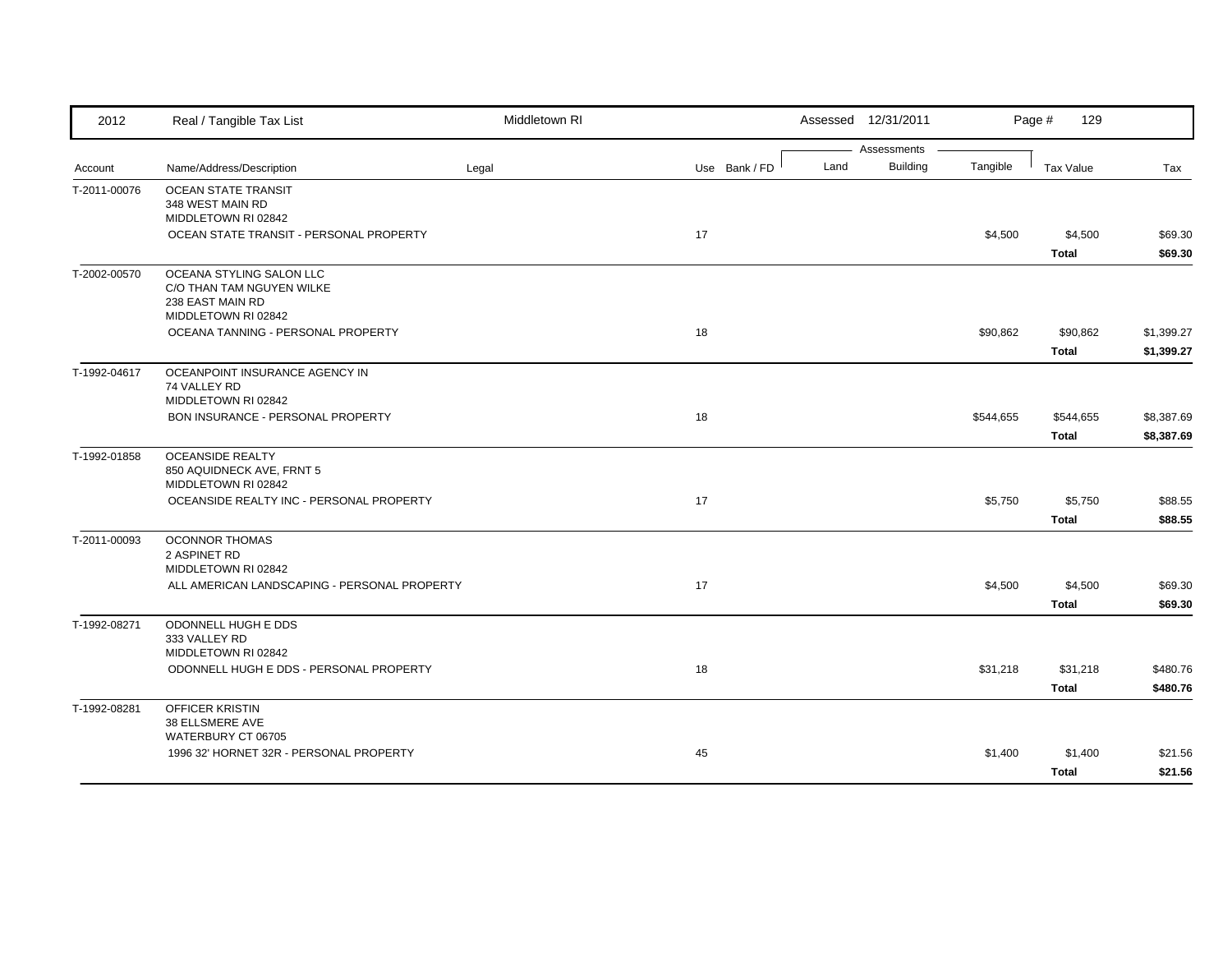| 2012         | Real / Tangible Tax List                      | Middletown RI |               |      | Assessed 12/31/2011 |          | Page #<br>130 |          |
|--------------|-----------------------------------------------|---------------|---------------|------|---------------------|----------|---------------|----------|
|              |                                               |               |               |      | Assessments         |          |               |          |
| Account      | Name/Address/Description                      | Legal         | Use Bank / FD | Land | Building            | Tangible | Tax Value     | Tax      |
| T-2010-02148 | <b>OLIVA MYNOR ERIBERTO</b>                   |               |               |      |                     |          |               |          |
|              | DBA MYNOR OLIVA CLEANING<br>44 WAVE AVE APT E |               |               |      |                     |          |               |          |
|              | MIDDLETOWN RI 02842                           |               |               |      |                     |          |               |          |
|              | MYNOR OLIVA CLEANING - PERSONAL PROPERTY      |               | 17            |      |                     | \$1,045  | \$1,045       | \$16.09  |
|              |                                               |               |               |      |                     |          | Total         | \$16.09  |
| T-1999-09218 | <b>OLYMPIA SPORTS INC</b>                     |               |               |      |                     |          |               |          |
|              | ATTN: KEVIN MENARD                            |               |               |      |                     |          |               |          |
|              | 5 BRADLEY DR                                  |               |               |      |                     |          |               |          |
|              | WESTBROOK ME 04092                            |               |               |      |                     |          |               |          |
|              | OLYMPIA SPORTS INC - PERSONAL PROPERTY        |               | 18            |      |                     | \$34,544 | \$34,544      | \$531.98 |
|              |                                               |               |               |      |                     |          | <b>Total</b>  | \$531.98 |
| T-2003-00587 | <b>OLYMPIC PHYSICAL THERAPY &amp;</b>         |               |               |      |                     |          |               |          |
|              | 1181 AQUIDNECK AVE                            |               |               |      |                     |          |               |          |
|              | MIDDLETOWN RI 02842                           |               |               |      |                     |          |               |          |
|              | OLYMPIC PHYSICAL THERAPY & - PERSONAL         |               | 18            |      |                     | \$48,791 | \$48,791      | \$751.38 |
|              |                                               |               |               |      |                     |          | <b>Total</b>  | \$751.38 |
| T-2012-00048 | ONE WIRELESS SOLUTION LP                      |               |               |      |                     |          |               |          |
|              | 238 EAST MAIN RD                              |               |               |      |                     |          |               |          |
|              | MIDDLETOWN RI 02842                           |               |               |      |                     |          |               |          |
|              | AT&T - PERSONAL PROPERTY                      |               | 17            |      |                     | \$5,800  | \$5,800       | \$89.32  |
|              |                                               |               |               |      |                     |          | <b>Total</b>  | \$89.32  |
| T-2011-00048 | <b>ONEILL DON</b>                             |               |               |      |                     |          |               |          |
|              | 150 BERKELEY AVE                              |               |               |      |                     |          |               |          |
|              | MIDDLETOWN RI 02842                           |               |               |      |                     |          |               |          |
|              | SURPLUS BUILDING MATERIALS - PERSONAL         |               | 17            |      |                     | \$4,500  | \$4,500       | \$69.30  |
|              |                                               |               |               |      |                     |          | Total         | \$69.30  |
| T-2010-02056 | <b>OSTHEIMER GREG</b>                         |               |               |      |                     |          |               |          |
|              | D/B/A ROCKY BROOK ORCHARD<br>48 GUN CLUB RD   |               |               |      |                     |          |               |          |
|              | STAMFORD CT 06903                             |               |               |      |                     |          |               |          |
|              | - PERSONAL PROPERTY                           |               | 17            |      |                     | \$3,000  | \$3,000       | \$46.20  |
|              |                                               |               |               |      |                     |          | <b>Total</b>  | \$46.20  |
|              |                                               |               |               |      |                     |          |               |          |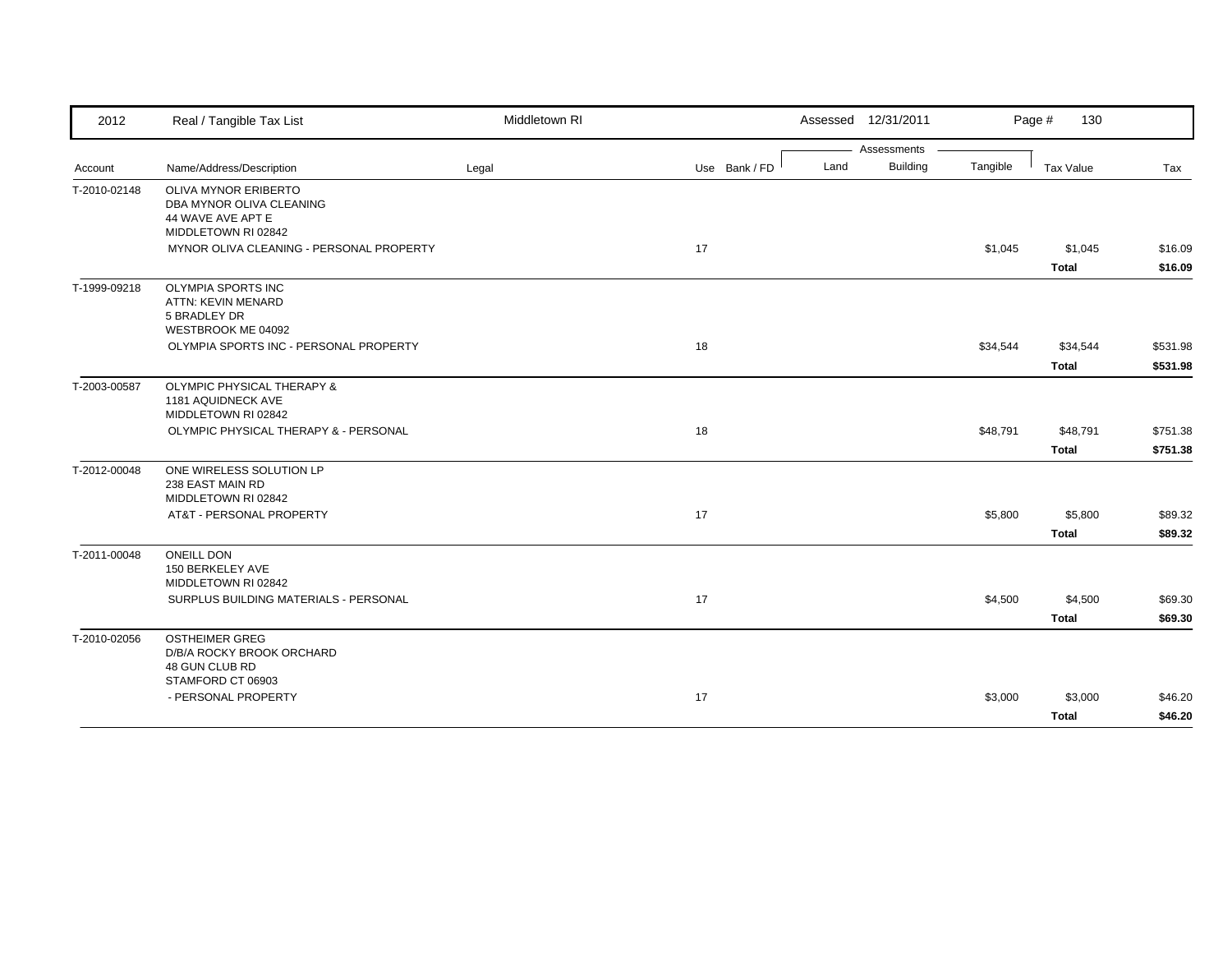| 2012         | Real / Tangible Tax List                                                                                  | Middletown RI |                       | Assessed 12/31/2011            | Page #   | 131       |          |
|--------------|-----------------------------------------------------------------------------------------------------------|---------------|-----------------------|--------------------------------|----------|-----------|----------|
| Account      | Name/Address/Description                                                                                  | Legal         | Land<br>Use Bank / FD | Assessments<br><b>Building</b> | Tangible | Tax Value | Tax      |
| T-1999-09011 | OUTER LOOK INC<br>850 AQUIDNECK AVE 7A<br>MIDDLETOWN RI 02842<br>OUTER LOOK SALON THE - PERSONAL PROPERTY |               | 18                    |                                | \$15,821 | \$15,821  | \$243.64 |
|              |                                                                                                           |               |                       |                                |          | Total     | \$243.64 |
| T-1992-08416 | <b>OXBOW ASSOCIATES</b><br>BAY MGT CORP, R P TROTTI<br>PO BOX 1159<br>SLATERSVILLE RI 02876               |               |                       |                                |          |           |          |
|              | OXBOW FARM APTS - PERSONAL PROPERTY                                                                       |               | 18                    |                                | \$11,034 | \$11,034  | \$169.92 |
|              |                                                                                                           |               |                       |                                |          | Total     | \$169.92 |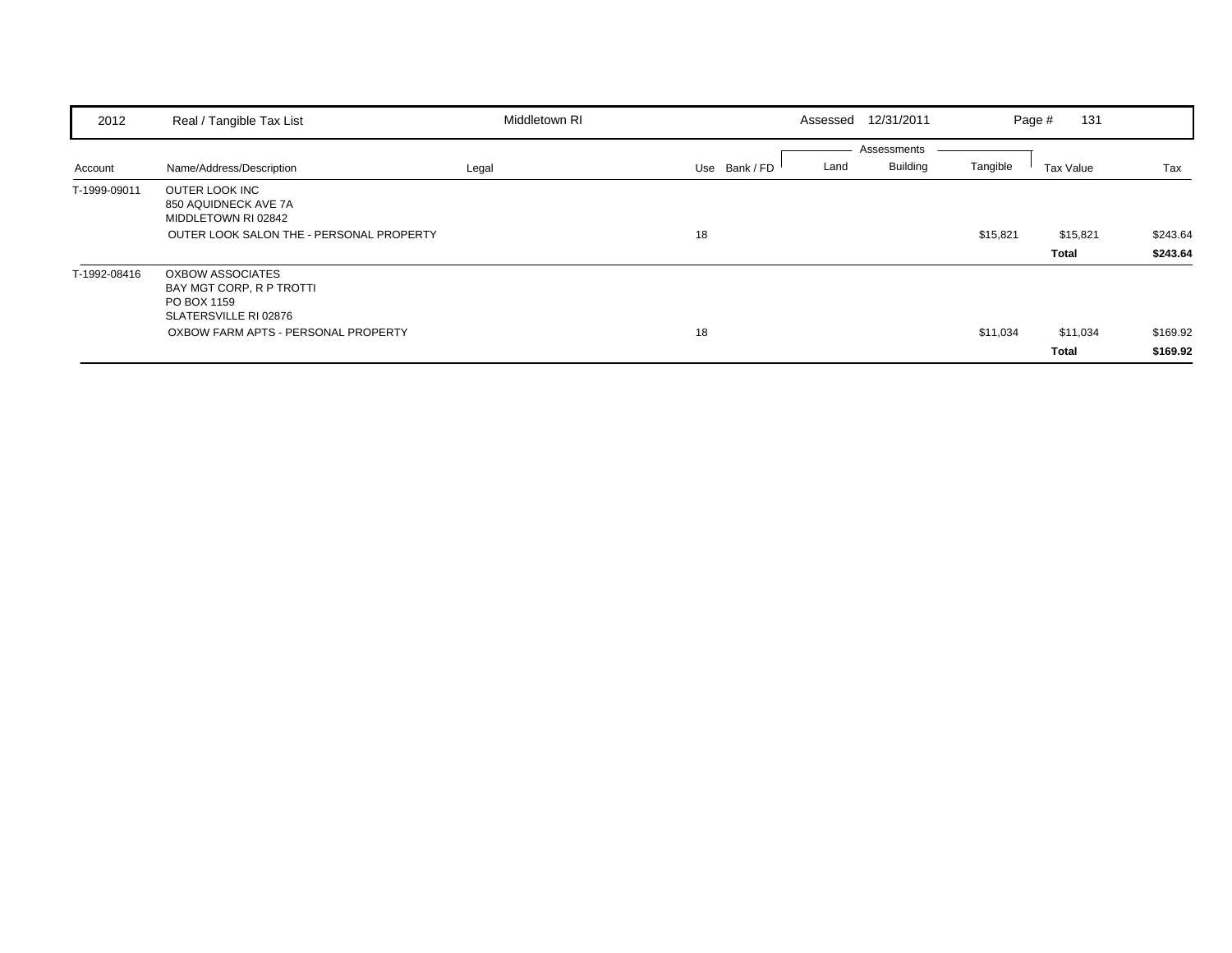| 2012         | Real / Tangible Tax List                                                                                                                            | Middletown RI |               | Assessed 12/31/2011             |           | Page #<br>132             |                          |
|--------------|-----------------------------------------------------------------------------------------------------------------------------------------------------|---------------|---------------|---------------------------------|-----------|---------------------------|--------------------------|
| Account      | Name/Address/Description                                                                                                                            | Legal         | Use Bank / FD | Assessments<br>Building<br>Land | Tangible  | Tax Value                 | Tax                      |
| T-2003-00577 | P D HUMPHREY CO INC<br>8 CODDINGTON HWY<br>MIDDLETOWN RI 02842<br>HUMPHREYS MARVIN WINDOW & DOOR - PERSONAL                                         |               | 17            |                                 | \$8,130   | \$8,130<br>Total          | \$125.20<br>\$125.20     |
| T-1999-09191 | PALUMBO JOSEPH R JR<br>294 VALLEY RD<br>MIDDLETOWN RI 02842<br>PALUMBO JOSEPH ATTY AT LAW - PERSONAL                                                |               | 17            |                                 | \$9,164   | \$9,164<br>Total          | \$141.13<br>\$141.13     |
| T-2007-01920 | PAPA GINOS INC<br>600 PROVIDENCE HIGHWAY<br>DEDHAM MA 02026<br>PAPA GINO'S - PERSONAL PROPERTY                                                      |               | 18            |                                 | \$245,763 | \$245,763<br><b>Total</b> | \$3,784.75<br>\$3,784.75 |
| T-1992-05340 | PARADISE DISASTER RESTORATION<br><b>SERV INC</b><br>170 AQUIDNECK AVE<br>MIDDLETOWN RI 02842<br>PARADISE DISASTER/RESTOR SERV - PERSONAL            |               | 18            |                                 | \$27,776  | \$27,776<br><b>Total</b>  | \$427.75<br>\$427.75     |
| T-2004-00612 | PARANZINO GAIL<br>D/B/A SEW WHAT<br>202 VALLEY RD<br>MIDDLETOWN RI 02842<br>- PERSONAL PROPERTY                                                     |               | 17            |                                 | \$1,323   | \$1,323<br><b>Total</b>   | \$20.37<br>\$20.37       |
| T-1992-00781 | PARENTE ANNA M<br>D/B/A HEDGATE INN<br><b>C/O JAMES PARENTE</b><br><b>14 CALISTA ST</b><br>GREENVILLE RI 02828<br>HEDGEGATE INN - PERSONAL PROPERTY |               | 17            |                                 |           |                           |                          |
|              |                                                                                                                                                     |               |               |                                 | \$4,180   | \$4,180<br><b>Total</b>   | \$64.37<br>\$64.37       |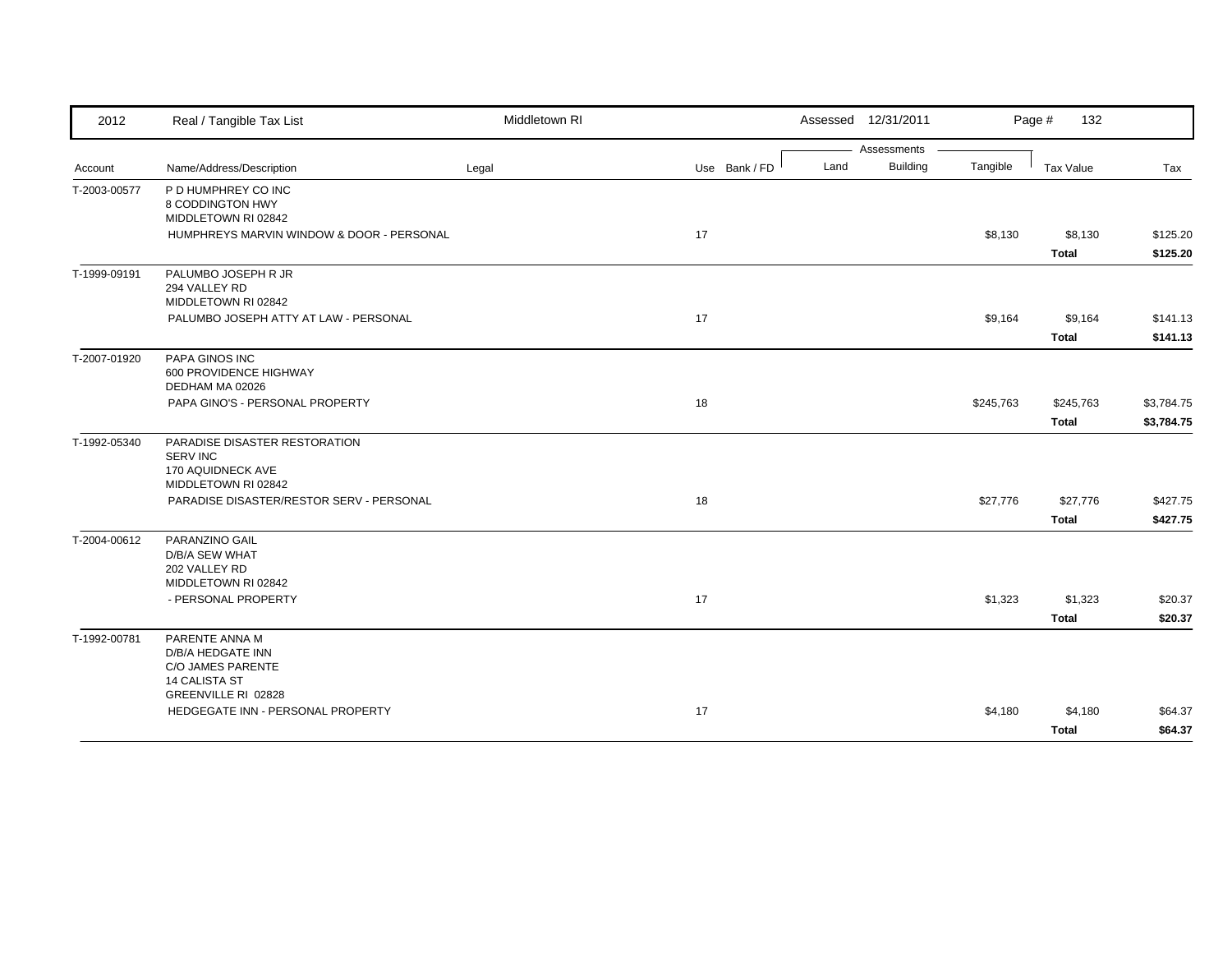| Assessments<br><b>Building</b><br>Land<br>Tangible<br>Name/Address/Description<br>Use Bank / FD<br>Tax Value<br>Tax<br>Legal<br>Account<br>PARVOS PAINT & WALLPAPER CTR<br>T-1992-08571<br>679 WEST MAIN RD<br>MIDDLETOWN RI 02842<br>PARVOS PAINT & WALLPAPER CTR - PERSONAL<br>18<br>\$29,902<br>\$29,902<br><b>Total</b><br>T-2012-00105<br>PATCH MEDIA CORPORATION<br>RI MIDDLETOWN-1125 ATTN TAX DE<br>22000 AOL WAY<br>DULLES VA 20166<br>- PERSONAL PROPERTY<br>94<br>\$2,503<br>\$2,503<br>\$38.55<br><b>Total</b><br>\$38.55<br>PATIL SUNJAY DDS<br>T-2002-00001<br>AQUIDNECK AVENUE FAMILY D<br>747 AQUIDNECK AVE STE 203<br>MIDDLETOWN RI 02842<br>AQUIDNECK AVE FAMILY DENTAL - PERSONAL<br>18<br>\$63,320<br>\$63,320<br>\$975.13<br><b>Total</b><br>\$975.13<br>T-2009-01037<br>PATTISON SIGN GROUP<br>555 ELLESMERE RD<br>TORONTO ON MIR4E8<br>- PERSONAL PROPERTY<br>94<br>\$14,265<br>\$14,265<br><b>Total</b><br>PAX INC<br>T-2012-00055<br>DBA MINUTEMAN PRESS OF AQUIDNE<br>687 WEST MAIN RD<br>MIDDLETOWN RI 02842<br>MINUTEMAN PRESS - PERSONAL PROPERTY<br>18<br>\$55,391<br>\$55,391<br><b>Total</b><br>PD HUMPHREY CO INC<br>T-2011-00112<br>750 AQUIDNECK AVE | 2012 | Real / Tangible Tax List | Middletown RI | Assessed 12/31/2011 | Page #<br>133 |          |
|-----------------------------------------------------------------------------------------------------------------------------------------------------------------------------------------------------------------------------------------------------------------------------------------------------------------------------------------------------------------------------------------------------------------------------------------------------------------------------------------------------------------------------------------------------------------------------------------------------------------------------------------------------------------------------------------------------------------------------------------------------------------------------------------------------------------------------------------------------------------------------------------------------------------------------------------------------------------------------------------------------------------------------------------------------------------------------------------------------------------------------------------------------------------------------------------|------|--------------------------|---------------|---------------------|---------------|----------|
|                                                                                                                                                                                                                                                                                                                                                                                                                                                                                                                                                                                                                                                                                                                                                                                                                                                                                                                                                                                                                                                                                                                                                                                         |      |                          |               |                     |               |          |
|                                                                                                                                                                                                                                                                                                                                                                                                                                                                                                                                                                                                                                                                                                                                                                                                                                                                                                                                                                                                                                                                                                                                                                                         |      |                          |               |                     |               |          |
|                                                                                                                                                                                                                                                                                                                                                                                                                                                                                                                                                                                                                                                                                                                                                                                                                                                                                                                                                                                                                                                                                                                                                                                         |      |                          |               |                     |               |          |
|                                                                                                                                                                                                                                                                                                                                                                                                                                                                                                                                                                                                                                                                                                                                                                                                                                                                                                                                                                                                                                                                                                                                                                                         |      |                          |               |                     |               | \$460.49 |
|                                                                                                                                                                                                                                                                                                                                                                                                                                                                                                                                                                                                                                                                                                                                                                                                                                                                                                                                                                                                                                                                                                                                                                                         |      |                          |               |                     |               | \$460.49 |
|                                                                                                                                                                                                                                                                                                                                                                                                                                                                                                                                                                                                                                                                                                                                                                                                                                                                                                                                                                                                                                                                                                                                                                                         |      |                          |               |                     |               |          |
|                                                                                                                                                                                                                                                                                                                                                                                                                                                                                                                                                                                                                                                                                                                                                                                                                                                                                                                                                                                                                                                                                                                                                                                         |      |                          |               |                     |               |          |
|                                                                                                                                                                                                                                                                                                                                                                                                                                                                                                                                                                                                                                                                                                                                                                                                                                                                                                                                                                                                                                                                                                                                                                                         |      |                          |               |                     |               |          |
|                                                                                                                                                                                                                                                                                                                                                                                                                                                                                                                                                                                                                                                                                                                                                                                                                                                                                                                                                                                                                                                                                                                                                                                         |      |                          |               |                     |               |          |
|                                                                                                                                                                                                                                                                                                                                                                                                                                                                                                                                                                                                                                                                                                                                                                                                                                                                                                                                                                                                                                                                                                                                                                                         |      |                          |               |                     |               |          |
|                                                                                                                                                                                                                                                                                                                                                                                                                                                                                                                                                                                                                                                                                                                                                                                                                                                                                                                                                                                                                                                                                                                                                                                         |      |                          |               |                     |               |          |
|                                                                                                                                                                                                                                                                                                                                                                                                                                                                                                                                                                                                                                                                                                                                                                                                                                                                                                                                                                                                                                                                                                                                                                                         |      |                          |               |                     |               |          |
|                                                                                                                                                                                                                                                                                                                                                                                                                                                                                                                                                                                                                                                                                                                                                                                                                                                                                                                                                                                                                                                                                                                                                                                         |      |                          |               |                     |               | \$219.68 |
|                                                                                                                                                                                                                                                                                                                                                                                                                                                                                                                                                                                                                                                                                                                                                                                                                                                                                                                                                                                                                                                                                                                                                                                         |      |                          |               |                     |               | \$219.68 |
|                                                                                                                                                                                                                                                                                                                                                                                                                                                                                                                                                                                                                                                                                                                                                                                                                                                                                                                                                                                                                                                                                                                                                                                         |      |                          |               |                     |               |          |
|                                                                                                                                                                                                                                                                                                                                                                                                                                                                                                                                                                                                                                                                                                                                                                                                                                                                                                                                                                                                                                                                                                                                                                                         |      |                          |               |                     |               | \$853.02 |
|                                                                                                                                                                                                                                                                                                                                                                                                                                                                                                                                                                                                                                                                                                                                                                                                                                                                                                                                                                                                                                                                                                                                                                                         |      |                          |               |                     |               | \$853.02 |
| MIDDLETOWN RI 02842                                                                                                                                                                                                                                                                                                                                                                                                                                                                                                                                                                                                                                                                                                                                                                                                                                                                                                                                                                                                                                                                                                                                                                     |      | D/B/A BEACH PAINT        |               |                     |               |          |
| BEACH PAINT - PERSONAL PROPERTY<br>18<br>\$20,700<br>\$20,700                                                                                                                                                                                                                                                                                                                                                                                                                                                                                                                                                                                                                                                                                                                                                                                                                                                                                                                                                                                                                                                                                                                           |      |                          |               |                     |               | \$318.78 |
| <b>Total</b>                                                                                                                                                                                                                                                                                                                                                                                                                                                                                                                                                                                                                                                                                                                                                                                                                                                                                                                                                                                                                                                                                                                                                                            |      |                          |               |                     |               | \$318.78 |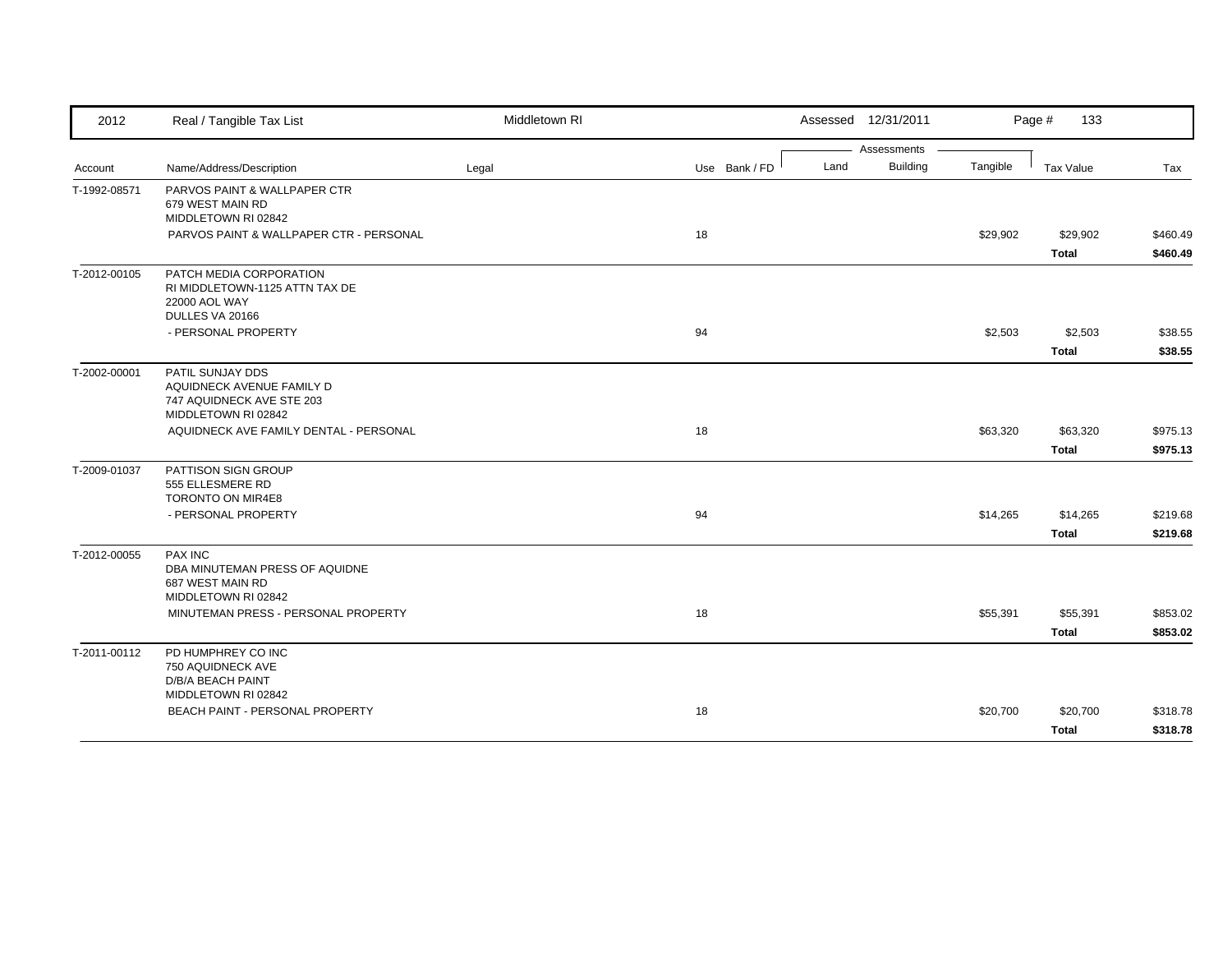| 2012         | Real / Tangible Tax List                    | Middletown RI |               | Assessed 12/31/2011     |           | Page #<br>134 |            |
|--------------|---------------------------------------------|---------------|---------------|-------------------------|-----------|---------------|------------|
|              |                                             |               |               | Assessments             |           |               |            |
| Account      | Name/Address/Description                    | Legal         | Use Bank / FD | <b>Building</b><br>Land | Tangible  | Tax Value     | Tax        |
| T-2012-00029 | PDF SYSTEMS INC                             |               |               |                         |           |               |            |
|              | C/O TOM FULTON VP                           |               |               |                         |           |               |            |
|              | 55 JOHN CLARKE RD<br>MIDDLETOWN RI 02842    |               |               |                         |           |               |            |
|              | - PERSONAL PROPERTY                         |               | 17            |                         | \$2,211   | \$2,211       | \$34.05    |
|              |                                             |               |               |                         |           | <b>Total</b>  | \$34.05    |
| T-1992-08637 | PEABODY RESCOM E JR & MERAH                 |               |               |                         |           |               |            |
|              | D/B/A PEABODY BEACH LLC                     |               |               |                         |           |               |            |
|              | 960 MITCHELL'S LN<br>MIDDLETOWN RI 02842    |               |               |                         |           |               |            |
|              | PEABODY RESTCOM E - PERSONAL PROPERTY       |               | 17            |                         | \$627     | \$627         | \$9.66     |
|              |                                             |               |               |                         |           |               |            |
|              |                                             |               |               |                         |           | <b>Total</b>  | \$9.66     |
| T-1992-08652 | PECKHAM BROTHERS CO INC                     |               |               |                         |           |               |            |
|              | P O BOX 193<br>NEWPORT RI 02840             |               |               |                         |           |               |            |
|              | PECKHAM BROTHERS CO INC - PERSONAL PROPERTY |               | 18            |                         | \$190,989 | \$190,989     | \$2,941.23 |
|              |                                             |               |               |                         |           | <b>Total</b>  | \$2,941.23 |
|              |                                             |               |               |                         |           |               |            |
| T-1995-00284 | PEPPER DINING INC<br>MARVIN F POER & CO     |               |               |                         |           |               |            |
|              | PO BOX 802206                               |               |               |                         |           |               |            |
|              | DALLAS TX 75380-2206                        |               |               |                         |           |               |            |
|              | CHILIS GRILL & BAR #819 - PERSONAL PROPERTY |               | 18            |                         | \$179,681 | \$179,681     | \$2,767.09 |
|              |                                             |               |               |                         |           | <b>Total</b>  | \$2,767.09 |
| T-2009-01030 | PEPSICO SALES INC                           |               |               |                         |           |               |            |
|              | C/O GEORGE MCELROY & ASSO                   |               |               |                         |           |               |            |
|              | PO BOX 565048                               |               |               |                         |           |               |            |
|              | DALLAS TX 75356<br>- PERSONAL PROPERTY      |               |               |                         |           |               |            |
|              |                                             |               | 94            |                         | \$29,760  | \$29,760      | \$458.30   |
|              |                                             |               |               |                         |           | <b>Total</b>  | \$458.30   |
| T-2011-00026 | PERRY JIM                                   |               |               |                         |           |               |            |
|              | 85 THIRD ST<br>NEWPORT RI 02840             |               |               |                         |           |               |            |
|              | - PERSONAL PROPERTY                         |               | 45            |                         | \$500     | \$500         | \$7.70     |
|              |                                             |               |               |                         |           |               | \$7.70     |
|              |                                             |               |               |                         |           | <b>Total</b>  |            |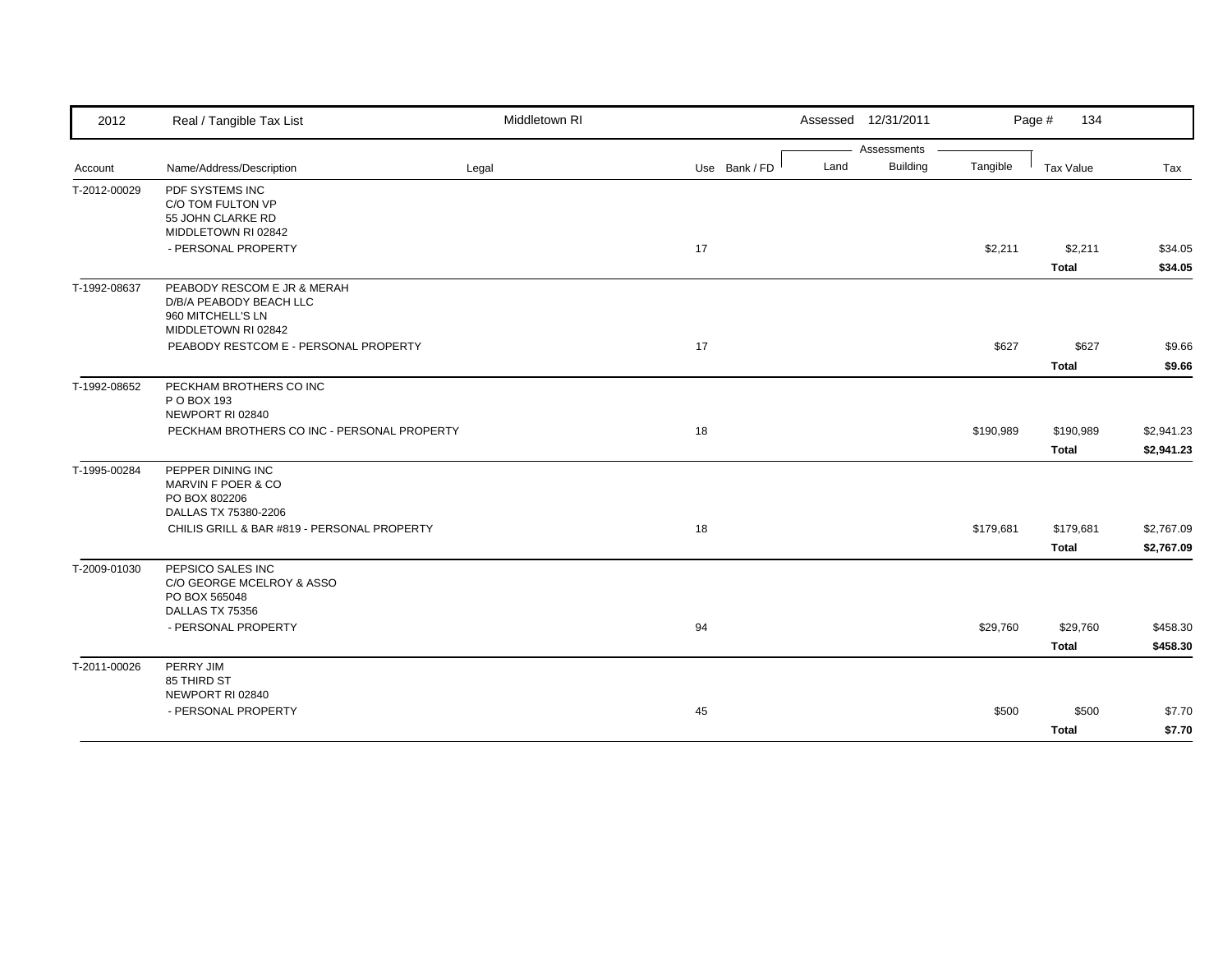| 2012         | Real / Tangible Tax List                                                                             | Middletown RI |               | Assessed 12/31/2011     |           | Page #<br>135             |                          |
|--------------|------------------------------------------------------------------------------------------------------|---------------|---------------|-------------------------|-----------|---------------------------|--------------------------|
|              |                                                                                                      |               |               | Assessments             |           |                           |                          |
| Account      | Name/Address/Description                                                                             | Legal         | Use Bank / FD | <b>Building</b><br>Land | Tangible  | <b>Tax Value</b>          | Tax                      |
| T-2011-00086 | PERSONAL COMPUTING INC<br>C/O PAUL A RENE<br>33 BEACON ST<br>MIDDLETOWN RI 02842                     |               |               |                         |           |                           |                          |
|              | PERSONAL COMPUTING INC - PERSONAL PROPERTY                                                           |               | 17            |                         | \$900     | \$900<br><b>Total</b>     | \$13.86<br>\$13.86       |
| T-2005-00591 | PETCO ANIMAL SUPPLIES INC 1830<br>C/O ADVALOREM<br>211 WEST FRANKLIN ST<br><b>GRAPEVINE TX 76051</b> |               |               |                         |           |                           |                          |
|              | PETCO #1830 - PERSONAL PROPERTY                                                                      |               | 18            |                         | \$135,980 | \$135,980<br><b>Total</b> | \$2,094.09<br>\$2,094.09 |
| T-1996-00528 | PETERS GEORGE<br>400 BELLEVUE AVE #116<br>NEWPORT RI 02840-6923                                      |               |               |                         |           |                           |                          |
|              | GEORGE PETERS REAL ESTATE - PERSONAL                                                                 |               | 17            |                         | \$574     | \$574<br><b>Total</b>     | \$8.84<br>\$8.84         |
| T-2008-02084 | PHARMAKIS CHARLES<br>D/B/A THE BUTLER DID IT<br>18 SHANGRI LA LN<br>MIDDLETOWN RI 02842              |               |               |                         |           |                           |                          |
|              | THE BUTLER DID IT - PERSONAL PROPERTY                                                                |               | 17            |                         | \$594     | \$594<br><b>Total</b>     | \$9.15<br>\$9.15         |
| T-2006-03174 | PHOENIX BULK CARRIERS<br>88 VALLEY RD<br>MIDDLETOWN RI 02842                                         |               |               |                         |           |                           |                          |
|              | PHOENIX BULK CARRIERS - PERSONAL PROPERTY                                                            |               | 17            |                         | \$5,748   | \$5,748<br><b>Total</b>   | \$88.52<br>\$88.52       |
| T-2007-01921 | PIMTONG INC<br>DBA FINE THAI RESTAURANT<br>238 EAST MAIN RD<br>MIDDLETOWN RI 02842                   |               |               |                         |           |                           |                          |
|              | FINE THAI RESTAURANT - PERSONAL PROPERTY                                                             |               | 18            |                         | \$34,026  | \$34,026<br><b>Total</b>  | \$524.00<br>\$524.00     |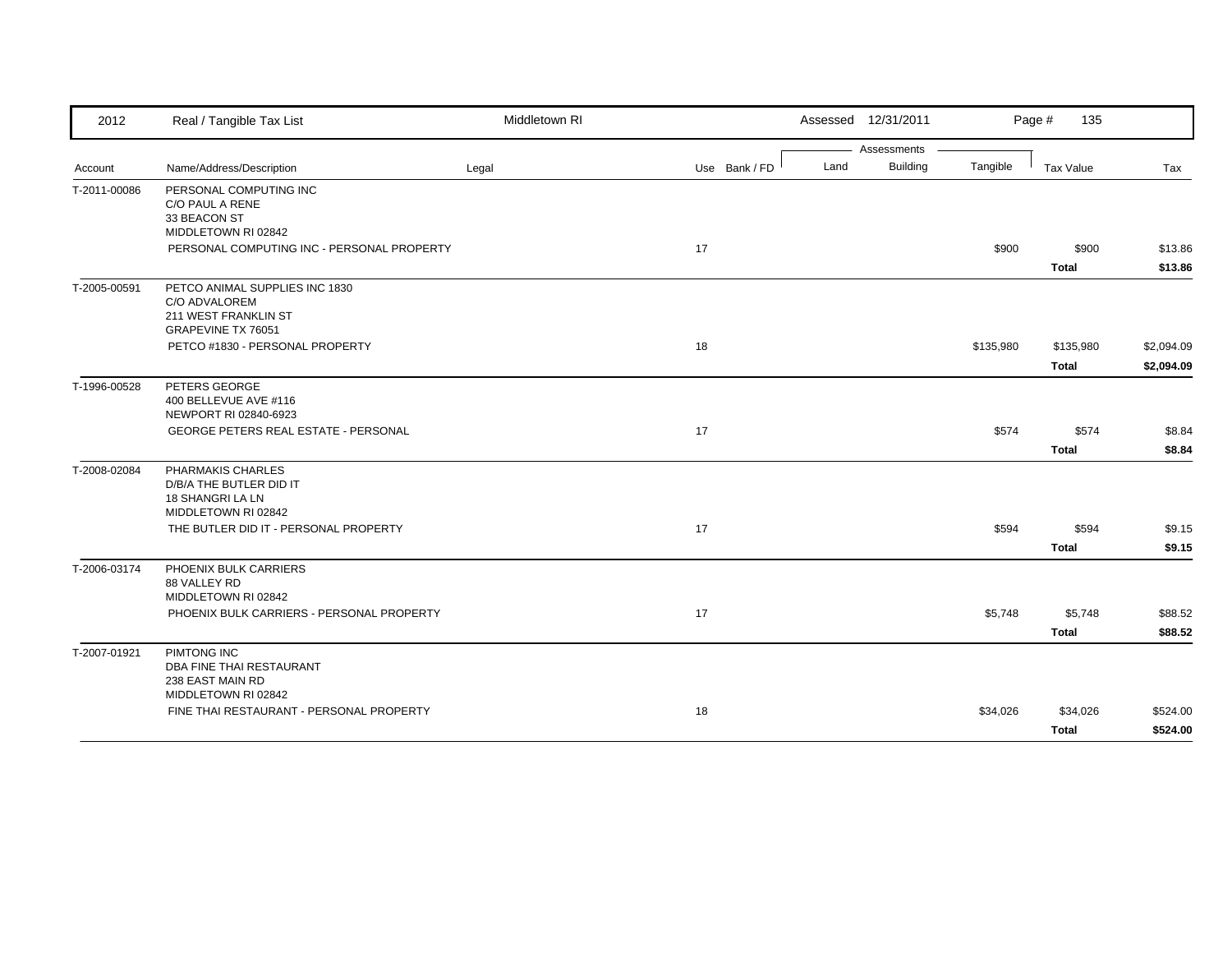| 2012         | Real / Tangible Tax List                                                                  | Middletown RI |               | Assessed 12/31/2011     |           | Page #<br>136             |                          |
|--------------|-------------------------------------------------------------------------------------------|---------------|---------------|-------------------------|-----------|---------------------------|--------------------------|
|              |                                                                                           |               |               | Assessments             |           |                           |                          |
| Account      | Name/Address/Description                                                                  | Legal         | Use Bank / FD | <b>Building</b><br>Land | Tangible  | Tax Value                 | Tax                      |
| T-2006-03180 | PINA DONNA<br>PO BOX 4654<br>SPRINGFIELD MA 01101                                         |               |               |                         |           |                           |                          |
|              | 2006 36FT LAYTON #3610 - PERSONAL PROPERTY                                                |               | 45            |                         | \$16,470  | \$16,470<br><b>Total</b>  | \$253.64<br>\$253.64     |
| T-2001-00671 | PINCKNEY JOHN<br><b>DBA MCDONALDS</b><br>288 EAST MAIN RD<br>MIDDLETOWN RI 02842          |               |               |                         |           |                           |                          |
|              | MCDONALDS - PERSONAL PROPERTY                                                             |               | 18            |                         | \$241,962 | \$241,962<br><b>Total</b> | \$3,726.21<br>\$3,726.21 |
| T-2002-00538 | PINCKNEY JOHN<br><b>DBA MCDONALDS</b><br>1425 WEST MAIN RD<br>MIDDLETOWN RI 02842         |               |               |                         |           |                           |                          |
|              | MCDONALDS - PERSONAL PROPERTY                                                             |               | 18            |                         | \$188,268 | \$188,268<br><b>Total</b> | \$2,899.33<br>\$2,899.33 |
| T-2012-00057 | PINE DAVID<br><b>DBA DIESEL DAVES</b><br>PO BOX 4067<br>MIDDLETOWN RI 02842               |               |               |                         |           |                           |                          |
|              | - PERSONAL PROPERTY                                                                       |               | 17            |                         | \$9,383   | \$9,383<br><b>Total</b>   | \$144.50<br>\$144.50     |
| T-1992-08989 | PITNEY BOWES GLOBAL FINAN<br>5310 CYPRESS CENTER DR<br>SUITE 110<br><b>TAMPA FL 33609</b> |               |               |                         |           |                           |                          |
|              | - PERSONAL PROPERTY                                                                       |               | 94            |                         | \$129,482 | \$129,482<br><b>Total</b> | \$1,994.02<br>\$1,994.02 |
| T-1992-08990 | PITNEY BOWES INC<br>5310 CYPRESS CTR DR<br><b>TAMPA FL 33609</b>                          |               |               |                         |           |                           |                          |
|              | - PERSONAL PROPERTY                                                                       |               | 94            |                         | \$18,418  | \$18,418<br><b>Total</b>  | \$283.64<br>\$283.64     |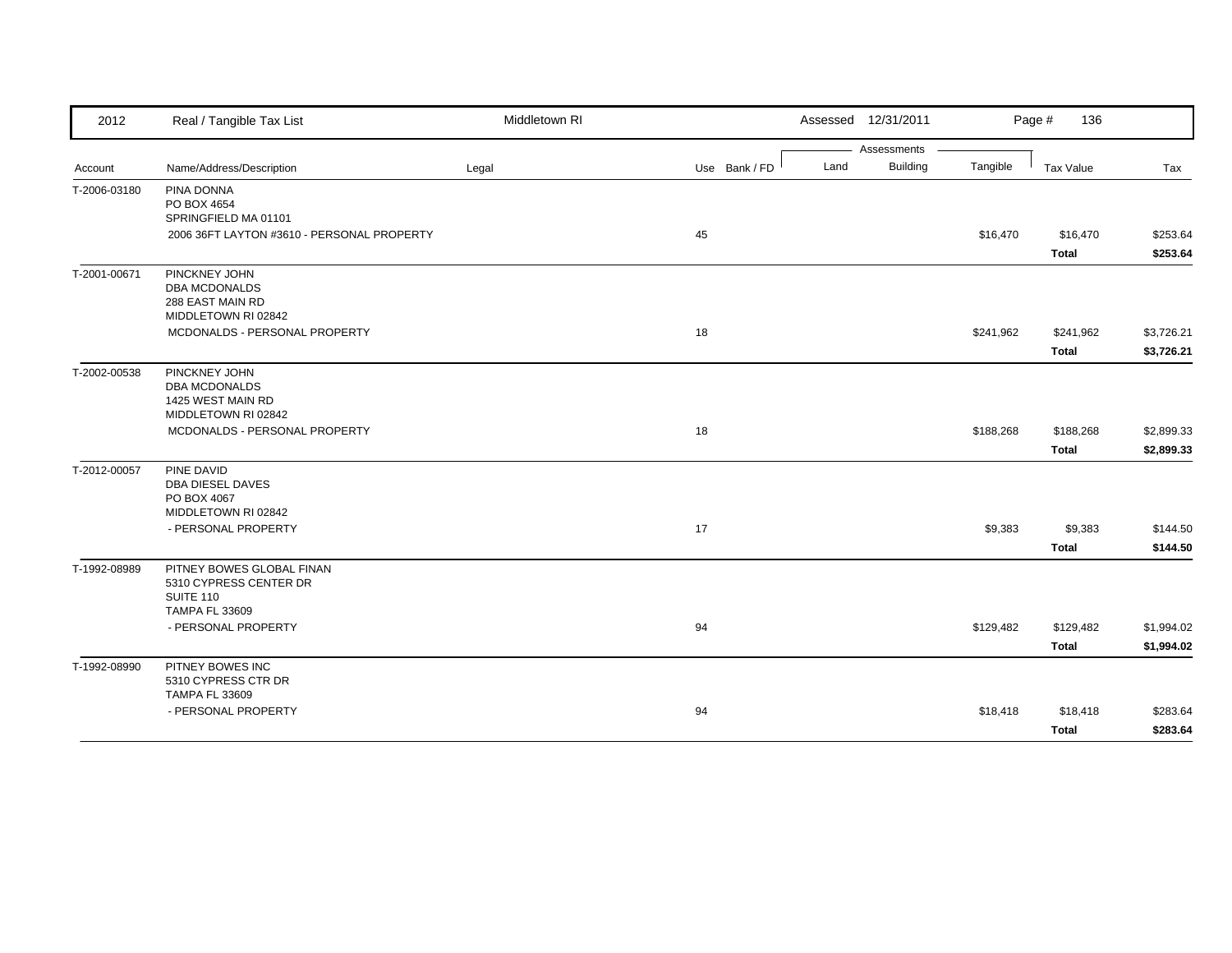| 2012         | Real / Tangible Tax List                                                                                  | Middletown RI |               |      | Assessed 12/31/2011 |           | Page #<br>137 |            |
|--------------|-----------------------------------------------------------------------------------------------------------|---------------|---------------|------|---------------------|-----------|---------------|------------|
|              |                                                                                                           |               |               |      | Assessments         |           |               |            |
| Account      | Name/Address/Description                                                                                  | Legal         | Use Bank / FD | Land | <b>Building</b>     | Tangible  | Tax Value     | Tax        |
| T-2002-00540 | PITNEY BOWES MGT SERVICES<br>PBCC - TAX DEPT<br>27 WATERVIEW DR                                           |               |               |      |                     |           |               |            |
|              | SHELTON CT 06484                                                                                          |               |               |      |                     |           |               |            |
|              | - PERSONAL PROPERTY                                                                                       |               | 94            |      |                     | \$2,571   | \$2,571       | \$39.59    |
|              |                                                                                                           |               |               |      |                     |           | <b>Total</b>  | \$39.59    |
| T-1999-09192 | PLANTATION CATERING OF NEWPORT<br>CO KIMBERLY LEVERING-FISHER<br>60 HAMMARLUND WAY<br>MIDDLETOWN RI 02842 |               |               |      |                     |           |               |            |
|              | PLANTATION CATERING - PERSONAL PROPERTY                                                                   |               | 18            |      |                     | \$103,750 | \$103,750     | \$1,597.75 |
|              |                                                                                                           |               |               |      |                     |           | <b>Total</b>  | \$1,597.75 |
| T-1994-00309 | <b>PLEMMONS TONI</b><br>510 EAST MAIN ROAD 6<br>MIDDLETOWN RI 02842                                       |               |               |      |                     |           |               |            |
|              | ULTIMATE IMAGE HAIR SALON - PERSONAL PROPERTY                                                             |               | 17            |      |                     | \$5,287   | \$5,287       | \$81.42    |
|              |                                                                                                           |               |               |      |                     |           | <b>Total</b>  | \$81.42    |
| T-1992-09003 | PLUMBERS SUPPLY COMPANY<br>429 CHURCH ST<br>PO BOX 51687                                                  |               |               |      |                     |           |               |            |
|              | NEW BEDFORD MA 02745<br>PLUMBERS SUPPLY COMPANY INC - PERSONAL                                            |               | 18            |      |                     | \$46,744  | \$46,744      | \$719.86   |
|              |                                                                                                           |               |               |      |                     |           | <b>Total</b>  | \$719.86   |
| T-2001-00618 | PNC EQUIPMENT FINANCE LLC<br>995 DALTON AVENUE<br>CINCINNATI OH 45203                                     |               |               |      |                     |           |               |            |
|              | - PERSONAL PROPERTY                                                                                       |               | 94            |      |                     | \$278,374 | \$278,374     | \$4,286.96 |
|              |                                                                                                           |               |               |      |                     |           | <b>Total</b>  | \$4,286.96 |
| T-1992-09023 | POLO CLEANERS INC<br>698 AQUIDNECK AVE<br>MIDDLETOWN RI 02842                                             |               |               |      |                     |           |               |            |
|              | POLO CLEANERS INC - PERSONAL PROPERTY                                                                     |               | 18            |      |                     | \$132,103 | \$132,103     | \$2,034.39 |
|              |                                                                                                           |               |               |      |                     |           |               |            |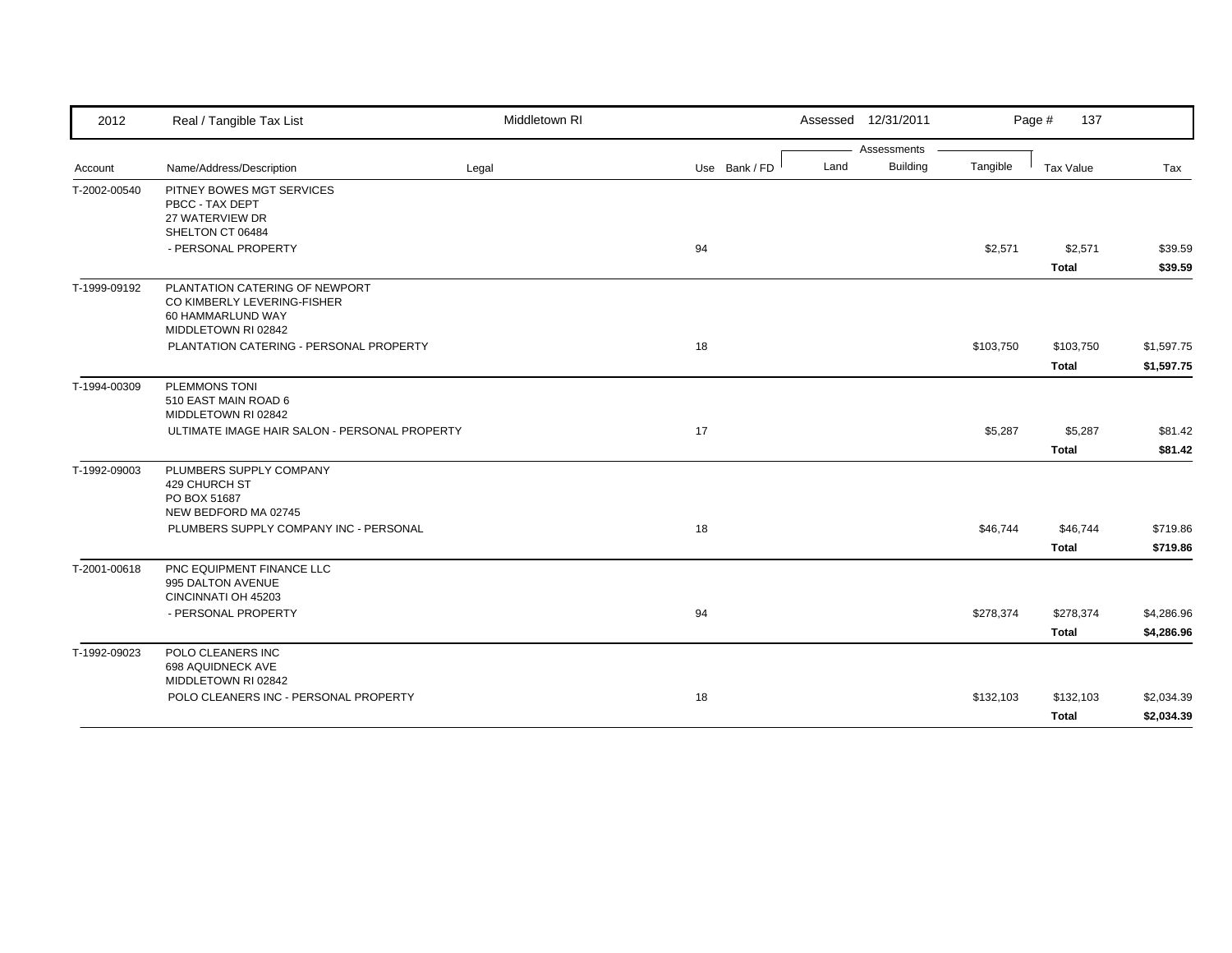| 2012         | Real / Tangible Tax List                                                                     | Middletown RI |               | Assessed 12/31/2011     |           | Page #<br>138             |                          |
|--------------|----------------------------------------------------------------------------------------------|---------------|---------------|-------------------------|-----------|---------------------------|--------------------------|
|              |                                                                                              |               |               | Assessments             |           |                           |                          |
| Account      | Name/Address/Description                                                                     | Legal         | Use Bank / FD | <b>Building</b><br>Land | Tangible  | <b>Tax Value</b>          | Tax                      |
| T-2002-00590 | POND LAW PC<br>C/O SHERRLY S POND<br>17242 CABBAGE PALM CT<br>CONROE TX 77385                |               |               |                         |           |                           |                          |
|              | POND LAW PC - PERSONAL PROPERTY                                                              |               | 18            |                         | \$17,275  | \$17,275<br><b>Total</b>  | \$266.04<br>\$266.04     |
| T-1992-09046 | POST ALL INC<br>1151 AQUIDNECK AVE<br>MIDDLETOWN RI 02842                                    |               |               |                         |           |                           |                          |
|              | POST ALL INC - PERSONAL PROPERTY                                                             |               | 18            |                         | \$20,502  | \$20,502<br><b>Total</b>  | \$315.73<br>\$315.73     |
| T-2009-01057 | PREMIER PROPERTY MANAGEMENT<br>C/O RON GRANDCHAMP<br>126 WEST MAIN RD<br>MIDDLETOWN RI 02842 |               |               |                         |           |                           |                          |
|              | PREMIER PROPERTY MANAGEMENT - PERSONAL                                                       |               | 17            |                         | \$4,047   | \$4,047<br><b>Total</b>   | \$62.32<br>\$62.32       |
| T-2002-00579 | PROGENY SYSTEMS CORP<br><b>ALEX KOT</b><br>9500 INNOVATION DR<br>MANASSAS VA 20110           |               |               |                         |           |                           |                          |
|              | PROGENY SYSTEMS CORP - PERSONAL PROPERTY                                                     |               | 18            |                         | \$114,034 | \$114,034<br><b>Total</b> | \$1,756.12<br>\$1,756.12 |
| T-1992-09130 | PROVIDENCE JOURNAL COMPANY<br>13155 NOEL RD<br>SUITE 100<br>DALLAS TX 75240                  |               |               |                         |           |                           |                          |
|              | PROVIDENCE JOURNAL CO - PERSONAL PROPERTY                                                    |               | 94            |                         | \$269     | \$269<br><b>Total</b>     | \$4.14<br>\$4.14         |
| T-2011-00031 | PROVIDENT BANK LOAN CENTER<br>1000 WOODBRIDGE CENTER DR<br>WOODBRIDGE NJ 07095               |               |               |                         |           |                           |                          |
|              | NEWPORT COUNTY LAUNDRY - PERSONAL PROPERTY                                                   |               | 94            |                         | \$140,000 | \$140,000<br><b>Total</b> | \$2,156.00<br>\$2,156.00 |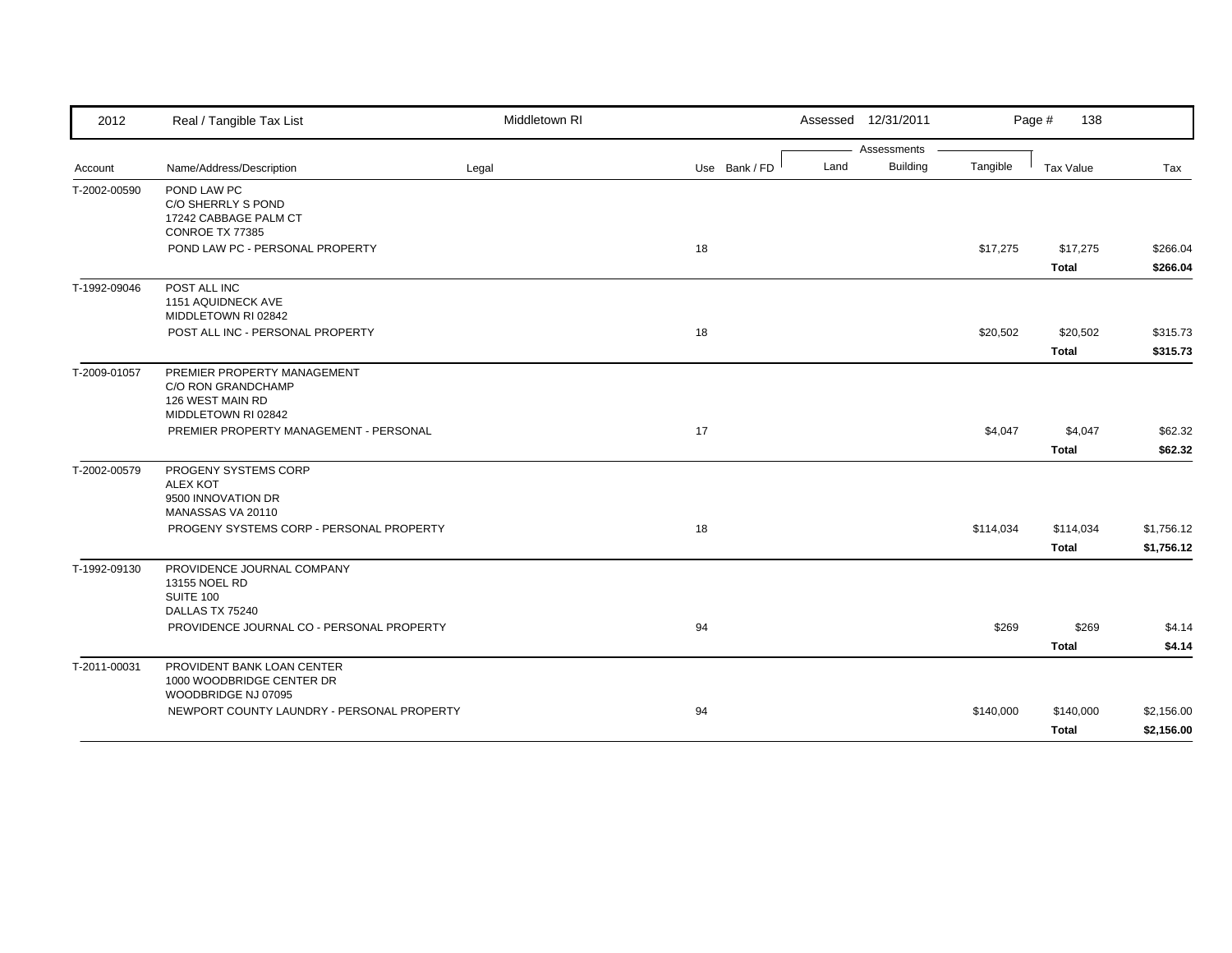| 2012         | Real / Tangible Tax List                                                                    | Middletown RI |               |      | Assessed 12/31/2011 |           | Page #<br>139    |            |
|--------------|---------------------------------------------------------------------------------------------|---------------|---------------|------|---------------------|-----------|------------------|------------|
|              |                                                                                             |               |               |      | Assessments         |           |                  |            |
| Account      | Name/Address/Description                                                                    | Legal         | Use Bank / FD | Land | <b>Building</b>     | Tangible  | <b>Tax Value</b> | Tax        |
| T-1992-09131 | PRUDENTIAL INSURANCE CO<br>8TH FLOOR TAX DEPT<br>213 WASHINGTON ST<br><b>NORTH NJ 07102</b> |               |               |      |                     |           |                  |            |
|              | PRUDENTIAL INSURANCE CO - PERSONAL PROPERTY                                                 |               | 17            |      |                     | \$2,492   | \$2,492          | \$38.38    |
|              |                                                                                             |               |               |      |                     |           | <b>Total</b>     | \$38.38    |
| T-1995-00547 | PRUDENTIAL PRIME PROPERTIES<br>136 WEST MAIN RD<br>MIDDLETOWN RI 02842                      |               |               |      |                     |           |                  |            |
|              | PRUDENTIAL PRIME PROPERTIES - PERSONAL                                                      |               | 18            |      |                     | \$38,689  | \$38,689         | \$595.81   |
|              |                                                                                             |               |               |      |                     |           | Total            | \$595.81   |
| T-2001-00460 | PRUITT CRAIG A & NICOLE M<br><b>88 EAST MAIN RD</b><br>MIDDLETOWN RI 02842                  |               |               |      |                     |           |                  |            |
|              | PRUITT CHIROPRACTIC LTD - PERSONAL PROPERTY                                                 |               | 18            |      |                     | \$33,314  | \$33,314         | \$513.04   |
|              |                                                                                             |               |               |      |                     |           | <b>Total</b>     | \$513.04   |
| T-2007-01922 | PULICE STEPHEN<br>D/B/A PULICE PLUMBING<br>110 ELLERY AVE<br>MIDDLETOWN RI 02842            |               |               |      |                     |           |                  |            |
|              | PULICE PLUMBING - PERSONAL PROPERTY                                                         |               | 17            |      |                     | \$1,754   | \$1,754          | \$27.01    |
|              |                                                                                             |               |               |      |                     |           | <b>Total</b>     | \$27.01    |
| T-1992-09147 | PURGATORY ASSOCIATES LLC<br>28 JACOME WAY<br>MIDDLETOWN RI 02842                            |               |               |      |                     |           |                  |            |
|              | INN AT NEWPORT BEACH - PERSONAL PROPERTY                                                    |               | 18            |      |                     | \$163,459 | \$163,459        | \$2,517.27 |
|              |                                                                                             |               |               |      |                     |           | <b>Total</b>     | \$2,517.27 |
| T-1992-09150 | PURVIS SYSTEMS INCORPORATED<br>1272 WEST MAIN RD<br>MIDDLETOWN RI 02842                     |               |               |      |                     |           |                  |            |
|              | PURVIS SYSTEMS INC - PERSONAL PROPERTY                                                      |               | 18            |      |                     | \$435,862 | \$435,862        | \$6,712.27 |
|              |                                                                                             |               |               |      |                     |           | <b>Total</b>     | \$6,712.27 |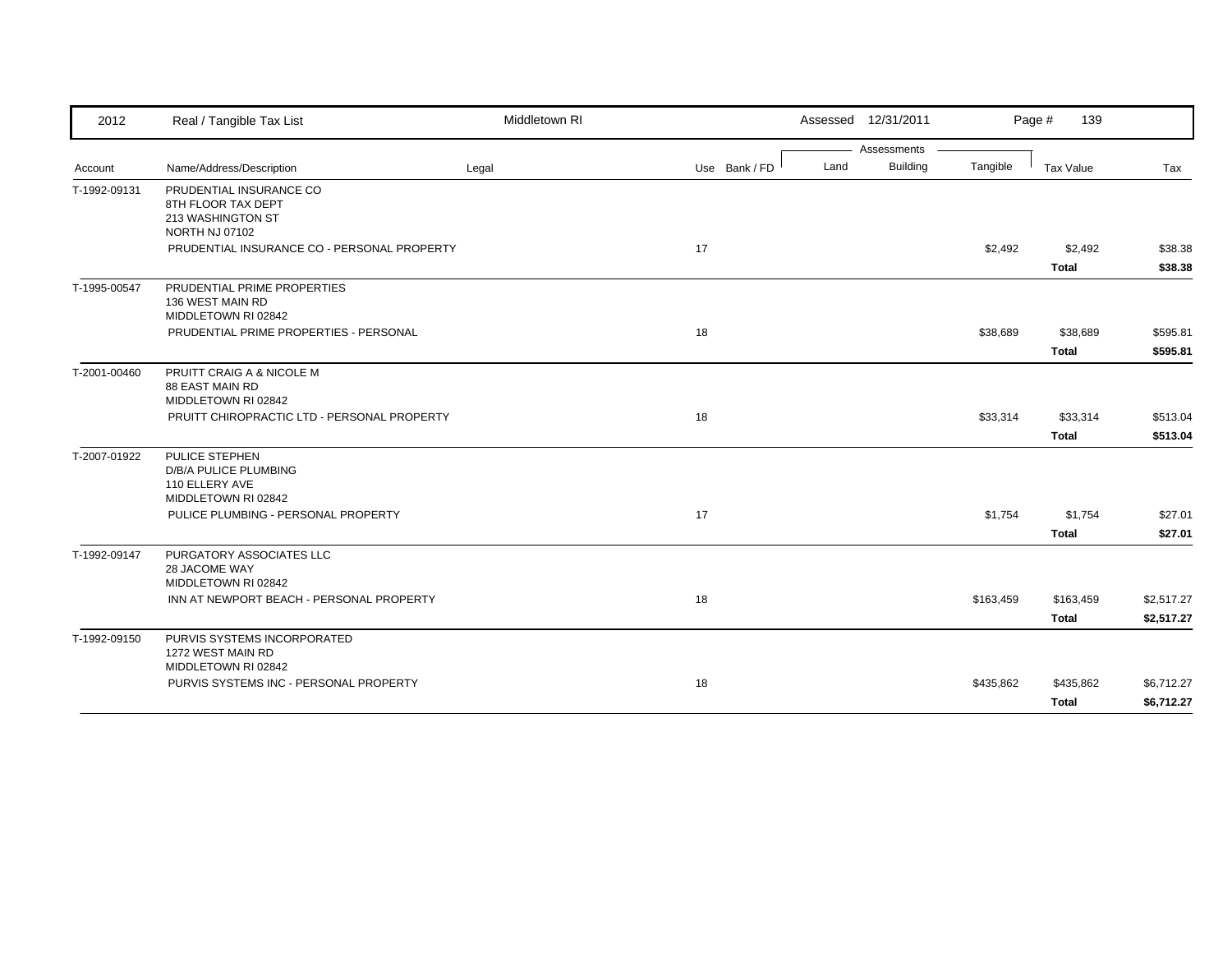| 2012         | Real / Tangible Tax List                                                              | Middletown RI |               | Assessed 12/31/2011     |           | 140<br>Page #    |            |
|--------------|---------------------------------------------------------------------------------------|---------------|---------------|-------------------------|-----------|------------------|------------|
|              |                                                                                       |               |               | Assessments             |           |                  |            |
| Account      | Name/Address/Description                                                              | Legal         | Use Bank / FD | <b>Building</b><br>Land | Tangible  | <b>Tax Value</b> | Tax        |
| T-2005-00565 | <b>QUALITYTIME LLC</b><br>1185 WEST MAIN RD<br>MIDDLETOWN RI 02842                    |               |               |                         |           |                  |            |
|              | TRAVELODGE - PERSONAL PROPERTY                                                        |               | 18            |                         | \$115,131 | \$115,131        | \$1,773.02 |
|              |                                                                                       |               |               |                         |           | <b>Total</b>     | \$1,773.02 |
| T-1992-09168 | QUICK FAB INC<br>307 OLIPHANT LN UNIT 6<br>MIDDLETOWN RI 02842                        |               |               |                         |           |                  |            |
|              | QUICK FAB - PERSONAL PROPERTY                                                         |               | 17            |                         | \$9,391   | \$9,391          | \$144.62   |
|              |                                                                                       |               |               |                         |           | <b>Total</b>     | \$144.62   |
| T-1992-12153 | QUICK SILVER LLC<br>950 AQUIDNECK AVE<br>MIDDLETOWN RI 02842                          |               |               |                         |           |                  |            |
|              | CROWN COLLISION CENTER - PERSONAL PROPERTY                                            |               | 18            |                         | \$376,965 | \$376,965        | \$5,805.26 |
|              |                                                                                       |               |               |                         |           | <b>Total</b>     | \$5,805.26 |
| T-2006-03196 | QUINN KEVIN & MARY<br>D/B/A QUINNS XTERMINATOR<br>57 PERRY AVE<br>MIDDLETOWN RI 02842 |               |               |                         |           |                  |            |
|              | QUINNS XTERMINATOR - PERSONAL PROPERTY                                                |               | 17            |                         | \$970     | \$970            | \$14.94    |
|              |                                                                                       |               |               |                         |           | <b>Total</b>     | \$14.94    |
| T-2006-03124 | QUINN RICHARD W FAIA ARCHITECT<br>301 COREY LN<br>MIDDLETOWN RI 02842                 |               |               |                         |           |                  |            |
|              | QUINN RICHARD W - PERSONAL PROPERTY                                                   |               | 17            |                         | \$2,214   | \$2,214          | \$34.10    |
|              |                                                                                       |               |               |                         |           | <b>Total</b>     | \$34.10    |
|              |                                                                                       |               |               |                         |           |                  |            |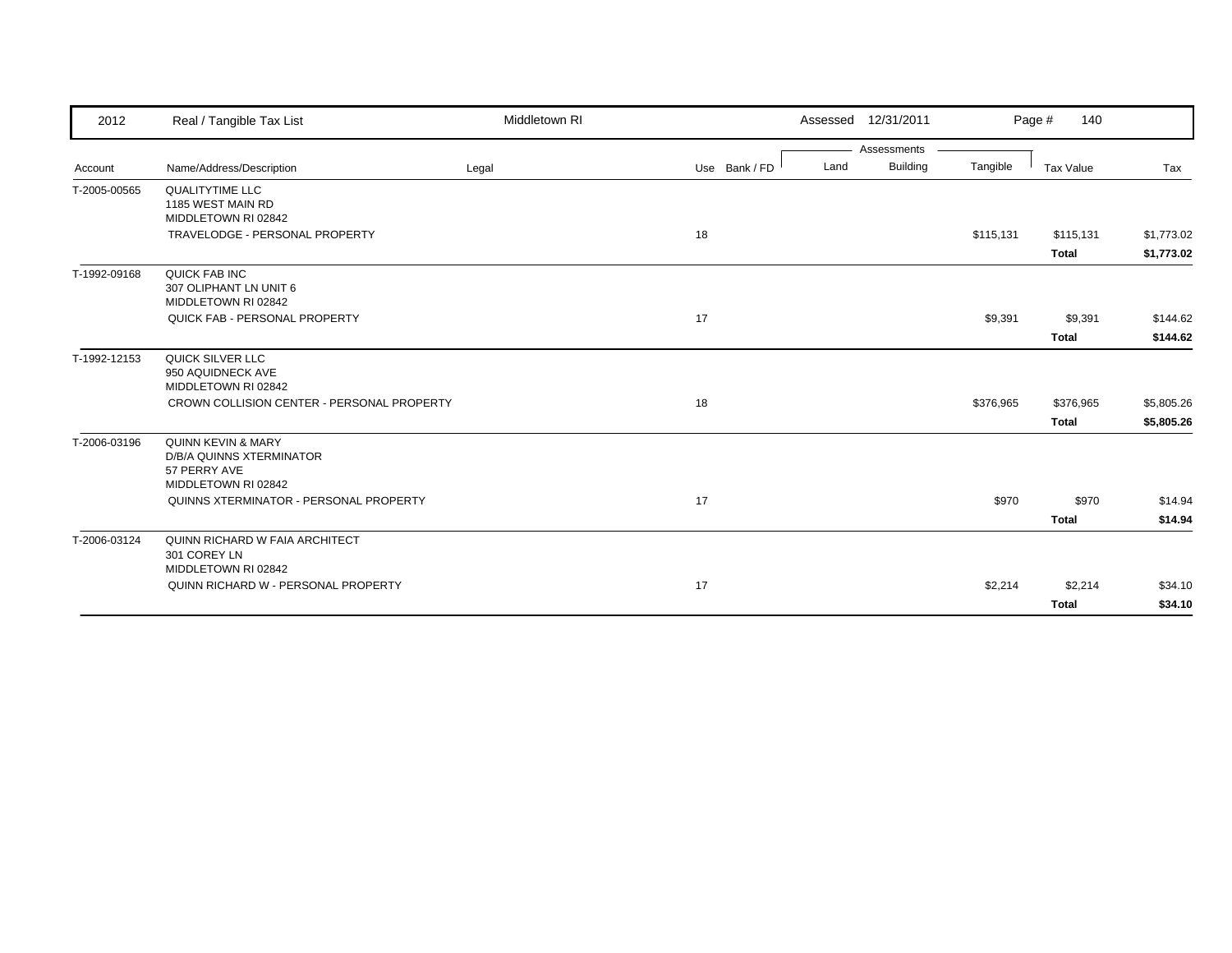| 2012         | Real / Tangible Tax List                                                                    | Middletown RI |               | Assessed 12/31/2011     |           | Page #<br>141            |                          |
|--------------|---------------------------------------------------------------------------------------------|---------------|---------------|-------------------------|-----------|--------------------------|--------------------------|
|              |                                                                                             |               |               | Assessments             |           |                          |                          |
| Account      | Name/Address/Description                                                                    | Legal         | Use Bank / FD | <b>Building</b><br>Land | Tangible  | Tax Value                | Tax                      |
| T-2012-00062 | R & R CONSTRUCTION<br>C/O KEVIN MACDONALD<br>54 ELLERY RD<br>NEWPORT RI 02840               |               |               |                         |           |                          |                          |
|              | R & R CONSTRUCTION - PERSONAL PROPERTY                                                      |               | 18            |                         | \$29,963  | \$29,963<br><b>Total</b> | \$461.43<br>\$461.43     |
| T-2011-00019 | R TERRA LLC<br>28 JACOME WAY STE 4<br>MIDDLETOWN RI 02842                                   |               |               |                         |           |                          |                          |
|              | R TERRA LLC - PERSONAL PROPERTY                                                             |               | 18            |                         | \$68,333  | \$68,333<br><b>Total</b> | \$1,052.33<br>\$1,052.33 |
| T-1999-09037 | RADHA KRISHNA LLC<br>C/O VIMAL PATEL MGR<br>31 WEST MAIN RD<br>MIDDLETOWN RI 02842          |               |               |                         |           |                          |                          |
|              | RODEWAY INN - PERSONAL PROPERTY                                                             |               | 18            |                         | \$175,846 | \$175,846<br>Total       | \$2,708.03<br>\$2,708.03 |
| T-1992-11516 | RADIO SHACK #1002<br>MAIL STOP (5024)<br>P O BOX 961090<br>FORT WORTH TX 76161-5024         |               |               |                         |           |                          |                          |
|              | RADIO SHACK #1002 - PERSONAL PROPERTY                                                       |               | 18            |                         | \$29,779  | \$29,779<br><b>Total</b> | \$458.60<br>\$458.60     |
| T-1992-09245 | RAINBOW CAB CO<br>326 CODDINGTON HWY<br>MIDDLETOWN RI 02842                                 |               |               |                         |           |                          |                          |
|              | RAINBOW CAB - PERSONAL PROPERTY                                                             |               | 17            |                         | \$7,179   | \$7,179<br><b>Total</b>  | \$110.56<br>\$110.56     |
| T-1995-00540 | RANIA CONVENIENCE INC<br><b>HICHAM OUBARKANE</b><br>390 WEST MAIN RD<br>MIDDLETOWN RI 02842 |               |               |                         |           |                          |                          |
|              | TOWN MART - PERSONAL PROPERTY                                                               |               | 17            |                         | \$8,871   | \$8,871<br><b>Total</b>  | \$136.61<br>\$136.61     |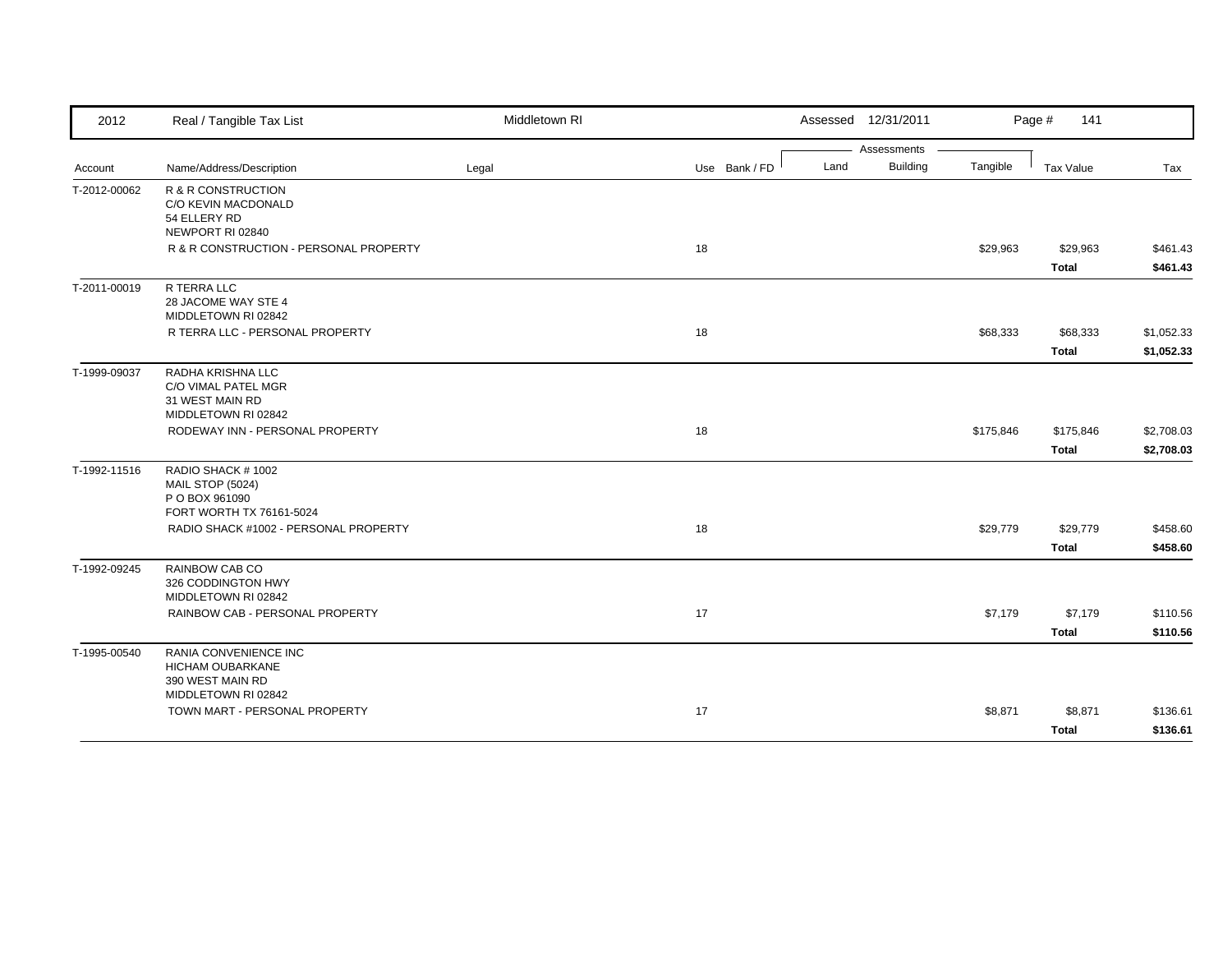| 2012         | Real / Tangible Tax List                    | Middletown RI |               | Assessed 12/31/2011     |          | Page #<br>142    |          |
|--------------|---------------------------------------------|---------------|---------------|-------------------------|----------|------------------|----------|
|              |                                             |               |               | Assessments             |          |                  |          |
| Account      | Name/Address/Description                    | Legal         | Use Bank / FD | <b>Building</b><br>Land | Tangible | <b>Tax Value</b> | Tax      |
| T-2005-00632 | RAUCHLE RANDY                               |               |               |                         |          |                  |          |
|              | 126 ESPLANADE<br>MIDDLETOWN RI 02842        |               |               |                         |          |                  |          |
|              |                                             |               |               |                         |          | \$574            |          |
|              | RAR MEDICAL - PERSONAL PROPERTY             |               | 17            |                         | \$574    |                  | \$8.84   |
|              |                                             |               |               |                         |          | <b>Total</b>     | \$8.84   |
| T-2004-00574 | RAYMOND LEASING CORP                        |               |               |                         |          |                  |          |
|              | 22 S CANAL ST                               |               |               |                         |          |                  |          |
|              | GREENE NY 13778                             |               |               |                         |          |                  |          |
|              | - PERSONAL PROPERTY                         |               | 94            |                         | \$17,426 | \$17,426         | \$268.36 |
|              |                                             |               |               |                         |          | <b>Total</b>     | \$268.36 |
| T-2006-03129 | RAYTHEON BBN TECHNOLOGIES-1852              |               |               |                         |          |                  |          |
|              | PO BOX 660248                               |               |               |                         |          |                  |          |
|              | MAIL STOP 336<br>DALLAS TX 75266-0248       |               |               |                         |          |                  |          |
|              | BBN TECHNOLOGIES - PERSONAL PROPERTY        |               | 18            |                         | \$59,757 | \$59,757         | \$920.26 |
|              |                                             |               |               |                         |          |                  |          |
|              |                                             |               |               |                         |          | <b>Total</b>     | \$920.26 |
| T-2006-03140 | RC BUDLONG CONSTRUCTION INC                 |               |               |                         |          |                  |          |
|              | C/O RUSSELL BUDLONG                         |               |               |                         |          |                  |          |
|              | 107 AMESBURY CIRCLE<br>MIDDLETOWN RI 02842  |               |               |                         |          |                  |          |
|              | RC BUDLONG CONSTRUCTION - PERSONAL PROPERTY |               | 17            |                         | \$4,269  | \$4,269          | \$65.74  |
|              |                                             |               |               |                         |          |                  |          |
|              |                                             |               |               |                         |          | <b>Total</b>     | \$65.74  |
| T-1999-09079 | REAGAN CONSTRUCTION CORP                    |               |               |                         |          |                  |          |
|              | 121 GREENE LN<br>MIDDLETOWN RI 02842        |               |               |                         |          |                  |          |
|              | REAGAN CONSTRUCTION CORP - PERSONAL         |               |               |                         |          |                  | \$965.40 |
|              |                                             |               | 18            |                         | \$62,688 | \$62,688         |          |
|              |                                             |               |               |                         |          | <b>Total</b>     | \$965.40 |
| T-2010-02062 | <b>REALD</b>                                |               |               |                         |          |                  |          |
|              | 100 N CRESCENT DR                           |               |               |                         |          |                  |          |
|              | SUITE 120<br>BEVERLY HILLS CA 90210         |               |               |                         |          |                  |          |
|              | ISLAND CINEMAS - PERSONAL PROPERTY          |               | 94            |                         | \$3,967  | \$3,967          | \$61.09  |
|              |                                             |               |               |                         |          |                  |          |
|              |                                             |               |               |                         |          | <b>Total</b>     | \$61.09  |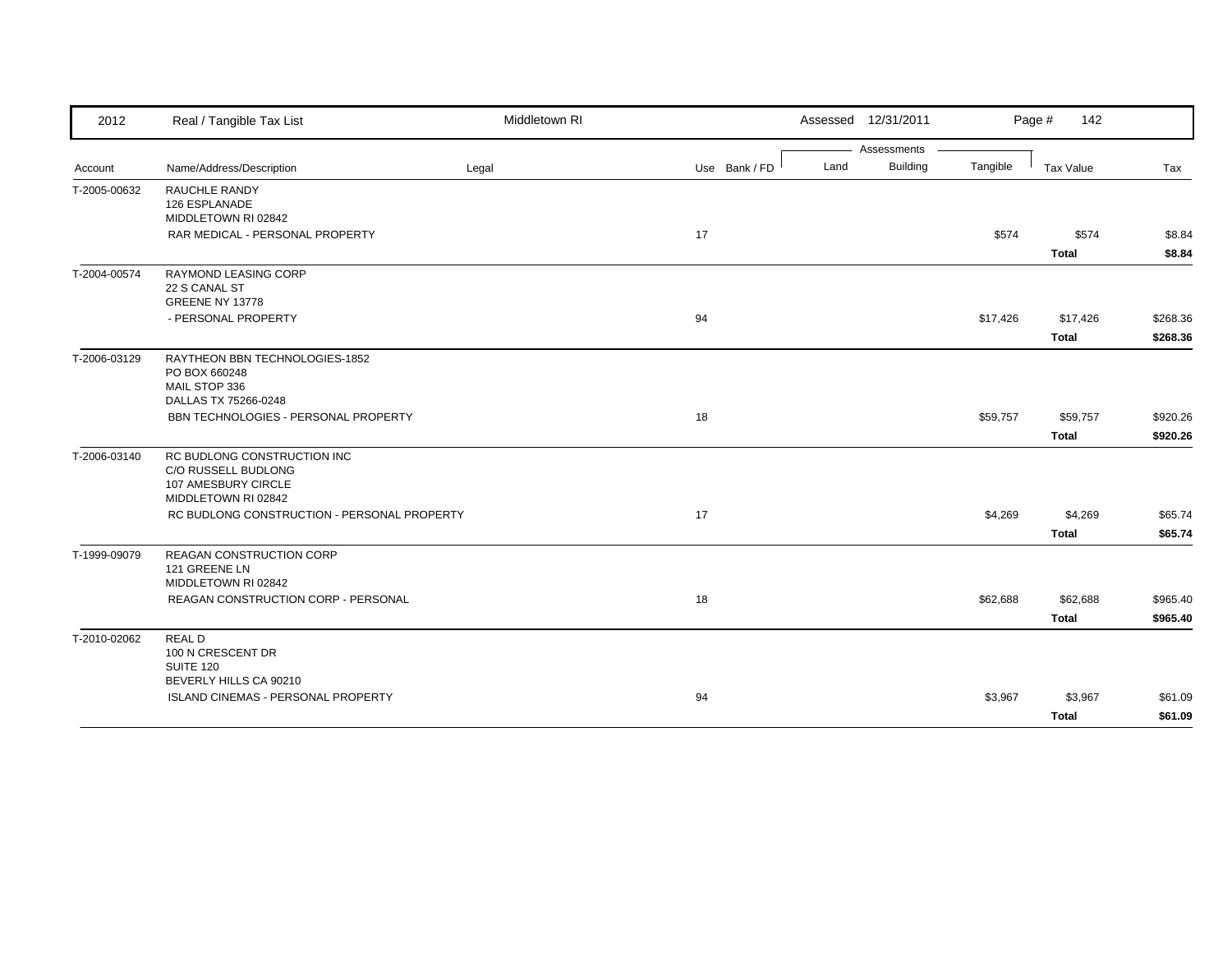| 2012         | Real / Tangible Tax List                                                                                        | Middletown RI |               | Assessed 12/31/2011     |          | Page #<br>143 |          |
|--------------|-----------------------------------------------------------------------------------------------------------------|---------------|---------------|-------------------------|----------|---------------|----------|
|              |                                                                                                                 |               |               | Assessments             |          |               |          |
| Account      | Name/Address/Description                                                                                        | Legal         | Use Bank / FD | <b>Building</b><br>Land | Tangible | Tax Value     | Tax      |
| T-2001-00667 | <b>REAL ESTATE REPRESENTATIVES</b><br>A PROFESSIONAL REALTOR CO<br>850 AQUIDNECK AVE A-5<br>MIDDLETOWN RI 02842 |               |               |                         |          |               |          |
|              | REAL ESTATE REPRESENTATIVES - PERSONAL                                                                          |               | 18            |                         | \$10,346 | \$10,346      | \$159.33 |
|              |                                                                                                                 |               |               |                         |          | <b>Total</b>  | \$159.33 |
| T-1992-09300 | <b>REARDON COMPANIES INC</b><br>P O BOX 838<br>ATTLEBORO MA 02703                                               |               |               |                         |          |               |          |
|              | REARDON SUPPLY CO IN - PERSONAL PROPERTY                                                                        |               | 18            |                         | \$30,879 | \$30,879      | \$475.54 |
|              |                                                                                                                 |               |               |                         |          | <b>Total</b>  | \$475.54 |
| T-1992-09309 | REAVIS RICHARD & VINCE ARCELLO<br>651 WEST MAIN ROAD<br>MIDDLETOWN RI 02842                                     |               |               |                         |          |               |          |
|              | TITOS TACOS - PERSONAL PROPERTY                                                                                 |               | 18            |                         | \$34,432 | \$34,432      | \$530.25 |
|              |                                                                                                                 |               |               |                         |          | <b>Total</b>  | \$530.25 |
| T-2007-01954 | REDBOX AUTOMATED RETAIL LLC<br>C/O MARVIN F POER & COMPANY<br>PO BOX 802206<br>DALLAS TX 75380-220              |               |               |                         |          |               |          |
|              | REDBOX - PERSONAL PROPERTY                                                                                      |               | 18            |                         | \$57,624 | \$57,624      | \$887.41 |
|              |                                                                                                                 |               |               |                         |          | <b>Total</b>  | \$887.41 |
| T-2007-01887 | <b>REGO ANTHONY J</b><br>D/B/A A REGO SEPTIC TANK<br>85 THIRD BEACH RD<br>MIDDLETOWN RI 02842                   |               |               |                         |          |               |          |
|              | REGO SEPTIC CLEANING - PERSONAL PROPERTY                                                                        |               | 17            |                         | \$1,777  | \$1,777       | \$27.37  |
|              |                                                                                                                 |               |               |                         |          | <b>Total</b>  | \$27.37  |
| T-2012-00068 | <b>REILLY MAUREEN NP</b><br>747 AQUIDNECK AVE<br>MIDDLETOWN RI 02842                                            |               |               |                         |          |               |          |
|              | REILLY MAUREEN MSN NP - PERSONAL PROPERTY                                                                       |               | 17            |                         | \$4,035  | \$4,035       | \$62.14  |
|              |                                                                                                                 |               |               |                         |          | <b>Total</b>  | \$62.14  |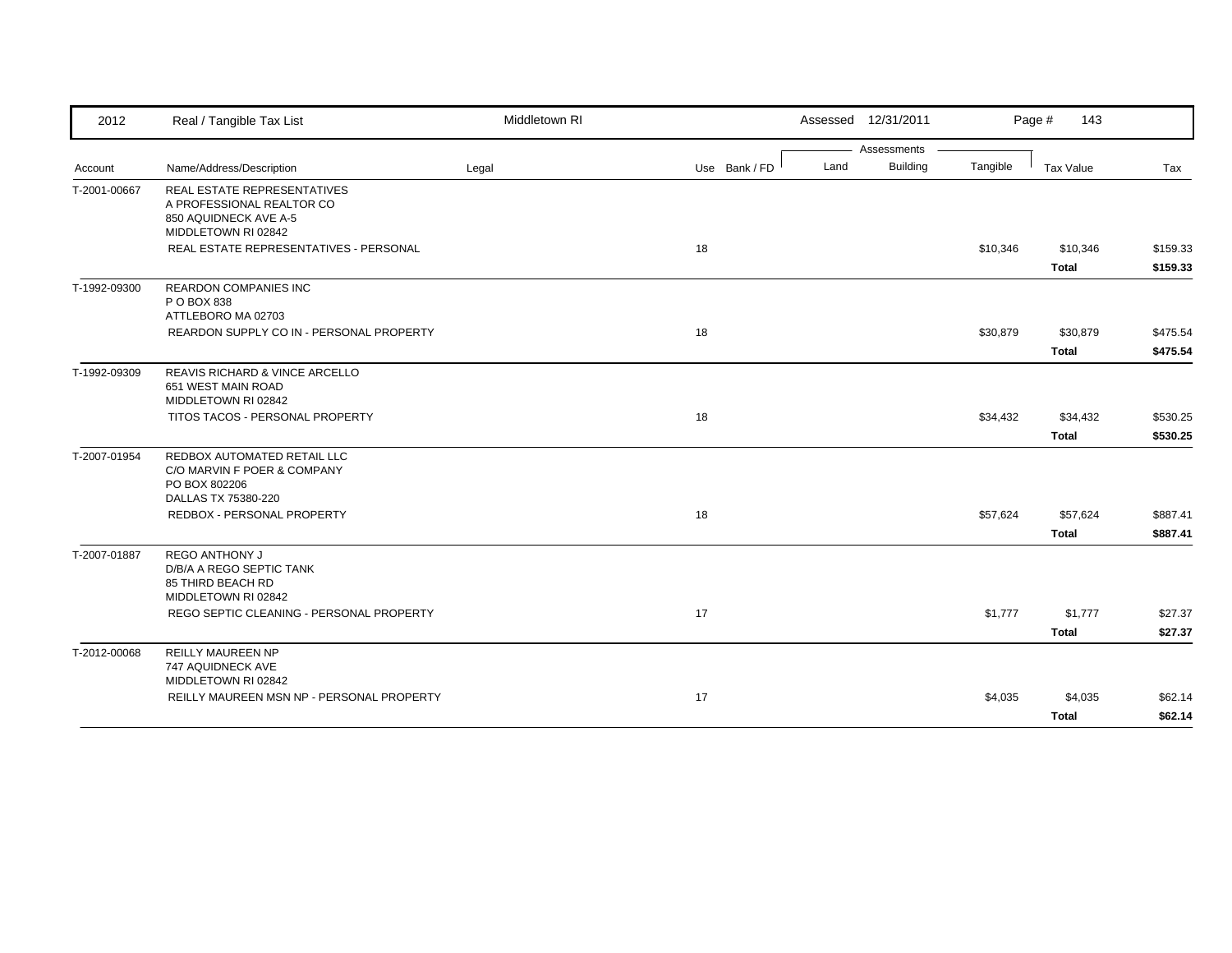| 2012         | Real / Tangible Tax List                                                                                          | Middletown RI |               |      | Assessed 12/31/2011 |           | Page #<br>144             |                          |
|--------------|-------------------------------------------------------------------------------------------------------------------|---------------|---------------|------|---------------------|-----------|---------------------------|--------------------------|
|              |                                                                                                                   |               |               |      | Assessments         |           |                           |                          |
| Account      | Name/Address/Description                                                                                          | Legal         | Use Bank / FD | Land | <b>Building</b>     | Tangible  | <b>Tax Value</b>          | Tax                      |
| T-1992-09408 | RELIANCE SEWING & VACUUM INC<br>796 AQUIDNECK AVE<br>MIDDLETOWN RI 02842                                          |               |               |      |                     |           |                           |                          |
|              | RELIANCE SEWING & VACUUM - PERSONAL PROPERTY                                                                      |               | 17            |      |                     | \$2,550   | \$2,550<br><b>Total</b>   | \$39.27<br>\$39.27       |
| T-1992-09421 | RENT-A-CENTER INC STORE 02099<br>P O BOX 22845<br>OKLAHOMA CITY OK 73123                                          |               |               |      |                     |           |                           |                          |
|              | RENT A CENTER #5712 - PERSONAL PROPERTY                                                                           |               | 18            |      |                     | \$89,688  | \$89,688<br><b>Total</b>  | \$1,381.20<br>\$1,381.20 |
| T-1992-09422 | RENT-ALL OF NEWPORT INC<br>1139 AQUIDNECK AVE<br>MIDDLETOWN RI 02842                                              |               |               |      |                     |           |                           |                          |
|              | TAYLOR RENTAL - PERSONAL PROPERTY                                                                                 |               | 18            |      |                     | \$12,843  | \$12,843<br><b>Total</b>  | \$197.78<br>\$197.78     |
| T-2000-00649 | <b>RESEARCH &amp; DEVELOPMENT SOLUT</b><br>7921 JONES BRANCH DRIVE<br><b>STE 275</b><br>MCLEAN VA 22102           |               |               |      |                     |           |                           |                          |
|              | RESEARCH AND DEVELOPMENT - PERSONAL                                                                               |               | 18            |      |                     | \$46,477  | \$46,477<br><b>Total</b>  | \$715.75<br>\$715.75     |
| T-1992-09429 | <b>RESEARCH ENGINEERING &amp; MFG INC</b><br>55 HAMMARLUND WAY, TECH II<br>MIDDLETOWN RI 02842                    |               |               |      |                     |           |                           |                          |
|              | RESEARCH ENGINEERING & MFG INC - PERSONAL                                                                         |               | 18            |      |                     | \$191,632 | \$191,632<br><b>Total</b> | \$2,951.13<br>\$2,951.13 |
| T-2006-03128 | RESTAURANT TECHNOLOGIES INC<br>ADVANCED PROP TX COMP<br>1611 N INTERSTATE 35E STE 428<br>CARROLLTON TX 75006-8616 |               |               |      |                     |           |                           |                          |
|              | - PERSONAL PROPERTY                                                                                               |               | 94            |      |                     | \$5,896   | \$5,896<br><b>Total</b>   | \$90.80<br>\$90.80       |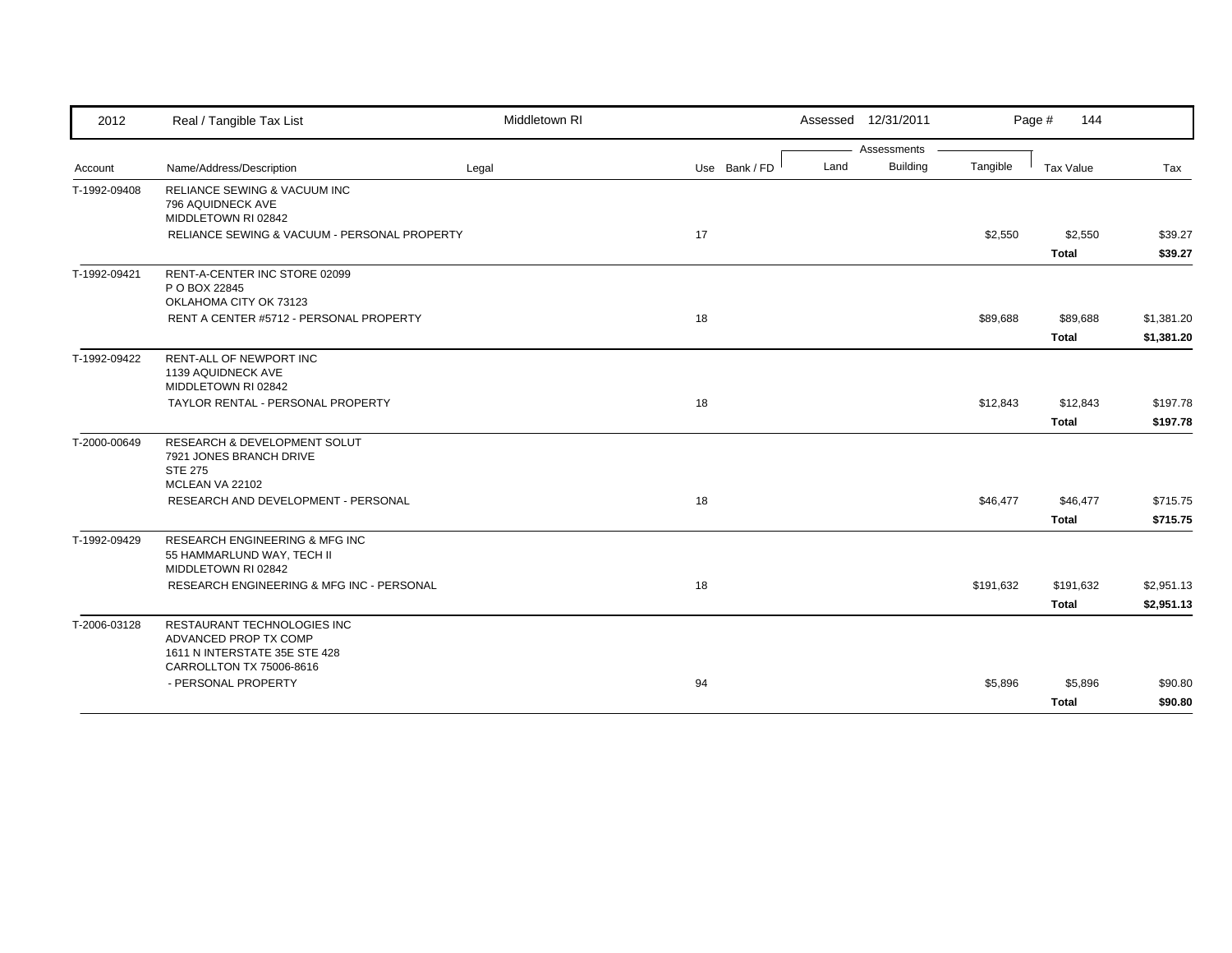| 2012         | Real / Tangible Tax List                                                           | Middletown RI |               | Assessed 12/31/2011     |           | Page #<br>145             |                          |
|--------------|------------------------------------------------------------------------------------|---------------|---------------|-------------------------|-----------|---------------------------|--------------------------|
|              |                                                                                    |               |               | Assessments             |           |                           |                          |
| Account      | Name/Address/Description                                                           | Legal         | Use Bank / FD | <b>Building</b><br>Land | Tangible  | Tax Value                 | Tax                      |
| T-1992-09439 | REYNA CAPITAL CORPORATION<br>ATTN MICHELE SOWERS<br>PO BOX 1932<br>DAYTON OH 45401 |               |               |                         |           |                           |                          |
|              | - PERSONAL PROPERTY                                                                |               | 94            |                         | \$6,373   | \$6,373<br><b>Total</b>   | \$98.14<br>\$98.14       |
| T-1995-00537 | RHODE ISLAND BLOOD CENTER<br>700 AQUIDNECK AVE<br>MIDDLETOWN RI 02842              |               |               |                         |           |                           |                          |
|              | RHODE ISLAND BLOOD CENTER - PERSONAL                                               |               | 73            |                         | \$33,764  | \$33,764<br>Total         | \$519.97<br>\$519.97     |
| T-1992-09512 | RHODE ISLAND NURSERIES INC<br>736 EAST MAIN RD<br>MIDDLETOWN RI 02842              |               |               |                         |           |                           |                          |
|              | RHODE ISLAND NURSERIES INC - PERSONAL                                              |               | 73            |                         | \$29,458  | \$29,458<br><b>Total</b>  | \$453.65<br>\$453.65     |
| T-1992-09197 | RI ARTS FOUNDATION AT NPT INC<br>P O BOX 3300<br>NEWPORT RI 02840                  |               |               |                         |           |                           |                          |
|              | RI ARTS FOUNDATION - PERSONAL PROPERTY                                             |               | 73            |                         | \$35,438  | \$35,438<br><b>Total</b>  | \$545.75<br>\$545.75     |
| T-1992-00389 | RI CVS PHARMACY LLC<br>MARVIN F POER & CO<br>PO BOX 52427<br>ATLANTA GA 30355      |               |               |                         |           |                           |                          |
|              | CVS/PHARMACY #493 - PERSONAL PROPERTY                                              |               | 18            |                         | \$278,186 | \$278,186<br><b>Total</b> | \$4,284.06<br>\$4,284.06 |
| T-2000-00657 | RICOH AMERICAS CORPORATION<br>5 DEDRICK PL                                         |               |               |                         |           |                           |                          |
|              | WEST CALDWELL NJ 07006<br>- PERSONAL PROPERTY                                      |               | 94            |                         | \$8,513   | \$8,513<br><b>Total</b>   | \$131.10<br>\$131.10     |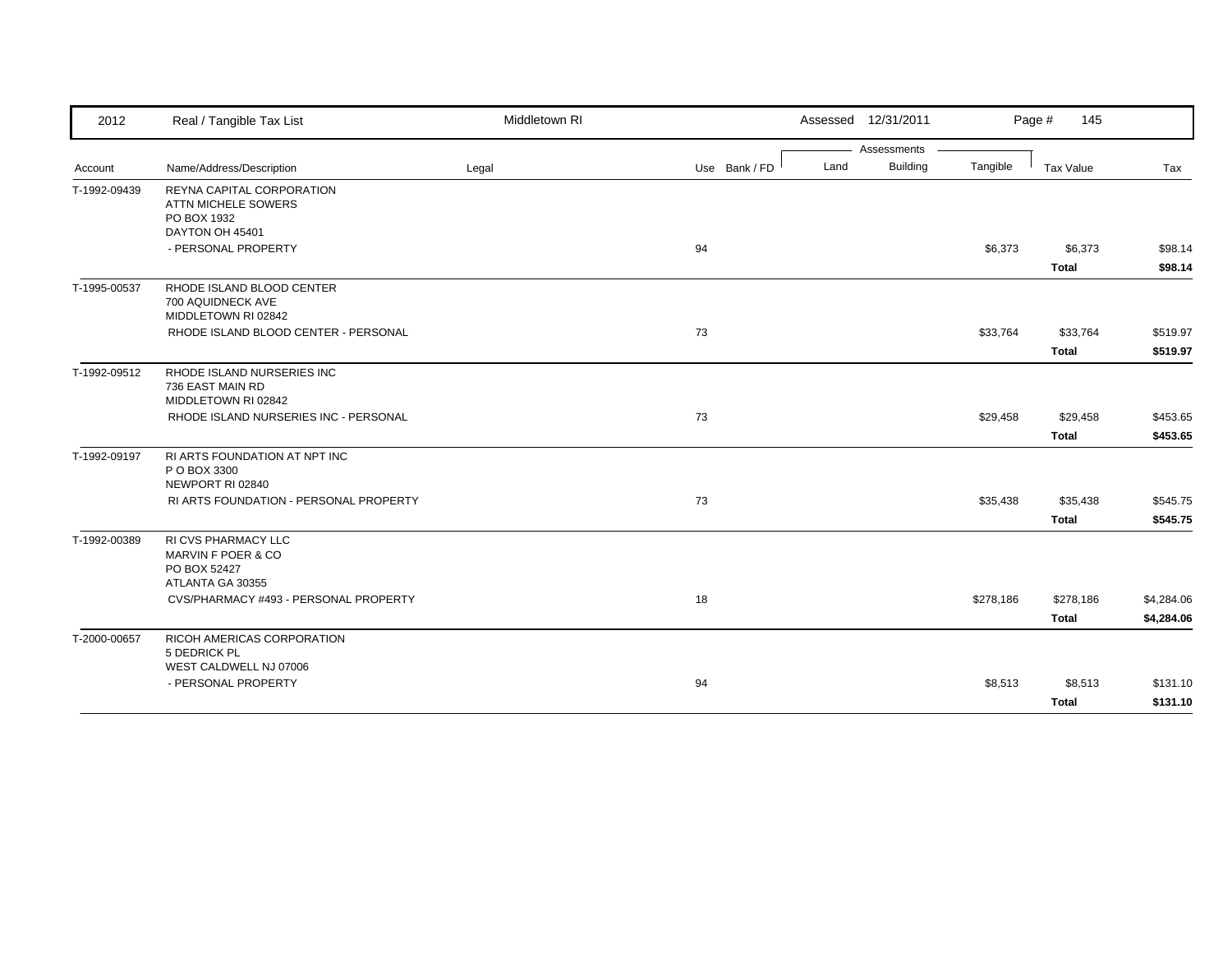| 2012         | Real / Tangible Tax List                  | Middletown RI |               | Assessed 12/31/2011     |           | Page #<br>146 |            |
|--------------|-------------------------------------------|---------------|---------------|-------------------------|-----------|---------------|------------|
|              |                                           |               |               | Assessments             |           |               |            |
| Account      | Name/Address/Description                  | Legal         | Use Bank / FD | <b>Building</b><br>Land | Tangible  | Tax Value     | Tax        |
| T-2006-03189 | <b>RINFRET &amp; STURMS APP SER CTR</b>   |               |               |                         |           |               |            |
|              | 1015 AQUIDNECK AVE                        |               |               |                         |           |               |            |
|              | MIDDLETOWN RI 02842                       |               |               |                         |           |               |            |
|              | RINFRET & STURMS APP SER CTR - PERSONAL   |               | 17            |                         | \$2,090   | \$2,090       | \$32.19    |
|              |                                           |               |               |                         |           | <b>Total</b>  | \$32.19    |
| T-2008-02074 | RISING TIDE ANGLER INC                    |               |               |                         |           |               |            |
|              | D/B/A SALTWATER EDGE                      |               |               |                         |           |               |            |
|              | 47 VALLEY RD<br>MIDDLETOWN RI 02842       |               |               |                         |           |               |            |
|              | SALTWATER EDGE - PERSONAL PROPERTY        |               | 18            |                         | \$11,568  | \$11,568      | \$178.15   |
|              |                                           |               |               |                         |           | <b>Total</b>  | \$178.15   |
|              |                                           |               |               |                         |           |               |            |
| T-2012-00059 | RISKY BUSINESS POLO<br>1174 GREEN END AVE |               |               |                         |           |               |            |
|              | MIDDLETOWN RI 02842                       |               |               |                         |           |               |            |
|              | - PERSONAL PROPERTY                       |               | 17            |                         | \$950     | \$950         | \$14.63    |
|              |                                           |               |               |                         |           |               |            |
|              |                                           |               |               |                         |           | <b>Total</b>  | \$14.63    |
| T-2001-00653 | RITE SOLUTIONS INC                        |               |               |                         |           |               |            |
|              | 88 SILVA LN<br><b>SUITE 220 E</b>         |               |               |                         |           |               |            |
|              | MIDDLETOWN RI 02842                       |               |               |                         |           |               |            |
|              | RITE SOLUTIONS - PERSONAL PROPERTY        |               | 18            |                         | \$379,912 | \$379,912     | \$5,850.64 |
|              |                                           |               |               |                         |           | <b>Total</b>  | \$5,850.64 |
| T-2002-00541 | RIVERHEAD BLDG SUPPLY                     |               |               |                         |           |               |            |
|              | D/B/A JT'S LUMBER                         |               |               |                         |           |               |            |
|              | 100 PRECISION DR STE 2                    |               |               |                         |           |               |            |
|              | SHIRLEY NY 11967                          |               |               |                         |           |               |            |
|              | JT'S LUMBER - PERSONAL PROPERTY           |               | 18            |                         | \$336,731 | \$336,731     | \$5,185.66 |
|              |                                           |               |               |                         |           | Total         | \$5,185.66 |
| T-2011-00094 | RIVERHEAD BLDG SUPPLY CORP                |               |               |                         |           |               |            |
|              | 1366 WEST MAIN RD                         |               |               |                         |           |               |            |
|              | MIDDLETOWN RI 02842                       |               |               |                         |           |               |            |
|              |                                           |               |               |                         |           |               |            |
|              | - PERSONAL PROPERTY                       |               | 18            |                         | \$606,144 | \$606,144     | \$9,334.62 |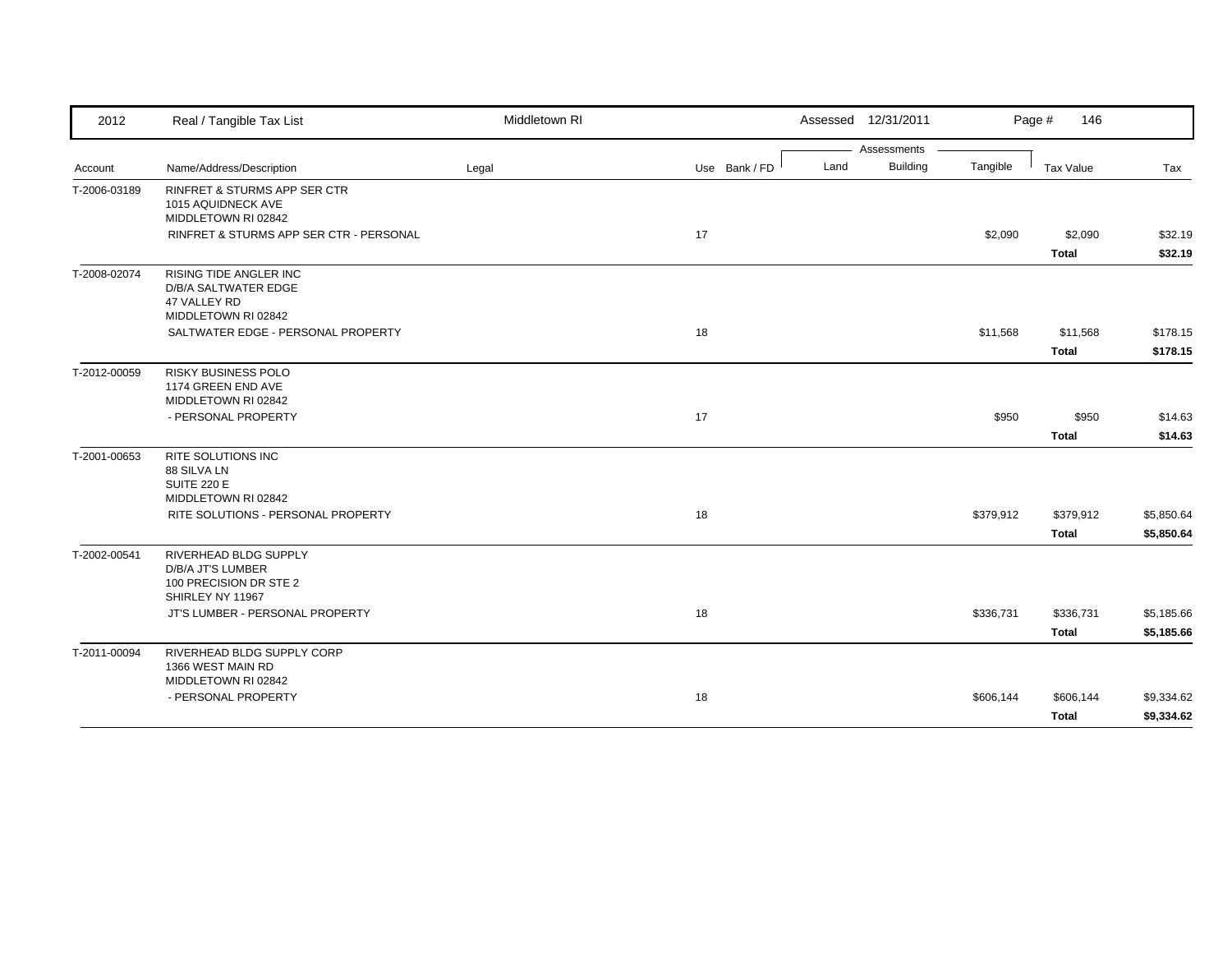| 2012         | Real / Tangible Tax List                                   | Middletown RI |               | Assessed 12/31/2011 |                      | Page #<br>147    |            |
|--------------|------------------------------------------------------------|---------------|---------------|---------------------|----------------------|------------------|------------|
|              | Name/Address/Description                                   | Legal         | Use Bank / FD | Assessments<br>Land | Building<br>Tangible | <b>Tax Value</b> | Tax        |
| Account      |                                                            |               |               |                     |                      |                  |            |
| T-1992-01975 | RMK ENTERPRISES INC<br>11 EAST MAIN RD                     |               |               |                     |                      |                  |            |
|              | MIDDLETOWN RI 02842                                        |               |               |                     |                      |                  |            |
|              | BATIK GARDEN IMPERIAL BUFFET - PERSONAL                    |               | 18            |                     | \$148,010            | \$148,010        | \$2,279.35 |
|              |                                                            |               |               |                     |                      | <b>Total</b>     | \$2,279.35 |
| T-1992-09650 | ROBERT T KARNS                                             |               |               |                     |                      |                  |            |
|              | <b>KARNS LAW GROUP</b>                                     |               |               |                     |                      |                  |            |
|              | 6 VALLEY RD                                                |               |               |                     |                      |                  |            |
|              | MIDDLETOWN RI 02842<br>KARNS LAW GROUP - PERSONAL PROPERTY |               | 18            |                     | \$37,951             | \$37,951         | \$584.45   |
|              |                                                            |               |               |                     |                      |                  |            |
|              |                                                            |               |               |                     |                      | <b>Total</b>     | \$584.45   |
| T-2005-00635 | ROCKYS HARDWARE INC<br>40 ISLAND POND RD                   |               |               |                     |                      |                  |            |
|              | SPRINGFIELD MA 01118                                       |               |               |                     |                      |                  |            |
|              | ROCKYS ACE HARDWARE - PERSONAL PROPERTY                    |               | 18            |                     | \$131,837            | \$131,837        | \$2,030.29 |
|              |                                                            |               |               |                     |                      | <b>Total</b>     | \$2,030.29 |
| T-2011-00027 | <b>RODERICK KATHY</b>                                      |               |               |                     |                      |                  |            |
|              | <b>46 WESTGATE RD</b>                                      |               |               |                     |                      |                  |            |
|              | FRAMINGHAM MA 01701                                        |               |               |                     |                      |                  |            |
|              | 1998 38' JAYCO EAGLE - PERSONAL PROPERTY                   |               | 45            |                     | \$5,100              | \$5,100          | \$78.54    |
|              |                                                            |               |               |                     |                      | <b>Total</b>     | \$78.54    |
| T-1994-00326 | RONDINA PHILIP                                             |               |               |                     |                      |                  |            |
|              | 379 THIRD BEACH ROAD<br>MIDDLETOWN RI 02842                |               |               |                     |                      |                  |            |
|              | NEWPORT FIREPLACE DESIGNS - PERSONAL                       |               | 17            |                     | \$4,023              | \$4,023          | \$61.95    |
|              |                                                            |               |               |                     |                      | <b>Total</b>     |            |
|              |                                                            |               |               |                     |                      |                  | \$61.95    |
| T-2007-00271 | ROSENTHAL JUDITH PERL<br>99 SHORE DR                       |               |               |                     |                      |                  |            |
|              | MIDDLETOWN RI 02842                                        |               |               |                     |                      |                  |            |
|              | DESIGNING SPACES - PERSONAL PROPERTY                       |               | 17            |                     | \$2,088              | \$2,088          | \$32.16    |
|              |                                                            |               |               |                     |                      | <b>Total</b>     | \$32.16    |
| T-1992-09907 | <b>ROZES JAMES S</b>                                       |               |               |                     |                      |                  |            |
|              | 1171 AQUIDNECK AVE                                         |               |               |                     |                      |                  |            |
|              | MIDDLETOWN RI 02842                                        |               |               |                     |                      |                  |            |
|              | ROZES JAMES S DMD - PERSONAL PROPERTY                      |               | 17            |                     | \$9,969              | \$9,969          | \$153.52   |
|              |                                                            |               |               |                     |                      | <b>Total</b>     | \$153.52   |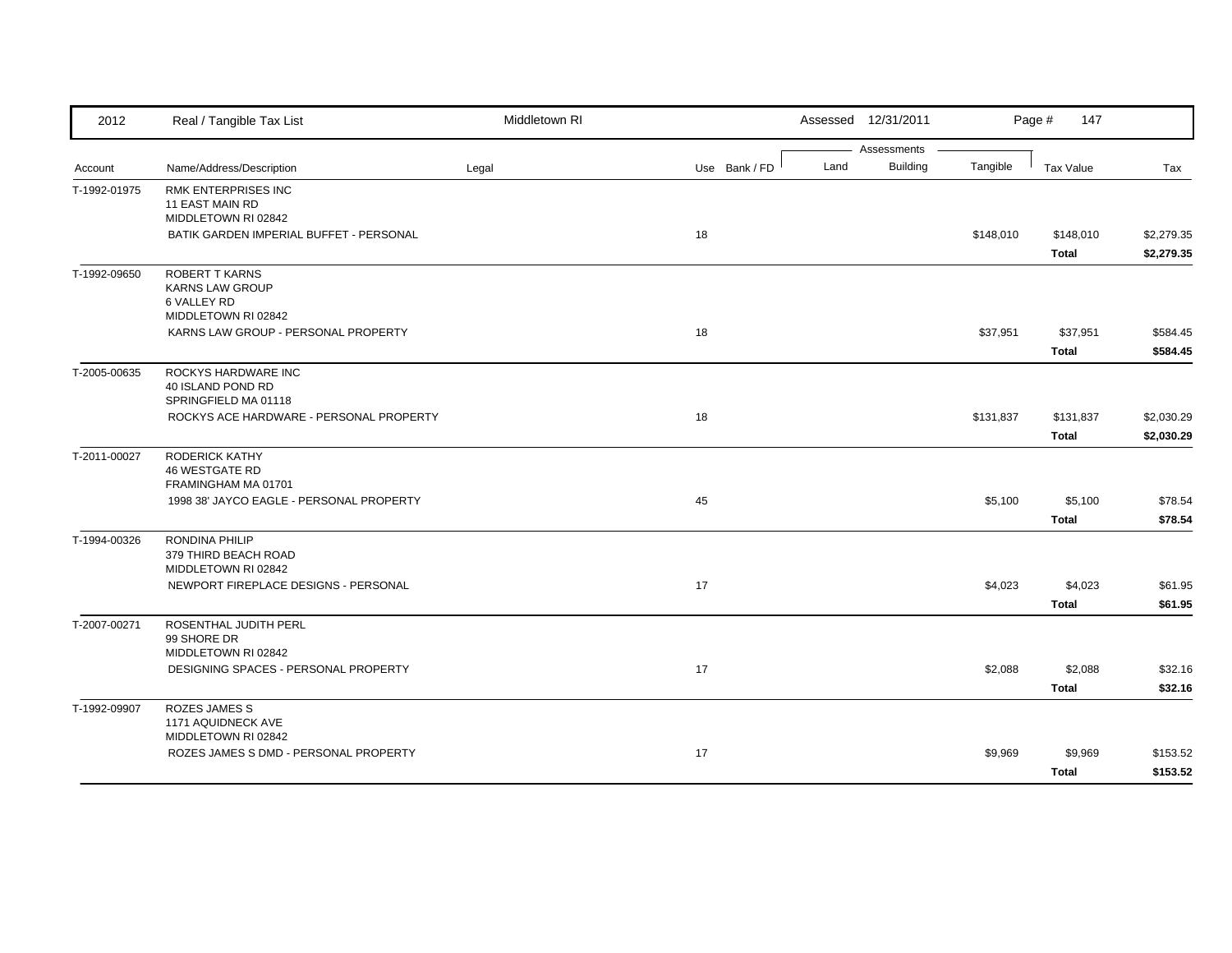| 2012         | Real / Tangible Tax List                                                                           | Middletown RI | Assessed              | 12/31/2011                                 | 148<br>Page #     |                      |
|--------------|----------------------------------------------------------------------------------------------------|---------------|-----------------------|--------------------------------------------|-------------------|----------------------|
| Account      | Name/Address/Description                                                                           | Legal         | Use Bank / FD<br>Land | Assessments<br><b>Building</b><br>Tangible | Tax Value         | Tax                  |
| T-1993-10015 | <b>ROZES KOMES G</b><br>1223 GREEN END AVE<br>MIDDLETOWN RI 02842-5705                             |               |                       |                                            |                   |                      |
|              | FLOS CLAM SHACK - PERSONAL PROPERTY                                                                |               | 18                    | \$32,719                                   | \$32,719<br>Total | \$503.87<br>\$503.87 |
| T-2011-00063 | <b>RUBIE DESIGN AGENCY</b><br>747 AQUIDNECK AVE<br>MIDDLETOWN RI 02842                             |               |                       |                                            |                   |                      |
|              | <b>RUBIC DESIGN - PERSONAL PROPERTY</b>                                                            |               | 18                    | \$19,191                                   | \$19,191          | \$295.54             |
|              |                                                                                                    |               |                       |                                            | Total             | \$295.54             |
| T-2001-00648 | RUBY TUESDAY INC #7342 & SUBSI<br>ATTN: TAX & LICENSE<br>150 WEST CHURCH AVE<br>MARYVILLE TN 37801 |               |                       |                                            |                   |                      |
|              | RUBY TUESDAY - PERSONAL PROPERTY                                                                   |               | 18                    | \$184,839                                  | \$184,839         | \$2,846.52           |
|              |                                                                                                    |               |                       |                                            | Total             | \$2,846.52           |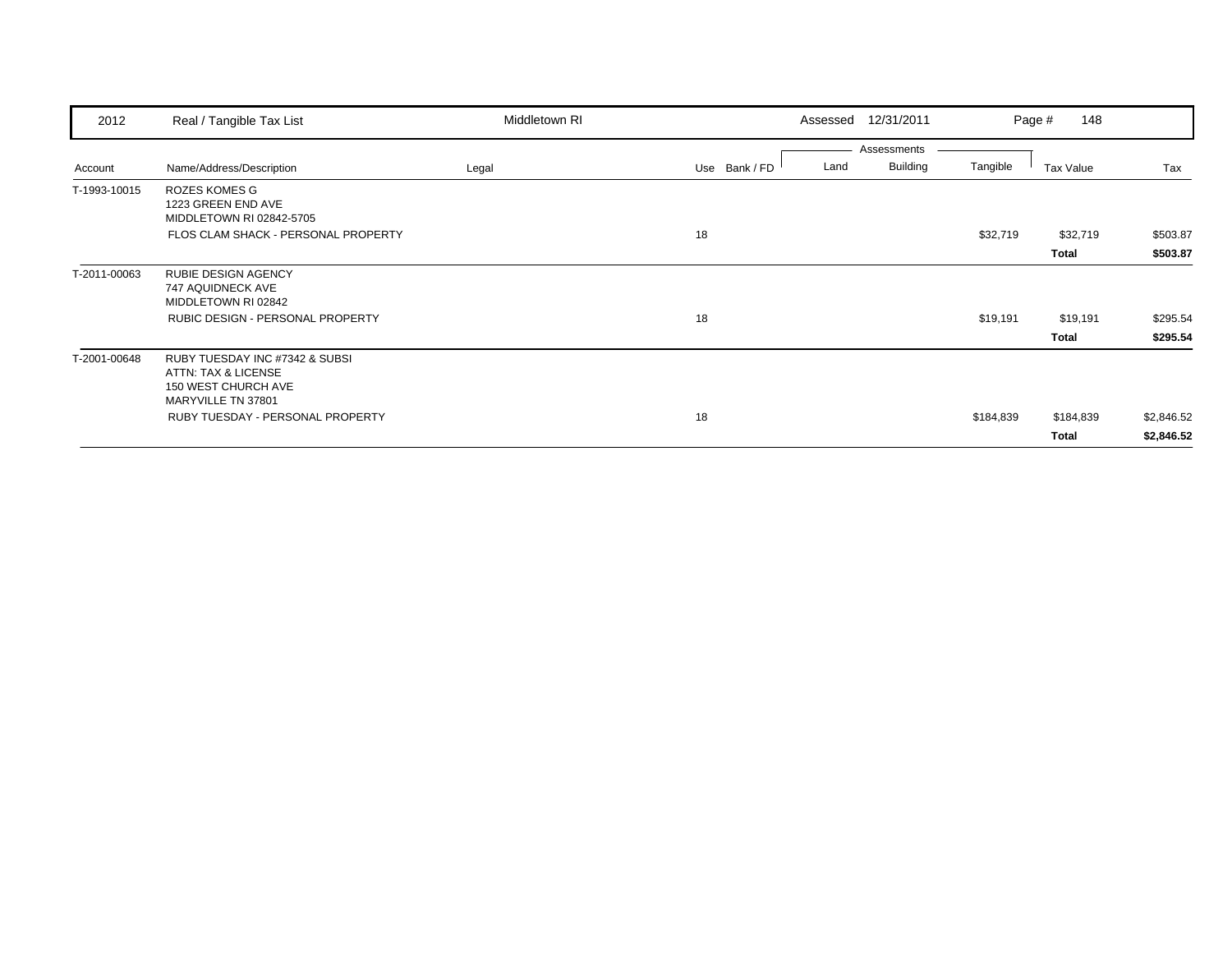| 2012         | Real / Tangible Tax List                                                                             | Middletown RI |               |      | Assessed 12/31/2011 |           | Page #<br>149    |            |
|--------------|------------------------------------------------------------------------------------------------------|---------------|---------------|------|---------------------|-----------|------------------|------------|
|              |                                                                                                      |               |               |      | Assessments         |           |                  |            |
| Account      | Name/Address/Description                                                                             | Legal         | Use Bank / FD | Land | <b>Building</b>     | Tangible  | <b>Tax Value</b> | Tax        |
| T-2007-00272 | S C S JR INC<br>4 CHESTNUT HILL RD<br>MIDDLETOWN RI 02842                                            |               |               |      |                     |           |                  |            |
|              | SCOTTYS BIG DAWG PUB - PERSONAL PROPERTY                                                             |               | 18            |      |                     | \$29,260  | \$29,260         | \$450.60   |
|              |                                                                                                      |               |               |      |                     |           | <b>Total</b>     | \$450.60   |
| T-2001-00673 | S K INDUSTRIES INC<br><b>ROBIN &amp; CHARLES DINGS</b><br>164 PASTURE FARM DR<br>MIDDLETOWN RI 02842 |               |               |      |                     |           |                  |            |
|              | RUSTYS - PERSONAL PROPERTY                                                                           |               | 18            |      |                     | \$54,500  | \$54,500         | \$839.30   |
|              |                                                                                                      |               |               |      |                     |           | <b>Total</b>     | \$839.30   |
| T-2004-00582 | S R THORNEYCROFT LTD<br>MICHAEL J CHILLE PRES<br>411 C COREY LN<br>MIDDLETOWN RI 02842               |               |               |      |                     |           |                  |            |
|              | S R THORNEYCROFT LTD - PERSONAL PROPERTY                                                             |               | 17            |      |                     | \$1,150   | \$1,150          | \$17.71    |
|              |                                                                                                      |               |               |      |                     |           | <b>Total</b>     | \$17.71    |
| T-2012-00069 | SABO RHONDA L PSYD<br>170 AQUIDNECK AVE<br>MIDDLETOWN RI 02842                                       |               |               |      |                     |           |                  |            |
|              | SABO RONDA L PSY D - PERSONAL PROPERTY                                                               |               | 17            |      |                     | \$3,570   | \$3,570          | \$54.98    |
|              |                                                                                                      |               |               |      |                     |           | <b>Total</b>     | \$54.98    |
| T-1992-09993 | SACCUCCI AUTO GROUP INC<br>1350 WEST MAIN RD<br>MIDDLETOWN RI 02842                                  |               |               |      |                     |           |                  |            |
|              | SACCUCCI HONDA - PERSONAL PROPERTY                                                                   |               | 18            |      |                     | \$305,241 | \$305,241        | \$4,700.71 |
|              |                                                                                                      |               |               |      |                     |           | <b>Total</b>     | \$4,700.71 |
| T-1992-09994 | SACCUCCI CAROL E ESQ<br>1350 WEST MAIN RD<br>MIDDLETOWN RI 02842                                     |               |               |      |                     |           |                  |            |
|              | SACCUCCI CAROL E ATTY AT LAW - PERSONAL                                                              |               | 17            |      |                     | \$1,040   | \$1,040          | \$16.02    |
|              |                                                                                                      |               |               |      |                     |           | <b>Total</b>     | \$16.02    |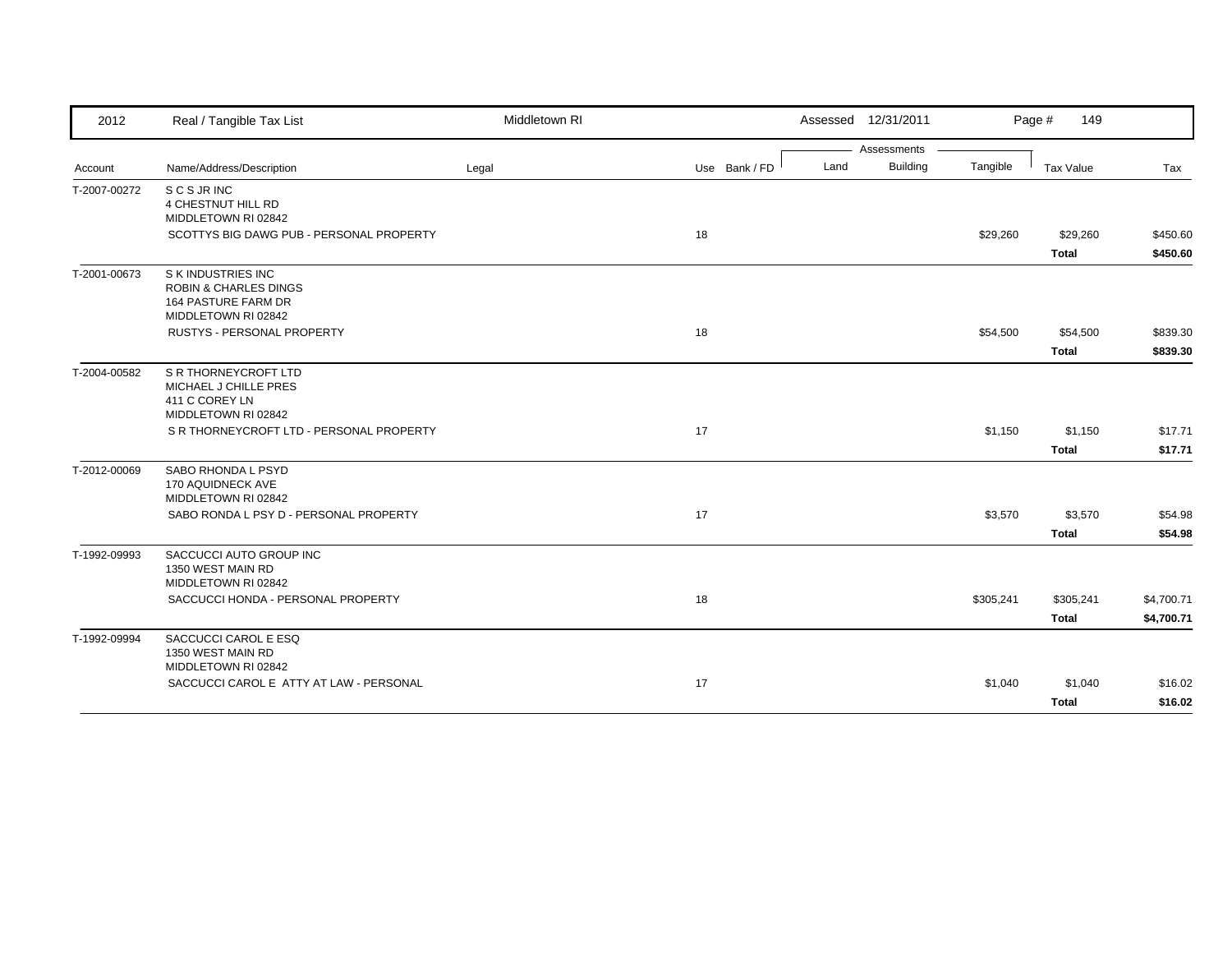| 2012         | Real / Tangible Tax List                                                                     | Middletown RI |                       | Assessed 12/31/2011 |          | Page #<br>150 |          |
|--------------|----------------------------------------------------------------------------------------------|---------------|-----------------------|---------------------|----------|---------------|----------|
|              |                                                                                              |               |                       | Assessments         |          |               |          |
| Account      | Name/Address/Description                                                                     | Legal         | Land<br>Use Bank / FD | <b>Building</b>     | Tangible | Tax Value     | Tax      |
| T-1992-10000 | SAFETY KLEEN SYSTEMS INC<br>C/O D&P 799-39-7186006551<br>PO BOX 260888<br>PLANO TX 750260888 |               |                       |                     |          |               |          |
|              | - PERSONAL PROPERTY                                                                          |               | 94                    |                     | \$3,849  | \$3,849       | \$59.27  |
|              |                                                                                              |               |                       |                     |          | <b>Total</b>  | \$59.27  |
| T-1992-10053 | <b>SAMUELS REALTY</b><br>POLO CENTER<br>678 AQUIDNECK AVENUE<br>MIDDLETOWN RI 02842          |               |                       |                     |          |               |          |
|              | SAMUEL'S REALTY CO - PERSONAL PROPERTY                                                       |               | 17                    |                     | \$4,950  | \$4,950       | \$76.23  |
|              |                                                                                              |               |                       |                     |          | Total         | \$76.23  |
| T-2012-00030 | <b>SANDE WHITNEY</b><br><b>DBA WSI MARKETING</b><br>55 JOHN CLARKE RD<br>MIDDLETOWN RI 02842 |               |                       |                     |          |               |          |
|              | - PERSONAL PROPERTY                                                                          |               | 17                    |                     | \$2,817  | \$2,817       | \$43.38  |
|              |                                                                                              |               |                       |                     |          | <b>Total</b>  | \$43.38  |
| T-1992-10126 | SANTO FRANK C LANDSCAPING<br>627 GREEN END AVE<br>MIDDLETOWN RI 02842                        |               |                       |                     |          |               |          |
|              | SANTO FRANK C LANDSCAPING - PERSONAL                                                         |               | 17                    |                     | \$3,793  | \$3,793       | \$58.41  |
|              |                                                                                              |               |                       |                     |          | <b>Total</b>  | \$58.41  |
| T-1995-00492 | <b>SANTOS SANDY</b><br>717 AQUIDNECK AVE<br>MIDDLETOWN RI 02842                              |               |                       |                     |          |               |          |
|              | SANDY'S LIQUORS - PERSONAL PROPERTY                                                          |               | 18                    |                     | \$11,495 | \$11,495      | \$177.02 |
|              |                                                                                              |               |                       |                     |          | Total         | \$177.02 |
| T-2004-00581 | <b>SANTOS WILLIAM</b><br>DBA SANTOS WELDING<br>390 CRANDALL RD                               |               |                       |                     |          |               |          |
|              | TIVERTON RI 02878<br>SANTOS WELDING - PERSONAL PROPERTY                                      |               | 17                    |                     | \$5,716  | \$5,716       | \$88.03  |
|              |                                                                                              |               |                       |                     |          | <b>Total</b>  | \$88.03  |
|              |                                                                                              |               |                       |                     |          |               |          |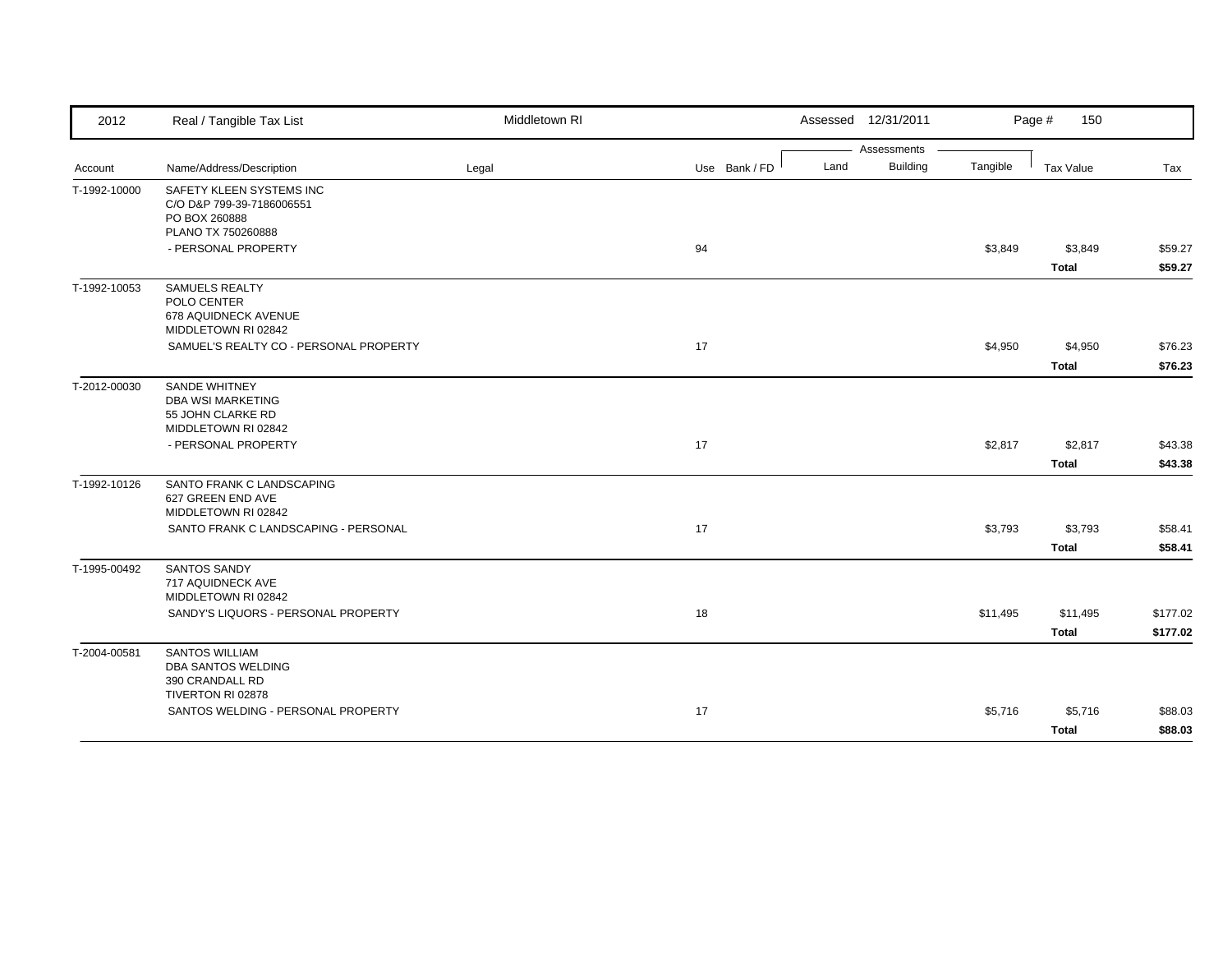| 2012         | Real / Tangible Tax List                                         | Middletown RI |               |      | Assessed 12/31/2011 |           | Page #<br>151    |            |
|--------------|------------------------------------------------------------------|---------------|---------------|------|---------------------|-----------|------------------|------------|
|              |                                                                  |               |               |      | Assessments         |           |                  |            |
| Account      | Name/Address/Description                                         | Legal         | Use Bank / FD | Land | <b>Building</b>     | Tangible  | <b>Tax Value</b> | Tax        |
| T-2010-02114 | SARA LEE CORPORATION                                             |               |               |      |                     |           |                  |            |
|              | DBA SARA LEE FOODSERVICE                                         |               |               |      |                     |           |                  |            |
|              | 3301 RIDER TRAIL SOUTH STE 100                                   |               |               |      |                     |           |                  |            |
|              | EARTH CITY MO 63045<br>- PERSONAL PROPERTY                       |               |               |      |                     |           |                  |            |
|              |                                                                  |               | 94            |      |                     | \$2,845   | \$2,845          | \$43.81    |
|              |                                                                  |               |               |      |                     |           | <b>Total</b>     | \$43.81    |
| T-2007-01949 | SARGENT CRYSTAL SPEECH PATHOLO                                   |               |               |      |                     |           |                  |            |
|              | 575 EAST MAIN RD                                                 |               |               |      |                     |           |                  |            |
|              | MIDDLETOWN RI 02842                                              |               |               |      |                     |           |                  |            |
|              | CRYSTAL SARGENT SPEECH PATHOLO - PERSONAL                        |               | 17            |      |                     | \$3,135   | \$3,135          | \$48.28    |
|              |                                                                  |               |               |      |                     |           | <b>Total</b>     | \$48.28    |
| T-2012-00003 | <b>SAVAS JAY</b>                                                 |               |               |      |                     |           |                  |            |
|              | <b>DBA SUBWAY</b>                                                |               |               |      |                     |           |                  |            |
|              | 58 AQUIDNECK AVE<br>MIDDLETOWN RI 02842                          |               |               |      |                     |           |                  |            |
|              | SUBWAY - PERSONAL PROPERTY                                       |               | 18            |      |                     | \$45,394  | \$45,394         | \$699.07   |
|              |                                                                  |               |               |      |                     |           |                  |            |
|              |                                                                  |               |               |      |                     |           | <b>Total</b>     | \$699.07   |
| T-1992-10174 | SAVI INTERNATIONAL CORPORATION                                   |               |               |      |                     |           |                  |            |
|              | PO BOX 4259                                                      |               |               |      |                     |           |                  |            |
|              | MIDDLETOWN RI 02842<br>ROYAL PLAZA INN/HOTEL - PERSONAL PROPERTY |               | 18            |      |                     |           | \$191,920        |            |
|              |                                                                  |               |               |      |                     | \$191,920 |                  | \$2,955.57 |
|              |                                                                  |               |               |      |                     |           | <b>Total</b>     | \$2,955.57 |
| T-2003-00600 | <b>SCHOTT PETER J DMD</b>                                        |               |               |      |                     |           |                  |            |
|              | 1005 AQUIDNECK AVE                                               |               |               |      |                     |           |                  |            |
|              | MIDDLETOWN RI 02842                                              |               |               |      |                     |           |                  |            |
|              | PETER SCHOTT DMD - PERSONAL PROPERTY                             |               | 18            |      |                     | \$94,478  | \$94,478         | \$1,454.96 |
|              |                                                                  |               |               |      |                     |           | <b>Total</b>     | \$1,454.96 |
| T-1994-00336 | <b>SCHWARZ KEN</b>                                               |               |               |      |                     |           |                  |            |
|              | <b>K-WORLD ENTERPRISES</b>                                       |               |               |      |                     |           |                  |            |
|              | 70 WEST MAIN RD<br>MIDDLETOWN RI 02842                           |               |               |      |                     |           |                  |            |
|              | K S AUTO REPAIR - PERSONAL PROPERTY                              |               | 17            |      |                     | \$7,513   | \$7,513          |            |
|              |                                                                  |               |               |      |                     |           |                  | \$115.70   |
|              |                                                                  |               |               |      |                     |           | <b>Total</b>     | \$115.70   |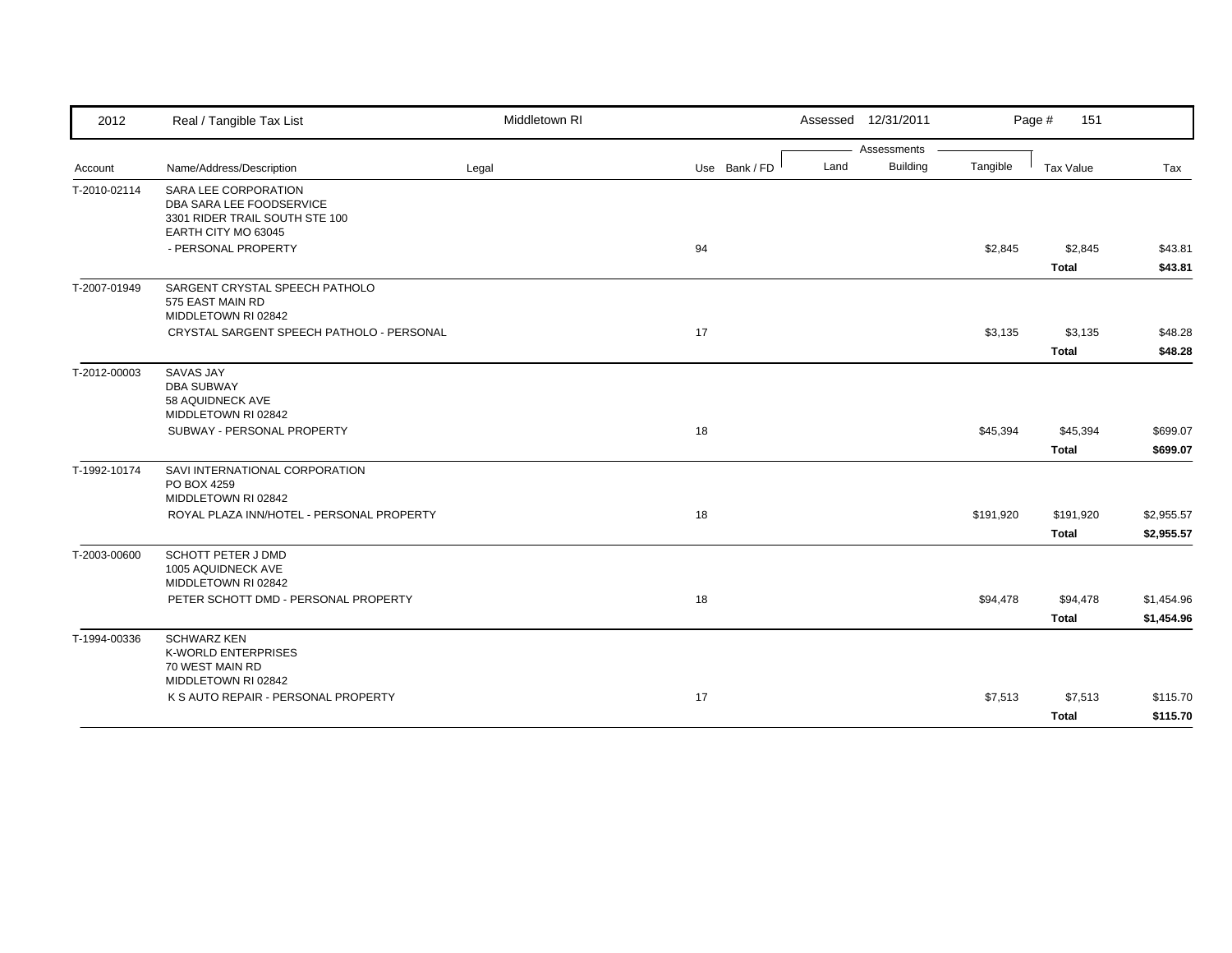| 2012         | Real / Tangible Tax List                                                                               | Middletown RI |               |      | Assessed 12/31/2011 |           | Page #<br>152 |            |
|--------------|--------------------------------------------------------------------------------------------------------|---------------|---------------|------|---------------------|-----------|---------------|------------|
|              |                                                                                                        |               |               |      | Assessments         |           |               |            |
| Account      | Name/Address/Description                                                                               | Legal         | Use Bank / FD | Land | <b>Building</b>     | Tangible  | Tax Value     | Tax        |
| T-2005-00644 | SCIENCE APPLICATIONS INC<br><b>C/O THOMSON REUTERS</b><br>PO BOX 4900 DEPT 425<br>SCOTTSDALE AZ 85261  |               |               |      |                     |           |               |            |
|              | SCIENCE APPLICATIONS INC - PERSONAL PROPERTY                                                           |               | 18            |      |                     | \$144,909 | \$144,909     | \$2,231.60 |
|              |                                                                                                        |               |               |      |                     |           | Total         | \$2,231.60 |
| T-1992-10250 | SCIENCE APPLICATIONS INTERNATI<br>D/B/A SAIC<br>28 JACOME WAY<br>MIDDLETOWN RI 02842                   |               |               |      |                     |           |               |            |
|              | SAIC - PERSONAL PROPERTY                                                                               |               | 18            |      |                     | \$172,394 | \$172,394     | \$2,654.87 |
|              |                                                                                                        |               |               |      |                     |           | <b>Total</b>  | \$2,654.87 |
| T-2001-00686 | <b>SCOTT ELIZABETH &amp; DAVID</b><br><b>D/B/A BREWSKI'S</b><br>10 MAPLE AVE<br>MIDDLETOWN RI 02842    |               |               |      |                     |           |               |            |
|              | BREWSKI'S - PERSONAL PROPERTY                                                                          |               | 18            |      |                     | \$35,289  | \$35,289      | \$543.45   |
|              |                                                                                                        |               |               |      |                     |           | <b>Total</b>  | \$543.45   |
| T-2005-00564 | SEA WHALE MOTEL INC<br>150 AQUIDNECK AVE<br>MIDDLETOWN RI 02842<br>SEA WHALE MOTEL - PERSONAL PROPERTY |               | 18            |      |                     | \$29,699  | \$29,699      | \$457.36   |
|              |                                                                                                        |               |               |      |                     |           | <b>Total</b>  | \$457.36   |
| T-1992-03945 | <b>SEAL ROCK LLC</b><br><b>C/O THOMAS PERKINS</b><br>210 OLD AIRPORT RD<br>MIDDLETOWN RI 02842         |               |               |      |                     |           |               |            |
|              | - PERSONAL PROPERTY                                                                                    |               | 17            |      |                     | \$1,437   | \$1,437       | \$22.13    |
|              |                                                                                                        |               |               |      |                     |           | <b>Total</b>  | \$22.13    |
| T-2006-03186 | <b>SEARS HOMETOWN STORES</b><br>1235 WEST MAIN RD<br>MIDDLETOWN RI 02842                               |               |               |      |                     |           |               |            |
|              | SEARS #3414 - PERSONAL PROPERTY                                                                        |               | 18            |      |                     | \$12,971  | \$12,971      | \$199.75   |
|              |                                                                                                        |               |               |      |                     |           | <b>Total</b>  | \$199.75   |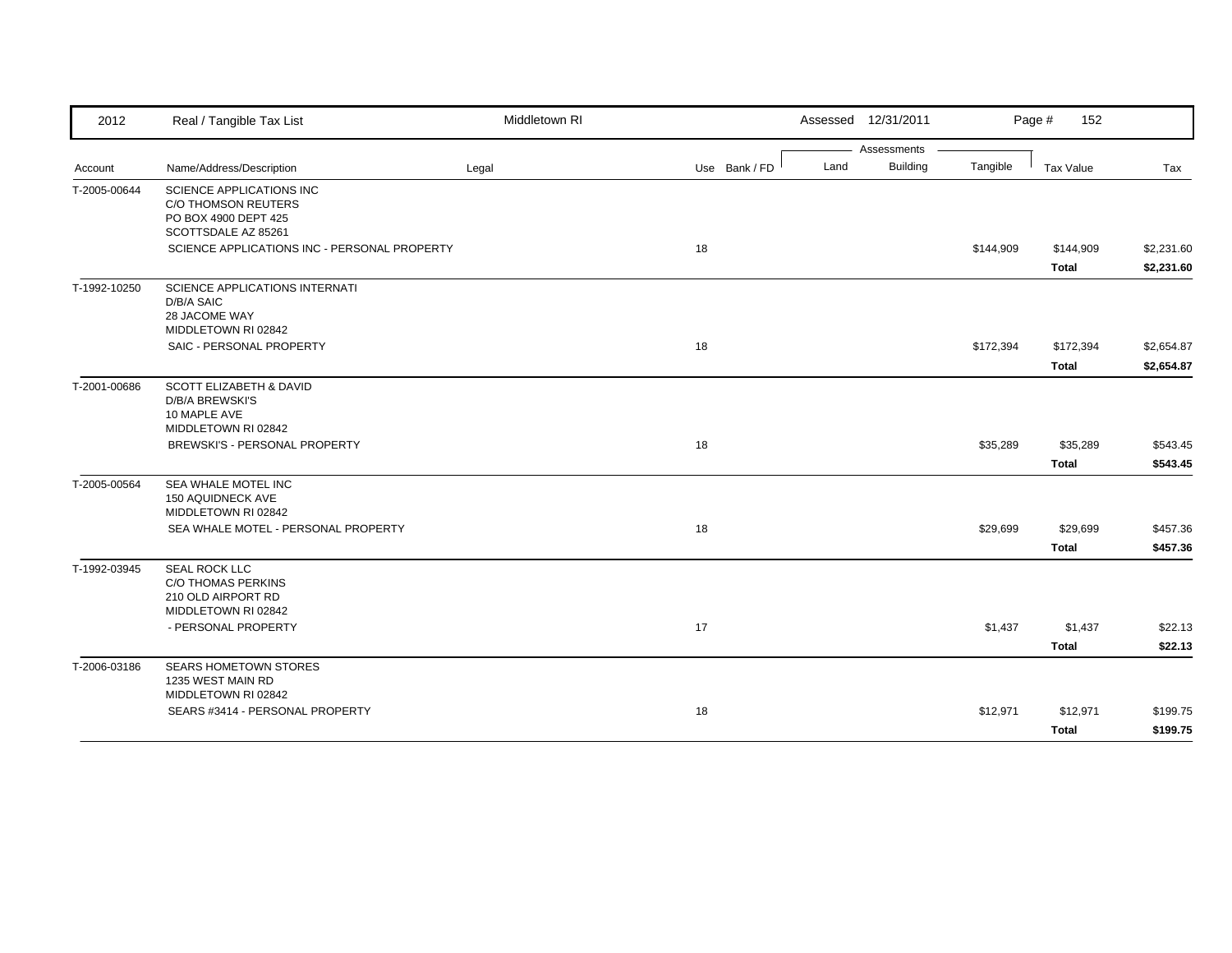| 2012         | Real / Tangible Tax List                                                                      | Middletown RI |               |      | Assessed 12/31/2011 |           | Page #<br>153 |            |
|--------------|-----------------------------------------------------------------------------------------------|---------------|---------------|------|---------------------|-----------|---------------|------------|
|              |                                                                                               |               |               |      | Assessments         |           |               |            |
| Account      | Name/Address/Description                                                                      | Legal         | Use Bank / FD | Land | Building            | Tangible  | Tax Value     | Tax        |
| T-1996-00533 | SEARS ROEBUCK & CO # 05847<br>3333 BEVERLY RD<br>TAX DEPT B2-110A<br>HOFFMAN ESTATES IL 60179 |               |               |      |                     |           |               |            |
|              | SEARS ROEBUCK + CO - PERSONAL PROPERTY                                                        |               | 17            |      |                     | \$5,239   | \$5,239       | \$80.68    |
|              |                                                                                               |               |               |      |                     |           | Total         | \$80.68    |
| T-1994-00340 | SEAVIEW INN LLC<br>240 AQUIDNECK AVE<br>MIDDLETOWN RI 02842                                   |               |               |      |                     |           |               |            |
|              | SEAVIEW INN - PERSONAL PROPERTY                                                               |               | 18            |      |                     | \$139,654 | \$139,654     | \$2,150.67 |
|              |                                                                                               |               |               |      |                     |           | <b>Total</b>  | \$2,150.67 |
| T-2011-00082 | <b>SEEMS LLC</b><br>55 JOHN CLARKE RD<br>MIDDLETOWN RI 02842                                  |               |               |      |                     |           |               |            |
|              | SEEMS LLC - PERSONAL PROPERTY                                                                 |               | 17            |      |                     | \$4,500   | \$4,500       | \$69.30    |
|              |                                                                                               |               |               |      |                     |           | <b>Total</b>  | \$69.30    |
| T-2003-00602 | SEMCO ROBERT S DMD MS<br>58 EAST MAIN RD<br>MIDDLETOWN RI 02842                               |               |               |      |                     |           |               |            |
|              | ROBERT S SEMCO DMD MS - PERSONAL PROPERTY                                                     |               | 17            |      |                     | \$9,969   | \$9,969       | \$153.52   |
|              |                                                                                               |               |               |      |                     |           | <b>Total</b>  | \$153.52   |
| T-1998-00745 | SENSORMATIC ELECTRONICS LLC<br>PROP TX DEPT<br>PO BOX 5006                                    |               |               |      |                     |           |               |            |
|              | BOCA RATON FL 334310806                                                                       |               |               |      |                     |           |               |            |
|              | - PERSONAL PROPERTY                                                                           |               | 17            |      |                     | \$2,809   | \$2,809       | \$43.26    |
|              |                                                                                               |               |               |      |                     |           | <b>Total</b>  | \$43.26    |
| T-2011-80054 | SERVICE MASTER CLEAN<br>307 OLIPHANT LN<br>MIDDLETOWN RI 02842                                |               |               |      |                     |           |               |            |
|              | SERVICE MASTER CLEAN - PERSONAL PROPERTY                                                      |               | 17            |      |                     | \$4,500   | \$4,500       | \$69.30    |
|              |                                                                                               |               |               |      |                     |           | <b>Total</b>  | \$69.30    |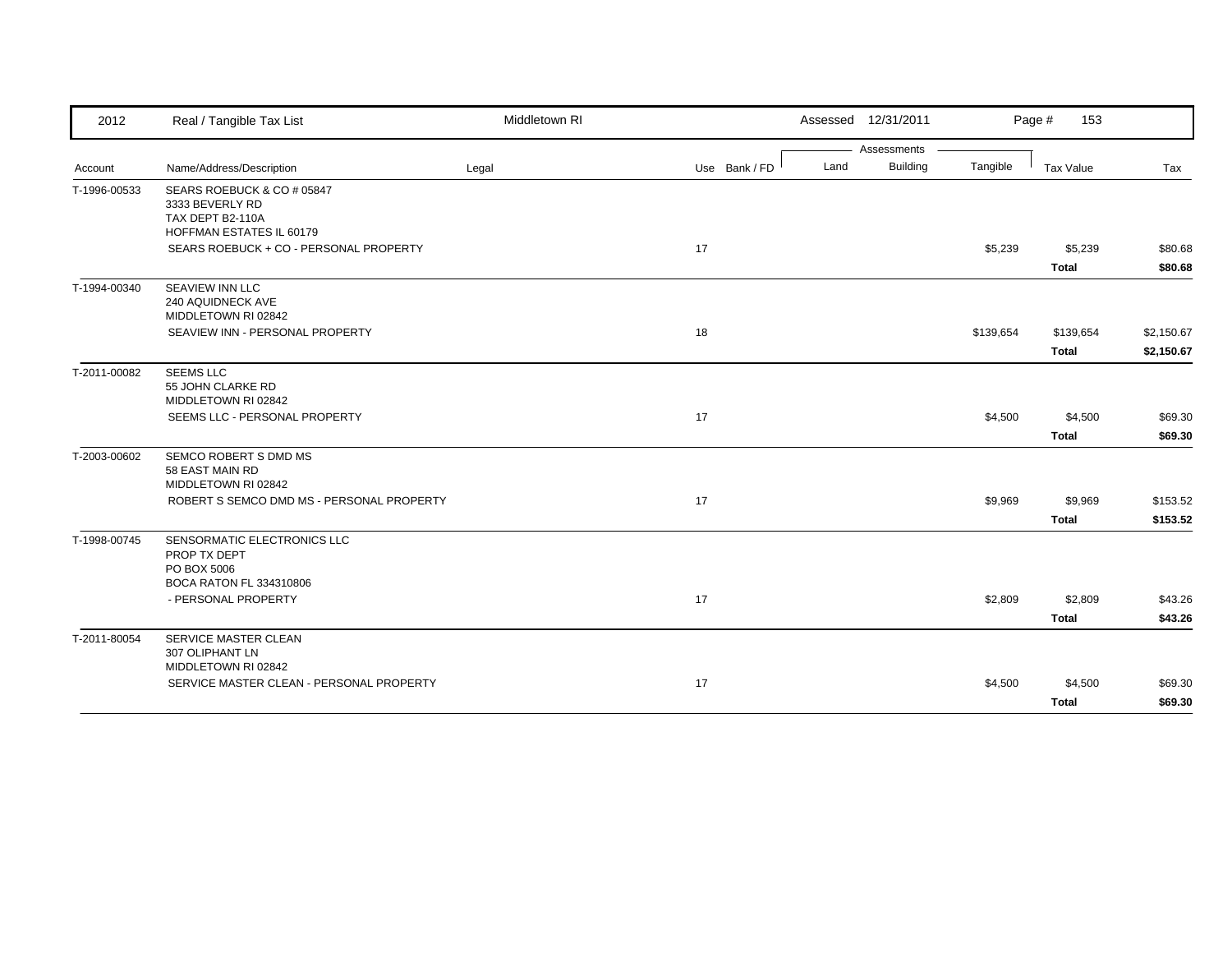| 2012         | Real / Tangible Tax List                                                            | Middletown RI |               | Assessed 12/31/2011     |           | Page #<br>154           |                    |
|--------------|-------------------------------------------------------------------------------------|---------------|---------------|-------------------------|-----------|-------------------------|--------------------|
|              |                                                                                     |               |               | Assessments             |           |                         |                    |
| Account      | Name/Address/Description                                                            | Legal         | Use Bank / FD | <b>Building</b><br>Land | Tangible  | <b>Tax Value</b>        | Tax                |
| T-2001-00650 | SETTIPANE RUSSEL A MD<br>850 AQUIDNECK AVE B3<br>MIDDLETOWN RI 02842                |               |               |                         |           |                         |                    |
|              | ALLERGY & ASTHMA CTR - PERSONAL PROPERTY                                            |               | 17            |                         | \$6,344   | \$6,344<br><b>Total</b> | \$97.70<br>\$97.70 |
| T-1992-10984 | SEVEN ELEVEN INC<br>C/O SILVER OAK<br>400 GALLERIA PKWY #1500<br>ATLANTA GA 30339   |               |               |                         |           |                         |                    |
|              | SEVEN ELEVEN #32746 - PERSONAL PROPERTY                                             |               | 18            |                         | \$143,135 | \$143,135               | \$2,204.28         |
|              |                                                                                     |               |               |                         |           | <b>Total</b>            | \$2,204.28         |
| T-1992-10369 | SHAMROCK ELECTRIC CO INC<br>800 AQUIDNECK AVE STE 9 R<br>MIDDLETOWN RI 02842        |               |               |                         |           |                         |                    |
|              | SHAMROCK ELECTRIC INC - PERSONAL PROPERTY                                           |               | 17            |                         | \$8,130   | \$8,130                 | \$125.20           |
|              |                                                                                     |               |               |                         |           | Total                   | \$125.20           |
| T-1994-00343 | SHAWS SUPERMARKETS INC #7442<br>ATTN TAX DEPT<br>PO BOX 990<br>MINNEAPOLIS MN 55440 |               |               |                         |           |                         |                    |
|              | SHAW'S SUPERMARKETS INC - PERSONAL PROPERTY                                         |               | 18            |                         | \$986,105 | \$986,105               | \$15,186.02        |
|              |                                                                                     |               |               |                         |           | <b>Total</b>            | \$15,186.02        |
| T-2012-00111 | SHEA CHRIS<br>58 COTTONWOOD LN<br>AGAWAM MA 01001                                   |               |               |                         |           |                         |                    |
|              | 2011 32' JAYCO - PERSONAL PROPERTY                                                  |               | 45            |                         | \$20,890  | \$20,890                | \$321.71           |
|              |                                                                                     |               |               |                         |           | <b>Total</b>            | \$321.71           |
| T-2003-00630 | SHEEHAN DEBRA<br>477 EAST MAIN RD<br>MIDDLETOWN RI 02842                            |               |               |                         |           |                         |                    |
|              | ISLAND CHIROPRACTIC - PERSONAL PROPERTY                                             |               | 17            |                         | \$8,747   | \$8,747                 | \$134.70           |
|              |                                                                                     |               |               |                         |           | <b>Total</b>            | \$134.70           |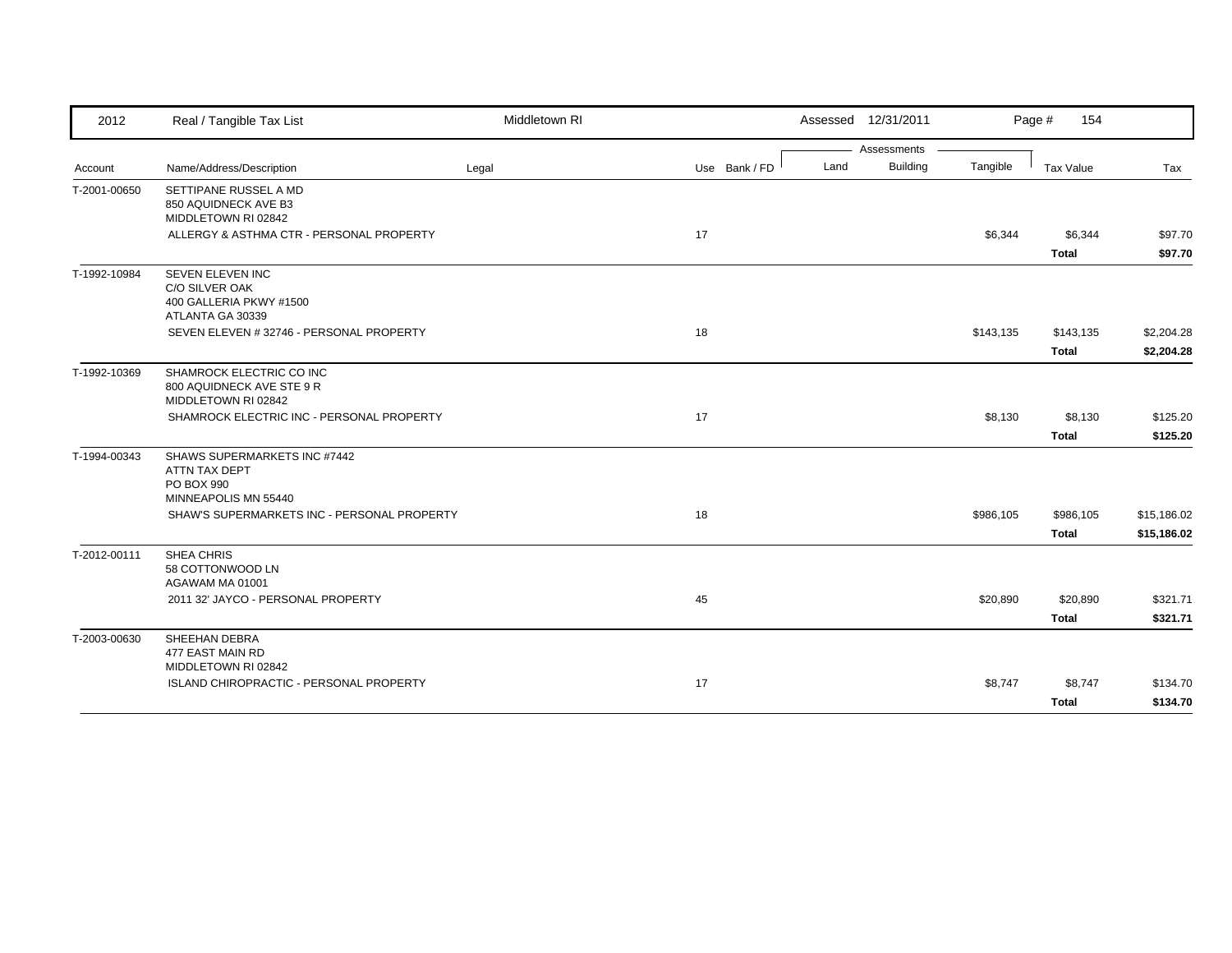| 2012         | Real / Tangible Tax List                                                                                | Middletown RI |               | Assessed 12/31/2011 |                 |          | Page #<br>155 |          |
|--------------|---------------------------------------------------------------------------------------------------------|---------------|---------------|---------------------|-----------------|----------|---------------|----------|
|              |                                                                                                         |               |               |                     | Assessments     |          |               |          |
| Account      | Name/Address/Description                                                                                | Legal         | Use Bank / FD | Land                | <b>Building</b> | Tangible | Tax Value     | Tax      |
| T-1992-10466 | SHERS ALLEN J & REGINA T<br><b>40 ROGER WILLIAMS CT</b><br>PORTSMOUTH RI 02871                          |               |               |                     |                 |          |               |          |
|              | SHERS ENTERPRISES - PERSONAL PROPERTY                                                                   |               | 17            |                     |                 | \$3,709  | \$3,709       | \$57.12  |
|              |                                                                                                         |               |               |                     |                 |          | <b>Total</b>  | \$57.12  |
| T-1992-10467 | SHERWIN WILLIAMS CO<br><b>TAX DEPT</b><br>P O BOX 6027<br>CLEVELAND OH 44101                            |               |               |                     |                 |          |               |          |
|              | SHERWIN WILLIAMS CO #5418 - PERSONAL PROPERTY                                                           |               | 18            |                     |                 | \$43,035 | \$43,035      | \$662.74 |
|              |                                                                                                         |               |               |                     |                 |          | <b>Total</b>  | \$662.74 |
| T-2002-00572 | SHINING STAR PRESCHOOL INC<br>365 VALLEY RD<br>MIDDLETOWN RI 02842                                      |               |               |                     |                 |          |               |          |
|              | SHINING STAR PRESCHOOL - PERSONAL PROPERTY                                                              |               | 18            |                     |                 | \$16,211 | \$16,211      | \$249.65 |
|              |                                                                                                         |               |               |                     |                 |          | <b>Total</b>  | \$249.65 |
| T-1992-03609 | SHOUGH SHELLY<br>DBA ESQUIRE BARBER SHOP<br>23 ROCKWOOD RD<br>MIDDLETOWN RI 02842                       |               |               |                     |                 |          |               |          |
|              | - PERSONAL PROPERTY                                                                                     |               | 17            |                     |                 | \$3,491  | \$3,491       | \$53.76  |
|              |                                                                                                         |               |               |                     |                 |          | <b>Total</b>  | \$53.76  |
| T-1999-09207 | SIDDIQUI MOHAMMAD<br>52 EAST MAIN RD<br>MIDDLETOWN RI 02842                                             |               |               |                     |                 |          |               |          |
|              | NEWPORT MART INC - PERSONAL PROPERTY                                                                    |               | 18            |                     |                 | \$13,720 | \$13,720      | \$211.29 |
|              |                                                                                                         |               |               |                     |                 |          | <b>Total</b>  | \$211.29 |
| T-2010-02096 | SIEMENS INDUSTRY INC<br>C/O DUCHARME MCMILLAN<br>8440 ALLISON POINTE BLVD #300<br>INDIANAPOLIS IN 46250 |               |               |                     |                 |          |               |          |
|              | SIEMENS WATER TECH - PERSONAL PROPERTY                                                                  |               | 94            |                     |                 | \$117    | \$117         | \$1.80   |
|              | <b>Insuffient Tax</b>                                                                                   |               |               |                     |                 |          | \$0           | $$-1.80$ |
|              |                                                                                                         |               |               |                     |                 |          | <b>Total</b>  | \$0.00   |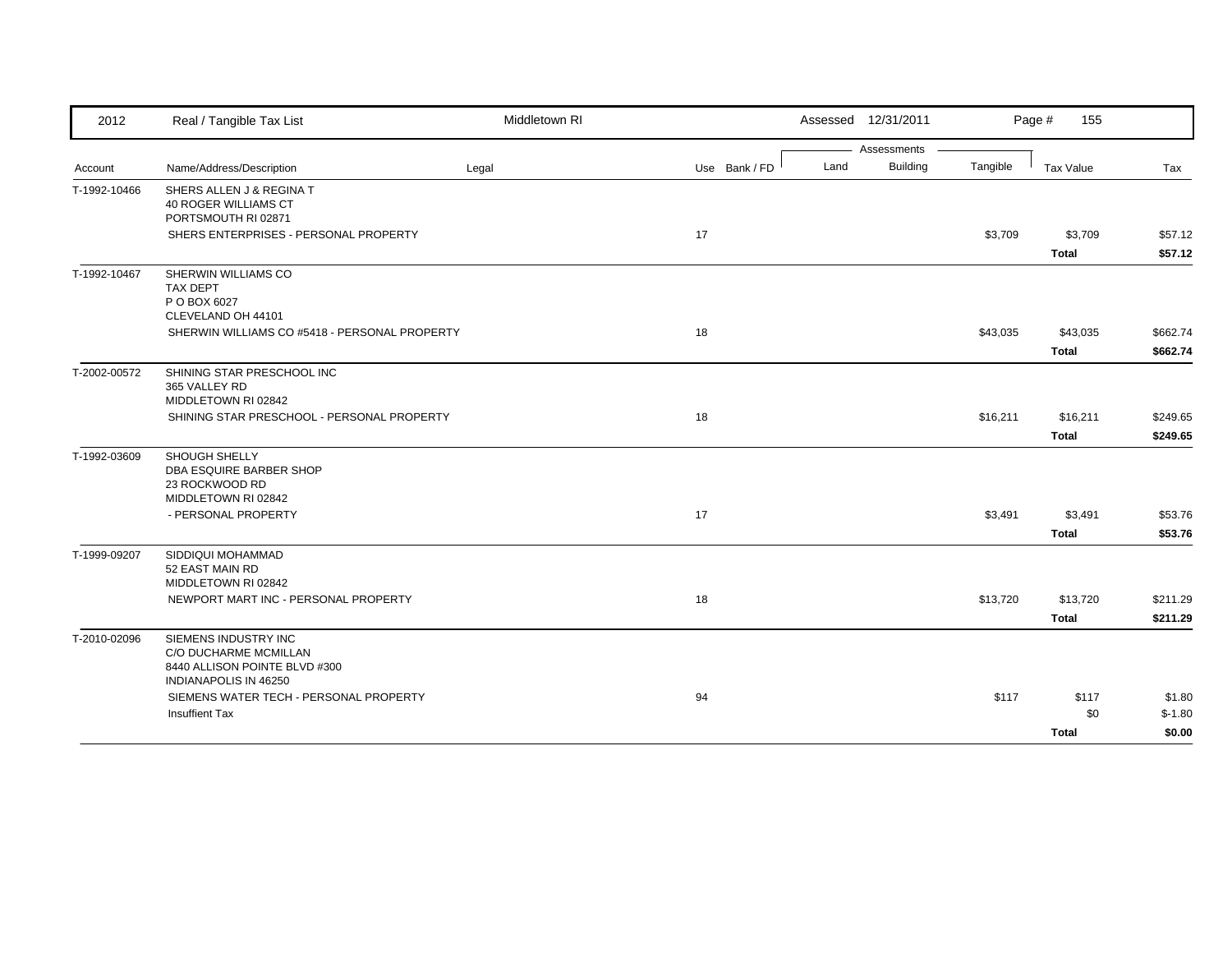| 2012         | Real / Tangible Tax List                                                                       | Middletown RI |               |      | Assessed 12/31/2011            |          | Page #<br>156            |                          |
|--------------|------------------------------------------------------------------------------------------------|---------------|---------------|------|--------------------------------|----------|--------------------------|--------------------------|
| Account      | Name/Address/Description                                                                       | Legal         | Use Bank / FD | Land | Assessments<br><b>Building</b> | Tangible | <b>Tax Value</b>         | Tax                      |
| T-1992-10503 | SIGNS BY GOFF<br>579 AQUIDNECK AVE<br>MIDDLETOWN RI 02842<br>SIGNS BY GOFF - PERSONAL PROPERTY |               | 17            |      |                                | \$8,214  | \$8,214                  | \$126.50                 |
| T-1992-10507 | SILVA & ASSOCIATES LTD<br>1100 AQUIDNECK AVE<br>MIDDLETOWN RI 02842                            |               |               |      |                                |          | <b>Total</b>             | \$126.50                 |
|              | SILVA & ASSOCIATES LTD - PERSONAL PROPERTY                                                     |               | 18            |      |                                | \$68,625 | \$68,625<br><b>Total</b> | \$1,056.83<br>\$1,056.83 |
| T-2010-02146 | SILVEIRA JOAO<br>DBA SILVEIRA CLEANING<br>44 WAVE AVE APT E<br>MIDDLETOWN RI 02842             |               |               |      |                                |          |                          |                          |
|              | SILVEIRA CLEANING - PERSONAL PROPERTY                                                          |               | 17            |      |                                | \$1,045  | \$1,045<br><b>Total</b>  | \$16.09<br>\$16.09       |
| T-1992-10542 | SILVEIRA KINDERGARTEN &<br>143 PECKHAM LN<br>MIDDLETOWN RI 02842                               |               |               |      |                                |          |                          |                          |
|              | SILVEIRAS KINDERGARTEN & NURSE - PERSONAL                                                      |               | 17            |      |                                | \$8,590  | \$8,590<br><b>Total</b>  | \$132.29<br>\$132.29     |
| T-1992-10558 | SILVEIRA THOMAS D<br>1195 WAPPING RD<br>MIDDLETOWN RI 02842                                    |               |               |      |                                |          |                          |                          |
|              | M D SILVEIRA & SON CONS CO - PERSONAL PROPERTY                                                 |               | 17            |      |                                | \$4,260  | \$4,260<br><b>Total</b>  | \$65.60<br>\$65.60       |
| T-2004-00604 | <b>SILVIA DORIS</b><br>1341 WEST MAIN RD STE 4<br>MIDDLETOWN RI 02842                          |               |               |      |                                |          |                          |                          |
|              | QUIC KUTZ - PERSONAL PROPERTY                                                                  |               | 18            |      |                                | \$13,794 | \$13,794<br><b>Total</b> | \$212.43<br>\$212.43     |
| T-1992-10612 | SILVIA EDWARD C<br>275 OLIPHANT LANE<br>MIDDLETOWN RI 02842                                    |               |               |      |                                |          |                          |                          |
|              | MIDTOWN OIL COMPANY - PERSONAL PROPERTY<br><b>Insuffient Tax</b>                               |               | 17            |      |                                | \$209    | \$209<br>\$0             | \$3.22<br>$$-3.22$       |
|              |                                                                                                |               |               |      |                                |          | Total                    | \$0.00                   |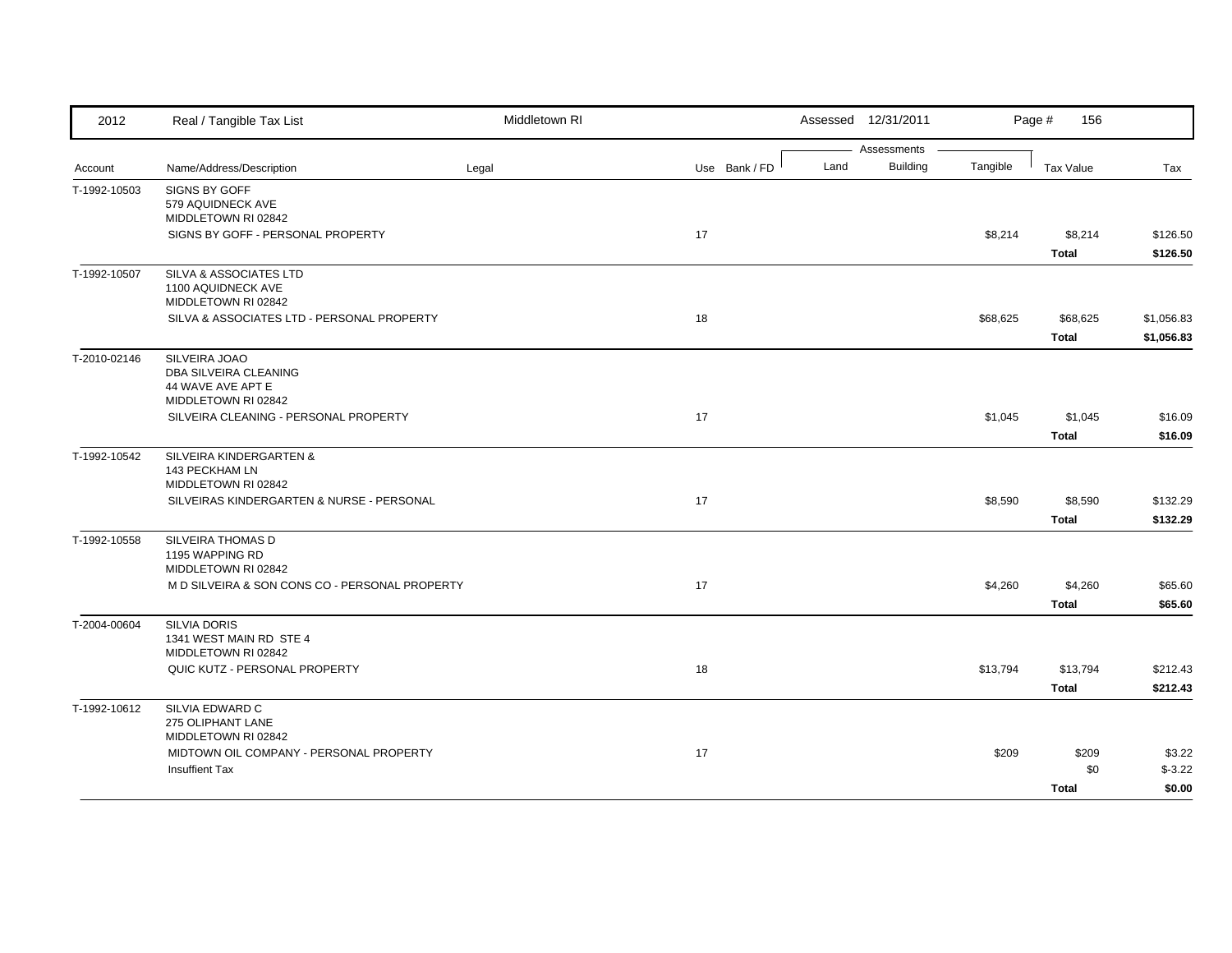| 2012         | Real / Tangible Tax List                              | Middletown RI |               |      | Assessed 12/31/2011 |           | Page #<br>157    |            |
|--------------|-------------------------------------------------------|---------------|---------------|------|---------------------|-----------|------------------|------------|
|              |                                                       |               |               |      | Assessments         |           |                  |            |
| Account      | Name/Address/Description                              | Legal         | Use Bank / FD | Land | <b>Building</b>     | Tangible  | <b>Tax Value</b> | Tax        |
| T-1994-00184 | SILVIA ELIZABETH H                                    |               |               |      |                     |           |                  |            |
|              | D/B/A MOMMY & ME OF NEWPORT                           |               |               |      |                     |           |                  |            |
|              | <b>496 EAST MAIN ROAD</b><br>MIDDLETOWN RI 02842      |               |               |      |                     |           |                  |            |
|              | - PERSONAL PROPERTY                                   |               | 17            |      |                     | \$2,303   | \$2,303          | \$35.47    |
|              |                                                       |               |               |      |                     |           |                  |            |
|              |                                                       |               |               |      |                     |           | <b>Total</b>     | \$35.47    |
| T-2008-02036 | SILVIA JIMMY                                          |               |               |      |                     |           |                  |            |
|              | D/B/A QUALITY PAINT & PAP<br>38 HONEYMAN AVE          |               |               |      |                     |           |                  |            |
|              | MIDDLETOWN RI 02842                                   |               |               |      |                     |           |                  |            |
|              | QUALITY PAINT & PAPER - PERSONAL PROPERTY             |               | 17            |      |                     | \$1,420   | \$1,420          | \$21.87    |
|              |                                                       |               |               |      |                     |           | <b>Total</b>     | \$21.87    |
|              |                                                       |               |               |      |                     |           |                  |            |
| T-1992-10661 | SILVIA LAWRENCE & FIDELIS M<br><b>DBA WATCHES ETC</b> |               |               |      |                     |           |                  |            |
|              | 24 OLD MILL LN                                        |               |               |      |                     |           |                  |            |
|              | PORTSMOUTH RI 02871                                   |               |               |      |                     |           |                  |            |
|              | - PERSONAL PROPERTY                                   |               | 17            |      |                     | \$9,774   | \$9,774          | \$150.52   |
|              |                                                       |               |               |      |                     |           | <b>Total</b>     | \$150.52   |
| T-2006-00279 | SIMMONS JOHN                                          |               |               |      |                     |           |                  |            |
|              | 31 PROSPECT AVE                                       |               |               |      |                     |           |                  |            |
|              | DANIELSON CT 06239                                    |               |               |      |                     |           |                  |            |
|              | 1990 20' CITATION 5TH WH - PERSONAL PROPERTY          |               | 45            |      |                     | \$1,100   | \$1,100          | \$16.94    |
|              |                                                       |               |               |      |                     |           | <b>Total</b>     | \$16.94    |
| T-2012-00001 | SIMPSON MELISSA                                       |               |               |      |                     |           |                  |            |
|              | 999 WEST MAIN RD                                      |               |               |      |                     |           |                  |            |
|              | MIDDLETOWN RI 02842                                   |               |               |      |                     |           |                  |            |
|              | QUALITY CUTS - PERSONAL PROPERTY                      |               | 17            |      |                     | \$3,400   | \$3,400          | \$52.36    |
|              |                                                       |               |               |      |                     |           | <b>Total</b>     | \$52.36    |
| T-2011-00015 | SKATEPARK BUILDERS USA LP                             |               |               |      |                     |           |                  |            |
|              | PO BOX 4360                                           |               |               |      |                     |           |                  |            |
|              | MIDDLETOWN RI 02842                                   |               |               |      |                     |           |                  |            |
|              | - PERSONAL PROPERTY                                   |               | 18            |      |                     | \$127,800 | \$127,800        | \$1,968.12 |
|              |                                                       |               |               |      |                     |           | <b>Total</b>     | \$1,968.12 |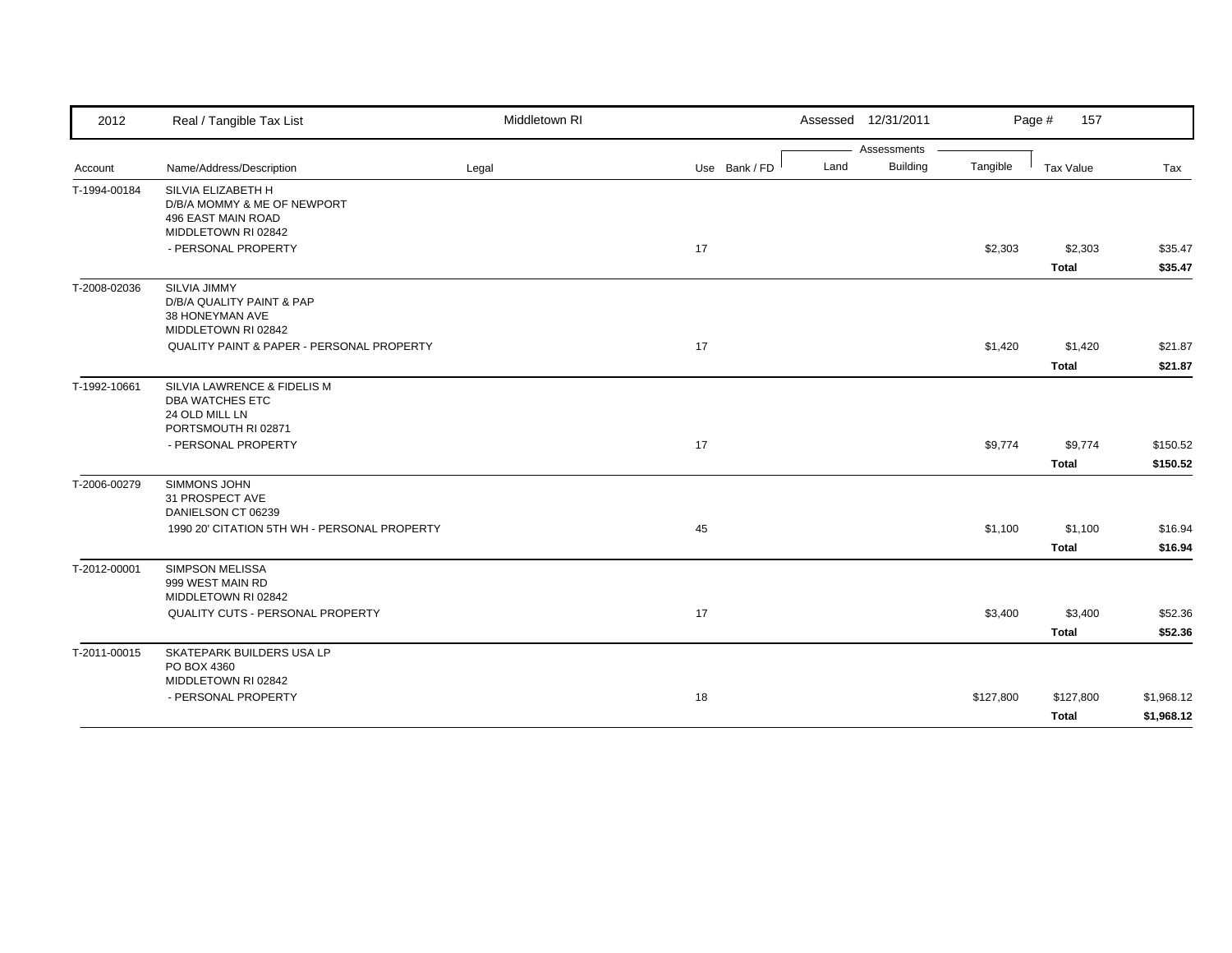| 2012         | Real / Tangible Tax List                                                        | Middletown RI |               |      | Assessed 12/31/2011            |           | Page #<br>158             |                            |
|--------------|---------------------------------------------------------------------------------|---------------|---------------|------|--------------------------------|-----------|---------------------------|----------------------------|
| Account      | Name/Address/Description                                                        | Legal         | Use Bank / FD | Land | Assessments<br><b>Building</b> | Tangible  | Tax Value                 | Tax                        |
| T-2004-00605 | SKINNER JANET - THERAPIST<br>1272 WEST MAIN RD<br>MIDDLETOWN RI 02842           |               |               |      |                                |           |                           |                            |
|              | SKINNER JANET - THERAPIST - PERSONAL PROPERTY                                   |               | 17            |      |                                | \$760     | \$760<br><b>Total</b>     | \$11.70<br>\$11.70         |
| T-2001-00576 | SMITH GEORGE D<br>73 OAK ST<br>MIDDLETOWN RI 02842                              |               |               |      |                                |           |                           |                            |
|              | AQUIDNECK ELECTRIC - PERSONAL PROPERTY                                          |               | 17            |      |                                | \$2,299   | \$2,299<br><b>Total</b>   | \$35.40<br>\$35.40         |
| T-2011-00078 | <b>SMITH PATRICIA R</b><br>PO BOX 6033<br>MIDDLETOWN RI 02842                   |               |               |      |                                |           |                           |                            |
|              | SMOOVE - PERSONAL PROPERTY                                                      |               | 17            |      |                                | \$4,500   | \$4,500<br><b>Total</b>   | \$69.30<br>\$69.30         |
| T-2012-00007 | SMITH TOM<br>127 JOHN CLARKE RD                                                 |               |               |      |                                |           |                           |                            |
|              | MIDDLETOWN RI 02842<br>SELF SERVICE NETWORKS - PERSONAL PROPERTY                |               | 18            |      |                                | \$46,624  | \$46,624<br><b>Total</b>  | \$718.01<br>\$718.01       |
| T-1996-00534 | <b>SMITH YVONNE</b><br>43 PHELPS RD<br>MIDDLETOWN RI 02842                      |               |               |      |                                |           |                           |                            |
|              | - PERSONAL PROPERTY                                                             |               | 17            |      |                                | \$1,500   | \$1,500<br><b>Total</b>   | \$23.10<br>\$23.10         |
| T-2008-02028 | SMITHS DETECTION INC<br>88 SILVA LN STE 2<br>TECH IV STE 250                    |               |               |      |                                |           |                           |                            |
|              | MIDDLETOWN RI 02842<br>SMITHS DETECTION LIVEWAVE - PERSONAL PROPERTY            |               | 18            |      |                                | \$664,505 | \$664,505<br><b>Total</b> | \$10,233.38<br>\$10,233.38 |
| T-2012-00073 | <b>SMYTH DOUG</b><br>DBA SMYTH PAINTING COMPANY LLC<br>1015 AQUIDNECK AVE BOX 6 |               |               |      |                                |           |                           |                            |
|              | MIDDLETOWN RI 02842<br>SMYTH PAINTING CO - PERSONAL PROPERTY                    |               | 18            |      |                                | \$12,813  | \$12,813<br><b>Total</b>  | \$197.32<br>\$197.32       |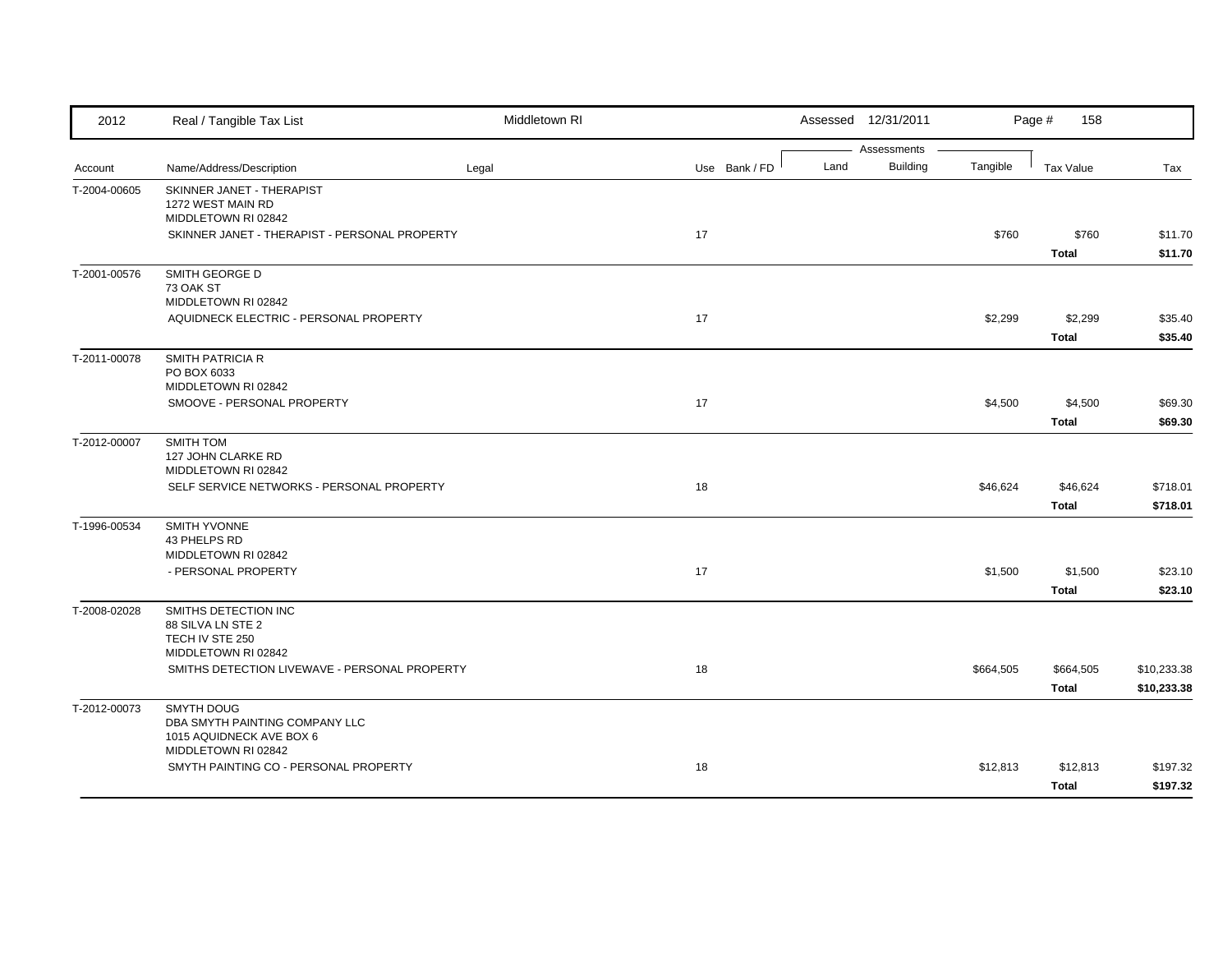| Assessments<br><b>Building</b><br>Land<br>Tangible<br>Name/Address/Description<br>Use Bank / FD<br>Tax Value<br>Legal<br>Tax<br>SNYDER SHAWNA E M DAC M A O M<br>D/B/A AQUIDNECK ISLAND ACUPUNC<br>170 AQUIDNECK AVE<br>MIDDLETOWN RI 02842<br>- PERSONAL PROPERTY<br>17<br>\$1,997<br>\$1,997<br>\$30.75<br>\$30.75<br>Total<br>SOMERSET CAPITAL GROUP LTD<br>612 WHEELERS FARM RD STE 2A<br>MILFORD CT 06461<br>- PERSONAL PROPERTY<br>94<br>\$35,699<br>\$35,699<br>\$549.76<br><b>Total</b><br>\$549.76<br>SONALYSTS INC<br><b>PO BOX 280</b><br>215 N PARKWAY<br>WATERFORD CT 06385<br>SONALYSTS INC - PERSONAL PROPERTY<br>18<br>\$80,590<br>\$80,590<br>\$1,241.09<br><b>Total</b><br>\$1,241.09<br>SOUSA KEVIN P<br>DBA KPS WOODWORKING<br>1216 EAST MAIN RD<br>PORTSMOUTH RI 02871<br>KPS WOODWORKING - PERSONAL PROPERTY<br>18<br>\$47,500<br>\$47,500<br>\$731.50 | 2012         | Real / Tangible Tax List | Middletown RI | Assessed 12/31/2011 | Page #<br>159 |  |
|------------------------------------------------------------------------------------------------------------------------------------------------------------------------------------------------------------------------------------------------------------------------------------------------------------------------------------------------------------------------------------------------------------------------------------------------------------------------------------------------------------------------------------------------------------------------------------------------------------------------------------------------------------------------------------------------------------------------------------------------------------------------------------------------------------------------------------------------------------------------------|--------------|--------------------------|---------------|---------------------|---------------|--|
|                                                                                                                                                                                                                                                                                                                                                                                                                                                                                                                                                                                                                                                                                                                                                                                                                                                                              |              |                          |               |                     |               |  |
|                                                                                                                                                                                                                                                                                                                                                                                                                                                                                                                                                                                                                                                                                                                                                                                                                                                                              | Account      |                          |               |                     |               |  |
|                                                                                                                                                                                                                                                                                                                                                                                                                                                                                                                                                                                                                                                                                                                                                                                                                                                                              | T-2011-00016 |                          |               |                     |               |  |
|                                                                                                                                                                                                                                                                                                                                                                                                                                                                                                                                                                                                                                                                                                                                                                                                                                                                              |              |                          |               |                     |               |  |
|                                                                                                                                                                                                                                                                                                                                                                                                                                                                                                                                                                                                                                                                                                                                                                                                                                                                              |              |                          |               |                     |               |  |
|                                                                                                                                                                                                                                                                                                                                                                                                                                                                                                                                                                                                                                                                                                                                                                                                                                                                              | T-2001-00651 |                          |               |                     |               |  |
|                                                                                                                                                                                                                                                                                                                                                                                                                                                                                                                                                                                                                                                                                                                                                                                                                                                                              |              |                          |               |                     |               |  |
|                                                                                                                                                                                                                                                                                                                                                                                                                                                                                                                                                                                                                                                                                                                                                                                                                                                                              | T-1992-10945 |                          |               |                     |               |  |
|                                                                                                                                                                                                                                                                                                                                                                                                                                                                                                                                                                                                                                                                                                                                                                                                                                                                              |              |                          |               |                     |               |  |
|                                                                                                                                                                                                                                                                                                                                                                                                                                                                                                                                                                                                                                                                                                                                                                                                                                                                              |              |                          |               |                     |               |  |
|                                                                                                                                                                                                                                                                                                                                                                                                                                                                                                                                                                                                                                                                                                                                                                                                                                                                              | T-2012-00067 |                          |               |                     |               |  |
|                                                                                                                                                                                                                                                                                                                                                                                                                                                                                                                                                                                                                                                                                                                                                                                                                                                                              |              |                          |               |                     |               |  |
| <b>Total</b><br>\$731.50                                                                                                                                                                                                                                                                                                                                                                                                                                                                                                                                                                                                                                                                                                                                                                                                                                                     |              |                          |               |                     |               |  |
| SOUTHCOAST HEALTH SYSTEMS<br>672 AQUIDNECK AVE #7<br>MIDDLETOWN RI 02842                                                                                                                                                                                                                                                                                                                                                                                                                                                                                                                                                                                                                                                                                                                                                                                                     | T-1993-00057 |                          |               |                     |               |  |
| SOUTHCOAST FAMILY MEDI CTR - PERSONAL<br>18<br>\$37,810<br>\$37,810<br>\$582.27                                                                                                                                                                                                                                                                                                                                                                                                                                                                                                                                                                                                                                                                                                                                                                                              |              |                          |               |                     |               |  |
| Total<br>\$582.27                                                                                                                                                                                                                                                                                                                                                                                                                                                                                                                                                                                                                                                                                                                                                                                                                                                            |              |                          |               |                     |               |  |
| SOUZA KENNETH J<br>DBA AQUA SYSTEMS<br>211 WEST MAIN RD                                                                                                                                                                                                                                                                                                                                                                                                                                                                                                                                                                                                                                                                                                                                                                                                                      | T-2011-00035 |                          |               |                     |               |  |
| MIDDLETOWN RI 02842<br>- PERSONAL PROPERTY<br>17<br>\$440<br>\$440<br>\$6.78                                                                                                                                                                                                                                                                                                                                                                                                                                                                                                                                                                                                                                                                                                                                                                                                 |              |                          |               |                     |               |  |
| \$6.78<br><b>Total</b>                                                                                                                                                                                                                                                                                                                                                                                                                                                                                                                                                                                                                                                                                                                                                                                                                                                       |              |                          |               |                     |               |  |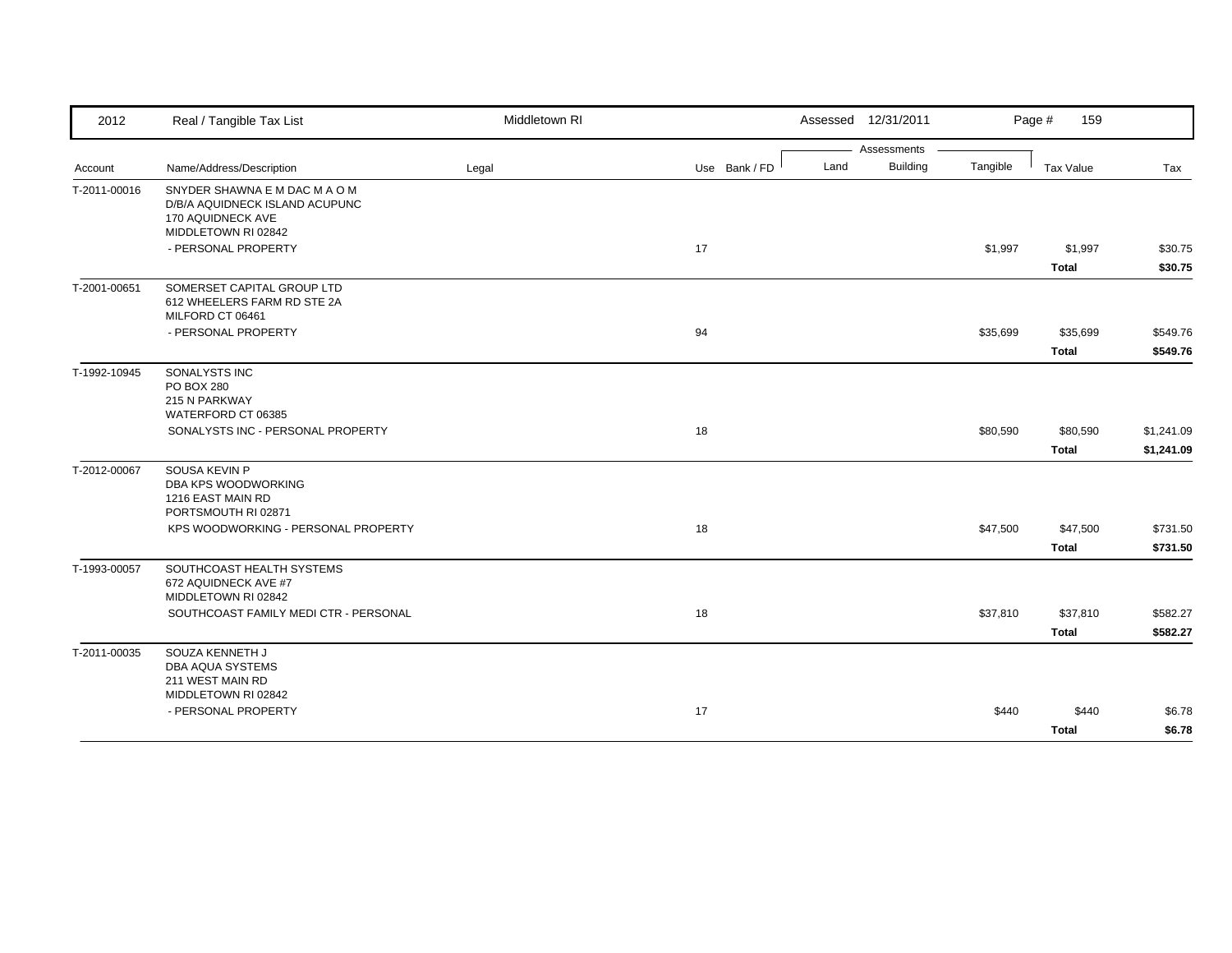| 2012         | Real / Tangible Tax List                                              | Middletown RI |               |      | Assessed 12/31/2011            |          | Page #<br>160 |          |
|--------------|-----------------------------------------------------------------------|---------------|---------------|------|--------------------------------|----------|---------------|----------|
| Account      | Name/Address/Description                                              | Legal         | Use Bank / FD | Land | Assessments<br><b>Building</b> | Tangible | Tax Value     | Tax      |
|              |                                                                       |               |               |      |                                |          |               |          |
| T-1992-11031 | SOUZA ROY L<br>999 WEST MAIN RD                                       |               |               |      |                                |          |               |          |
|              | MIDDLETOWN RI 02842                                                   |               |               |      |                                |          |               |          |
|              | SOUZA ROY JR INSURANCE AGENCY - PERSONAL                              |               | 17            |      |                                | \$4,347  | \$4,347       | \$66.94  |
|              |                                                                       |               |               |      |                                |          | <b>Total</b>  | \$66.94  |
| T-2005-00580 | SOVEREIGN BANK#454                                                    |               |               |      |                                |          |               |          |
|              | PO BOX 953                                                            |               |               |      |                                |          |               |          |
|              | PORT JEFFERSON ST NY 11776<br>SOVEREIGN BANK #454 - PERSONAL PROPERTY |               | 18            |      |                                | \$41,007 | \$41,007      | \$631.51 |
|              |                                                                       |               |               |      |                                |          | Total         | \$631.51 |
| T-2003-00605 | SPENCER SONDRA J                                                      |               |               |      |                                |          |               |          |
|              | 932 MITCHELL'S LN                                                     |               |               |      |                                |          |               |          |
|              | MIDDLETOWN RI 02842                                                   |               |               |      |                                |          |               |          |
|              | A-1 PC HELP - PERSONAL PROPERTY                                       |               | 17            |      |                                | \$814    | \$814         | \$12.54  |
|              |                                                                       |               |               |      |                                |          | <b>Total</b>  | \$12.54  |
| T-1992-11086 | SPIRATOS ANTHONY G & MARY                                             |               |               |      |                                |          |               |          |
|              | 6 SUNNYSIDE PL<br>NEWPORT RI 02840-3378                               |               |               |      |                                |          |               |          |
|              | SPIRATOS ANTHONY G - PERSONAL PROPERTY                                |               | 17            |      |                                | \$2,817  | \$2,817       | \$43.38  |
|              |                                                                       |               |               |      |                                |          | <b>Total</b>  | \$43.38  |
| T-2010-02130 | SPRINT OF MIDDLETOWN                                                  |               |               |      |                                |          |               |          |
|              | 19 WEST MAIN RD                                                       |               |               |      |                                |          |               |          |
|              | MIDDLETOWN RI 02842                                                   |               |               |      |                                |          |               |          |
|              | SPRINT OF MIDDLETOWN - PERSONAL PROPERTY                              |               | 17            |      |                                | \$1,275  | \$1,275       | \$19.64  |
|              |                                                                       |               |               |      |                                |          | <b>Total</b>  | \$19.64  |
| T-2012-00012 | <b>ST LAURENT RENE</b><br>DBA AQUIDNECK NUTRIENTS & WELL              |               |               |      |                                |          |               |          |
|              | 170 AQUIDNECK AVE                                                     |               |               |      |                                |          |               |          |
|              | MIDDLETOWN RI 02842                                                   |               |               |      |                                |          |               |          |
|              | AQUIDNECK NUTRIENTS - PERSONAL PROPERTY                               |               | 17            |      |                                | \$2,274  | \$2,274       | \$35.02  |
|              |                                                                       |               |               |      |                                |          | <b>Total</b>  | \$35.02  |
| T-1998-00733 | STANFIELD CORPORATION                                                 |               |               |      |                                |          |               |          |
|              | 59 KAY STREET<br>NEWPORT RI 02840                                     |               |               |      |                                |          |               |          |
|              | BAY WILLOWS INN - PERSONAL PROPERTY                                   |               | 18            |      |                                | \$41,696 | \$41,696      | \$642.12 |
|              |                                                                       |               |               |      |                                |          | <b>Total</b>  | \$642.12 |
|              |                                                                       |               |               |      |                                |          |               |          |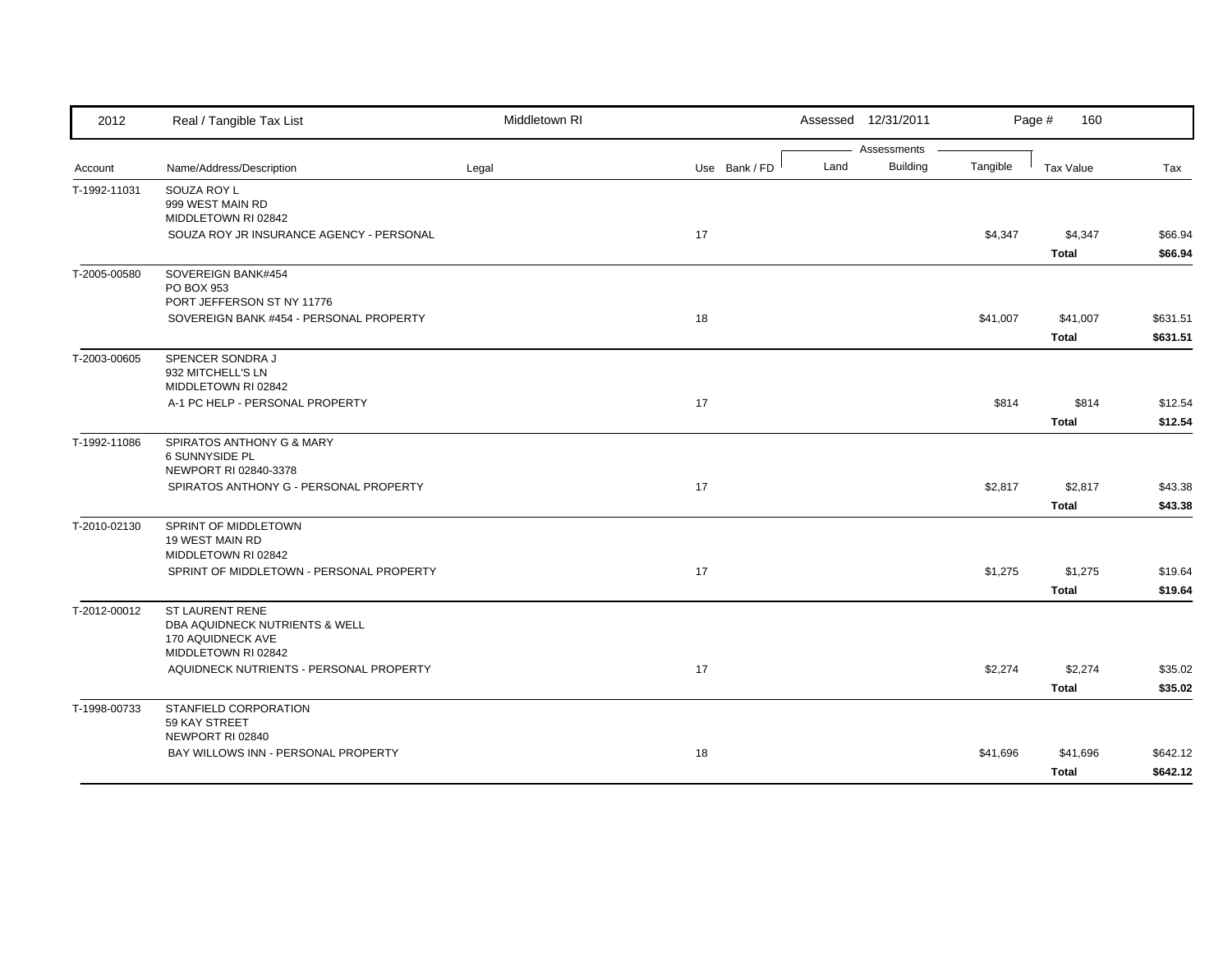| 2012         | Real / Tangible Tax List                                                                         | Middletown RI |               |      | Assessed 12/31/2011 |           | Page #<br>161 |                          |
|--------------|--------------------------------------------------------------------------------------------------|---------------|---------------|------|---------------------|-----------|---------------|--------------------------|
|              |                                                                                                  |               |               |      | Assessments         |           |               |                          |
| Account      | Name/Address/Description                                                                         | Legal         | Use Bank / FD | Land | <b>Building</b>     | Tangible  | Tax Value     | Tax                      |
| T-2001-00250 | STAPLES THE OFFICE SUPERSTORE<br>500 STAPLES DR<br>PO BOX 99275                                  |               |               |      |                     |           |               |                          |
|              | FRAMINGHAM MA 01702<br>STAPLES - PERSONAL PROPERTY                                               |               | 18            |      |                     | \$259,653 | \$259,653     |                          |
|              |                                                                                                  |               |               |      |                     |           | Total         | \$3,998.66<br>\$3,998.66 |
| T-2007-01944 | <b>STAR NAILS</b><br>238 EAST MAIN RD UNIT 9<br>MIDDLETOWN RI 02842                              |               |               |      |                     |           |               |                          |
|              | STAR NAILS - PERSONAL PROPERTY                                                                   |               | 17            |      |                     | \$8,360   | \$8,360       | \$128.74                 |
|              |                                                                                                  |               |               |      |                     |           | <b>Total</b>  | \$128.74                 |
| T-2004-00583 | STARBUCKS CORPORATION #7599<br>ATTN PROPERTY TAX<br>POB 34442 M/S S-TAX3<br>SEATTLE WA 981241442 |               |               |      |                     |           |               |                          |
|              | STARBUCKS - PERSONAL PROPERTY                                                                    |               | 18            |      |                     | \$160,498 | \$160,498     | \$2,471.67               |
|              |                                                                                                  |               |               |      |                     |           | <b>Total</b>  | \$2,471.67               |
| T-2006-03182 | <b>STARR LORRAINE</b><br>17 HOLDEN ST<br>WORCESTER MA 01605                                      |               |               |      |                     |           |               |                          |
|              | 2001 29FT SPRINTER KEYSTONE - PERSONAL                                                           |               | 45            |      |                     | \$6,000   | \$6,000       | \$92.40                  |
|              |                                                                                                  |               |               |      |                     |           | <b>Total</b>  | \$92.40                  |
| T-2001-00654 | STEELE DAVID E<br>DBA STEELE & STEELE ANTIQUES<br>916 WEST MAIN RD<br>MIDDLETOWN RI 02842        |               |               |      |                     |           |               |                          |
|              | - PERSONAL PROPERTY                                                                              |               | 17            |      |                     | \$900     | \$900         | \$13.86                  |
|              |                                                                                                  |               |               |      |                     |           | <b>Total</b>  | \$13.86                  |
| T-2000-00341 | <b>STONEMOR PARTNERS LP</b><br><b>155 RITTENHOUSE CIRCLE</b><br>BRISTOL PA 19007                 |               |               |      |                     |           |               |                          |
|              | NEWPORT MEMORIAL PARK - PERSONAL PROPERTY                                                        |               | 18            |      |                     | \$53,385  | \$53,385      | \$822.13                 |
|              |                                                                                                  |               |               |      |                     |           | <b>Total</b>  | \$822.13                 |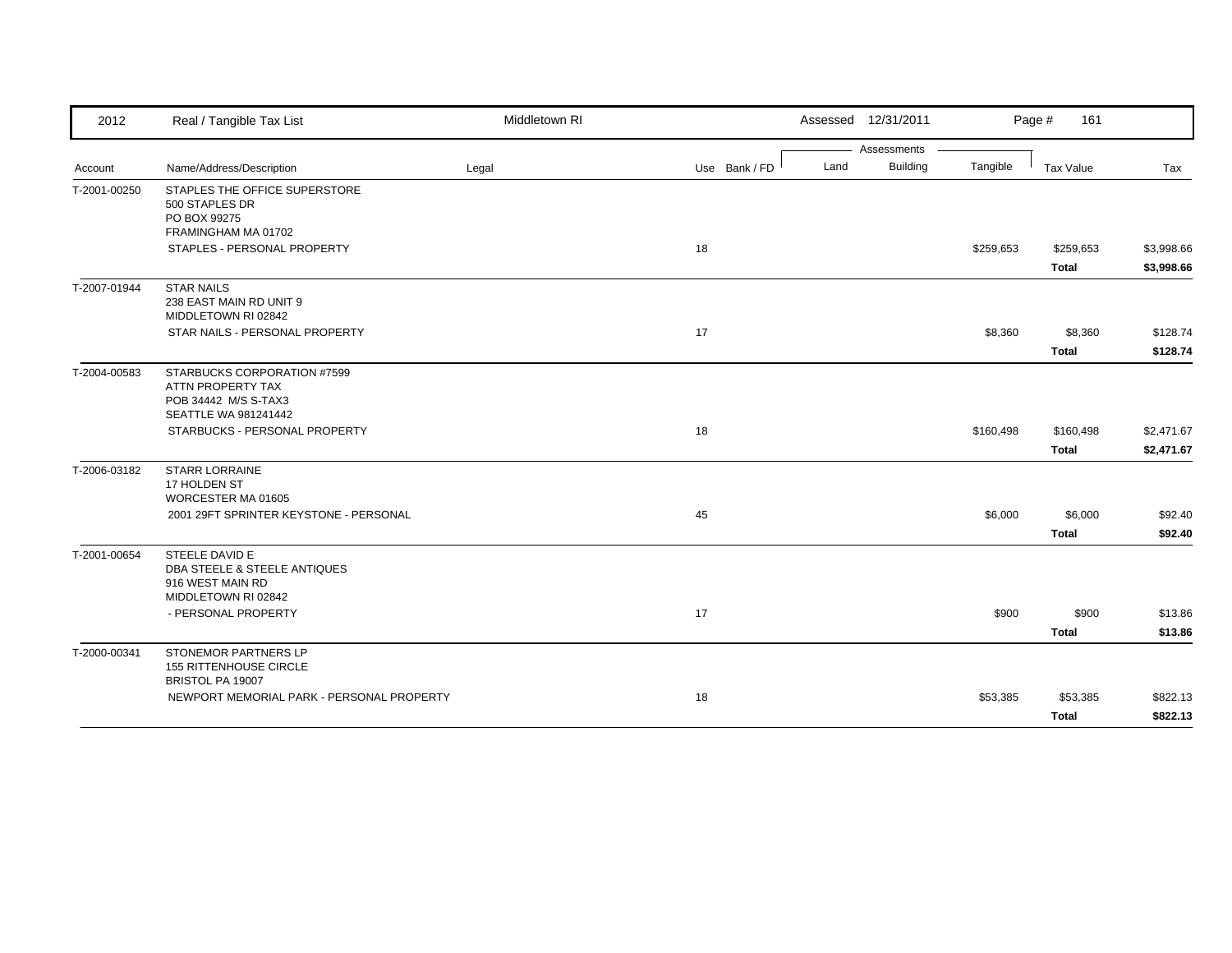| 2012         | Real / Tangible Tax List                                                                                  | Middletown RI |               | Assessed 12/31/2011     |             | Page #<br>162               |                            |
|--------------|-----------------------------------------------------------------------------------------------------------|---------------|---------------|-------------------------|-------------|-----------------------------|----------------------------|
|              |                                                                                                           |               |               | Assessments             |             |                             |                            |
| Account      | Name/Address/Description                                                                                  | Legal         | Use Bank / FD | Land<br><b>Building</b> | Tangible    | Tax Value                   | Tax                        |
| T-1992-11249 | STOP & SHOP SUPERMARKET CO INC<br>C/O AHOLD USA PROPERTY TAX<br>1149 HARRISBURG PIKE<br>CARLISLE PA 17013 |               |               |                         |             |                             |                            |
|              | STOP & SHOP COMPANIES INC - PERSONAL PROPERTY                                                             |               | 18            |                         | \$2,300,226 | \$2,300,226<br><b>Total</b> | \$35,423.48<br>\$35,423.48 |
| T-2003-00622 | STORAGE PROS MIDDLETOWN LLC<br>32255 NORTHWESTERN HWY<br>SUITE 280<br>FARMINGTON HILLS MI 48334           |               |               |                         |             |                             |                            |
|              | STORAGE PROS - PERSONAL PROPERTY                                                                          |               | 17            |                         | \$4,156     | \$4,156<br><b>Total</b>     | \$64.00<br>\$64.00         |
| T-2012-00061 | <b>STRANEY JOSEPH</b><br>DBA JOE STRANEY ELECTRONICS<br>1272 WEST MAIN RD<br>MIDDLETOWN RI 02842          |               |               |                         |             |                             |                            |
|              | - PERSONAL PROPERTY                                                                                       |               | 17            |                         | \$430       | \$430<br><b>Total</b>       | \$6.62<br>\$6.62           |
| T-1992-02409 | STRATFORD WILLIAM E & ALICE F<br>309 BERKELEY AVE<br>MIDDLETOWN RI 02842                                  |               |               |                         |             |                             |                            |
|              | STRATFORD WILLIAM E & ALICE - PERSONAL                                                                    |               | 17            |                         | \$3,103     | \$3,103<br><b>Total</b>     | \$47.79<br>\$47.79         |
| T-1992-11308 | SUBURBAN PROPANE<br>L.P. TAX DEPT<br>P O BOX 206<br>WHIPPANY NJ 07981                                     |               |               |                         |             |                             |                            |
|              | - PERSONAL PROPERTY                                                                                       |               | 94            |                         | \$8,086     | \$8,086<br><b>Total</b>     | \$124.52<br>\$124.52       |
| T-1992-11309 | <b>SUBWAY MIDDLETOWN</b><br>238 EAST MAIN RD<br>MIDDLETOWN RI 02842                                       |               |               |                         |             |                             |                            |
|              | SUBWAY - PERSONAL PROPERTY                                                                                |               | 18            |                         | \$19,463    | \$19,463<br><b>Total</b>    | \$299.73<br>\$299.73       |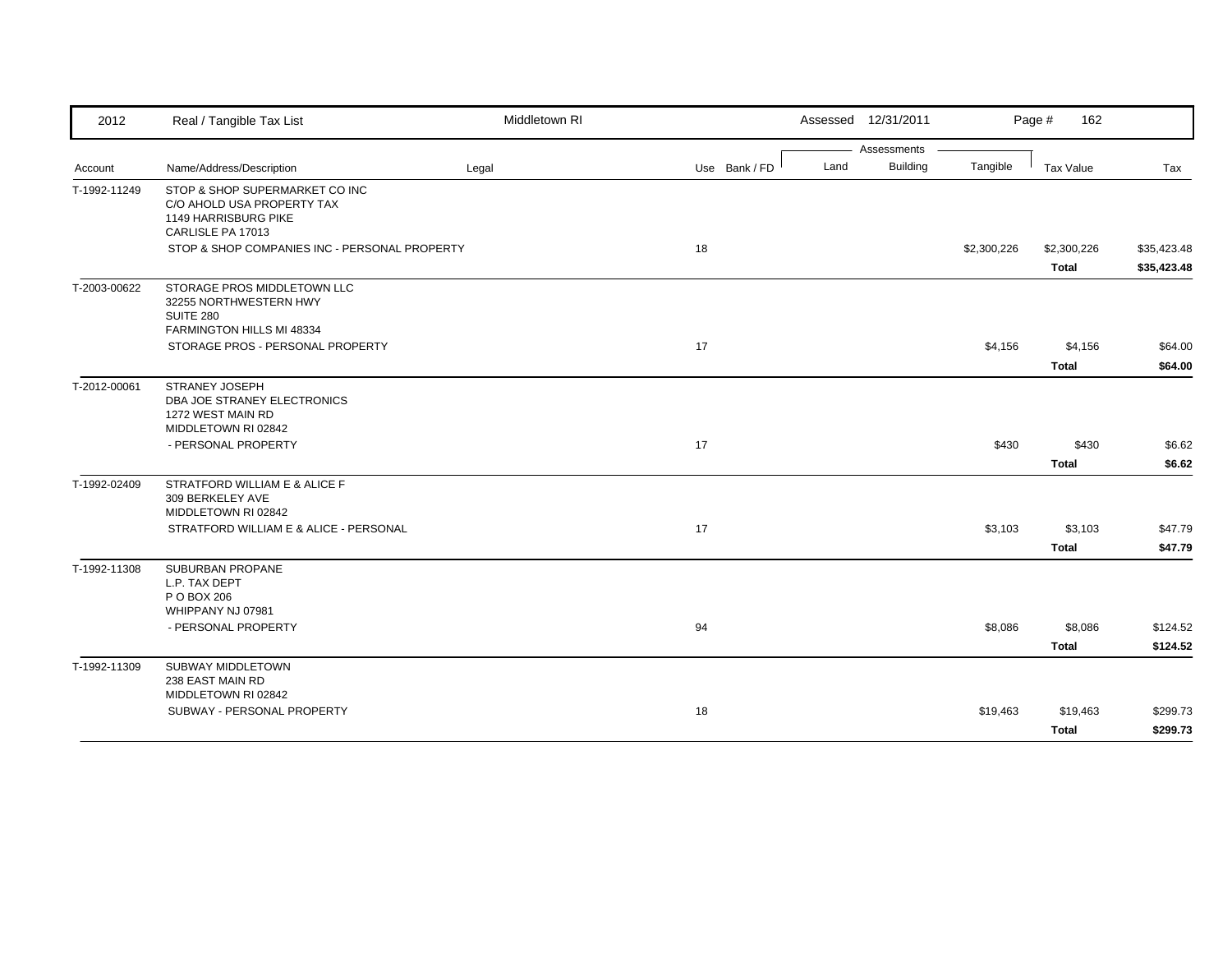| 2012         | Real / Tangible Tax List                             | Middletown RI |               | Assessed 12/31/2011     |          | Page #<br>163 |            |
|--------------|------------------------------------------------------|---------------|---------------|-------------------------|----------|---------------|------------|
|              |                                                      |               |               | Assessments             |          |               |            |
| Account      | Name/Address/Description                             | Legal         | Use Bank / FD | <b>Building</b><br>Land | Tangible | Tax Value     | Tax        |
| T-2011-00109 | SULLIVAN DENNIS P                                    |               |               |                         |          |               |            |
|              | 140 MEADOW LN                                        |               |               |                         |          |               |            |
|              | D/B/A SULLIVAN CONSTRUC & DEV<br>MIDDLETOWN RI 02842 |               |               |                         |          |               |            |
|              | SULLIVAN CONSTRUC & DEVELOP CO - PERSONAL            |               | 17            |                         | \$1,800  | \$1,800       | \$27.72    |
|              |                                                      |               |               |                         |          | <b>Total</b>  | \$27.72    |
| T-2008-02063 | SULLIVAN MATTHEW LAND SURVEYOR                       |               |               |                         |          |               |            |
|              | 23 WYNDHAM HILL RD                                   |               |               |                         |          |               |            |
|              | MIDDLETOWN RI 02842                                  |               |               |                         |          |               |            |
|              | SULLIVAN MATTHEW SURVEYOR - PERSONAL                 |               | 17            |                         | \$3,135  | \$3,135       | \$48.28    |
|              |                                                      |               |               |                         |          | <b>Total</b>  | \$48.28    |
| T-1992-11427 | <b>SUN RAY CURTAIN COMPANY</b>                       |               |               |                         |          |               |            |
|              | 99 EAST MAIN RD STE 12<br>MIDDLETOWN RI 02842        |               |               |                         |          |               |            |
|              | SUN RAY CURTAIN COMPANY - PERSONAL PROPERTY          |               | 17            |                         | \$2,465  | \$2,465       | \$37.96    |
|              |                                                      |               |               |                         |          | <b>Total</b>  | \$37.96    |
|              |                                                      |               |               |                         |          |               |            |
| T-1993-00440 | SUPERCUTS CORP SHOP INC<br><b>SUPERCUTS</b>          |               |               |                         |          |               |            |
|              | 7201 METRO BLVD                                      |               |               |                         |          |               |            |
|              | MINNEAPOLIS MN 55439                                 |               |               |                         |          |               |            |
|              | SUPERCUTS #9948 - PERSONAL PROPERTY                  |               | 18            |                         | \$65,468 | \$65,468      | \$1,008.21 |
|              |                                                      |               |               |                         |          | <b>Total</b>  | \$1,008.21 |
| T-2012-00092 | SUPERCUTS CORP SHOPS INC                             |               |               |                         |          |               |            |
|              | 7201 METRO BLVD                                      |               |               |                         |          |               |            |
|              | MINNEAPOLIS MN 55439                                 |               |               |                         |          |               |            |
|              | SUPERCUTS #90832 - PERSONAL PROPERTY                 |               | 18            |                         | \$13,570 | \$13,570      | \$208.98   |
|              |                                                      |               |               |                         |          | <b>Total</b>  | \$208.98   |
| T-2012-00023 | SUPERIOR CONSTRUCTION GROUP IN                       |               |               |                         |          |               |            |
|              | C/O ADAM B NELSON OWNER                              |               |               |                         |          |               |            |
|              | 55 JOHN CLARKE RD<br>MIDDLETOWN RI 02842             |               |               |                         |          |               |            |
|              | SUPERIOR CONSTRUCTION - PERSONAL PROPERTY            |               | 17            |                         | \$2,771  | \$2,771       | \$42.67    |
|              |                                                      |               |               |                         |          | <b>Total</b>  | \$42.67    |
|              |                                                      |               |               |                         |          |               |            |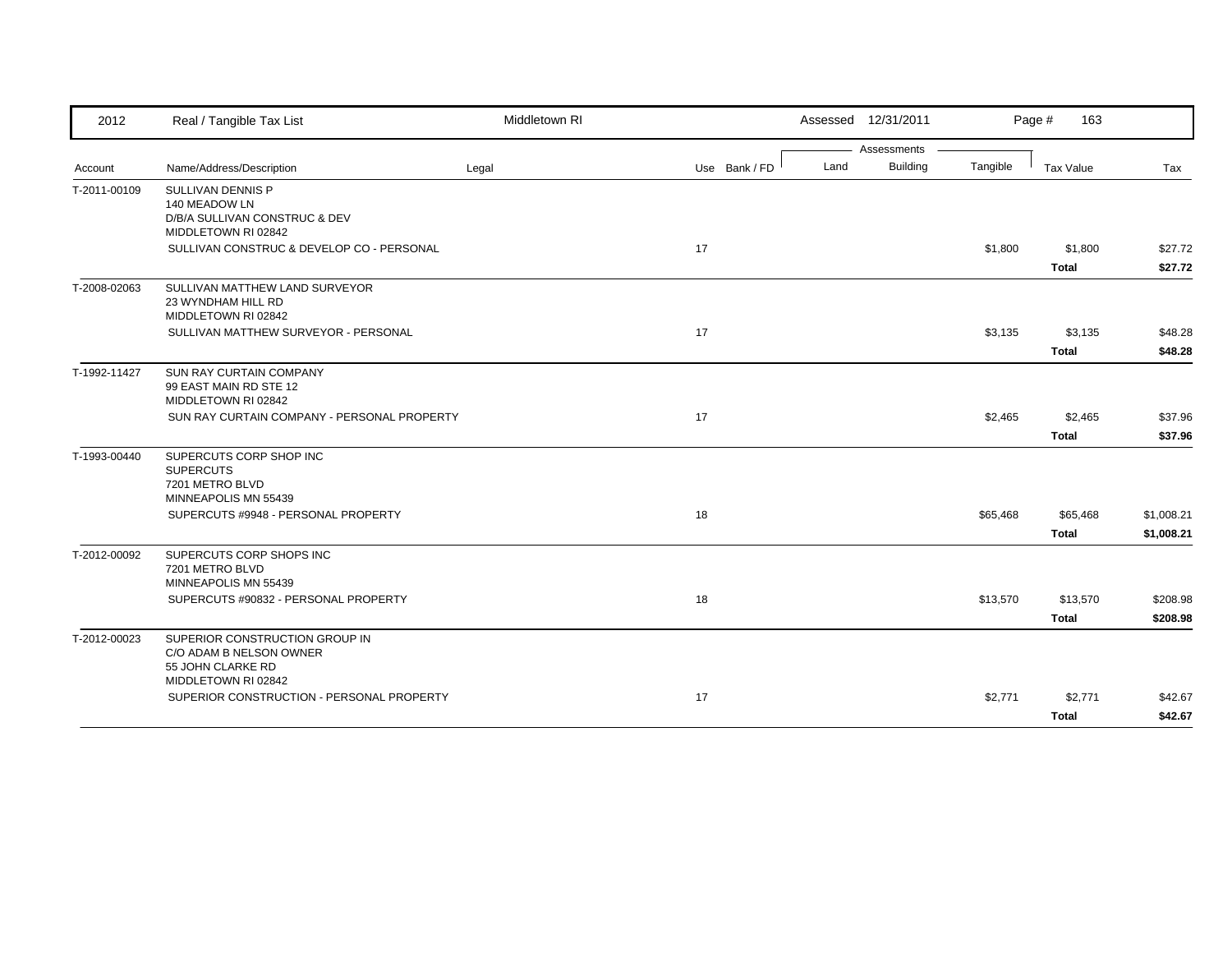| 2012         | Real / Tangible Tax List                                                                             | Middletown RI |               | Assessed 12/31/2011     |             | Page #<br>164    |             |
|--------------|------------------------------------------------------------------------------------------------------|---------------|---------------|-------------------------|-------------|------------------|-------------|
|              |                                                                                                      |               |               | Assessments             |             |                  |             |
| Account      | Name/Address/Description                                                                             | Legal         | Use Bank / FD | <b>Building</b><br>Land | Tangible    | <b>Tax Value</b> | Tax         |
| T-2012-00066 | <b>SWEET BERRY FARM INC</b><br>C/O JAN ECKHART PRESIDENT<br>19 THIRD BEACH RD<br>MIDDLETOWN RI 02842 |               |               |                         |             |                  |             |
|              | SWEET BERRY FARM - PERSONAL PROPERTY                                                                 |               | 18            |                         | \$86,182    | \$86,182         | \$1,327.20  |
|              |                                                                                                      |               |               |                         |             | <b>Total</b>     | \$1,327.20  |
| T-1999-09057 | SYNERGY PROPERTIES INC<br>C/O KIELBASA ROBERT<br>1272 WEST MAIN RD<br>MIDDLETOWN RI 02842            |               |               |                         |             |                  |             |
|              | SYNERGY PROPERTIES INC - PERSONAL PROPERTY                                                           |               | 17            |                         | \$6,448     | \$6,448          | \$99.30     |
|              |                                                                                                      |               |               |                         |             | <b>Total</b>     | \$99.30     |
| T-2007-01925 | <b>SYNERGY REALTY LLC</b><br>D/B/A KELLER WILLIAMS REA<br>809 AQUIDNECK AVE<br>MIDDLETOWN RI 02842   |               |               |                         |             |                  |             |
|              | KELLER WILLIAMS REALTY - PERSONAL PROPERTY                                                           |               | 18            |                         | \$47,361    | \$47,361         | \$729.36    |
|              |                                                                                                      |               |               |                         |             | <b>Total</b>     | \$729.36    |
| T-2005-00576 | <b>SYRACO ASSOCIATES LLC</b><br>ATTN SYRAGAKIS JOHN G<br>193 THAMES ST<br>GROTON CT 06340            |               |               |                         |             |                  |             |
|              | NEWPORT SPA & WHIRLPOOL - PERSONAL PROPERTY                                                          |               | 18            |                         | \$297,932   | \$297,932        | \$4,588.15  |
|              |                                                                                                      |               |               |                         |             | <b>Total</b>     | \$4,588.15  |
| T-1999-09227 | SYSTEMS ENGINEERING ASSOC CORP<br>62 JONNYCAKE HILL RD<br>MIDDLETOWN RI 02842                        |               |               |                         |             |                  |             |
|              | SEA CORP - PERSONAL PROPERTY                                                                         |               | 18            |                         | \$1,631,155 | \$1,631,155      | \$25,119.79 |
|              |                                                                                                      |               |               |                         |             | Total            | \$25,119.79 |
| T-1992-11497 | SYSTEMS RESOURCES MGT INC<br>42 VALLEY RD 2ND FLR<br>MIDDLETOWN RI 02842                             |               |               |                         |             |                  |             |
|              | SYSTEMS RESOURCES MGT INC - PERSONAL                                                                 |               | 18            |                         | \$97,155    | \$97,155         | \$1,496.19  |
|              |                                                                                                      |               |               |                         |             | <b>Total</b>     | \$1,496.19  |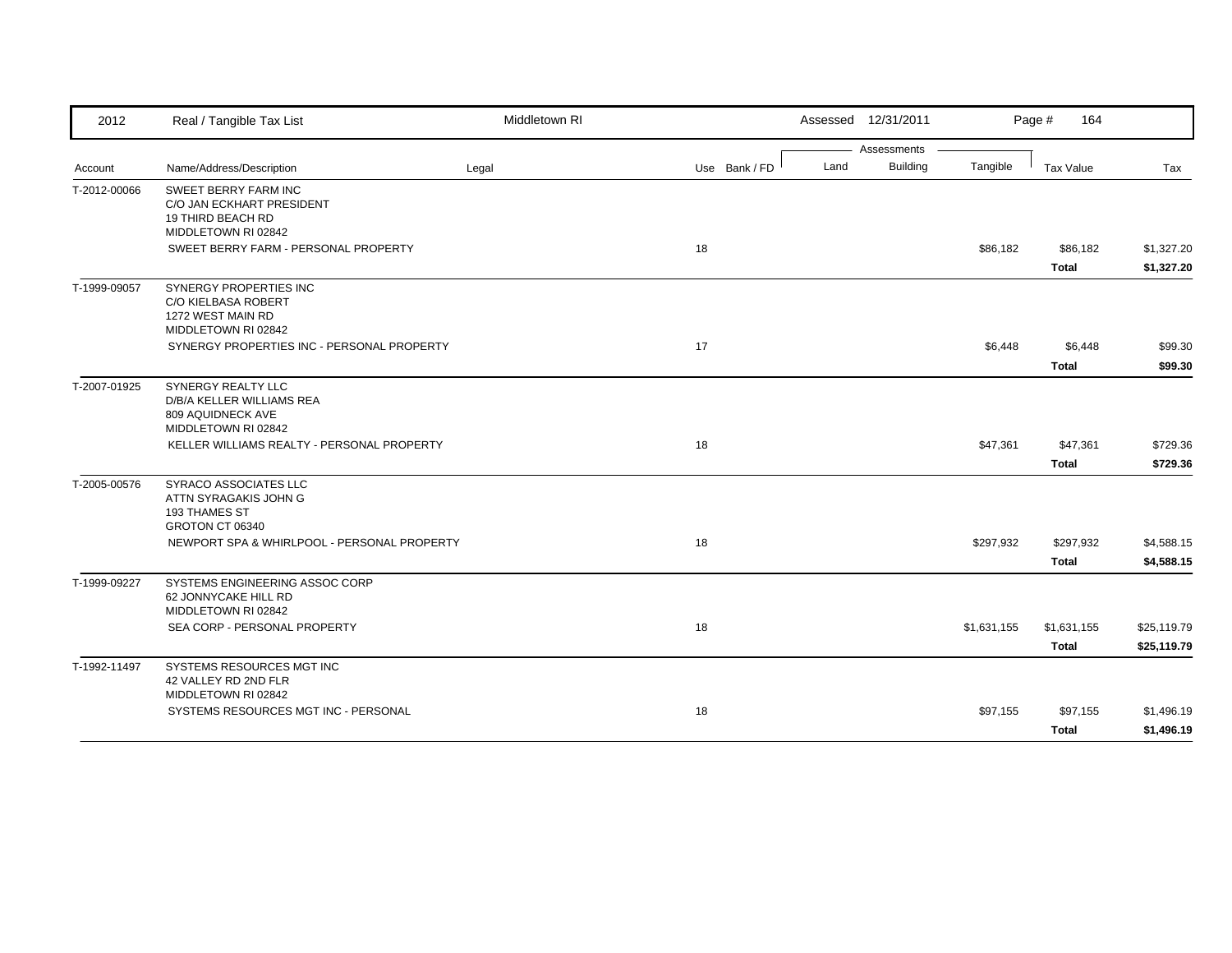| 2012         | Real / Tangible Tax List                                                                                 | Middletown RI |               | Assessed 12/31/2011     |           | Page #<br>165             |                          |
|--------------|----------------------------------------------------------------------------------------------------------|---------------|---------------|-------------------------|-----------|---------------------------|--------------------------|
|              |                                                                                                          |               |               | Assessments             |           |                           |                          |
| Account      | Name/Address/Description                                                                                 | Legal         | Use Bank / FD | <b>Building</b><br>Land | Tangible  | <b>Tax Value</b>          | Tax                      |
| T-2003-00588 | T-MOBILE NORTHEAST LLC<br>ATTN PROP TAX DEPT<br>12920 SE 38TH ST                                         |               |               |                         |           |                           |                          |
|              | BELLEVUE WA 98006                                                                                        |               |               |                         |           |                           |                          |
|              | T MOBILE - PERSONAL PROPERTY                                                                             |               | 18            |                         | \$121,036 | \$121,036<br><b>Total</b> | \$1,863.95<br>\$1,863.95 |
| T-2006-03144 | TABER OIL COMPANY INC<br><b>C/O MIKE TABER</b><br>106 WYNDHAM HILL RD<br>MIDDLETOWN RI 02842             |               |               |                         |           |                           |                          |
|              | - PERSONAL PROPERTY                                                                                      |               | 17            |                         | \$1,650   | \$1,650<br><b>Total</b>   | \$25.41<br>\$25.41       |
| T-2002-00562 | TABOR HANN KELLIE E<br>132 CENTER AVE<br>MIDDLETOWN RI 02842-5812<br>LEAP CONSULTING - PERSONAL PROPERTY |               | 17            |                         | \$1,882   | \$1,882                   | \$28.98                  |
|              |                                                                                                          |               |               |                         |           | <b>Total</b>              | \$28.98                  |
| T-1994-00368 | TADDEI LEONARD C JR<br>770 AQUIDNECK AVE<br>MIDDLETOWN RI 02842                                          |               |               |                         |           |                           |                          |
|              | TADDEI LEONARD C DMD - PERSONAL PROPERTY                                                                 |               | 18            |                         | \$77,948  | \$77,948<br><b>Total</b>  | \$1,200.40<br>\$1,200.40 |
| T-2012-00053 | TALARIA COMPANY LLC THE<br>DBA HINCKLEY YACHT SRVCS<br>1 LITTLE HARBOR LANDING<br>PORTSMOUTH RI 02871    |               |               |                         |           |                           |                          |
|              | HINCKLEY YACHT SERVICES - PERSONAL PROPERTY                                                              |               | 18            |                         | \$13,870  | \$13,870                  | \$213.60                 |
|              |                                                                                                          |               |               |                         |           | <b>Total</b>              | \$213.60                 |
| T-2000-00645 | TEAM ONE NEWPORT INC<br>1005 AQUIDNECK AVE UNIT 4<br>MIDDLETOWN RI 02842                                 |               |               |                         |           |                           |                          |
|              | TEAM ONE NEWPORT - PERSONAL PROPERTY                                                                     |               | 18            |                         | \$20,289  | \$20,289                  | \$312.45                 |
|              |                                                                                                          |               |               |                         |           | <b>Total</b>              | \$312.45                 |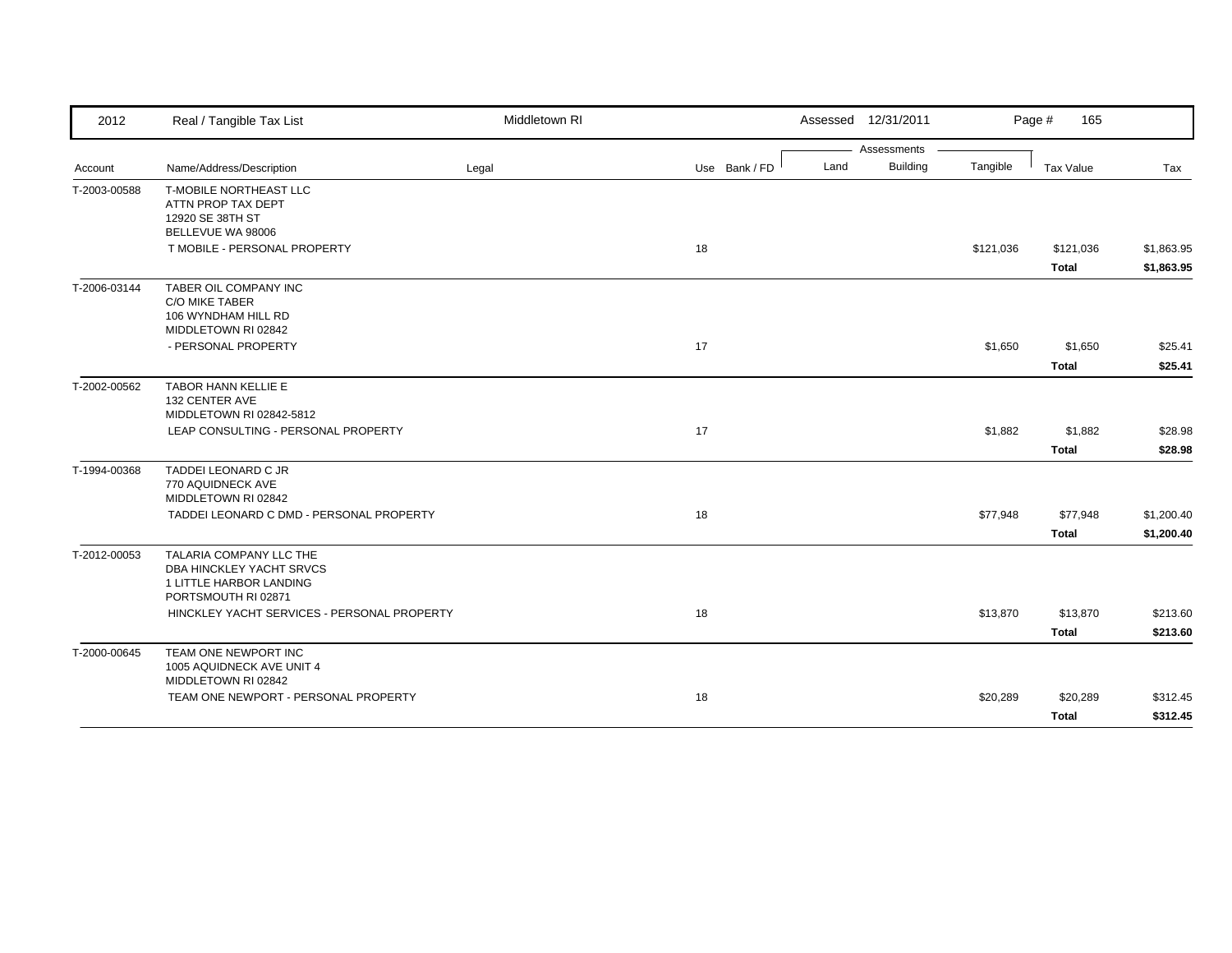| 2012         | Real / Tangible Tax List                                                                  | Middletown RI |               | Assessed 12/31/2011     |          | Page #<br>166 |          |
|--------------|-------------------------------------------------------------------------------------------|---------------|---------------|-------------------------|----------|---------------|----------|
|              |                                                                                           |               |               | Assessments             |          |               |          |
| Account      | Name/Address/Description                                                                  | Legal         | Use Bank / FD | <b>Building</b><br>Land | Tangible | Tax Value     | Tax      |
| T-2008-02080 | TELE CONSULTANTS INC<br>4080 MCGINNIS FERRY RD<br><b>SUITE 902</b><br>ALPHARETTA GA 30005 |               |               |                         |          |               |          |
|              | TELE CONSULTANTS INC - PERSONAL PROPERTY                                                  |               | 18            |                         | \$22,580 | \$22,580      | \$347.73 |
|              |                                                                                           |               |               |                         |          | <b>Total</b>  | \$347.73 |
| T-2011-00113 | TELECOM INSTALLATION SERVICES<br>28 JACOME WAY<br>MIDDLETOWN RI 02842                     |               |               |                         |          |               |          |
|              | TELECOM INSTALLATION SERVICES - PERSONAL                                                  |               | 17            |                         | \$6,300  | \$6,300       | \$97.02  |
|              |                                                                                           |               |               |                         |          | <b>Total</b>  | \$97.02  |
| T-2007-01950 | TERRI TRAEGER PHOTOGRAPHY<br>40 AMESBURY CIRCLE<br>MIDDLETOWN RI 02842                    |               |               |                         |          |               |          |
|              | TERRI TRAEGER PHOTOGRAPHY - PERSONAL                                                      |               | 17            |                         | \$6,270  | \$6,270       | \$96.56  |
|              |                                                                                           |               |               |                         |          | <b>Total</b>  | \$96.56  |
| T-1999-09211 | THANH N DAO<br><b>LACHIC NAILS</b><br>57 E EAST MAIN RD<br>MIDDLETOWN RI 02842            |               |               |                         |          |               |          |
|              | LA CHIC NAILS - PERSONAL PROPERTY                                                         |               | 17            |                         | \$8,719  | \$8,719       | \$134.27 |
|              |                                                                                           |               |               |                         |          | <b>Total</b>  | \$134.27 |
| T-2008-02075 | THE HAPPY FAT MAN LLC<br>TOM YOB OWNER<br>510 EAST MAIN RD<br>MIDDLETOWN RI 02842         |               |               |                         |          |               |          |
|              | GRAPE ROOM THE - PERSONAL PROPERTY                                                        |               | 18            |                         | \$31,350 | \$31,350      | \$482.79 |
|              |                                                                                           |               |               |                         |          | <b>Total</b>  | \$482.79 |
| T-2010-02068 | THE NEW BAKERY CO OF OHIO INC<br>P38138<br>1155 PERIMETER CNTR WEST 9THFL                 |               |               |                         |          |               |          |
|              | ATLANTA GA 30338<br>- PERSONAL PROPERTY                                                   |               | 94            |                         | \$3,033  | \$3,033       | \$46.71  |
|              |                                                                                           |               |               |                         |          | <b>Total</b>  | \$46.71  |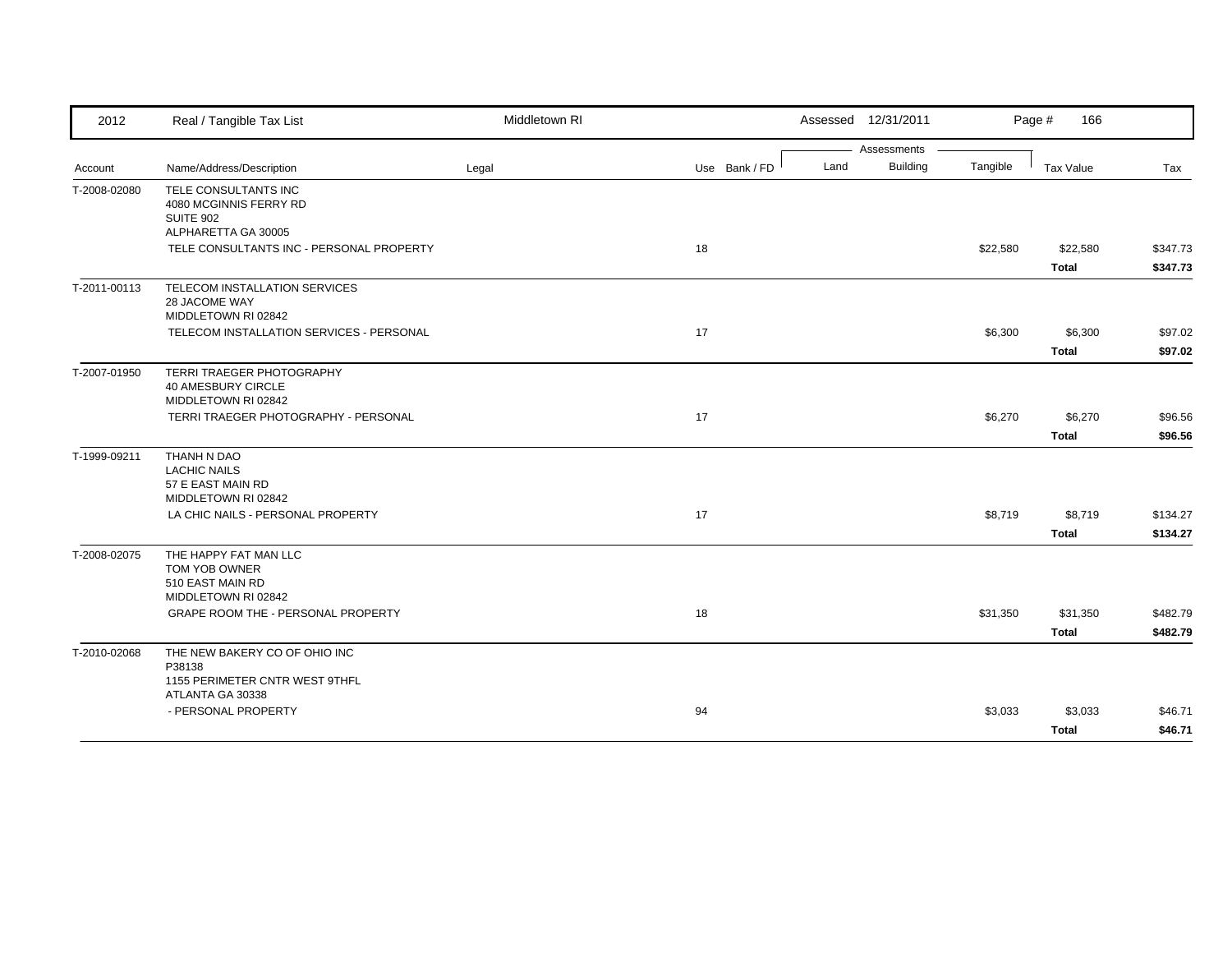| 2012         | Real / Tangible Tax List                                                                            | Middletown RI |               | Assessed 12/31/2011 |                 |           | Page #<br>167 |            |
|--------------|-----------------------------------------------------------------------------------------------------|---------------|---------------|---------------------|-----------------|-----------|---------------|------------|
|              |                                                                                                     |               |               |                     | Assessments     |           |               |            |
| Account      | Name/Address/Description                                                                            | Legal         | Use Bank / FD | Land                | <b>Building</b> | Tangible  | Tax Value     | Tax        |
| T-1999-09166 | THOMAS FOOD SERVICE<br><b>141 NARRAGANSETT PK</b><br>E PROVIDENCE RI 02916                          |               |               |                     |                 |           |               |            |
|              | THOMAS FOOD SERVICE - PERSONAL PROPERTY                                                             |               | 94            |                     |                 | \$828     | \$828         | \$12.75    |
|              |                                                                                                     |               |               |                     |                 |           | <b>Total</b>  | \$12.75    |
| T-2008-02049 | THOMAS H CASEY BUILDER INC<br>130 GREEN END AVE<br>MIDDLETOWN RI 02842                              |               |               |                     |                 |           |               |            |
|              | THOMAS H CASEY BUILDER - PERSONAL PROPERTY                                                          |               | 17            |                     |                 | \$3,658   | \$3,658       | \$56.33    |
|              |                                                                                                     |               |               |                     |                 |           | <b>Total</b>  | \$56.33    |
| T-2005-00660 | THOW ASSOCIATES<br>C/O SUSAN THOW<br>1425 GREEN END AVE<br>MIDDLETOWN RI 02842                      |               |               |                     |                 |           |               |            |
|              | - PERSONAL PROPERTY                                                                                 |               | 17            |                     |                 | \$1,902   | \$1,902       | \$29.29    |
|              |                                                                                                     |               |               |                     |                 |           |               |            |
|              |                                                                                                     |               |               |                     |                 |           | <b>Total</b>  | \$29.29    |
| T-2008-02059 | TIERNO HENRY J III<br>D/B/A PRIME COMPUTER SERV<br>28 HARVEY RD<br>MIDDLETOWN RI 02842              |               |               |                     |                 |           |               |            |
|              | PCS - PERSONAL PROPERTY                                                                             |               | 18            |                     |                 | \$10,637  | \$10,637      | \$163.81   |
|              |                                                                                                     |               |               |                     |                 |           | Total         | \$163.81   |
| T-2008-02020 | <b>TIMEPAYMENT CORP</b><br>16 NEW ENGLAND EXECUTIVE PARK<br><b>SUITE 200</b><br>BURLINGTON MA 01803 |               |               |                     |                 |           |               |            |
|              | - PERSONAL PROPERTY                                                                                 |               | 94            |                     |                 | \$1,399   | \$1,399       | \$21.54    |
|              |                                                                                                     |               |               |                     |                 |           | <b>Total</b>  | \$21.54    |
| T-2002-00569 | TJX COMPANIES INC<br>MARSHALL'S OF MA INC<br>110 PLEASANT AVE.                                      |               |               |                     |                 |           |               |            |
|              | UPPER SADDLE RIVE NJ 07458<br>MARSHALLS #798 - PERSONAL PROPERTY                                    |               | 18            |                     |                 | \$385,645 | \$385,645     | \$5,938.93 |
|              |                                                                                                     |               |               |                     |                 |           |               |            |
|              |                                                                                                     |               |               |                     |                 |           | <b>Total</b>  | \$5,938.93 |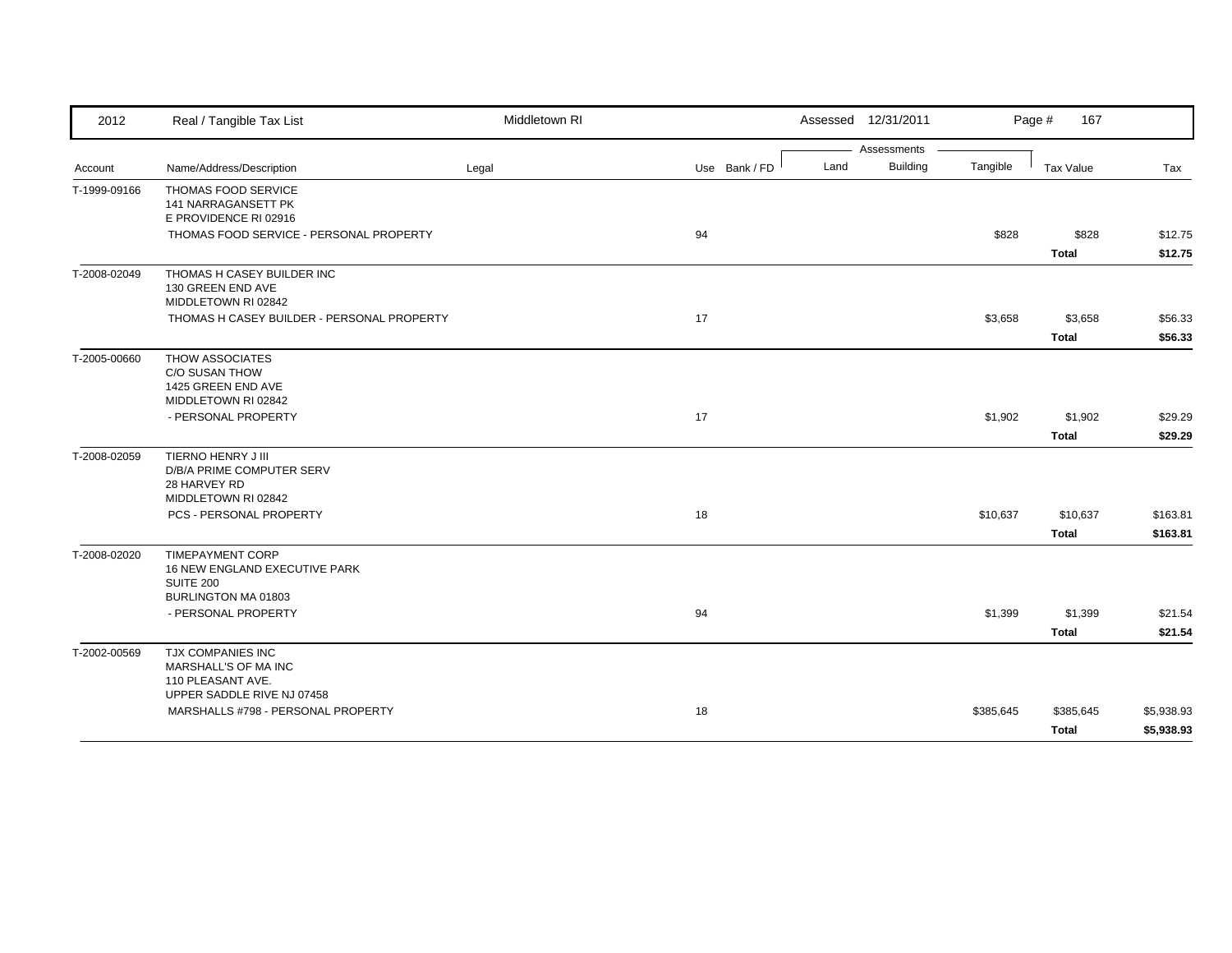| 2012         | Real / Tangible Tax List                                                                     | Middletown RI |               |      | Assessed 12/31/2011            |          | Page #<br>168            |                          |
|--------------|----------------------------------------------------------------------------------------------|---------------|---------------|------|--------------------------------|----------|--------------------------|--------------------------|
| Account      | Name/Address/Description                                                                     | Legal         | Use Bank / FD | Land | Assessments<br><b>Building</b> | Tangible | <b>Tax Value</b>         | Tax                      |
| T-2011-00007 | TOBY HALBERT T<br>D/B/A TOBY SMALL ENGINE REPAIR<br>1139 AQUIDNECK AVE                       |               |               |      |                                |          |                          |                          |
|              | MIDDLETOWN RI 02842<br>- PERSONAL PROPERTY                                                   |               | 17            |      |                                | \$1,911  | \$1,911<br><b>Total</b>  | \$29.43<br>\$29.43       |
| T-2004-00585 | <b>TOLAND JULIA R</b><br>504 TUCKERMAN AVE<br>MIDDLETOWN RI 02842                            |               |               |      |                                |          |                          |                          |
|              | TOLAND LANDSCAPE DESIGN - PERSONAL PROPERTY                                                  |               | 17            |      |                                | \$1,321  | \$1,321<br><b>Total</b>  | \$20.34<br>\$20.34       |
| T-1992-11693 | <b>TOLAND SAM</b><br>936 AQUIDNECK AVE<br>MIDDLETOWN RI 02842                                |               |               |      |                                |          |                          |                          |
|              | SAM'S BAIT & TACKLE - PERSONAL PROPERTY                                                      |               | 17            |      |                                | \$4,142  | \$4,142<br><b>Total</b>  | \$63.79<br>\$63.79       |
| T-1992-11712 | TONER FRANK A ELECTRIC COMPANY<br>305 OLIPHANT LN UNIT 10<br>MIDDLETOWN RI 02842             |               |               |      |                                |          |                          |                          |
|              | FRANK TONER ELECTRIC CO INC - PERSONAL                                                       |               | 17            |      |                                | \$6,488  | \$6,488<br><b>Total</b>  | \$99.92<br>\$99.92       |
| T-1992-11721 | TONI MARINE SALES & SERVC INC<br>759 WEST MAIN RD<br>MIDDLETOWN RI 02842                     |               |               |      |                                |          |                          |                          |
|              | TONI MARINE - PERSONAL PROPERTY                                                              |               | 18            |      |                                | \$20,283 | \$20,283<br><b>Total</b> | \$312.36<br>\$312.36     |
| T-1992-11748 | TOPPA TERRENCE S & PATRICIA M<br>13 SHIELDS ST<br>NEWPORT RI 02840                           |               |               |      |                                |          |                          |                          |
|              | TOPPA COMPANY INC THE - PERSONAL PROPERTY                                                    |               | 18            |      |                                | \$52,480 | \$52,480<br><b>Total</b> | \$808.19<br>\$808.19     |
| T-2009-01029 | TOWERCO ASSETS LLC-RI2000<br>5000 VALLEYSTONE DR<br><b>SUITE 200</b><br><b>CARY NC 27519</b> |               |               |      |                                |          |                          |                          |
|              | GAUDET SCHOOL FLAGPOLE - PERSONAL PROPERTY                                                   |               | 18            |      |                                | \$81,470 | \$81,470<br>Total        | \$1,254.64<br>\$1,254.64 |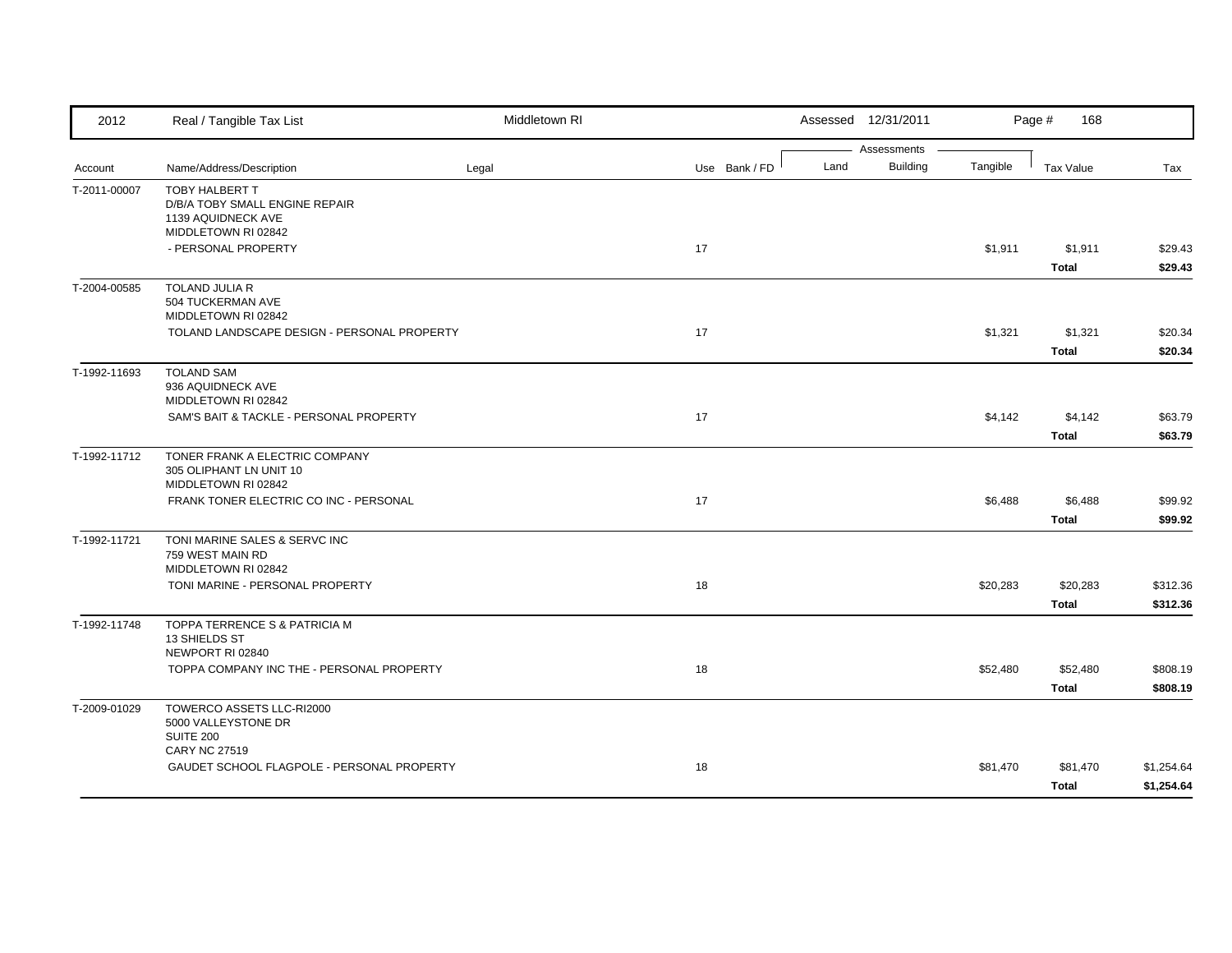| 2012         | Real / Tangible Tax List                                                                                        | Middletown RI |               | Assessed 12/31/2011     |           | Page #<br>169            |                          |
|--------------|-----------------------------------------------------------------------------------------------------------------|---------------|---------------|-------------------------|-----------|--------------------------|--------------------------|
|              |                                                                                                                 |               |               | Assessments             |           |                          |                          |
| Account      | Name/Address/Description                                                                                        | Legal         | Use Bank / FD | <b>Building</b><br>Land | Tangible  | Tax Value                | Tax                      |
| T-2004-00606 | TOWERSTREAM CORPORATION<br>C/O MARY CATHERINE BOYOREK<br>55 HAMMARLUND WAY                                      |               |               |                         |           |                          |                          |
|              | MIDDLETOWN RI 02842                                                                                             |               |               |                         |           |                          |                          |
|              | TOWERSTREAM INC - PERSONAL PROPERTY                                                                             |               | 18            |                         | \$92,621  | \$92,621<br><b>Total</b> | \$1,426.36<br>\$1,426.36 |
| T-1992-11762 | TOWN ELECTRIC INC<br>38 SMYTHE ST<br>MIDDLETOWN RI 02842                                                        |               |               |                         |           |                          |                          |
|              | - PERSONAL PROPERTY                                                                                             |               | 17            |                         | \$1,801   | \$1,801                  | \$27.74                  |
|              |                                                                                                                 |               |               |                         |           | <b>Total</b>             | \$27.74                  |
| T-2012-00050 | TOWN FAIR TIRE CTRS OF RI<br>460 COE AVE<br>EAST HAVEN CT 06512                                                 |               |               |                         |           |                          |                          |
|              | TOWN FAIR TIRE - PERSONAL PROPERTY                                                                              |               | 18            |                         | \$274,479 | \$274,479                | \$4,226.98               |
|              |                                                                                                                 |               |               |                         |           | <b>Total</b>             | \$4,226.98               |
| T-1992-11811 | TOYOTA MOTOR SALES USA INC<br>CORP. TAX DEPT. #38023<br>19001 SOUTH WESTERN AVE<br><b>TORRANCE CA 90501-299</b> |               |               |                         |           |                          |                          |
|              | TOYOTA OF NEWPORT - PERSONAL PROPERTY                                                                           |               | 17            |                         | \$7,479   | \$7,479                  | \$115.18                 |
|              |                                                                                                                 |               |               |                         |           | <b>Total</b>             | \$115.18                 |
| T-2011-00061 | TRAIN WITH JANE PILATES<br>699 AQUIDNECK AVE<br>MIDDLETOWN RI 02842                                             |               |               |                         |           |                          |                          |
|              | TRAIN WITH JANE PILATES - PERSONAL PROPERTY                                                                     |               | 17            |                         | \$900     | \$900                    | \$13.86                  |
|              |                                                                                                                 |               |               |                         |           | <b>Total</b>             | \$13.86                  |
| T-2010-02102 | <b>TRAVERS DAVID</b><br>D/B/A DAVE THE PAINTER<br>51 AMESBURY CIRCLE                                            |               |               |                         |           |                          |                          |
|              | MIDDLETOWN RI 02842                                                                                             |               |               |                         |           |                          |                          |
|              | - PERSONAL PROPERTY                                                                                             |               | 17            |                         | \$2,720   | \$2,720                  | \$41.89                  |
|              |                                                                                                                 |               |               |                         |           | Total                    | \$41.89                  |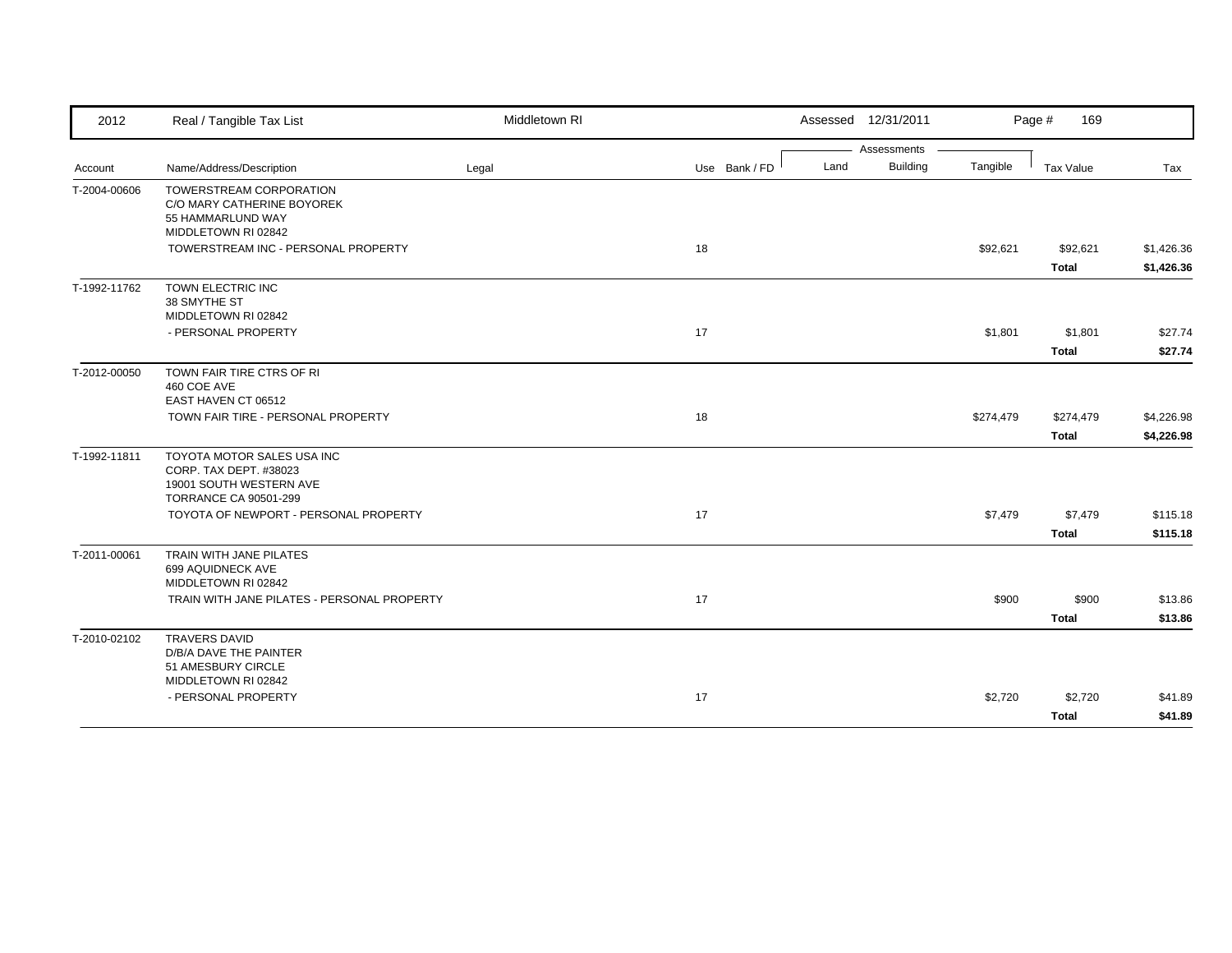| 2012         | Real / Tangible Tax List                    | Middletown RI |               |      | Assessed 12/31/2011 |          | 170<br>Page # |         |
|--------------|---------------------------------------------|---------------|---------------|------|---------------------|----------|---------------|---------|
|              |                                             |               |               |      | Assessments         |          |               |         |
| Account      | Name/Address/Description                    | Legal         | Use Bank / FD | Land | <b>Building</b>     | Tangible | Tax Value     | Tax     |
| T-2008-02006 | TRM ATM CORPORATION                         |               |               |      |                     |          |               |         |
|              | 5208 N E 122ND AVE                          |               |               |      |                     |          |               |         |
|              | PORTLAND OR 97230                           |               |               |      |                     |          |               |         |
|              | <b>CUMBERLAND FARMS - PERSONAL PROPERTY</b> |               | 94            |      |                     | \$4,863  | \$4,863       | \$74.89 |
|              |                                             |               |               |      |                     |          | <b>Total</b>  | \$74.89 |
| T-2008-02002 | TRM COPY CENTERS LLC                        |               |               |      |                     |          |               |         |
|              | <b>12441 NE MARX ST</b>                     |               |               |      |                     |          |               |         |
|              | PORTLAND OR 97230                           |               |               |      |                     |          |               |         |
|              | - PERSONAL PROPERTY                         |               | 94            |      |                     | \$649    | \$649         | \$9.99  |
|              |                                             |               |               |      |                     |          | <b>Total</b>  | \$9.99  |
| T-2010-02152 | <b>TURANO LARRY</b>                         |               |               |      |                     |          |               |         |
|              | DBA RENT A MAN IN A VAN                     |               |               |      |                     |          |               |         |
|              | 177 AQUIDNECK AVE                           |               |               |      |                     |          |               |         |
|              | MIDDLETOWN RI 02842                         |               |               |      |                     |          |               |         |
|              | RENT A MAN IN A VAN - PERSONAL PROPERTY     |               | 17            |      |                     | \$1,335  | \$1,335       | \$20.56 |
|              |                                             |               |               |      |                     |          | <b>Total</b>  | \$20.56 |
| T-2003-00606 | <b>TWOMEY MARIE</b>                         |               |               |      |                     |          |               |         |
|              | 15 KING RD                                  |               |               |      |                     |          |               |         |
|              | MIDDLETOWN RI 02842                         |               |               |      |                     |          |               |         |
|              | SPORTS SECTION OF RI - PERSONAL PROPERTY    |               | 17            |      |                     | \$3,449  | \$3,449       | \$53.11 |
|              |                                             |               |               |      |                     |          | <b>Total</b>  | \$53.11 |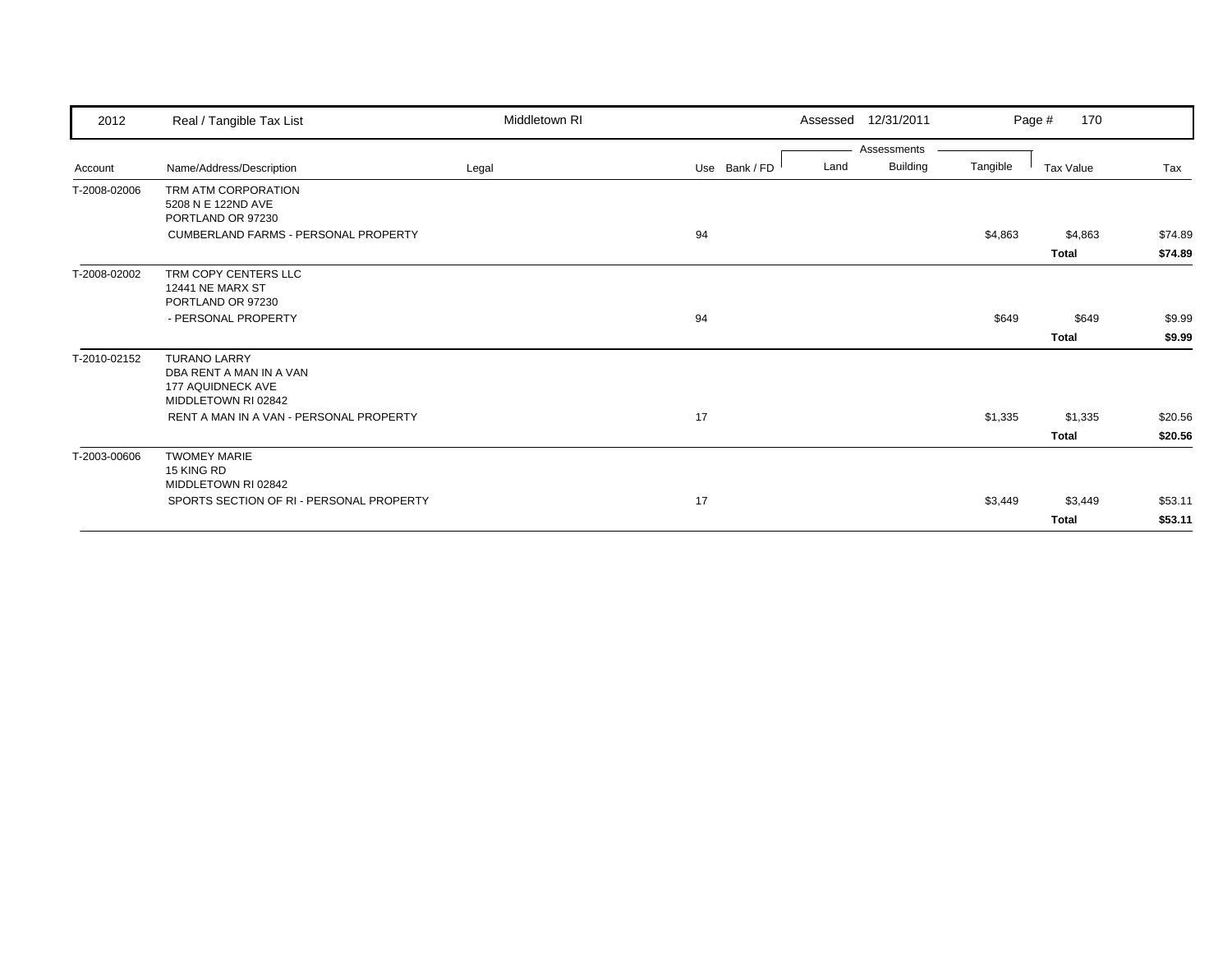| 2012         | Real / Tangible Tax List                      | Middletown RI |               | Assessed 12/31/2011     |          | Page #<br>171    |          |
|--------------|-----------------------------------------------|---------------|---------------|-------------------------|----------|------------------|----------|
|              |                                               |               |               | Assessments             |          |                  |          |
| Account      | Name/Address/Description                      | Legal         | Use Bank / FD | <b>Building</b><br>Land | Tangible | <b>Tax Value</b> | Tax      |
| T-1995-00555 | <b>ULLRICH ROBERT</b><br>45 BEVERLY RD        |               |               |                         |          |                  |          |
|              | UPPER MONTCLAIR NJ 07043                      |               |               |                         |          |                  |          |
|              | 1998 35' CHEROKEE - PERSONAL PROPERTY         |               | 45            |                         | \$2,400  | \$2,400          | \$36.96  |
|              |                                               |               |               |                         |          | <b>Total</b>     | \$36.96  |
| T-1999-09182 | <b>ULLUCI MICHAEL</b>                         |               |               |                         |          |                  |          |
|              | DBA A SHADE ABOVE                             |               |               |                         |          |                  |          |
|              | 708 AQUIDNECK AVE<br>MIDDLETOWN RI 02842      |               |               |                         |          |                  |          |
|              | A SHADE ABOVE - PERSONAL PROPERTY             |               | 18            |                         | \$26,155 | \$26,155         | \$402.79 |
|              |                                               |               |               |                         |          | <b>Total</b>     | \$402.79 |
| T-2009-01061 | UNIQUE SALON & BARBER SHOP                    |               |               |                         |          |                  |          |
|              | <b>ATTN VERONICA</b>                          |               |               |                         |          |                  |          |
|              | 1700 WEST MAIN RD                             |               |               |                         |          |                  |          |
|              | MIDDLETOWN RI 02842                           |               |               |                         |          |                  |          |
|              | UNIQUE SALON & BARBER SHOP - PERSONAL         |               | 18            |                         | \$10,450 | \$10,450         | \$160.93 |
|              |                                               |               |               |                         |          | <b>Total</b>     | \$160.93 |
| T-1997-00254 | UNITED PARCEL SERVICE INC                     |               |               |                         |          |                  |          |
|              | PERSONAL PROPERTY TAX                         |               |               |                         |          |                  |          |
|              | 636 E SANDY LAKE RD                           |               |               |                         |          |                  |          |
|              | COPPELL TX 75019                              |               |               |                         |          |                  |          |
|              | UNITED PARCEL SERVICE INC - PERSONAL PROPERTY |               | 94            |                         | \$294    | \$294            | \$4.53   |
|              |                                               |               |               |                         |          | <b>Total</b>     | \$4.53   |
| T-2011-00029 | UNIVERSAL HOSPITAL SERVICES IN                |               |               |                         |          |                  |          |
|              | 1301 INTERNATIONAL PKWY<br><b>SUITE 300</b>   |               |               |                         |          |                  |          |
|              | SUNRISE FL 33323                              |               |               |                         |          |                  |          |
|              | - PERSONAL PROPERTY                           |               | 94            |                         | \$5,260  | \$5,260          | \$81.00  |
|              |                                               |               |               |                         |          | <b>Total</b>     | \$81.00  |
| T-1992-11966 | UPDEGROVE RICHARD E JR                        |               |               |                         |          |                  |          |
|              | 314 OLIPHANT LN                               |               |               |                         |          |                  |          |
|              | MIDDLETOWN RI 02842                           |               |               |                         |          |                  |          |
|              | UPDEGROVE & GONTARZ LTD - PERSONAL PROPERTY   |               | 18            |                         | \$10,376 | \$10,376         | \$159.79 |
|              |                                               |               |               |                         |          | <b>Total</b>     | \$159.79 |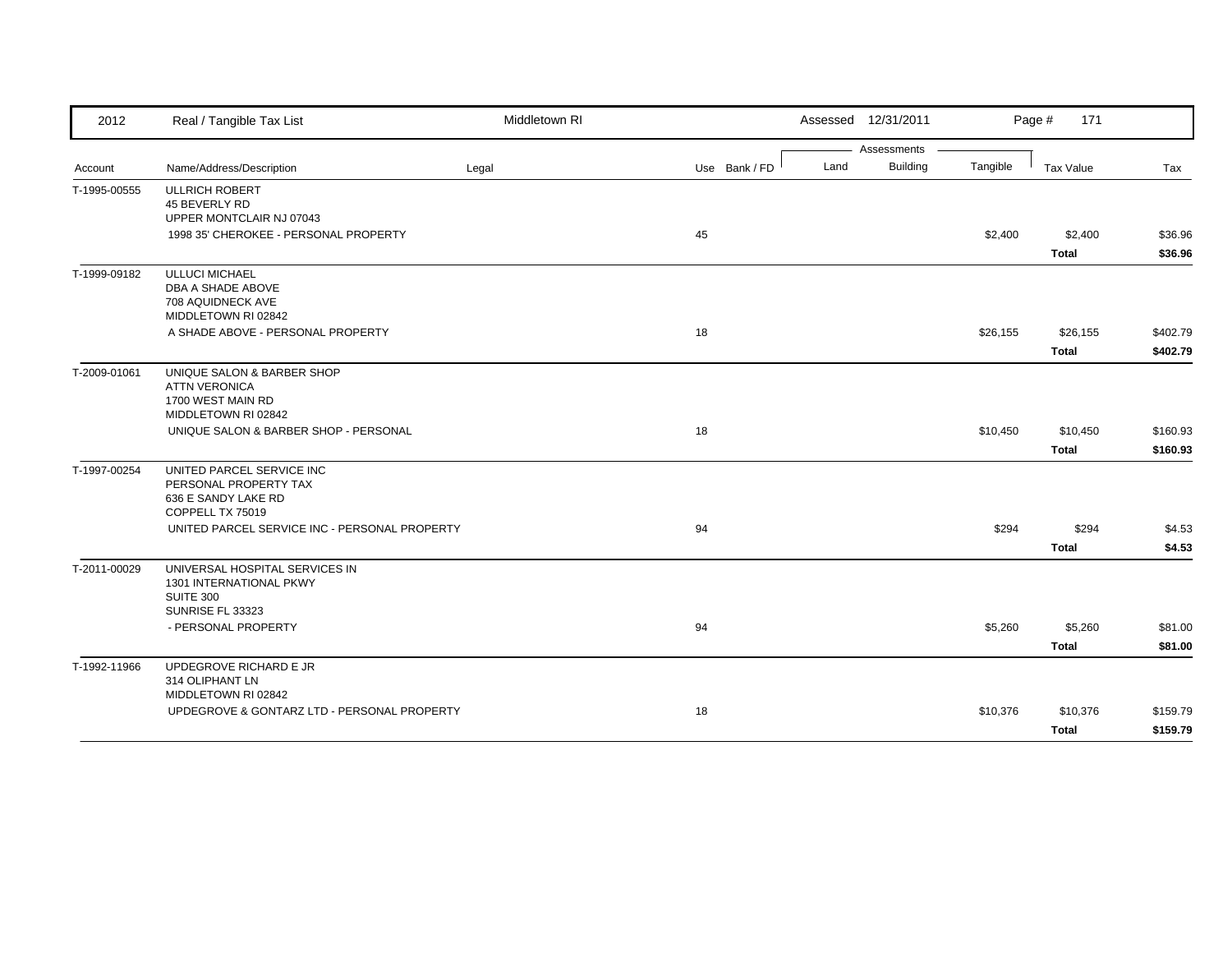| 2012         | Real / Tangible Tax List                                                                                | Middletown RI |               |      | Assessed 12/31/2011 |           | 172<br>Page # |            |
|--------------|---------------------------------------------------------------------------------------------------------|---------------|---------------|------|---------------------|-----------|---------------|------------|
|              |                                                                                                         |               |               |      | Assessments         |           |               |            |
| Account      | Name/Address/Description                                                                                | Legal         | Use Bank / FD | Land | Building            | Tangible  | Tax Value     | Tax        |
| T-2004-00557 | <b>URBAN CAROLYN</b><br><b>DBA INFINITE FITNESS</b><br>1341 WEST MAIN RD UNIT 10<br>MIDDLETOWN RI 02842 |               |               |      |                     |           |               |            |
|              | - PERSONAL PROPERTY                                                                                     |               | 17            |      |                     | \$2,439   | \$2,439       | \$37.56    |
|              |                                                                                                         |               |               |      |                     |           | <b>Total</b>  | \$37.56    |
| T-2012-00054 | <b>URBANOWICZ KELLY</b><br>1272 WEST MAIN RD<br>MIDDLETOWN RI 02842                                     |               |               |      |                     |           |               |            |
|              | URBANOWICZ KELLY LMHC - PERSONAL PROPERTY                                                               |               | 17            |      |                     | \$172     | \$172         | \$2.65     |
|              | <b>Insuffient Tax</b>                                                                                   |               |               |      |                     |           | \$0           | $$-2.65$   |
|              |                                                                                                         |               |               |      |                     |           | <b>Total</b>  | \$0.00     |
| T-1992-03324 | URS FEDERAL TECHNICAL SERV INC<br>20501 SENECA MEADOWS PKWY #300<br>GERMANTOWN MD 20876                 |               |               |      |                     |           |               |            |
|              | - PERSONAL PROPERTY                                                                                     |               | 17            |      |                     | \$22,330  | \$22,330      | \$343.88   |
|              |                                                                                                         |               |               |      |                     |           | <b>Total</b>  | \$343.88   |
| T-1995-00544 | US BANK NATIONAL ASSOCIATION<br>1310 MADRID ST<br>SUITE 100                                             |               |               |      |                     |           |               |            |
|              | MARSHALL MN 56258<br>- PERSONAL PROPERTY                                                                |               | 94            |      |                     | \$297,197 | \$297,197     | \$4,576.83 |
|              |                                                                                                         |               |               |      |                     |           | <b>Total</b>  |            |
| T-2009-01052 | USV OPTICAL INC - 64306                                                                                 |               |               |      |                     |           |               | \$4,576.83 |
|              | PO BOX 187                                                                                              |               |               |      |                     |           |               |            |
|              | GLENDORA NJ 08029                                                                                       |               |               |      |                     |           |               |            |
|              | BJ'S OPTICAL #4306 - PERSONAL PROPERTY                                                                  |               | 17            |      |                     | \$3,364   | \$3,364       | \$51.81    |
|              |                                                                                                         |               |               |      |                     |           | <b>Total</b>  | \$51.81    |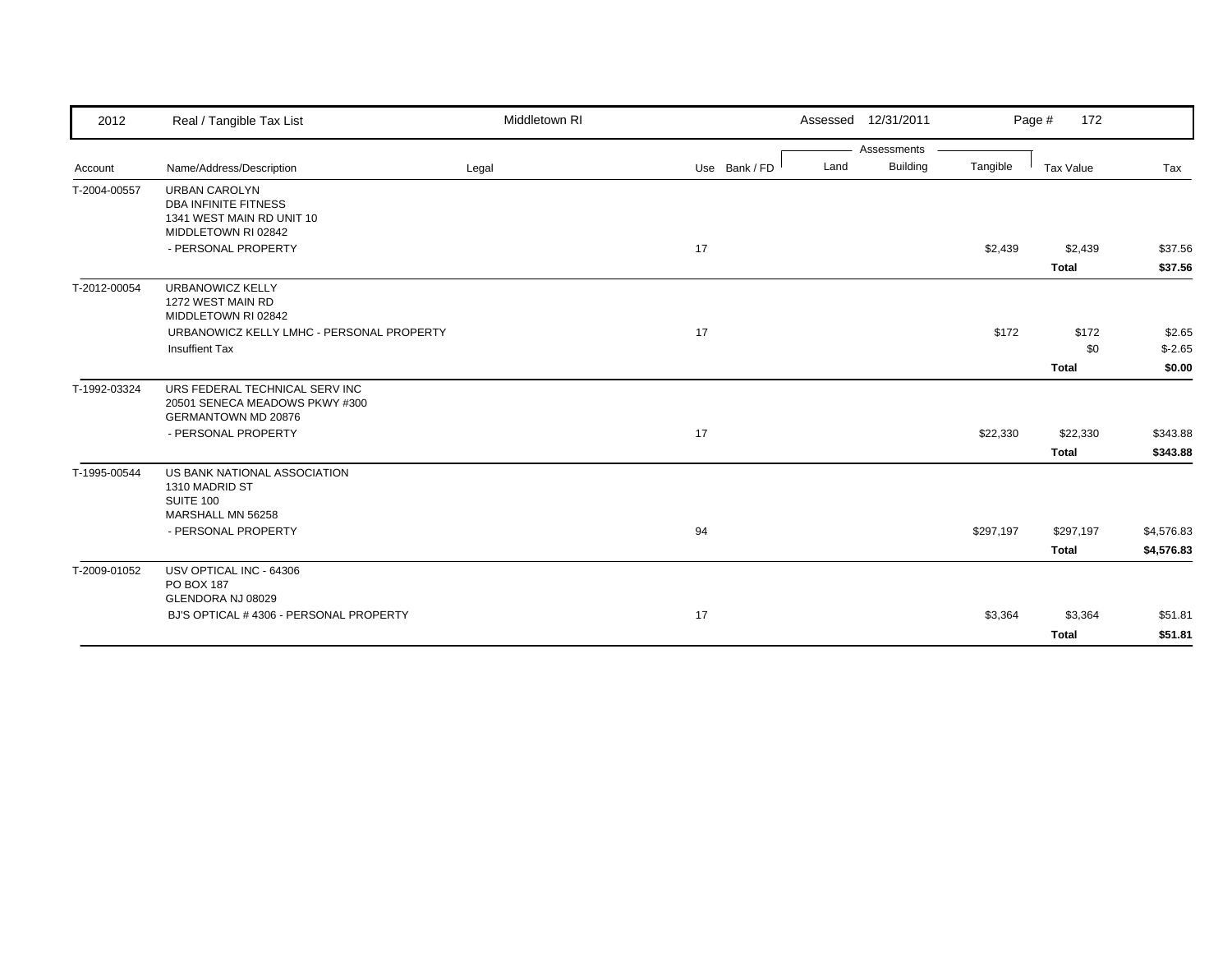| 2012         | Real / Tangible Tax List                                                                                                     | Middletown RI |               |      | Assessed 12/31/2011 |          | Page #<br>173            |                      |
|--------------|------------------------------------------------------------------------------------------------------------------------------|---------------|---------------|------|---------------------|----------|--------------------------|----------------------|
|              |                                                                                                                              |               |               |      | Assessments         |          |                          |                      |
| Account      | Name/Address/Description                                                                                                     | Legal         | Use Bank / FD | Land | Building            | Tangible | Tax Value                | Tax                  |
| T-1992-11990 | VAILLANCOURT CHARLES<br>D/B/A WAIT N SEA LLC<br>10 WYNDHAM HILL RD<br>MIDDLETOWN RI 02842                                    |               |               |      |                     |          |                          |                      |
|              | WAIT N SEA LLC - PERSONAL PROPERTY                                                                                           |               | 17            |      |                     | \$3,597  | \$3,597<br><b>Total</b>  | \$55.39<br>\$55.39   |
| T-2007-01941 | <b>VALENTE MARLENE</b><br>7 ZIEMKE FARM LANE<br>COHOES NY 12047                                                              |               |               |      |                     |          |                          |                      |
|              | 2006 33' WILDERNESS FLEETWOOD - PERSONAL                                                                                     |               | 45            |      |                     | \$16,140 | \$16,140<br><b>Total</b> | \$248.56<br>\$248.56 |
| T-2003-00649 | <b>VALLEY PRIMARY CARE INC</b><br>294 VALLEY RD UNIT 1<br>MIDDLETOWN RI 02842                                                |               |               |      |                     |          |                          |                      |
|              | VALLEY PRIMARY CARE INC - PERSONAL PROPERTY                                                                                  |               | 18            |      |                     | \$31,998 | \$31,998<br><b>Total</b> | \$492.77<br>\$492.77 |
| T-2011-00053 | <b>VEGA LINDA B</b><br>147 BEACON ST APT 1<br>NEWPORT RI 02840                                                               |               |               |      |                     |          |                          |                      |
|              | MARULLOS AUTO REPAIR - PERSONAL PROPERTY                                                                                     |               | 17            |      |                     | \$7,200  | \$7,200<br><b>Total</b>  | \$110.88<br>\$110.88 |
| T-2011-00020 | <b>VENCORE SOLUTIONS LLC</b><br>C/O ADVANCED PROP TX COMPLIANC<br>1611 N INTERSTATE 35E SUITE 42<br>CARROLLTON TX 75006-8616 |               |               |      |                     |          |                          |                      |
|              | - PERSONAL PROPERTY                                                                                                          |               | 94            |      |                     | \$58,366 | \$58,366<br><b>Total</b> | \$898.84<br>\$898.84 |
| T-2005-00684 | <b>VENTURA CONSTRUCTION</b><br>139 HONEYMAN AVE<br>MIDDLETOWN RI 02842                                                       |               |               |      |                     |          |                          |                      |
|              | VENTURA CONSTRUCTION - PERSONAL PROPERTY                                                                                     |               | 17            |      |                     | \$1,150  | \$1,150<br><b>Total</b>  | \$17.71<br>\$17.71   |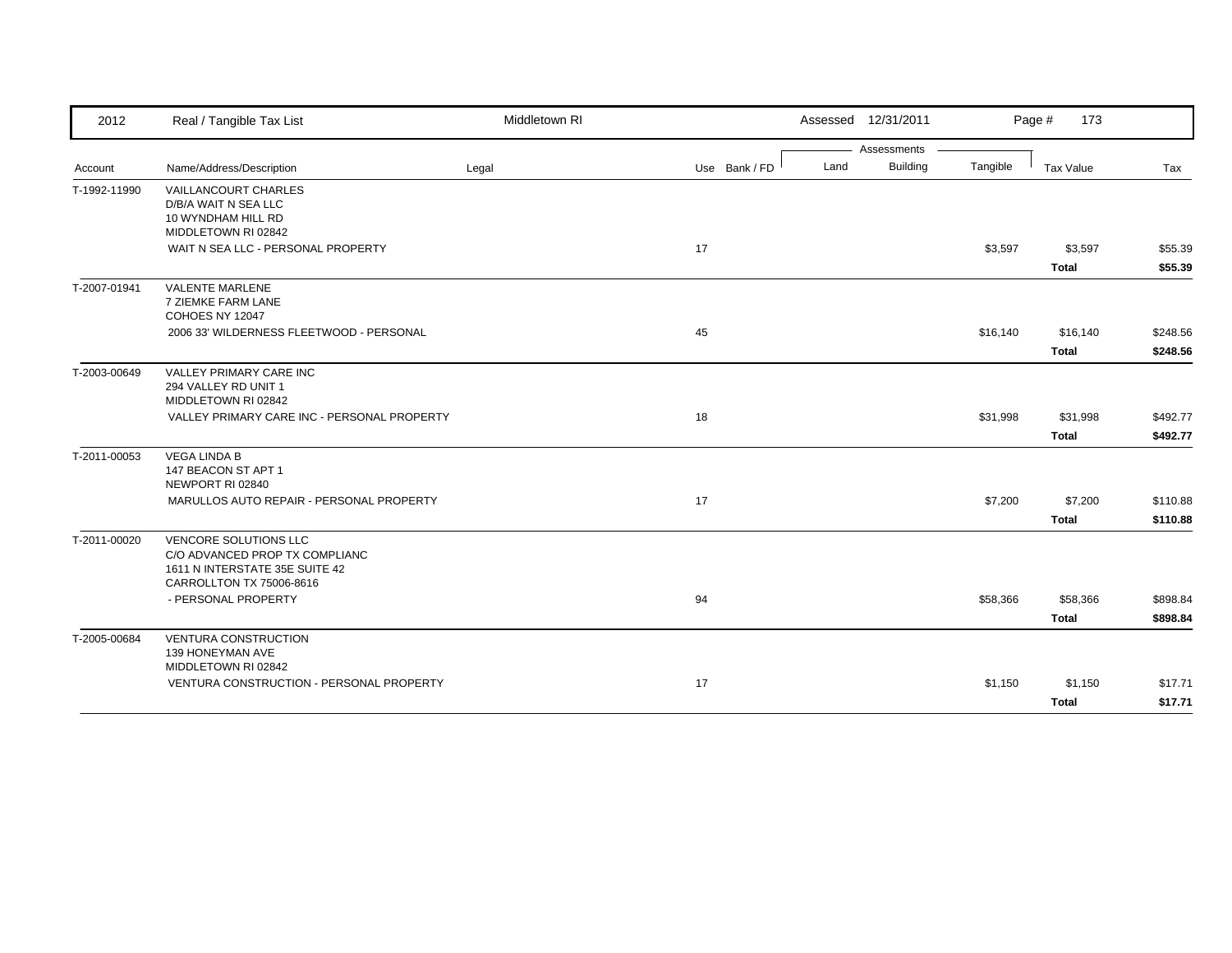| 2012         | Real / Tangible Tax List                                                             | Middletown RI |               |      | Assessed 12/31/2011 |          | Page #<br>174            |                      |
|--------------|--------------------------------------------------------------------------------------|---------------|---------------|------|---------------------|----------|--------------------------|----------------------|
|              |                                                                                      |               |               |      | Assessments         |          |                          |                      |
| Account      | Name/Address/Description                                                             | Legal         | Use Bank / FD | Land | <b>Building</b>     | Tangible | <b>Tax Value</b>         | Tax                  |
| T-2005-00685 | <b>VERDEROSA LORI</b><br>426 THIRD BEACH RD<br>MIDDLETOWN RI 02842                   |               |               |      |                     |          |                          |                      |
|              | <b>VERDEROSA LORI - PERSONAL PROPERTY</b>                                            |               | 17            |      |                     | \$1.150  | \$1,150                  | \$17.71              |
|              |                                                                                      |               |               |      |                     |          | <b>Total</b>             | \$17.71              |
| T-2006-03114 | <b>VERIZON WIRELESS</b><br>PO BOX 635<br>BASKING RDIGE NJ 07920                      |               |               |      |                     |          |                          |                      |
|              | VERIZON WIRELESS/BJ'S - PERSONAL PROPERTY                                            |               | 18            |      |                     | \$25,605 | \$25,605<br><b>Total</b> | \$394.32<br>\$394.32 |
| T-1992-12132 | VIKING TUXEDO & UNIFORM CO<br>PO BOX 4799<br>957 WEST MAIN RD<br>MIDDLETOWN RI 02842 |               |               |      |                     |          |                          |                      |
|              | VIKING TUXEDO & UNIFORM CO - PERSONAL                                                |               | 17            |      |                     | \$9,729  | \$9,729<br><b>Total</b>  | \$149.83<br>\$149.83 |
| T-1992-03935 | VILLARIS MARTIAL ARTS CTR LLC<br>823 WEST MAIN RD<br>MIDDLETOWN RI 02842             |               |               |      |                     |          |                          |                      |
|              | VILLARIS MARTIAL ARTS - PERSONAL PROPERTY                                            |               | 17            |      |                     | \$4,005  | \$4,005                  | \$61.68              |
|              |                                                                                      |               |               |      |                     |          | <b>Total</b>             | \$61.68              |
| T-1996-00516 | <b>VIOLANTE LIONEL</b><br>681 GREEN END AVE #1<br>MIDDLETOWN RI 02842                |               |               |      |                     |          |                          |                      |
|              | ISLAND GROUNDSKEEPING & MAINT - PERSONAL                                             |               | 17            |      |                     | \$3,161  | \$3,161                  | \$48.68              |
|              |                                                                                      |               |               |      |                     |          | <b>Total</b>             | \$48.68              |
| T-2001-00604 | <b>VULTURE INC</b><br>286 EAST MAIN RD<br>MIDDLETOWN RI 02842                        |               |               |      |                     |          |                          |                      |
|              | PETRAGEOUS - PERSONAL PROPERTY                                                       |               | 18            |      |                     | \$44,224 | \$44,224                 | \$681.05             |
|              |                                                                                      |               |               |      |                     |          | <b>Total</b>             | \$681.05             |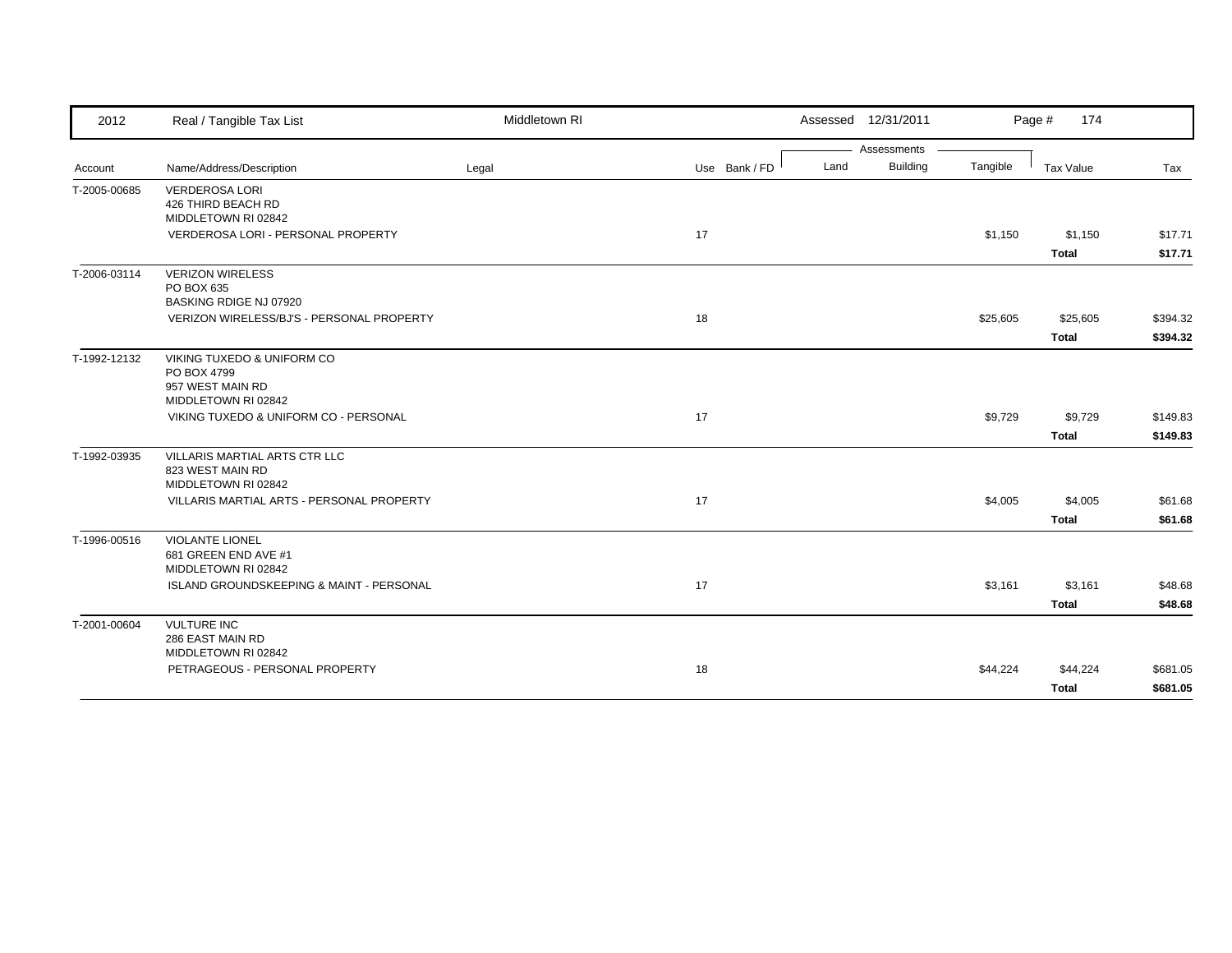| 2012         | Real / Tangible Tax List                                                                         | Middletown RI |               |      | Assessed 12/31/2011            |           | Page #<br>175             |                            |
|--------------|--------------------------------------------------------------------------------------------------|---------------|---------------|------|--------------------------------|-----------|---------------------------|----------------------------|
| Account      | Name/Address/Description                                                                         | Legal         | Use Bank / FD | Land | Assessments<br><b>Building</b> | Tangible  | Tax Value                 | Tax                        |
| T-2005-00567 | <b>WABASHA LEASING</b><br>386 WABASHA ST N STE 1200<br>ST PAUL MN 55102                          |               |               |      |                                |           |                           |                            |
|              | - PERSONAL PROPERTY                                                                              |               | 94            |      |                                | \$15,897  | \$15,897<br>Total         | \$244.81<br>\$244.81       |
| T-1994-00394 | WALGREENS EASTERN CO INC #3000<br>300 WILMOT RD MS#3301<br>DEERFIELD IL 60015                    |               |               |      |                                |           |                           |                            |
|              | WALGREENS EASTERN CO INC - PERSONAL PROPERTY                                                     |               | 18            |      |                                | \$193,276 | \$193,276<br><b>Total</b> | \$2,976.45<br>\$2,976.45   |
| T-2003-00635 | <b>WALKER INTERIORS LLC</b><br>926 AQUIDNECK AVE<br>MIDDLETOWN RI 02842                          |               |               |      |                                |           |                           |                            |
|              | WALKER INTERIORS - PERSONAL PROPERTY                                                             |               | 18            |      |                                | \$13,637  | \$13,637<br><b>Total</b>  | \$210.01<br>\$210.01       |
| T-1999-09185 | <b>WAMM INC</b><br>963 AQUIDNECK AVE<br>MIDDLETOWN RI 02842                                      |               |               |      |                                |           |                           |                            |
|              | ANTHONY'S SEAFOOD - PERSONAL PROPERTY                                                            |               | 18            |      |                                | \$51,465  | \$51,465<br><b>Total</b>  | \$792.56<br>\$792.56       |
| T-2008-02065 | <b>WANDER KEN</b><br>2713 BIRDS EYE LANE<br>BOWIE MD 20715-3929                                  |               |               |      |                                |           |                           |                            |
|              | 2007 39FT PROWLER - PERSONAL PROPERTY                                                            |               | 45            |      |                                | \$21,870  | \$21,870<br><b>Total</b>  | \$336.80<br>\$336.80       |
| T-1993-00055 | <b>WANG TU WEI</b><br>DBA MING MOON CHINESE RESTAURA<br>694 AQUIDNECK AVE<br>MIDDLETOWN RI 02842 |               |               |      |                                |           |                           |                            |
|              | MING MOON CHINESE RESTAURANT - PERSONAL                                                          |               | 18            |      |                                | \$42,443  | \$42,443<br><b>Total</b>  | \$653.62<br>\$653.62       |
| T-1992-12306 | WANUMETONOMY GOLF CNTRY CLUB<br>152 BROWNS LN<br>MIDDLETOWN RI 02842                             |               |               |      |                                |           |                           |                            |
|              | WANUMETONOMY GOLF & CNTRY - PERSONAL                                                             |               | 18            |      |                                | \$807,559 | \$807,559<br><b>Total</b> | \$12,436.41<br>\$12,436.41 |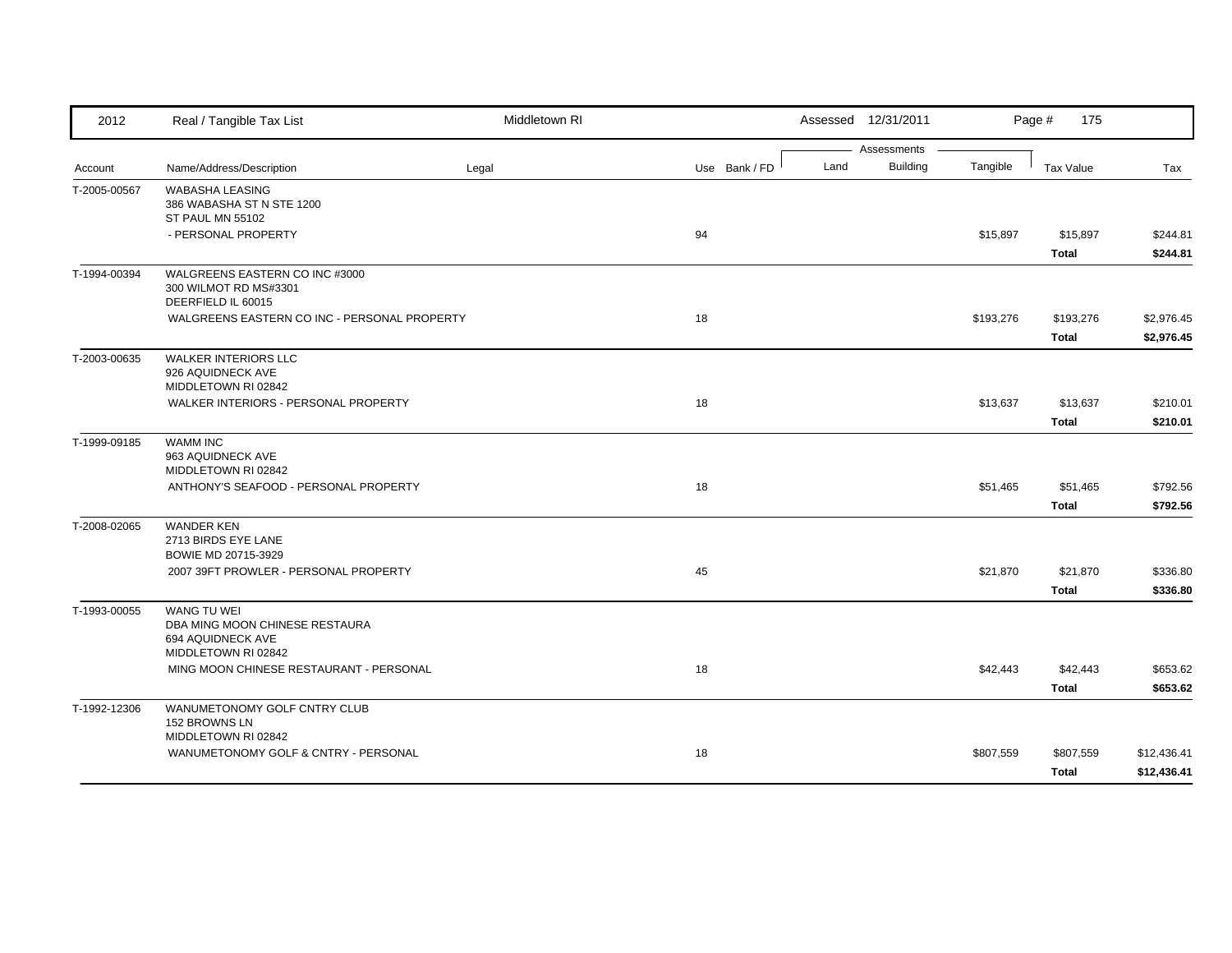| 2012         | Real / Tangible Tax List                                                               | Middletown RI |               | Assessed 12/31/2011     |           | Page #<br>176             |                          |
|--------------|----------------------------------------------------------------------------------------|---------------|---------------|-------------------------|-----------|---------------------------|--------------------------|
|              |                                                                                        |               |               | Assessments             |           |                           |                          |
| Account      | Name/Address/Description                                                               | Legal         | Use Bank / FD | <b>Building</b><br>Land | Tangible  | <b>Tax Value</b>          | Tax                      |
| T-1992-12336 | WARREN ROGERS ASSOCIATES INC<br>747 AQUIDNECK AVE STE 2<br>MIDDLETOWN RI 02842         |               |               |                         |           |                           |                          |
|              | WARREN ROGERS ASSOCIATES INC - PERSONAL                                                |               | 18            |                         | \$102,788 | \$102,788<br>Total        | \$1,582.94<br>\$1,582.94 |
| T-1992-12346 | WASTE MANAGEMENT OF RI<br>C/O MARVIN F POER & CO<br>PO BOX 52427<br>ATLANTA GA 30355   |               |               |                         |           |                           |                          |
|              | WASTE MANAGEMENT OF RIINC - PERSONAL                                                   |               | 94            |                         | \$63,584  | \$63,584<br><b>Total</b>  | \$979.19<br>\$979.19     |
| T-2011-00005 | <b>WATSON NEVILLE</b><br>661 WEST MAIN RD<br>MIDDLETOWN RI 02842                       |               |               |                         |           |                           |                          |
|              | JAM BOUTIQUE - PERSONAL PROPERTY                                                       |               | 18            |                         | \$10,000  | \$10,000<br>Total         | \$154.00<br>\$154.00     |
| T-2006-03131 | <b>WAYPORT INC</b><br>C/O THOMSON PROP TX SERV<br>PO BOX 460049<br>HOUSTON TX 77056    |               |               |                         |           |                           |                          |
|              | WAYPORT INC - PERSONAL PROPERTY                                                        |               | 94            |                         | \$6,632   | \$6,632<br><b>Total</b>   | \$102.13<br>\$102.13     |
| T-2012-00079 | WEALTH SOLUTIONS LLC<br>C/O COCHRAN ATHOL<br>272 VALLEY RD<br>MIDDLETOWN RI 02842      |               |               |                         |           |                           |                          |
|              | WEALTH SOLUTIONS LLC - PERSONAL PROPERTY                                               |               | 17            |                         | \$5,956   | \$5,956<br><b>Total</b>   | \$91.72<br>\$91.72       |
| T-2005-00589 | <b>WEBSTER BANK</b><br>FIX ASSSET DEPT FA 201<br>145 BANK ST FL1<br>WATERBURY CT 06702 |               |               |                         |           |                           |                          |
|              | WEBSTER BANK - PERSONAL PROPERTY                                                       |               | 18            |                         | \$201,903 | \$201,903<br><b>Total</b> | \$3,109.31<br>\$3,109.31 |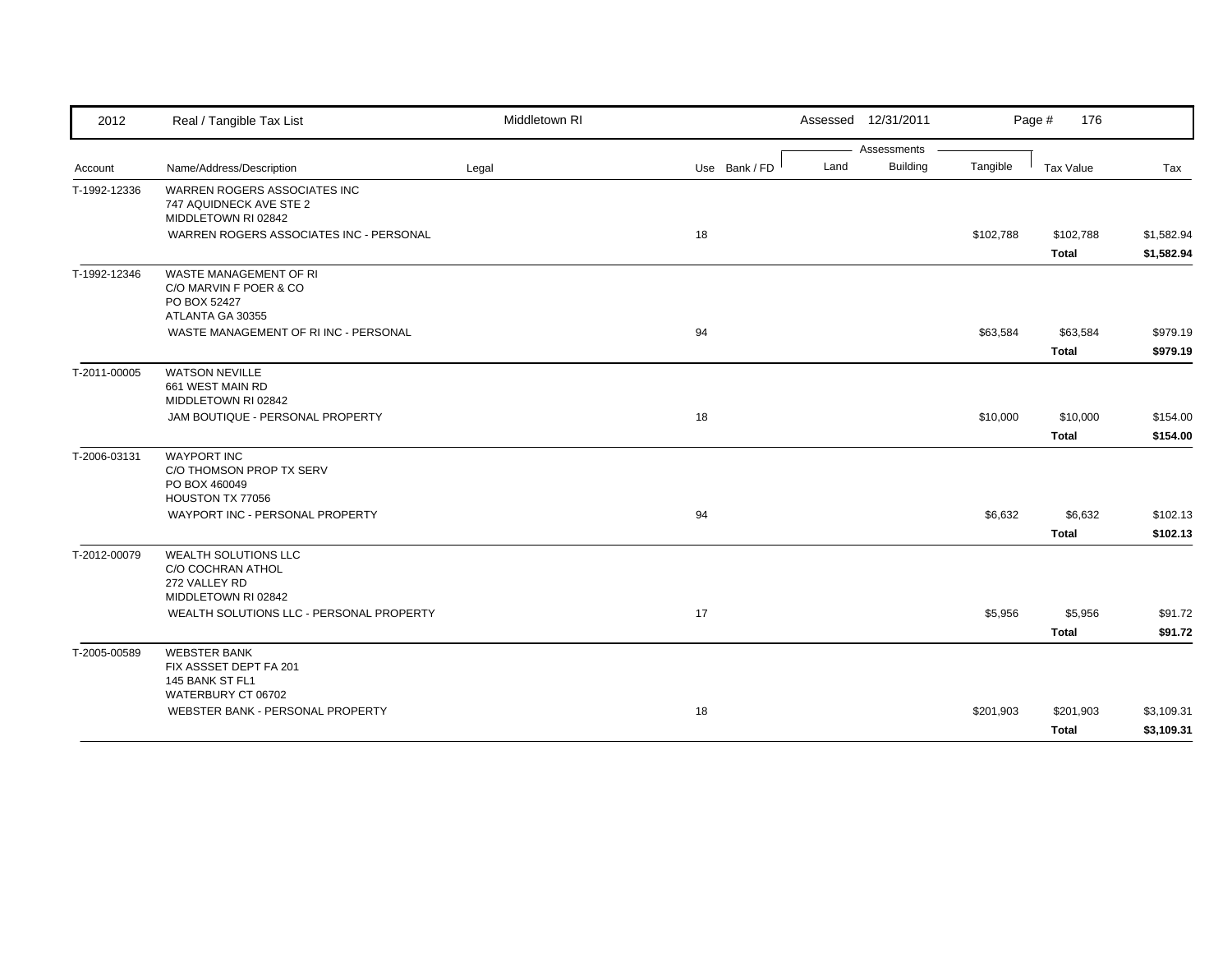| 2012         | Real / Tangible Tax List                                                                                | Middletown RI |               | Assessed 12/31/2011     |           | Page #<br>177    |             |
|--------------|---------------------------------------------------------------------------------------------------------|---------------|---------------|-------------------------|-----------|------------------|-------------|
|              |                                                                                                         |               |               | Assessments             |           |                  |             |
| Account      | Name/Address/Description                                                                                | Legal         | Use Bank / FD | <b>Building</b><br>Land | Tangible  | <b>Tax Value</b> | Tax         |
| T-2008-02010 | <b>WELLS FARGO ADVISORS</b><br><b>THOMSON REUTERS TAX PROP</b><br>PO BOX 2609<br>CARLSBAD CA 92018-2609 |               |               |                         |           |                  |             |
|              | WELLS FARGO ADVISORS - PERSONAL PROPERTY                                                                |               | 18            |                         | \$56,271  | \$56,271         | \$866.57    |
|              |                                                                                                         |               |               |                         |           | <b>Total</b>     | \$866.57    |
| T-1997-00249 | WELLS FARGO AUTO FINANCE LLC<br>800 WALNUT ST<br>N0005-050<br>DES MOINES IA 50309                       |               |               |                         |           |                  |             |
|              | - PERSONAL PROPERTY                                                                                     |               | 94            |                         | \$138,298 | \$138,298        | \$2,129.79  |
|              |                                                                                                         |               |               |                         |           | <b>Total</b>     | \$2,129.79  |
| T-1992-12427 | WENDYS OLD FASH HAMBURGERS<br>1155 PERIMETER CENTER WEST<br>7TH FL<br>ATLANTA GA 30338                  |               |               |                         |           |                  |             |
|              | WENDYS #1327 - PERSONAL PROPERTY                                                                        |               | 18            |                         | \$227,987 | \$227,987        | \$3,511.00  |
|              |                                                                                                         |               |               |                         |           | <b>Total</b>     | \$3,511.00  |
| T-1992-12437 | <b>WEST MAIN AUTO SERVICE</b><br>55 SHERMAN LN<br>MIDDLETOWN RI 02842                                   |               |               |                         |           |                  |             |
|              | WEST MAIN AUTO SERVICE - PERSONAL PROPERTY                                                              |               | 18            |                         | \$43,754  | \$43,754         | \$673.81    |
|              |                                                                                                         |               |               |                         |           | <b>Total</b>     | \$673.81    |
| T-1997-00211 | WEST MAIN LAUNDROMAT<br>202 NEW MEADOW RD<br>BARRINGTON RI 02806-3701                                   |               |               |                         |           |                  |             |
|              | WEST MAIN LAUNDROMAT - PERSONAL PROPERTY                                                                |               | 18            |                         | \$27,525  | \$27,525         | \$423.89    |
|              |                                                                                                         |               |               |                         |           | <b>Total</b>     | \$423.89    |
| T-2011-00003 | <b>WEST MARINE PRODUCTS</b><br>C/O TAX DEPT<br>PO BOX 969                                               |               |               |                         |           |                  |             |
|              | RED OAK TX 75154<br>WEST MARINE #1246 - PERSONAL PROPERTY                                               |               | 18            |                         | \$817,857 | \$817,857        | \$12,595.00 |
|              |                                                                                                         |               |               |                         |           | <b>Total</b>     | \$12,595.00 |
|              |                                                                                                         |               |               |                         |           |                  |             |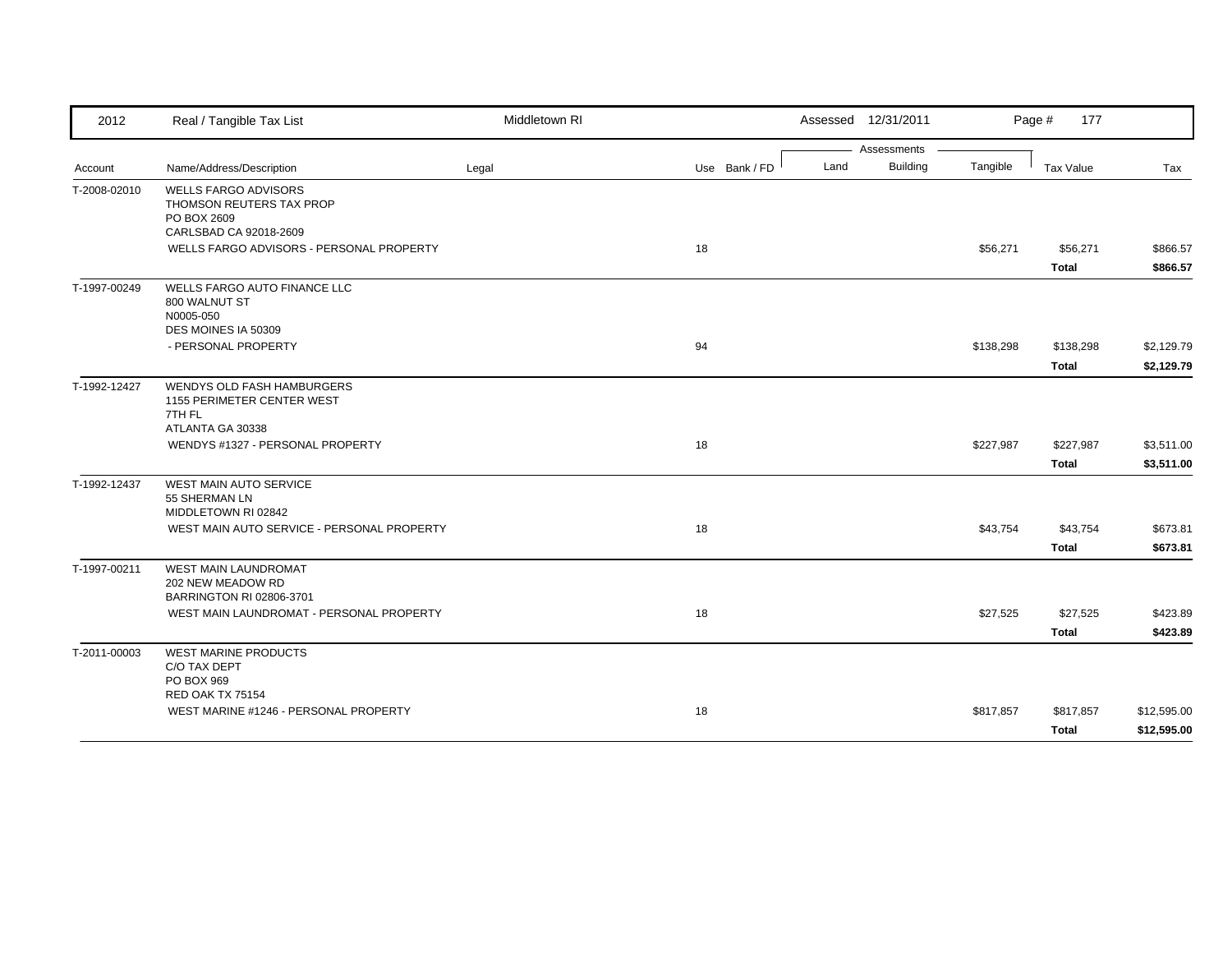| 2012         | Real / Tangible Tax List                                                                                                          | Middletown RI |               | Assessed 12/31/2011 |                                |          | Page #<br>178                |                               |
|--------------|-----------------------------------------------------------------------------------------------------------------------------------|---------------|---------------|---------------------|--------------------------------|----------|------------------------------|-------------------------------|
| Account      | Name/Address/Description                                                                                                          | Legal         | Use Bank / FD | Land                | Assessments<br><b>Building</b> | Tangible | Tax Value                    | Tax                           |
| T-2008-02004 | WESTERN UNION FINANCIAL SRVS<br>12500 E BELFORD AVE M23B7<br>ENGLEWOOD CO 80112<br>- PERSONAL PROPERTY                            |               | 94            |                     |                                | \$2,482  | \$2,482<br><b>Total</b>      | \$38.22<br>\$38.22            |
| T-2005-00687 | WESTVIEW PLUMBING HEATING<br>STEVEN J DOROCH-PRES<br>741 WEST MAIN RD UNIT 2<br>MIDDLETOWN RI 02842                               |               |               |                     |                                |          |                              |                               |
|              | - PERSONAL PROPERTY                                                                                                               |               | 17            |                     |                                | \$2,220  | \$2,220<br><b>Total</b>      | \$34.19<br>\$34.19            |
| T-1993-00254 | <b>WILBE CORPORATION</b><br>PMB 516/POSTALL<br>1151 AQUIDNECK AVE<br>MIDDLETOWN RI 02842<br>WILBE CORPORATION - PERSONAL PROPERTY |               | 17            |                     |                                | \$5,748  | \$5,748                      | \$88.52                       |
| T-2010-02086 | WILDBLUE COMMUNICATIONS INC<br>C/O THOMSON REUTERS INC                                                                            |               |               |                     |                                |          | <b>Total</b>                 | \$88.52                       |
|              | PO BOX 198109<br>NASHVILLE TN 37219<br>GREGORY BOLTON - PERSONAL PROPERTY<br><b>Insuffient Tax</b>                                |               | 94            |                     |                                | \$230    | \$230<br>\$0<br><b>Total</b> | \$3.54<br>$$ -3.54$<br>\$0.00 |
| T-2005-00593 | WILLIAMS SCOTSMAN INC<br>C/O MARVIN F POER & COMPANY<br>PO BOX 802809<br>DALLAS TX 75380-2809                                     |               |               |                     |                                |          |                              |                               |
|              | - PERSONAL PROPERTY                                                                                                               |               | 94            |                     |                                | \$11,656 | \$11,656<br><b>Total</b>     | \$179.50<br>\$179.50          |
| T-2012-00106 | WIRELESS ADVOCATES LLC<br>ATTN TAX DEPT #6108<br>2101 4TH AVE #1250<br>SEATTLE WA 98121                                           |               |               |                     |                                |          |                              |                               |
|              | - PERSONAL PROPERTY                                                                                                               |               | 94            |                     |                                | \$915    | \$915<br><b>Total</b>        | \$14.09<br>\$14.09            |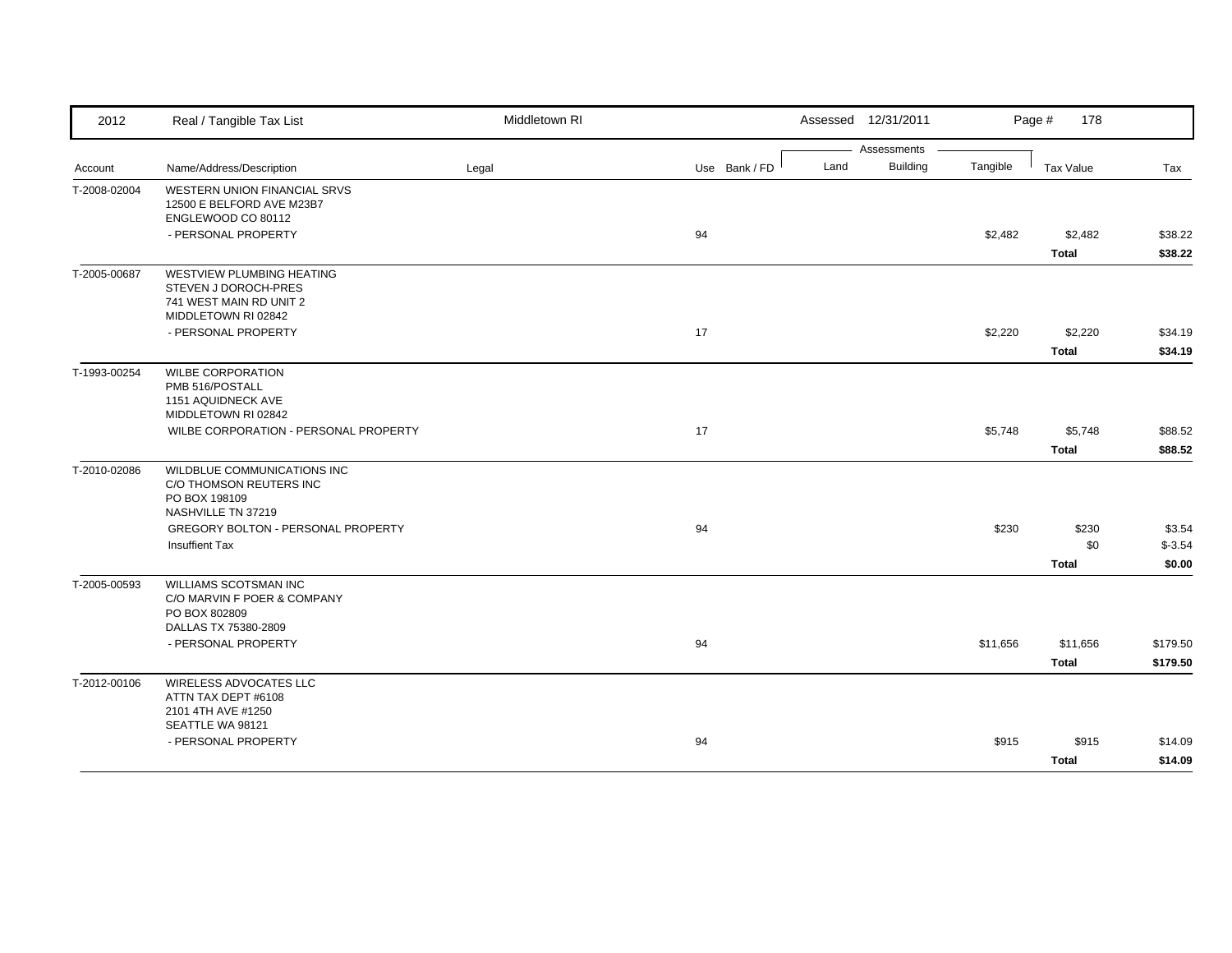| 2012         | Real / Tangible Tax List                             | Middletown RI |               | Assessed 12/31/2011 |                 |           | 179<br>Page #    |            |
|--------------|------------------------------------------------------|---------------|---------------|---------------------|-----------------|-----------|------------------|------------|
|              |                                                      |               |               |                     | Assessments     |           |                  |            |
| Account      | Name/Address/Description                             | Legal         | Use Bank / FD | Land                | <b>Building</b> | Tangible  | <b>Tax Value</b> | Tax        |
| T-2008-02064 | WKP CONSTRUCTION SERVICES LLC                        |               |               |                     |                 |           |                  |            |
|              | C/O WADE PAQUIN                                      |               |               |                     |                 |           |                  |            |
|              | 91 EVELIN CIRCLE<br>MIDDLETOWN RI 02842              |               |               |                     |                 |           |                  |            |
|              | WKP CONSTRUCTION SERVICES - PERSONAL                 |               | 17            |                     |                 | \$3,135   | \$3,135          | \$48.28    |
|              |                                                      |               |               |                     |                 |           |                  |            |
|              |                                                      |               |               |                     |                 |           | <b>Total</b>     | \$48.28    |
| T-2003-00571 | WM GILL LANDSCAPING INC                              |               |               |                     |                 |           |                  |            |
|              | 1032 EAST MAIN RD<br>MIDDLETOWN RI 02842             |               |               |                     |                 |           |                  |            |
|              | WM GILL LANDSCAPING INC - PERSONAL PROPERTY          |               | 18            |                     |                 | \$28,680  | \$28,680         | \$441.67   |
|              |                                                      |               |               |                     |                 |           | <b>Total</b>     | \$441.67   |
|              |                                                      |               |               |                     |                 |           |                  |            |
| T-2004-00555 | WM HOTEL GROUP LLC-HAMPTON INN<br>FIRST BRISTOL CORP |               |               |                     |                 |           |                  |            |
|              | 222 MILIKEN BLVD POB 2516                            |               |               |                     |                 |           |                  |            |
|              | FALL RIVER MA 02722                                  |               |               |                     |                 |           |                  |            |
|              | HAMPTON INN & SUITES - PERSONAL PROPERTY             |               | 18            |                     |                 | \$280,834 | \$280,834        | \$4,324.84 |
|              |                                                      |               |               |                     |                 |           | <b>Total</b>     | \$4,324.84 |
|              |                                                      |               |               |                     |                 |           |                  |            |
| T-2004-00587 | <b>WOODS CPA LTD</b><br>575 EAST MAIN RD UNIT 9      |               |               |                     |                 |           |                  |            |
|              | MIDDLETOWN RI 02842                                  |               |               |                     |                 |           |                  |            |
|              | WOODS CPA LTD - PERSONAL PROPERTY                    |               | 17            |                     |                 | \$3,504   | \$3,504          | \$53.96    |
|              |                                                      |               |               |                     |                 |           | <b>Total</b>     | \$53.96    |
| T-2012-00036 | <b>WOTRING RANDY</b>                                 |               |               |                     |                 |           |                  |            |
|              | 2 CORPORATE PLACE STE 303                            |               |               |                     |                 |           |                  |            |
|              | MIDDLETOWN RI 02842                                  |               |               |                     |                 |           |                  |            |
|              | URS - PERSONAL PROPERTY                              |               | 18            |                     |                 | \$46,782  | \$46,782         | \$720.44   |
|              |                                                      |               |               |                     |                 |           | <b>Total</b>     | \$720.44   |
| T-2007-01908 | WPS SYSTEMS LTD OF NEW ENGLAND                       |               |               |                     |                 |           |                  |            |
|              | ADVANCE AMERICA 42 20                                |               |               |                     |                 |           |                  |            |
|              | PO BOX 3058                                          |               |               |                     |                 |           |                  |            |
|              | SPARTANBURG SC 29304                                 |               |               |                     |                 |           |                  |            |
|              | ADVANCE AMERICA - PERSONAL PROPERTY                  |               | 18            |                     |                 | \$27,376  | \$27,376         | \$421.59   |
|              |                                                      |               |               |                     |                 |           | <b>Total</b>     | \$421.59   |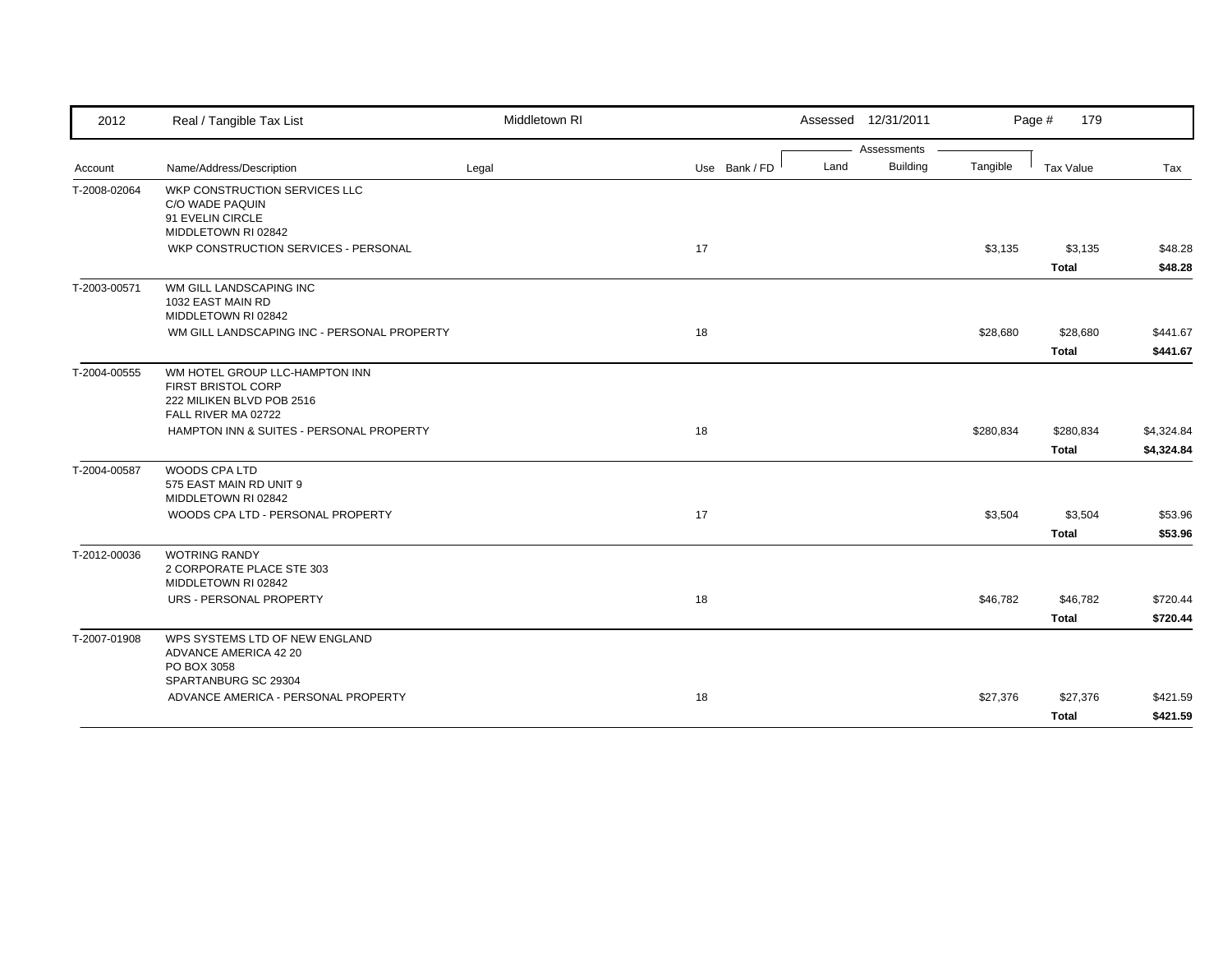| 2012         | Real / Tangible Tax List                                                                                                                      | Middletown RI | Assessed      | 12/31/2011                             | Page #    | 180                |                          |
|--------------|-----------------------------------------------------------------------------------------------------------------------------------------------|---------------|---------------|----------------------------------------|-----------|--------------------|--------------------------|
| Account      | Name/Address/Description                                                                                                                      | Legal         | Use Bank / FD | Assessments<br><b>Building</b><br>Land | Tangible  | Tax Value          | Tax                      |
| T-2004-00588 | X-RAY ASSOCIATES INC<br>C/O PROPERTY VALUATION SRVS<br>14400 METCALF AVE<br>OVERLAND PARK KS 66223<br>XRA MEDICAL IMAGING - PERSONAL PROPERTY |               | 18            |                                        | \$244,738 | \$244,738<br>Total | \$3,768.97<br>\$3,768.97 |
| T-1992-12768 | <b>XEROX CORPORATION</b><br><b>TAX DEPT</b><br>XRX2-040A<br>ROCHESTER NY 14644<br>XEROX CORP - PERSONAL PROPERTY                              |               | 94            |                                        | \$82,638  | \$82,638<br>Total  | \$1,272.63<br>\$1,272.63 |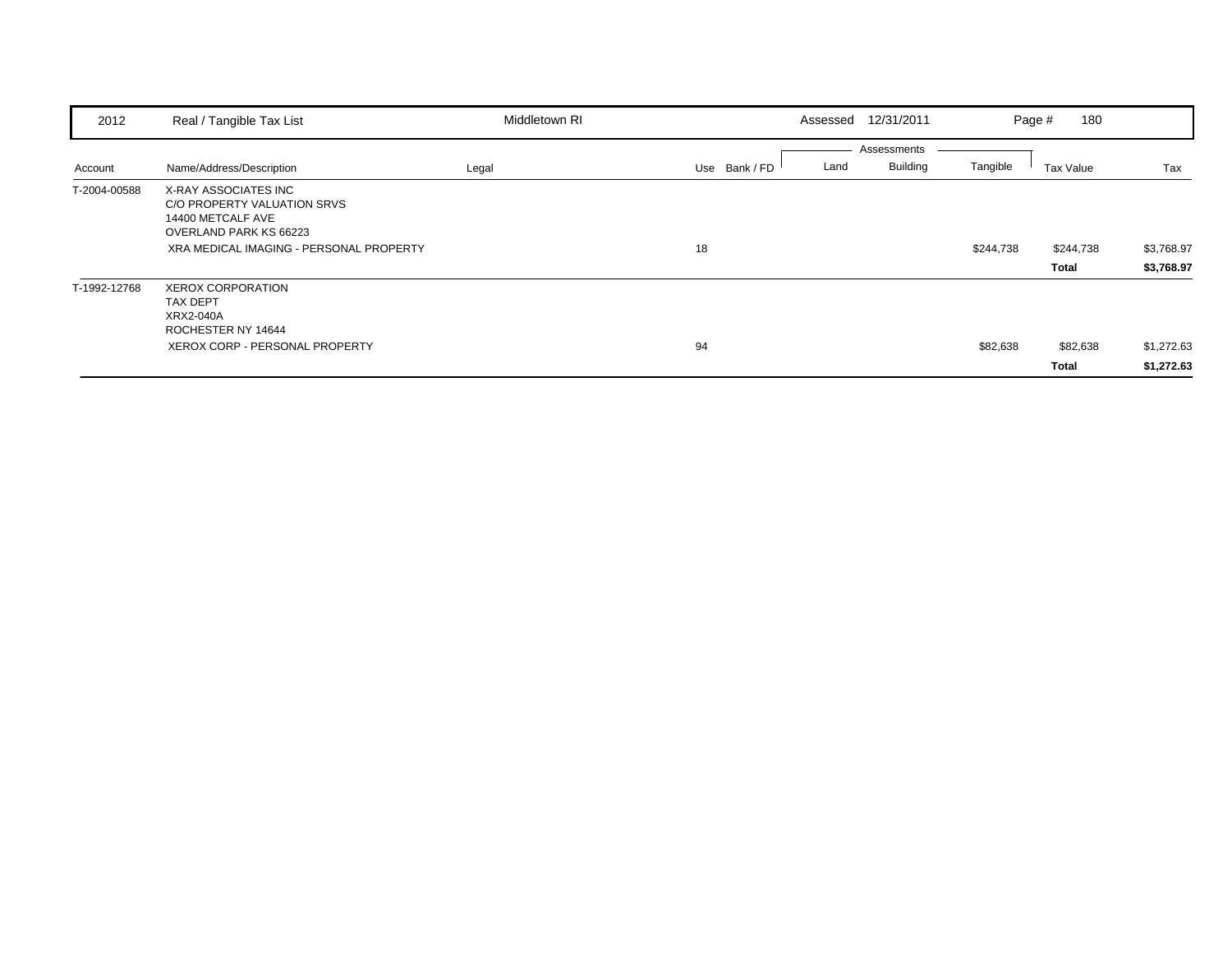| 2012         | Real / Tangible Tax List                                                                        | Middletown RI |             |      | Assessed 12/31/2011            |          | 181<br>Page #           |                    |
|--------------|-------------------------------------------------------------------------------------------------|---------------|-------------|------|--------------------------------|----------|-------------------------|--------------------|
| Account      | Name/Address/Description                                                                        | Legal         | Use Bank/FD | Land | Assessments<br><b>Building</b> | Tangible | Tax Value               | Tax                |
| T-2011-00092 | YBARRONDO LOREN<br>9 CASEY DR<br>MIDDLETOWN RI 02842<br>VISUAL CONSTRUCTION - PERSONAL PROPERTY |               | 17          |      |                                | \$4,500  | \$4,500<br><b>Total</b> | \$69.30<br>\$69.30 |